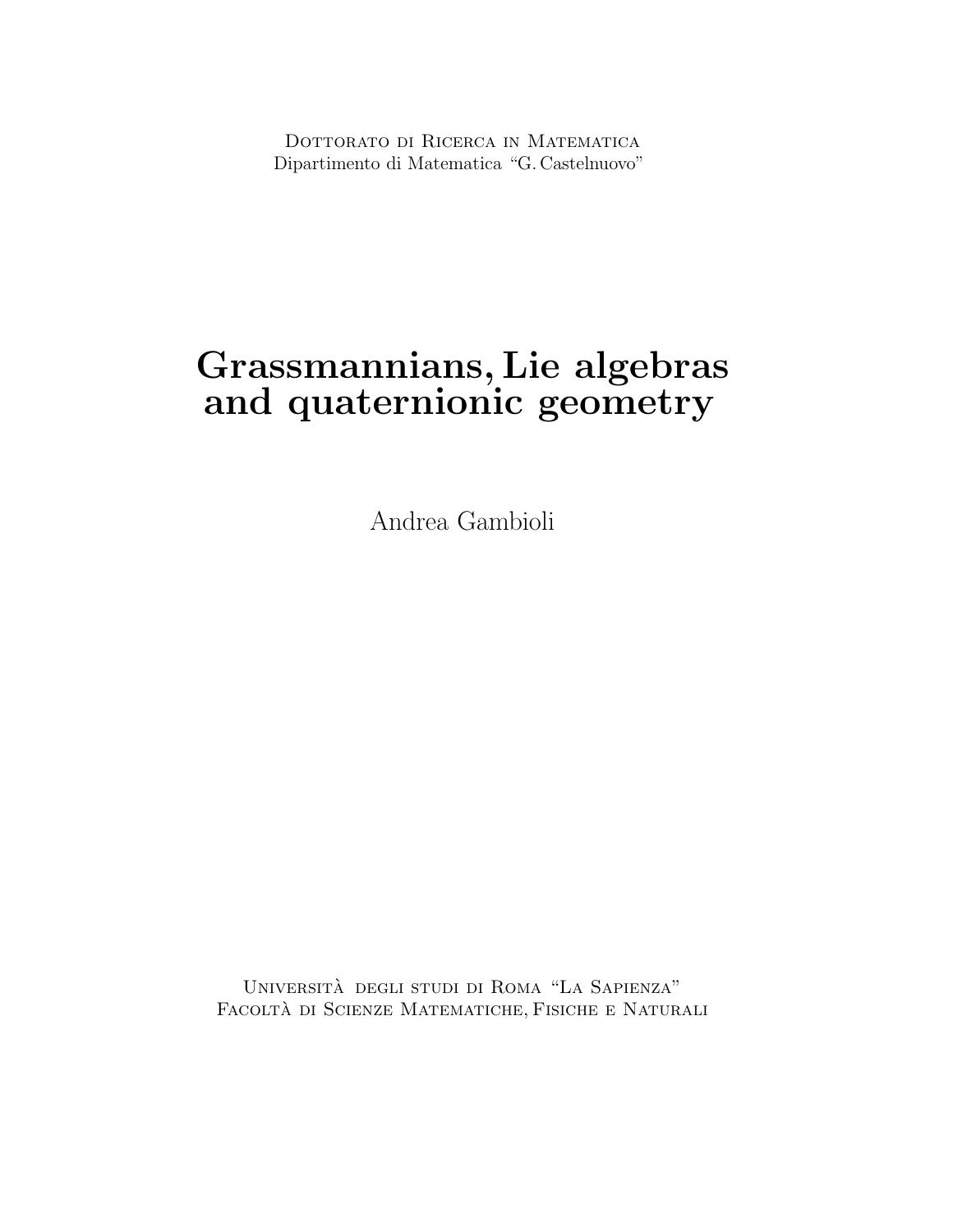Dottorato di Ricerca in Matematica - XVII ciclo Sede Amministrativa: Università degli studi di Roma "La Sapienza"

Prof. SIMON SALAMON Prof. ALBERTO TESEI

Relatore di tesi: Coordinatore del Dottorato: (Politecnico di Torino) (Università "La Sapienza" di Roma)

Tesi presentata per il conseguimento del titolo di Dottore di Ricerca in Matematica nel mese di Dicembre 2005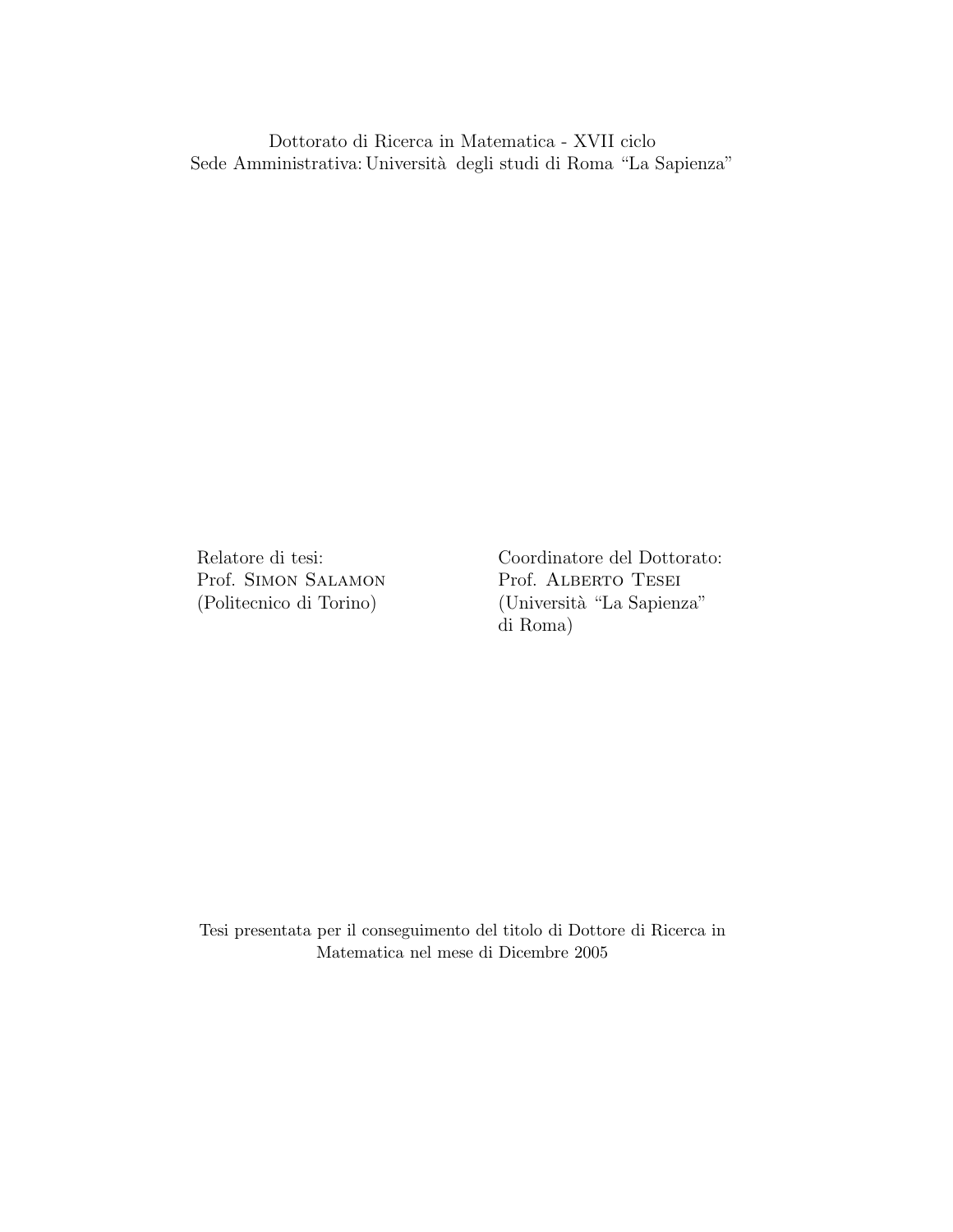# **Contents**

| Introduction<br>Ш     |                                                                                                                                                                                                                                                                                                                                |                                   |  |  |  |
|-----------------------|--------------------------------------------------------------------------------------------------------------------------------------------------------------------------------------------------------------------------------------------------------------------------------------------------------------------------------|-----------------------------------|--|--|--|
| VI<br>Aknowledgements |                                                                                                                                                                                                                                                                                                                                |                                   |  |  |  |
| 1                     | Homogeneous spaces and Lie algebras<br>Homogeneous and Symmetric spaces<br>1.1<br>1.2<br>The consimilarity action $\dots \dots \dots \dots \dots \dots \dots \dots$<br>1.3<br>Lie algebra cohomology $\dots \dots \dots \dots \dots \dots \dots \dots$<br>1.4                                                                  | 1<br>$\mathbf{1}$<br>6<br>9<br>16 |  |  |  |
| $\bf{2}$              | Geometry of Grassmannians<br>2.1<br>2.2<br>Sections obtained by projection<br>2.3<br>2.4                                                                                                                                                                                                                                       | 21<br>21<br>23<br>27<br>30        |  |  |  |
| 3                     | Functionals on $\mathbb{G}_3(\mathfrak{g})$<br>The functional $f \ldots \ldots \ldots \ldots \ldots \ldots \ldots \ldots \ldots$<br>3.1<br>3.2<br>The functional $g \dots \dots \dots \dots \dots \dots \dots \dots \dots$<br>3.3<br>3.4<br>Low dimensional examples $\ldots \ldots \ldots \ldots \ldots \ldots \ldots$<br>3.5 | 36<br>36<br>43<br>46<br>51<br>57  |  |  |  |
| $\overline{4}$        | Quaterion-Kähler spaces<br>4.1<br>4.2<br>4.3<br>The $Sp(1)Sp(n)$ structure<br>The quaternionic 4-form in 8 dimensions $\ldots \ldots \ldots \ldots$<br>4.4                                                                                                                                                                     | 62<br>62<br>64<br>68<br>73        |  |  |  |
| $\bf{5}$              | Moment mappings and realizations<br>The moment mapping<br>5.1<br>Nilpotent orbits and Swann's theory<br>5.2                                                                                                                                                                                                                    | 79<br>79<br>82                    |  |  |  |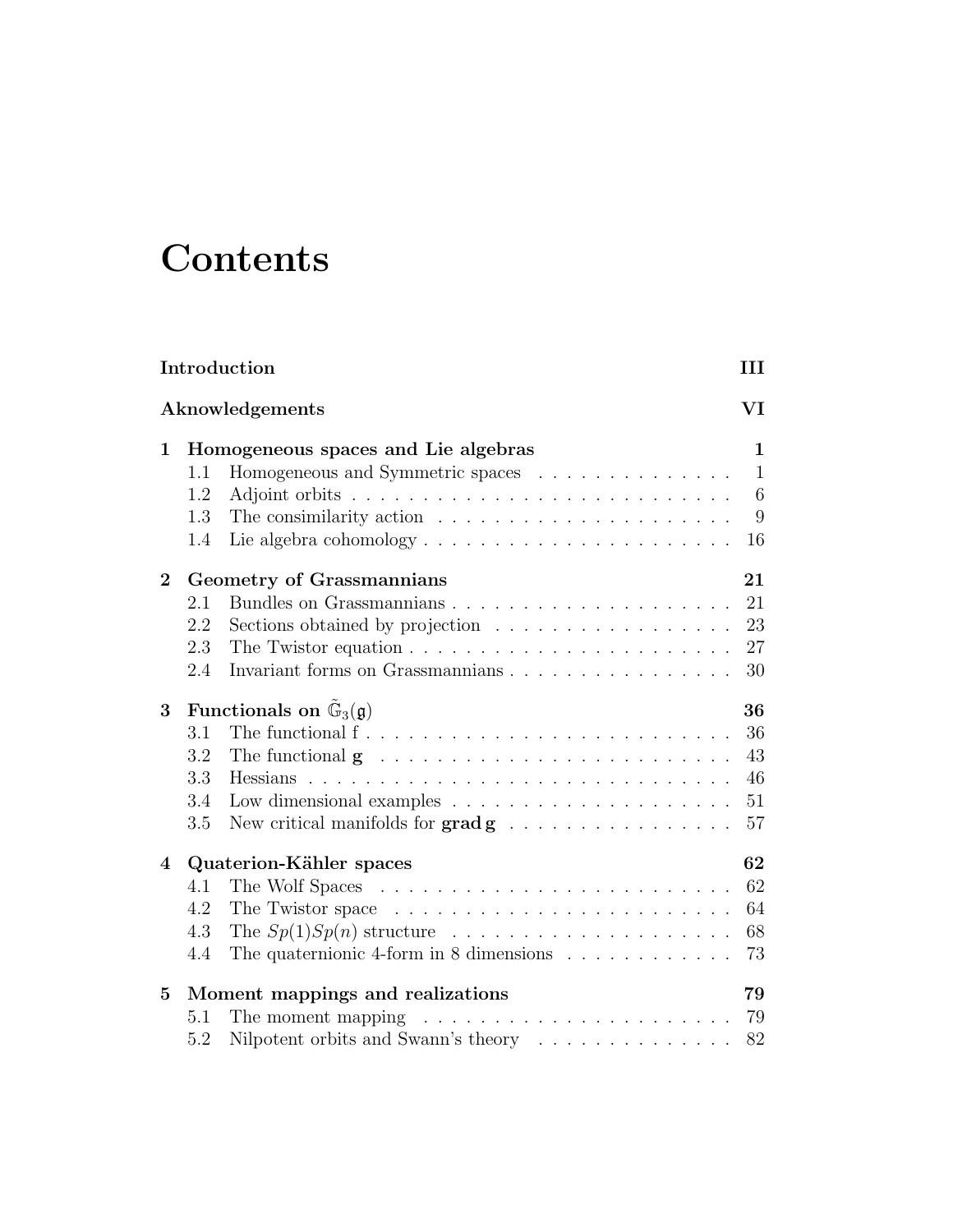|                     | 5.4 | Realizations in cohomogeneity 1: $\mathbb{HP}^n$ 92                                                      |     |  |
|---------------------|-----|----------------------------------------------------------------------------------------------------------|-----|--|
|                     |     | 5.5 Realizations in cohomogeneity 1: $\mathbb{G}_2(\mathbb{C}^{2n})$ and $\mathbb{G}_4(\mathbb{R}^n)$ 99 |     |  |
|                     |     | 6 Latent quaternionic geometry                                                                           | 109 |  |
|                     | 6.1 |                                                                                                          |     |  |
|                     |     |                                                                                                          |     |  |
|                     |     |                                                                                                          |     |  |
|                     |     |                                                                                                          |     |  |
|                     |     | 6.5 Still open questions $\ldots \ldots \ldots \ldots \ldots \ldots \ldots \ldots \ldots 136$            |     |  |
| <b>Bibliography</b> |     |                                                                                                          |     |  |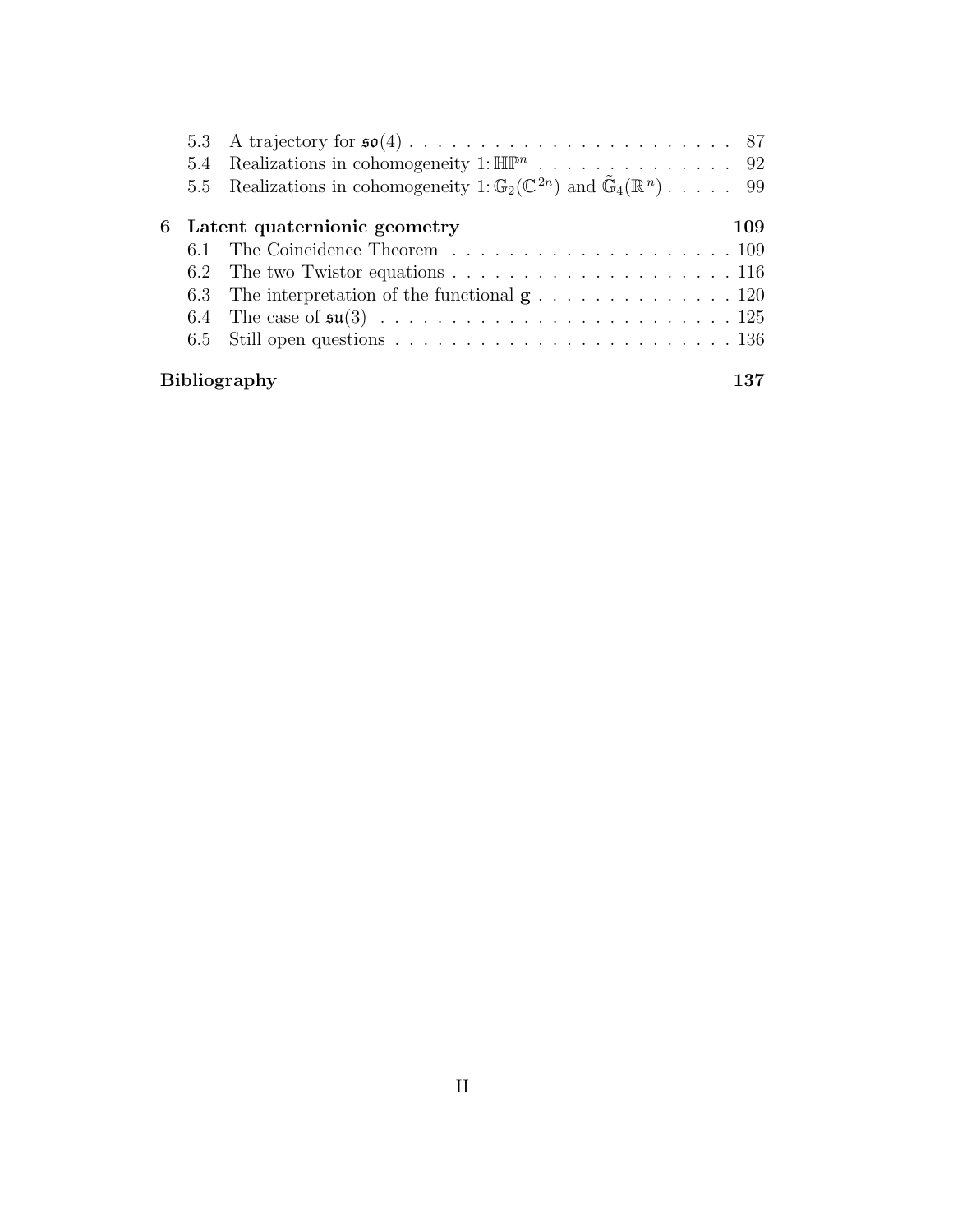### **Introduction**

Let  $G$  be a compact Lie group and  $\mathfrak g$  its Lie algebra. The main object of study of this thesis is the Grassmannian

$$
\tilde{\mathbb{G}}_3(\mathfrak{g}) = \{ \text{oriented 3-dimensional subspaces of } \mathfrak{g} \}. \tag{1}
$$

We shall discuss both the theory for general  $G$  and special cases such as  $\mathfrak{g} = \mathfrak{so}(4)$  (which is not simple) and  $\mathfrak{g} = \mathfrak{su}(3)$ .

We shall study the relationship between  $\mathbb{G}_3(\mathfrak{g})$  and quaternionic geometry which ultimately derives from the QK moment mapping discussed in Chapter 5, but we first study  $\mathbb{G}_3(\mathfrak{g})$  without reference to Quaternion-Kähler manifolds. Some sort of quaternionic structure is already evident in the description of the tangent space of  $\mathbb{G}_3(\mathfrak{g})$ , even though the dimension of this is a multiple of 3, rather than 4. If  $V \in \tilde{\mathbb{G}}_3(\mathfrak{g})$  then we can write  $\mathfrak{g} = V \oplus V^{\perp}$ and (using the metric on  $V$ )

$$
T_V \mathbb{G}_3(\mathfrak{g}) \cong V \otimes V^{\perp} \,. \tag{2}
$$

Now V is the standard (and adjoint) representation of  $SO(3)$  which also appears in quaternionic geometry as the space Im H generated by the imaginary quaternions  $i, j, k$ , or the corresponding almost complex structures  $I, J, K$ . It is this identification of the "tautological" subspace  $V$  and Im  $\mathbb H$  that underlies many of the constructions in this thesis.

It is well known that much of the quaternionic geometry can ultimately be reduced to the representation theory of  $Sp(1) = SU(2)$ . In particular, the complexified tangent space of a QK manifold  $M^{4n}$  has the form

$$
T_x M_{\mathbb{C}} = \Sigma^1 \otimes \mathbb{C}^{2n} \tag{3}
$$

where we denote by  $\Sigma^k$  the irreducible complex representaion of  $SU(2)$  of dimension  $k + 1$ . In appropriate circumstances the second factor  $\mathbb{C}^{2n}$  will itself be a representation of  $SU(2)$  and we shall be especially interested in an  $SU(2)$  equivariant inclusion

$$
\Sigma^1 \otimes \Sigma^{k-1} \subset \Sigma^2 \otimes \Sigma^k \,, \tag{4}
$$

which models inclusions

$$
M^{\xrightarrow{\Psi} \widetilde{\mathbb{G}}_3(\mathfrak{g})} \tag{5}
$$

in Swann's theory (developed mainly in [79] and [80]). In this last setting moment mappings  $\mu$  arising from the action of G are used in order to obtain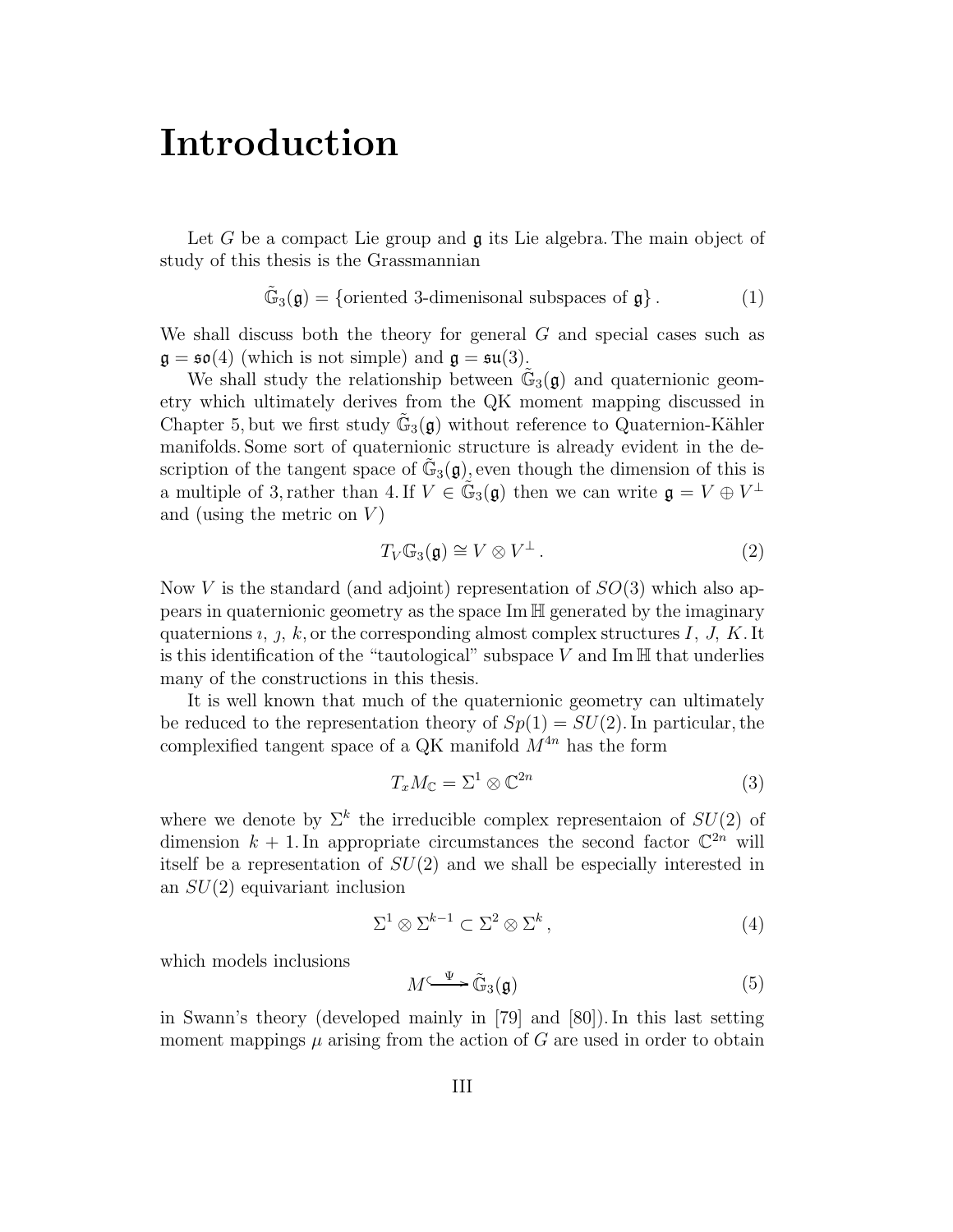inclusions of type  $(5)$ , identifying the image with the unstable manifolds  $M_u$  of the gradient flow of an invariant functional  $f$ . On the other hand, the quaternionic structure of these last is reconstructed starting from the HyperKäler structure of nilpotent orbits  $\mathcal O$  in the complexified Lie algebra  $\mathfrak g_{\mathbb C}$ , and using then an appropriate action of  $\mathbb{H}^*$ : in this way the various  $\mathcal O$  appear to be the bundles U fibring over the corresponding  $M_u$ . In this thesis the point of view will be different, in the sense that the quaternionic structure will be described using the map  $\Psi$  induced by the moment mappings and exploiting the quaternionic structure inherent in the tangent space  $T_V \mathbb{G}_3(\mathfrak{g})$  in correspondence of the critical points for grad  $f$ , as in (4).

We give now an outline of the thesis chapter by chapter:

-Chapter 1 contains basic material about homogeneous and symmetric spaces (Section 1), Adjoint orbits (Section 2), together with the discussion of the consimilarity action (Section 3), which will be relevant for Section 4 in Chapter 5; then cohomological properties of compact semisimple Lie goups are discussed (Section 4), included the invariant 3-form which gives rise to the functional f studied in Chapter 3.

-Chapter 2 describes bundles on Grassmann manifolds (Section 1), and introduces twistor-type differential operators existing on the tautological bundle (Sections 2, 3); these operators resemble the well-known twistor operators in QK geometry: in Chapter 6 a correspondence between them will be described; the deRham cohomology of  $\mathbb{G}_3(\mathbb{R}^6)$  is calculated in Section 4, where an explicit expression of an invariant 4-form of  $\mathbb{G}_3(\mathbb{R}^n)$  for any n is supplied.

-Chapter 3 contains in Section 1 a description of the invariant functional f on  $\mathbb{G}_3(\mathfrak{g})$  coming from the standard 3 form of  $\mathfrak{g}$ , and introduces the Wolf spaces as its absolute maxima; an operator *γ* which represents an obstruction to the orthogonality of vector fields to G-orbits is introduced and used to discuss the invariance of f in an alternative way. In Section 2, a new functional g on  $\mathbb{G}_3(\mathfrak{g})$  is introduced, and an expression for its gradient is given, in terms of a "generalized Casimir operator"; the invariance is discussed again using the operator  $\gamma$ . In Section 3 the Hessian of g is described at critical points corresponding to subalgebras, in therms of  $SU(2)$  representations; then we compare it with the Hessian of  $f$ . In section 4 the theory discussed in the previous sections is applied to some low-dimensional examples, determining the Hessians of f and g at grad f critical points; it is shown that not all critical submanifolds for grad, q are critical for grad  $f$ , exhibiting examples and stating in Section 5 a criterion for individuating a family of such submanifolds.

-Chapter 4 introduces quaternionic geometry, describing firstly the basic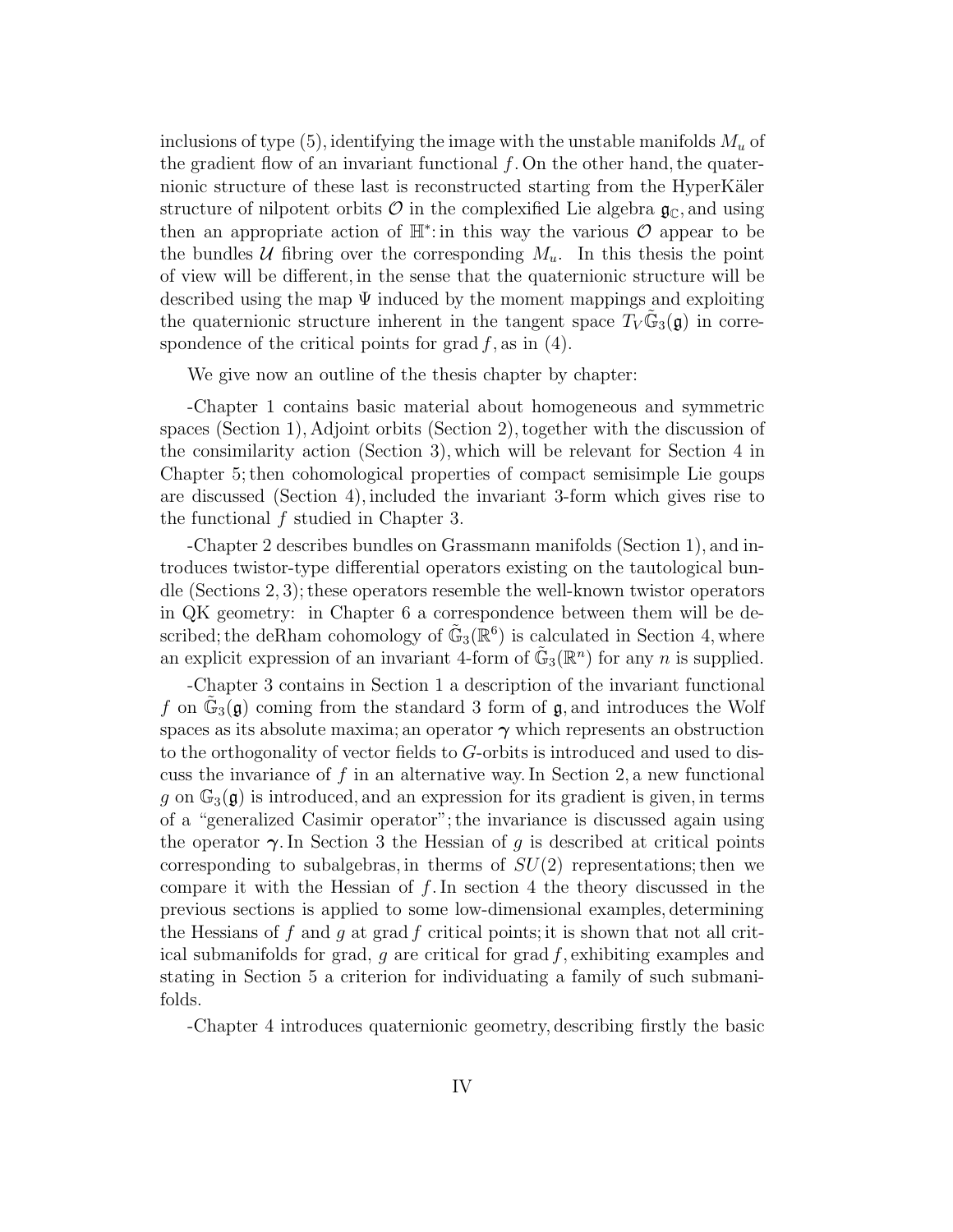facts of the classical theory, including the fundamental examples of the Wolf spaces (Section 1) together with their twistor space (Section 2); then the first bridge with the "Grassmannian interpretation" is built at an algebraic level, using  $SU(2)$  representation theory (Section 3); the quaternionic 4-form is introduced, and the previously discussed theory leads to an explicit description of it in the setting of the 8-dimesnional case; this is related to the discussion of the example corresponding to  $\mathfrak{su}(3)$  in Section 5 of Chapter 6.

-Chapter 5 introduces the QK moment mapping (Section 1); the relationship with instantons, Nahm's equations and nilpoten orbits theory and Swann's theory are discussed: this latter contains the background regarding the use of moment mappings to obtain the realizations of QK manifolds in  $\mathbb{G}_3(\mathfrak{g})$ ; explicit examples of realizations in the case of some classical Wolf spaces are provided in Section 5, exploiting the knowledge of a trajectory for the flow of grad f in the case of  $\mathfrak{so}(4)$  (Section 3); here the prorportionality of grad f to grad g along this trajectory is proved: this will be used later in Chaper 6.

-Chapter 6 consisnts of the main conclusions of the thesis: the Coincidence Theorem is stated and proved, providing a way of "translating" the action of the quaternionic structure on the tangent space  $T_xM$  of a QK manifold in the  $\mathbb{G}_3(\mathfrak{g})$  setting; the operator  $\gamma$  introduced in Chapter 3 is involved in this description of the quaternionic action. The correspondence between the sections in the kernels of the two twistor operators (the "QK" and the "Grassmannian") is described in Section 2; in Section 3 we consider again the gradient of the functional  $g$ , studied in Chapter 2: it is proportional to grad f in several cases, and this fact seems significant in order to relate the quaternionic metric of the unstable manifold with that induced by the ambient Grassmannian; finally the example of  $SU(3)$ , which for some aspects stands out of the general situation, is discussed in more detail in Section 4.

#### **Notational conventions.**

We will adopt the notation  $[V]$  and  $[V] = [V + \overline{V}]$  from [73] to denote the real vector space fixed by an invariant real structure in the complex representation V or  $V + \overline{V}$ ; however we will sometimes omit the brackets for simplicity.

We will denote by exp the exponentiation of matrices and in the Lie algebra context, by Exp the exponentiation in the sense of Riemannian geometry.

Antisymmetric and symmetric product of tensors will be usually denoted by ∧ and ∨ respectively, but alternative notations will be adopted occasionally (for example in Section 4.3).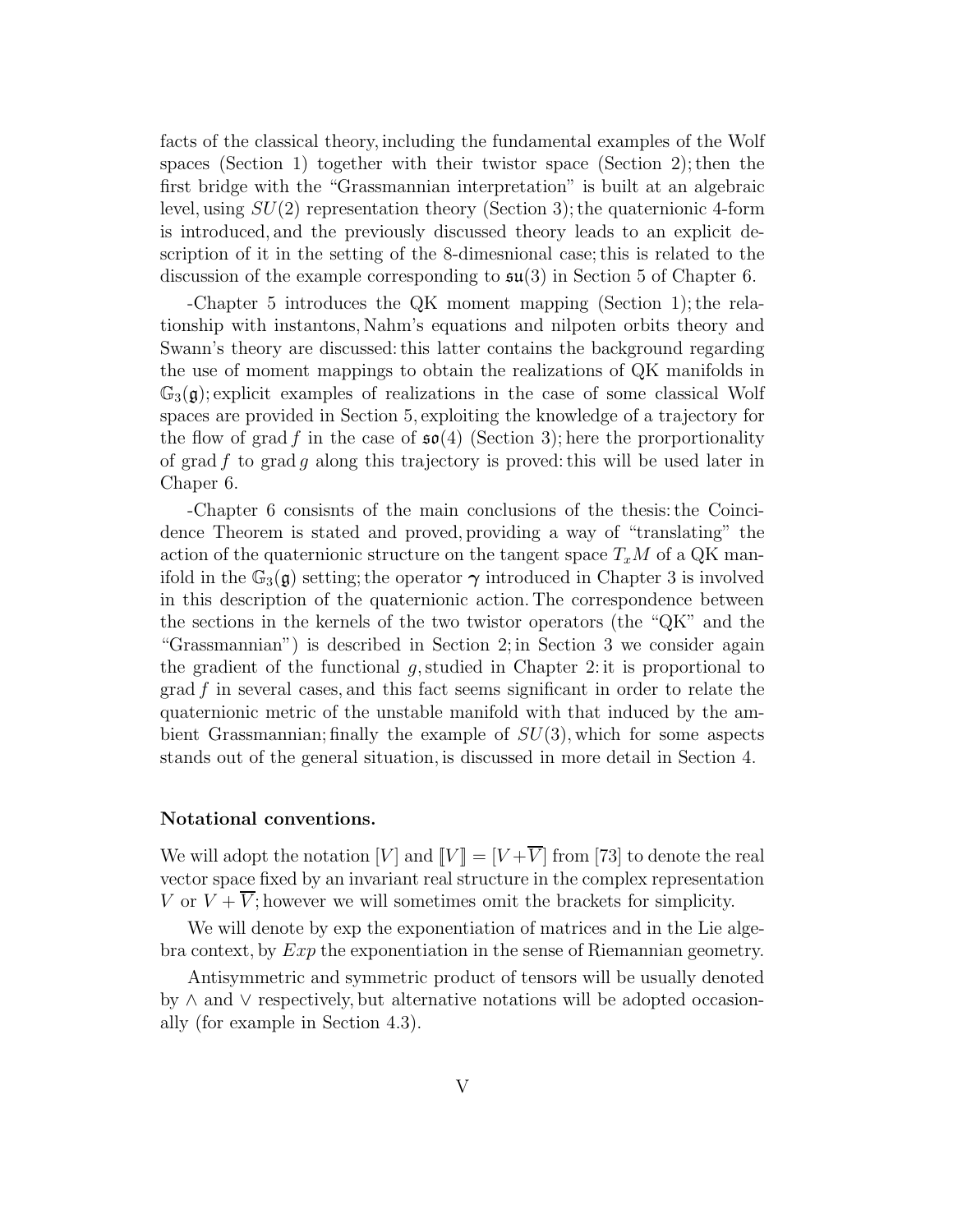### **Aknowledgements**

Before I proceed with the exposition, I wish to thank the people who played an imprortant rôle on the way of writing this thesis.

First of all I am deeply grateful to my advisor Simon Salamon, without whom the development of this project would not have been possible. I want to thank him for his constant support, for sharing with me his far-seeing ideas and for the plenty of beautiful mathematics he has been teaching me during these years.

I was introduced to the study of Differential Geometry by Massimiliano Pontecorvo, I wish to thank him for his precious advices and for his continuous interest in my work.

Felt thanks go also to Andrew Swann for his valuable comments and for sending me so much material when I started to work on this project, and to Yasuyuki Nagatomo for his relevant remarks and for useful discussions.

I wish to express my gratitude also to Stefano Marchiafava, Paolo Piccinni and Alessandro Silva in Rome, Elsa Abbena, Sergio Console, Anna Fino, Sergio Garbiero and Antonio J. di Scala in Turin for their assistance and encouragement.

Last, but not least, I wish to thank Diego Conti and Diego Matessi, who have been stimulating student fellows for part of this journey.

Roma December 2005 A.G.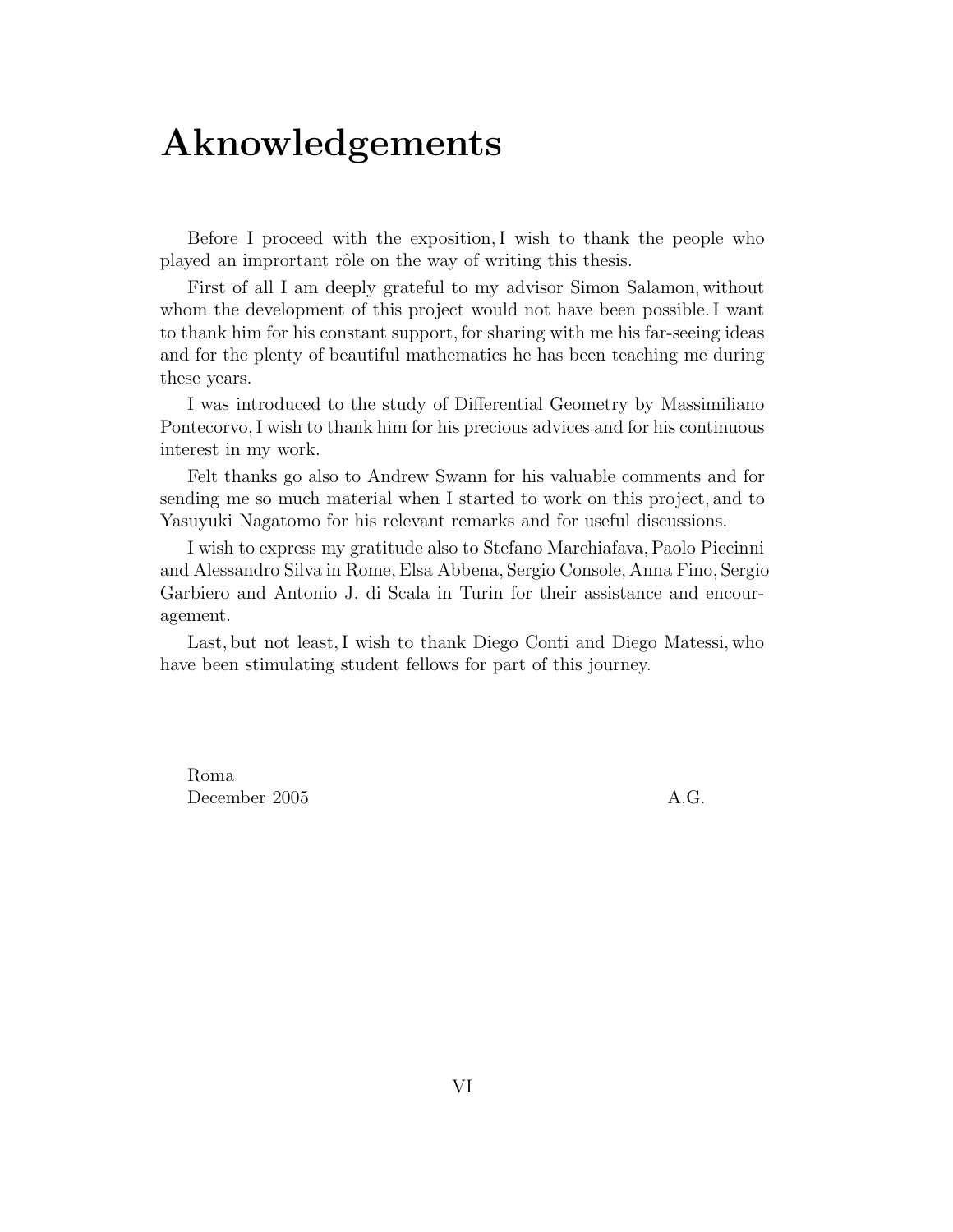### **Chapter 1**

## **Homogeneous spaces and Lie algebras**

In this Chapter, we shall cover a selection of topics relevant to the thesis. This includes the less well-known action of  $SU(3)$  on itself induced from "consimilarity".

#### **1.1 Homogeneous and Symmetric spaces**

We introduce here basic facts about G-actions and homogeneous spaces. References are [81], [14], [25].

Let M be a differentiable manifold and G a compact Lie group. A  $C^{\infty}$ map  $m: G \times M \to M$  such that

$$
m(gh, x) = m(g, m(h, x)), \quad m(e, x) = x \tag{1.1}
$$

for all  $g, h$  in G and x in M is called an *action on the left of G on M* and is called a G-space; analogous definitions give rise to actions on the right. For simplicity we will denote by qx the point  $m(q, x)$ . Fixed a point x in M, we call the *orbit*  $Gx$  of x under G the subset of M defined by

$$
G x := \{ y \in M \, | y = g x \}. \tag{1.2}
$$

Suppose that the orbit of a point x is the whole manifold  $M$ : then we will say that  $G$  acts transitively on  $M$ , which is called a *homogeneous*  $G$ -space. We define the *isotropy subgroup* (or *stabilizer of p*)  $G_p \subset G$  of an orbit  $G_p$  the subgroup

$$
G_p := \{ g \in G \, | \, g, q = q \} \tag{1.3}
$$

for any point  $q \in G$  p; in the transitive case all isotropy subgroups of are conjugate subgroups of G. The differential of the action of an element  $g \in G_p$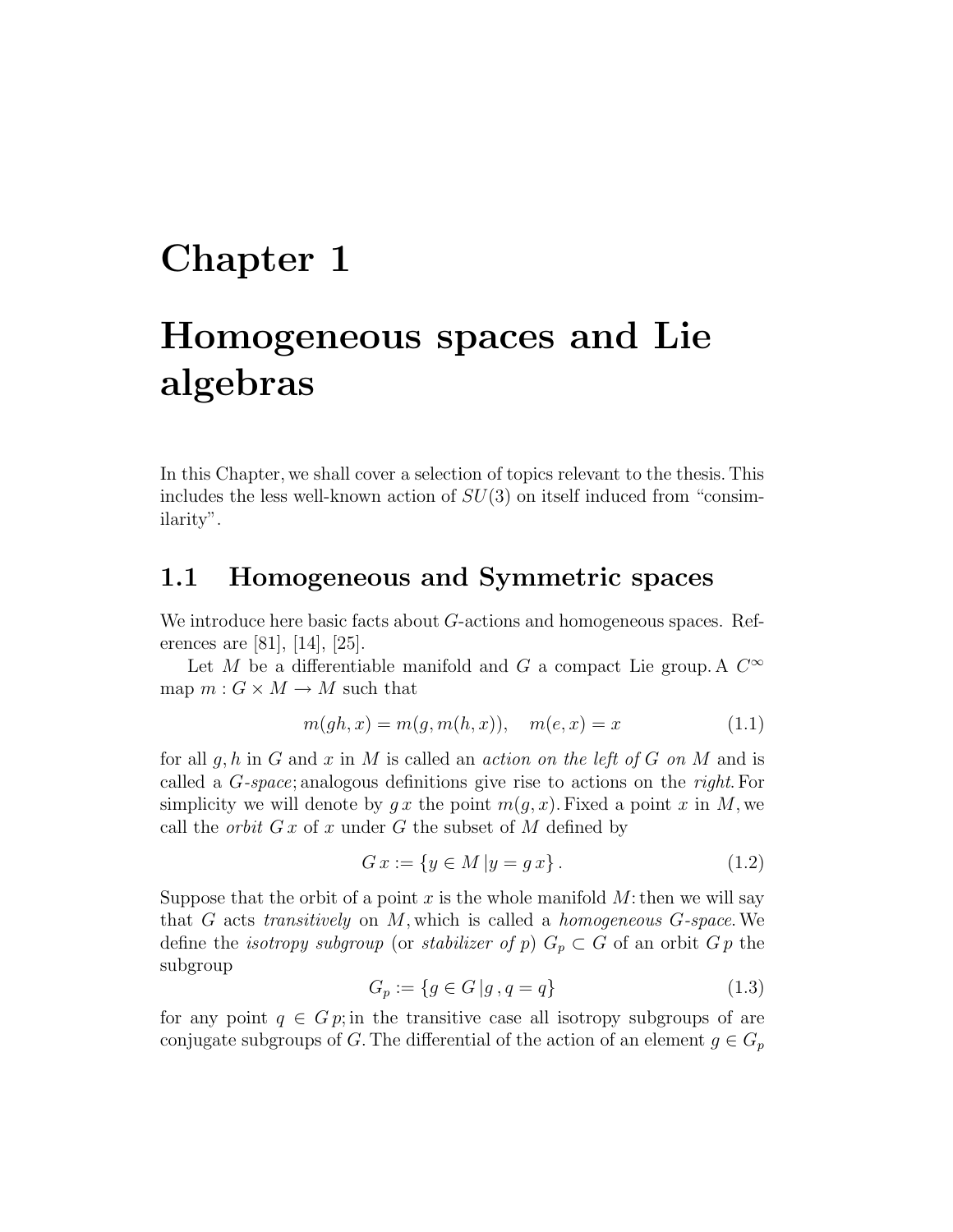at the point p determines a representation of  $G_p$  in  $GL(T_pM)$  which is called the isotropy representation. In the case of transitive actions we can identify M with the coset space of the group G:

$$
M = \frac{G}{G_p} \tag{1.4}
$$

for any point  $p \in G$ . In fact the space  $G/G_p$  can be topologized and equipped with the correct differentiable strucure, so that a point  $p \in M$  can be identified with a class  $g G_p$  for some  $g \in G$ . A map  $\psi : M \to N$  between two manifolds with a G-action is cvalled equivariant if it satisfies

$$
\psi(g\,x) = g\psi(x) \tag{1.5}
$$

for any  $g$  in  $G$ . If the action is not transitive, there exists an orbit with isotropy subgroup  $G_p$  such that  $gG_pg^{-1} \subset G_q$  for some  $g \in G$  and for any other isotropy subgroup  $G_q$ ; the corresponding orbit is of maximal dimension and is called principal; the union of pricipal orbits is an open dense subset of M and the codimension of a principal orbit is called the *cohomogeneity* of the G action. Non-principal orbits  $G q$  are called *singular* if dim  $G q <$  dim  $G p$ ; if dim  $G q = \dim G p$  but  $G_p \subset G_q$  strictly, the orbit  $G q$  is called *exceprional* and is a discrete cover of the principal orbit  $G p$ .

**Examples.** Consider the standard representation of  $SO(n)$  on  $\mathbb{R}^n$ ; as it preserves the standard euclidean norm, we have

$$
GS^{n-1} \subset S^{n-1};\tag{1.6}
$$

it can be shown that this action is transitive, and the subgroup  $G_p \subset SO(n)$ which stabilizes a unit vector (for example  $(0, \dots, 0, 1)$ ) is isomorphic to  $SO(n-1)$ ; in conclusion we can identify

$$
S^{n-1} \cong \frac{SO(n)}{SO(n-1)}.
$$
\n(1.7)

This type of presentation is not unique: we can in fact analogously consider  $SU(n)$  acting on  $\mathbb{C}^n$  with its standard hermitian structure; the sphere  $S^{2n-1}$ is again preserved, and the action can be again shown to be transitive on it; the stabilizer of a point turns out to be  $SU(n-1)$  ⊂  $SU(n)$ , hence

$$
S^{2n-1} \cong \frac{SU(n)}{SU(n-1)}.\tag{1.8}
$$

Other important examples are projective spaces:  $\mathbb{CP}^n$  parametrizes the set of complex lines  $\mathbb{C} \subset \mathbb{C}^n$  (which are real 2-planes preserved by the standard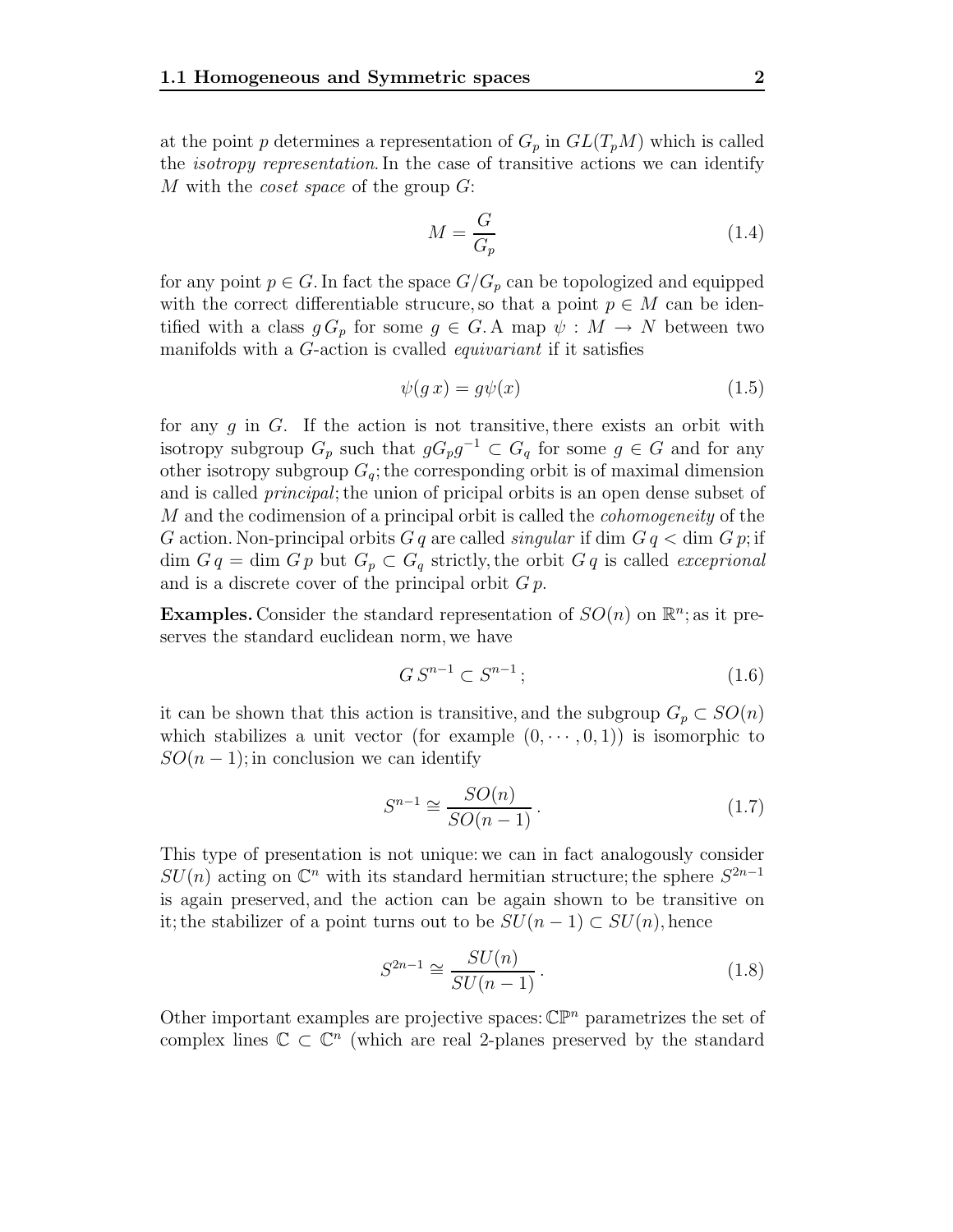complex structure J of  $\mathbb{C}^{n+1} = \mathbb{R}^{2n+2}$ ; then the group  $U(n+1)$  acts transitively on such set, and one of the complex lines is fixed by the subgroup  $U(1) \times U(n)$ , so that

$$
\mathbb{CP}^n \cong \frac{U(n+1)}{U(1) \times U(n)}.
$$
\n(1.9)

analogous considerations lead to the description of real and quaternionic projective spaces:

$$
\mathbb{R}\mathbb{P}^n \cong \frac{SO(n+1)}{O(n)} \quad , \quad \mathbb{H}\mathbb{P}^n \cong \frac{Sp(n+1)}{Sp(1)Sp(n)} \,. \tag{1.10}
$$

An important class of homogeneous G-spaces is that of *symmetric spaces*. References for this topic are [35] and [55].

Let  $(M, g)$  Riemannian manifold; consider a normal neighborood  $N_p$  of a point  $p \in M$ , where the  $Exp_p$  map is a local diffeomorphism with a neighbourhood of 0 in  $T_pM$ ; we can define a map

$$
d\sigma_p: T_p M \longrightarrow T_p M \tag{1.11}
$$

acting as  $-I$ ; this induces a local involutive diffeomorphism  $\sigma_p$  of the normal neighbourhood  $N_p$  in itself called *Cartan involution*, sending a geodesic  $\gamma(t)$ through p to  $\gamma(-t)$ ; we have

**Definition 1.1.** A Riemannian manifold M for which the map  $\sigma_p$  is an isometry for every  $p \in M$  is called a *locally symmetric space*.

**Theorem 1.1.** Let M be a Riemannian manifold; then the following conditions are equivalent:

> i)M is locally symmetric;  $ii/\nabla R = 0$ .

where R is the Riemannian curvature tensor.

The symmetry is defined locally and in general it is not possible to extend it to a global isometry of the manifold  $M$ ; in this case  $M$  is defined a *globally* symmetric space, or simply symmetric space. The following proposition relates the two notions:

**Proposition 1.2.** Let M be a complete locally symmetric space; if  $\pi_1(M)=0$ then M is globally symmetric.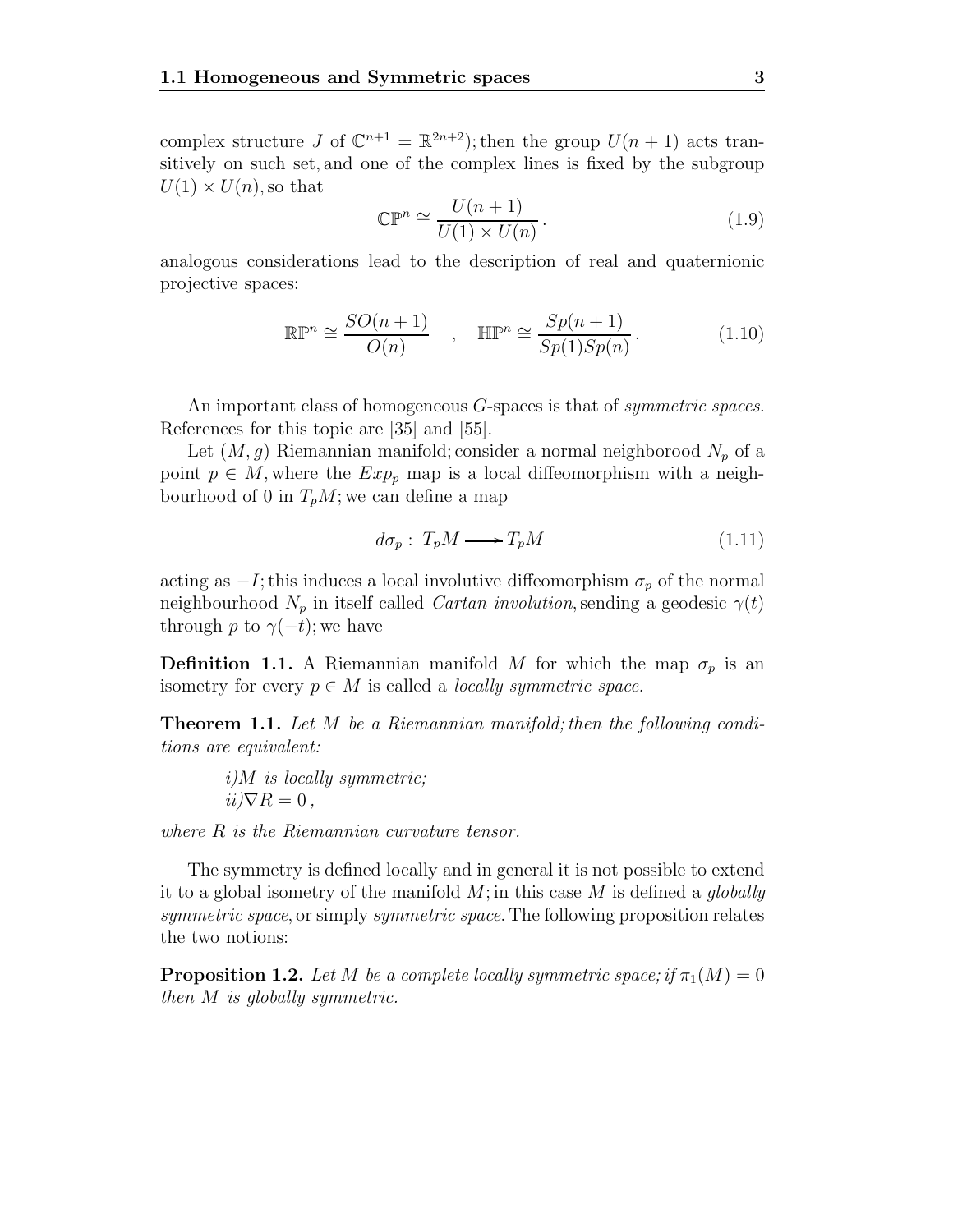Hence we can obtain globally symmetric spaces considering the universal coverings of complete locally symmetric spaces. Symmetric spaces are homogeneous, then if  $G$  is the full group of isometries for  $M$  we have a presentation

$$
M = G/H \tag{1.12}
$$

where H is the stabilizer of a point  $p; \sigma_p$  induces an involutive automorphism of G, called Cartan involution:

$$
s_p(g) = \sigma_p \circ g \circ \sigma_p^{-1}, \qquad (1.13)
$$

such that if  $G_{\sigma}$  denotes the subgroup fixed by  $s_p$  and  $G_{\sigma}^0$  the connected component of the identity, then

$$
G_{\sigma}^{0} \subset H \subset G_{\sigma} ; \tag{1.14}
$$

at a Lie algebra level  $s_p$  induces an automorphism of Lie algenras  $ds_p$  with eigenvalues  $\pm 1$ , being involutive; therefore the decomposition

$$
\mathfrak{g} = \mathfrak{h} + \mathfrak{m} \tag{1.15}
$$

corresponds to the identification of the + eigenspace with h and the  $-$  eigenspace with  $\mathfrak{m} \cong T_pM$ . A triple  $(\mathfrak{g}, \mathfrak{h}, ds)$  where  $\mathfrak{h}$  is a compact Lie subalgebra of the Lie algebra  $\mathfrak g$  and  $ds$  is an involutive Lie algebra automorphism such that h coincides with its  $+$  eigenspace is called an *orthogonal Lie algebra*; if moreover  $\mathfrak{h} \cap \mathfrak{z} = 0$ , where  $\mathfrak{z}$  is the center of  $\mathfrak{g}$ , then the algebra is said *effec*tive. For an orthogonal Lie algebra the following relations hold:

$$
[\mathfrak{h},\mathfrak{h}] \subset \mathfrak{h}, \quad [\mathfrak{h},\mathfrak{m}] \subset \mathfrak{m}, \quad [\mathfrak{m},\mathfrak{m}] \subset \mathfrak{h} ; \tag{1.16}
$$

exists a bijective correspondence between orthogonal Lie algebras and symmetric spaces  $G/H$  with G simply connected and H connected, where  $N \cap H$ is discrete if  $N$  is the maximal normal subgroup of  $G$ .

**Examples** All examples discussed about homogeneous spaces (so  $S<sup>n</sup>$ ,  $\mathbb{CP}<sup>n</sup>$ ,  $\mathbb{R}\mathbb{P}^n$ ,  $\mathbb{HP}^n$  are actually symmetric spaces.

Another example which will be particularly relevant for us is that of the real oriented Grassmannians  $\mathbb{G}_k(\mathbb{R}^n)$ : these represent the set of k-dimensional subspaces in  $\mathbb{R}^n$ ; as symmetric spaces they have a presentation

$$
\tilde{\mathbb{G}}_k(\mathbb{R}^n) = \frac{SO(n)}{SO(k) \times SO(n-k)}; \qquad (1.17)
$$

the group  $SO(n)$  acts transitively on the set of orthonormal frames of  $\mathbb{R}^n$ , but a k-plane V is identified by a k-tuple of orthonormal vectors, which can be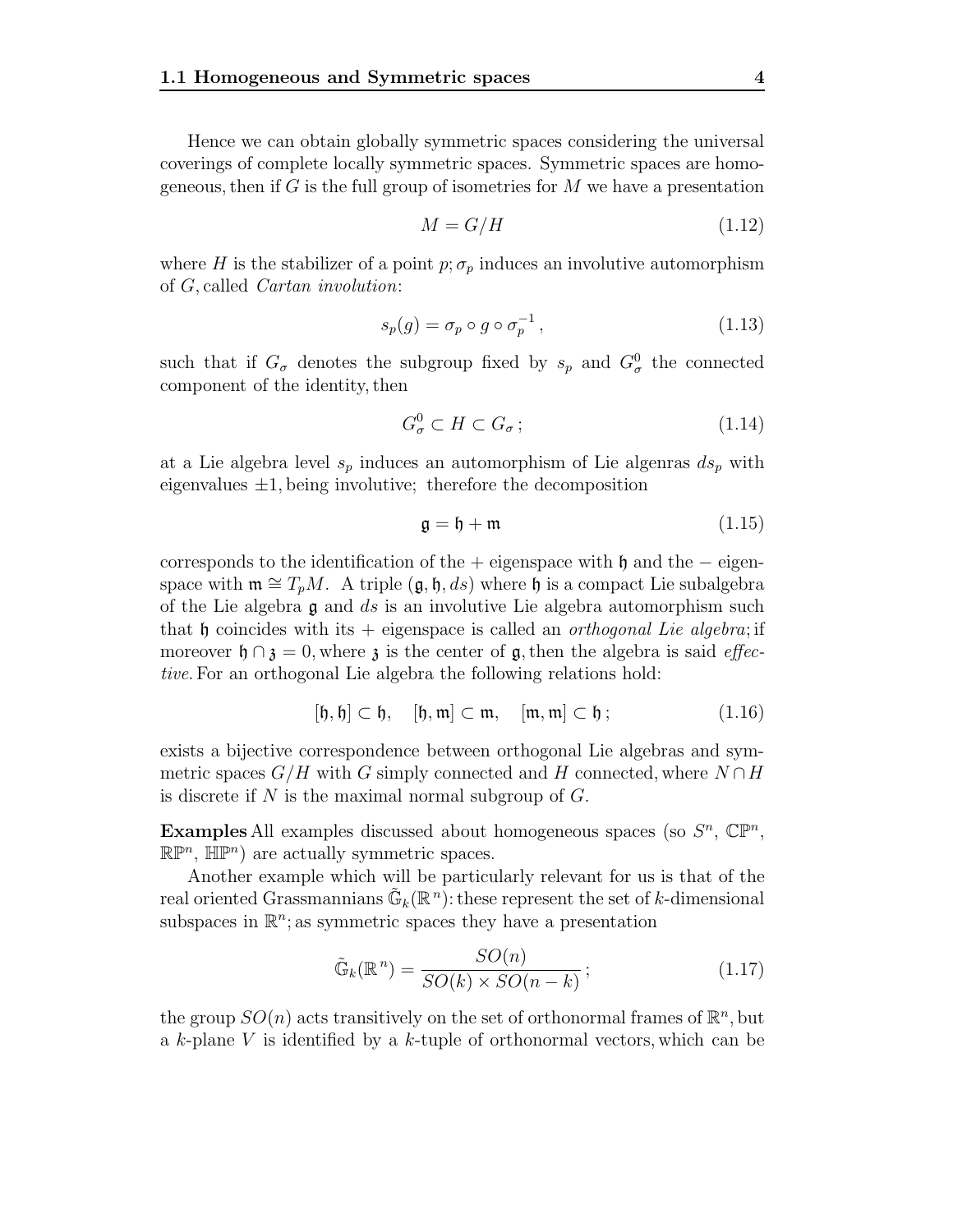completed by an  $(n-k)$ -tuple in  $V^{\perp}$ ; therefore  $SO(k)$  and  $SO(n-k)$  act on  $V, V^{\perp}$  respectively, and their tensor product coincides with the stabilizer of the point  $V$ .

**Observation.** The same symmetric space can have different presentations as a homogeneous space: not all of them give a decomposition (1.15) compatible with the involution, satisfying therefore  $(1.16)$ ; consider for insatnce the two presentations of  $S^{2n-1}$  given in (1.7) and (1.8): the former is symmetric, the latter is not.

A symmetric space  $M = G/K$  can be embedded as a totally geodesic submanifold of the Lie group  $G$  with the Riemannian metric induced by the Killing form by the map

$$
g H \longrightarrow g^s g^{-1} \tag{1.18}
$$

called *Cartan embedding*, where  $g^s$  is the image of g under the Cartan involution s at a point p. Recall now from [17] that a Cartan subalgebra h whose intersection with  $\mathfrak k$  is a Cartan subalgebra for  $\mathfrak k$  is called *fundamental* for the symmetric decomposition, and its root system can be decomposed as:

$$
\Delta = I_{\mathfrak{k}} + I_{\mathfrak{m}} + II \tag{1.19}
$$

where  $\alpha$  belongs to  $I_{\mathfrak{k}}$  (or in  $I_{\mathfrak{m}}$ ) if  $\alpha | \mathfrak{h}_{\mathfrak{m}} = 0$  and  $\mathfrak{g}_{\alpha}$  lies in  $\mathfrak{k}_{\mathbb{C}}$  (or in  $\mathfrak{m}_{\mathbb{C}}$ ), while  $\alpha \in H$  if  $\alpha | \mathfrak{h}_{\mathfrak{m}} \neq 0$ .

We can use the roots of type  $I_m$  to obtain minimal immersions of 2spheres in any symmetric space  $G/K$ : consider  $\alpha \in I_{\mathfrak{m}}$ , then in  $\mathfrak{g}_{\mathbb{C}}$  the triple  $\{\mathfrak{g}_{\alpha},\mathfrak{g}_{-\alpha},\lbrack\mathfrak{g}_{\alpha},\mathfrak{g}_{-\alpha}\rbrack\}$  spans an  $\mathfrak{sl}(2,\mathbb{C})$  subalgebra, containing an  $\mathfrak{su}(2)$  as the stable set for the appropriate real structure; the semisimple element  $[\mathfrak{g}_{\alpha}, \mathfrak{g}_{-\alpha}]$ intersects  $\mathfrak{k}$  in a 1-dimensional subalgebra  $\mathfrak{u}(1)$ ; therefore the corresponding homogeneous space is

$$
S^2 = \frac{SU(2)}{U(1)}\,. \tag{1.20}
$$

The immersion  $i_{\alpha} : SU(2) \subset G$  induces an equivariant immersion of symmetric spaces

$$
SU(2) \xrightarrow{\begin{array}{c}\n i_{\alpha} \\
 \downarrow \\
 S^{2} \xrightarrow{\begin{array}{c}\n \downarrow \\
 \downarrow \\
 \downarrow\n \end{array}} G/K
$$
\n
$$
(1.21)
$$

and the following proposition holds (see always [17]):

**Proposition 1.3.** Let  $G/K$  be a compact simply connected symmetric space; then if  $\pi_2(G/K)$  is non-trivial, it is generated by the class  $[\phi_\alpha]$  for some  $\alpha \in$  $I_{\mathfrak{m}}$ .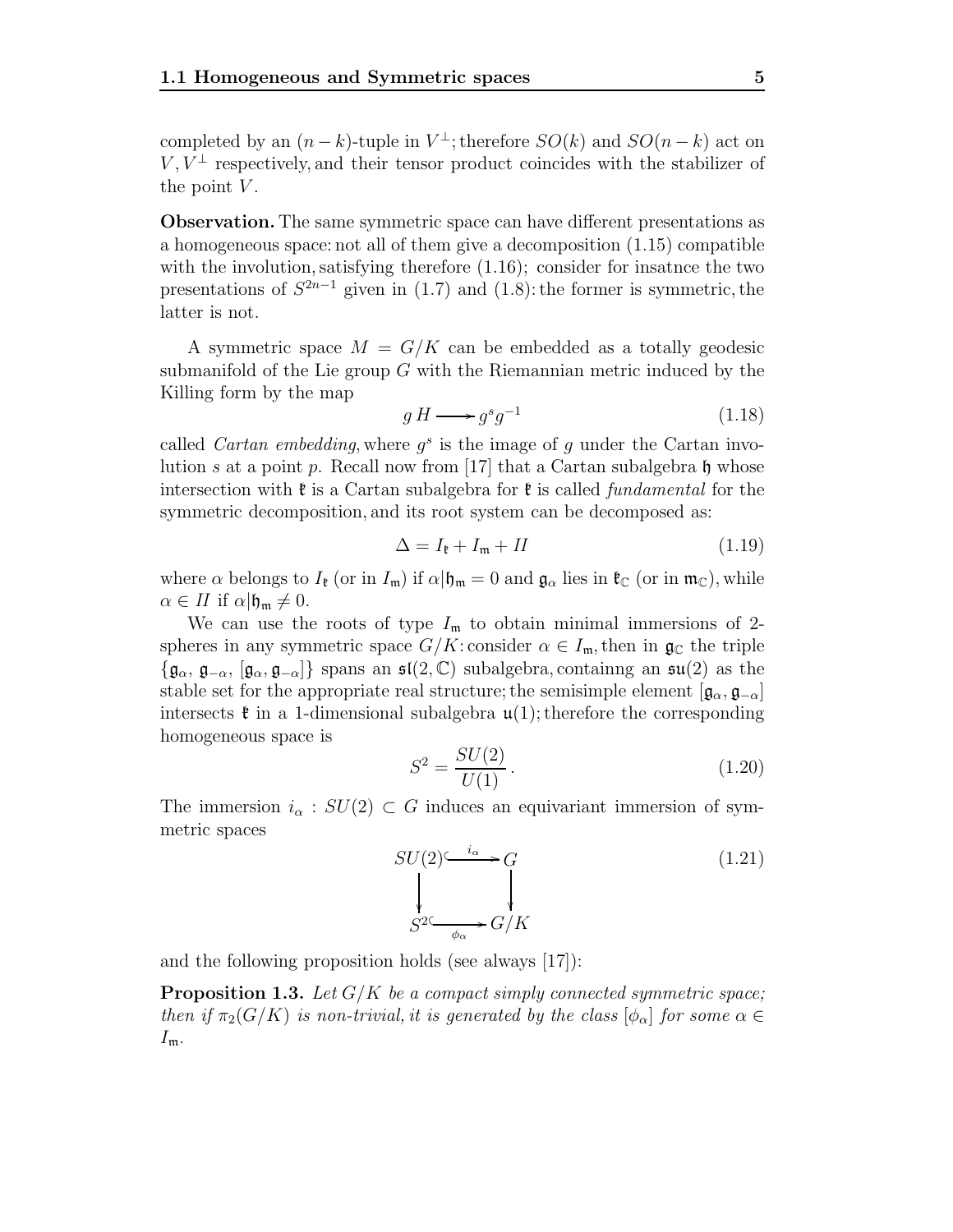#### **1.2 Adjoint orbits**

We recall here some definitions and lemmas which will be useful in the sequel: we recall that given the action of a compact group  $H$  of isometries on a Riemannian manifold  $M$ , we define a section  $\Gamma$  a smooth submanifold which intersects transversally all the  $H$ -orbits; an  $H$ -action admitting a section is called polar, and if the section is flat it is called hyperpolar. Sections are always totally geodesic submanifolds; in this sense the geodesic  $\gamma$  used for  $\mathbb{HP}^n$ was a section. Fixed a point  $p \in M$ , we have the H-orbit through p, and the stabilizer  $H_p$  fixing p acts on  $T_pM$ , preserving the subspace tangent to the orbit  $T_p(H \cdot p)$ , the *isotropy representation*, and its orthogonal complement  $\nu_p(G \cdot p)$ , called *slice representation*; the following useful lemma holds:

**Lemma 1.4.** The cohomogenity of the H-action on M equals that of the  $H_p$ -action on the slice representation.

**Remark.**We notice that in this language what we used to call the isotropy representation of a homogeneous space  $M = G/K$  paradoxically coincides with the slice representation.

References about hyperpolar actions on symmetric spaces are [36], [37], [56], [68] and [12]. From [68] we quote the following lemma, that gives a sufficient criterion to individuate sections:

**Lemma 1.5.** If  $\Gamma$  is a compact, connected, flat, totally geodesic submanifold of a Riemannian H-manifold M and  $\Gamma$  is orthogonal to some H-orbit at one point, then  $\Gamma$  meets all H- orbits orthogonally. If in addition the dimension of  $\Gamma$  is equal to the cohomogeneity of the action on M, then  $\Gamma$  is a section and the H action on M is hyperpolar.

Examining the proof that  $T_p \Gamma \subset \nu_p$  (with equality if p belongs to a principal orbit) and  $\Gamma$  can be obtained from  $Exp(T_p\Gamma)$  for any  $p \in \Gamma$ . In consequence of this, if we pick a point p, we choose a vector  $y \in \nu_p$  such that  $\gamma(t) = Exp(ty)$  is a closed geodesic, then it is automathically a section, for cohomogeneity 1 actions. As we shall see, using sections is convenient to determine the behaviour of equivariant maps. In particular recall (see [14, ChapterIV,Theorem 3.1]) that the set of principal orbits in the orbit space  $M/G$  of a given compact G-manifold M is open, dense and connected, and in the case of cohomogeneity 1 actions it corresponds to the whole  $M/G$  if it is an  $S<sup>1</sup>$ , or equivalently when the orbits are all principal; otherwise (and this is the case we are most interested in) to the interior  $(0, 1)$  when  $M/G \cong [0, 1]$ .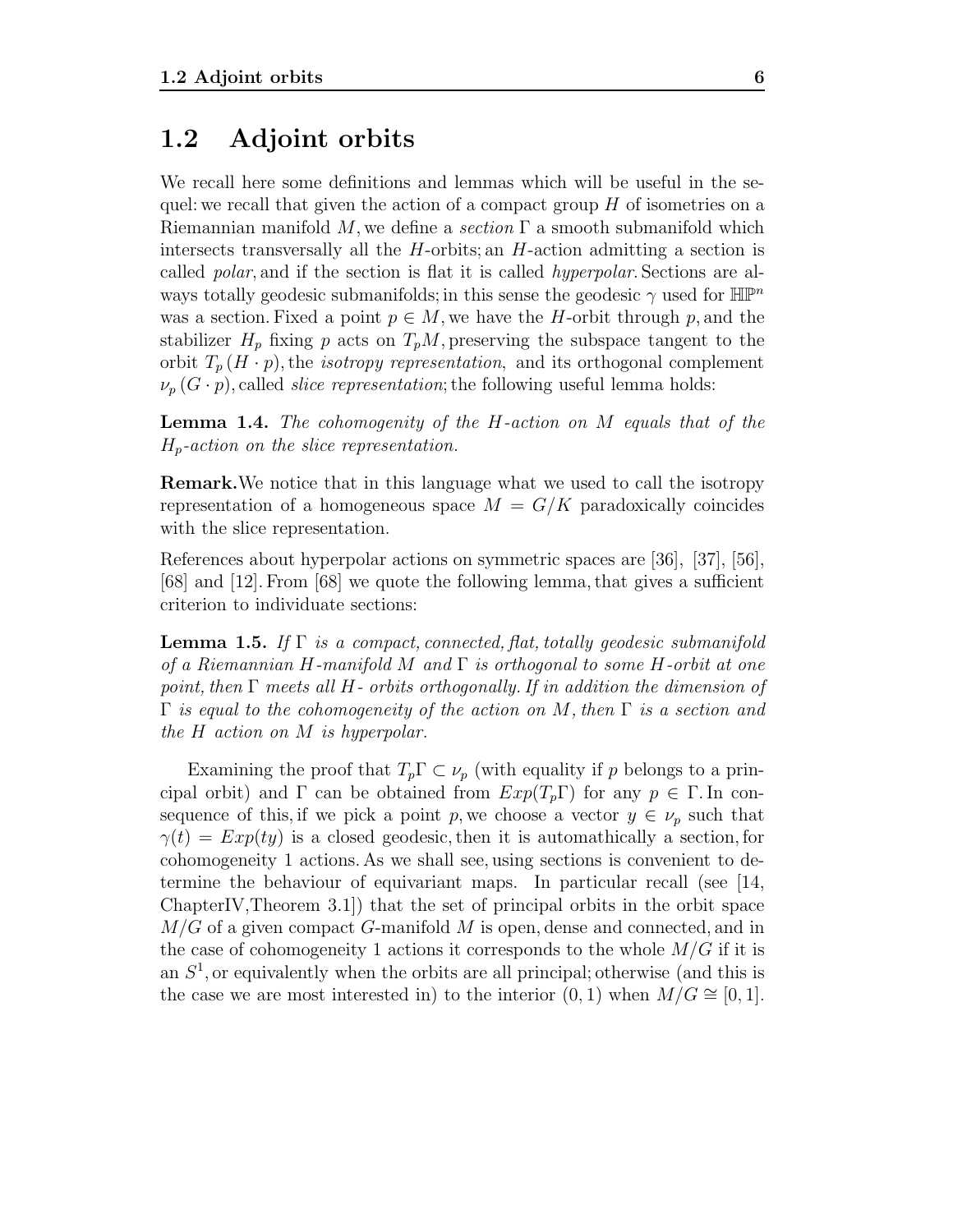A well known action of a Lie group on itself is the Adjoint action; this is defined in the followig way: if  $q, h \in G$  then

$$
Ad_g \cdot h := ghg^{-1}.
$$
\n<sup>(1.22)</sup>

Clearly the unit e is a fixed point for this action, and the differential induced on  $T_eG = \mathfrak{g}$  gives rise to the *Adjoint representation*, or in other words an inclusion  $G/Z \subset GL(\mathfrak{g})$ , where Z is the center of G. The principal orbit for this action have the form

$$
\frac{G}{T^n},\tag{1.23}
$$

where  $T^n$  is a maximal torus for G, and they are called flag manifolds; the motivation for this name relies on the fact that for  $SU(n)$  they represent the manifold of complete flags in  $\mathbb{C}^n$ , that is of all sequences of complex vector subspaces

$$
0 \subset V^1 \subset \dots \subset V^{n-1} \subset \mathbb{C}^n \tag{1.24}
$$

where dim  $V^k = k$ , with jumps of 1 dimension. Principal orbits form an open dense subset in g; the following Theorem, due to Bott, describes the rôle played by maximal Abelian subalgenras:

**Theorem 1.6.** Each orbit for the Adjoint action of a centerless compact connected Lie group <sup>G</sup> intersects a Cartan subalgebra t in a finite non-empty set.

**Example 1.1.** Consider again the case of  $SU(n)$ : from an elementary point of view, Linear Algebra tells us that every skew-Hermitian matrix can be put in diagonal form

$$
\begin{pmatrix}\ni\lambda_{k_1} & 0 & \cdots & 0 \\
0 & \ddots & 0 & 0 \\
0 & 0 & \ddots & 0 \\
0 & 0 & 0 & i\lambda_{k_n}\n\end{pmatrix}
$$
\n(1.25)

with  $\lambda_{k_i} \in \mathbb{R}$  and  $\sum_i k_i = 0$  by conjugation with matrices in  $SU(n)$ : in the language developed above this corresponds to say that a maximal abelian subalgebra  $\mathfrak{t} \subset \mathfrak{su}(n)$  is a global section for the Adjoint representation of  $SU(n)$  on  $\mathfrak{su}(n)$ , which therefore is a polar action and has cohomogeneity equal to its rank; as t inherits the flat metric from the ambient Euclidean space  $\mathfrak{g}$ , the Adjoint action is hyperpolar. Exponentiating, we obtain the same type of principal orbits for the action of  $SU(n)$  on itself, and the torus  $T^n =$ exp t is again a section thanks to the surjectivity of exp: we shall see in section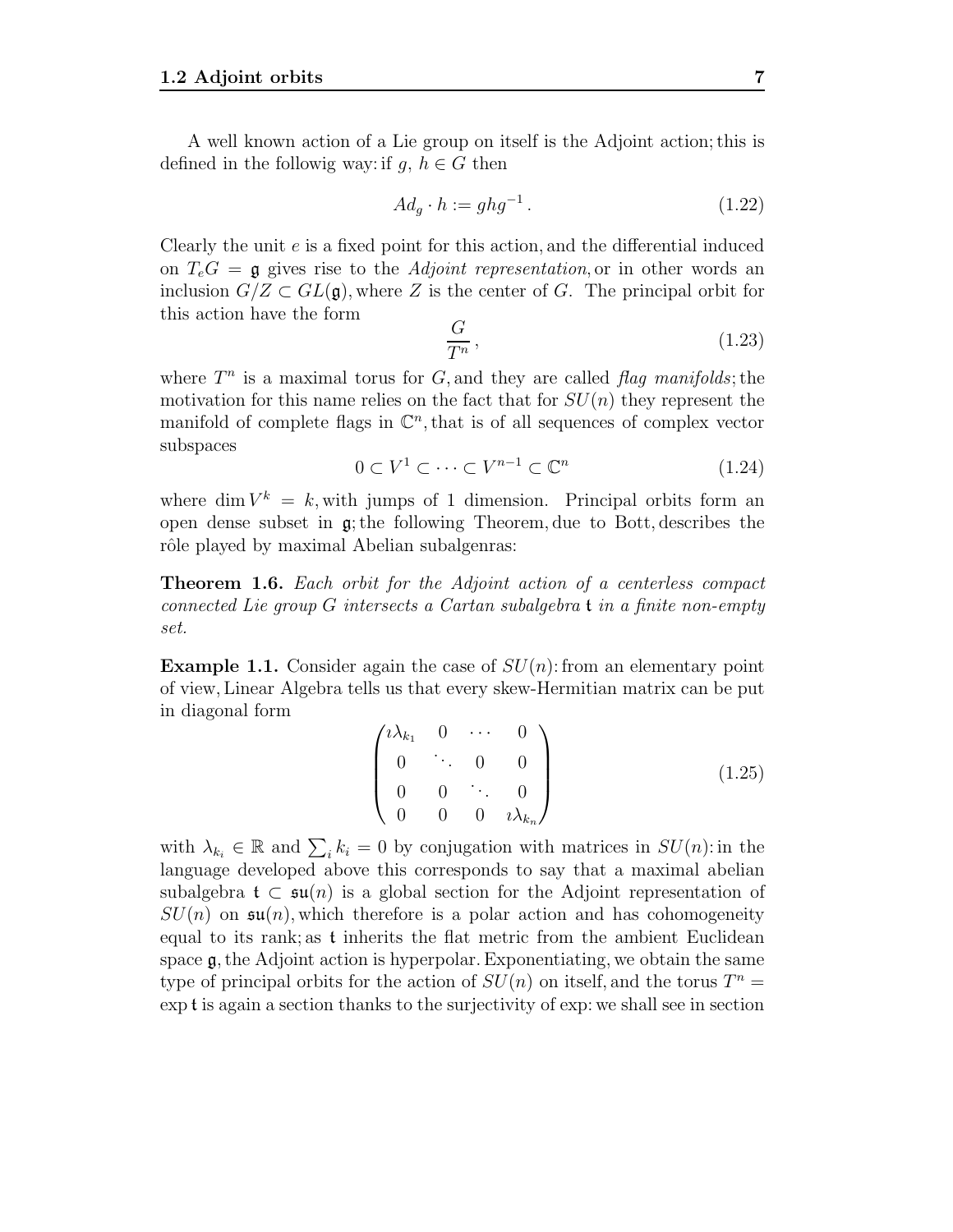1.3 another type of action of  $SU(n)$  on itself with a rather different orbit structure. Singular orbits are given by symmetric spaces of type

$$
\frac{SU(n)}{S(U(q_1) \times \cdots \times U(q_r))}
$$
\n(1.26)

with  $\sum q_i = n$ ; these represent the manifolds of *partial flags* in  $\mathbb{C}^n$ , analogous to  $(1.24)$  but with dimensional jumps given by  $q_i$ : in fact the principal orbits (1.23) correspond to  $q_i = 1$  for all i. At the other extreme are complex Grassmannians, for which  $r = 2$ . Analogous situation holds for other classical compact semisimple Lie groups.

Another description of flag manifolds is obtained passing to the complexified group  $G_{\mathbb{C}}$ ; consider the following type of subalgebras  $\mathfrak{p} \subset \mathfrak{g}_{\mathbb{C}}$ : p is called Borel subalgebra if it is a maximal solvable subalgebra; it is called parabolic if it contains a Borel subalgebra. If we fix a Cartan decomposition

$$
\mathfrak{g}_{\mathbb{C}} = \mathfrak{t}_{\mathbb{C}} \oplus \sum_{\alpha} \mathfrak{g}_{\alpha} \tag{1.27}
$$

then an example of Borel subalgebra is given by

$$
\mathfrak{p} = \mathfrak{t}_{\mathbb{C}} + \sum_{\alpha > 0} \mathfrak{g}_{\alpha} \tag{1.28}
$$

and it can be shown that any other Borel subalgebra is conjugate to this one.

Parabolic subalgebras are obtained by adding any negative simple root spaces:

$$
\mathfrak{p} = \mathfrak{t}_{\mathbb{C}} + \sum_{\alpha > 0} \mathfrak{g}_{\alpha} + \sum_{\substack{\beta = \sum n_{\alpha} \alpha \\ \alpha \in I \subset \Delta^{+}}} \mathfrak{g}_{-\beta} \tag{1.29}
$$

where  $I \subset \Delta^+$  denotes any subset of the set of simple positive roots and  $n_{\alpha} \in \mathbb{Z}^{+}$ . Also in this case it can be shown that every parabolic subalgebra is conjugate to one of this type. Homogeneous spaces obtained by quotient as

$$
\frac{G_{\mathbb{C}}}{P} \tag{1.30}
$$

where  $P = \exp \phi$  can be shown to be compact, as they can be realized as orbits of the compact group:

$$
\frac{G_{\mathbb{C}}}{P} \cong \frac{G}{C(T^k)},\tag{1.31}
$$

where  $C(T^k)$  is the centralizer of a k-torus with  $k \leq \text{rank } G$ .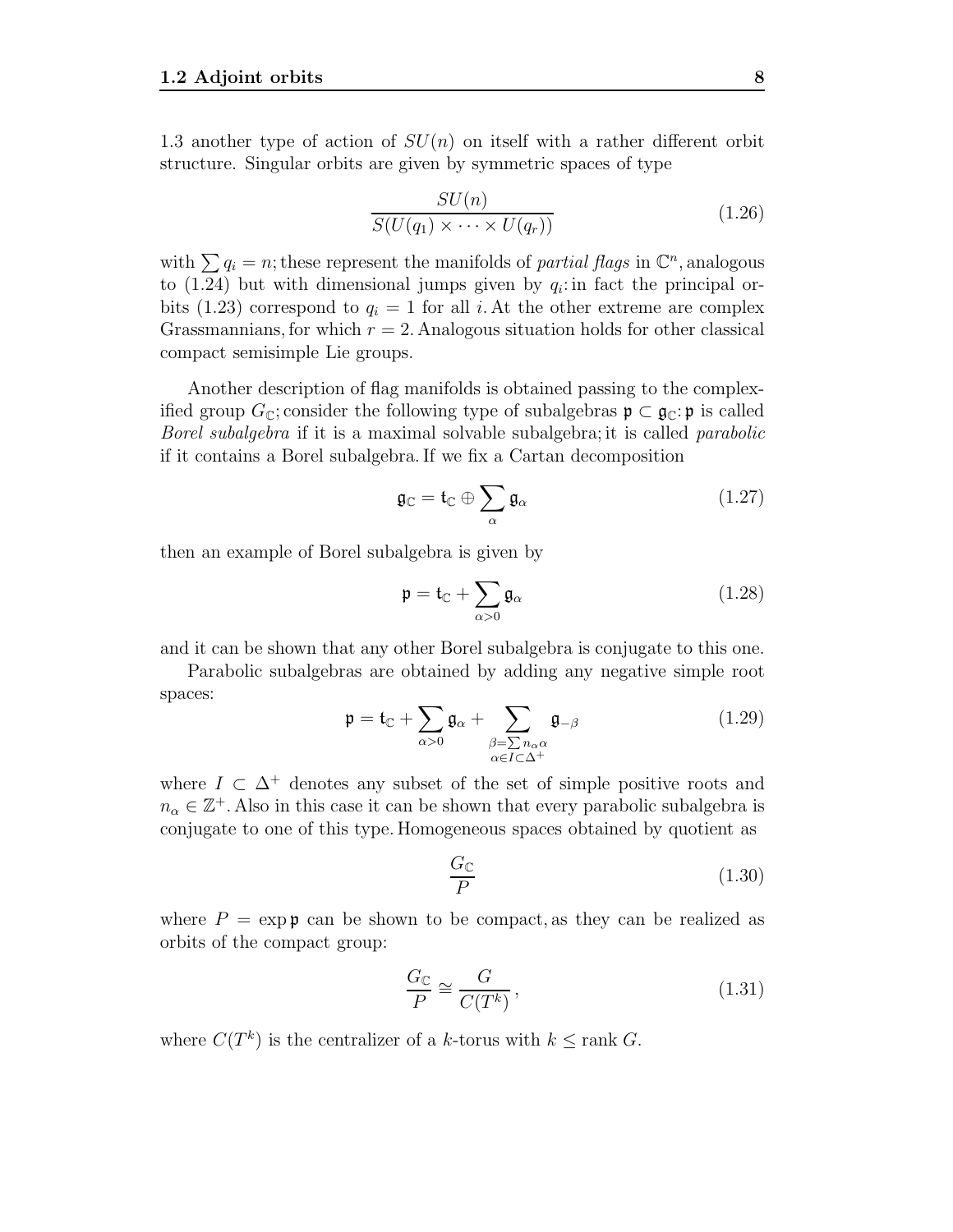#### **1.3 The consimilarity action**

We are going now to consider the following group action **c** of  $GL(n, \mathbb{C})$  on itself, called consimilarity action:

$$
\mathbf{c}(A) \cdot B := AB\bar{A}^{-1};\tag{1.32}
$$

this action can be restricted to  $SU(n) \subset GL(n,\mathbb{C})$ , so that  $SU(n)$  acts on itself, as in this case

$$
AB\bar{A}^{-1} = ABA^t \tag{1.33}
$$

is in  $SU(n)$  if A, B are. This action is a special case of a family of actions of a Lie group G on itself, described in [36]; these are constructed using an automorphism  $\sigma$  of G and are called σ-actions.

First of all we prove

**Lemma 1.7.** The consimilarity action of  $SU(n)$  on itself is an isometric action with respect to the Killing metric on  $SU(n)$ .

<u>Proof.</u> Consider a curve  $B(t) \subset SU(3)$  such that  $B(0) = B_0$  and  $\dot{B}(0) =$  $w$ ; then

$$
\frac{d}{dt}(AB(t)A^t)|_{t=0} = AWA^t; \qquad (1.34)
$$

therefore if  $w_1, w_2 \in T_{B_0}SU(n)$  then

$$
\langle w_1, w_2 \rangle_{B_0} = \langle B_0^{-1} w_1, B_0^{-1} w_2 \rangle_e = \text{Tr}(B_0^{-1} w_1 B_0^{-1} w_2); \tag{1.35}
$$

with  $B_0^{-1}w_i \in \mathfrak{su}(n)$ ; analogously

$$
\langle Aw_1 A^t, Aw_2 A^t \rangle_{AB_0 A^t} = \langle (AB_0 A^t)^{-1} A w_1 A^t, (AB_0 A^t)^{-1} A w_2 A^t \rangle_e \qquad (1.36)
$$
  
=  $\langle (A^t)^{-1} B_0^{-1} A^{-1} A w_1 A^t, (A^t)^{-1} B_0^{-1} A^{-1} A w_2 A^t \rangle_e$   
= Tr $((A^t)^{-1} B_0^{-1} w_1 A^t, (A^t)^{-1} B_0^{-1} w_2 A^t)$   
= Tr $(B_0^{-1} w_1 B_0^{-1} w_2);$ 

the assertion follows.

We can therefore use the machinery of smooth Riemannian actions to describe the orbit structure of  $SU(n)$  as an  $SU(n)$ -space under consimilarity action; from now on we concentrate on the case  $n = 3$ . Let us consider the orbit of the identity  $e = I$  under this action:

**Proposition 1.8.** The SU(3) orbit S of I under the consimilarity action is the 5-dimensional symmetric space

$$
\frac{SU(3)}{SO(3)}.\t(1.37)
$$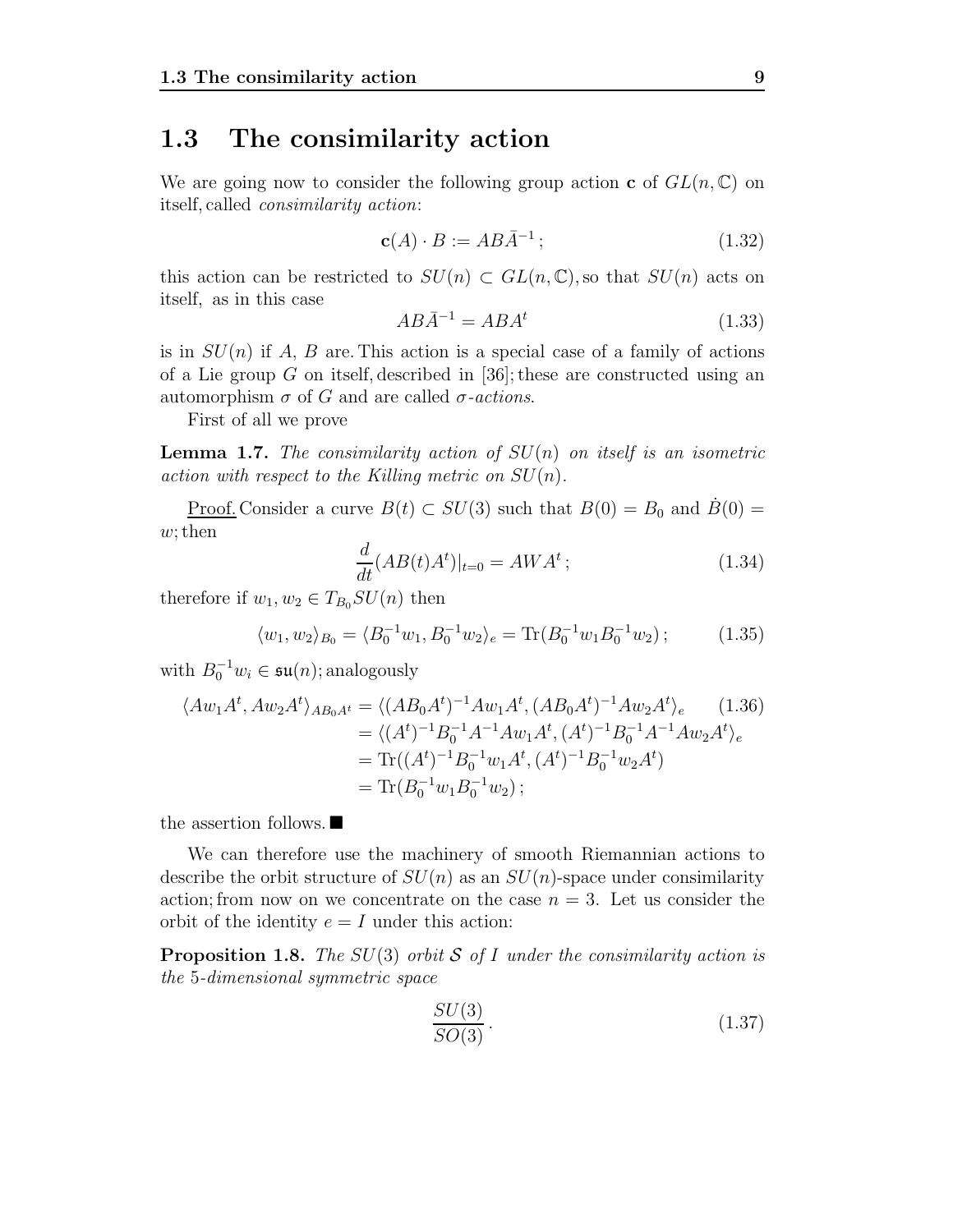Proof. Consider the map

$$
\xi : \frac{SU(3)}{SO(3)} \longrightarrow S \tag{1.38}
$$

acting as

$$
ASO(3) \longrightarrow AA^t \tag{1.39}
$$

it is well defined, as

$$
AB(AB)^t = ABB^t A^t = AA^t \tag{1.40}
$$

if  $B \in SO(3)$ ; it is clearly surjective; it is also injective as if  $AA<sup>t</sup> = CC<sup>t</sup>$  then

$$
C^{-1}A = C^{t}(A^{t})^{-1} = ((C^{-1}A)^{t})^{-1}
$$
\n(1.41)

so that  $C^{-1}A\in SO(3),$  or in other words

$$
ASO(3) = C SO(3) . \blacksquare \tag{1.42}
$$

From now on we shall write

$$
SSU(3) := \frac{SU(3)}{SO(3)}\tag{1.43}
$$

as an abbreviation.

**Observation.** Consider the totally geodesic immersion

$$
\zeta: ASO(3) \longrightarrow A^{\sigma} A^{-1} \tag{1.44}
$$

as seen in (1.18), where the involution  $\sigma$  is given by

$$
\sigma(A) = \overline{A};\tag{1.45}
$$

then we have:

$$
\zeta = \sigma \circ \xi. \tag{1.46}
$$

We are intersted in calculating the cohomogeneity of this action and the generic orbit type, and in determining if possible the singular orbits. The answer to these questions is given in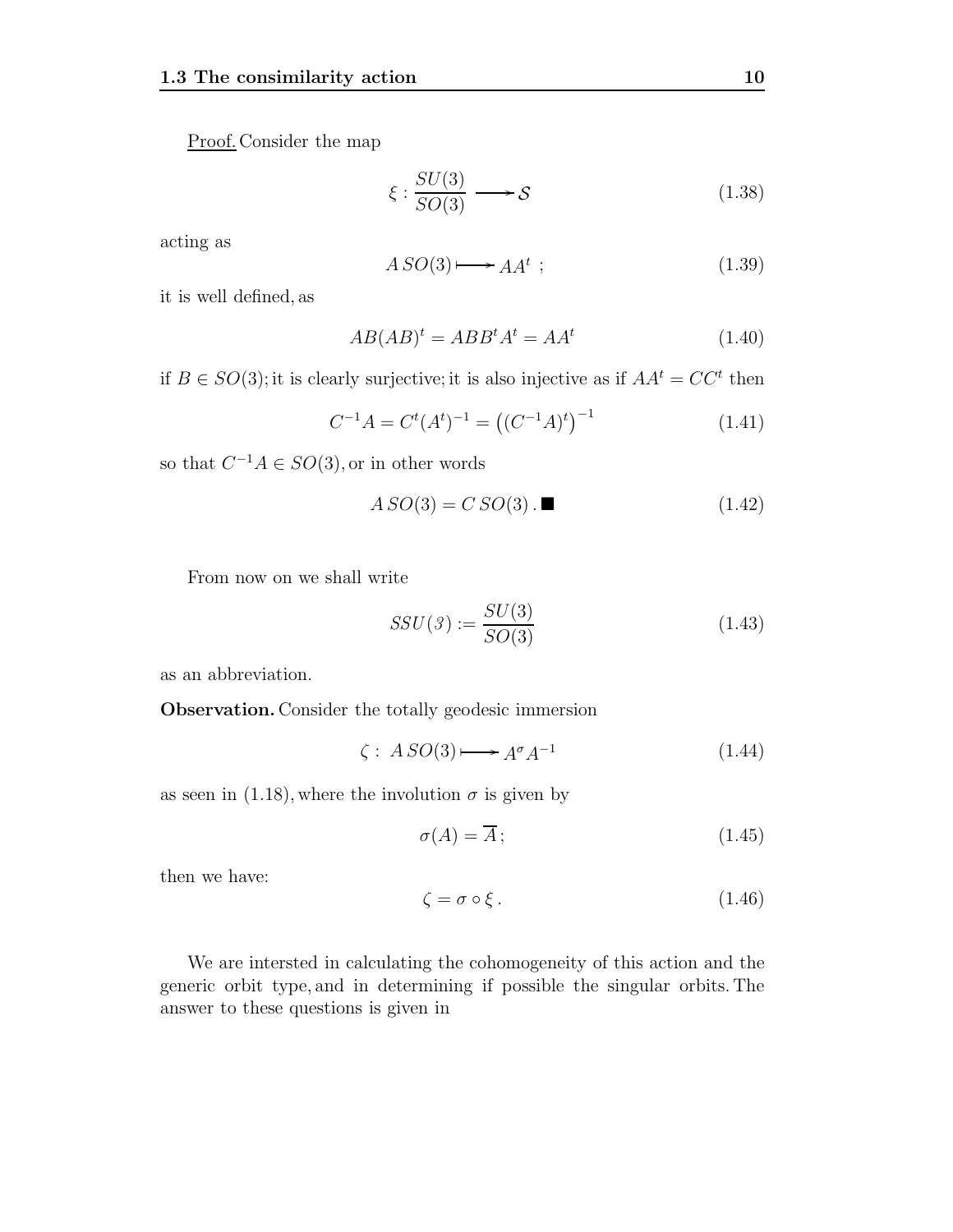**Proposition 1.9.** The consimilarity action of  $SU(3)$  on itself is a cohomogeneity one action, with principal orbit

$$
SU(3)/U(1); \t(1.47)
$$

the two singular orbits are given by

$$
SSU(3) \quad and \quad S^5. \tag{1.48}
$$

<u>Proof.</u> Cconsider the point I and its stabilizer  $SO(3)$ ; the tangent space at I is  $\mathfrak{su}(3)$ , which can be decomposed in two orthogonal summands, the isotropy and the slice representations:

$$
\mathfrak{su}(3) = \tau \oplus \nu \tag{1.49}
$$

for what we said before the isotropy representation of the orbit must be 5 dimensional, and it must be irreducible; moreover the action **c** clearly preserves  $\mathfrak{so}(3) \subset \mathfrak{su}(3)$ , as it coincides with the restriction of the Adjoint representation on  $SO(3)$ ; it is also possible to show directly that the differential of the action at the identity  $d\mathbf{c}$ , acts on  $w \in \mathfrak{su}(3)$  as

$$
d\mathbf{c}(w) = w + w^t \tag{1.50}
$$

and the kernel is given precisely by the antisymmetric matrices in  $\mathfrak{su}(3)$ , which give an  $\mathfrak{so}(3)$ ; the image is the complementary subspace  $\mathfrak{so}(3)^{\perp}$ . Therefore decomposition (1.49) becomes

$$
\mathfrak{su}(3) = \tau \oplus \nu = \mathfrak{so}(3)^{\perp} \oplus \mathfrak{so}(3) = [\Sigma^4] \oplus [\Sigma^2]
$$
 (1.51)

as SO(3) representations. The cohomogeneity of **c** is the same as the cohomogeneity of  $\nu = \Sigma^2$ , which is 1; moreover the exponentiation of the  $\Sigma^2$  bundle over  $SSU(3)$  gives a tubular neigborhood of this latter, which turns out to be a singular orbit; we expect therefore to find a 7-dimensional principal orbit and another singular one, for what discussed previously; as exponentiation of  $\nu$  in a Riemannian G-space is equivariant, the stabilizer of the principal orbit will be the same as that of the slice represenation, which for example along the direction corresponding to the matrix

$$
w = \begin{pmatrix} 0 & 1 & 0 \\ -1 & 0 & 0 \\ 0 & 0 & 0 \end{pmatrix} \in \mathfrak{so}(3) = \Sigma^2 \tag{1.52}
$$

coincides with w itself; therefore the principal orbit is

$$
\mathcal{P} = \frac{SU(3)}{U(1)}\tag{1.53}
$$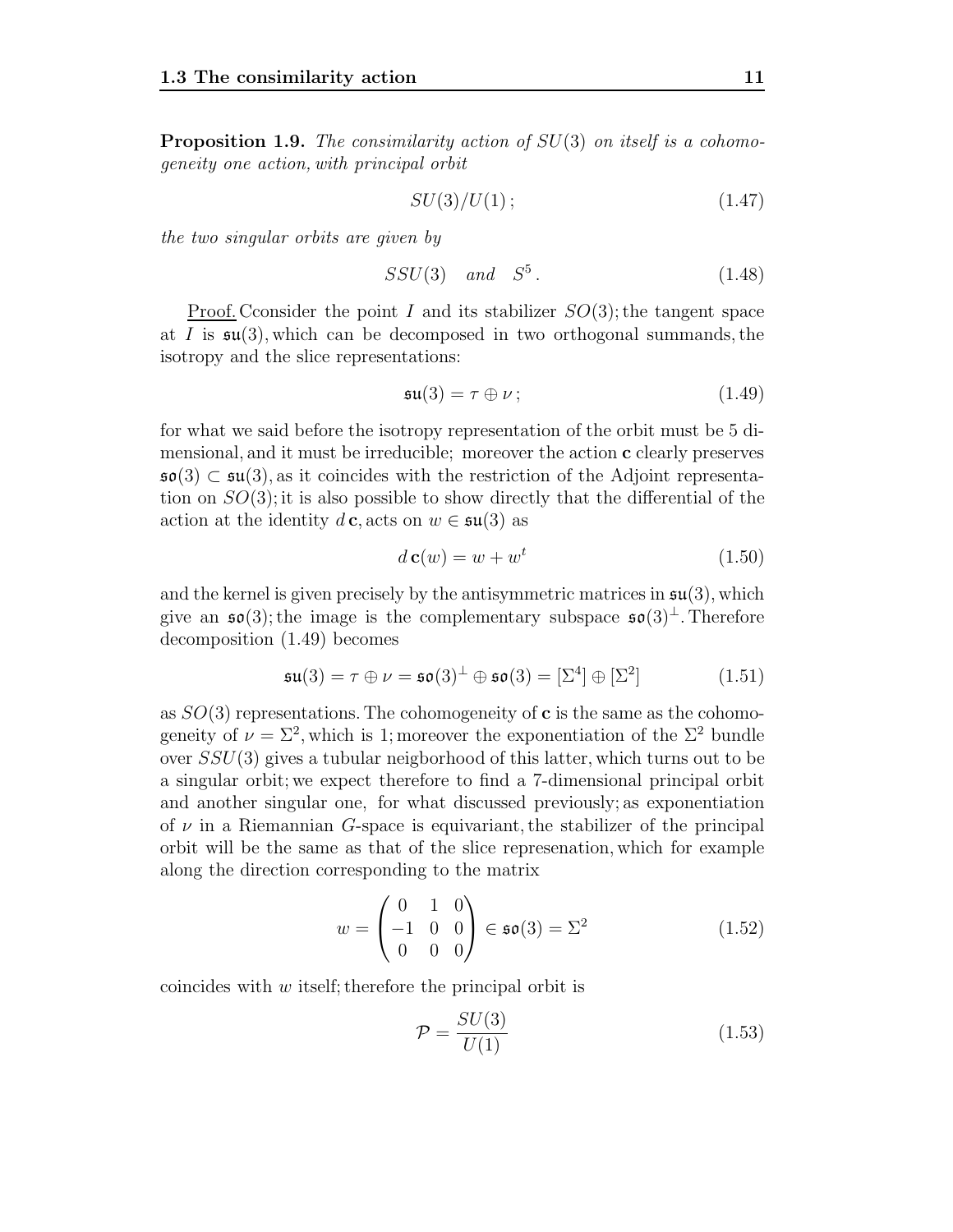with  $U(1) = \exp(tu)$ . The generic stabilizer  $U(1)$  has to be contained in both the singular stabilizers, and in fact  $U(1) \subset SO(3)$ ; we are now looking for the second singular orbit, and to do that we exponentiate  $w$  in order to get a closed geodesic, which will intersect orthogonally all the orbits by (1.5):

$$
B(t) = \exp(tw) = \begin{pmatrix} \cos t & \sin t & 0 \\ -\sin t & \cos t & 0 \\ 0 & 0 & 1 \end{pmatrix} . \tag{1.54}
$$

Set

$$
B_s = B(\pi/4) = \begin{pmatrix} 0 & 1 & 0 \\ -1 & 0 & 0 \\ 0 & 0 & 1 \end{pmatrix}
$$
 (1.55)

and let us consider the differential  $d\mathbf{c}$  when acting at  $B_s$ : if  $w \in \mathfrak{su}(3)$  then

$$
d\mathbf{c}(w) = wB_s + B_s w^t; \qquad (1.56)
$$

then the kernel of  $d$ **c** consists of the span of the elements

$$
\begin{pmatrix} 0 & 1 & 0 \ -1 & 0 & 0 \ 0 & 0 & 0 \end{pmatrix}, \quad \begin{pmatrix} 0 & i & 0 \ i & 0 & 0 \ 0 & 0 & 0 \end{pmatrix}, \quad \begin{pmatrix} i & 0 & 0 \ 0 & -i & 0 \ 0 & 0 & 0 \end{pmatrix}, \quad (1.57)
$$

which is the subalgebra  $\mathfrak{su}(2) \subset \mathfrak{su}(3)$  corresponding to the maximal root. Therefore the corrsponding orbit has the form

$$
\frac{SU(3)}{SU(2)} = S^5 \tag{1.58}
$$

in a non-symmetric presentation.

This can be expressed alternatively by saying that each element  $A \in$  $SU(3)$  is consimilar to  $B(t)$  for some t. We have therefore the following double fibration associated to this orbit structure, as  $SU(2) \supset U(1) \subset SO(3)$ :



where the projections  $\pi_1$  and  $\pi_2$  are obtained in the following way: given a point p in a principal orbit  $SU(3)/U(1)$  exists a unique normal vector u, as it is a hypersurface in  $SU(3)$ ; therefore exists a unique geodesic  $\gamma$  which passes through p and is tangent to u; moreover  $\gamma$  is a section and can be obtained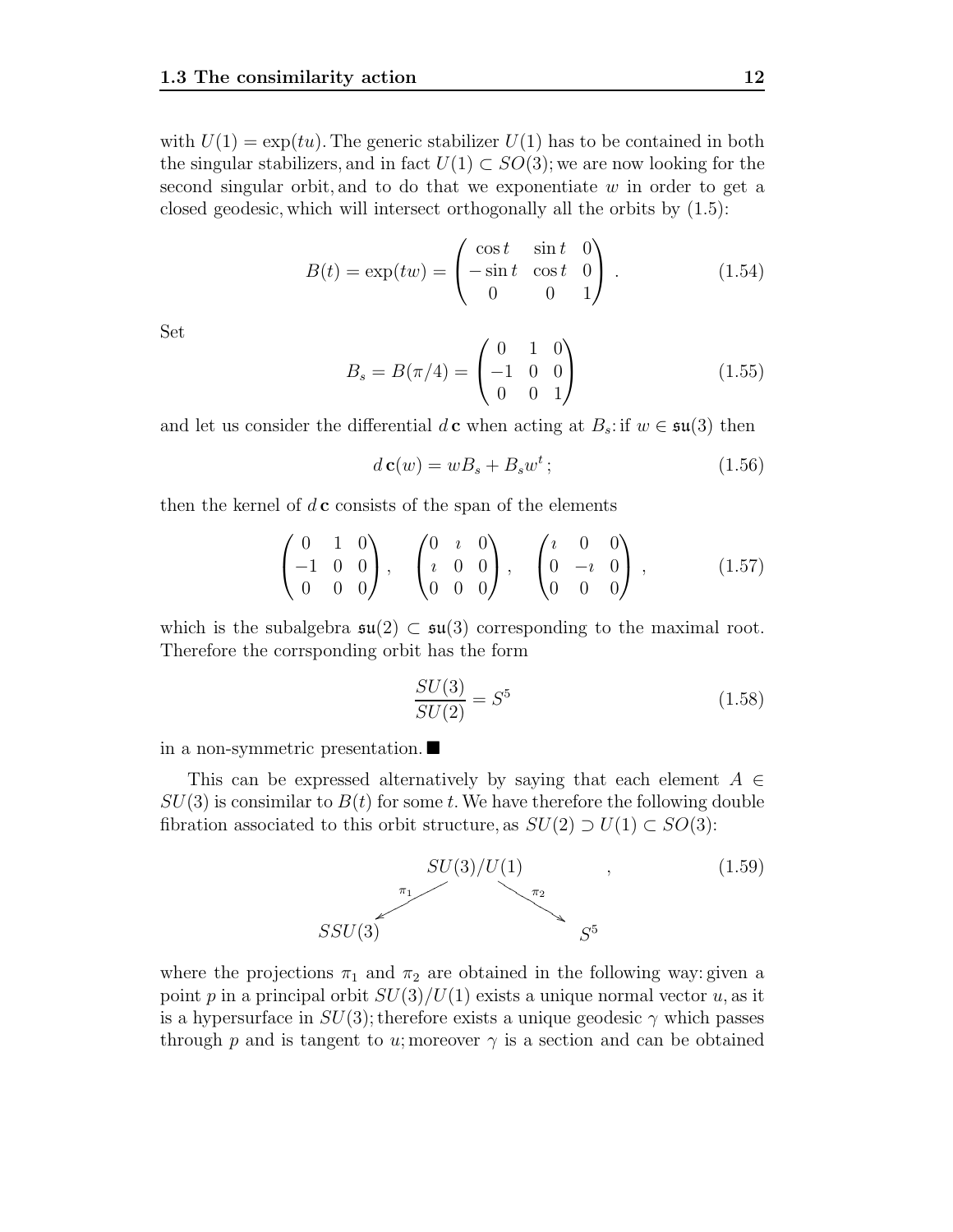from  $B_s$  through the consimilarity action. As  $\gamma$  must inersect the singular orbits, if we follow it in the two directions, we will define  $\pi_1(p)$  as the first intesection  $\gamma \cap SSU(3)$  and  $\pi_2(p)$  as the first intersection  $\gamma \cap S^5$ .

Consider again the singular orbit  $SSU(3)$ : it is a non-inner symmetric space, and the symmetric decomposition of the Lie algebra  $\mathfrak{su}(3)$  is given by

$$
\mathfrak{su}(3) = \mathfrak{k} + \mathfrak{m} = \mathfrak{so}(3) \oplus [\Sigma^4]; \qquad (1.60)
$$

let  $\sigma$  denote the induced group involution; then a  $\sigma$ -stable Cartan subalgebra t is given by the span of the elements

$$
w = \begin{pmatrix} 0 & 1 & 0 \\ -1 & 0 & 0 \\ 0 & 0 & 0 \end{pmatrix} , \quad \tilde{w} = \begin{pmatrix} i & 0 & 0 \\ 0 & i & 0 \\ 0 & 0 & -2i \end{pmatrix} ;
$$
 (1.61)

we notice that if  $t'$  denotes the Cartan subalgebra generated by diagonal matrices then matrices, then

$$
\mathfrak{t}' = B_s \mathfrak{t} B_s^{-1};\tag{1.62}
$$

with respect to  $(1.60)$ , we have the decomposition

$$
\mathfrak{t} = \mathfrak{t}_{\mathfrak{k}} + \mathfrak{t}_{\mathfrak{m}} \tag{1.63}
$$

which is expressed in terms of matrices by  $(1.61)$ . Therefore if we consider the usual roots  $\Delta \ni \alpha'$  in  $\mathfrak{t}'_{\mathbb{C}}$ , then

$$
\alpha = \alpha' \circ Ad_{B_s^{-1}} \tag{1.64}
$$

moreover we notice that  $t \cap s\mathfrak{o}(3)$  is spanned by w, which is obviously a maximal abelian subalgebra for  $\mathfrak{so}(3)$ . Consider now in particular the maximal root  $\alpha'_0$  with respect to  $\mathfrak{t}'$ , which is the dual to

$$
\begin{pmatrix} 0 & 1 & 0 \\ 0 & 0 & 0 \\ 0 & 0 & 0 \end{pmatrix} . \tag{1.65}
$$

It is known that  $\pi_2(SSU(3)) = \mathbb{Z}_2$  (see [17, Page 38]); we want to find a root  $\alpha \in I_{\mathfrak{m}}$  in order to identifiy the generator  $S^2$  of  $\pi_2$ ; consider the restriction of the map  $\xi$  to the subgroup  $SU(2)$  corresponding to the long root  $\alpha'_0$ : recall Proposition 1.3 and diagram (1.21); then we have

**Proposition 1.10.** The map  $\xi$  defined in (1.38) coincides with  $\phi_{\alpha_0'}$  and its *image is the generator of*  $\pi_2(SSU(3))$ .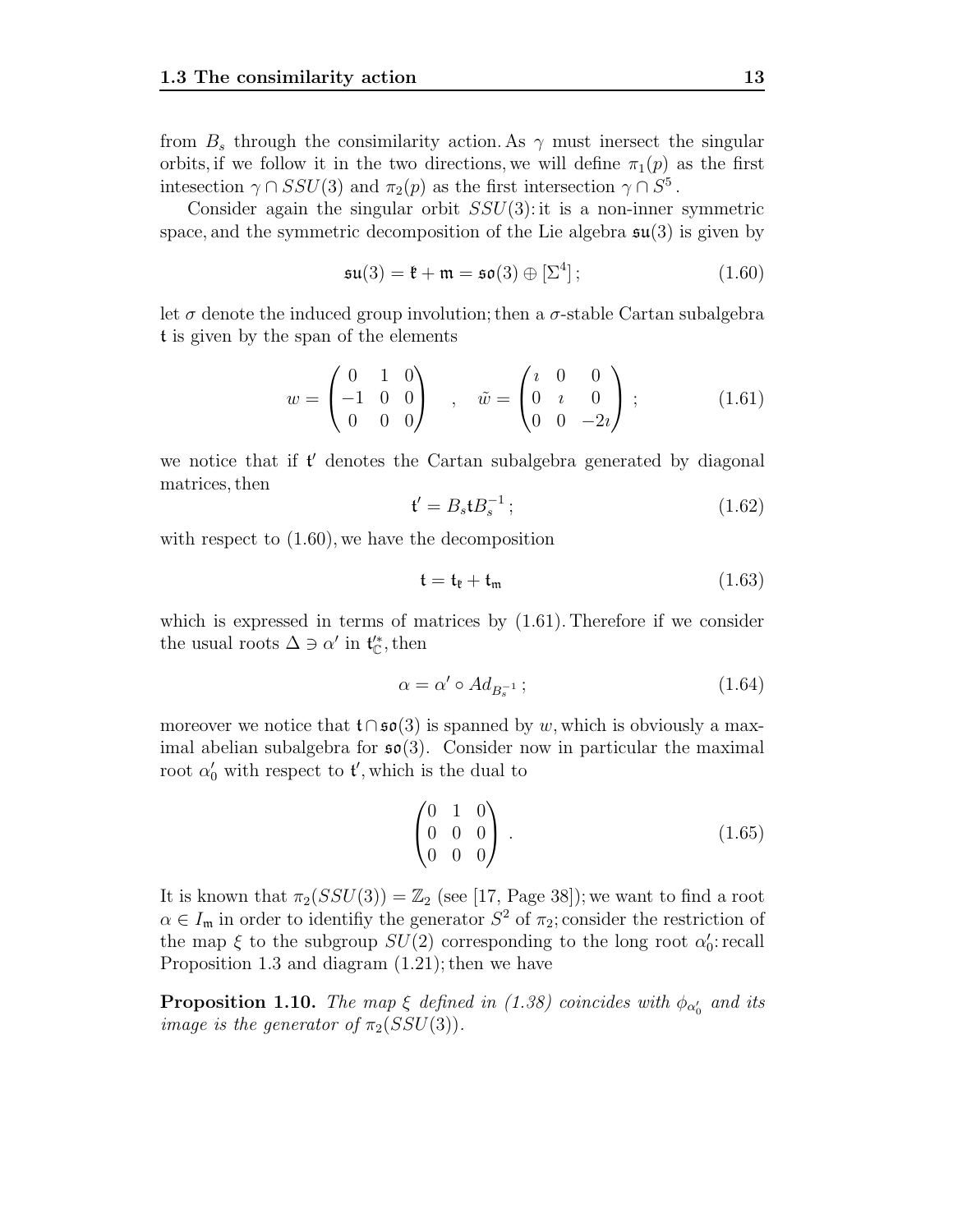<u>Proof.</u> In view of (1.65) and (1.61), we have that  $\alpha | \mathbf{t}_{m} = 0$  only for  $\alpha' =$  $\alpha'_0$ , so  $I_{\mathfrak{k}} + I_{\mathfrak{m}} = \alpha'_0$ ; moreover the corresponding root space is given by

$$
\mathfrak{g}_{\alpha'_0} = t \begin{pmatrix} t & 0 & 0 \\ 0 & -t & 0 \\ 0 & 0 & 0 \end{pmatrix} \in \mathfrak{m} \, ; \tag{1.66}
$$

therefore  $I_{\mathfrak{m}} = \alpha_0$  and the  $SU(2)/U(1)$  corresponding to the highest root generates  $\pi_2(SSU(2))$ . In particular the semisimple element of  $\mathfrak{su}(2)$  corresponds to w, hence the thesis.

Going back now to the consimilarity action, let us consider the normal bundles  $\nu_1$  and  $\nu_2$  respectively at I and at  $B_s$ : we are interested in determining the intersections

$$
\exp \nu_1 \cap S^5 \quad \text{and} \quad \exp \nu_2 \cap SSU(3) \,, \tag{1.67}
$$

or in other words the "limit points" of the geodesics emanating from a point in one of the singular orbits when they meet the other the first time.

**Proposition 1.11.** The intersection  $\exp \nu_2 \cap SSU(3)$  is the  $S^2$  generating  $\pi_2(SSU(3)).$ 

Proof. The left multiplications on a Lie group are isometries with respect to the metric induced by the Killing form by definition, therefore they respect exponentiation:

$$
\exp \nu_2 = B_s B_s^{-1} \exp \nu_2
$$
  
=  $B_s \exp(B_s^{-1} \nu_2)$   
=  $B_s \exp(\mathfrak{su}(2))$   
=  $B_s SU(2) = SU(2);$  (1.68)

hence we have to determine  $SU(2) \cap SSU(3)$ ; moreover as exp is equivariant, then the intersection is also given by  $\exp(S_{\pi/4}^2)$ , whose image is a homogeneous manifold of the form  $SU(2)/K$  with  $K \supset U(1)$  where  $\mathfrak{u}(1) =$ tw, because of equivariance; but clearly we have

$$
S^2 = \xi(SU(2)) \subset SU(2) \cap SSU(3) \tag{1.69}
$$

as in fact  $\xi(SU(2)) \subset SU(2)$ ; hence it must be  $K = U(1)$  and the conclusion follows.

This can be interpreted in terms of the double fibration (1.59) by saying that

$$
\pi_1(\pi_2^{-1}B_s) = S^2. \tag{1.70}
$$

Analogous considerations lead to the following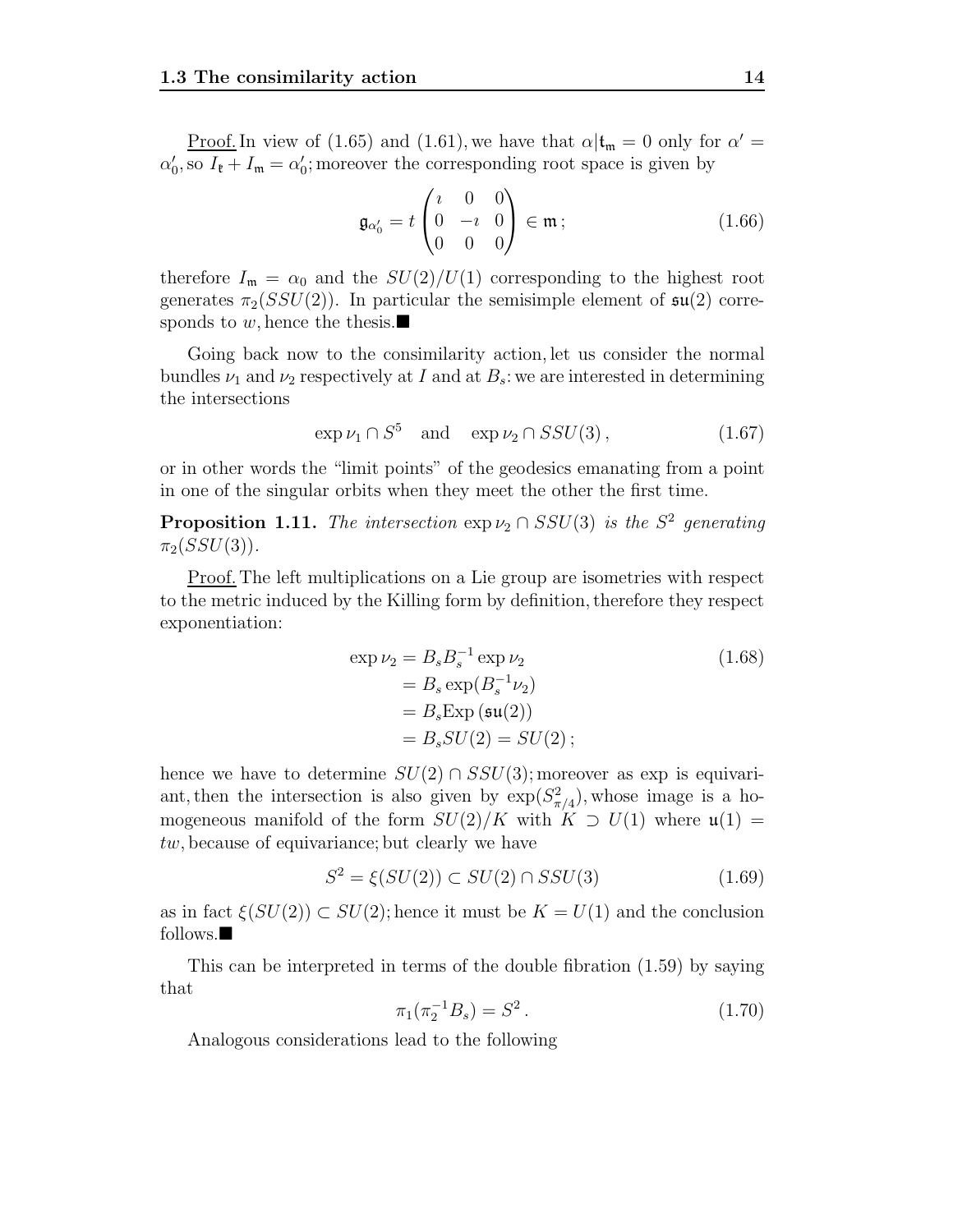#### **Proposition 1.12.** We have

$$
\exp \nu_1 \cap S^5 = S^2 = SO(3)/U(1) = \{AB_s A^t | A \in SO(3)\},\tag{1.71}
$$

with  $\mathfrak{u}(1) = tw$ .

Again in terms of (1.59)

$$
\pi_2(\pi_1^{-1}I) = S^2. \tag{1.72}
$$

We want now to discuss a link with the Adjoint action: we can define a map  $\Phi: SU(3) \longrightarrow SU(3)$  acting as

$$
\Pi(A) = A\overline{A} ; \tag{1.73}
$$

first of all we observe that the map is equivariant with respect to the consimilarity action on the left and the  $Ad_{SU(3)}$  action on the right:

$$
\Phi(BAB^t) = BAB^t(\overline{(BAB^t)} = BAB^{-1}, \qquad (1.74)
$$

therefore orbits are sent to orbits; in particular it is immediate to show that

$$
\Phi(SSU(3)) = I \quad \text{and} \quad \Phi(S^5) = \mathbb{CP}^2 \tag{1.75}
$$

and in fact

$$
\Phi(B(t)) = B(t)^2 = \begin{pmatrix} \cos^2 t - \sin^2 t & 2\cos t \sin t & 0\\ -2\cos t \sin t & \cos^2 t - \sin^2 t & 0\\ 0 & 0 & 1 \end{pmatrix}
$$
(1.76)

$$
= \begin{pmatrix} \cos 2t & \sin 2t & 0 \\ -\sin 2t & \cos 2t & 0 \\ 0 & 0 & 1 \end{pmatrix} =: \tilde{B}(t). \tag{1.77}
$$

We introduce now the  $Ad_{SU(3)}$ -invariant subspace  $H \subset SU(3)$  defined as

$$
H = \{ A \in SU(3) | \operatorname{Im} \operatorname{Tr}(A) = 0 \};\tag{1.78}
$$

clearly  $\Phi(SU(3)) \subset H$  as

$$
\overline{\text{Tr}(A\overline{A})} = \text{Tr}(\overline{A}A) = \text{Tr}(A\overline{A}), \qquad (1.79)
$$

but moreover we have:

**Lemma 1.13.** The subset  $H \subset SU(3)$  is a connected and algebraic set, smooth everywhere excepted at I; moreover

$$
\Phi(SU(3)) = H. \tag{1.80}
$$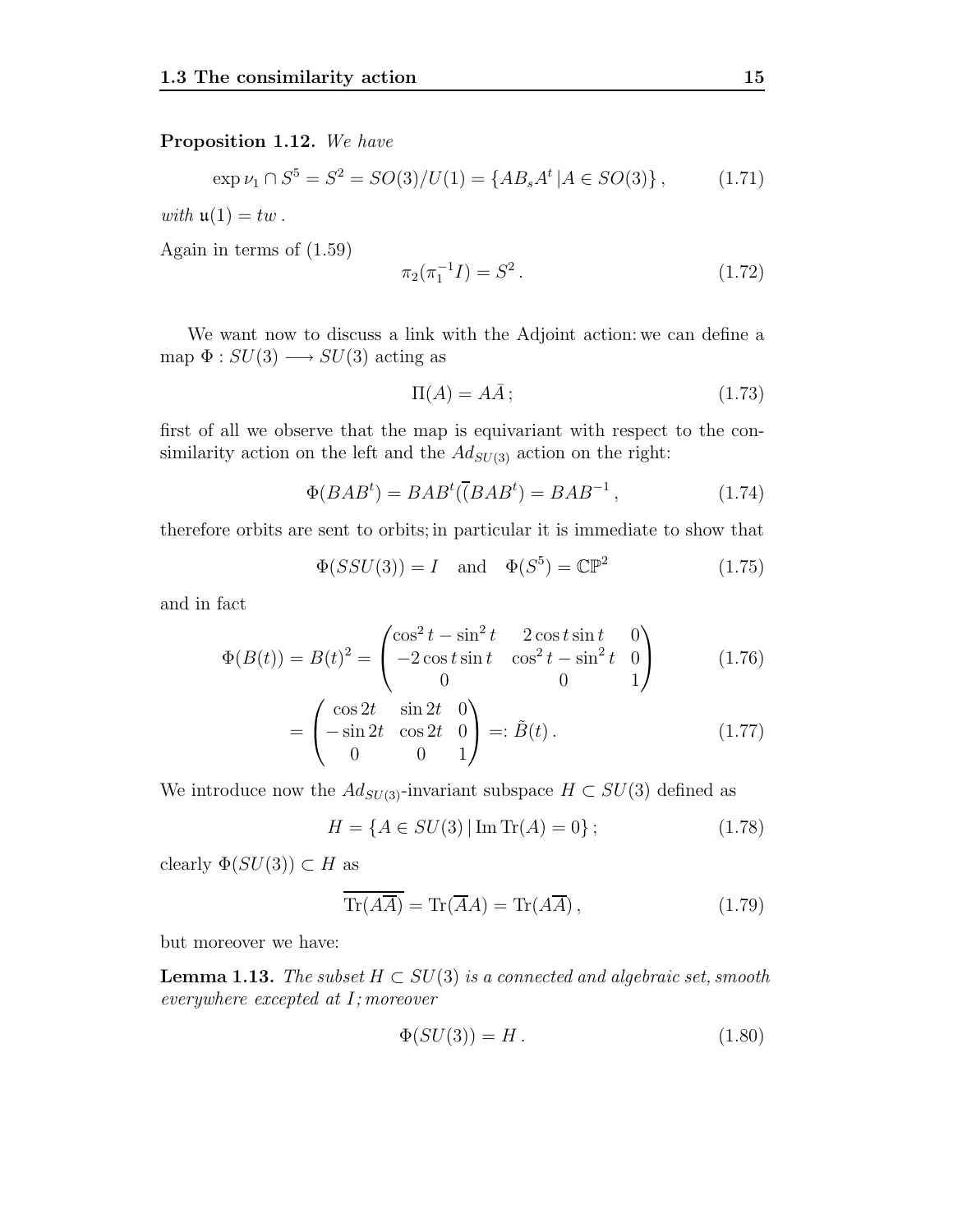Proof.We can characterize the elements of H as those which can be diagonalized in the form

$$
D(\theta) = \begin{pmatrix} e^{i\theta} & 0 & 0 \\ 0 & e^{-i\theta} & 0 \\ 0 & 0 & 1 \end{pmatrix}
$$
 (1.81)

proving that it is arc-connected; this fact can be interpreted by saying that  $D(\theta)$  is the intersection  $T^2 \cap H$  where  $T^2$  is the diagonal maxima torus; therefore the  $Ad_{SU(3)}$  action restricted to H is a cohomogeneity 1 action. the condition  $\text{Tr}(A) = \text{Tr}(A)$  can be put in an algebraic form considering the characteristic polynomial of a generic diagonalized element in  $SU(3)$ :

$$
T(\lambda) = -\lambda^3 + (e^{i\theta} + e^{-i\phi} + e^{i(\phi - \theta)})\lambda^2 + (e^{-i\theta} + e^{i\phi} + e^{i(-\phi + \theta)})\lambda + 1 \quad (1.82)
$$

so that  $H$  is the zero locus of the function

$$
P(a_{11}, \cdots a_{33}) = a_{11} + a_{22} + a_{33} - a_{11}a_{22} - a_{22}a_{33} - a_{22}a_{33}; \qquad (1.83)
$$

the gradient of this last is given in terms of  $\theta$ ,  $\phi$  by

$$
gradP(\phi, \theta) = (\cos \theta - \cos (\theta - \phi), -\cos \phi + \cos (\theta - \phi))
$$
 (1.84)

which is zero if and only if  $\theta \in \{0, 2/3\pi, -2/3\pi\}$  and  $\phi \in \{0, -2/3\pi, 2/3\pi\}$ respectively, or in other words at the center  $Z(SU(3)) = (1, \zeta, \zeta^2)$  with  $\zeta^3 =$ 1, and  $Z(SU(3)) \cap H = I$ . We finally prove the surjectivity of  $\Phi$ : for this it would be sufficient proving that

$$
\tilde{B}(t) = C D(\theta(t)) C^{-1}
$$
\n(1.85)

for some  $C \in SU(3)$ ; but the eigenvalues of  $B(t)$  are easily seen to be  $1, 2t, -2t$ , therefore we are done putting  $\theta(t)=2t$ .■

#### **1.4 Lie algebra cohomology**

First recall that the Lie algebra  $\mathfrak g$  of G corresponds to vector fields which are invariant under left translations; in the same way  $\mathfrak{g}^*$  corresponds to the space of left invariant differential forms  $A_L(G)$ . Exterior differentiation d is compatible with any diffeomorphism  $\phi : G \to G$  in the sense that if  $\alpha \in A_L(G)$ 

$$
\phi^*(d\alpha) = d\phi^*\alpha \,,\tag{1.86}
$$

and in particular this is true for left translations; so

$$
dA_L(G) \subset A_L(G),\tag{1.87}
$$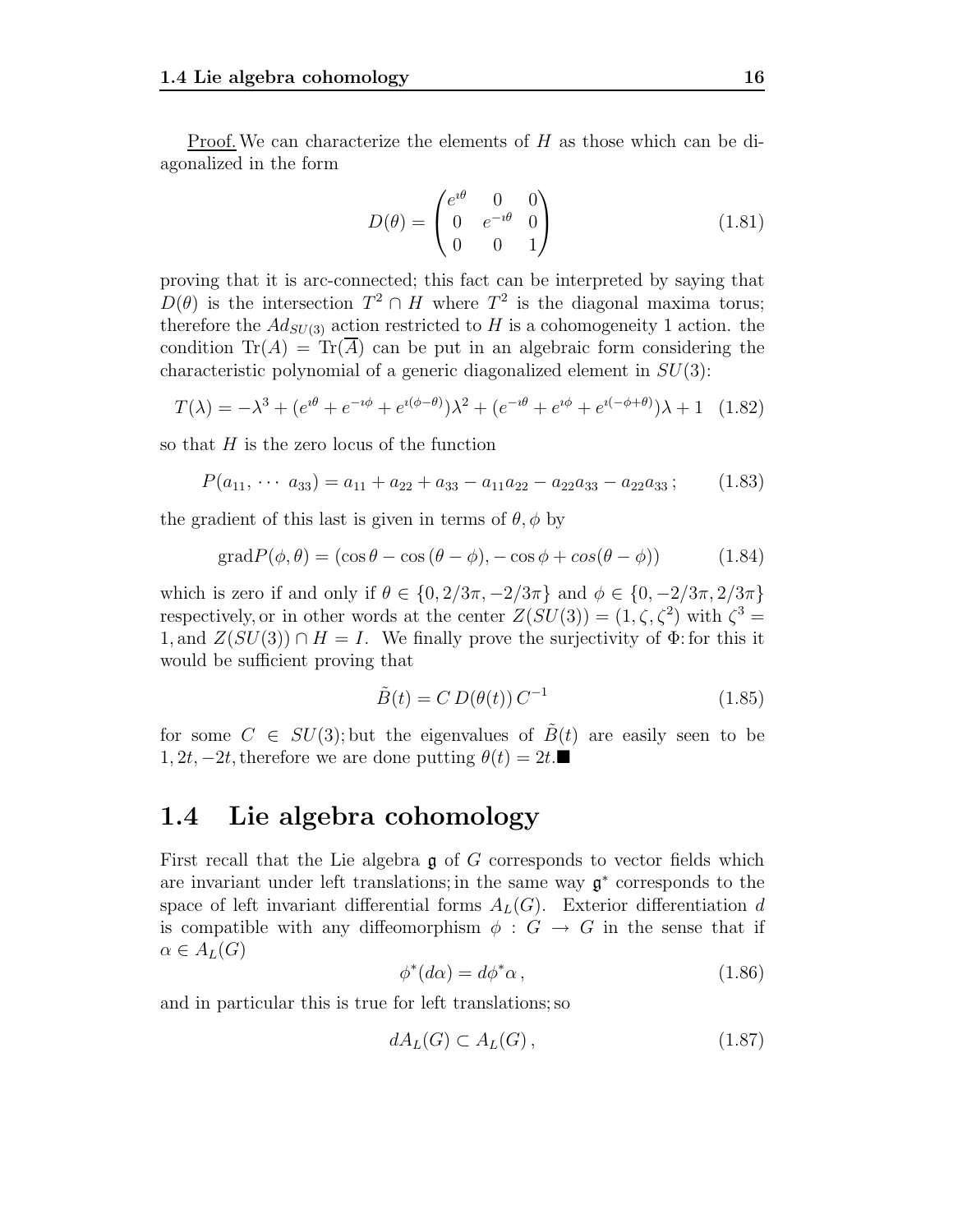or in other words the space  $A_L(G)$  is stable under d. We will denote by  $d_{\mathfrak{g}}$ the restriction of d to  $A_L(G) \cong \mathfrak{g}^*$ , so that  $(\bigwedge \mathfrak{g}^*, d_{\mathfrak{g}})$  is a differential graded algebra; if  $X_i$ ,  $i = 1...k+1$  are left invariant vector fields and if  $\alpha \in \bigwedge^k \mathfrak{g}^*$ , then  $d$   $\alpha$  behaves in the following way:  $d_{\mathfrak{g}}\alpha$  behaves in the following way:

$$
d_{\mathfrak{g}}\alpha(X_1, ..., X_{k+1}) = \sum_{i < j} (-1)^{i+j} \alpha([X_p, X_q], X_1, ..., \hat{X}_i, ..., \hat{X}_j, ..., X_{k+1});\tag{1.88}
$$

it is clear that  $(d_{\mathfrak{g}})^2 = 0$ , so we can form the cohomology groups

$$
H^p(\mathfrak{g}) = H^p_L(G). \tag{1.89}
$$

Denoting by  $\theta$  the representation induced on  $\mathfrak{g}^*$  by the adjoint representation, we can extend it to a representation  $\theta^{\wedge}$  of g on  $\wedge$  g<sup>\*</sup>; the subscript  $\theta = 0$  will denote the subspace killed by  $\theta^{\wedge}$ , a.k.a. the space of *biinvariant*, or simply *invariant*, forms; in other words

$$
(\bigwedge \mathfrak{g}^*)_{\theta=0} := \{ \alpha \in \bigwedge \mathfrak{g}^* \, | \, \theta^\wedge(\alpha) = 0 \} \, . \tag{1.90}
$$

In case that  $G$  is connected, thanks to the surjectivity of the exp map, the space  $(\bigwedge \mathfrak{g}^*)_{\theta=0}$  coincides with the space  $(\bigwedge \mathfrak{g}^*)_I$  of forms fixed by the extension of the Ad representation of G on  $\mathfrak g$ . The space  $({\Lambda} \mathfrak g^*)_{\theta=0}$  is again stable under d, but there is more; in fact

$$
d\left( (\bigwedge \mathfrak{g}^*)_{\theta=0} \right) = 0. \tag{1.91}
$$

This can be shown in the following way: if  $\nu$  denotes the inversion map of q, so that  $\nu(a) = a^{-1}$ , then

$$
\nu^* \alpha = (-1)^p \alpha \,, \tag{1.92}
$$

for any invariant form  $\alpha$  of degree p; then

$$
(-1)^{p+1}d\alpha = \nu^* d\alpha = d\nu^*\alpha = (-1)^p d\alpha, \qquad (1.93)
$$

so d $\alpha$  must be 0. Thanks to this fact the inclusion of  $A_I(G)$  in  $A_L(G)$  induces a homomorpism of algebras

$$
(\bigwedge \mathfrak{g}^*)_{\theta=0} \cong A_I(G) \longrightarrow H_L(G).
$$
 (1.94)

The consequence is that under the hypoteses of the compactness and connectedness of G we can reduce the problem of computing the cohomology of G to that of computing the cohomology of  $\mathfrak g$  and, better, to the knowledge of  $(\bigwedge \mathfrak{g}^*)_{\theta=0}$ , as the following proposition states: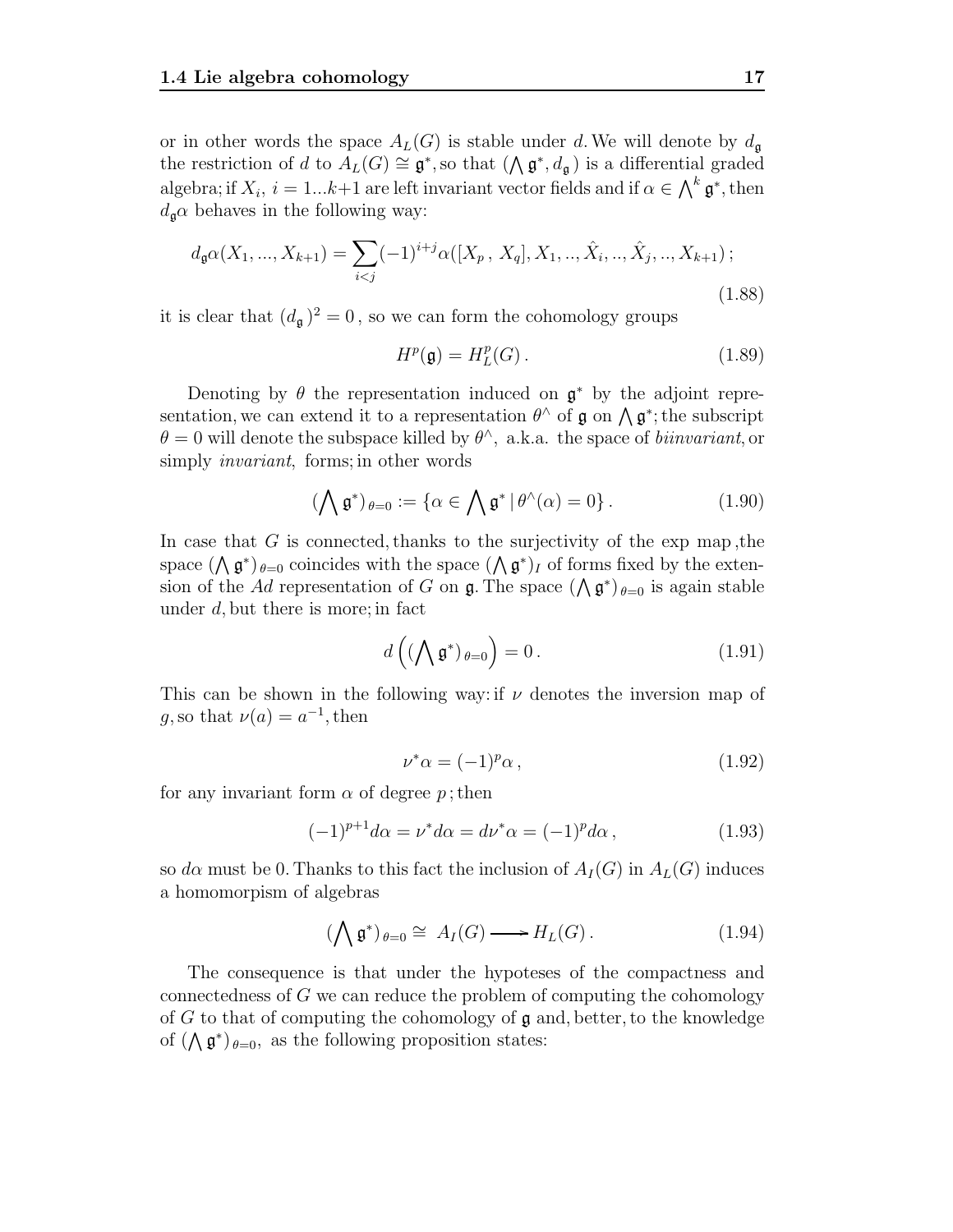(

**Proposition 1.14.** If the Lie group G is compact and connected, then all the maps in the following commutative diagram are isomorphisms of algebras:

$$
A_I(G) \longrightarrow H_L(G) \longrightarrow H(G) .
$$
\n
$$
\cong \downarrow \qquad \qquad \downarrow \cong
$$
\n
$$
\wedge \mathfrak{g}^* )_{\theta=0} \longrightarrow H(\mathfrak{g})
$$
\n(1.95)

Identifying  $(\Lambda \mathfrak{g}^*)_{\theta=0}$  is not in general an obvious task, excepted in some cases: for example when  $G$  is abelian.

**Example 1.2.** If G is abelian then it must be an *n*-dimensional torus; in this case the adjoint representation  $\theta$  is trivial, so that

$$
(\bigwedge \mathfrak{g}^*)_{\theta=0} = \bigwedge \mathfrak{g}^* ; \qquad (1.96)
$$

so the Betti numbers are just the dimensions of the various  $\bigwedge^p \mathfrak{g}^*$  for  $p = 0...n$ :

$$
b_p = \dim H^p(G) = \dim \bigwedge^p \mathfrak{g}^* = \binom{n}{p} = \frac{n!}{p!(n-p)!};\tag{1.97}
$$

the Poincaré polynomial is equal to  $(1 + t)^n$ . We observe that thanks to the inclusion  $({\Lambda} \mathfrak{g}^*)_{\theta=0} \subset {\Lambda} \mathfrak{g}^*$  for any other compact connected Lie group G we will have  $P_G(t) \leq (1+t)^n$ .

In general however it is possible to say something about the low Betti numbers; we start defining a canonical linear map

$$
\rho: (\mathsf{V}^2 \mathfrak{g}^*)_{\theta=0} \longrightarrow (\mathsf{A}^3 \mathfrak{g}^*)_{\theta=0} \tag{1.98}
$$

in the following way: let  $\Xi \in (\bigvee^2 \mathfrak{g}^*)_{\theta=0}$ , then  $\rho(\Xi) = \Phi$  is defined as

$$
\Phi(x, y, z) = \Xi([x, y], z); \tag{1.99}
$$

the invariance of  $\Xi$  implies that  $\Phi$  is skew-symmetric, and the Jacobi identity that it is invariant. We denote with f the image of the Killing form  $\langle , \rangle$ through  $\rho$ .

**Proposition 1.15.** Let  $\mathfrak g$  be a Lie algebra such that  $H^1(\mathfrak g) = H^2(\mathfrak g) = 0$ ; then  $\rho$  is an isomorphism.

Thanks to this we can deduce the following facts: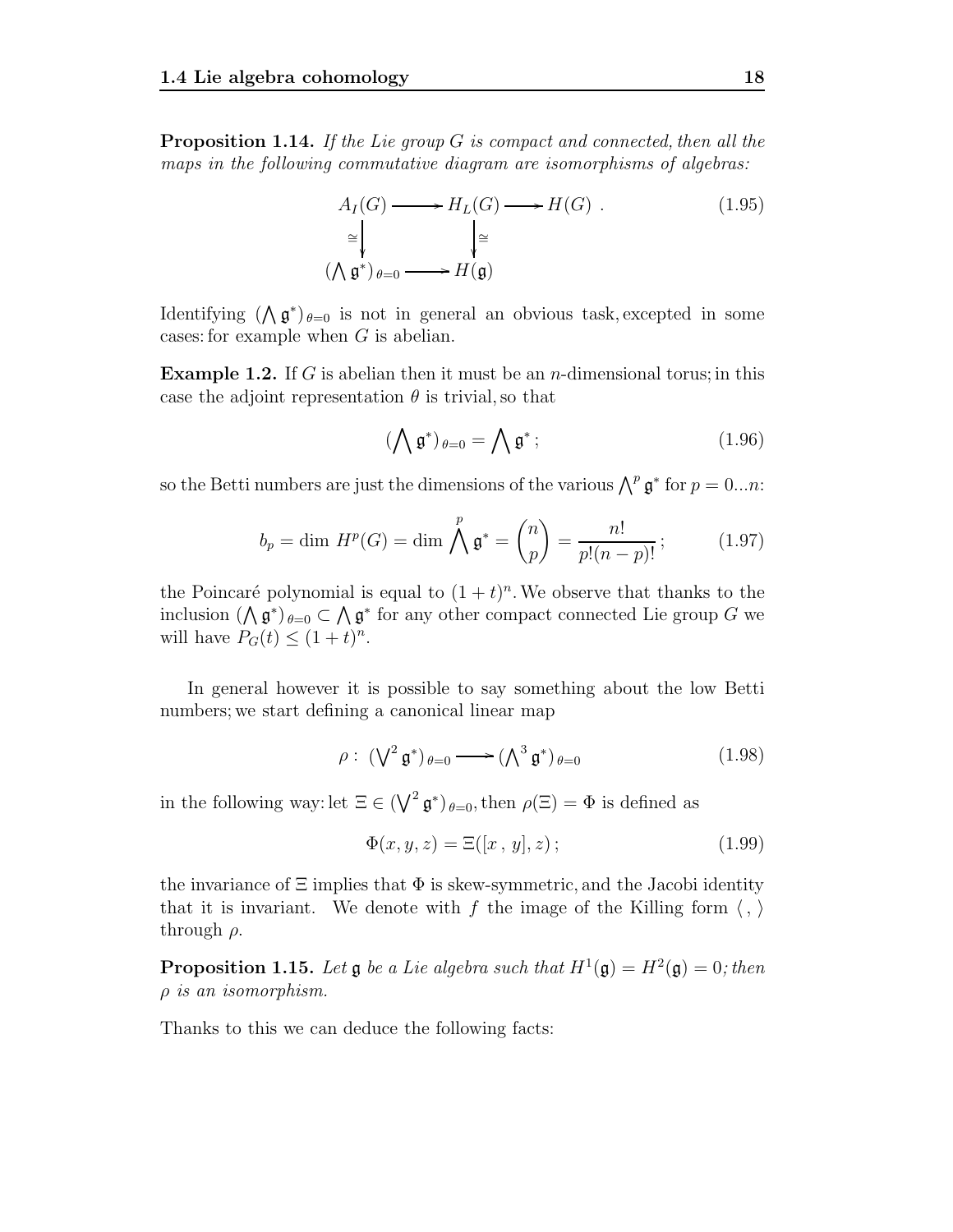**Proposition 1.16.** Let  $\mathfrak{g} = \mathfrak{g}_1 \oplus \cdots \oplus \mathfrak{g}_m$  be the decomposition of a semisimple Lie algebra in terms of simple ideals; then:

$$
i)b_1 = b_2 = 0;
$$
  
\n $ii)b_3 \ge m;$   
\n $iii)$ if the ground field  $\Gamma = \mathbb{C}$  or if  $\Gamma = \mathbb{R}$   
\nand the Killing form is negative definite, then  $b_3 = m$ 

Proof. It is sufficent to consider the case  $m = 1$ . For i we just need to observe that the semisimplicity of the Lie algebra implies the surjectivity of the bilinear map

$$
[,]: (x, y) \longrightarrow [x, y]; \qquad (1.100)
$$

then the exterior derivative of a left-invariant 1-form  $\alpha$  is given by

$$
(d_{\mathfrak{g}}\,\alpha)(x,y) = -\alpha([x\,,\,y])\,,\tag{1.101}
$$

so  $d_{\mathfrak{g}} \omega = 0$  implies  $\omega = 0$ , or in other words there are no nonzero closed left-invariant 1-forms. Regarding the second equality, we have

$$
(d_{\mathfrak{g}}\beta)(x,y,z) = -\beta([x,y],z) + \beta([x,z],y) - \beta([y,z],x) ; \qquad (1.102)
$$

recall that  $(\Lambda \mathfrak{g}^*)_{\theta=0}$  is isomorphic to the cohomology algebra, so if  $b_1 > 0$ there should be an invariant 2-form  $\beta$ ; but invariance implies that

$$
0 = (\theta^*(x)\beta)(y, z) = -\beta([x, y], z) - \beta(y, [x, z])
$$
\n(1.103)

so that

$$
(d_{\mathfrak{g}}\beta)(x,y,z) = -\beta([y,z],x). \qquad (1.104)
$$

Now the surjectivity of [ , ] implies the result as before.

Regarding *iii*, we are in the hypotheses of proposition  $(1.15)$ , so the Killing form gives origin to the invariant 3 form  $f$ . Finally, for *iii*, if the ground field is C, the existence of 2 invariant elements  $\phi, \psi$  in  $\mathfrak{g} \otimes \mathfrak{g}^*$ , which must be both nondegenerate for Schur's lemma, would imply that a linear combination  $\phi + \lambda \psi$  is degenerate, which is possible only if  $\ker(\phi + \lambda \psi) = \mathfrak{g}$ , always by Schur's lemma; so  $\phi, \psi$  are proportional. Then the Killing form is the only invariant element in  $\bigvee^2$ **g** ⊂ **g**<sup>\*</sup> ⊗ **g**, up to scalars. The same argument holds<br>for  $\Gamma = \mathbb{R}$  considering that  $\psi$   $\phi$  are self-adjoint with respect to the Killing for  $\Gamma = \mathbb{R}$ , considering that  $\psi, \phi$  are self adjoint with respect to the Killing form, and so they have real eigenvalues.  $\blacksquare$ 

The cohomology of a compact semisimple Lie group is the same as that of a product of spheres

$$
S^{g_1} \times \cdots \times S^{g_r} \tag{1.105}
$$

as stated in the following theorem: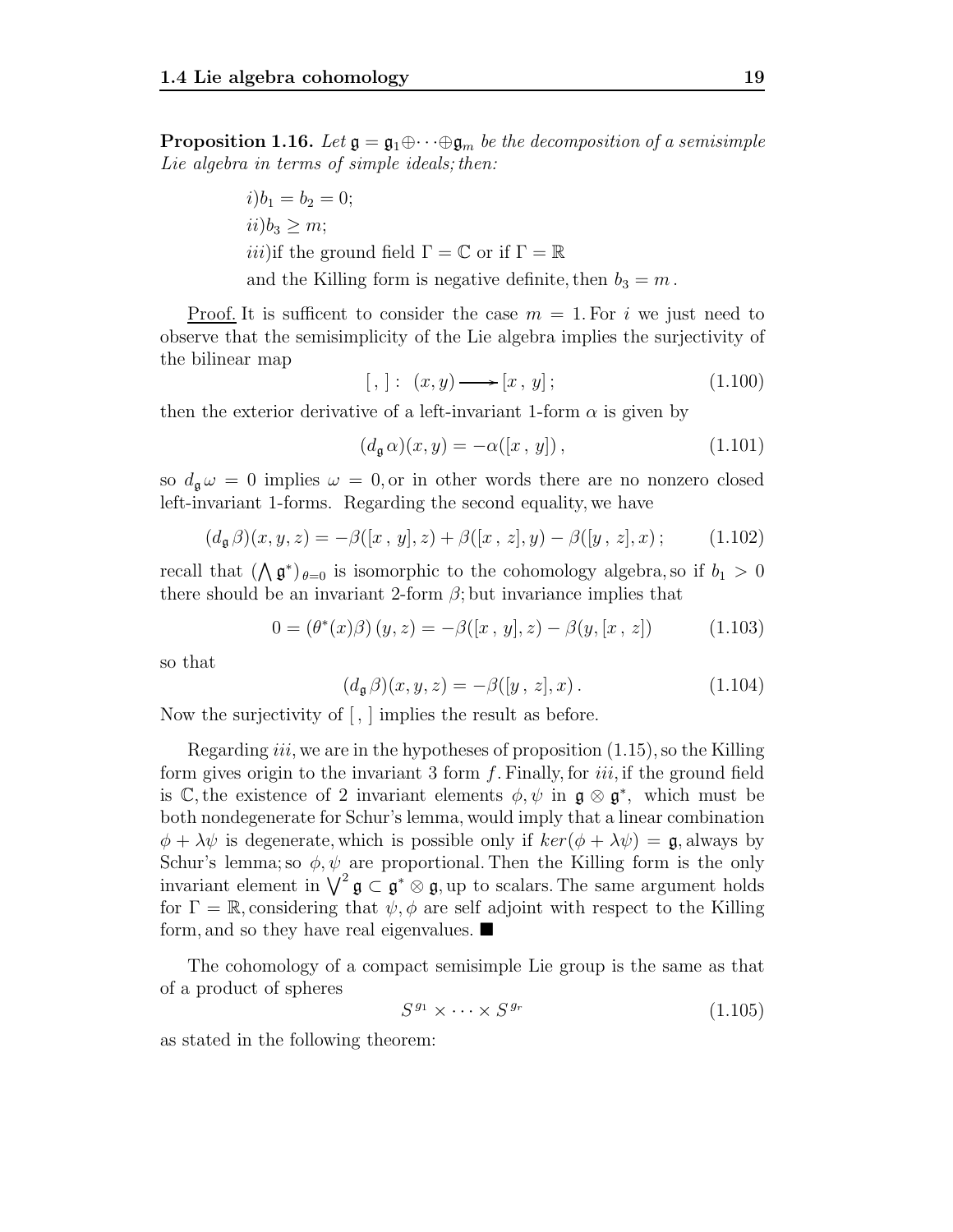**Theorem 1.17.** The Poincaré polynomial of  $(\bigwedge \mathfrak{g}^*)_{\theta=0}$  has the form

$$
f = (1 + t^{g_1}) \cdots (1 + t^{g_r}), \qquad (1.106)
$$

where the exponents  $g_i$  are odd and satisfy

$$
\sum_{i=0}^{r} g_i = \dim \mathfrak{g}.
$$
 (1.107)

We list here the Poincaré polynomials for the classical Lie groups (see [32, Vol. III]).

**Examples.** The Poincaré polynomial of  $SU(n)$  is given by

$$
\prod_{p=2}^{n} (1 + t^{2p-1}) \tag{1.108}
$$

for  $SO(2n + 1)$  and  $SO(2n)$  we have

$$
\prod_{p=1}^{n} (1 + t^{4p-1}) \quad \text{and} \quad (1 + t^{2n-1}) \prod_{p=2}^{n-1} (1 + t^{2p-1}); \tag{1.109}
$$

finally for  $Sp(n)$ 

$$
\prod_{p=1}^{n} (1 + t^{4p-1}). \tag{1.110}
$$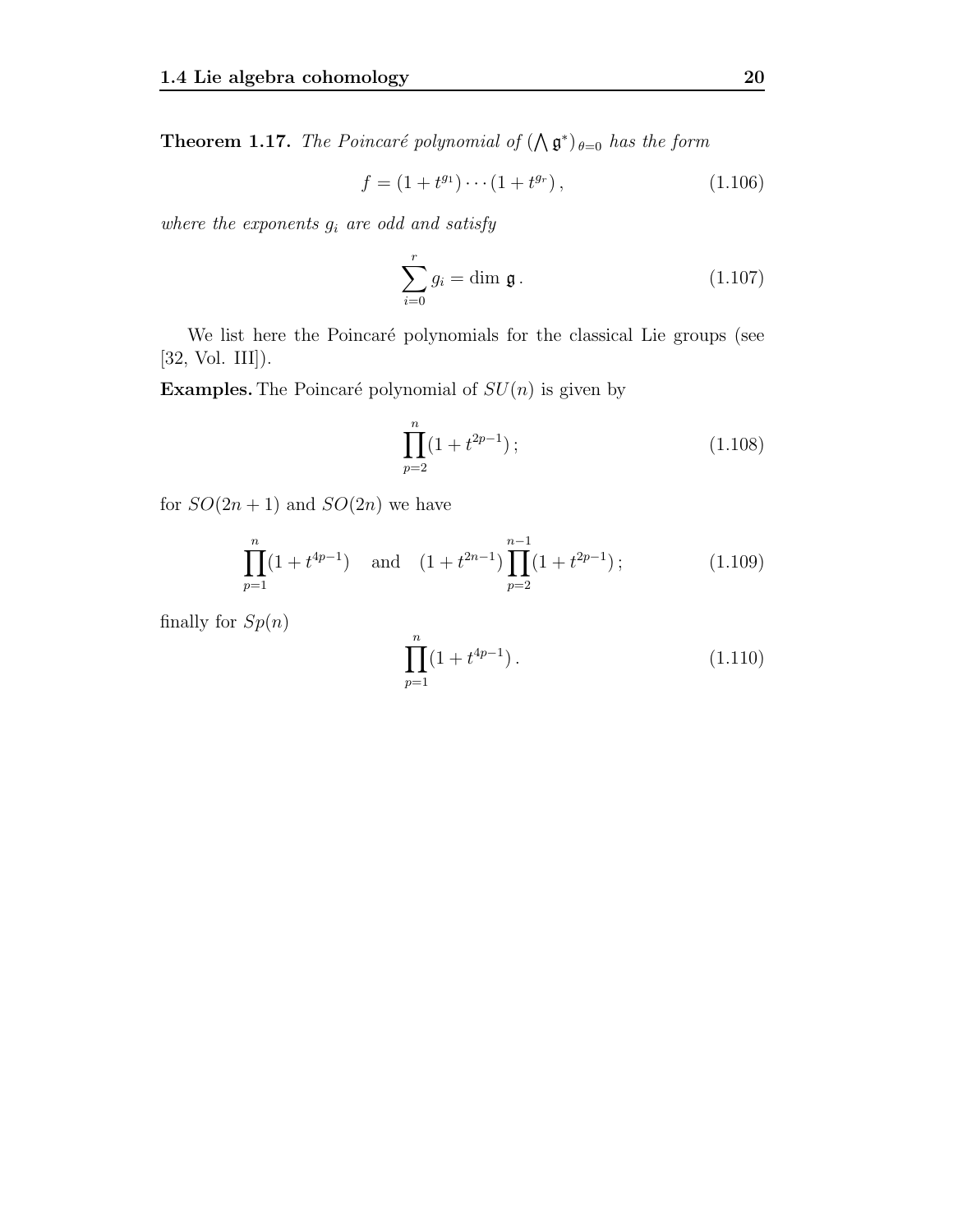# **Chapter 2 Geometry of Grassmannians**

In this chapter we discuss some basic facts about real oriented Grassmannians and then we introduce the twistor-type differential operator on the tautological bundle and on its normal bundle. Finally we discuss the cohomology of Grassmannians of 3-planes, concentrating on the 4th de Rham class, in general and in the case of  $\tilde{\mathbb{G}}_3(\mathbb{R}^6)$  and  $\tilde{\mathbb{G}}_3(\mathbb{R}^8)$ .

### **2.1 Bundles on Grassmannians**

Consider an *n*-dimensional real vector space  $\mathbb{R}^n$  equipped with an inner product  $\langle , \rangle$  and the Grassmannian  $\mathbb{G}_k(\mathbb{R}^n)$ . The dimension of the real Grassmannian is

$$
\dim \tilde{\mathbb{G}}_k(\mathbb{R}^n) = \frac{n(n-1)}{2} - \frac{k(k-1)}{2} - \frac{(n-k)(n-k-1)}{2} \tag{2.1}
$$

$$
=\frac{2k(n-k)}{2} = k(n-k).
$$
 (2.2)

As one can deduce from its homogeneous space presentation (see  $(1.17)$ ; a local chart around a point  $V$  is obtained in the following way: choose an orthonormal (ON from now on) basis  $v_1, \dots, v_k$  of V and an ON basis  $w_1, \dots, w_{n-k}$ of  $V^{\perp}$ ; then the open set of k-planes V' in  $\mathbb{R}^n$  which project isomorphically onto V, or in other words such that  $V' \cap V^{\perp} = 0$ , can be identified homeomorphically with the space of linear homomorphisms  $\text{Hom}(V, V^{\perp})$ , assigning to  $V'$  the unique homomorphism  $T$  such that

$$
V' = \text{span}\{v_i + T(v_i), \, i = 1, ..., k\} \, ; \tag{2.3}
$$

actually this local chart allows to identify in the same way  $T_V \tilde{\mathbb{G}}_k(\mathbb{R}^d)$ :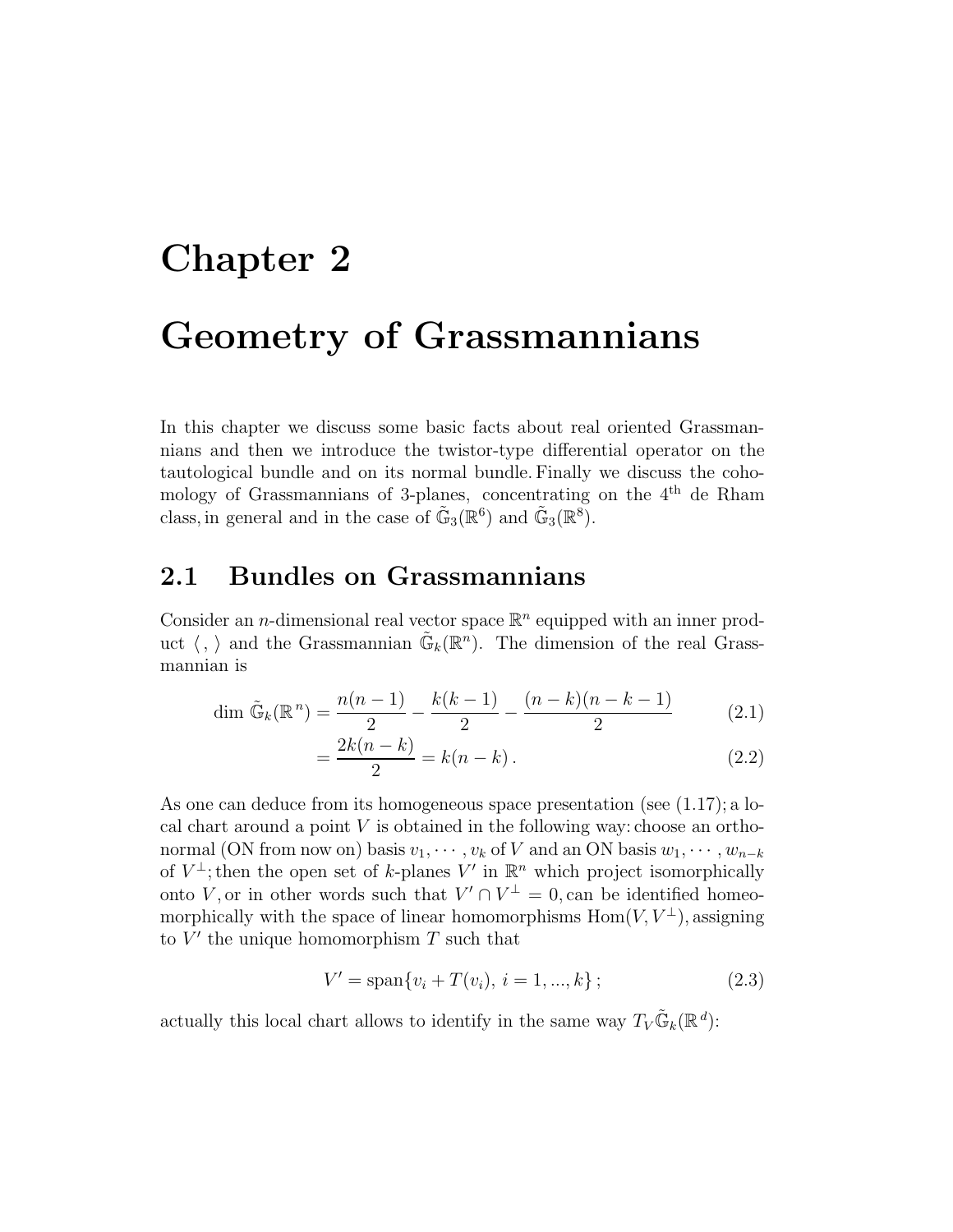**Proposition 2.1.** The tangent space of  $\tilde{\mathbb{G}}_k(\mathbb{R}^n)$  at V can also be identified with Hom $(V, V^{\perp})$ .

<u>Proof.</u> Consider two ON bases of V and  $V^{\perp}$  as before and an element  $T_{ij}$ such that  $T_{ij}(v_i) = w_j$ ; consider the curve

$$
\gamma(t) = \text{span}\{v_1, \cdots, v_i + t \, T_{ij}(v_i), \cdots v_k\} \tag{2.4}
$$

$$
= \text{span}\{v_1, \cdots, v_i + t w_i, \cdots v_k\};\tag{2.5}
$$

the derivative at V is given by  $\gamma'(t)|_{t=0} = (0, \cdots, w_j, \cdots, 0)$ ; clearly each  $T_{ij}$ gives rise to a curve through  $V$  with a linearly independent tangent vector at V, so for dimensional reasons the result follows. $\blacksquare$ 

Therefore the tangent space at V will be identified with  $V^* \otimes V^{\perp}$ ; the presence of a metric on V, induced from the ambient space  $\mathbb{R}^n$ , will allow us to write  $V \otimes V^{\perp}$ , using contraction via the metric for the isomorphism  $V \cong V^{\perp}$ .

We will be interested to study some differential operators and sections of vector bundles on  $\mathbb{G}_k(\mathbb{R}^n)$ , so we start by describing the natural objects induced by the euclidean structure of  $\mathbb{R}^n$ . We have the splitting of the trivial bundle  $\mathbb{G}_k(\mathbb{R}^n) \times \mathbb{R}^n$  in two subbundles: the tautological one and its orthogonal complement:



Here the  $\perp$  is given by the metric on  $\mathbb{R}^n$ ; the presence of this metric allows to define coonnections on these two subbundles just by composition of the d with the two projections  $\pi$  and  $\pi^{\perp}$ . For example

$$
\nabla^{\mathbf{V}} s = \pi \, ds \,,\tag{2.7}
$$

where  $s \in \Gamma(\mathbf{V})$  and d is the derivation in  $\mathbb{R}^n$ ; to prove that this is a connection we have to show that  $\nabla^{\mathbf{V}} a s = (da)s + a\nabla^{\mathbf{V}} s$  with a a function:

$$
\nabla^{\mathbf{V}} a s = \pi d(a s) = \pi ((da) s + a(ds)) \tag{2.8}
$$

$$
= (da)s + a\pi(ds) = (da)s + a\nabla^{\mathbf{V}}s \tag{2.9}
$$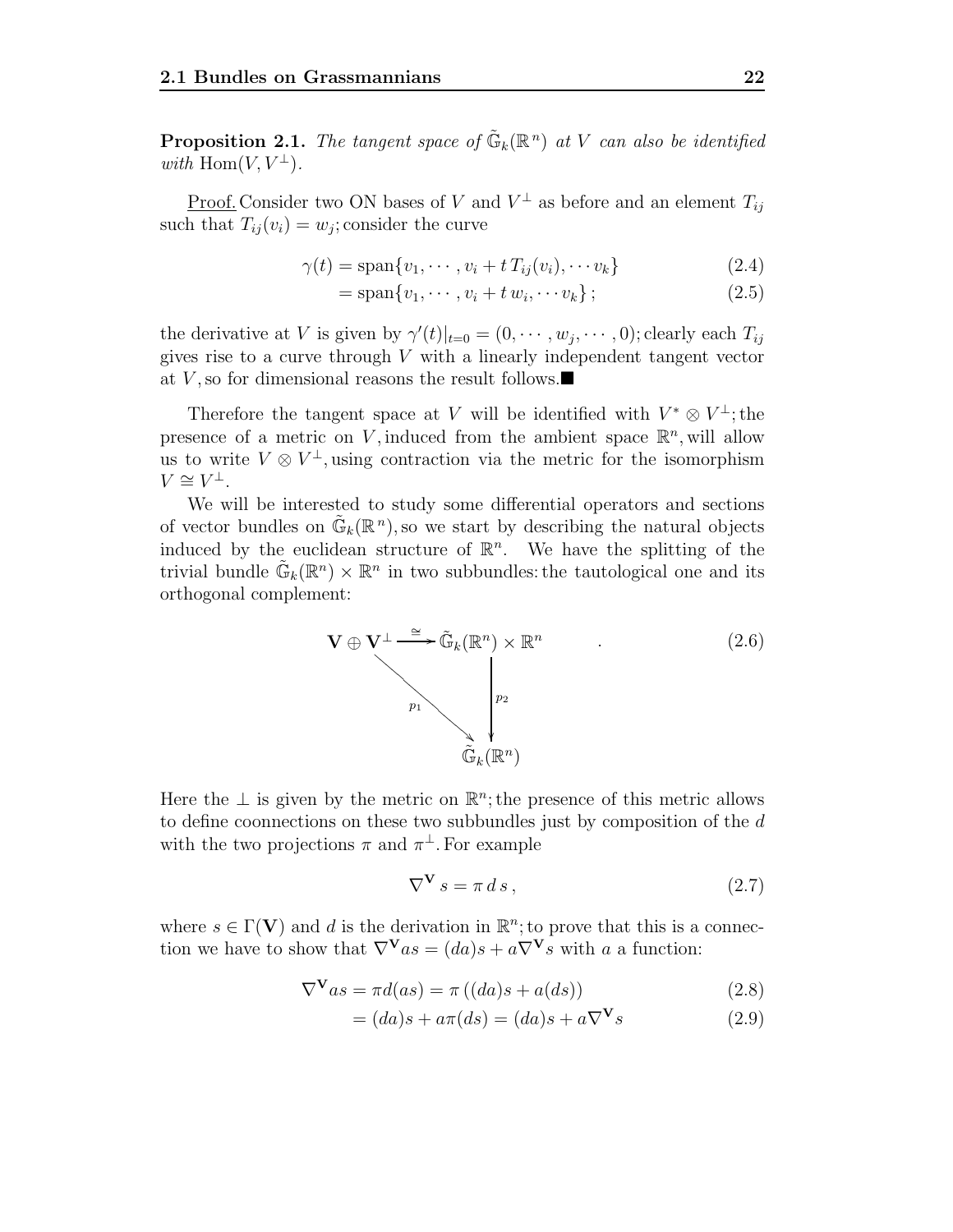as required. Moreover this connection is compatible with the metric induced on the fibres of **V** by their ambient space  $\mathbb{R}^n$ : in fact if  $s, t \in \Gamma(\mathbf{V})$  and  $X \in T_V \mathbb{G}_k(\mathbb{R}^n)$  we have

$$
X\langle s, t \rangle = \langle Xs, t \rangle + \langle s, Xt \rangle = \langle \pi Xs, t \rangle + \langle s, \pi Xt \rangle
$$
  
= $\langle \nabla^{\mathbf{V}} s, t \rangle + \langle s, \nabla^{\mathbf{V}} t \rangle.$ 

On the other hand we obtain the corresponfing II fundamental forms projecting in the opposite way:

$$
\mathit{II} \,\colon\; \Gamma(\mathbf{V}) \longrightarrow\, \Gamma(\mathit{T}^* \otimes \mathbf{V}^{\perp})
$$

which sends s to  $\pi^{\perp} ds$ ; analogously  $H^{\perp}$  sends  $s \in \Gamma(\mathbf{V}^{\perp})$  in  $\pi ds$ . These last two are both tensors, in fact if  $s \in \Gamma(\mathbf{V}^{\perp})$  for example and a is a function, we get

$$
\pi d(as) = \pi(d(a)s + ad(s)) = \pi ad(s) = a\pi ds \qquad (2.10)
$$

so that we can think to  $II^{\perp}$  as a section of the bundle

$$
\mathbf{V}^{\perp} \otimes \left( T^* \tilde{\mathbb{G}}_k(\mathbb{R}^n) \otimes \mathbf{V} \right) \cong \text{Hom}\left( \mathbf{V}^{\perp}, T^* \tilde{\mathbb{G}}_k(\mathbb{R}^n) \otimes \mathbf{V} \right) \tag{2.11}
$$

(identifying  $V \cong V^*$  via the metric); if it turns out to be injective on every fibre, it determines the immersion of  $V^{\perp}$  as a subbundle of  $T^*\widetilde{\mathbb{G}}_k(\mathbb{R}^n) \otimes V$ ; we will prove this in the next section, where we shall also introduce a family of elements in  $\Gamma(V)$  and  $\Gamma(V^{\perp})$  which will be object of interest.

#### **2.2 Sections obtained by projection**

We want to use the standard connections and tensors introduced in the previous section to construct new differential operators on the tautological bundle **V** and on its orthogonal complement  $V^{\perp}$ . First of all, given an element  $A \in \mathbb{R}^n$  we can associate to it two sections of the bundles **V** and  $\mathbf{V}^{\perp}$  just using the projections:  $s_A = \pi A$  and  $s_A^{\perp} = \pi^{\perp} A$  with  $A = s_A + s_A^{\perp}$ ; now A is constant,

$$
0 = dA = ds_A + ds_A^{\perp}
$$
\n
$$
(2.12)
$$

so that

$$
ds_A = -ds_A^{\perp};\tag{2.13}
$$

so in the language developed before

$$
\nabla^{\mathbf{V}} s_A = \pi ds_A = -\pi ds_A^{\perp} = -H^{\perp} s_A^{\perp}.
$$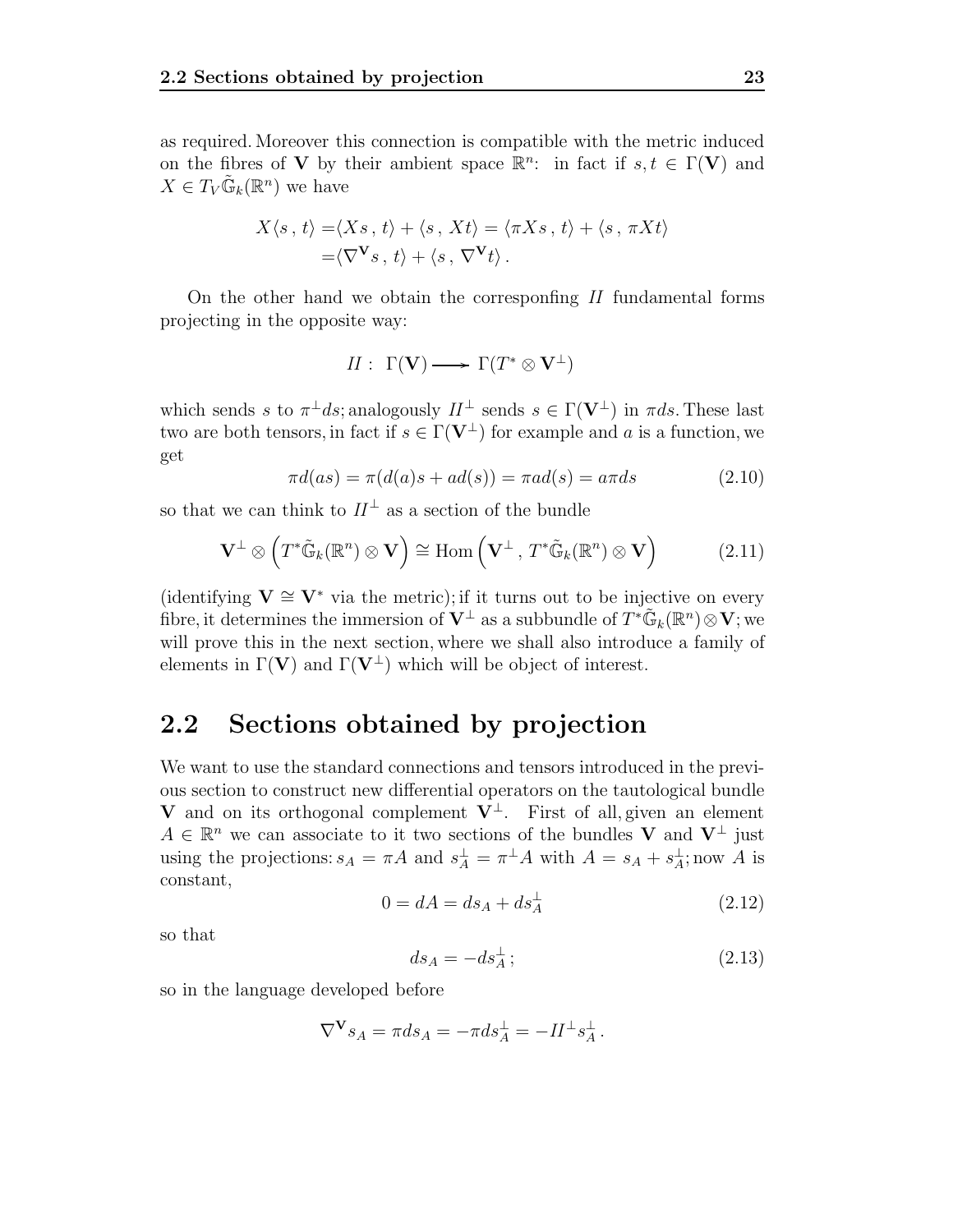These equations imply that

$$
ds_A = -H^{\perp} s_A^{\perp} + H s_A. \tag{2.14}
$$

We now prove the injectivity of  $H^{\perp}$ :

**Proposition 2.2.** The section  $II^{\perp}$  is injective on the fibres.

<u>Proof.</u> To prove the assertion we need to show that, fixed a point  $V \in$  $\tilde{\mathbb{G}}_k(\mathbb{R}^n)$ , for every  $w_0 \in V^{\perp}$  exists at least an element in  $T_V \tilde{\mathbb{G}}_k(\mathbb{R}^n)$  such that  $II^{\perp}(w_0)$  applied to it has nonzero V projection. Without loss of generality we can impose  $||w_0|| = 1$ ; then we choose any  $v \in V$  with  $||v|| = 1$  and our candidate for the proof is  $v \otimes w_0$ . In fact consider the curve in the Grassmannian

$$
V(\theta) = \langle \sin \theta w_0 + \cos \theta v, v_2, v_3 \rangle
$$

where the two elements  $v_2$  and  $v_3$  are such that  $v, v_2, v_3$  is an orthonormal basis of  $V(0) = V$ ; the tangent vector at  $\theta = 0$  of this curve is  $v \otimes w_0$ . Now we need to find a section  $s \in \Gamma(\mathbf{V}^{\perp})$  such that  $s(V) = w_0$ , and then differentiate it along the curve  $V(\theta)$ ; such a section is provided by  $s_{w_0}^{\perp}$ , which restdicted to  $V(\theta)$  becomes

$$
s_{w_0}^{\perp}(\theta) = \sin \theta \left( \sin \theta \, w_0 + \cos \theta \, v \right)
$$

and

$$
\frac{d}{d\theta} s_{w_0}^{\perp}(\theta) |_{\theta=0} = (\cos^2 \theta - \sin^2 \theta) v + 2 \sin \theta \cos \theta w_0 |_{\theta=0} = v
$$

so that the V projection coincides with the chosen v and is not zero.

**Observation.**We have proved something more: fixed  $w_0$ , the image

$$
H^{\perp}(w_0)
$$

is nonzero on the elements  $v \otimes w_0$  for any  $v \in V$  nonzero.

For convenience we will put together the homomorphisms  $II$  and  $II^{\perp}$  in the following way:

$$
i: \Gamma(\mathbb{R}^n) \longrightarrow \Gamma(T^* \otimes \mathbb{R}^n) \tag{2.15}
$$

acting like:

$$
i(S) = H(\pi S) - H^{\perp}(\pi^{\perp} S). \tag{2.16}
$$

in a way which is consistent with equation  $(2.14)$ ; in this way we have

$$
ds_A = i(A) \tag{2.17}
$$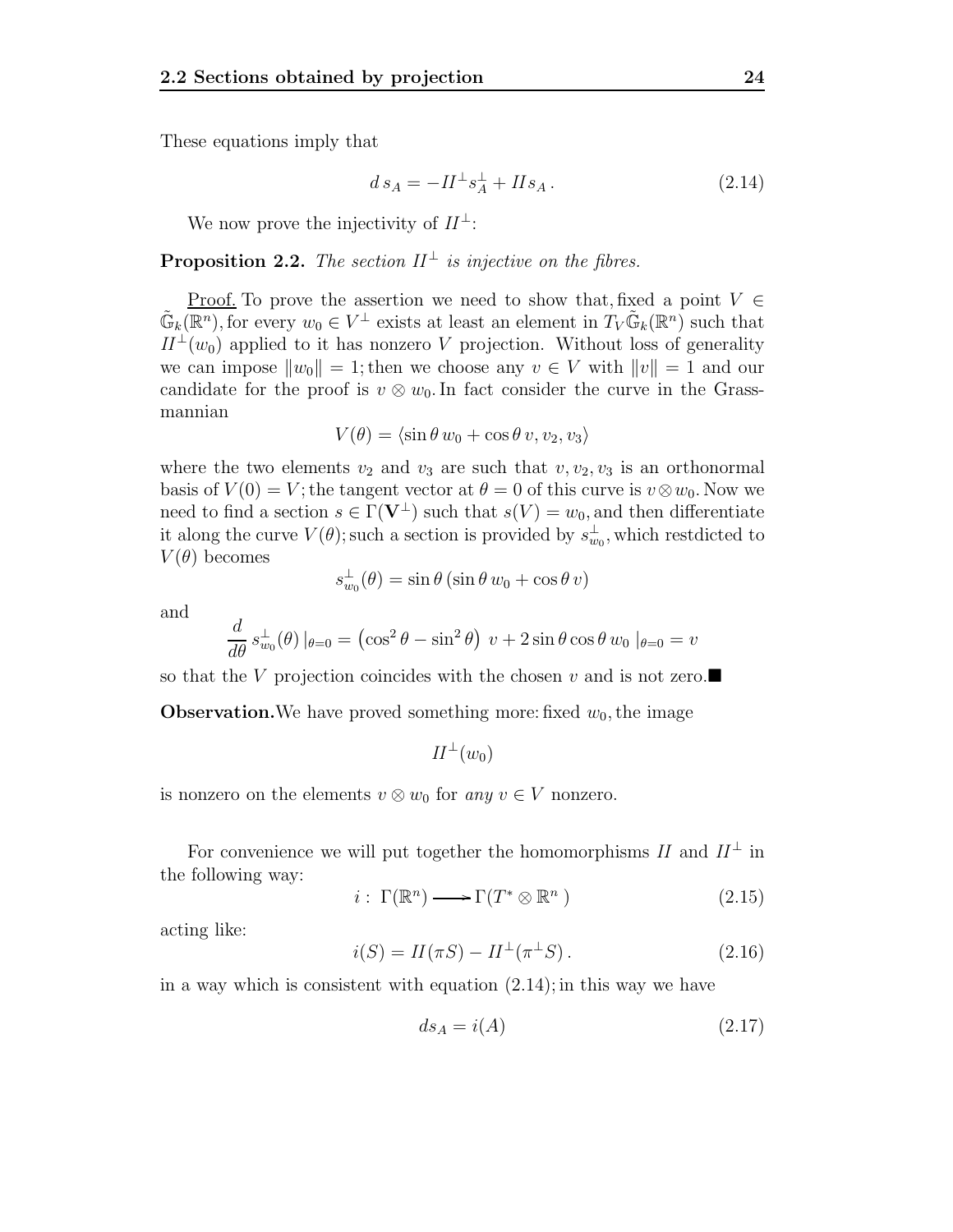and

$$
ds_A^{\perp} = -i(A). \tag{2.18}
$$

The image of  $II^{\perp}$  corresponds to elements of the type

$$
\sum_{i=1}^{3} \lambda \sigma \otimes v_i \otimes v_i \tag{2.19}
$$

with  $\sigma \in V^{\perp}$  and  $\lambda \in \mathbb{C}$ ; in fact if we consider the decomposition as  $SO(k)$ modules we get

$$
\mathbf{V}^{\perp} \otimes \mathbf{V} \otimes \mathbf{V} \cong \underbrace{\mathbf{V}^{\perp} \otimes \mathbb{R}}_{\alpha} + \underbrace{\mathbf{V}^{\perp} \otimes (\dots)}_{\beta}
$$
(2.20)

so that precisely one copy of  $V^{\perp}$  appears: once that we find a nontrivial  $SO(k) \times SO(n-k)$ -equivariant way of putting  $V^{\perp}$  inside this bundle, it is injective (by the Schur Lemma) and essentially unique (up automorphisms of modules); now the expression (2.19) provides the needed copy.

Exactly the same argument using the decomposition as  $SO(n-k)$  modules of the bundles says that we can find exactly one copy of  $V$  inside  $\mathbf{V} \otimes \mathbf{V}^{\perp} \otimes \mathbf{V}^{\perp} \cong T^* \widetilde{\mathbb{G}}_k(\mathbb{R}^n) \otimes \mathbf{V}^{\perp}$ . The reason is essentially that only one trivial factor exists in the decomposition ot  $V \otimes V$ , where V is the standard  $SO(n)$  representation for any n. We want now to be more precise about these statements, and calculate explicitly the value of  $\lambda$ , as we see in the next proposition (the tensor products are omitted).

**Proposition 2.3.** Let  $A \in \mathbb{R}^n$  so that  $A = u + y$  with  $u \in V$  and  $y \in V^{\perp}$  at the point V; let  $v_i$  and  $w_i$  denote the basis elements of V and  $V^{\perp}$  at V; then

$$
ds_A|_V = \sum_i yv_iv_i + \sum_j uw_jw_j \qquad (2.21)
$$

and obviously

$$
ds_A^{\perp}|_V = -\sum_i yv_i v_i - \sum_j u w_j w_j ; \qquad (2.22)
$$

so  $\lambda = 1$ .

<u>Proof.</u> As usual we differentiate along a curve passing through  $V$  and with tangent vector  $X = v_1w_1$ ; we choose the curve span $\{v_1 + tw_1, v_2, ... v_k\}$ ; let  $u = \sum a_i v_i$  and at the point  $V(t)$ 

$$
A = b_1(v_1 + tw_1) + b_2v_2 + b_3v_3 + y'
$$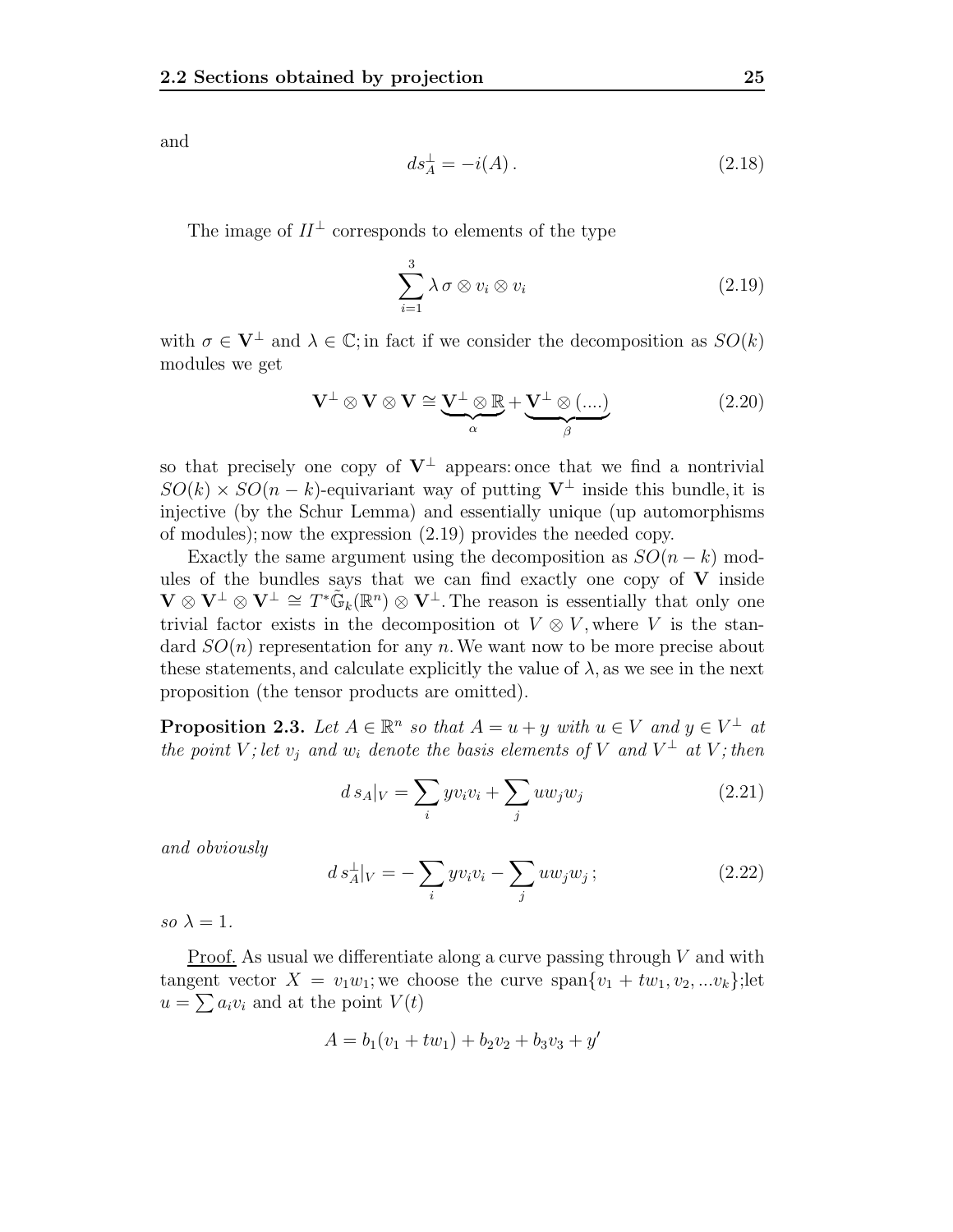with  $y' \in V(t)^{\perp}$ , but at  $V(0)$ 

$$
A = \sum a_i v_i + y \tag{2.23}
$$

so that doing the inner products of  $A$  with the  $v_i$ s we get the equations

$$
a_1 = b_1 + \langle v_1, y' \rangle
$$
  
\n
$$
a_2 = b_2
$$
  
\n...  
\n
$$
a_k = b_k;
$$

but on the other hand

$$
\langle y', v_1 + tw_1 \rangle = 0; \qquad (2.24)
$$

the inner product  $\langle A\,,\,w_1\rangle$  and multiplication by  $t$  gives the equation

$$
t\langle y, w_1 \rangle = t^2 b_1 + t\langle y', w_1 \rangle \tag{2.25}
$$

where the term in  $t^2$  can be omitted as we are interested in the 1 st order terms; we notice that the left hand term is independent of  $t$ ; what we get is (forgetting order higher than 1)

$$
s_A(t) = (a_1 - t \langle y, w_1 \rangle)(v_1 + tw_1) + b_2 v_2 + b_3 v_3 \tag{2.26}
$$

so that

$$
X(s_A) = \frac{d}{dt}(s_A(t))|_{t=0} = \langle y, w_1 \rangle v_1 + a_1 w_1; \qquad (2.27)
$$

so varying the tangent vectors we obtain

$$
d s_A = \sum_{i,j} v_i w_j \otimes (\langle y, w_j \rangle v_i + a_j w_j)
$$
  
= 
$$
\sum_i y v_i v_i + \sum_j u w_j w_j
$$

as claimed. An analogous calculation for  $s_A^{\perp}$  gives

$$
ds_A^{\perp} = -\sum_i yv_i v_i - \sum_j u w_j w_j \tag{2.28}
$$

as expected from equation  $(2.18)$ .

**Observation.**These expressions imply that

$$
II(v) = \sum_{j} v w_j w_j \tag{2.29}
$$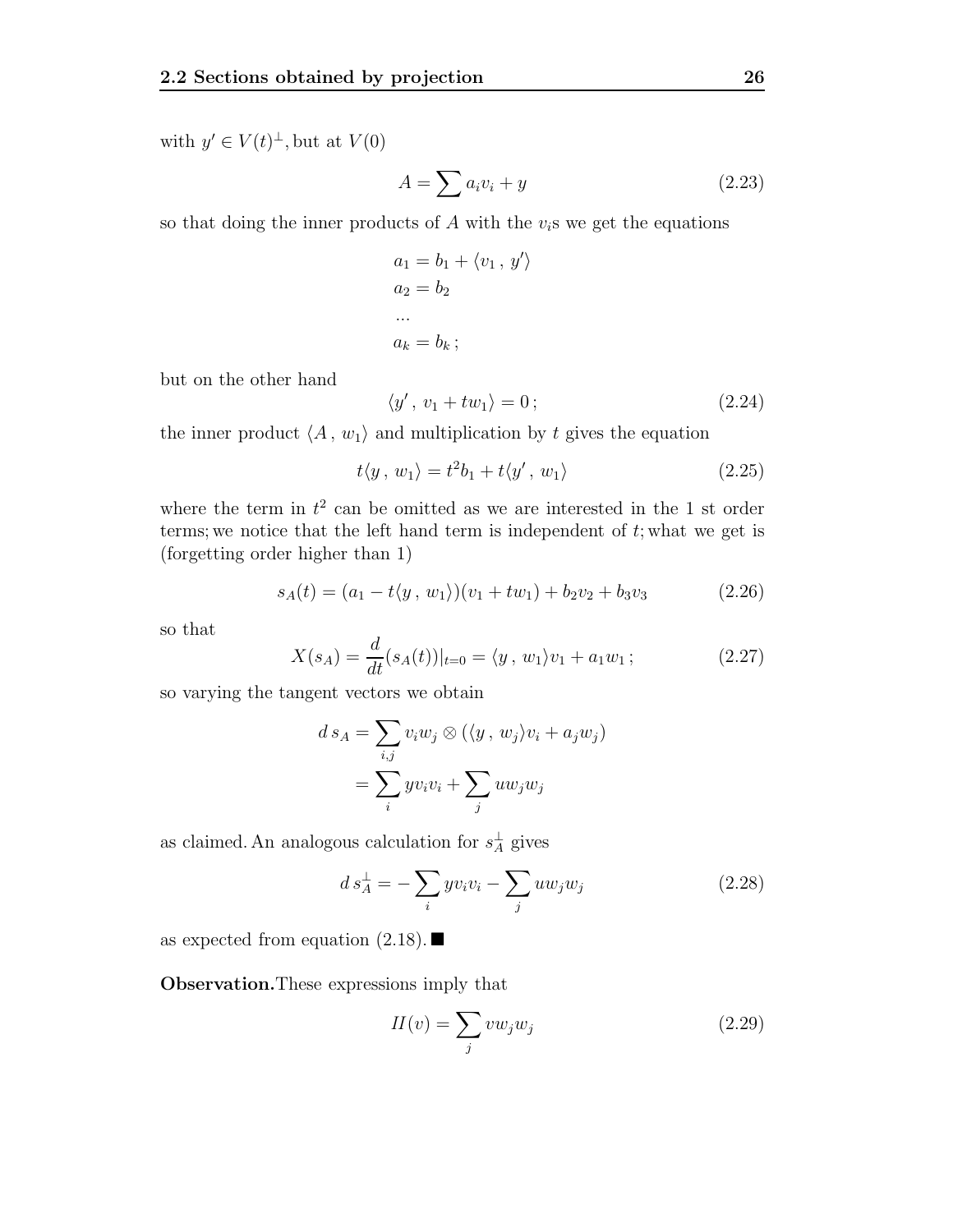and

$$
H^{\perp}(w) = -\sum_{i} wv_i v_i, \qquad (2.30)
$$

with  $v \in \Gamma(\mathbf{V})$  and  $w \in \Gamma(\mathbf{V}^{\perp})$ , in accordance with  $(2.16)$ ; the opposite sign is consistent with the equation

$$
0 = d\langle v, w \rangle = \langle H(v), w \rangle + \langle v, H^{\perp}(w) \rangle
$$

which expresses the fact that II and  $II^{\perp}$  are adjoint linear operators.

### **2.3 The Twistor equation**

Proposition 2.3 shows that  $\nabla^{\mathbf{V}} s_A$  is of the form seen in (2.19), or alternatively that if we call p the projection on the  $\beta$  summand in the decomposition (2.20) and define  $D \equiv p \circ \nabla^V$ , the section  $s_A$  satisfies the *twistor-type* equation

$$
D s_A = 0. \t(2.31)
$$

Symmetrically we can define another operator  $D^{\perp}$  such that

$$
D^{\perp} s_A^{\perp} = 0. \tag{2.32}
$$

Now if we choose an orthonormal basis  $e_1, ..., e_d$  of  $\mathbb{R}^n$ , every section S of the flat bundle  $\tilde{\mathbb{G}}_k(\mathbb{R}^n) \times \mathbb{R}^n$  is nothing else than a *d*-tuple of functions

$$
f_j : \tilde{\mathbb{G}}_k(\mathbb{R}^n) \longrightarrow \mathbb{R}^n \tag{2.33}
$$

so that

$$
S = \sum f_j e_j ; \qquad (2.34)
$$

applying the exterior derivative on  $\mathbb{R}^n$  (which is a connection on the flat bundle) we obtain

$$
dS = \sum df_j \otimes e_j \tag{2.35}
$$

and if  $1 \wedge i$  denotes an element in Hom  $(T^* \otimes \mathbb{R}^n, (\bigotimes^2 T^*) \otimes \mathbb{R}^n)$  (where  $\mathbb{R}^n = \tilde{\mathbb{G}}_k(\mathbb{R}^n) \times \mathbb{R}^n$  and  $T^* = T^* \tilde{\mathbb{G}}_k(\mathbb{R}^n)$  to simplify the notation) acting in the obvious way, we obtain

$$
1 \wedge i (dS) = \sum df_j \wedge i (e_j); \qquad (2.36)
$$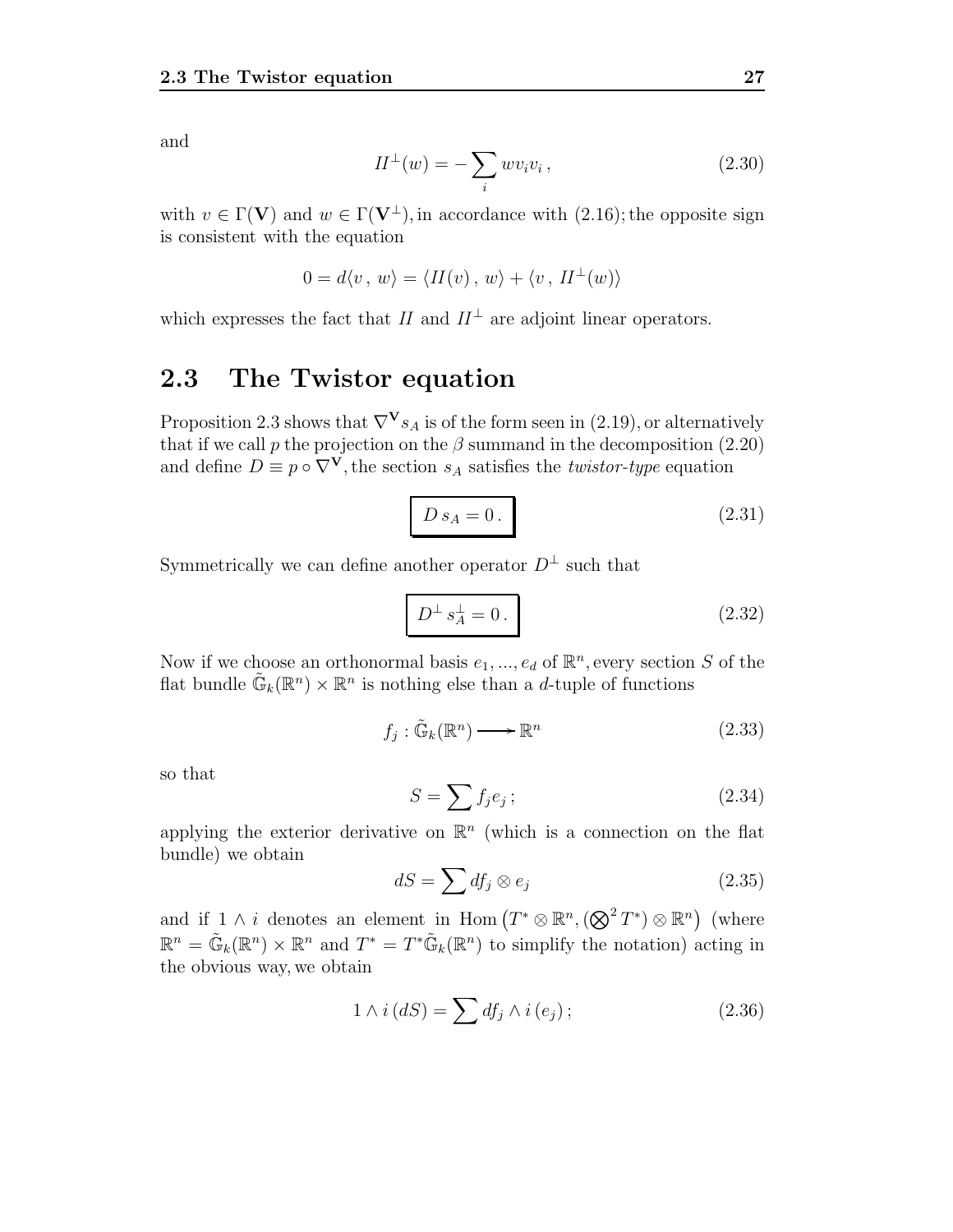on the other hand

$$
d\sum f_j i(e_j) = \sum df_j \wedge i(e_j) + f_j di(e_j), \qquad (2.37)
$$

so if we can show that

$$
di(e_j) = 0 \quad \forall j \tag{2.38}
$$

we obtain the commutativity of the following diagram:

$$
\mathbb{R}^n \xrightarrow{d} T^* \otimes \mathbb{R}^n
$$
\n
$$
\downarrow^{1} \qquad \qquad \downarrow^{1 \wedge i} \qquad ;
$$
\n
$$
\mathbb{R}^n \xrightarrow{d} T^* \otimes \mathbb{R}^n \xrightarrow{d} \Lambda^2 T^* \otimes \mathbb{R}^n
$$
\n(2.39)

but equation (2.17) implies:

$$
di(e_j) = dds_{e_j} = 0, \t\t(2.40)
$$

because the  $e_i$  are constant. Previously we showed that i is an injective map (because II and  $II^{\perp}$  are, see Proposition 2.2); if we can show that also  $1 \wedge i$  is injective (and it happens to be in most part of cases, as we will see) looking at diagram (2.39) we can deduce the following facts: if  $s \in \Gamma(V)$  satisfies  $Ds = 0$ this is equivalent to say that  $ds = i(s+\sigma)$  for some  $\sigma \in \Gamma(\mathbf{V}^{\perp})$ ; but obviously  $dds = 0$ , so  $d(s+\sigma)$  must be 0 too, so a constant element  $A \in \mathbb{R}^n$ . This implies the main result of this Section:

**Theorem 2.4.** A section  $s \in \Gamma(\mathbf{V})$  satisfies the twistor equation  $Ds = 0$ if and only if exists another section  $\sigma \in \Gamma(\mathbf{V}^{\perp})$  such that  $s + \sigma = A$  is a constant section of  $\mathbb{R}^n$ , provided  $k > 1$  and  $n - k > 1$ .

In other words sections of type  $s_A$  are the only solutions of equation (2.31), under these hypotheses.

**Observation.** This means that the two equations (2.31) and (2.32) impose very strong conditions on the sections of **V** and  $V^{\perp}$ , and one of them is sufficient, for instance, to reconstruct an element in  $\mathbb{R}^n$  from its projection on **V**. All theese considerations are obtained only using differentiation, therefore they have an essencially local nature; this implies that the spaces of sections in ker  $D$  are finite-dimensional even locally, a fact that distinguishes this type of operators from other well-known such as the Laplacian  $\Delta$ .

The missing piece to prove Theorem 2.4 is injectivity of  $1 \wedge i$ . To prove that we start defining another map which will be useful in the sequel:

$$
c: \Gamma(T^* \otimes \mathbb{R}^n) \longrightarrow \Gamma(\mathbb{R}^n) \tag{2.41}
$$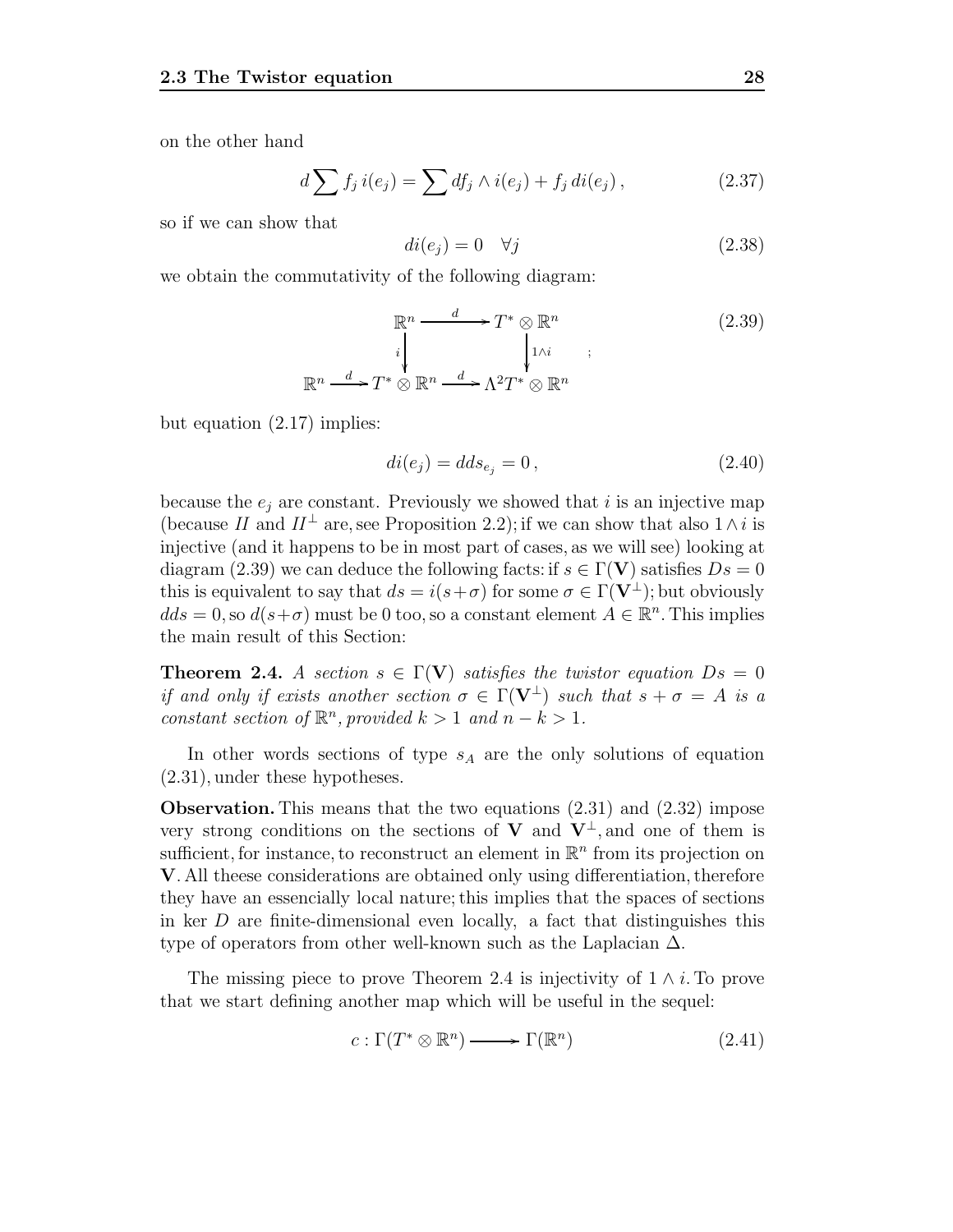acting as a contraction in the following way:

$$
c\left(\sum_{ijk} a^{ijk} v_i w_j v_k + \sum_{lmo} b^{lmo} w_l v_m w_o\right) = \sum_{ij} a^{iji} w_j + \sum_{lm} b^{lml} v_m. \quad (2.42)
$$

The same map acts also on  $\tau \in (\mathbb{Q}^q T^*) \otimes \mathbb{R}^n$  in the following way: if  $\tau = \tau' \otimes S$ with  $\tau' \in \bigotimes^{q-1} T^*$  and  $S \in T^* \otimes \mathbb{R}^n$  then

$$
c(\tau) = \tau' \otimes c(S) \tag{2.43}
$$

and then extending linearly.

We are now in position to prove the previously stated assertion, which concludes the proof of Theorem 2.4:

**Lemma 2.5.** The map  $1 \wedge i$  is injective, provided  $k > 1$  and  $n - k > 1$ .

Proof. Given two bases  $v^i$  of V and  $w^j$  of  $V^{\perp}$  an element in  $T^* \otimes \mathbb{R}^n$  is described by

$$
\tau = \sum_{ijh} a^{ijh} v_i w_j v_h + \sum_{lmo} b^{lmo} v_l w_m w_o ; \qquad (2.44)
$$

now we will prove that  $c \circ 1 \wedge i$  is injective, so that  $1 \wedge i$  must be. So we get

$$
1 \wedge i (\tau) = \sum_{ijh\mu} a^{ijh} (v_i w_j \wedge v_h w_{\mu}) w_{\mu} + \sum_{lmov} b^{lmo} (v_l w_m \wedge w_o v_{\nu}) v_{\nu}
$$
  

$$
= \sum_{ijh\mu} a^{ijh} (v_i w_j \otimes v_h w_{\mu} - v_h w_{\mu} \otimes v_i w_j) w_{\mu}
$$
  

$$
+ \sum_{lmov} b^{lmo} (v_l w_m \otimes w_o v_{\nu} - v_o w_{\nu} \otimes w_l v_m) v_{\nu}
$$

and applying the contraction

$$
c(1 \wedge i (\tau)) = \sum_{i j h \mu} a^{i j h} (v_i w_j \otimes v_h - v_h w_\mu \otimes v_i \delta_\mu^j)
$$
  
+ 
$$
\sum_{l m o \nu} b^{l m o} (v_l w_m \otimes w_o - v_o w_\nu \otimes w_l \delta_\nu^m) ;
$$

now imposing that it's zero, we get the following couples of equations:

$$
\begin{cases} (n-k) a^{ijh} - a^{hji} = 0\\ (n-k) a^{hji} - a^{ijh} = 0 \end{cases}
$$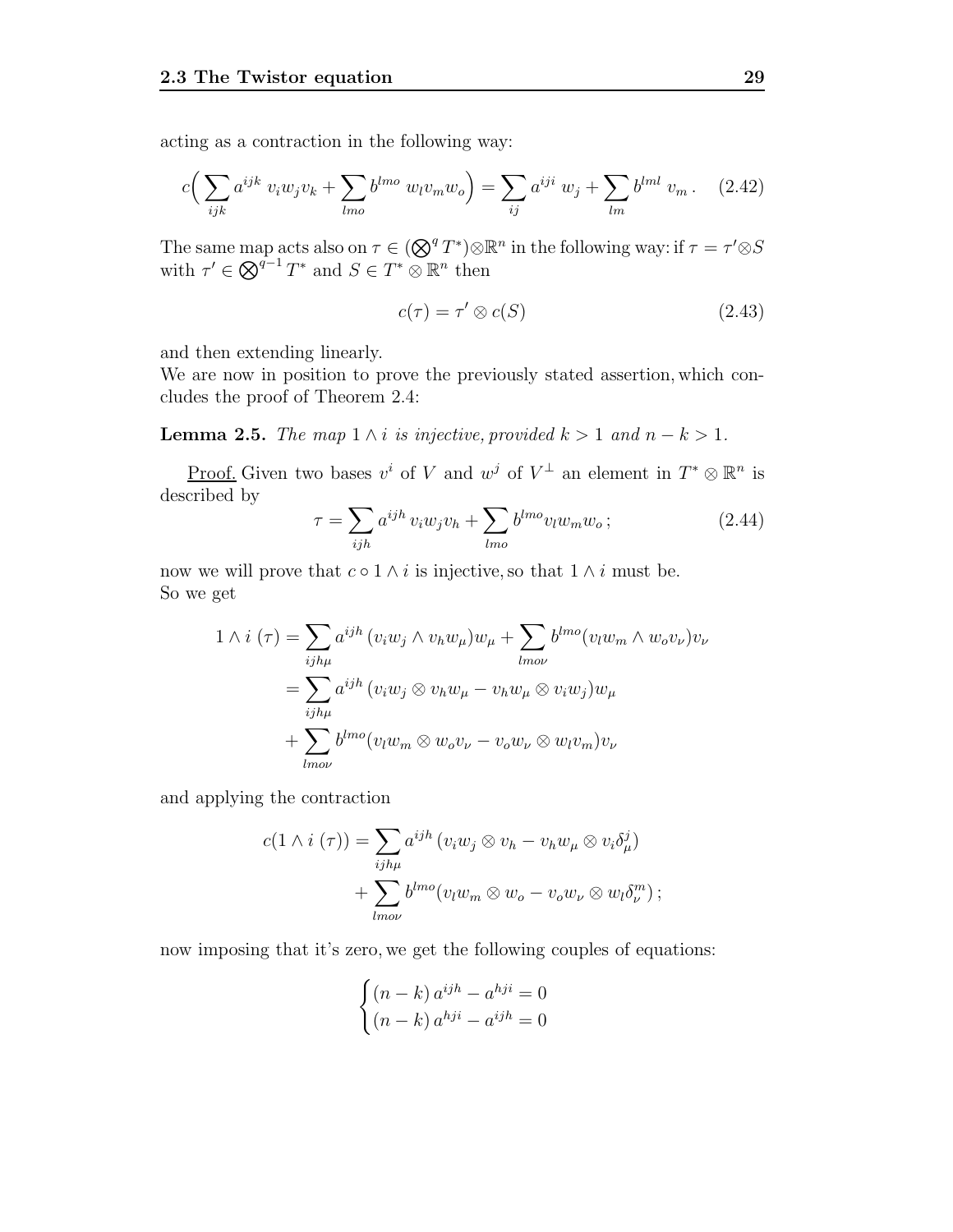and

and

which imply

$$
\begin{cases} k \, b^{lmo} - b^{oml} = 0 \\ k \, b^{oml} - b^{lmo} = 0 \end{cases}
$$

$$
(n-k)^2 \, a^{ijh} = a^{ijh}
$$

$$
k^2 \, b^{lmo} = b^{lmo}
$$

which are absurd if  $k > 1$  and  $n - k > 1$ .

## **2.4 Invariant forms on Grassmannians**

Cohomology of a compact symmetric space  $M$  can be computed using invariant forms: in fact it can be shown in the same way as for compact Lie groups that

$$
H^*(M) \cong H_I^*(M) ,\tag{2.45}
$$

in other words the complex of invariant forms gives rise to a cohomology ring  $H_I^*(M)$  which is isomorphic to the DeRham one. Moreover:

**Proposition 2.6.** For a symmetric space M we have

$$
H^*(M) \cong (\bigwedge \mathfrak{m})_{\theta=0}.
$$
 (2.46)

Proof. Thanks to the relation

$$
[\mathfrak{m}, \mathfrak{m}] \subset \mathfrak{h} \tag{2.47}
$$

the differential  $d$  applied to invariant forms is identically zero; then

$$
H_I^k(M) \cong (\bigwedge^k \mathfrak{h}^\perp)_{\theta=0};\tag{2.48}
$$

the result follows from equation  $(2.45)$ .

**Example 2.1.** We can calculate directly the cohomology of some low-dimensional symmetric space using equation (2.48): for example  $\mathbb{G}_3(\mathbb{R}^6)$  has the isotropy representation isomorphic to  $\Sigma^2_+ \otimes \Sigma^2_-$ , where  $\Sigma^2_{\pm}$  are the spin representations of the factors  $SU(2)_\pm$  in  $SO(4) \cong SU(2)_+ SU(2)_-$ ; then if 2t, 0,  $-2t$  and 2s, 0,  $-2s$  are the weights of the corresponding  $\mathfrak{sl}(2,\mathbb{C})$  representations, combining them and then grouping the weight spaces properly, we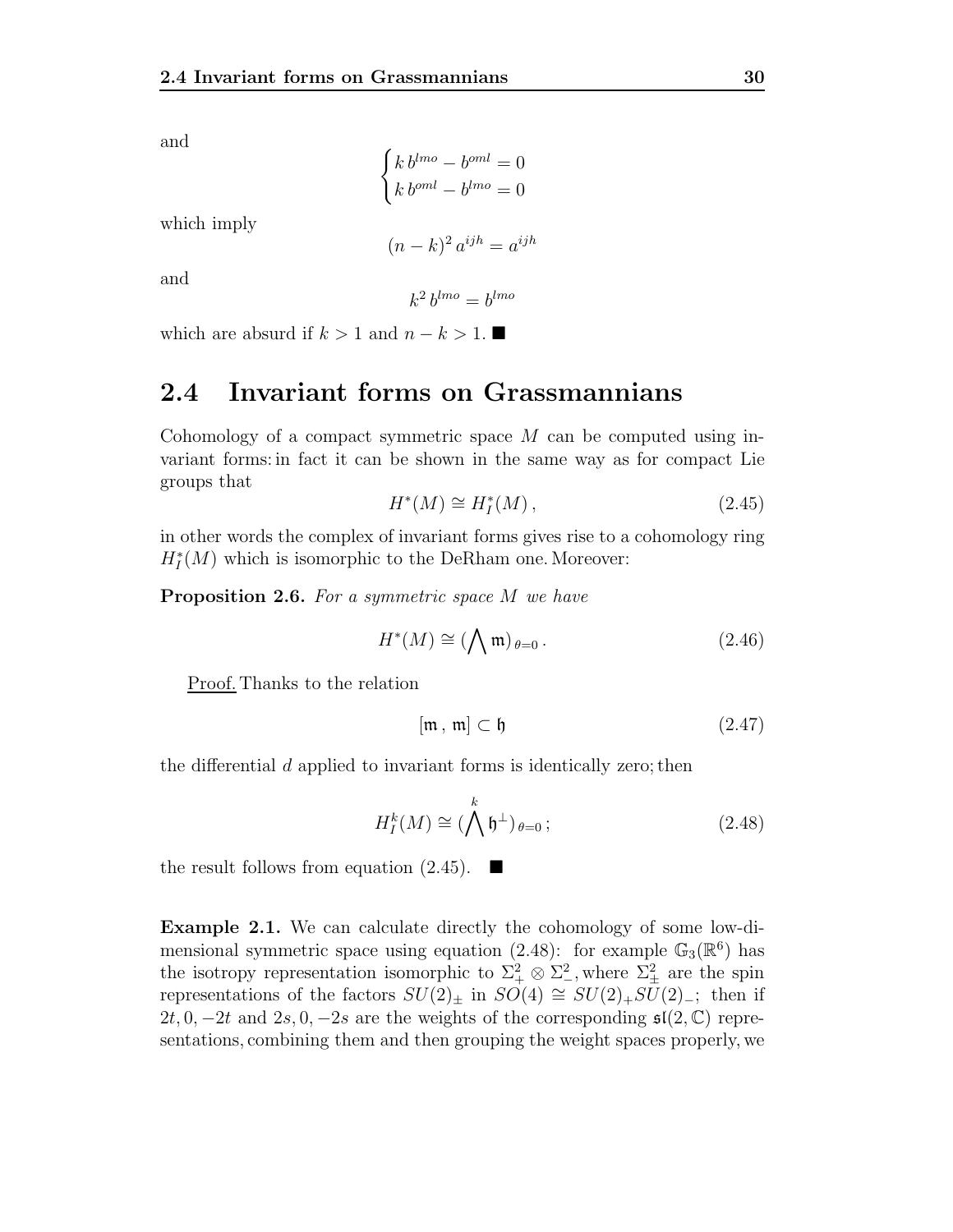can decompose the complexified exterior algebra at a point in irreducible summands in the following way (thanks to the metric we forget about distinguishing between tangent and cotangent space):

$$
\bigwedge_{3}^{2} \Sigma_{+}^{2} \otimes \Sigma_{-}^{2} \cong \Sigma_{+}^{4} \otimes \Sigma_{-}^{2} + \Sigma_{+}^{2} \otimes \Sigma_{-}^{4} + \Sigma_{+}^{2} + \Sigma_{-}^{2};
$$
\n(2.49)

$$
\bigwedge \Sigma_{+}^{2} \otimes \Sigma_{-}^{2} \cong \Sigma_{+}^{6} + \Sigma_{-}^{6} + \Sigma_{+}^{4} \otimes \Sigma_{-}^{4} + \Sigma_{+}^{4} \otimes \Sigma_{-}^{2} + \tag{2.50}
$$

$$
\Sigma_+^2 \otimes \Sigma_-^4 + \Sigma_+^2 \otimes \Sigma_-^2 + \Sigma_+^2 + \Sigma_-^2; \tag{2.51}
$$

$$
\bigwedge \Sigma_+^2 \otimes \Sigma_-^2 \cong \Sigma_+^6 \otimes \Sigma_-^2 + \Sigma_+^2 \otimes \Sigma_-^6 + \Sigma_+^4 \otimes \Sigma_-^4 + \Sigma_+^4 \otimes \Sigma_-^2 + \tag{2.52}
$$

$$
\Sigma_+^2 \otimes \Sigma_-^4 + \Sigma_+^4 + \Sigma_-^4 + 2 \Sigma_+^2 \otimes \Sigma_-^2 + \mathbb{C} \,. \tag{2.53}
$$

In conclusion we have  $b_1 = b_2 = b_3 = b_6 = b_7 = b_8 = 0$  and  $b_0 = b_4 = b_5 =$  $b_9 = 1$ . With a bit more of work we can obtain an explicit expression for the invariant 4-form  $\Phi$  that generates  $H^4(\mathbb{G}_3(\mathbb{R}^6))$ ; in fact consider two bases of the  $\Sigma^2_{\pm}$  given by  $\{Y_+, H_+, X_+\}$  and  $\{Y_-, H_-, X_-\}$  satisfying

$$
[Y_{\pm}, H_{\pm}] = 2Y_{\pm}, [Y_{\pm}, X_{\pm}] = -H_{\pm}, [H_{\pm}, X_{\pm}] = 2X_{\pm};
$$
\n(2.54)

then we introduce the following notation:

4

$$
\alpha_1 := X_+ \otimes X_-, \ \alpha_2 := X_+ \otimes H_-, \ \alpha_3 := X_+ \otimes Y_-\quad \text{etc.},\tag{2.55}
$$

which are a basis for  $T_x\mathbb{G}_3(\mathbb{R}^6)\otimes\mathbb{C}$ ; then restricting the representation to the Cartan subalgebra inside  $\mathfrak{sl}(2,\mathbb{C})_+ \times \mathfrak{sl}(2,\mathbb{C})_-\,$  we have the following correspondence of weights:

| $\alpha_1 \mid \alpha_2 \mid \alpha_3$ |  | $2t+2s$ | 2t | $2t-2s$                     |  |
|----------------------------------------|--|---------|----|-----------------------------|--|
| $\alpha_4$ $\alpha_5$ $\alpha_6$       |  | 2s      |    | $-2s$                       |  |
| $\alpha_7 \alpha_8 \alpha_9$           |  |         |    | $-2t+2s$   $-2t$   $-2t-2s$ |  |

 $\bigwedge^4 \Sigma^2_+ \otimes \Sigma^2_-$  is 126-dimensional, nevertheless the invariant form must be contained in the 10-dimensional subspace of weight 0, so we restrict our attention to this last one; a basis is given by

$$
\beta_1 := \alpha_{1289} , \beta_2 := \alpha_{2378} , \beta_3 := \alpha_{1469} , \beta_4 := \alpha_{3647} , \beta_5 := \alpha_{2846} , \qquad (2.56)
$$

$$
\beta_6 := \alpha_{1937}, \ \beta_7 := \alpha_{1568}, \ \beta_8 := \alpha_{3548}, \ \beta_9 := \alpha_{7526}, \ \beta_{10} := \alpha_{9524}; \tag{2.57}
$$

so the invariant form is a linear combination

$$
\Omega = \sum_{i=1}^{10} a_i \beta_i \,. \tag{2.58}
$$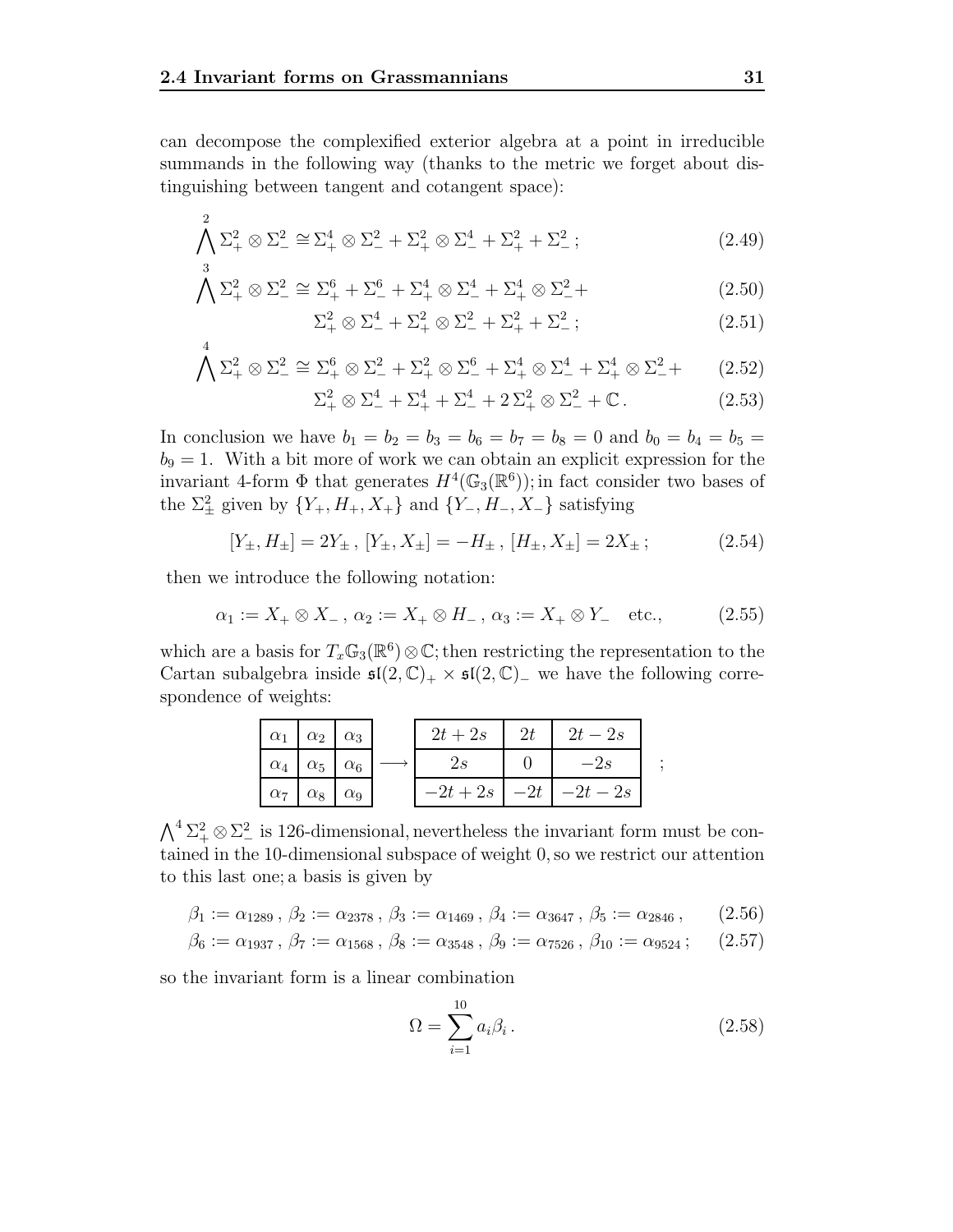To obtain the coefficients we impose the condition  $ad_Y \Phi = 0$ , which implies the following set of equations:

$$
\begin{cases}\n-2a_1 + a_6 = 0, -2a_2 + a_6 = 0, a_3 - 2a_5 + 2a_{10} = 0, \\
a_3 - 2a_7 = 0, a_4 + 2a_9 = 0, a_4 - 2a_8 + 2a_5 = 0, \\
a_5 + a_9 + a_7 = 0, a_8 + a_{10} = 0\n\end{cases}
$$

with solutions

$$
a_1 = a_2 = a_6/2
$$
,  $a_3 = a_4 = -2a_{10}$ ,  $a_5 = 0$ ,  
 $a_7 = a_8 = -a_{10}$ ,  $a_9 = a_{10}$ .

Imposing the additional condition  $ad_{Y} \Phi = 0$  we have the following system:

$$
\begin{cases}\na_1 - 2a_5 - 2a_{10} = 0, \ a_1 + 2a_7 = 0, \ a_2 + 2a_8 = 0, \\
a_2 + 2a_5 - 2a_9 = 0, \ 2a_3 + a_6 = 0, \ -2a_4 - a_6 = 0, \\
a_5 - a_7 + a_8 = 0, \ a_9 - a_{10} = 0\n\end{cases}
$$

and the intersection of the solutions gives, imposing  $a_1 = 1$ ,

$$
a_1 = 1, a_2 = 1, a_3 = -1, a_4 = -1, a_5 = 0, a_6 = 2,
$$
\n
$$
(2.59)
$$

$$
a_7 = 1/2, a_8 = -1/2, a_9 = 1/2, a_{10} = 1/2.
$$
 (2.60)

We want now to go back to the real exterior algebra, so we introduce the real structures of  $\Sigma^2_{\pm}$ : the real subrepresentations preserved by the real compact groups  $SU(2)_{\pm}$  have as orthonormal bases  $\{e_1, e_2, e_3\}$  and  $\{f_1, f_2, f_3\}$ satisfying

$$
[e_1, e_j] = \sqrt{2}e_k
$$
  $[f_1, f_j] = \sqrt{2}f_k$  (2.61)

for  $ijk$  consequent indices (modulo 3); the relations with the bases in the complexified representations are expressed by:

$$
X = \frac{1}{\sqrt{2}} (e_1 - ie_2), Y = -\frac{1}{\sqrt{2}} (e_1 + ie_2), H = -i\sqrt{2}e_3,
$$
 (2.62)

and analogous equations for  $X', H', Y'$ ; definig a basis of the real tangent space as

$$
w_1 := e_1 \otimes f_1, w_2 := e_1 \otimes f_2, w_3 := e_1 \otimes f_3 \quad \text{etc.}, \tag{2.63}
$$

and substituting in the expression (2.58) using relations (2.62), we obtain, up to a constant, the form

$$
\Omega = w^{3652} - w^{3614} - w^{5478} + w^{1278} + w^{5214}
$$
\n(2.64)

$$
+ w^{1937} + w^{5968} + w^{2938} + w^{4967}.
$$
 (2.65)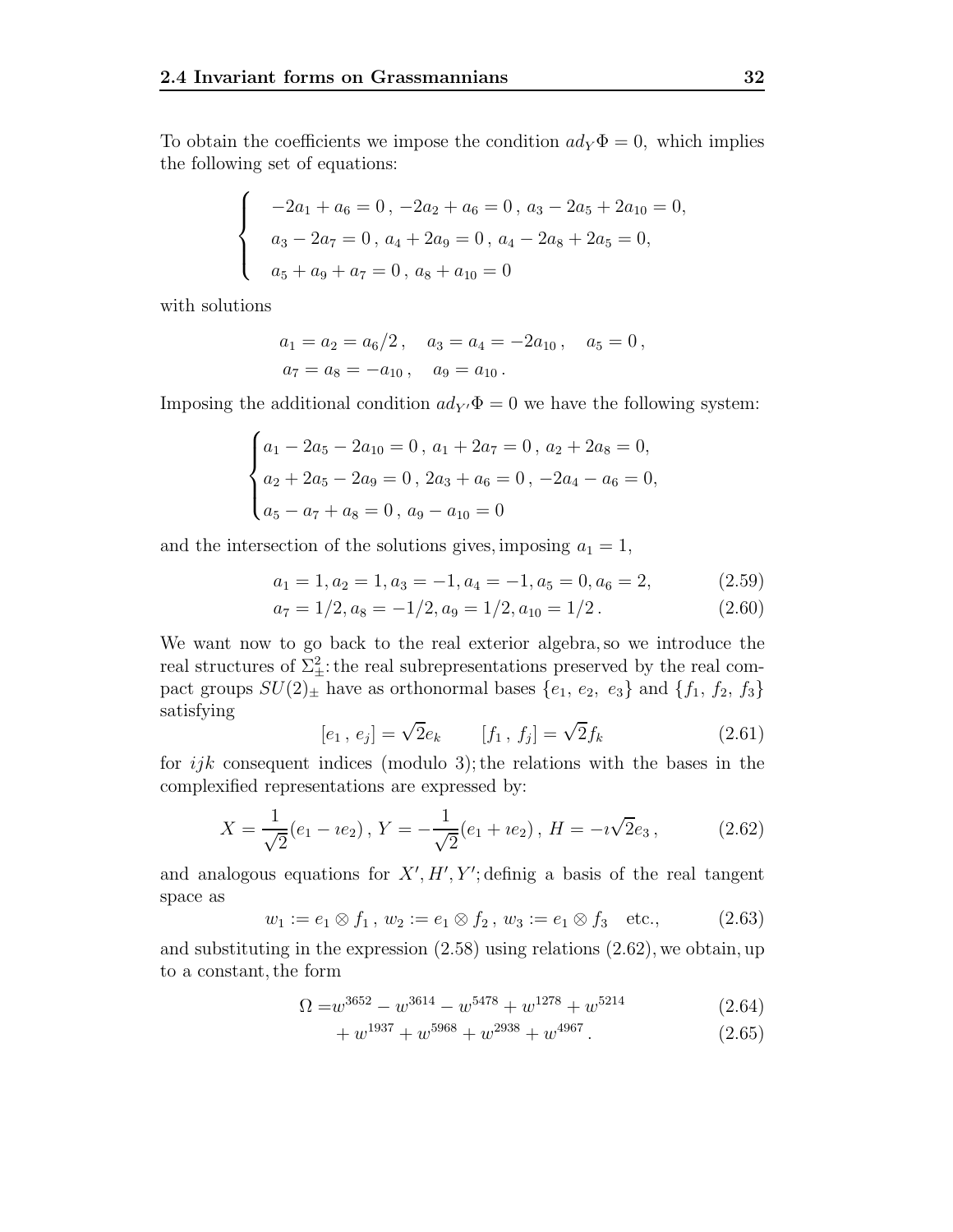In this way we can in theory always obtain the Poincaré polynomial and an explicit expression for the corresponding invariant forms of any compact symmetric space, but of course calculations become more messy as dimension increases. Nevertheless in the case of Grassmannians of 3-planes in  $\mathbb{R}^n$ , which are our main object of interest, some more considerations can lead to determine invariant 4-forms in a more straightforward way: in fact the complexified isotropy representation in that case is

$$
\Sigma^2 \otimes W = (\mathbb{R}^3 \otimes \mathbb{R}^{n-3}) \otimes \mathbb{C} \tag{2.66}
$$

with  $\Sigma^2$  and  $W = \mathbb{C}^{n-3}$  the standard representations of  $SO(3)$  and  $SO(n -$ 3); then

$$
\bigwedge^2(\Sigma^2 \otimes W) \supset (\bigwedge^2 \Sigma^2) \otimes S^2 W \supset \Sigma^2 \otimes \langle k \rangle \cong \Sigma^2, \tag{2.67}
$$

where  $k$  denotes the invariant symmetric tensor corresponding to the Killing form; therefore we have

$$
\bigwedge^4(\Sigma^2 \otimes W) \supset \Sigma^0 \tag{2.68}
$$

spanned by

$$
\Omega = \sum_{i=1}^{3} \omega_i \wedge \omega_i , \qquad (2.69)
$$

where the  $\omega_i$  are a basis for  $(\bigwedge^2 \Sigma^2) \otimes S^2W$ ; we will call this form the Nagatomo 4-form  $([64])$ . Thus in this type of Grassmannians we always have an invariant 4 form, and hence  $b_4 \geq 1$  (see [32] and the observation below). We can describe the Nagatomo 4-form of  $\mathbb{G}_{3}(\mathbb{R}^{n})$  for any n in the following way: we fix an ON basis  $e_1, e_2, e_3$  of  $\mathbb{R}^3 = [\Sigma^2]$  as before, and an ON basis  $f_1, \dots, f_k$  of  $\mathbb{R}^k$ , with  $k = n - 3$ ; therefore the tangent space  $T_x \mathbb{G}_3(\mathbb{R}^k)$  is generated by

$$
w_1 = e_1 \otimes f_1, \cdots, w_{3k} = e_3 \otimes f_k; \qquad (2.70)
$$

from now on we will adopt the convention of separating indices by a comma, to avoid confusion due to double digits indices. In these terms we have:

**Proposition 2.7.** Let  $w_1, \dots, w_{3k}$  the ON basis of the isotropy representation of  $\mathbb{G}_3(\mathbb{R}^n)$  given in (2.70); then the Nagatomo 4-form  $\Omega$  in terms of this basis is

$$
\Omega = \sum_{l=0}^{2} \sum_{i=1+lk}^{k+lk} \sum_{j=i+1}^{k+lk} w^{i, i+k, j, j+k} \tag{2.71}
$$

where indices are cyclic modulo 3k.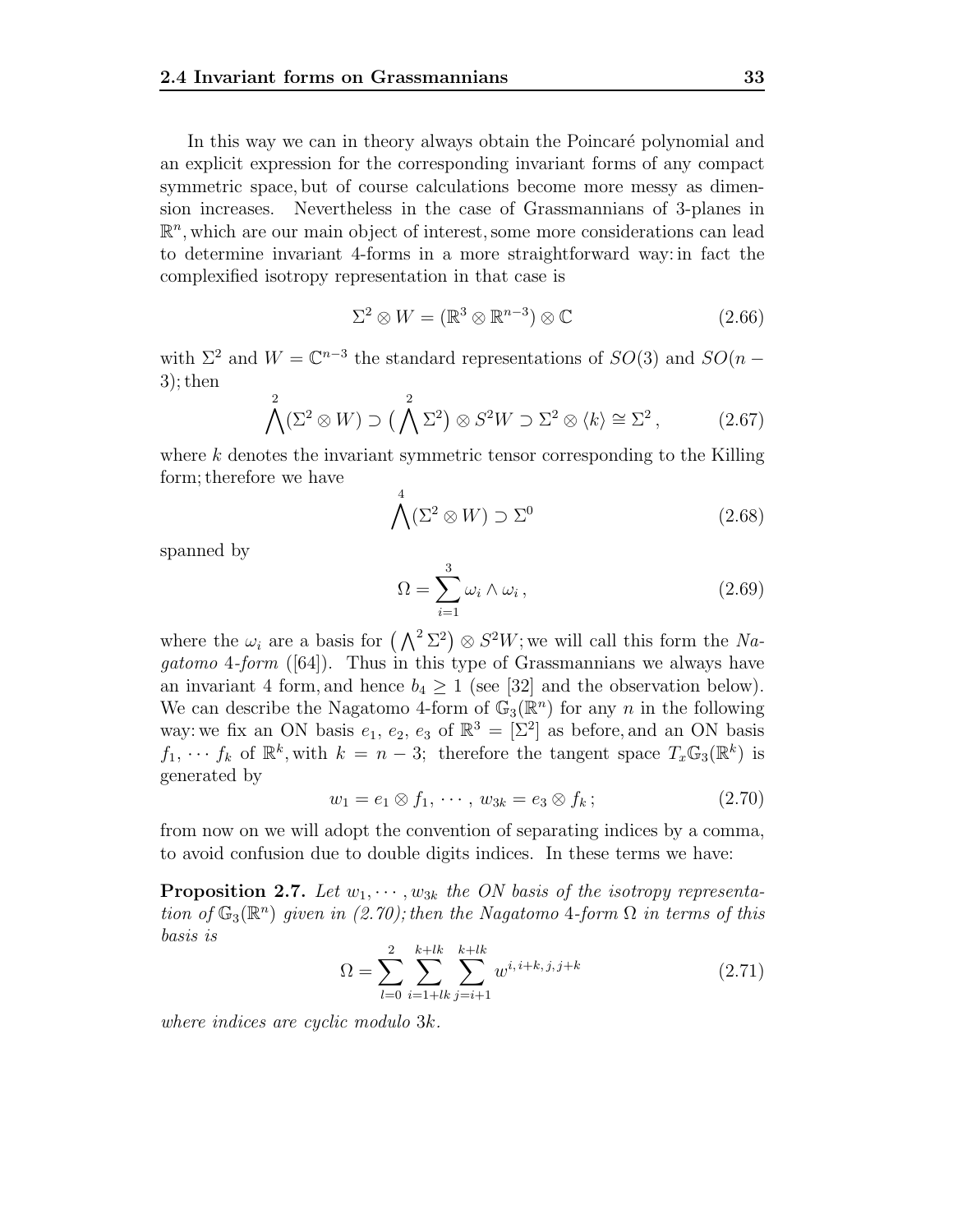Proof.In terms of the given basis we have

$$
\omega_1 = e^{12} \otimes (\sum_{i=1}^k f^i \otimes f^i) = \sum_{i=1}^k w^{i, i+k} \tag{2.72}
$$

$$
\omega_2 = e^{23} \otimes \left(\sum_{i=1}^k f^i \otimes f^i\right) = \sum_{i=k+1}^{2k} w^{i, i+k} \tag{2.73}
$$

$$
\omega_3 = e^{31} \otimes \left( \sum_{i=1}^k f^i \otimes f^i \right) = \sum_{i=2k+1}^{3k} w^{i, i+k} \tag{2.74}
$$

and referrng to (2.69) we obtain

$$
\omega_1 \wedge \omega_1 = \sum_{i=1}^k \sum_{j=i+1}^k w^{i, i+k, j, j+k} \tag{2.75}
$$

up to a constant; analogous expressions are obtained for  $\omega_2$ ,  $\omega_3$  and the assertion follows summing together.

**Observation.** In [32, vol. III] we can find tables with the Poincaré polynomials of all classical symmetric spaces. In particular for  $\mathbb{G}_{3}(\mathbb{R}^{n})$  we always have  $b_4 = 1$ , excepted for  $n = 7$ , where  $b_4 = 2$ . Therefore then Nagatomo form is the only invariant 4-form on this type of Grassmannians, for  $n \neq 7$ .

In the case of  $\mathbb{G}_{3}(\mathbb{R}^{6})$  we can obtain again in this way the form  $\Omega$  as in  $(2.64)$ , up to a constant.

In the case of  $\mathbb{G}_3(\mathbb{R}^8)$ , which will also be of interest for us, we have  $k = 5$ and a basis of  $\Sigma^2 \subset \bigwedge^2 (\mathbb{R}^3 \otimes \mathbb{R}^5)$  is given by

$$
\omega_1 = e^{12} \otimes \left( \sum_{i=1}^{15} f^i \otimes f^i \right) = w^{1,6} + w^{2,7} + w^{3,8} + w^{4,9} + w^{5,10} \tag{2.76}
$$

$$
\omega_2 = e^{23} \otimes \left( \sum_{i=1}^{15} f^i \otimes f^i \right) = w^{6,11} + w^{7,12} + w^{8,13} + w^{9,14} + w^{10,15} \tag{2.77}
$$

$$
\omega_3 = e^{31} \otimes \left( \sum_{i=1}^{15} f^i \otimes f^i \right) = w^{11,1} + w^{12,2} + w^{13,3} + w^{14,4} + w^{15,5} \quad (2.78)
$$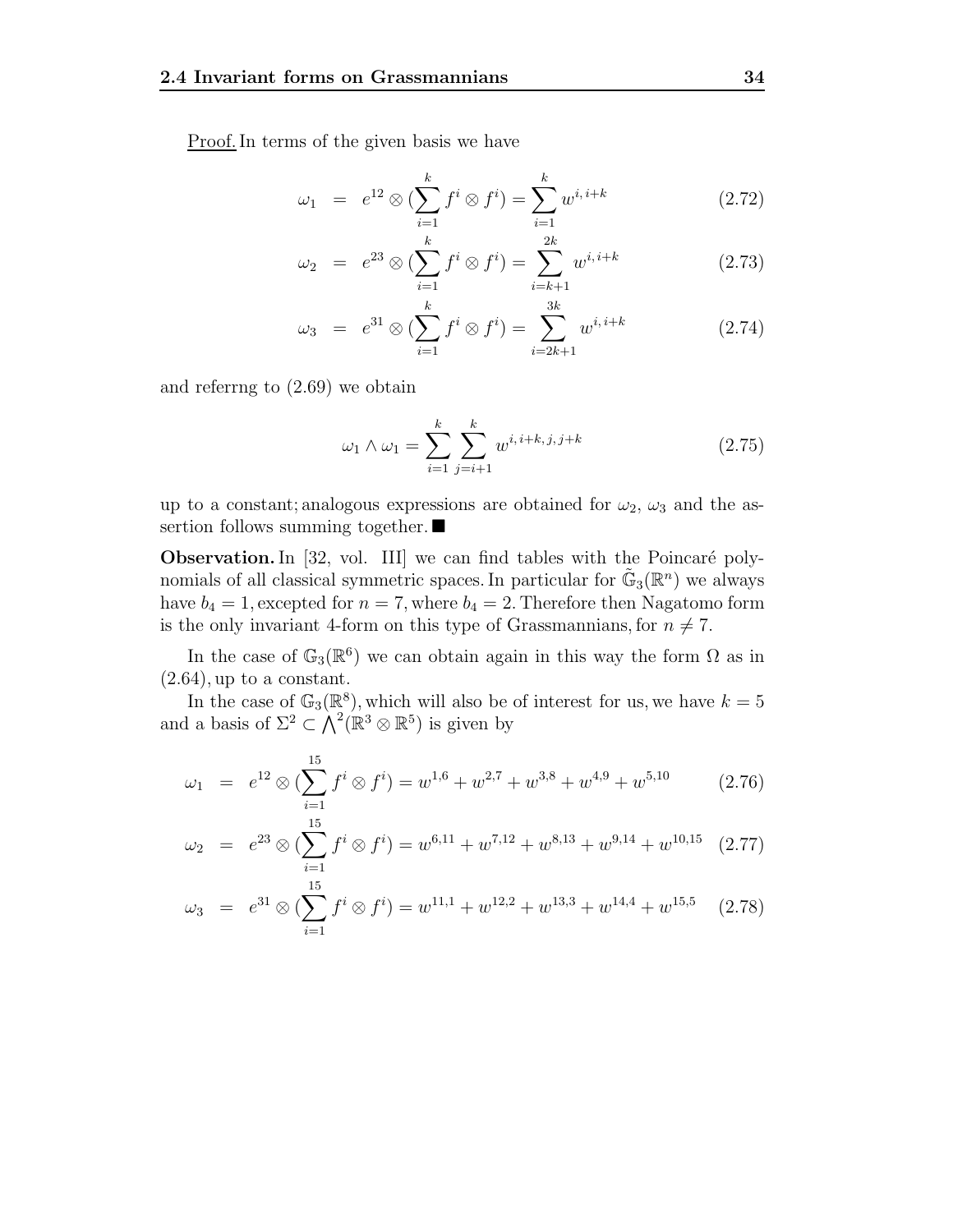In this case the invariant 4-form  $\Omega$  is given by

$$
\Omega = \sum_{i=1}^{3} \omega_i \wedge \omega_i = w^{1,6,2,7} + w^{1,6,3,8} + w^{1,6,4,9} + w^{1,6,5,10} + w^{2,7,3,8} \qquad (2.79)
$$
  
+  $w^{2,7,4,9} + w^{2,7,5,10} + w^{3,8,4,9} + w^{3,8,5,10} + w^{4,9,5,10}$   
+  $w^{6,11,7,12} + w^{6,11,8,13} + w^{6,11,9,14} + w^{6,11,10,15} + w^{7,12,8,13}$   
+  $w^{7,12,9,14} + w^{7,12,10,15} + w^{8,13,9,14} + w^{8,13,10,15} + w^{9,14,10,15}$   
+  $w^{11,1,12,2} + w^{11,1,13,3} + w^{11,1,14,4} + w^{11,1,15,5} + w^{12,2,13,3}$   
+  $w^{12,2,14,4} + w^{12,2,15,5} + w^{13,3,14,4} + w^{13,3,15,5} + w^{14,4,15,5}.$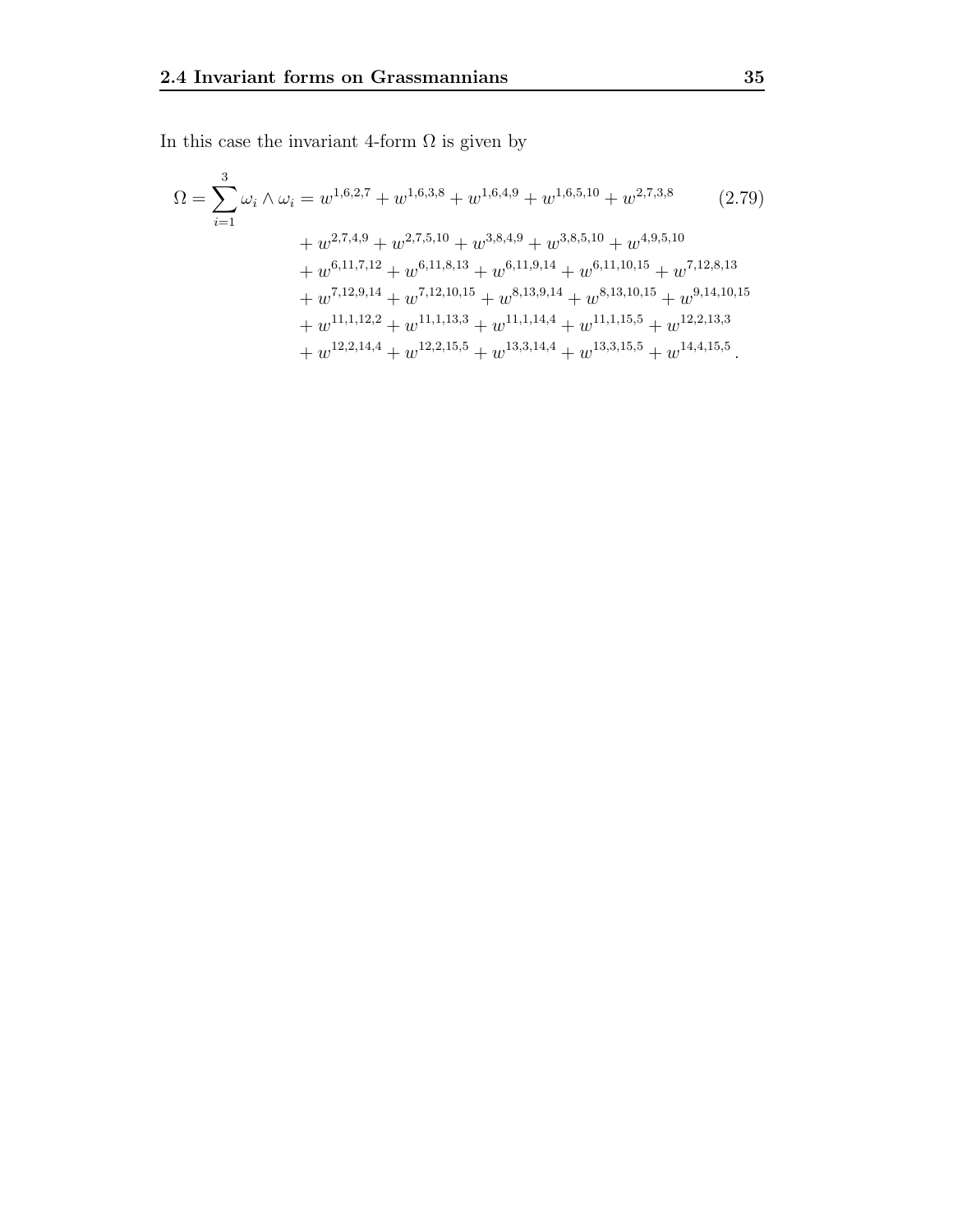# **Chapter 3 Functionals on**  $\mathbb{G}_3(\mathfrak{g})$

In this Chapter we consider Grassmannians of 3-planes of a compact Lie algebra g: the richness of these latter objects allows to introduce more structure which would not be possible with a simple vector space  $\mathbb{R}^n$ ; in particular the standard 3-form f induces a well-known Morse-Bott function on  $\mathbb{G}_3(\mathfrak{g})$ , whose gradient flow identifies submanifolds which carry a Quaternionic-Kähler structure, even if this aspect will not be considered until Chapter 5. We shall define here a new functional  $g$  which will have significance regarding the quaternionic structure. We compare the Hessians of  $f$  and  $g$  at the critical points for f, finding explicit expressions for the eigenvalues of Hess g. An early question that presented itself was whether the critical points of g coincide with those of  $f:$  a negative answer is provided Section 3.4, presenting explicit examples, and more systematically in Section 3.5.

## **3.1 The functional f**

Consider the Grassmannian of oriented three-planes of a compact semisimple Lie algebra

$$
\tilde{\mathbb{G}}_3(\mathfrak{g})
$$

equipped with the Riemannian metric coming from the  $Ad$ -invariant inner product on the Lie algebra  $\langle , \rangle$  (minus the Killing form); from now on we will write  $\mathbb{G}_3(\mathfrak{g})$  instead of  $\mathbb{G}_3(\mathfrak{g})$  to simplify the notation, or simply  $\mathbb{G}_3$ . The closed 3-form

$$
\rho(\langle , \rangle) = \langle [x, y], z \rangle, \tag{3.1}
$$

obtained from the metric through the Cartan map induces a function f on the Grassmannian (see 1.98): in fact if  $v_1, v_2, v_3$  is an orthonormal basis of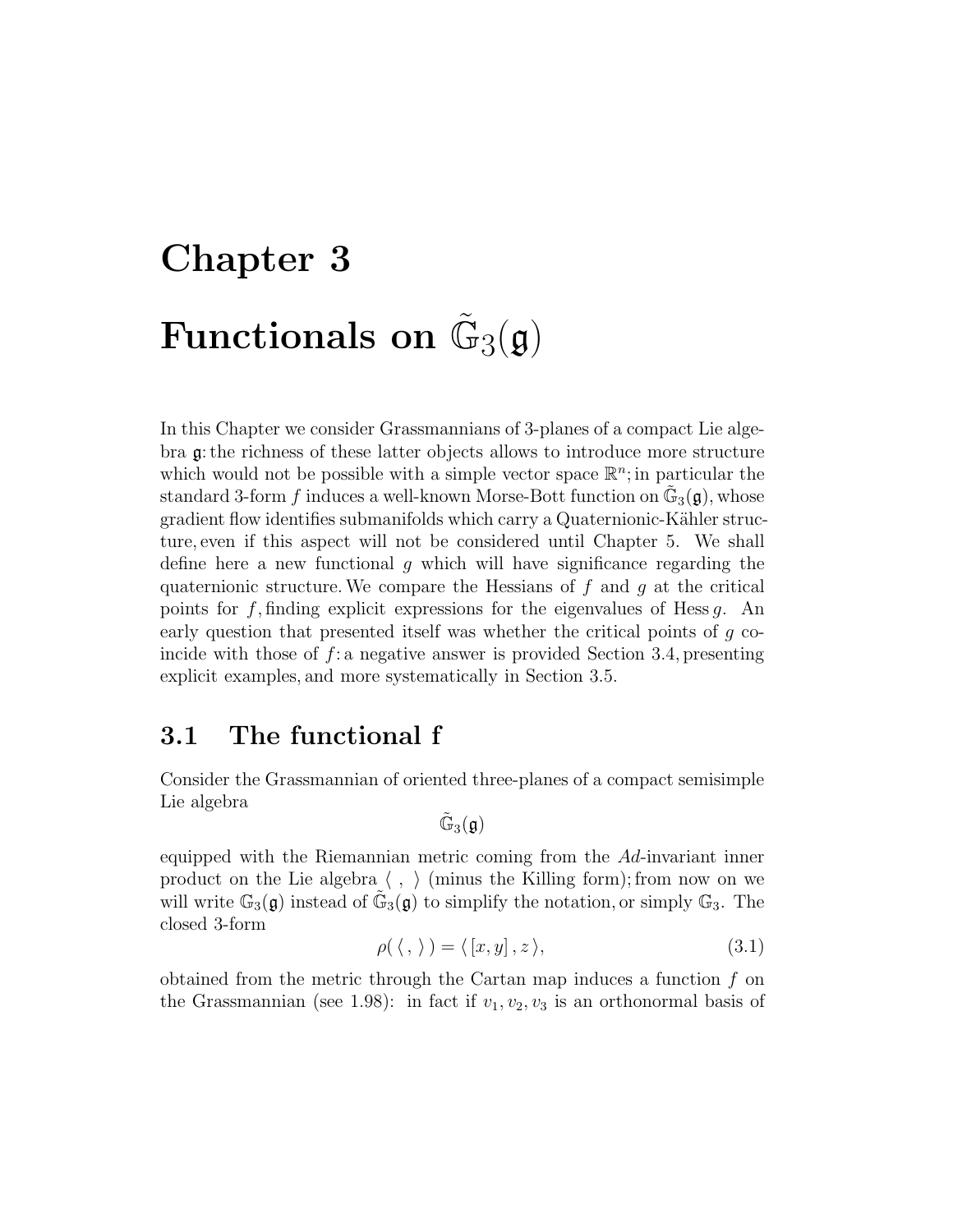the 3-plane  $V$  with respect to the inner product then we put

$$
f(V) := \langle [v_1, v_2], v_3 \rangle \tag{3.2}
$$

which is well defined: in fact the space V is isomorphic to  $[\Sigma^2]$  as an  $SO(3)$ representation, so that  $\bigwedge^3 V \cong \bigwedge^3 [\Sigma^2] \cong [\Sigma^0]$ , and any element (proportional to the volume form) is  $SO(3)$  invariant.

Let us calculate the gradient vector field obtained as the dual of df via the metric: we define

$$
w_1 = [v_2, v_3]^\perp \tag{3.3}
$$

$$
w_2 = [v_3, v_1]^\perp \tag{3.4}
$$

$$
w_3 = [v_1, v_2]^\perp \tag{3.5}
$$

so that

$$
[v_1, v_2] = \langle [v_1, v_2], v_3 \rangle + w_3 \tag{3.6}
$$

$$
[v_2, v_3] = \langle [v_2, v_3], v_1 \rangle + w_1 \tag{3.7}
$$

$$
[v_3, v_1] = \langle [v_3, v_1], v_2 \rangle + w_2 \tag{3.8}
$$

**Observation**. Recall that invariance of  $\langle , \rangle$  implies

$$
\langle [a, b], c \rangle = \langle a, [b, c] \rangle.
$$
 (3.9)

An explicit expression for  $df$  is so obtained in the following lemma:

**Lemma 3.1.** We have

$$
(\text{grad } f)_V = \sum_{i=1}^3 v_i \otimes w_i. \tag{3.10}
$$

Proof. Let us consider a curve  $V(t) \subset \mathbb{G}_3(\mathfrak{g})$  such that  $V(0) = V$  defined by

$$
(v_1 + tp_1, v_2 + tp_2, v_3 + tp_3)
$$

where  $p_i \in V^{\perp}$  then we have

$$
f(V(t)) = \langle [v_1 + tp_1, v_2 + tp_2], v_3 + tp_3 \rangle = \tag{3.11}
$$

$$
= f(V) + t(\langle [p_1, v_2], v_3] \rangle + \langle [v_1, p_2], v_3] \rangle + \tag{3.12}
$$

$$
+\langle [v_1, v_2], p_3] \rangle) + O(t^2)
$$
\n(3.13)

and so, using 3.9

$$
\frac{d}{dt}f(V(t))|_{t=0} = \sum_{i=0}^{3} \langle w_i, p_i \rangle \tag{3.14}
$$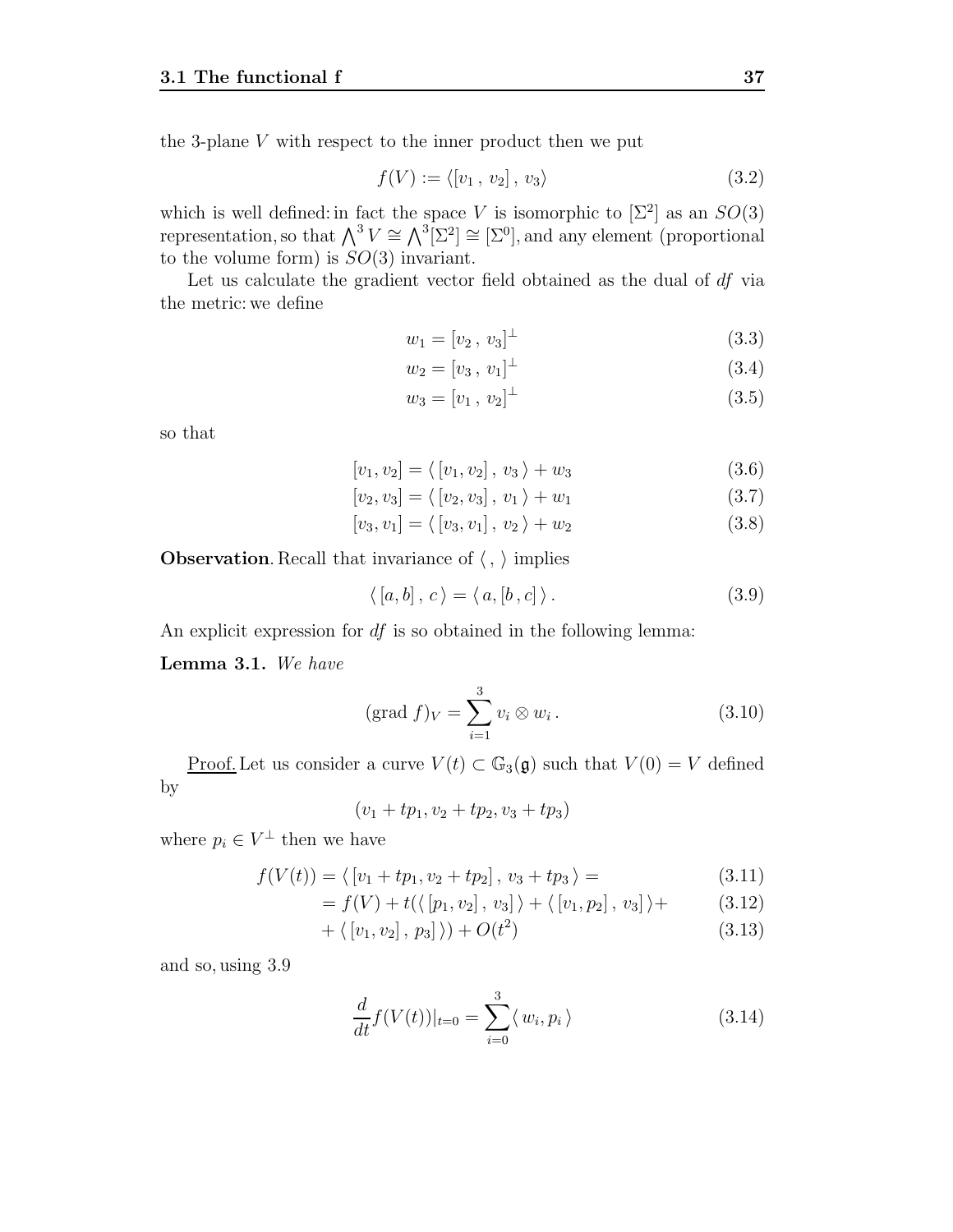and then as

$$
\operatorname{grad} f = \sum_{i=1}^{3} v_i \otimes q_i
$$

for some  $q_i \in V^{\perp}$  then from

$$
\sum_{i=1}^3 p_i \otimes q_i = \sum_{i=1}^3 w_i \otimes p_i
$$

we can desume

 $q_i = w_i$ 

as required.

A consequence of this is that critical points for the function  $f$  are the subspaces for which

$$
w_i = 0 \quad \forall i,
$$

that is the 3-dimensional subalgebras of  $\mathfrak{g}$ , isomorphic to  $\mathfrak{su}(2)$ . By definition our f is an  $Ad<sub>G</sub>$  invariant functional, so we know that its gradient is orthogonal to the orbits of the  $Ad_G$  action; but we can prove this fact by checking directly the orthogonality condition:

**Corollary 3.1.** The vector field grad f is orthogonal to the orbits of  $Ad_G$ ; so f is invariant under the  $Ad_G$  action on  $\mathbb{G}_3(\mathfrak{g})$ .

<u>Proof.</u> We observe that the field  $A$  in the point  $p$  has the form

$$
\sum_{i=1}^3 v_i \otimes [A, v_i]^{\perp}
$$

(this comes from the adjoint representation of  $\mathfrak{g}$ ); so

$$
\mathfrak{S}\langle [A, v_1]^\perp, [v_2, v_2]^\perp \rangle =
$$
\n(3.15)

$$
= \mathfrak{S}\langle\left[A, v_1\right], \left[v_2, v_3\right]^{\perp}\rangle =
$$
\n
$$
\mathfrak{S}\langle\left[A, v_1\right], \left[v_2, v_3\right]^{\perp}\rangle =
$$
\n(3.16)

$$
= \mathfrak{S}\langle [A, v_1], [v_2, v_3] - fv_1 \rangle =
$$
\n
$$
\mathfrak{S}\langle [A, v_1], [v_2, v_3] \rangle = \mathfrak{S}\langle [A, v_1], [v_2, v_3] \rangle = \mathfrak{S}\langle [A, v_1], [v_2, v_3] \rangle = \mathfrak{S}\langle [A, v_1], [v_2, v_3] \rangle = \mathfrak{S}\langle [A, v_1], [v_2, v_3] \rangle = \mathfrak{S}\langle [A, v_1], [v_2, v_3] \rangle = \mathfrak{S}\langle [A, v_1], [v_2, v_3] \rangle = \mathfrak{S}\langle [A, v_1], [v_2, v_3] \rangle = \mathfrak{S}\langle [A, v_1], [v_2, v_3] \rangle = \mathfrak{S}\langle [A, v_1], [v_2, v_3] \rangle = \mathfrak{S}\langle [A, v_1], [v_2, v_3] \rangle = \mathfrak{S}\langle [A, v_1], [v_2, v_3] \rangle = \mathfrak{S}\langle [A, v_1], [v_2, v_3] \rangle = \mathfrak{S}\langle [A, v_1], [v_2, v_3] \rangle = \mathfrak{S}\langle [A, v_1], [v_2, v_3] \rangle = \mathfrak{S}\langle [A, v_1], [v_2, v_3] \rangle = \mathfrak{S}\langle [A, v_1], [v_2, v_3] \rangle = \mathfrak{S}\langle [A, v_1], [v_2, v_3] \rangle = \mathfrak{S}\langle [A, v_1], [v_2, v_3] \rangle = \mathfrak{S}\langle [A, v_1], [v_2, v_3] \rangle = \mathfrak{S}\langle [A, v_1], [v_2, v_3] \rangle = \mathfrak{S}\langle [A, v_1], [v_2, v_3] \rangle = \mathfrak{S}\langle [A, v_1], [v_2, v_3] \rangle = \mathfrak{S}\langle [A, v_1], [v_2, v_3] \rangle = \mathfrak{S}\langle [A, v_1], [v_2, v_3] \rangle = \mathfrak{S}\langle [A, v_1], [v_2, v_3] \rangle = \mathfrak{S}\langle [A, v_1], [
$$

$$
= \mathfrak{S}\langle [A, v_1], [v_2, v_3] \rangle - \mathfrak{S}\langle [A, v_1], fv_1 \rangle =
$$
\n
$$
\mathfrak{S}\langle [A, v_1], [A, v_2] \rangle =
$$
\n(3.18)

$$
= \mathfrak{S}\langle A, [v_1], [v_2, v_3]] \rangle + \mathfrak{S}\langle [A, [v_1, v_1] \rangle =
$$
(3.19)

$$
=0 \tag{3.20}
$$

using the Jacobi identity in the last part. (here  $\mathfrak S$  means taking the sum after a cyclic permutation of the three indices).

This is a particular case of a more general situation: given a vector field P on the Grassmannian we have the following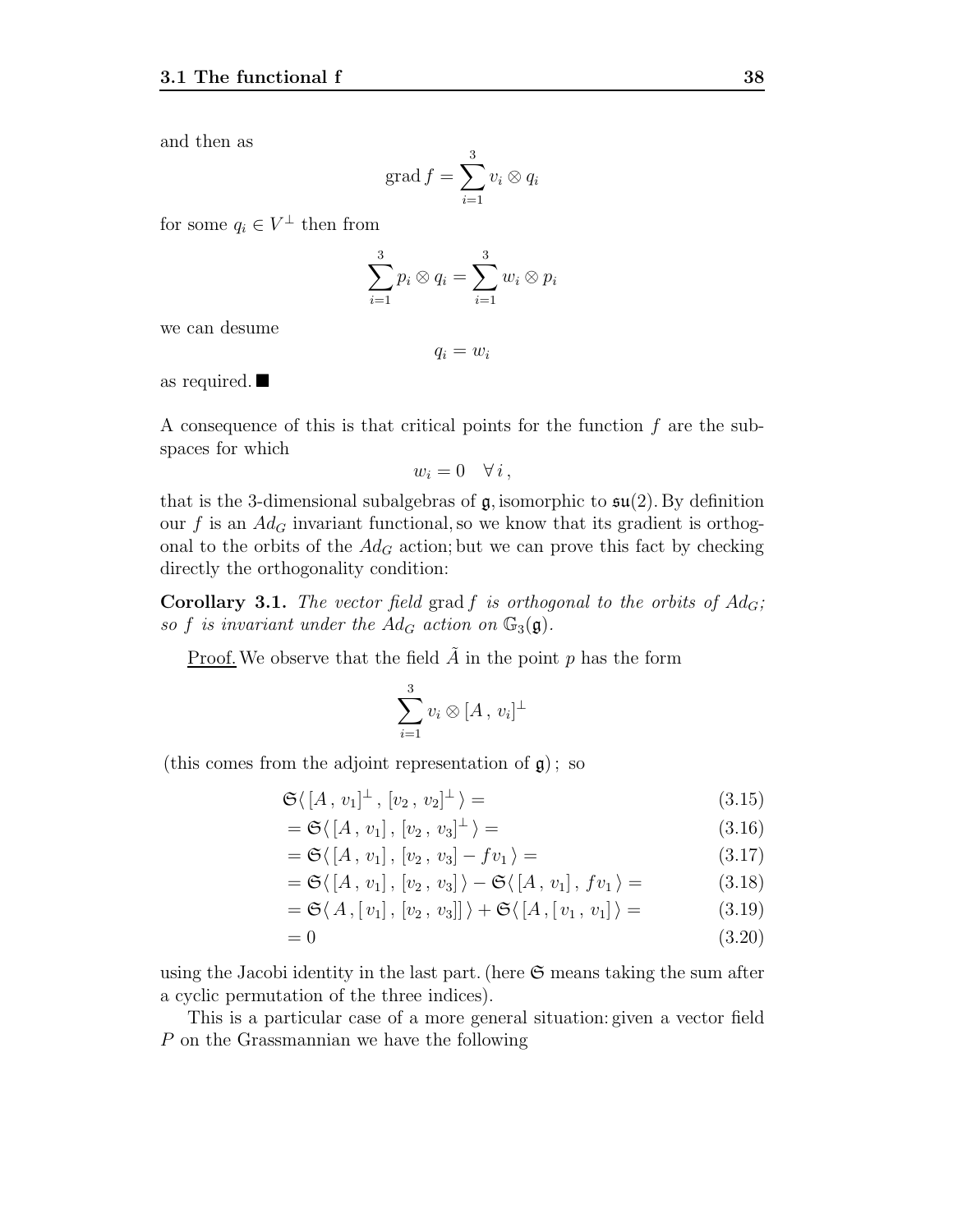**Definition 3.1.** We define the projection map

$$
\gamma \; : \; T_p \mathbb{G}_3 \to \mathfrak{g} \tag{3.21}
$$

acting as

$$
\gamma(P) := \sum_{i=1}^{3} [v_i, p_i]
$$
 (3.22)

where the  $p_i$  are the orthogonal components of the vector field at p.

The map  $\gamma(P)$  can be interpreted as a projection on the orbit through a point  $p$ , in fact we have the following

**Lemma 3.2.** Let  $A \in \mathfrak{g}$ ; let us consider the vector field  $\tilde{A}$  associated to the 1-parameter group of diffeomorphisms of  $\mathbb{G}_3$  generated by  $\exp tA$  through the adjoint action on  $\mathfrak{g}$ ; then a vector field P on  $\mathbb{G}_3$  is orthogonal to the orbit at the point p if and only if  $\gamma(P)=0$ .

Proof. The condition of orthogonality of  $P$  is expressed by

$$
0 = \langle \tilde{A}, P \rangle = \sum_{i=1}^{3} \langle [A, v_i]^{\perp}, P_i \rangle = \qquad (3.23)
$$

$$
= \sum_{i=1}^{3} \langle [A, v_i], P_i \rangle = \sum_{i=1}^{3} \langle A, [v_i, P_i] \rangle = \qquad (3.24)
$$

$$
= \langle A, \gamma(P) \rangle \tag{3.25}
$$

#### **Maximal critical submanifolds**

The  $Ad<sub>G</sub>$  orbit of a 3-dimensional subalgebra is a homogeneous submanifold of the form

$$
M = \frac{G}{N(\mathfrak{su}(2))},\tag{3.26}
$$

where  $N(\mathfrak{su}(2))$  is the normalizer of the subalgebra, i.e.  $N(\mathfrak{su}(2)) = \{g \in$  $\mathfrak{g} | [g, h] \in \mathfrak{su}(2) \,\forall h \in \mathfrak{su}(2) \}$ . The critical submanifold obtained choosing the copy of  $\mathfrak{su}(2) \subset \mathfrak{g}$  corresponding to the maximal root is of particular interest for us; in fact they are isomorphic to compact Wolf sapces (see [83]), the only known examples of compact Quaternion-Kähler manifolds. They are symmetric spaces of positive scalar curvature, and we will describe them more in detail in the next chapter.We want however point out here a property of this type of subalgebras which characterizes their critical submanifolds as the maxima for the flow of grad  $f$ .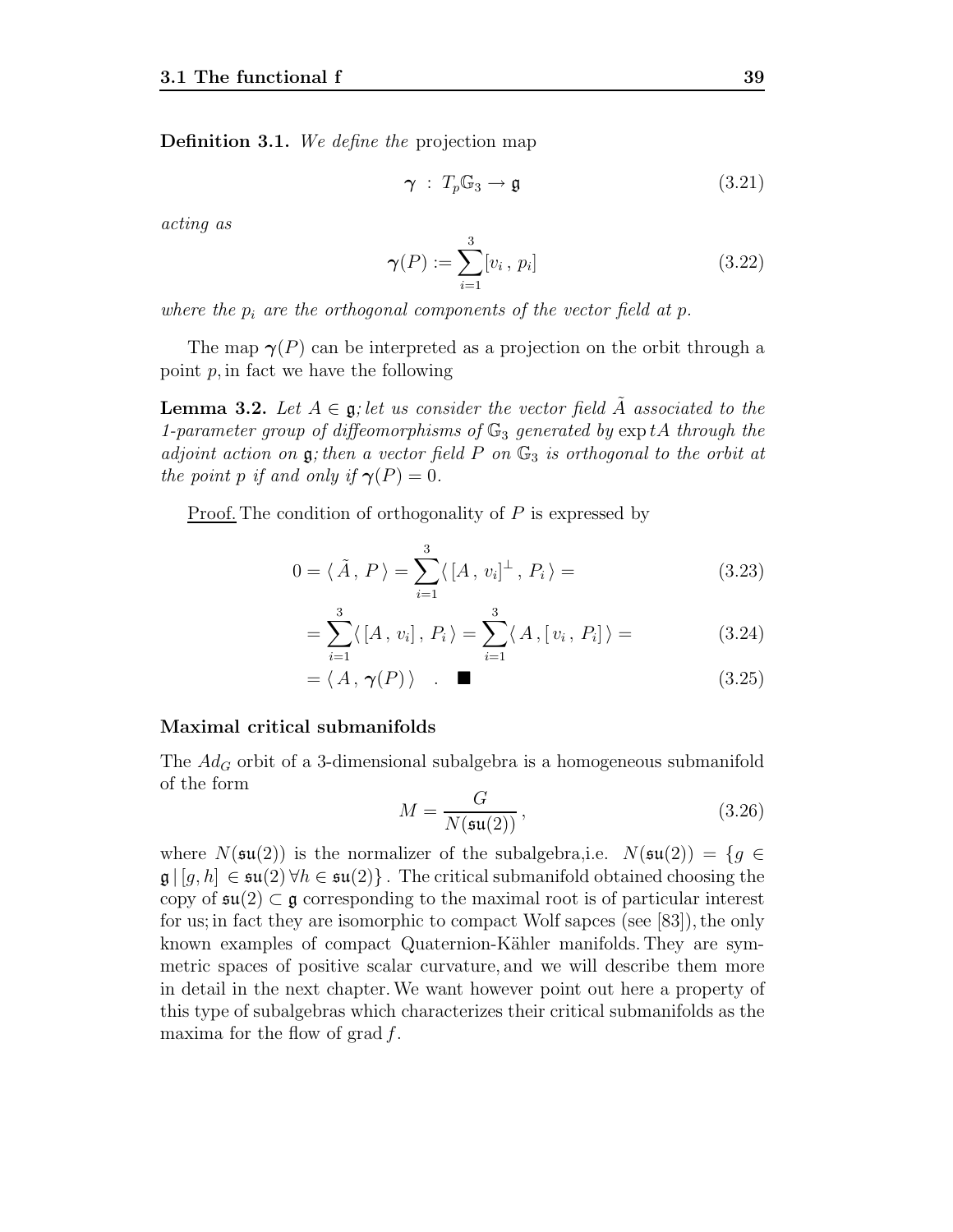**Observation.** The functional f changes sign if we reverse the orientation: therefore every critical manifold C such that  $f(C) > 0$  has a specular copy C' for whhich  $f(C') < 0$ ; hence for instance Wolf spaces appear both as absolute maxima and absolute minima.

The property of being a local maximum for f can be deduced by just looking at the roots diagram of  $\mathfrak{g}$ ; to do this, let us recall some facts from the classical theory of roots: a Lie algebra can be completely reconstructed from the data encoded in the corresponding Cartan matrix or, equivalently, in the corresponding Dynkin diagram; these two entities describe the angles between a couple of simple roots (those such that are a basis of the algebra and respect to which every other root can be expressed as a linear combination with integer coefficients of the same sign). These angles are expressed by coefficients (called Cartan numbers)

$$
n_{\beta\alpha}:=\langle \beta\,,\,\alpha\rangle=2\frac{\langle \beta\,,\,\alpha\rangle}{\langle \alpha\,,\,\alpha\rangle}
$$

for two roots  $\alpha$  and  $\beta$ , with  $\|\beta\| > \|\alpha\|$ ; these coefficients moreover allow to reconstruct the  $\alpha$  string through  $\beta$ , i.e. the coefficients p, q for which

$$
\beta - p\,\alpha, \,\cdots, \,\beta + q\,\alpha
$$

with  $n_{\beta\alpha} = p - q$  is still a root; in Table 3.1 are expressed all the possible values of  $\langle \alpha, \beta \rangle$  for any couple of roots, obtained from the relation

$$
n_{\beta\alpha} = 2\cos\theta \frac{\|\beta\|}{\|\alpha\|} \Longrightarrow n_{\alpha\beta}n_{\beta\alpha} = 4\cos^2\theta. \tag{3.27}
$$

We have the following proposition, a version of Theorem 4.2 in [83] adapted to our needs:

**Proposition 3.3.** Let  $\mathfrak{su}(2) \subset \mathfrak{g}$  be a 3-dimensional subalgebra corresponding to a root, then the decompositions in  $\mathfrak{su}(2)$  modules of  $\mathfrak g$  under the restriction of the adjoint representation has the form

$$
\mathfrak{g} \cong \mathfrak{su}(2) + h[\Sigma^0] + k[\Sigma^1],\tag{3.28}
$$

with  $h, k \in \mathbb{N}$  if and only if the root is the maximal one.

<u>Proof.</u> Let  $\beta$  be the maximal root and let  $\alpha \neq \beta$  be any posotive root; then  $\alpha + \beta$  is not a root, instead  $\alpha - \beta$  could be a root; finally  $\alpha - 2\beta$  cant't be a root, otherwise  $2\beta - \alpha = \beta + (\beta - \alpha) > \beta$  would be a root, which is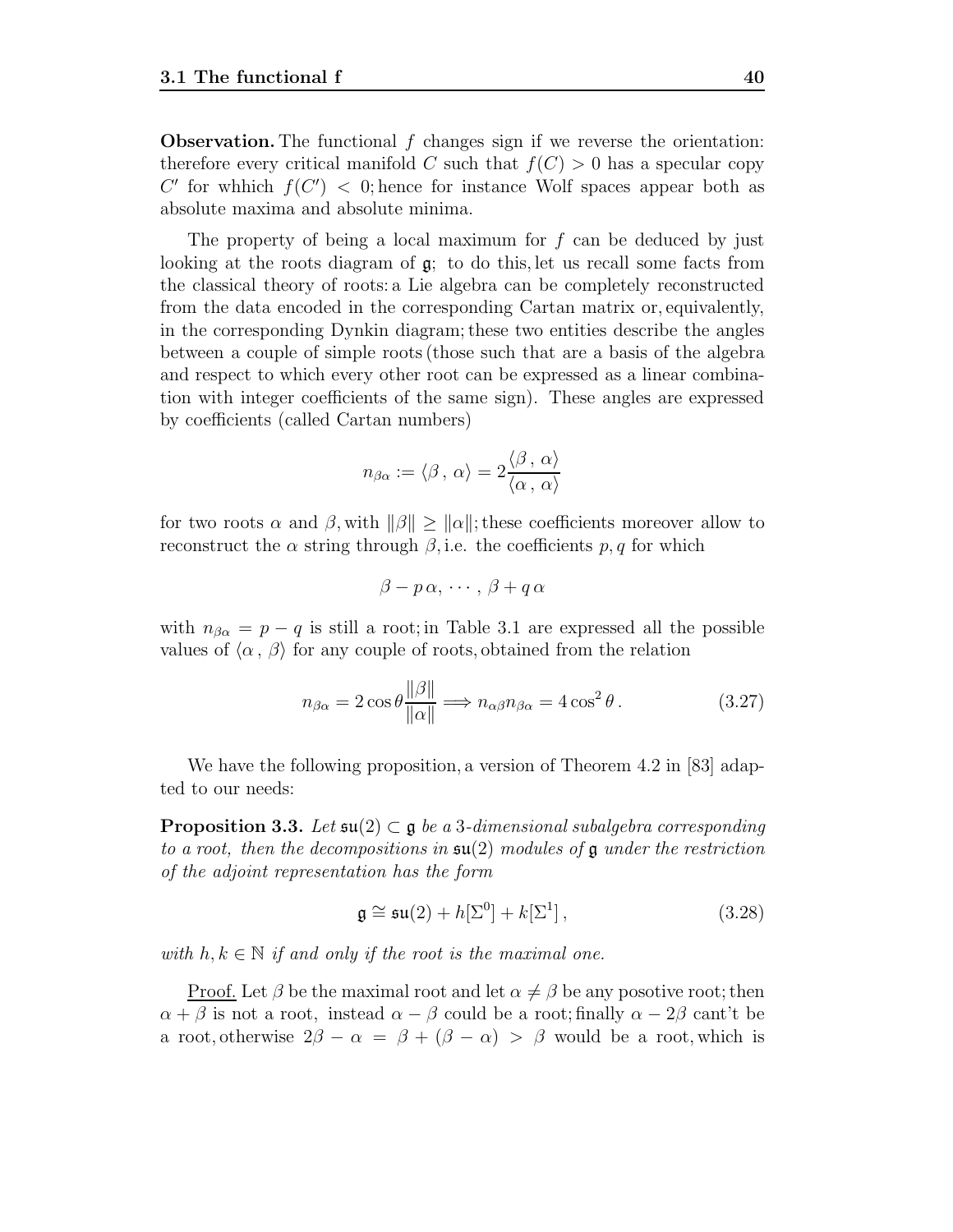| $\langle \alpha, \beta \rangle$ | $\langle \beta, \alpha \rangle$ | θ        | $\ \beta\ ^2/\ \alpha\ ^2$ |
|---------------------------------|---------------------------------|----------|----------------------------|
| 0                               |                                 | $\pi/2$  |                            |
|                                 |                                 | $\pi/3$  |                            |
| $-1$                            | $-1$                            | $2\pi/3$ |                            |
|                                 | $\overline{2}$                  | $\pi/4$  | 2                          |
| $-1$                            | $-2$                            | $3\pi/4$ | 2                          |
|                                 | 3                               | $\pi/6$  | 3                          |
|                                 | $-3$                            | $5\pi/6$ | 3                          |

Table 3.1: A list of all the possible values of  $\langle \alpha, \beta \rangle$  and the corresponding angles  $\theta$ .

impossible. So the Cartan integer  $n_{\alpha\beta}$  can be 0 or 1, or in other words the β string through  $\alpha$  consists of  $\{\alpha\}$  or  $\{\alpha, \alpha-\beta\}$ ; now if we choose a vector X in the negative root space  $V_{-\beta}$ , its adjoint action  $ad_X$  applied to elements  $Y \in V_\alpha$  kills them after 1 or 2 applications, depending if  $n_{\alpha,\beta}$  is 0 or 1; this implies that the nilpotent part of  $\mathfrak{g}_{\mathbb{C}}$  is completely decomposed in summands of type  $\Sigma^0$  or  $\Sigma^1$ ; regarding the Cartan subalgebra h, it can be decomposed as

$$
\mathfrak{h} = H_{\beta} \oplus H_{\beta}^{\perp} \,, \tag{3.29}
$$

where  $H^{\perp}_{\beta}$  consists of trivial  $\mathfrak{su}(2)$  representations, so again of type  $\Sigma^{0}$ . Vice versa, let  $\beta$  be a root satisfying (3.28), supposing it is not maximal; we can order the roots so that  $\beta$  belongs to the closure of the positive Weyl chamber, so that  $\langle \alpha, \beta \rangle \geq 0$  for all  $\alpha > 0$ . Then exists a root  $\alpha > 0$  such that  $\alpha + \beta$  is still a root; now, if  $\langle \alpha, \beta \rangle = 0$  then the  $\beta$  string through  $\alpha$  contains at least two elements, if  $\langle \alpha, \beta \rangle > 0$  at least 3; in both cases  $\alpha$  belogs to a summand of type  $\Sigma^k$  with  $k > 1$ .

**Observation.** i)This fact, together with the expression for the Hessian of f given later (see (3.69)) shows that the Wolf spaces appear as local maxima (minima) for  $f$ ;

ii) another consequence of roots theory is that in the decomposition of g given by a copy of  $\mathfrak{su}(2)$  associated to a root, we can obtain summands  $\Sigma^k$  with k at most 3, because the lenght of any string of roots is at most 4 (see(3.27)).

Actually more can be deduced using the classification of subalgebras due to Dynkin  $(26)$ : in fact the functional f can be related to the *index* of a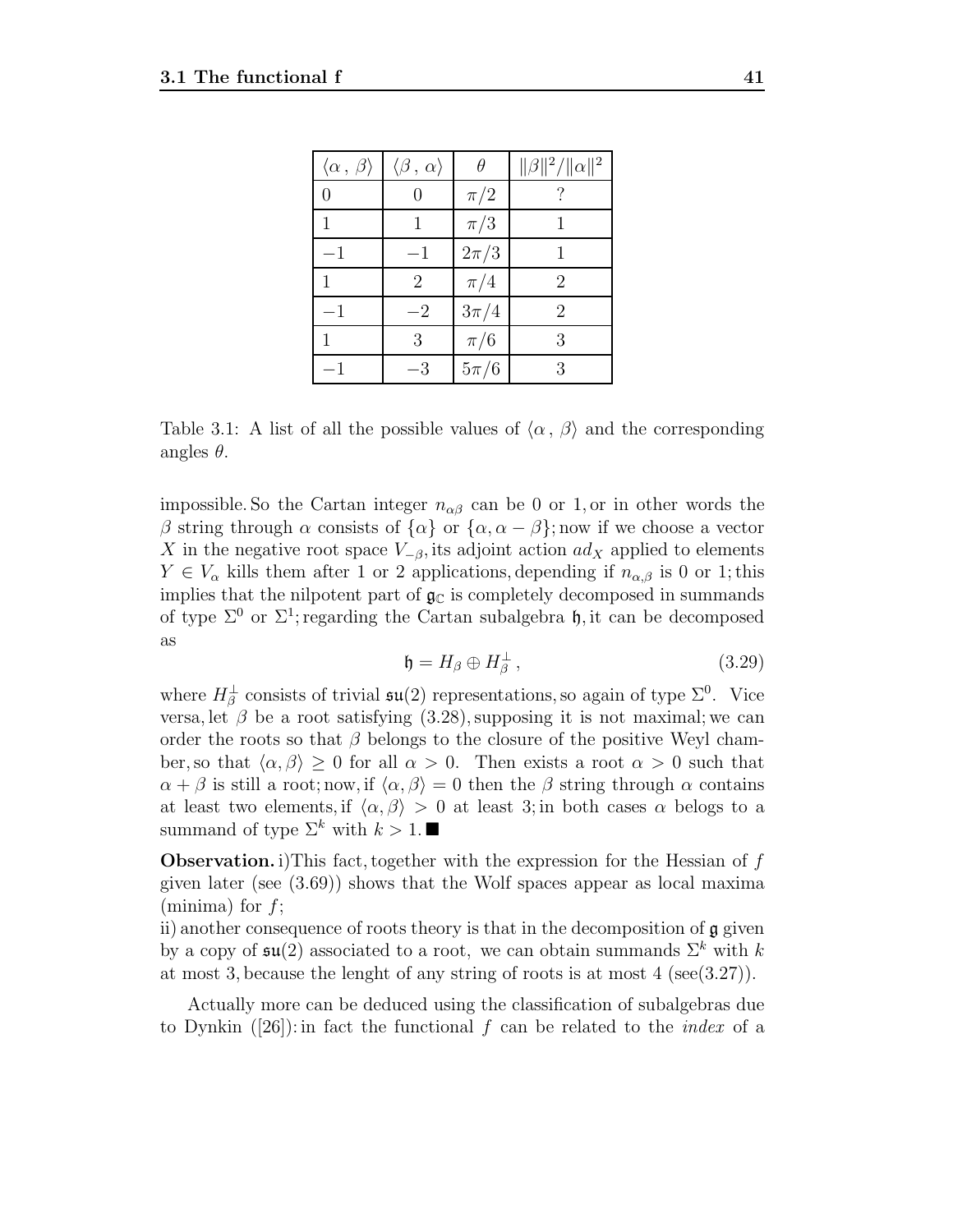representation  $p : \mathfrak{su}(2) \hookrightarrow \mathfrak{g}$ : this is defined as the number *n* satisfiyng

$$
\langle p(u), p(v) \rangle_{\mathfrak{g}} = n \langle u, v \rangle_{\mathfrak{su}(2)} \tag{3.30}
$$

for  $u, v \in \mathfrak{su}(2)$ , where  $\langle \cdot, \cdot \rangle_{(\cdot)}$  denotes the Killing form of the two algebras normalized in such a way that the highest root has lenght  $\sqrt{2}$ ; therefore the index is the homotethy factor of the representation  $p$  with respect to these metrics. The relation with  $f$  is expressed in the following lemma:

**Lemma 3.4.** Let  $\mathfrak{su}(2) \subset \mathfrak{g}$  be a subalgebra of index n; then

$$
n = \frac{2}{f^2(V)}\tag{3.31}
$$

with  $V = \mathfrak{su}(2)$ .

<u>Proof.</u> Consider an orthonormal basis  $e_1, e_2, e_3$  of  $\mathfrak{su}(2)$  satisfying

$$
[e_1, e_2] = \sqrt{2}e_3; \tag{3.32}
$$

the f is calculated using a basis which is orthonormal with respect to  $\langle \cdot, \cdot \rangle_{\mathfrak{g}},$ so consider the g-normalized basis

$$
\tilde{e}_i = \frac{e_i}{\|e_i\|_{\mathfrak{g}}} = \frac{e_i}{\sqrt{n}};
$$
\n(3.33)

then

$$
f(\mathfrak{su}(2)) = \langle [p(\tilde{e}_1), p(\tilde{e}_2)], p(\tilde{e}_3) \rangle_{\mathfrak{g}} = \frac{\sqrt{2}}{n\sqrt{n}} \langle p(e_3), p(e_3) \rangle_{\mathfrak{g}} \tag{3.34}
$$

$$
= \sqrt{2} \frac{n}{n\sqrt{n}} \langle e_3, e_3 \rangle_{\mathfrak{su}(2)} = \frac{\sqrt{2}}{\sqrt{n}}, \qquad (3.35)
$$

hence the conclusion.

Dynkin showed that the index  $n$  is a natural number: a consequence is that a list of the possible values of  $f$  in correspondece of the critical submanifolds is given by:

$$
\pm\sqrt{2}, \pm 1, \pm\frac{\sqrt{2}}{\sqrt{3}}, \pm\frac{1}{\sqrt{2}}, \dots \text{etc.}
$$
 (3.36)

Dynkin also showed the following theorem:

**Theorem 3.5.** Let  $\tilde{g}$  a subalgebra of  $g$  of index 1; then the maximal root and its root vectors coincide with the maximal root and root vectors of g.

A consequence is the following:

**Corollary 3.2.** The functional f attains its absolute maximum (minimum, changing orientation) on the Wolf spaces.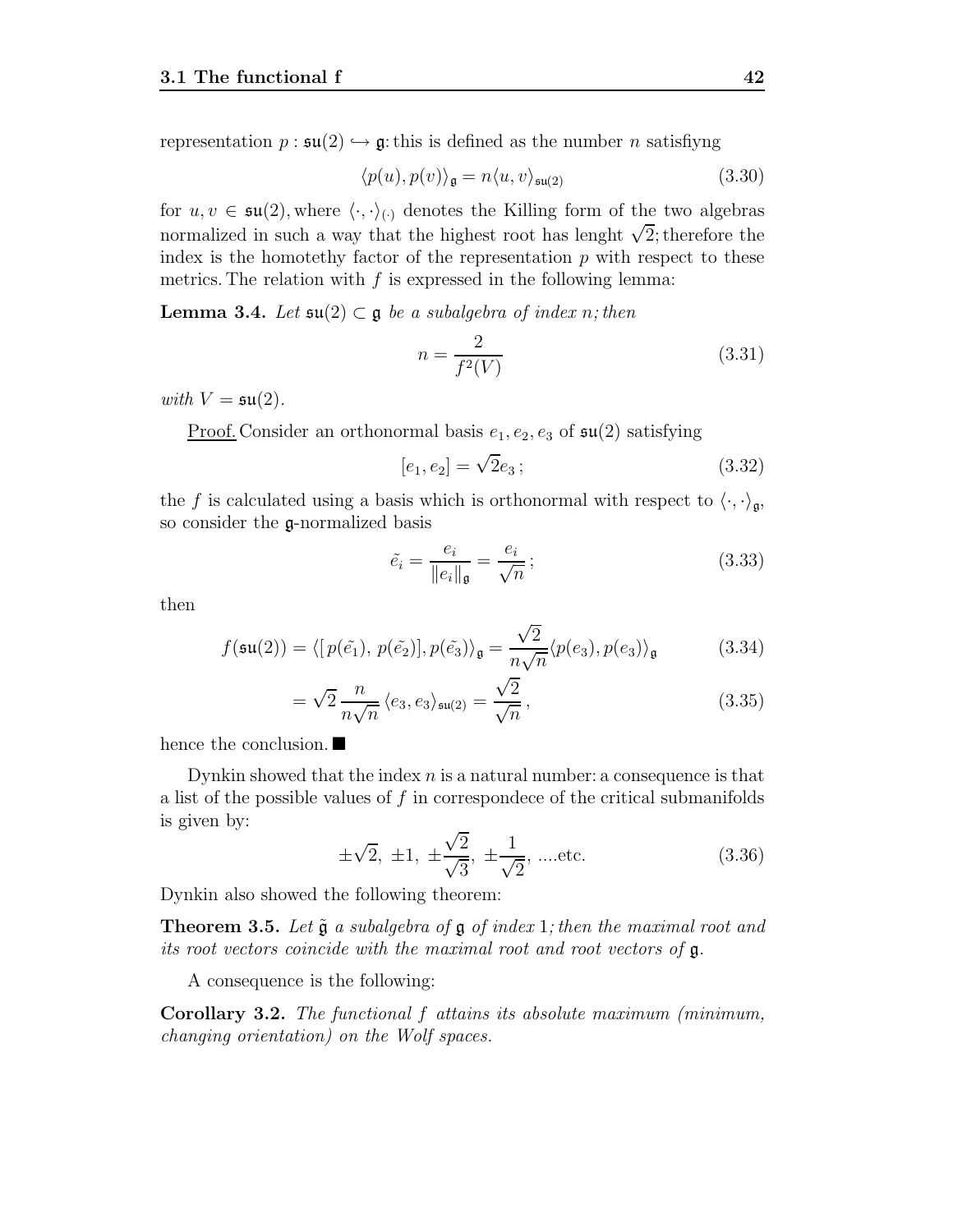## **3.2 The functional g**

We define now another functional on the grassmannian which will be useful in the sequel. We define it as

$$
g(V) = \sum_{i < j} \|\left[v_i, \, v_j\right]\|^2,\tag{3.37}
$$

and observe that it can be written as

$$
g(V) = 3 f2 + ||grad f||2.
$$
 (3.38)

We can describe the field grad g and then use the previous results to show that it is orthogonal to the  $Ad_G$  orbits; before this we record

**Definition 3.2.** Let V be a k-dimenional linear subspace of a Lie algebra **g** with an ON basis  $v_1, \dots, v_k$ ; the generalized Casimir operator is a map

$$
C: V \longrightarrow \mathfrak{g} \tag{3.39}
$$

defined as

$$
C(v) = \sum_{i=1}^{k} (ad_{v_i})^2(v).
$$
 (3.40)

This concept generalizes that of the Casimir operatr, which is defined as

$$
C(v) = \sum_{i=1}^{k} (\rho_{v_i})^2(v).
$$
 (3.41)

where  $\rho: V \to \mathfrak{g}'$  is a representation of a Lie algebra  $V = \mathfrak{g}'$  in  $\mathfrak{g}$ , and not a simple vector space. This operator is related to the laplace-Beltrami operator; for an application in a representation-theorethic context see [27].

Going back to  $q$ , we have

**Proposition 3.6.** The gradient of g is

$$
\operatorname{grad} g = -2 \sum_{i=1}^{3} v_i \otimes C(v_i)^{\perp} \quad , \tag{3.42}
$$

where  $C$  is the generalized Casimir operator associated to  $V$ .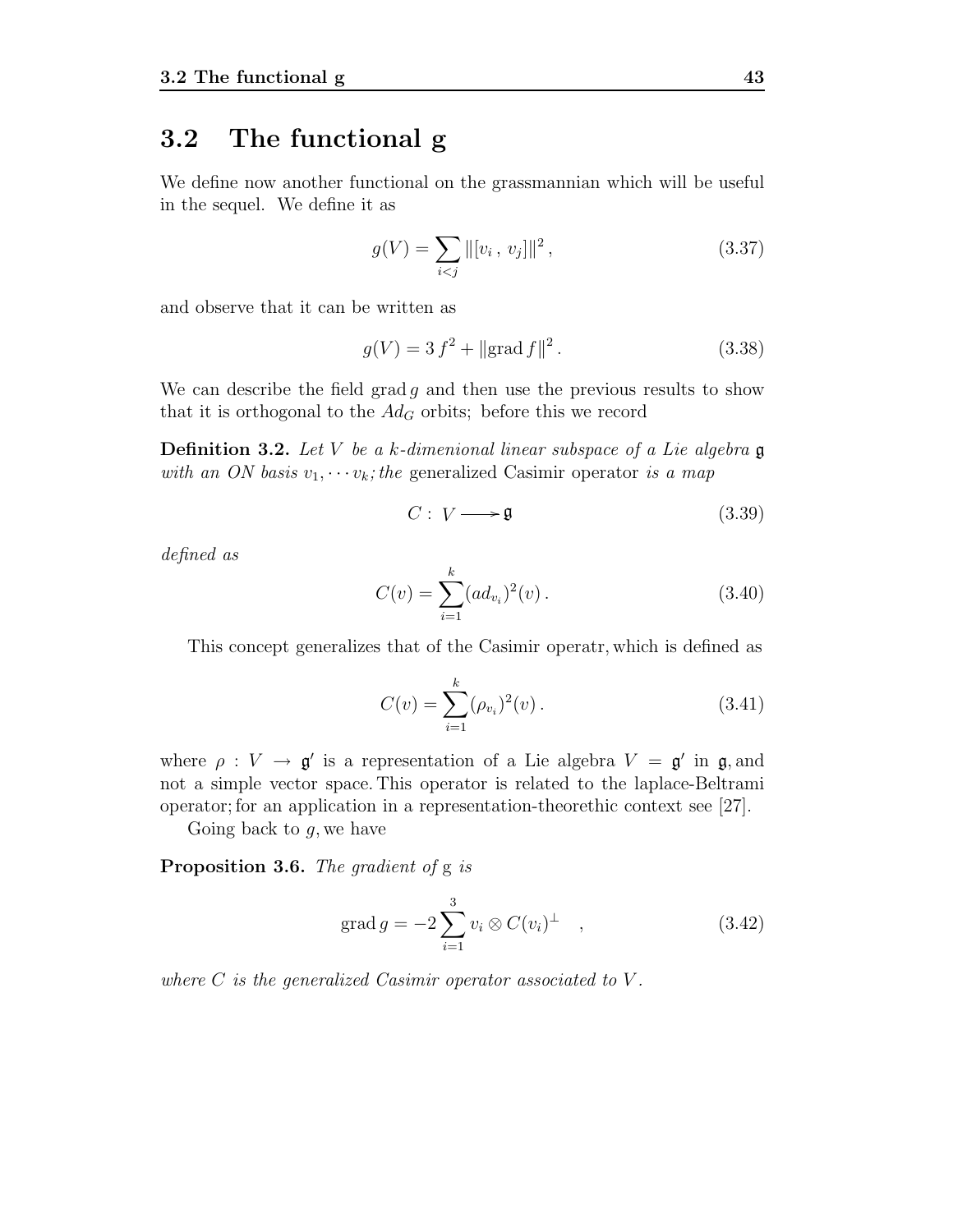Proof.We have

$$
g(V(t)) = \sum_{i < j}^{3} \left\| [v_i + tP_i, \, v_j + tP_j] \right\|^2 = \tag{3.43}
$$

$$
= g(V_0) + t(2[v_1, P_2], [v_1, v_2] + [P_1, v_2], [v_1, v_2] + (3.44)
$$

$$
+2[v_2, P_3], [v_2, v_3] + [P_2, v_3], [v_2, v_3] +
$$
 (3.45)

$$
+2[v_3, P_1], [v_3, v_1] + [P_3, v_1], [v_3, v_1]) +
$$
 (3.46)

$$
+O(t^2) \tag{3.47}
$$

and so

$$
\frac{d}{dt}g(V(t))|_{t=0} = -2\langle P_1, [v_2, [v_2, v_1]] \rangle - 2\langle P_2, [v_1, [v_1, v_2]] \rangle + (3.48)
$$

$$
-2(P_3, [v_2, [v_3, v_3]]) - 2(P_2, [v_3, [v_3, v_2]]) + (3.49)
$$

$$
-2\langle P_1, [v_3, [v_3, v_1]] \rangle - 2\langle P_3, [v_1, [v_1, v_3]] \rangle \qquad (3.50)
$$

$$
= -2\sum_{i=1}^{8} \langle P_i, C(v_i) \rangle \quad , \tag{3.51}
$$

by definition of the Casimir operator; the conclusion follows as for grad  $f$ . **Observation.** A consequence is that the three dimensional subalgebras of  $\mathfrak{g}$ are critical points for  $q$ , as well as for  $f$ , but not necessarily all of them.

The next step is proving that g is  $Ad_G$  invariant; this actually follows directly from the invariance of  $\langle, \rangle$  and of  $[, ]$ , but but we prove it here to better exemplifying the use of the operator *γ*.

We need the following lemma:

**Lemma 3.7.** The following identity holds:

$$
\sum_{i,j=1}^{3} [v_i, [v_j, [v_j, v_i]]] = 0.
$$

Proof.We apply the Jacobi Identity to one of the terms of the sum (after noting that for  $i = j$  the term is 0):

$$
0 = [v_i, [v_j, [v_j, v_i]]] + [[v_j, v_i], [v_i, v_j]] + [v_j, [[v_j, v_i], v_i]] = (3.52)
$$
  
=  $[v_i, [v_j, [v_j, v_i]]] + [v_j, [v_i, [v_i, v_j]]]$ ; (3.53)

the conclusion follows immediately.  $\blacksquare$ 

We are now able to prove the following fact, previously stated.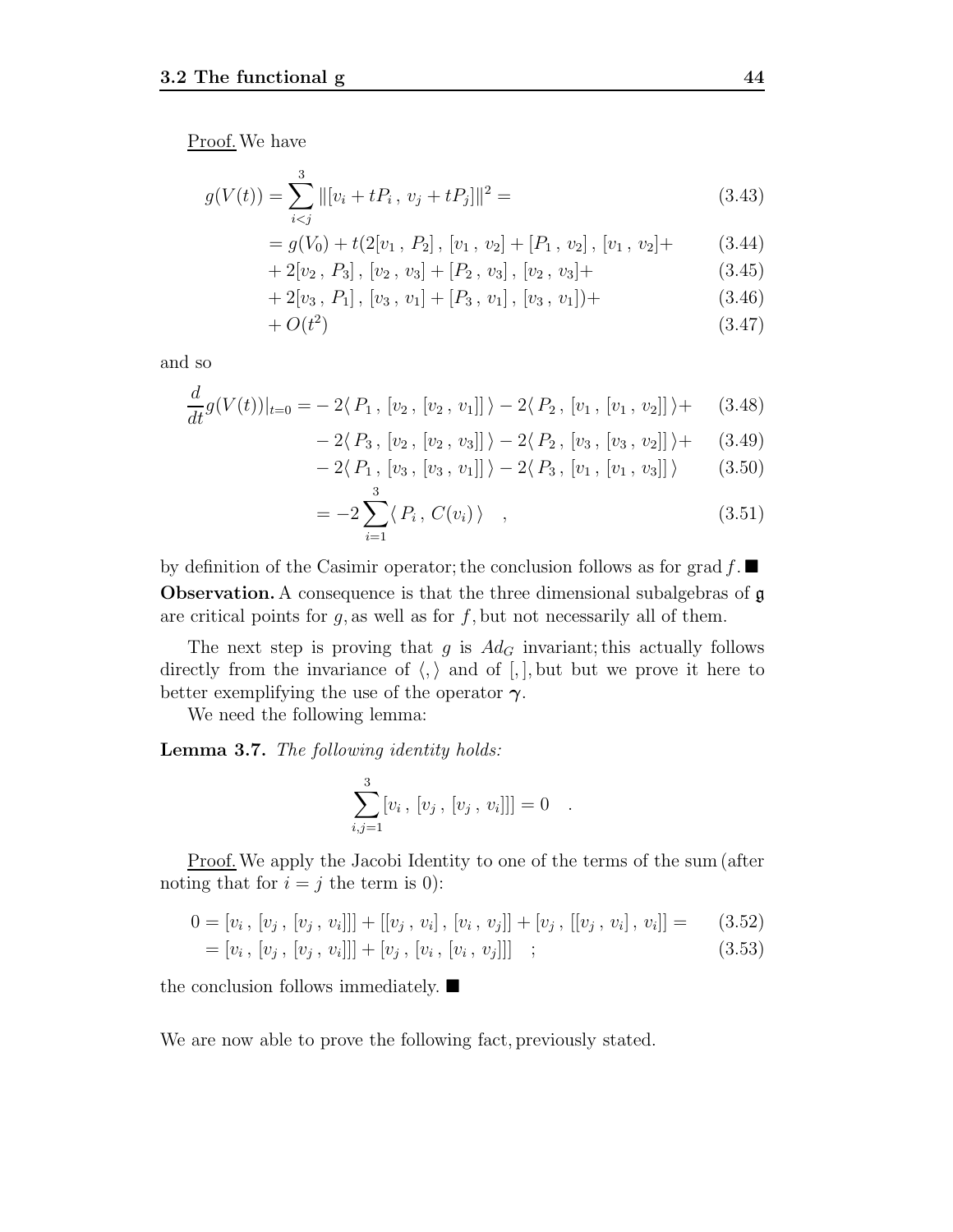### **Theorem 3.8.** We have

$$
\gamma(\text{grad } g) = 0 \quad , \tag{3.54}
$$

so grad g is orthogonal to the  $Ad_G$  orbits and g is  $Ad_G$  invariant.

Proof. We have

$$
\gamma(\text{grad } g) = \sum_{i,j=1}^{3} [v_i, C(v_i)] = \sum_{i,j=1}^{3} [v_i, [v_j, [v_j, v_i]]^{\perp}] \quad ; \tag{3.55}
$$

but by definition

$$
[v_j, [v_j, v_i]]^{\perp} = [v_j, [v_j, v_i]] - \sum_{k=1}^{3} \langle [v_j, [v_j, v_i]], v_k \rangle v_k \quad , \tag{3.56}
$$

and then

$$
\gamma(\text{grad } g) = \sum_{i,j=1}^{3} [v_i, [v_j, [v_j, v_i]]] - \sum_{i,j,k=1}^{3} [v_i, \langle [v_j, [v_j, v_i]], v_k \rangle v_k] ; (3.57)
$$

but the first summand is zero by the previous lemma; so we have to check the second summand: more explicitly

$$
\sum_{i,j,k=1}^{3} [v_i, \langle [v_j, [v_j, v_i]], v_k \rangle v_k] = [v_1, \langle [v_2, [v_2, v_1]], v_1 \rangle v_1] + [v_1, \langle [v_2, [v_2, v_1]], v_2 \rangle v_2] + [v_1, \langle [v_2, [v_2, v_1]], v_3 \rangle v_3] + [v_2, \langle [v_1, [v_1, v_2]], v_1 \rangle v_1] + [v_1, \langle [v_1, [v_1, v_2]], v_2 \rangle v_2] + [v_1, \langle [v_1, [v_1, v_2]], v_3 \rangle v_3] + [v_1, \langle [v_3, [v_3, v_1]], v_1 \rangle v_1] + [v_1, \langle [v_3, [v_3, v_1]], v_2 \rangle v_2] + [v_1, \langle [v_3, [v_3, v_1]], v_3 \rangle v_3] + [v_3, \langle [v_1, [v_1, v_3]], v_1 \rangle v_1] + [v_3, \langle [v_1, [v_1, v_3]], v_2 \rangle v_2] + [v_3, \langle [v_1, [v_1, v_3]], v_3 \rangle v_3] + [v_3, \langle [v_2, [v_2, v_3]], v_1 \rangle v_1] + [v_3, \langle [v_2, [v_2, v_3]], v_2 \rangle v_2] + [v_3, \langle [v_2, [v_2, v_3]], v_3 \rangle v_3] + [v_2, \langle [v_3, [v_3, v_2]], v_1 \rangle v_1] + [v_2, \langle [v_3, [v_3, v_2]], v_2 \rangle v_2] + [v_2, \langle [v_3, [v_3, v_2]], v_3 \rangle v_3] = \newline \newline \newline = \langle [v_1, v_2], [v_2, v_3] \rangle [v_3, v_1] + \langle [v_2, v_1], [v_1, v_3] \rangle [v_3, v_2] + \langle [v_1, v_3], [v_3, v_2] \rangle [v_2, v_1] + \langle [v_3, v_1], [v_1, v_2] \rangle [v_2, v_3] + \newline \newline \newline \newline \newline \newline \newline \newline \newline \newline \newline \newline \newline \newline \newline
$$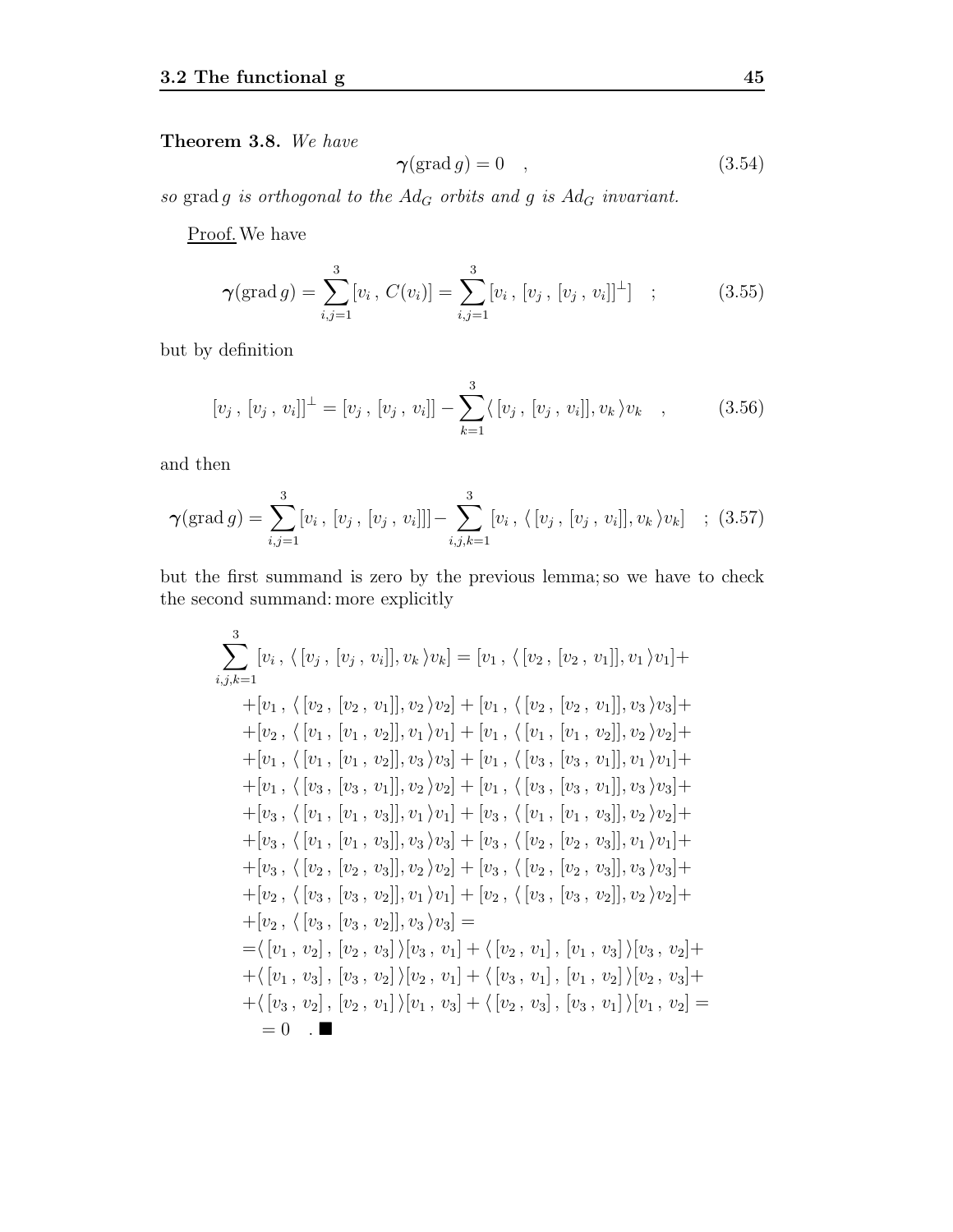## **3.3 Hessians**

We introduce next some basic language from Morse-Bott theory, which will be useful in the sequel; then we will study the critical manifolds for the functional  $g$ , in comparison with those of  $f$ .

### **Morse-Bott theory**

Morse-Bott theory is a generalization of Morse theory: allowing only the existence of isolated critical points is somewhat restrictive, as for example costant functions are not of Morse type; nor it is the height function of a 2-torus lying horizontally (the critical manifolds are two circles). Morse-Bott theory furnishes a decomposition of the given manifold in terms of cell bundles, relating its topology to that of critical submanifolds.

A critical submanifold  $X \subset M$  for a differentiable function  $f : M \longrightarrow \mathbb{R}$ is said *nondegenerate* if the 0-eigenspace for the Hessian of  $f$  at any point  $x$ of X coincides with  $T_xX$ . The *index* of a critical manifold X is the dimension of the negative eigenspace of the Hessian of f at  $x \in X$ .

**Definition 3.3.** Let f be a smooth real valued function on a differentiable manifold  $M$ ; if all its critical manifolds are nondegenerate, then we call it a Morse-Bott function.

The Morse-Bott inequalities allow us to estimate the Betti numbers of the manifold M with the number of critical manifolds of a fixed index:

**Theorem 3.9.** The following equality holds:

$$
MB(t) - P(t) = (1+t)Q(t), \qquad (3.58)
$$

where  $Q(t)$  is a polynomial with nonnegative coefficients.

**Definition 3.4.** A Morse-Bott function is called perfect if

$$
P(t) = MB(t). \tag{3.59}
$$

Theorem 3.9 implies that if  $MB(t)$  contains no odd powers, then the Morse-Bott function is authomatically perfect.

#### **The Hessian of** g

The functional f is known to be a Morse-Bott function (see  $(3.69)$ ); instead not much is known about the critical manifolds of the functional  $g$ ; first of all we determine an expression for the Hessian of  $q$  at the critical submanifolds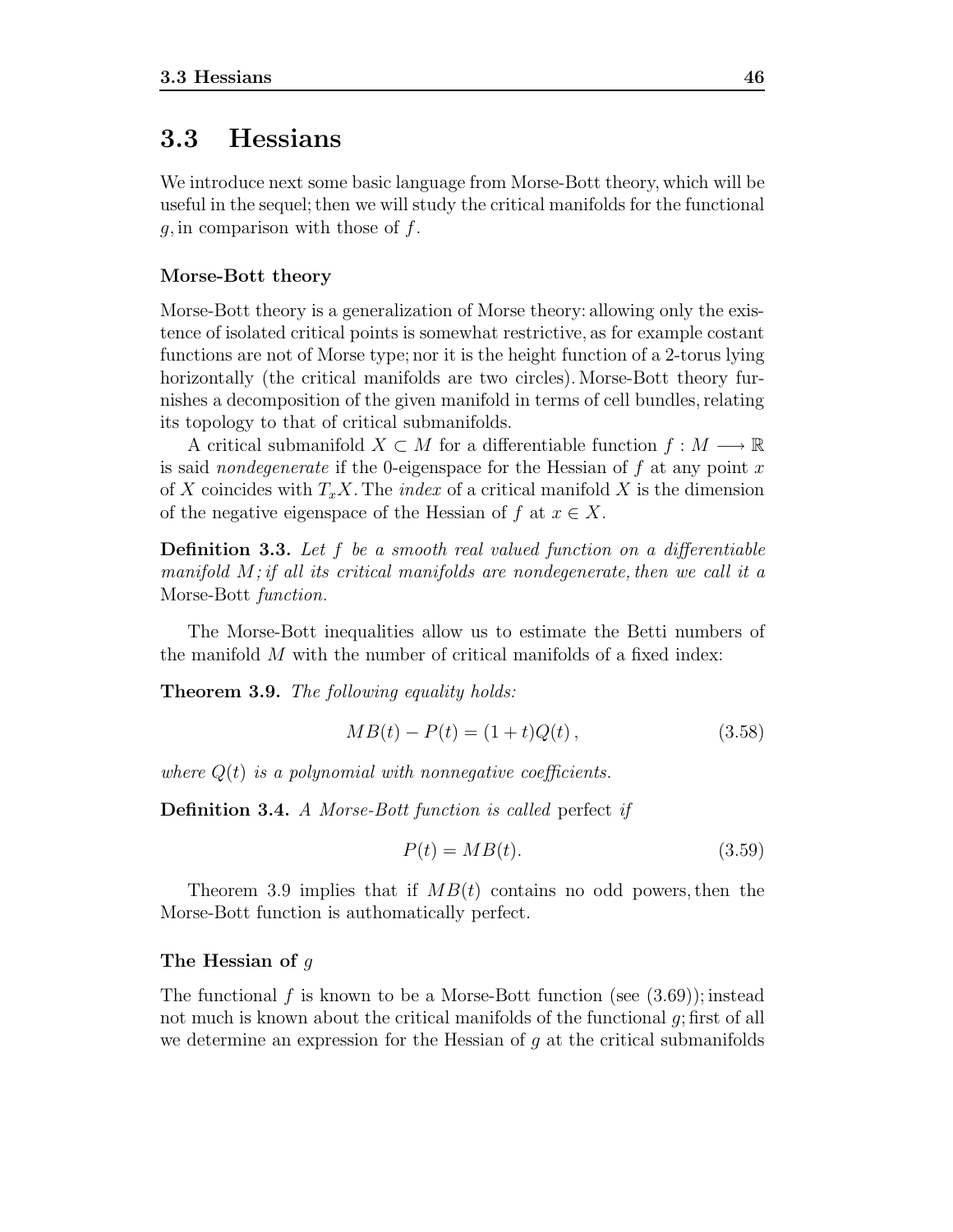corresponding to subalgebras; in the later sections we will try to find new critical manifolds for g.

Let us calculate the Hessian of  $g$  at a critical point for  $f$ , in the same spirit of Proposition 2.2 in [50]:

**Proposition 3.10.** The eigenvalues of the Hessian of the function g at a critical point for the flow of grad f are decribed by the second degree polynomial:

$$
Hg_{|_{\Sigma^k}} = 2f^2(l^2 - l - 2)
$$
 (3.60)

where  $l$  is an integer depending on the degree of the  $\mathfrak{su}(2)$  representation in  $V^{\perp}$  and  $V \otimes V^{\perp}$ .

Proof.We have

$$
Hg(X,Y) = 2\mathfrak{S}(\langle [XYv_1, v_2], [v_1, v_2] \rangle + \langle [Xv_1, Yv_2], [v_1, v_2] \rangle
$$
  
+  $\langle [v_1, XYv_2], [v_1, v_2] \rangle + \langle [Xv_1, v_2], [Yv_1, v_2] \rangle$   
+  $\langle [v_1, Xv_2], [v_1, Yv_2] \rangle + \langle [Yv_1, Xv_2], [v_1, v_2] \rangle$   
+  $\langle [Xv_1, v_2], [v_1, Yv_2] \rangle + \langle [Yv_1, v_2], [v_1, Xv_2] \rangle),$ 

for 24 terms in total. Defining the operator

$$
A_X = -\frac{1}{f} \sum_j ad\, v_j \circ X \circ ad\, v_j \tag{3.61}
$$

and grouping the terms in a suitable way we obtain:

$$
2\mathfrak{S}(\langle [XYv_1, v_2], [v_1, v_2] \rangle + \langle [v_1, XYv_2], [v_1, v_2] \rangle) =
$$
  
\n
$$
2\mathfrak{S} f(\langle [XYv_1, v_2], v_3 \rangle + \langle [v_1, XYv_2], v_3 \rangle) =
$$
  
\n
$$
-2\mathfrak{S} f(\langle Yv_1, X[v_2, v_3] \rangle + \langle Yv_2, X[v_3, v_1] \rangle) =
$$
  
\n
$$
-4f^2 \sum_i \langle Yv_i, Xv_i \rangle
$$

using 6 terms; then

$$
2\mathfrak{S}(\langle [Xv_1, Yv_2], [v_1, v_2] \rangle + \langle [Yv_1, Xv_2], [v_1, v_2] \rangle) =
$$
  
\n
$$
2\mathfrak{S} f(\langle [Xv_1, Yv_2], v_3 \rangle + \langle [Yv_1, Xv_2], v_3 \rangle) =
$$
  
\n
$$
2\mathfrak{S} f(\langle Xv_1, [Yv_2, v_3] \rangle + \langle Yv_1, [Xv_2, v_3] \rangle) =
$$
  
\n
$$
2\mathfrak{S} f(\langle Xv_3, [Yv_1, v_2] \rangle + \langle Yv_1, [Xv_2, v_3] \rangle) =
$$
  
\n
$$
2\mathfrak{S} f(\langle Yv_1, [v_2, Xv_3] - [v_3, Xv_2] \rangle) =
$$
  
\n
$$
= -2f \sum_i \langle Yv_i, A_Xv_i \rangle,
$$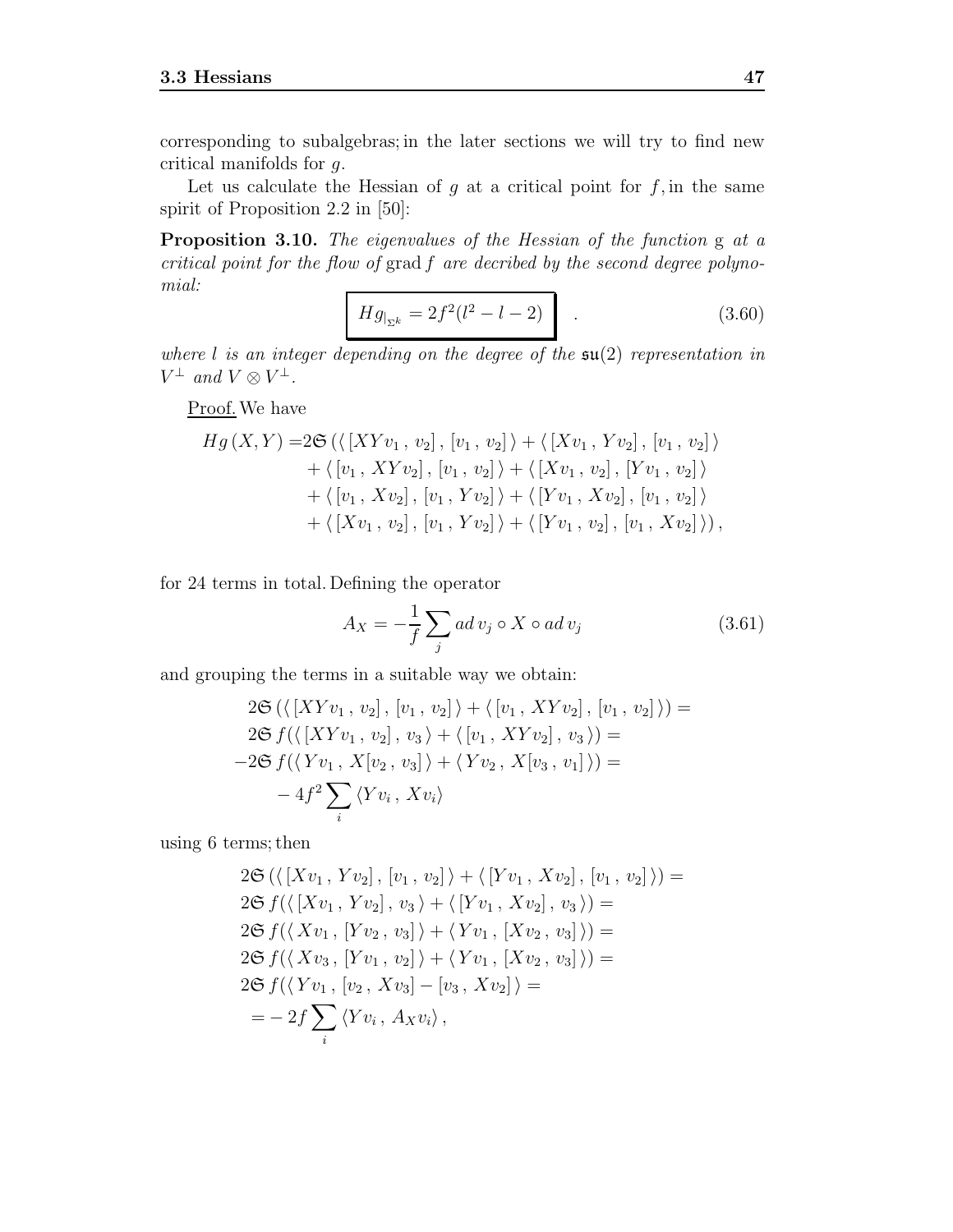using other 6 terms; finally

$$
2\mathfrak{S}(\langle [Xv_1, v_2], [Yv_1, v_2] \rangle + \langle [v_1, Xv_2], [Yv_1, v_2] \rangle) + \langle [Xv_1, v_2], [v_1, Yv_2] \rangle + \langle [v_1, Xv_2], [v_1, Yv_2] \rangle) =
$$
  
\n
$$
2\mathfrak{S}(\langle Yv_1, [v_2, A_Xv_3] \rangle - \langle Yv_2, [v_1, A_Xv_3] \rangle) =
$$
  
\n
$$
2\mathfrak{S}f(\langle A_Xv_3, [v_2, Xv_1] - [v_1, Xv_2] \rangle) =
$$
  
\n
$$
= 2\sum_i \langle A_Yv_i, A_Xv_i \rangle,
$$

using the last 12 terms; so in conclusion we can write

$$
Hg(X,Y) = \sum_{i} -4f^2 \langle Yv_i, Xv_i \rangle - 2f \langle Yv_i, A_Xv_i \rangle + \langle A_Yv_i, A_Xv_i \rangle;
$$
\n(3.62)

moreover recall that if  $v_1, v_2, v_3$  is an orthonormal basis for te subalgebra isomorphic to  $\mathfrak{su}(2)$  the representation p is not an isometry with respect to the standard Killing forms, in fact

$$
B_{\mathfrak{g}}(p^*v_i, p^*v_j) = -2 \,\delta_{ij} \, f(V)^2;
$$

so the Casimir operator  $C_{\rho}$  associated to the  $\mathfrak{su}(2)$  representation  $\rho$  obtained from the adjoint action of  $V$  inside  $\mathfrak g$  can be expressed as

$$
C_{\rho} = -\frac{1}{2f(V)^2} \sum_{i=1}^{3} \rho(v_i)\rho(v_i); \qquad (3.63)
$$

this operator acts on the irreducible  $\mathfrak{su}(2)$  representation  $\Sigma^k$  by multiplication for the constant

$$
C(k) = \frac{(k+1)^2 - 1}{8}.
$$
\n(3.64)

The definition of  $C_p$  implies the equality

$$
C_{V^*\otimes V^\perp}X = C_{V^\perp}X + XC_V + \frac{1}{f}A_X \tag{3.65}
$$

so that we have

$$
A_X = f(C_{V^* \otimes V^\perp} - C_{V^\perp} - 1)X. \tag{3.66}
$$

Then, if  $X = Y$  is an element of an orthonormal basis for  $T_V \mathbb{G}_3 = V^* \otimes V^{\perp}$ belonging to the subrepresentation  $\Sigma^k$ , defining a new parameter as

$$
l = C_{V^* \otimes V^\perp} - C_{V^\perp} - 1 \tag{3.67}
$$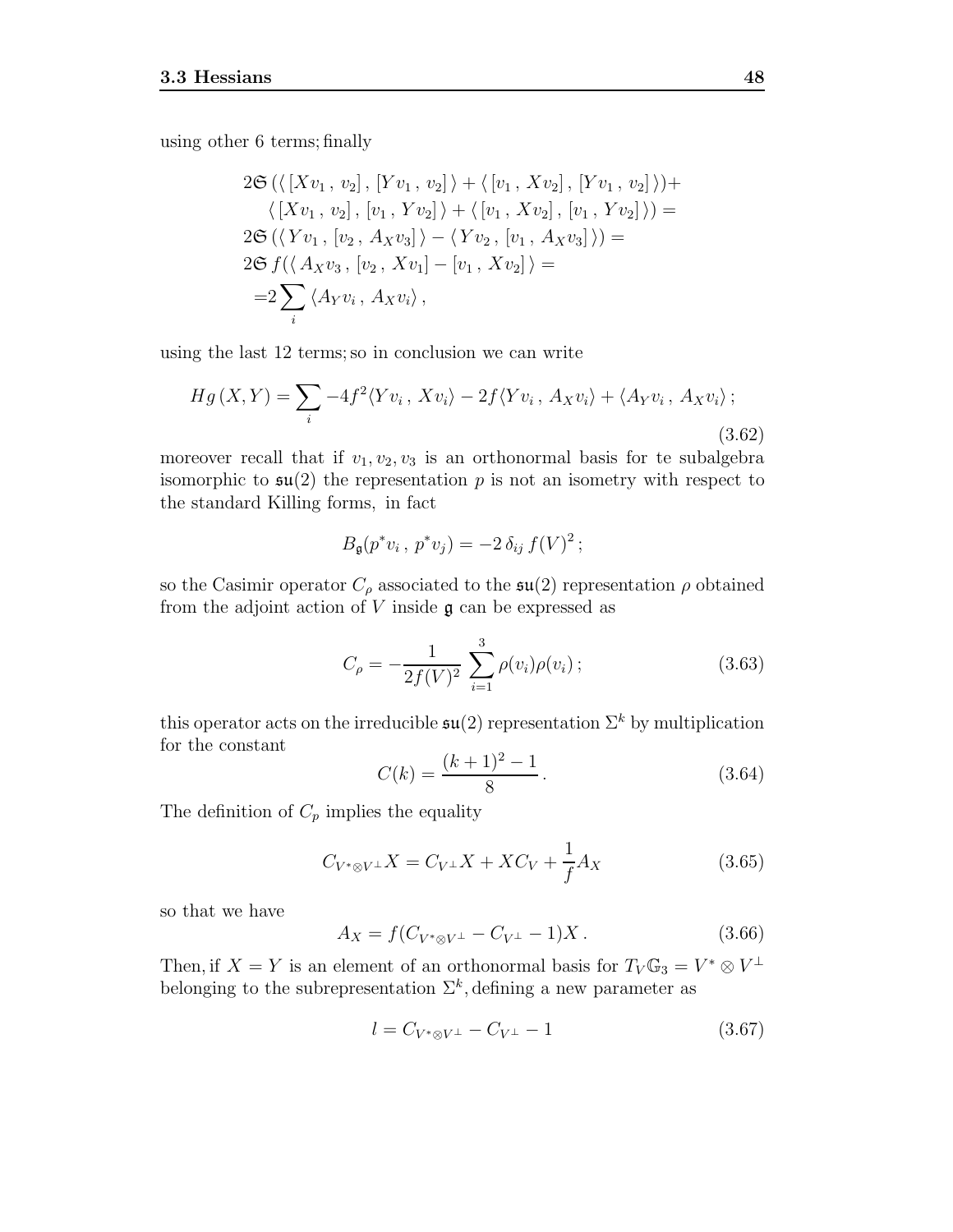

Figure 3.1: The graphs of the Hessians of  $f$  and  $g$  in function of the parameter l.

depending on the degree of the  $\Sigma^k$  summand, hence the conclusion.

The polynomial in  $(3.60)$  has  $-1$  and 2 as zeroes; we observe that  $-1$  is a root also for the corresponding polynomial for  $f$ : in fact a similar calculation (see [50]) gives

$$
Hf(X,Y) = -\sum_{i} f \langle Yv_i, Xv_i \rangle + \langle Yv_i, A_Xv_i \rangle \tag{3.68}
$$

and consequently

$$
Hf_{|_{\Sigma^k}} = -f(l+1) \tag{3.69}
$$

**Observation:** Equation  $(3.69)$  implies that f is a Morse-Bott function, see [50].

The following lemma describes some relations between the Hessians of the two functionals: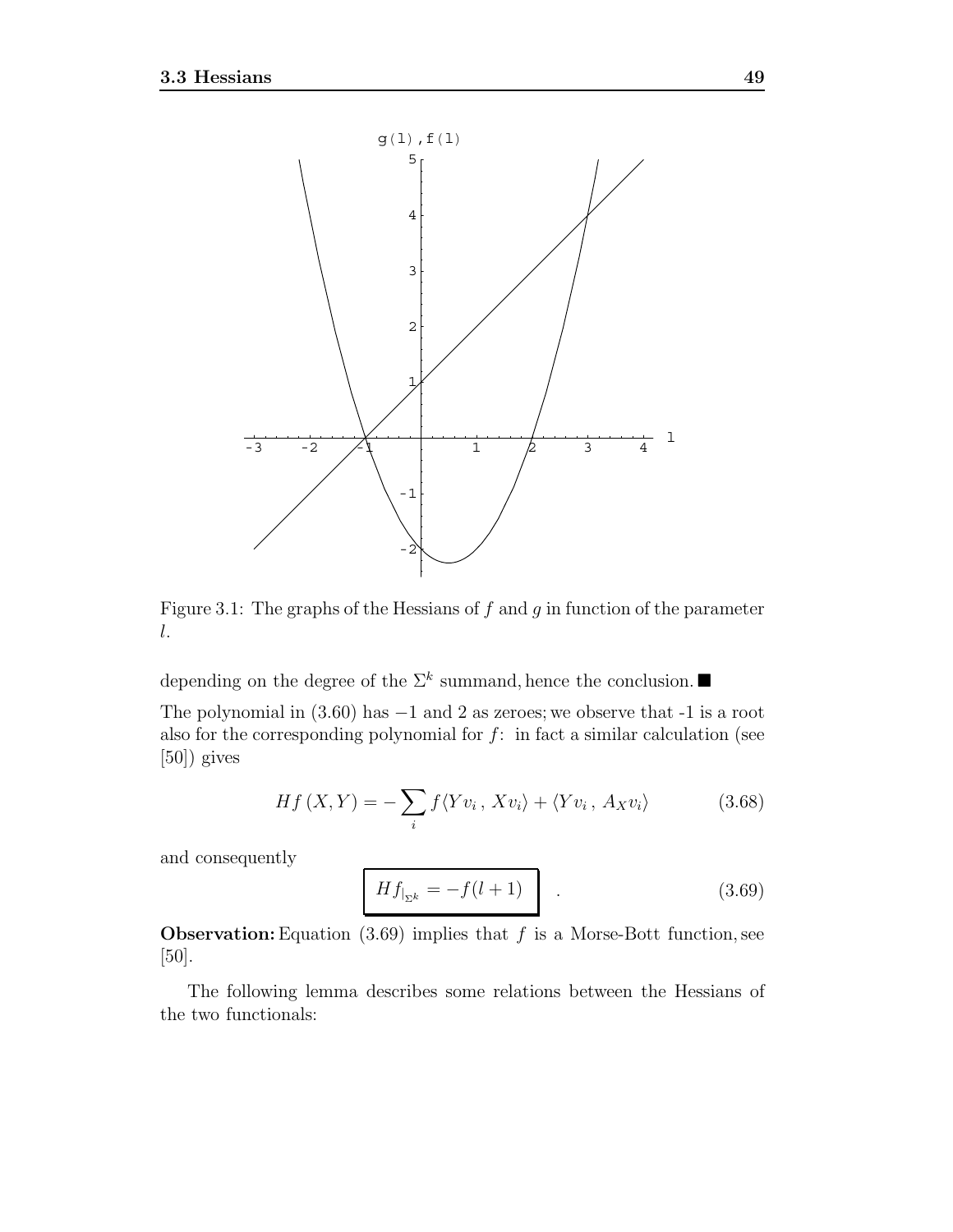**Lemma 3.11.** Let  $V = \mathfrak{su}(2) \subset \mathfrak{g}$  be a critical point for f; then: i)the 0eigenspace for the Hessian of g contains that of the Hessian of f; the inclusion is strict if and only if  $\mathfrak{su}(2)^\perp \supset \Sigma^4$ ;

ii)if the corresponding critical manifold is a local maximum (minimum) for f then it is also a local maximum (minimum) for  $q$ .

Proof. i)Equation (3.60) implies that a sufficient condition for the Hessian of q being  $\theta$  is that

$$
C_{V^* \otimes V^\perp} - C_{V^\perp} = 0, \qquad (3.70)
$$

and this happens exactly in the middle term of the tensor product of  $\mathfrak{su}(2)$ representations that describe the tangent space at  $V$ :

$$
\Sigma^2 \otimes \Sigma^k = \Sigma^{k+2} + \Sigma^k + \Sigma^{k-2};\tag{3.71}
$$

this is consistent with the fact that critical manifolds for  $f$  are also critical for g; but the condition is not necessary, for the presence of the second root 2: for example, as we shall see later, in the  $\mathfrak{so}(3)$  critical manifold for  $\mathfrak{su}(3)$ other directions have 0 as eigenvalue for the Hessian of g; in fact  $C_{\Sigma^6}$  is the multiplication for 6, so

$$
C_{\Sigma^6} - C_{\Sigma^4} - 1 = 6 - 3 - 1 = 2.
$$
 (3.72)

This last condition is satisfied if and only if  $k = 4$ : in fact we are asking that

$$
l = C_{V^* \otimes V^\perp} - C_{V^\perp} - 1 = 2 \tag{3.73}
$$

which is equivalent to write

$$
l = \frac{(k+2+1)^2 - 1}{8} - \frac{(k+1)^2 - 1^2}{8} - 1 = 2
$$
 (3.74)

if and only if

$$
\frac{k^2 + 2k + 8}{8} - \frac{k^2 + 2k}{8} - 1 = 2
$$
 (3.75)

if and only if

$$
k = 4 \tag{3.76}
$$

so we can have another  $0$  eigenspace for the Hessian of  $g$  if and only if

$$
V^{\perp} \supset \Sigma^4. \tag{3.77}
$$

ii)We note first that at a local minimum for f with  $f < 0$  the condition

$$
l+1 \ge 0\tag{3.78}
$$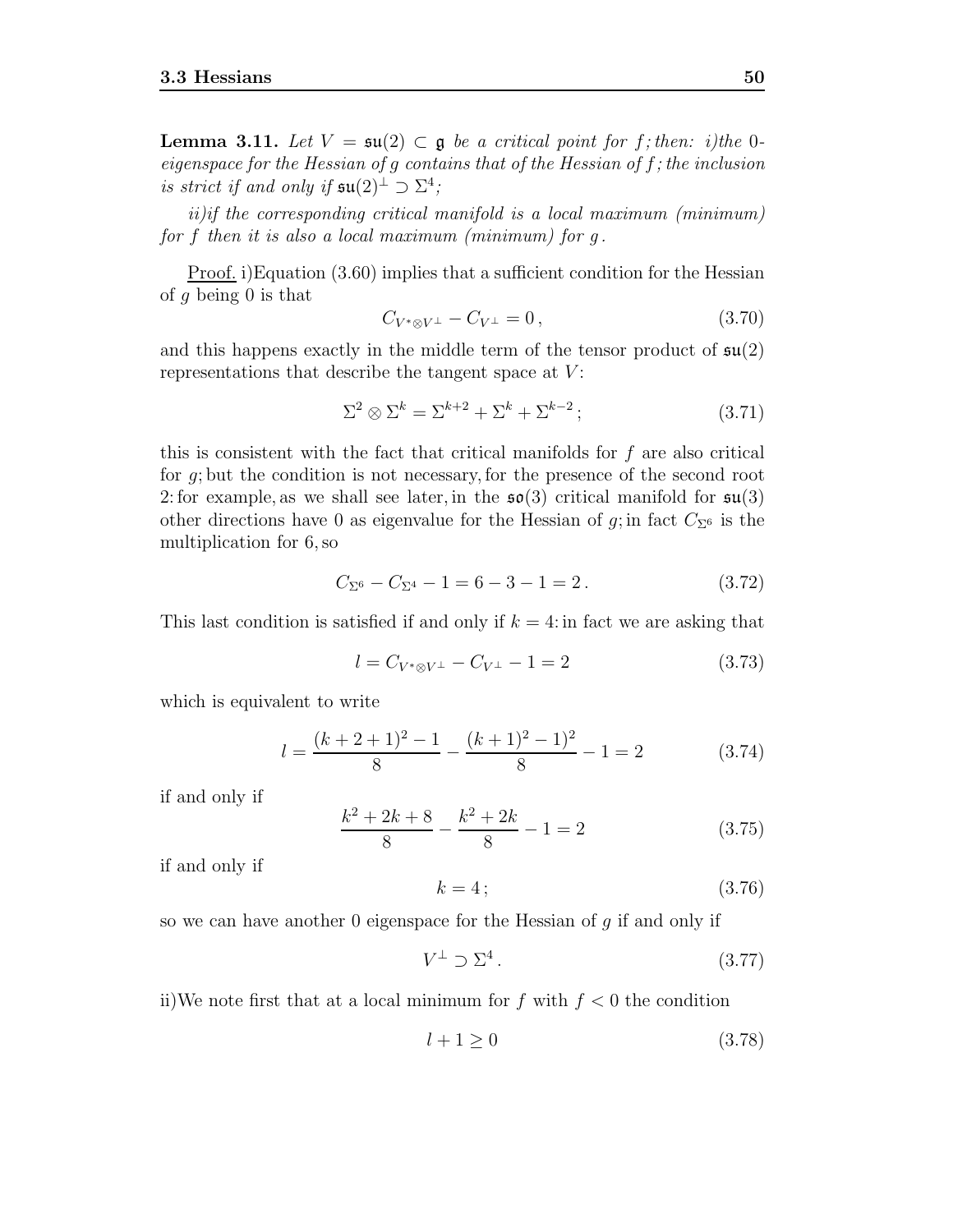has to be satisfied, but this means that

$$
C_{V^*\otimes V^\perp} - C_{V^\perp} \ge 0\tag{3.79}
$$

this happens if and only if (see also (3.3))

$$
V^{\perp} = a\Sigma^{0} + b\Sigma^{1}, \ a, b \in \mathbb{N}
$$
 (3.80)

so that in consequence we have

$$
Hg = -4f^2
$$
 or  $Hg = -\frac{9}{4}f^2$ , (3.81)

on the normal bundle, so that  $V$  is a local maximum for  $g$ . On the other hand we can't have local minima for f when  $f > 0$  because for analogous reasons the decompositon of the tangent space should not contain irreducible  $\mathfrak{su}(2)$ modules of dimension grater than the ones in  $V^{\perp}$ , but this is impossible. We can obtain all local maxima for  $f$  just reversing the orientation of a minimum, so that for what we have just said they are maxima also for  $g$ , the conclusion follows.

## **3.4 Low dimensional examples**

We are going now to study more in detail the Hessians of the two functionals f, g on the Grassmannians of 3-planes of some low dimensional classical Lie algebras.

#### **The Lie algebra** u(2)

We know that critical manifolds for f are also critical for  $q$ ; it's quite natural to ask ourselves if these are all of them; the answer is no. In fact for example let us consider the case of  $\mathfrak{u}(2)$ : we have the orthogonal decomposition

$$
\mathfrak{u}(2)=\mathbb{R}\oplus\mathfrak{su}(2)\,,
$$

where the R factor (generated by an element h) kills everything under adjoint action; the known critical manifolds inside the Grassmannian  $\mathbb{G}_{3}(\mathfrak{u}(2))$ (isomorphic to  $S^3$ ) are the ones corresponding to the copy of  $\mathfrak{su}(2)$  with the two orientations (with normalizer the whole algebra, so isolated points); these are the absolute maximum and minimum for  $f$ , but only local maxima for g; this consideration implies the existence of other critical points. In fact let us consider the 3 dimensional subspace V generated by  $h, a_1, a_2$ , where the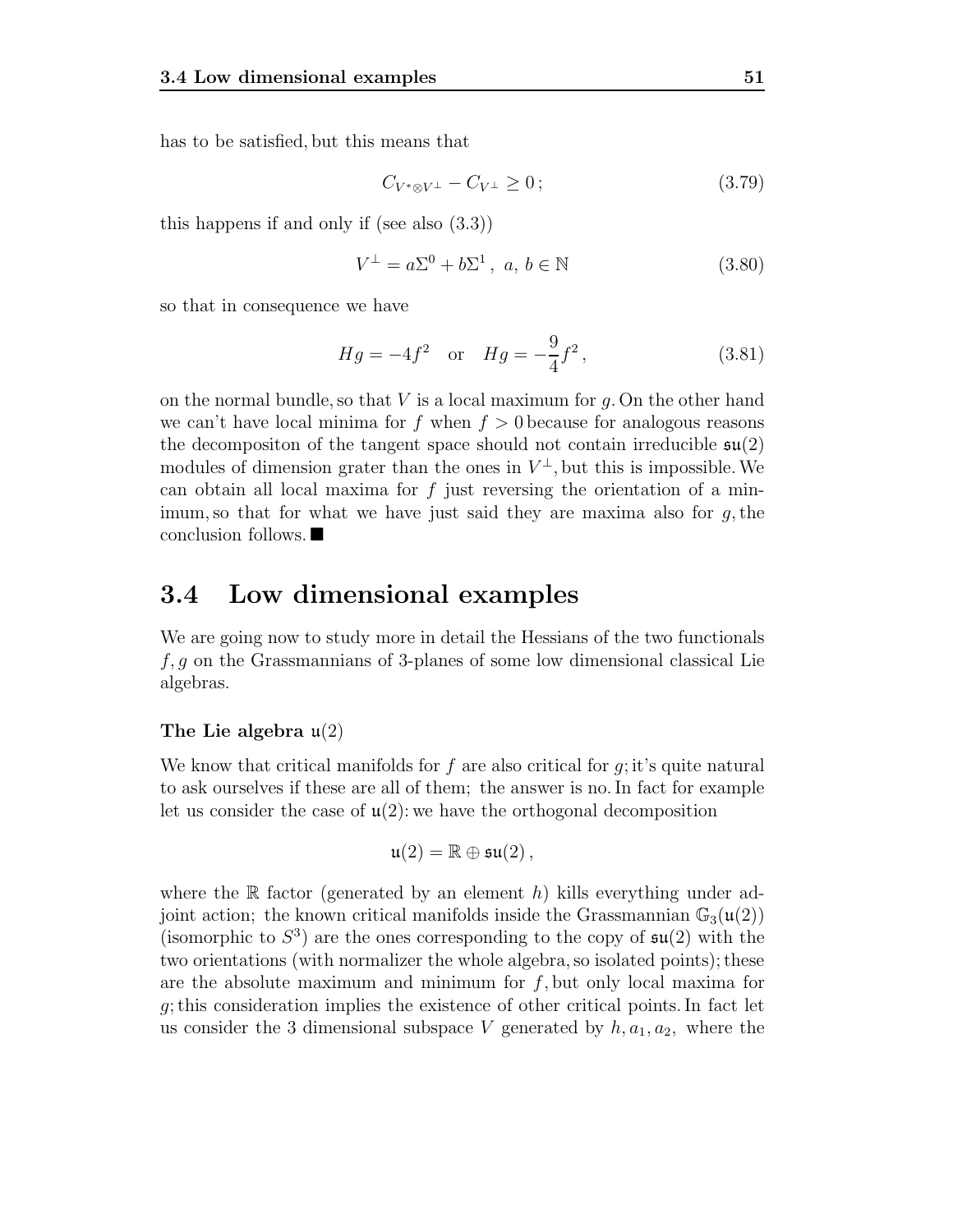last two elements are two of the standard generators of  $\mathfrak{su}(2)$  properly normalized, it's immediate to check that the image under  $ad^2$  is contained in V itself, so that the orthogonal projection makes grad  $q = 0$  at this point; more precisely:

$$
(ad h)^{2}(V) = 0 \quad ; \quad (ad a_{1})^{2}(V) = \lambda a_{2} \quad ; \quad (ad a_{1})^{2}(V) = \lambda a_{2};
$$

we can observe that the invariance under the  $ad^2$  action of the basis on itself, differently from the one of the ad action for the f critical points, is sufficient but not necessary, as each component of grad q has the form

$$
[v_i, [v_i, v_j]]^{\perp} + [v_k, [v_k, v_j]]^{\perp},
$$

so the two summands can annihilate separately or cancel each other. Going back to our critical point, the isotropy of the adjoint action is given exactly by h itself and the missing element  $a_3$ , and the orbit under the Adjoint action is the sphere  $S^2$  that parametrizes the subspaces

$$
V = \langle h, \sum_{i=1}^{3} \alpha_i a_i, \sum_{i=1}^{3} \beta_i a_i \rangle,
$$

with  $\sum_{i=1}^{3} \alpha_i^2 = \sum_{i=1}^{3} \beta_i^2 = 1$  and  $\sum_{i=1}^{3} \alpha_i \beta_i = 0$ , that is all the 3 dimensional subspaces containing  $h$ . There are no more critical points for  $g$ : in fact the remaining points of the Grassmannian are precisely the 3-dimensional subspaces that do not contain h, excepted  $\mathfrak{su}(2)$  with the two orientations; for dimensional reasons, the intersection of such a subspace with  $\mathfrak{su}(2)$  is precisely 2 dimensional, so that it is spanned, choosing a suitable basis, by

$$
\langle \alpha h + \beta a_1 \, , \, a_2 \, , \, a_3 \rangle \, ,
$$

with the  $a_i$ s orthonormal in  $\mathfrak{su}(2)$ , and  $\alpha^2 + \beta^2 = 1$ ,  $\beta \neq \{0, 1\}$ ; these are parametrized by  $\tilde{\mathbb{G}}_2(\mathfrak{su}(2)) \times (S^1 - (\{(0,1)\} \cup \{(0,-1)\})$ ; now it's clear that the first component of grad  $q$  cannot be  $0$ , in fact

$$
(ad2a2) + (ad2a3)(\alpha h + \beta a1) = \lambda \beta a1
$$

for some  $\lambda \neq 0$ , that does not belong to V evidently. The Adjoint orbits of theese points are 2 dimensional spheres of ray  $\alpha$ ; the dependence from the parameter  $\beta$  is expressed by

$$
f(\beta) = \pm \frac{1}{\sqrt{2}} \beta
$$
,  $g(\beta) = \frac{1}{2} + \beta^2$ 

so that the second derivative of  $g$  along the curve

$$
\gamma(\beta) = V(\beta), \, \beta \in [0, 1]
$$

is constantly equal to 2.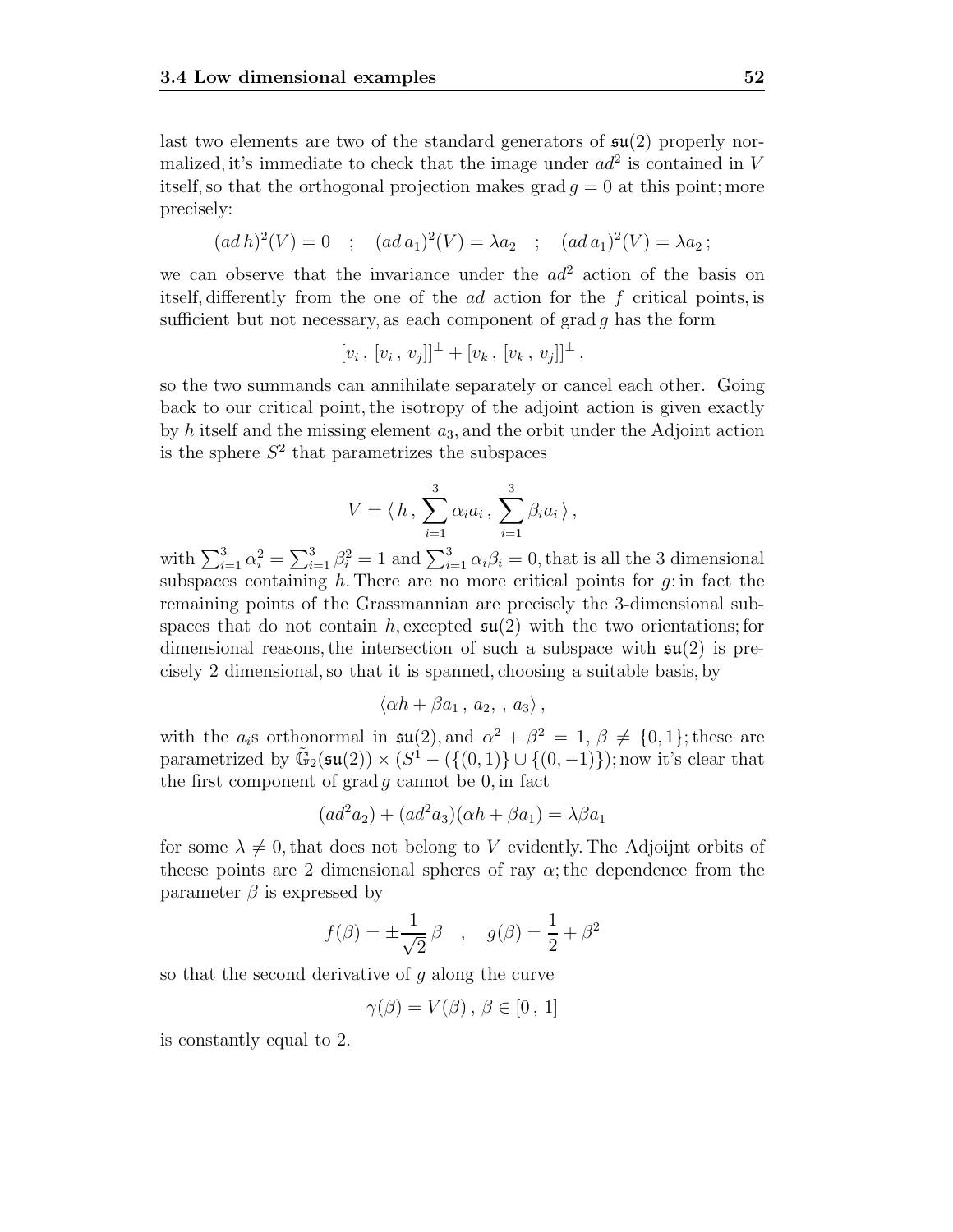|                          | $\Sigma^2$ | $\Sigma^4$ | $\Sigma^6$       |
|--------------------------|------------|------------|------------------|
| $\overline{\phantom{a}}$ |            | 3          | 6                |
| Hf                       |            | $\Omega$   | $\sqrt{2}$<br>3/ |
| Hg                       | 10         |            |                  |

Table 3.2: The Hessians at  $\mathfrak{so}(3) \subset \mathfrak{su}(3)$ 

|    | $\Sigma^1$ | $\Sigma^2$ | $\Sigma^3$ |
|----|------------|------------|------------|
|    | 3/8        |            | 15/8       |
| Hf |            |            | /2<br>3/   |
| Hg |            |            |            |

Table 3.3: The Hessians at  $\mathfrak{su}(2) \subset \mathfrak{su}(3)$ 

#### **The Lie algebra** su(3)

The following tables describe the behaviour of the two Hessians at the critical points for f: at  $\mathfrak{so}(3)$  (with  $f = -\frac{1}{\sqrt{2}}$  and  $g = \frac{3}{2}$ ) we have the decomposition

$$
T_{\mathfrak{so}(3)}\mathbb{G}_3 = \Sigma^2 \otimes \Sigma^4 = \Sigma^2 + \Sigma^4 + \Sigma^6, \qquad (3.82)
$$

and the eigenvalues of the Hessians are reported in Table 3.2; instead at  $\mathfrak{su}(2) \subset \mathfrak{su}(2)$ , with  $f = -$ <br>tangent space is given by ressians are reported in Table 5.2; instead at  $\sqrt{2}$  and  $g = 6$ , where the decomposition of the tangent space is given by

$$
T_{\mathfrak{su}(2)}\mathbb{G}_3 = \Sigma^2 \otimes (\Sigma^0 + 2\Sigma^1) = \Sigma^2 + 2\Sigma^1 + 2\Sigma^3 \tag{3.83}
$$

we have the Hessians of the two functions taking the values as in Table 3.3.

The last 0 in the last row of Table 3.2 could be interpreted as a degeneracy of the Hessian of g, so that it would not be a Morse-Bott function, or it could mean that the critical manifold for  $g$  strictly contains the one of  $f$ . We now recall the decomposition of  $\mathfrak{su}(3)$  under the adjoint action restricted to the Cartan subalgebra  $\mathfrak h$  of the diagonal elements:

$$
\mathfrak{su}(3) = \mathfrak{h} \oplus \hat{\mathfrak{g}}_{\alpha} \oplus \hat{\mathfrak{g}}_{\beta} \oplus \hat{\mathfrak{g}}_{\alpha+\beta}, \qquad (3.84)
$$

where  $\hat{\mathfrak{g}}_{\alpha}$  denotes the 2 dimensional real space generated by elements of the form  $(\mathfrak{g}_{\alpha} - \mathfrak{g}_{-\alpha})$  and  $\imath(\mathfrak{g}_{\alpha} + \mathfrak{g}_{-\alpha})$ ,  $\alpha$  being a root; the Adjoint action of the maximal torus corresponding to h is essentially a  $\mathfrak{u}(1)$  action on each of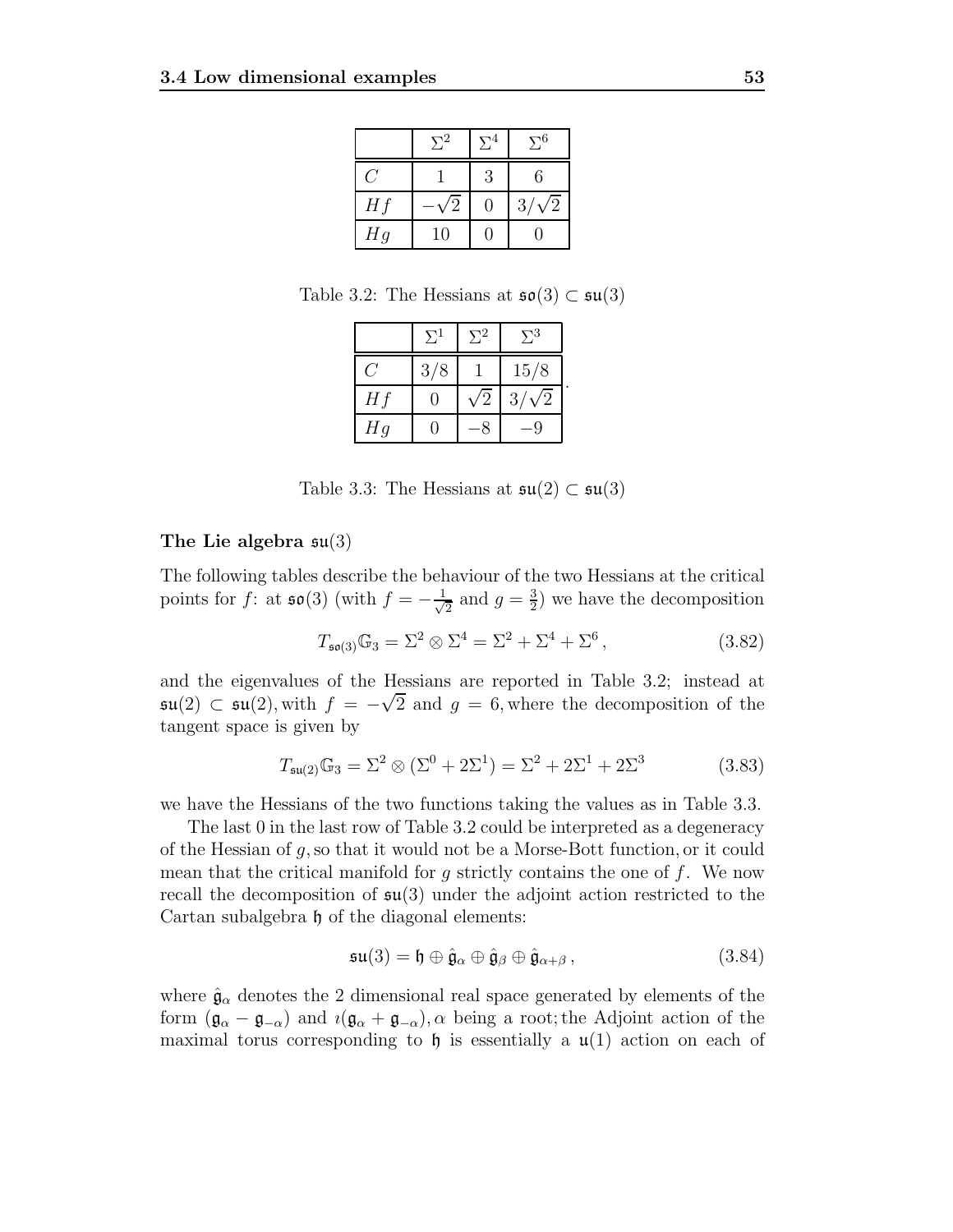these summands: in fact the kernel of the corresponding root in  $\mathfrak{h}$ , which is a hyperplane, is tangent in general to a rank $(g) - 1$  dimensional torus which is the stabilizer of a point of the maximal torus representation.

It is straightforward to prove that the 3-dimensional torus  $\mathbb{T}^3$ 

$$
V = \langle \frac{1}{\sqrt{2}} \begin{pmatrix} 0 & e^{is} & 0 \\ -e^{-is} & 0 & 0 \\ 0 & 0 & 0 \end{pmatrix}, \frac{1}{\sqrt{2}} \begin{pmatrix} 0 & 0 & 0 \\ 0 & 0 & e^{it} \\ 0 & -e^{-it} & 0 \end{pmatrix}, \frac{1}{\sqrt{2}} \begin{pmatrix} 0 & 0 & e^{iu} \\ 0 & 0 & 0 \\ -e^{-iu} & 0 & 0 \end{pmatrix} \rangle
$$

for  $s, t, u \in \mathbb{R}$  identifies 3-dimensional subspaces that are closed under the squared adjoint action mutually applied between the generators, as usual, so that grad  $q = 0$  at V; we observe that these subspaces are not subalgebras excepted when the parameters satisfy the condition

$$
s + t - u = k\pi \tag{3.85}
$$

for which we get the intersection of  $\mathbb{T}^3$  with the orbit of  $\mathfrak{so}(3)$  under the Adjoint action; the restriction of  $f$  to this submanifold is expressed by

$$
f(s, t, u) = \frac{1}{\sqrt{2}} \cos (s + t - u)
$$
 (3.86)

so that the intersection with the fibres is given by the 2 dimensional tori  $s + t - u = const$ ; instead we have

$$
g = \frac{3}{2} \tag{3.87}
$$

constantly.

**Observation.**This explains partially the apparent degeneracy of the Hessian of  $q$  (here we have one new degeneracy direction, while the 0-eigenspace for  $Hg$  is  $S^6$  which is 7-dimensional as seen in Table 3.2).

The kernel of the adjoint action (that is the "normalizer" of  $V$ ) at the points of the torus is precisely  $\mathfrak{so}(3)$  for the subalgebras, giving the already known critical manifold

$$
SSU(3) = SU(3)/SO(3); \t(3.88)
$$

instead it is trivial at all other points: in fact the Cartan subalgebra  $\mathfrak h$  is never in the kernel, as it acts as a rotation in the spaces  $\hat{g}_{\alpha}$ ; on the other hand the three generators of  $V$  preserve  $V$  itself if and only if  $V$  is a subalgebra; in the end, the elements orthogonal to these last ones, with corresponding parameters

$$
s' = s + \pi/2, t' = t + \pi/2, u' = u + \pi/2
$$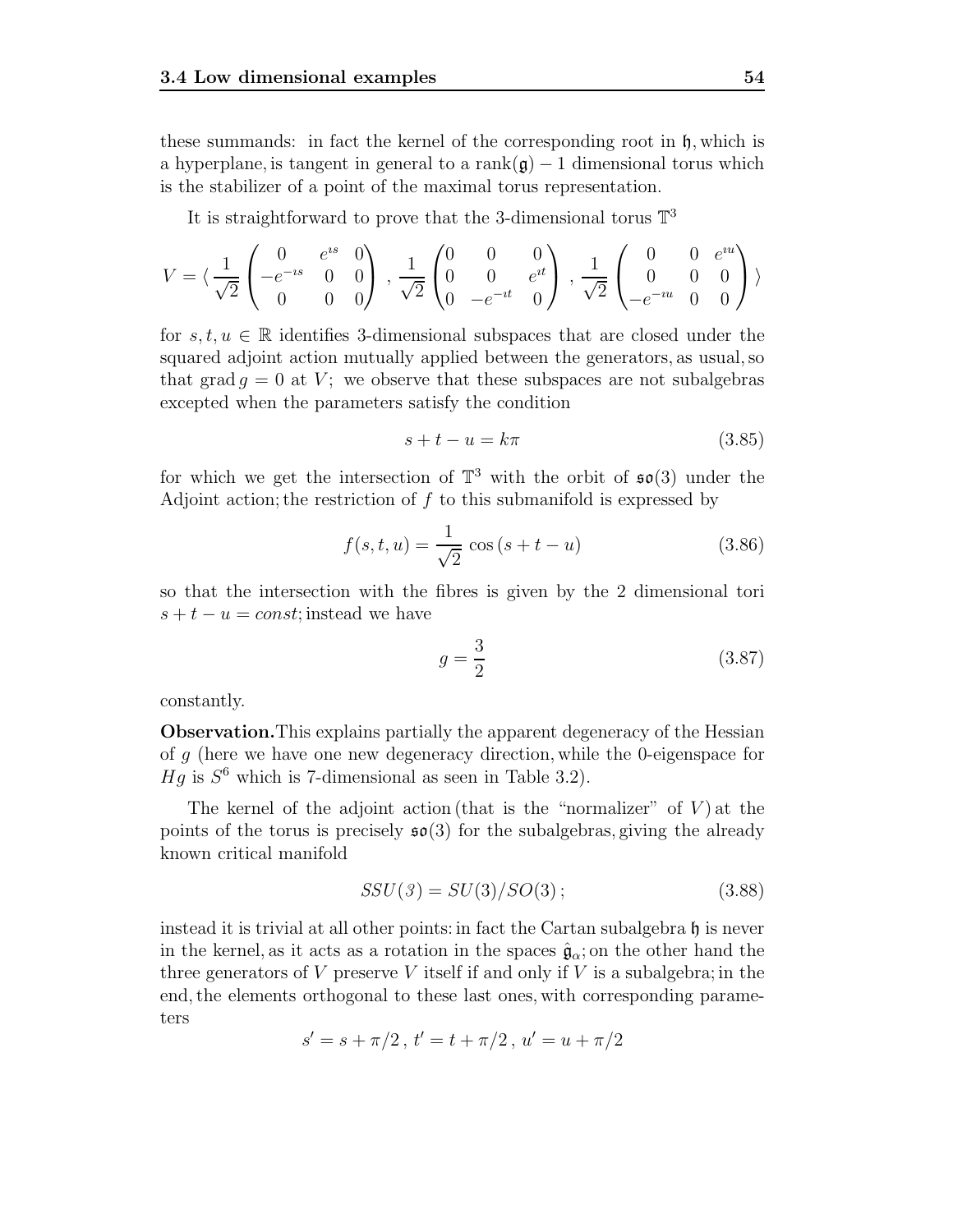|    | $\Sigma^2$                  |
|----|-----------------------------|
|    |                             |
| Hf | $\overline{2}$              |
| Hg | $\mathcal{S}_{\mathcal{S}}$ |

Table 3.4: The Hessians at  $\mathfrak{su}(2) \subset \mathfrak{so}(4)$ 

satisfy the condition  $(ad v_1(s'))(v_1(s)) \in \mathfrak{h}$  for example, so they don't preserve<br>the space too. So in conclusion if  $s+t-u \neq k\pi$  the Adjoint orbit is the whole the space too. So, in conclusion, if  $s+t-u \neq k\pi$  the Adjoint orbit is the whole  $SU(3)$ .

#### **The Lie algebra** so(4)

Inside  $\mathfrak{so}(4)$  we can find essentially three copies of  $\mathfrak{su}(2)$  (for a total of 6 considering the orientation): two corresponding to the standard decomposition

$$
\mathfrak{so}(4) = \mathfrak{su}(2) \oplus \mathfrak{su}(2) \tag{3.89}
$$

so that we get the decomposition

$$
\Sigma^2 \otimes (\Sigma^0 + \Sigma^0 + \Sigma^0) = \Sigma^2 + \Sigma^2 + \Sigma^2 \tag{3.90}
$$

and the Hessians at theese points (which are the maxima and the minima for f), take the values reported in Table 3.4. The two functions assume values f(su(2)) =  $-\sqrt{2}$  and  $g(\mathfrak{su}(2)) = 6$ .

The other critical point for f is the diagonal subalgebra  $\mathfrak{su}(2)_{\Delta}$ ; the values of our functions are respectively  $f(\mathfrak{su}(2)_{\Delta}) = -1$  and  $g(\mathfrak{su}(2)_{\Delta}) = 3$ ; the decomposition of the tangent space is given by:

$$
\Sigma^2 \otimes \Sigma^2 = \Sigma^4 + \Sigma^2 + \Sigma^0 \tag{3.91}
$$

and the behaviour of the Hessians is described in Table 3.5. This tells us for example that this cannot be the absolute minimum for  $q$ , and suggests that we can find other critical manifolds for it. In fact for example it is easy to check that the following subspaces are critical for  $q$ ; actually this is just a consequence of the functoriality respect to the immersion of subalgebras, in particular for the immersion of  $\mathfrak{u}(2)$ : if  $v_i$  denotes an orthonormal basis of  $\mathfrak{su}(2)$  the space

$$
V = \langle (v_1, 0), (v_2, 0), (0, v_3) \rangle \tag{3.92}
$$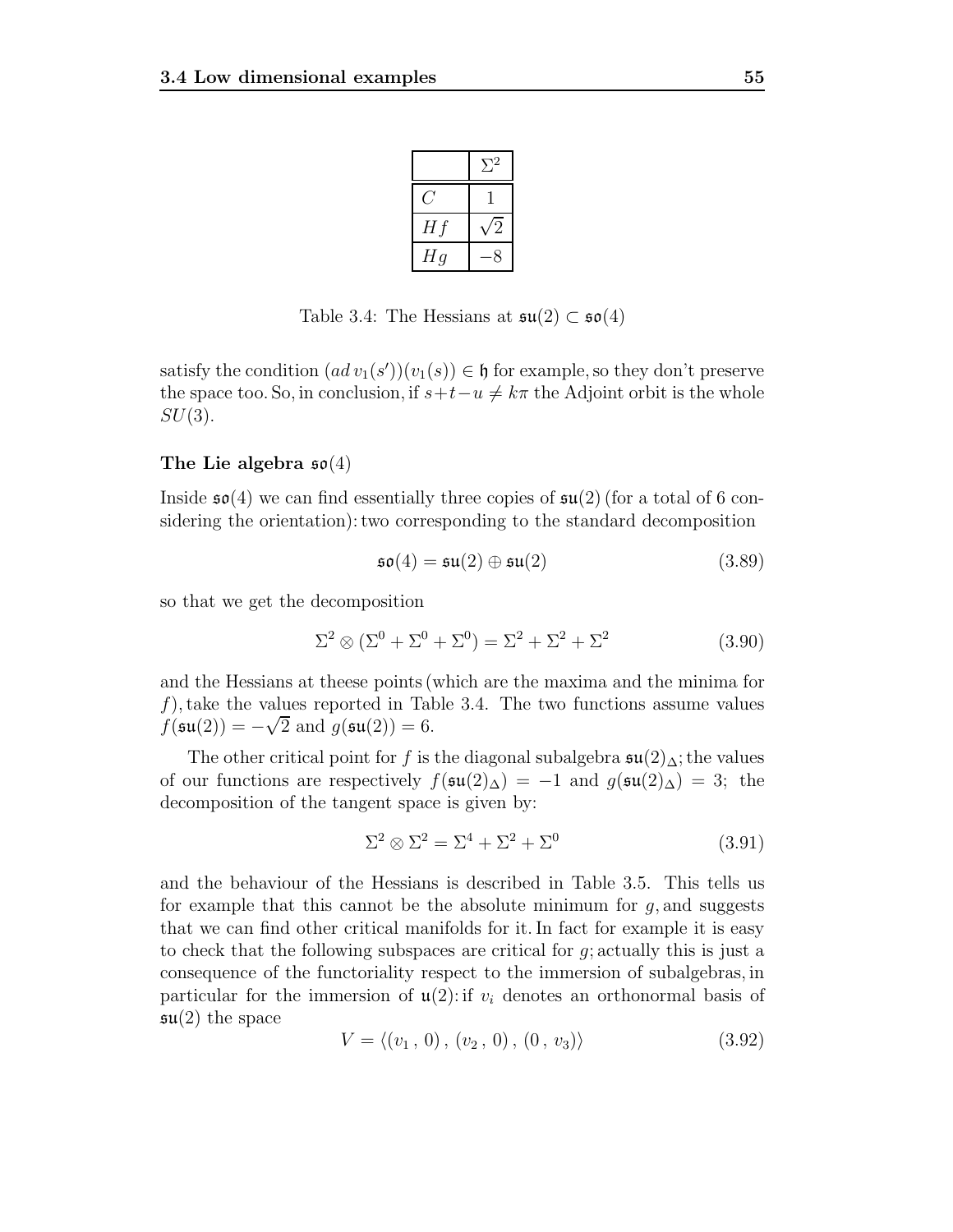|     | $\Sigma^0$ | $\Sigma^2$ | $\Sigma^4$ |
|-----|------------|------------|------------|
| - 7 | 0          |            | 3          |
| Hf  |            | ۱)         | 2          |
| Hg  | 8          |            |            |

Table 3.5: The Hessians at  $\mathfrak{su}(2)$ <sub>∆</sub> ⊂  $\mathfrak{so}(4)$ 

comes from the immersion

$$
\mathfrak{su}(2) \oplus \mathbb{R} \hookrightarrow \mathfrak{su}(2) \oplus \mathfrak{su}(2) \tag{3.93}
$$

with values  $f(V) = 0$  and  $g(V) = 2$ ; moreover the kernel of the adjoint action on  $V$  is given by the abelian subalgebra

$$
\mathfrak{u}(1) \times \mathfrak{u}(1) = \langle (v_3, 0), (0, v_3) \rangle \tag{3.94}
$$

so that the Adjoint orbit is

$$
SO(4)/T^2;
$$
\n<sup>(3.95)</sup>

on the other hand the diagonal immersion

$$
\mathfrak{su}(2) \oplus \mathbb{R} \stackrel{\Delta}{\hookrightarrow} \mathfrak{su}(2) \oplus \mathfrak{su}(2) \tag{3.96}
$$

has associated the space

$$
W = \langle (v_1, v_1), (v_2, v_2), (v_3, -v_3) \rangle
$$

with values  $f(W) = 0$  and  $g(W) = 3$ ; in this case the kernel of the adjoint action is

$$
\mathfrak{su}(2) = \langle (v_1, -v_1), (v_2, -v_2), (v_3, v_3) \rangle \tag{3.97}
$$

and the Adjoint orbit is then

$$
SO(4)/O(3) = \mathbb{RP}^3.
$$
\n
$$
(3.98)
$$

### **The Lie algebra** so(5)

The decomposition at the maximal critical manifold, corresponding to the long root, is given by

$$
\mathfrak{so}(5) = \mathfrak{su}(2) + 2\Sigma^1 + 3\Sigma^0 \tag{3.99}
$$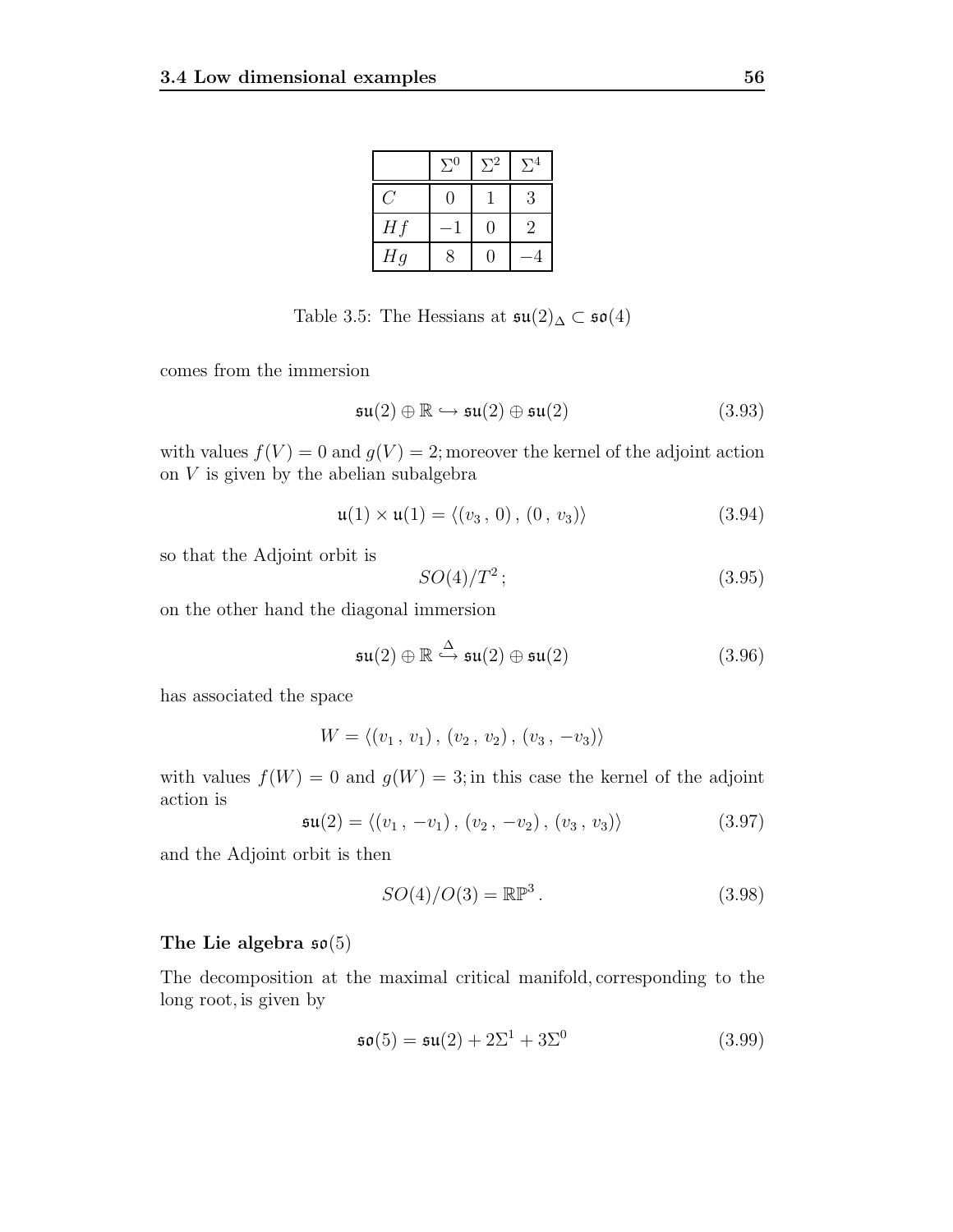|    | $\Sigma^0$ | $\Sigma^2$ | $\Sigma^4$ | $\tilde{\Sigma}^2$ |
|----|------------|------------|------------|--------------------|
|    | H          |            | 3          |                    |
| Hf |            | 0          |            |                    |
| Hg |            |            |            |                    |

Table 3.6: The Hessians at  $\mathfrak{su}(2)$ ∆ ⊂  $\mathfrak{so}(5)$ 

and the tangent space is

$$
T_{\mathfrak{su}(2)_\Delta}^{\mathbb{C}} \mathbb{G}_3(\mathfrak{so}(5)) \cong \Sigma^2 \otimes (2\Sigma^1 + 3\Sigma^0) = 2(\Sigma^3 + \Sigma^1) + 3\Sigma^2 \tag{3.100}
$$

where  $2\Sigma^1$  is tangent to  $\mathbb{HP}^1$ , and the remaining summands are the stable part: the Hessians in fact behave in the same way described in Table 3.3, because the representations involved are the same (but with different multuplicities), see (3.83).

The decomposition associated to the next to minimal critical manifold, or in other words to the copy  $\mathfrak{su}(2)$  corresponding to the short root, is given by

$$
\mathfrak{so}(5) = \mathfrak{su}(2)_{\Delta} + \Sigma^0 + 2\Sigma^2 \tag{3.101}
$$

.

so that

$$
T_{\mathfrak{su}(2)_\Delta}^{\mathbb{C}} \mathbb{G}_3(\mathfrak{so}(5)) \cong \Sigma^2 \otimes (\Sigma^0 + 2\Sigma^2) = 2(\Sigma^4 + \Sigma^0) + 3\Sigma^2 \tag{3.102}
$$

and the eigenvalues of the Hessians are described in Table 3.6.

**Observation.**The  $\tilde{\Sigma}^2$  column comes from the  $\Sigma^0$  summand of the decomposition of  $V^{\perp}$ , so that the values of the Hessians are different with respect to the  $\Sigma^2$  coming from the  $\Sigma^4$  summand even if they are isomorphic representations, exemplifying the dependence of the parameter l from both  $V \otimes V^{\perp}$ and  $V^{\perp}$  (see (3.67)).

## **3.5 New critical manifolds for grad g**

Critical points for g provide some kind of "generalized subalgebras", in the sense that

$$
\text{grad } f = 0 \implies \text{grad } g = 0; \tag{3.103}
$$

we have already shown in the previous sections that the converse is not true, analyzing in detail examples of compact Lie algebras.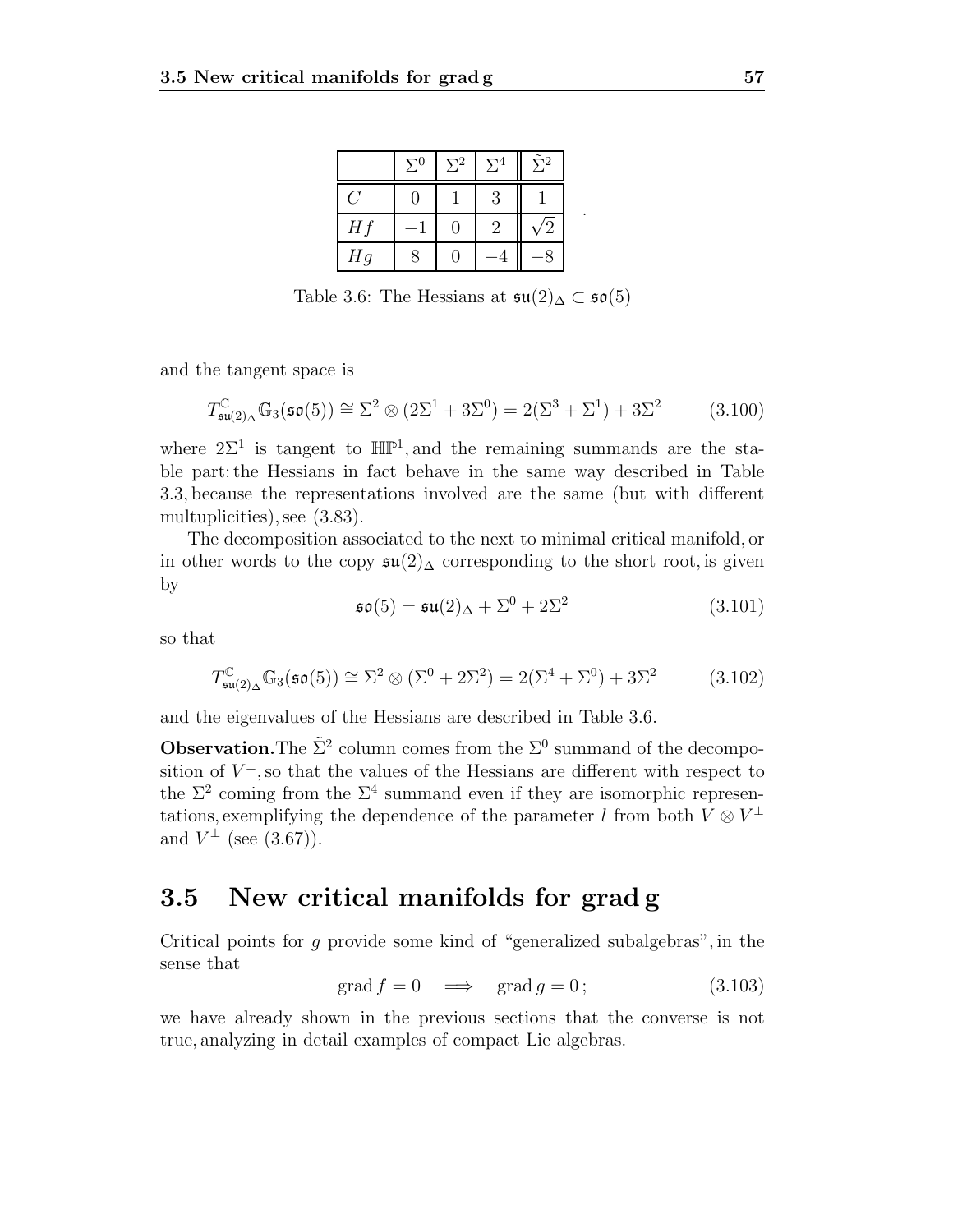Another approach for finding q critical points that are not subalgebras is looking at the root structure, using the same type of arguments used to prove Proposition 3.3.

Let us consider the case that  $\langle \beta, \alpha \rangle = -2$  for two simple roots; this happens precisely in  $\mathfrak{so}(2n+1), \mathfrak{sp}(n)$  and  $\mathfrak{f}(4)$ . This means essentially that  $\alpha + \beta$  and  $2\alpha + \beta$  are the only roots belonging to the  $\alpha$  string through  $\beta(\beta - \alpha)$  is never a root if they are both simple). Now we can consider the 3 dimensional space V generated by elemnts of norm 1 taken in the spaces  $(\mathfrak{g}_{\alpha}-\mathfrak{g}_{-\alpha}), (\mathfrak{g}_{\beta}-\mathfrak{g}_{-\beta})$  and  $(\mathfrak{g}_{2\alpha+\beta}-\mathfrak{g}_{-(2\alpha+\beta)})$ ; if we perform the double adjoint action of one generator on the other, keeping in mind that

$$
[\mathfrak{g}_{\alpha}, \mathfrak{g}_{\beta}] \subset \mathfrak{g}_{\alpha+\beta} \tag{3.104}
$$

we fall in the same subspaces: in fact we have to take in account that the following are not roots:

$$
2(\alpha + \beta), \alpha + 2\beta, 3\alpha + 2\beta,
$$

the last one because every root of level  $m$  can be obtained from one of level  $m-1$  by just adding one simple root; but nor  $2(\alpha + \beta)$  nor  $3\alpha + \beta$ are roots in our situation. So taking the orthogonal projection as usual the gradient of q annihilates; this is not a subalgebra, as  $\alpha + \beta$  stands in  $V^{\perp}$ . In particular consider  $\mathfrak{sp}(2)$ : a subspace of this kind gives origin, as for  $\mathfrak{su}(3)$ , to a 3 dimesnional torus described in terms of matrices (not normalized) by

$$
\begin{pmatrix}\n0 & 0 & e^{is} & 0 \\
0 & 0 & 0 & 0 \\
-e^{-is} & 0 & 0 & 0 \\
0 & 0 & 0 & 0\n\end{pmatrix}, \begin{pmatrix}\n0 & 0 & 0 & 0 \\
0 & 0 & 0 & e^{it} \\
0 & 0 & 0 & 0 \\
0 & -e^{-it} & 0 & 0\n\end{pmatrix}, \begin{pmatrix}\n0 & e^{iu} & 0 & 0 \\
-e^{-iu} & 0 & 0 & 0 \\
0 & 0 & 0 & e^{-iu} \\
0 & 0 & -e^{iu} & 0\n\end{pmatrix}
$$

corresponding respectively to  $\beta$ ,  $2\alpha + \beta$  and  $\alpha$ . This torus is contained in the fibres  $f^{-1}(0)$  and  $g^{-1}(1)$ , and doesn't contain any subalgebra.

#### **Lie Triple Systems**

Another possible approach for trying to understand q critical manifolds is through the so called Lie Triple Systems (from now on LTS), i.e. those subspaces V of a Lie Algebra which satisfy the condition

$$
[X, [Y, Z]] \in V \quad \forall X, Y, Z \in V; \tag{3.105}
$$

we quote here a result which links LTS to totally geodesic submanifolds of a symmetric space (see [35]):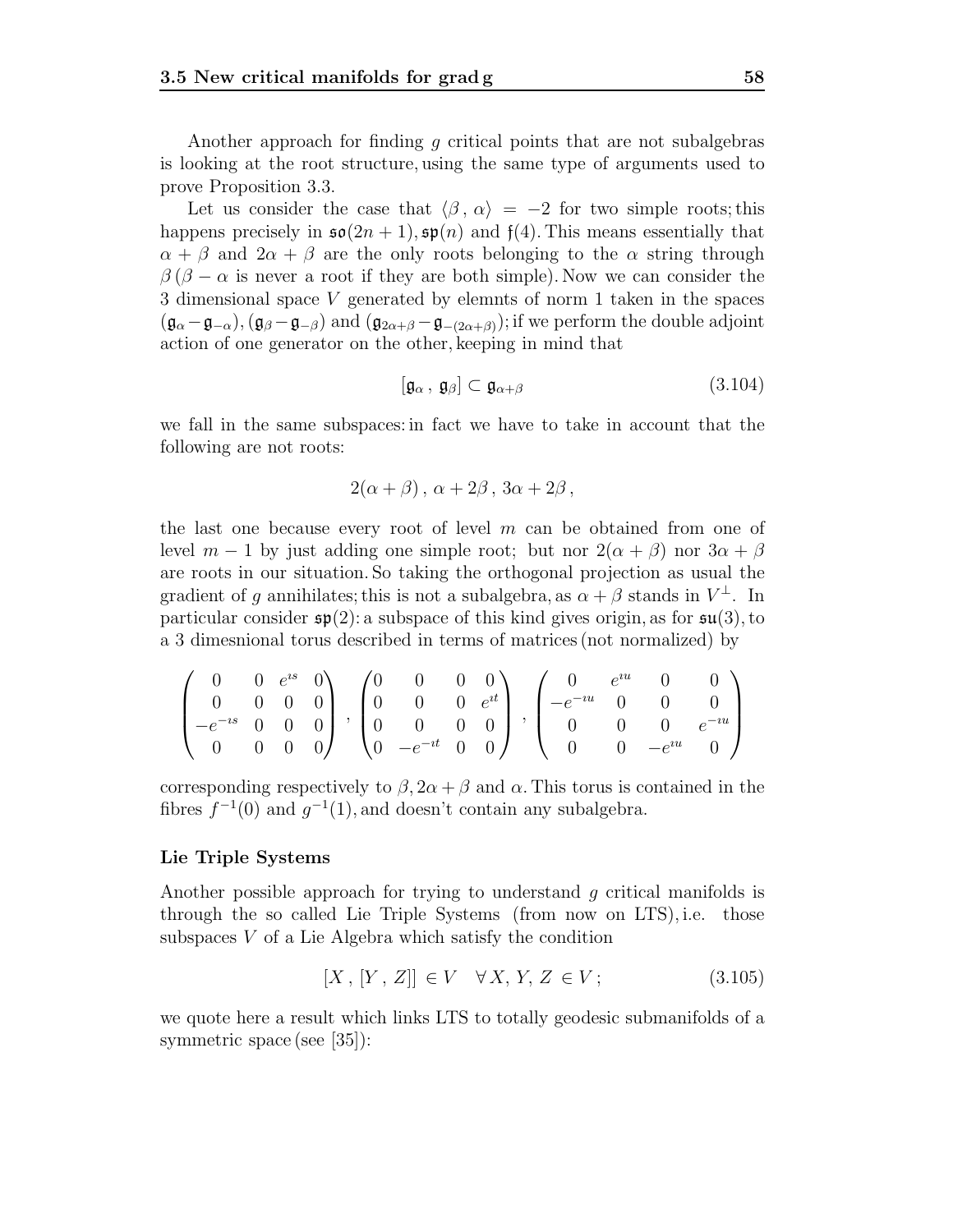**Proposition 3.12.** Let  $M = G/K$  be a Riemannian gobally symmetric space; let  $\mathfrak n \subset \mathfrak m$  be a LTS; put  $N = Exp \mathfrak n$ . Then N has a natural differentiable structure in which it is a totally geodesic submanifold of M with  $\mathfrak n$ as tangent space. On the other hand if  $N$  is a totally geodesic submanifold of M and  $\mathfrak n$  is the tangent space at some point, then it is a LTS.

We remark that N is a globally symmetric space too, of the form  $G'/K'$ , where G' is a closed subgroup of G and  $K' = K \cap G'$ . We are now in position to state the following criterion for identifying critical submanifolds for grad  $q$ which are not critical for grad  $f$ , or in other words which do not correspond to subalgebras: recall that  $\text{grad } g = 0$  is equivalent to the set of three equations

$$
[v_i, [v_i, v_k]]^{\perp} + [v_j, [v_j, v_k]^{\perp} = 0 \qquad (3.106)
$$

for i, j,  $k = 1, 2, 3$  modulo ciclyc permutations; then we have:

**Proposition 3.13.** Let G be a compact Lie group with Lie algebra g and let  $M = G/K$  be a symmetric space; then any 3-dimensional totally geodesic submanifold N corresponds to a critical submanifold in  $\mathbb{G}_3(\mathfrak{g})$  for grad g which is not critical for grad f.

Proof. Proposition  $(3.12)$  translates the condition of being a totally geodesic submanifold to the algebraic condition of a LTS; this clearly implies that V satisfies equations  $(3.106)$ ; moreover a LTS cannot be a subalgebra, as  $V \subset \mathfrak{m}$  implies

$$
[u, v] \in \mathfrak{h} \subset V^{\perp} \tag{3.107}
$$

for property (1.16) of symmetric spaces; the Adjoint orbit of the LTS does not depend on the base point chosen in  $N$ .

For a classification of totally geodesic submanifolds of symmetric spaces see [18] and [19].

We go now do describe some examples: we start with the decomposition

$$
\mathfrak{so}(5) = \mathfrak{so}(4) \oplus \mathfrak{m} \tag{3.108}
$$

which corresponds to the symmetric space

$$
SO(5)/SO(4) = S^4;
$$
\n(3.109)

the decomposition can be written in terms of the roots structure in the following way (as usual we shall denote  $\hat{\mathfrak{g}}_{\alpha}$  the 2-dimensional subspace generated by  $(\mathfrak{g}_{\alpha} - \mathfrak{g}_{-\alpha})$  and  $\imath(\mathfrak{g}_{\alpha} + \mathfrak{g}_{-\alpha})$  and with t the Cartan subalgebra):

$$
\mathfrak{so}(5) = (\mathfrak{t} + \hat{\mathfrak{g}}_{\beta} + \hat{\mathfrak{g}}_{2\alpha+\beta}) + (\hat{\mathfrak{g}}_{\alpha} + \hat{\mathfrak{g}}_{\alpha+\beta})
$$
(3.110)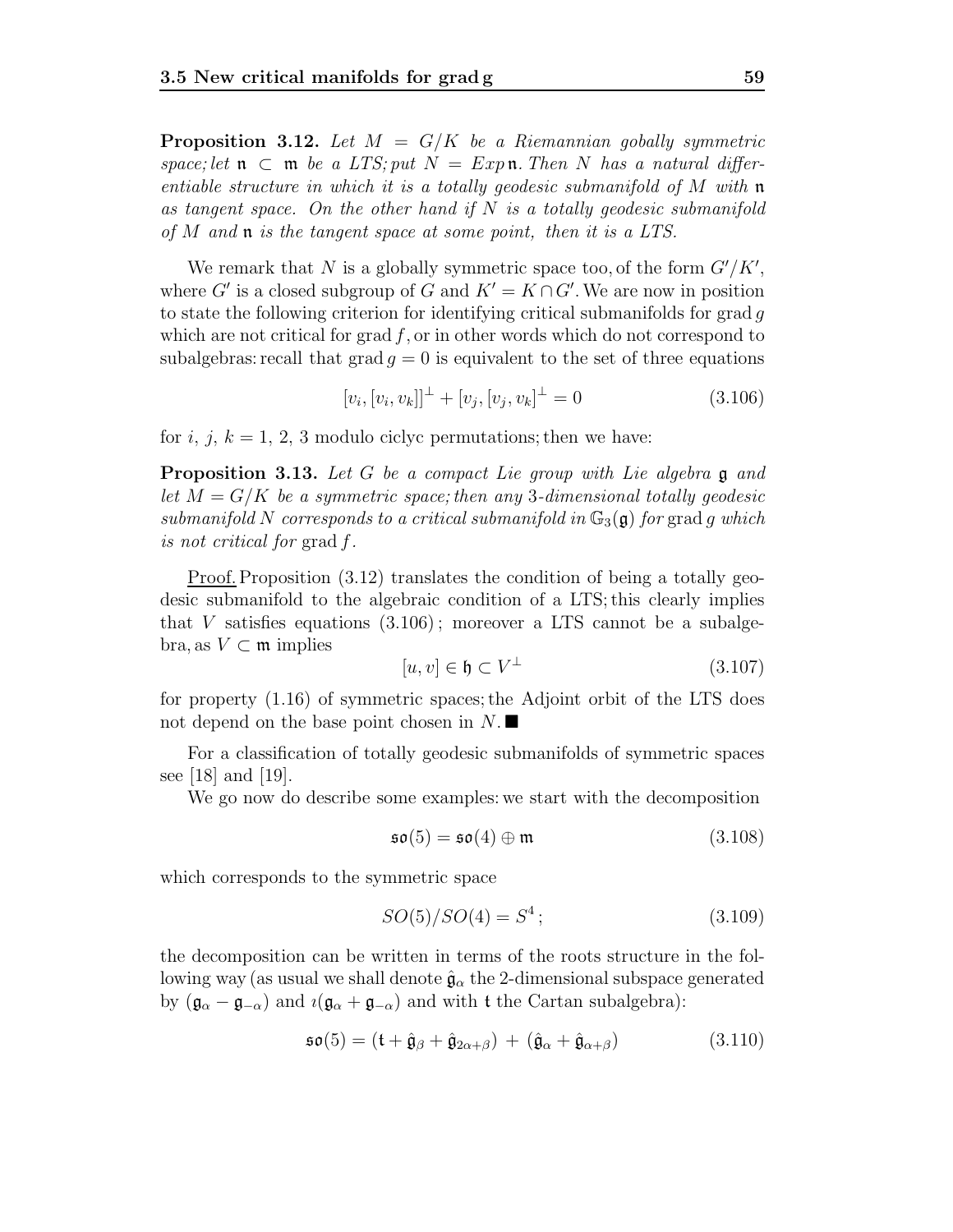where  $\alpha$  and  $\beta$  are simple roots labelled consistently with the previous section; so

$$
T_p S^4 = \hat{\mathfrak{g}}_{\alpha} + \hat{\mathfrak{g}}_{\alpha+\beta} \tag{3.111}
$$

and every 3 dimensional totally geodesic subanifolds is a maximal  $S^3$ ; but being this a rank 1 symmetric space, that means that the isotropy (Adjoint) representation of  $SO(4)$  on  $T_p S^4$  is transitive on the unit vectors, and being all 3 dimensional subspaces of the tangent space identified by the orthogonal unit vector, we can essentially obatin all elements in the same Adjoint orbit in this way.We choose just to fix the ideas the space

$$
V = \hat{\mathfrak{g}}_{\alpha} + (\mathfrak{g}_{\alpha+\beta} - \mathfrak{g}_{-(\alpha+\beta)}), \qquad (3.112)
$$

and one can check directly that it satisfies the required condition. The values of our functions are at this point

$$
f(V) = 0 \quad , \quad g(V) = 3 \,. \tag{3.113}
$$

In this way we can give a different interpretation of the critical point found in the previous section; in fact we can consider the decomposition

$$
\mathfrak{sp}(2) = (\mathfrak{t} + \hat{\mathfrak{g}}_{\alpha+\beta}) + (\hat{\mathfrak{g}}_{\alpha} + \hat{\mathfrak{g}}_{\beta} + \hat{\mathfrak{g}}_{2\alpha+\beta})
$$
  
= (\mathbb{R} \oplus \mathfrak{su}(2)) \oplus 2\Sigma^2

corresponding to the symmetric space

$$
\frac{Sp(2)}{SU(2)U(1)}\,;\tag{3.114}
$$

the 3 dimensional subspace

$$
V = (\mathfrak{g}_{\alpha} - \mathfrak{g}_{-\alpha}) + (\mathfrak{g}_{\beta} - \mathfrak{g}_{-\beta}) + (\mathfrak{g}_{2\alpha+\beta} - \mathfrak{g}_{-(2\alpha+\beta)})
$$
(3.115)

satisfies the definition of LTS, so can be thought as the tangent space of a totally geodesic submanifold of this last one.

Now let us go back to  $\mathfrak{su}(3)$ : we can decompose it as a symmetric pair as

$$
\mathfrak{su}(3) = (\mathfrak{t} \oplus \hat{\mathfrak{g}}_{\alpha+\beta}) + (\hat{\mathfrak{g}}_{\alpha} + \hat{\mathfrak{g}}_{\beta})
$$
  
=  $(\mathbb{R} \oplus \mathfrak{su}(2)) \oplus 2\Sigma^1$  (3.116)

and for example if we choose the 3 dimensional subspace in  $2\Sigma^1$ 

$$
V = \hat{\mathfrak{g}}_{\alpha} + (\mathfrak{g}_{\beta} - \mathfrak{g}_{-\beta})
$$
 (3.117)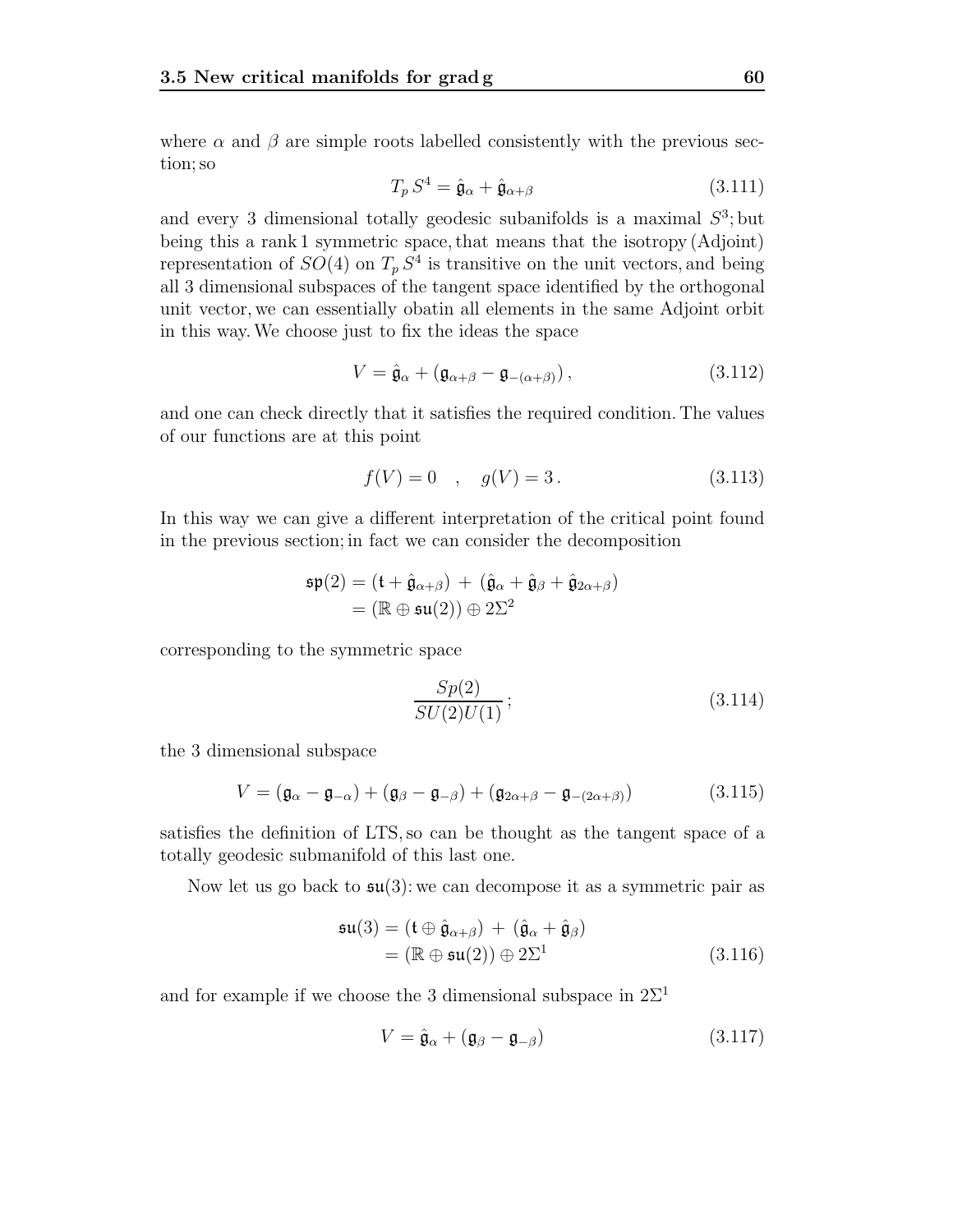we see that it is a LTS, with  $f(V) = 0$  and  $g(V) = 3$ , so this is not contained in the torus found before.

The kernel of the adjoint action at this point is given by the kernel of  $\beta$ inside h, in fact it kills  $(\mathfrak{g}_{\beta} - \mathfrak{g}_{-\beta})$  and rotates  $\hat{\mathfrak{g}}_{\alpha}$ , so the Adjoint orbit is

$$
\frac{SU(3)}{U(1)}\,.\tag{3.118}
$$

Incidentally we can observe that among the examples found until this moment only some belong to this family; for instance in the 3 dimensional tori found in  $\mathfrak{su}(3)$  and  $\mathfrak{sp}(2)$  only the 2 dimensional tori corresponding to the conditions  $s+t-u = k\pi$  (the subalgebras  $\mathfrak{so}(3)$  in  $\mathfrak{su}(3)$ ) and  $s-t-2u = k\pi$ in the latter situation are associated to totally geodesic submanifolds in some symmetric space (the Lie group  $SU(3)$  itself in the first case, for example). This says that the condition of being a LTS is strictly stronger than asking

$$
[v_i, \, [v_i, \, v_j]] \subset V \tag{3.119}
$$

with  $v_i, v_j$  a pair from an orthonormal basis; nevertheless this point of view suggests the possibility of finding an interpretation of the gradient of  $g$  in terms of the curvature tensor of suitable symmetric spaces.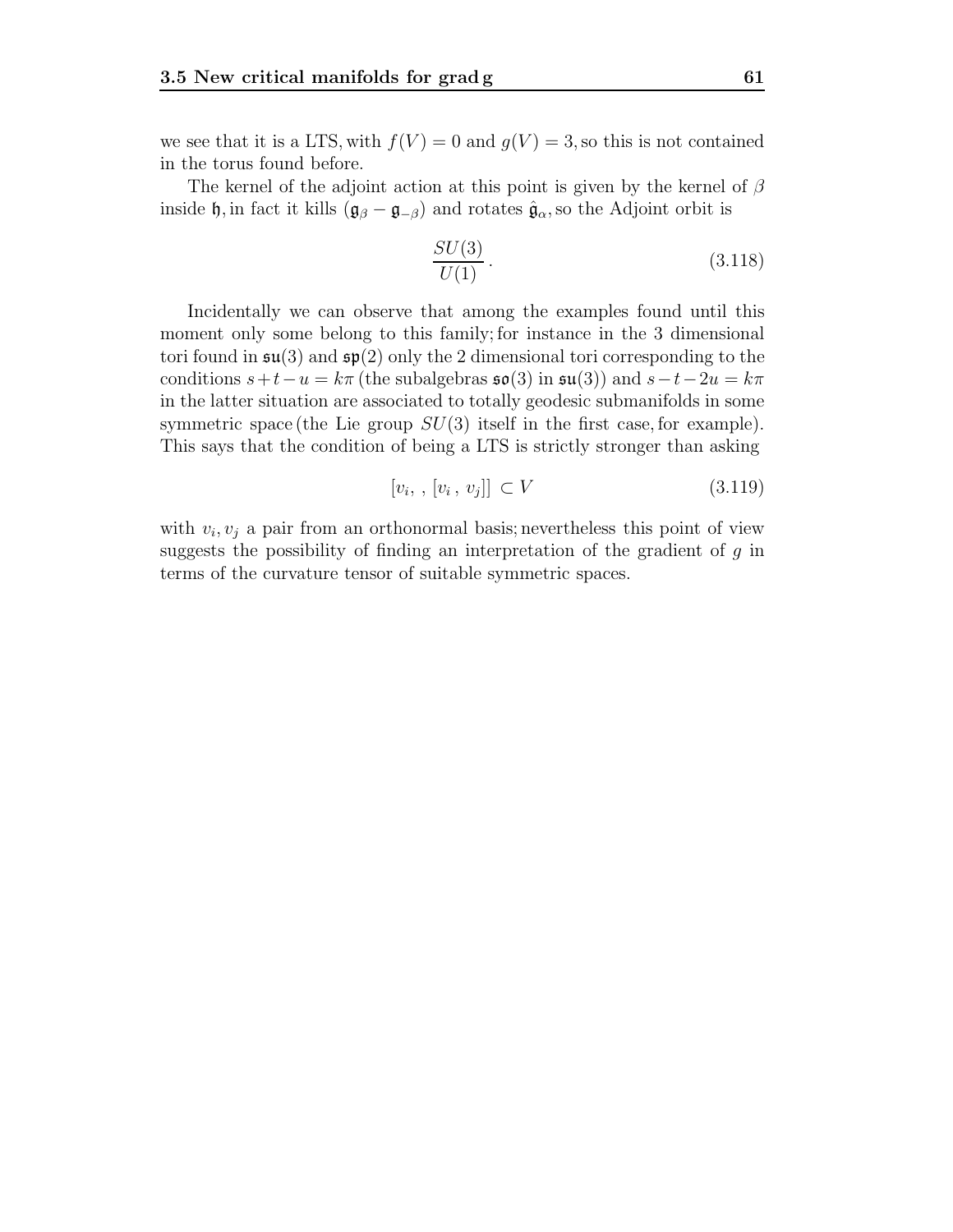# **Chapter 4 Quaterion-K¨ahler spaces**

In this chapter we introduce Quaternion-Kähler geometry, showing the main examples in the case of positive scalar curvature: compact Wolf spaces. To give a more rich picture of the background we describe then the twistor and Swann bundles of Wolf spaces, which are important tools in the study of quaternionic geometry, but which houwever will not play a crucial rôle in our exposition. In Section 4.3 we introduce a way of describing the  $Sp(n)Sp(1)$ structure which is compatible with the tangent space of  $\mathbb{G}_3$  at critical points for f in a purely algebraic way: this is the first link between quaternionic and Grassmannian geometry. In this same spirit, in the last section we give a non-standard description of the  $Sp(2)Sp(1)$ -invariant 4-form in  $\mathbb{R}^8$ .

## **4.1 The Wolf Spaces**

We state here the basic definitions and facts about Quaternion-Kaäler manifolds. References for this material are [71], [13], [44].

A Quaternion-Kähler manifold (from now on QK manifold)  $M$  of dimesnion 4n is a Riemannian manifold characterized by the reduction of the restricted holonomy group Hol<sup>0</sup> to the group  $Sp(1)Sp(n) \subset SO(4n)$ ; the complexified holonomy representation corrsponds to  $\mathbb{C}^2 \otimes \mathbb{C}^{2n} \cong H \otimes E$ , where H, E are the standard representations of  $Sp(1)$  and  $Sp(n)$  respectively.

The invariant symplectic 2-forms  $\omega_H, \omega_E$  can be used to describe the (symmetric) metric tensor in terms

$$
g = \omega_H \otimes \omega_E. \tag{4.1}
$$

These two representations have both a quaternionic structure, in other words an invariant antilinear endomorphism  $\epsilon$  such that  $\epsilon^2 = -1$ ; this structure allows to identify  $\mathbb{C}^2$  with  $\mathbb{H}$  and  $\mathbb{C}^{2n}$  with  $\mathbb{H}^n$ . The tensor product  $\epsilon_{HE} = \epsilon_H \otimes$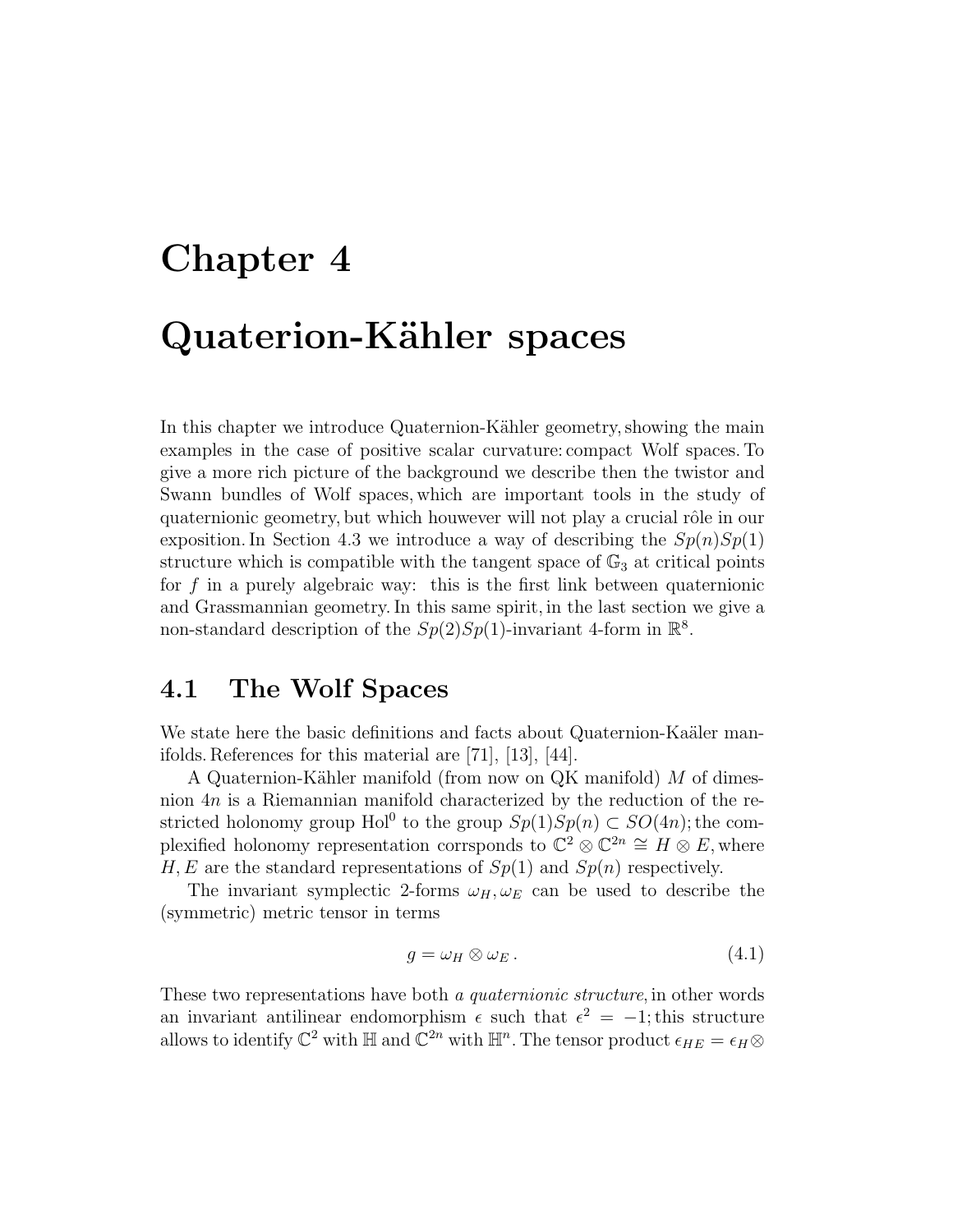$\epsilon_E$  is instead an involutive invariant antilinear map, defining a *real structure* on  $H \otimes E$ , so that the real tangent space at a point  $T_xM$  is the fixed point set for  $\epsilon_{HE}$ :

$$
T_x M \cong [H \otimes E] = \{a \in H \otimes E | \epsilon_{HE}(a) = a\}.
$$
 (4.2)

We have the embedding  $\mathfrak{sp}(1) \cong S^2H \hookrightarrow \text{End}(TM_{\mathbb{C}})$ , acting on  $TM_{\mathbb{C}}$  in the following way:

$$
S^2H \otimes (H \otimes E) \longrightarrow (\underline{H} \otimes H) \otimes (\underline{H} \otimes E) \longrightarrow H \otimes E \tag{4.3}
$$

contracting the underlined factors using the invariant form  $\omega_H$ . In this sense  $S<sup>2</sup>H$ , also called the *quaternionic bundle*, can be also identified with  $\mathfrak{sp}(1)$  as the Adjoint representation of  $Sp(1) \subset Hol<sup>0</sup>(M)$ , and thanks to the metric also as a subbundle of  $\bigwedge^2 TM$ . A local trivialization is given by a triple of skewsymmetric endomorphisms  $I_1$ ,  $I_2$ ,  $I_3$  satisfying the quaternionic relations:

$$
I_i I_j = (-1)^{\epsilon} I_k, \qquad (4.4)
$$

with the sign depending on the permutation  $ijk$ . QK manifolds are Einstein (see [71]), therefore have constant scalar curvature  $s$ ; we will only consider the case  $s > 0$ . Alternative definitions of QK manifolds will be provided in Section 4.4.

A fundamental example of compact Quaternion-Kähler manifolds are those described by Wolf in [83]; they are symmetric spaces, and as Alekseevsky showed in [2], they are the only complete homogeneous examples with positive scalar curvature. Moreover LeBrun and Salamon conjectured that there are no others; this conjecture was proven up to dimension 12 (see [69], [39], [40]).We have in part described the structure of these spaces in section 3.1, we will go more in deep now: recall that they are defined as the quotient

$$
M = \frac{G}{N(\mathfrak{sp}(1))},\tag{4.5}
$$

where  $\mathfrak{sp}(1)$  is a subalgebra corresponding to the maximal root and  $K :=$  $N(\mathfrak{su}(2))$  is its normalizer; there is an exponent of this type for each simple Lie group, classical

$$
\mathbb{HP}^n = \frac{Sp(n+1)}{Sp(n)Sp(1)}; \quad \mathbb{G}_2(\mathbb{C}^n) = \frac{SU(n)}{S(U(n-2) \times U(2)}; \quad (4.6)
$$

$$
\tilde{\mathbb{G}}_4(\mathbb{R}^n) = \frac{SO(n)}{SO(n-4)SO(4)}\tag{4.7}
$$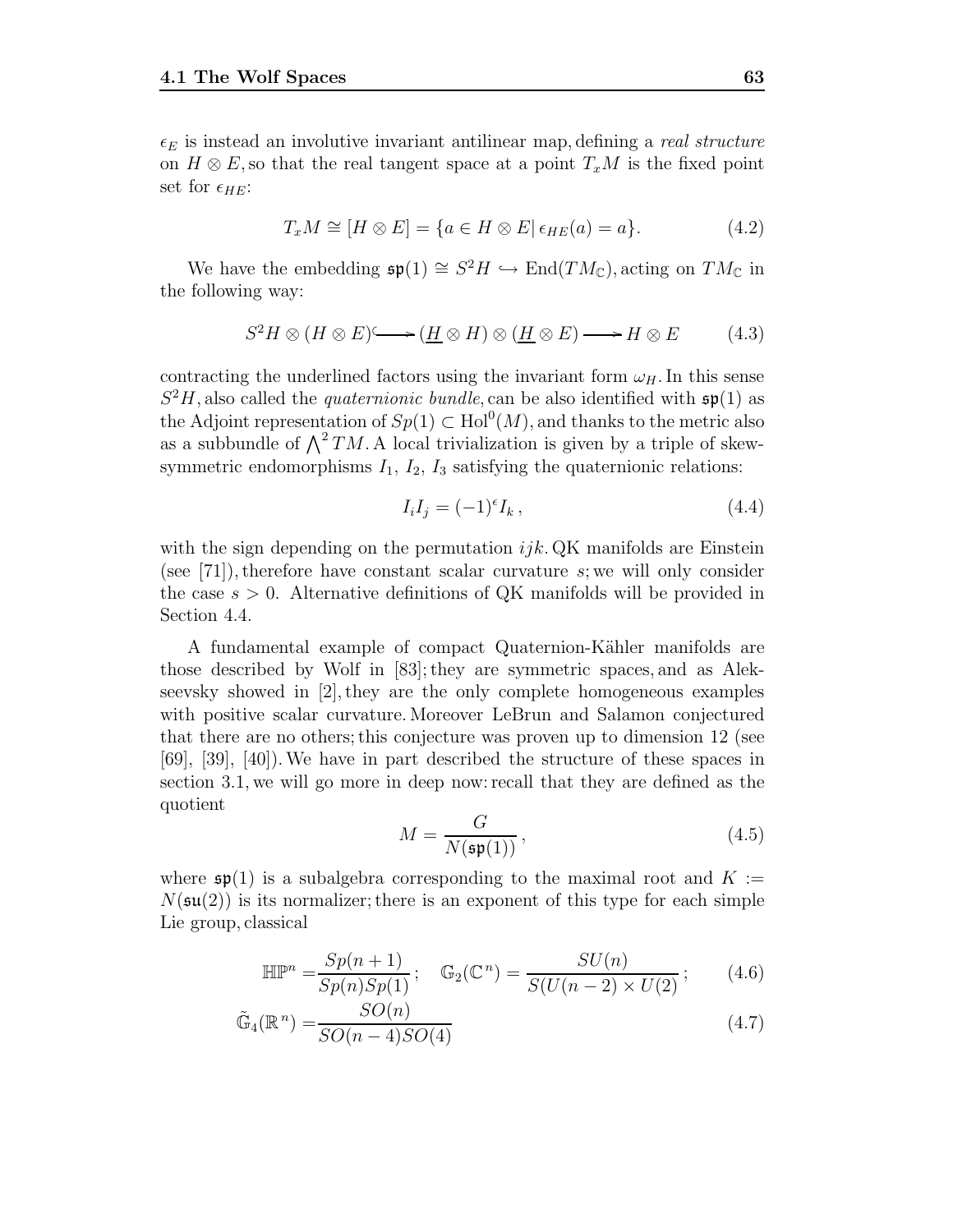and exceptional:

$$
\frac{G_2}{SO(4)}; \quad \frac{F_4}{Sp(3)Sp(1)}; \quad \frac{E_6}{SU(6)Sp(1)}; \tag{4.8}
$$

$$
\frac{E_7}{Spin(12)Sp(1)}\,;\quad \frac{E_8}{E_7Sp(1)}\,.
$$
\n(4.9)

These spaces are all symmetric and have positive scalar curvature; their noncompact duals give examples of QK symmetric spaces of negative scalar curvature; the theory of negative QK manifolds has rather different developments with respect to the positive case: for instance Alekseevsky found examples which are homogeneous but non-symmetric ([3]). However we will focus our attention exclusively on the positive case.

Going back to our examples, the tangent space at the point at  $eK$  can be identified with m in the Lie algebra decomposition

$$
\mathfrak{g} = \mathfrak{c} \oplus \mathfrak{sp}(1) \oplus \mathfrak{m} \tag{4.10}
$$

where c denotes the centralizer of  $\mathfrak{sp}(1)$  so that K is the adjoint group to the subalgebra  $\mathfrak{c} \oplus \mathfrak{sp}(1)$ ; so K is the stabilizer of a point and the holonomy group of M via the Adjont action on  $\mathfrak{m}$ ; the structure of a QK manifold is given by a field of algebras of skew-symmetric endomorphisms of the tangent spce isomorphic to Im H: in this case these algebras correspond to the  $\mathfrak{sp}(1)$ of the previous decomposition; in fact  $\mathfrak{sp}(1)$  acts on  $\mathfrak{m}$  by adjoint representation (restricting the brackets of  $\mathfrak{g}$ ) and in this way we have a K-invariant immersion

$$
\mathfrak{sp}(1) \longrightarrow \mathfrak{m} \otimes \mathfrak{m}
$$

(where the duality  $m \cong m^*$  is provided by the Killing metric, which induces the G invariant Riemannian metric on  $M$ ); K-invariance allows to extended the action of  $\mathfrak{sp}(1)$  globally on the whole M as a subbundle of  $\text{End}(TM)$ .

## **4.2 The Twistor space**

We want to discuss now some important homogeneous spaces which are bundles over the Wolf spaces; they can be generalized to bundles over any Quaternion-K¨ahler manifold, as was shown by Salamon ([71]). Consider the complexification of any compact semisimple Lie algebra  $\mathfrak{g}_{\mathbb{C}}$ ; let h be a Cartan subalgebra, and

$$
\mathfrak{g}_{\mathbb{C}} = \mathfrak{h} \oplus \sum_{\alpha \in \Xi} \mathfrak{g}_{\alpha} \tag{4.11}
$$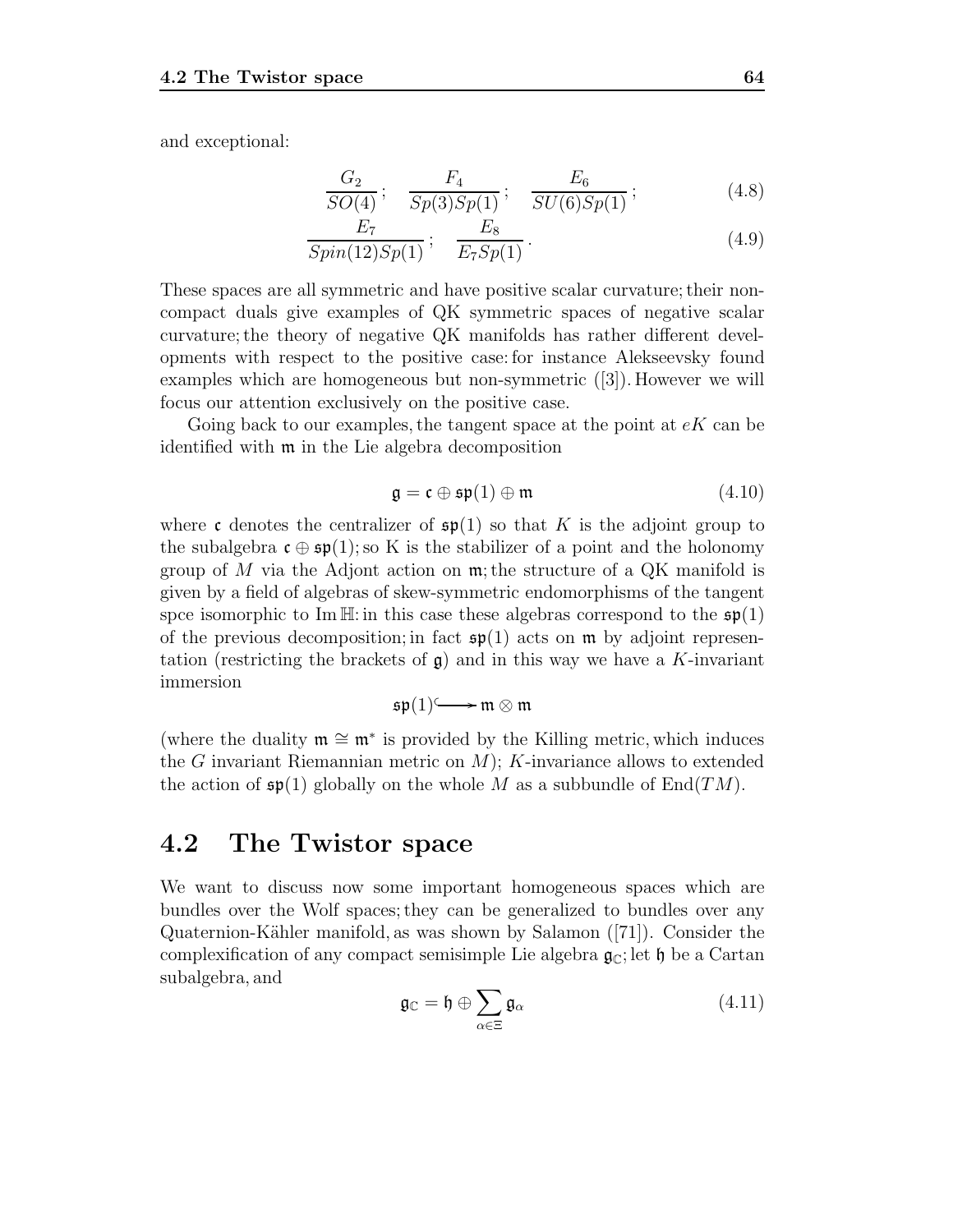the correspondin Cartan decomposition, with  $\mathfrak{g}_{\alpha}$  the root spaces of the roots system  $\Xi$ ; then  $\mathfrak g$  is a maximal compact subalgebra of  $\mathfrak g_{\mathbb C}$ , and  $[\mathfrak h]$  denotes the intersection  $\mathfrak{h} \cap \mathfrak{g}$ ; let  $\rho$  denote the highest root and consider the parabolic subalgebra of  $\mathfrak{g}_{\mathbb{C}}$ 

$$
\mathfrak{p} = \mathfrak{h} \oplus \sum_{\langle \alpha, \rho \rangle \ge 0} \mathfrak{g}_{\alpha} ; \qquad (4.12)
$$

then if  $P \subset G_{\mathbb{C}}$  denotes the corresponding adjoint subgroup, we can define the complex homogeneous space of complex dimension  $n$ 

$$
\mathcal{Z} = \frac{G_{\mathbb{C}}}{P};\tag{4.13}
$$

we observe that  $\mathfrak p$  is precisely the subalgebra of the stabilizers of the complex line  $\mathbb{C} \mathfrak{g}_{\rho}$ , so  $\mathcal{Z}$  can be interpreted as the  $G_{\mathbb{C}}$  orit under the adjoint action of the point  $\mathbb{C} \mathfrak{g}_{\rho}$  in the projectivised Lie algebra  $\mathbb{P}(\mathfrak{g}_{\mathbb{C}})$ ; instead the orbit of any nilpotent element  $X_{\rho} \in \mathfrak{g}_{\rho}$  inside  $\mathfrak{g}_{\mathbb{C}}$  is given by

$$
\mathcal{U} = \frac{G_{\mathbb{C}}}{P_1},\tag{4.14}
$$

where  $P_1$  is the adjoint group of the Lie algebra  $\mathfrak{p}_1$  defined as

$$
\mathfrak{p}_1 := \{ a \in \mathfrak{p} | \langle a, H_{\rho} \rangle = 0 \},\tag{4.15}
$$

because the semisimple element  $H_{\rho}$  doesn't stabilize  $X_{\rho}$ ; in particular we have the quotient  $\mathfrak{p}/\mathfrak{p}_1 \cong \mathbb{C}$ , so the projection

$$
\mathcal{U} = \frac{G_{\mathbb{C}}}{P_1} \longrightarrow \frac{G_{\mathbb{C}}}{P} = \mathcal{Z}
$$
\n(4.16)

gives a bundle with fibre  $\exp \mathbb{C} = \mathbb{C}^*$ ; this bundle can be considered as the pricnipal bundle of a complex line bundle over the base space  $\mathcal{Z}$ . The tangent space at the identity of  $U$  can be identified with

$$
T_{eP_1}\mathcal{U} = \{H_{\rho}\} \oplus \sum_{\langle \alpha, \rho \rangle < 0} \mathfrak{g}_{\alpha};\tag{4.17}
$$

we can define on it an  $Ad(P_1)$ -invariant cotangent vector

$$
Y \longrightarrow \langle X_{\rho}, Y \rangle \tag{4.18}
$$

which thus extends globally to a  $G_{\mathbb{C}}$ -invariant holomorphic 1-form  $\theta$ ; it can be shown that  $\theta$  satisfies

1. 
$$
(d\theta)^{n+1} \neq 0;
$$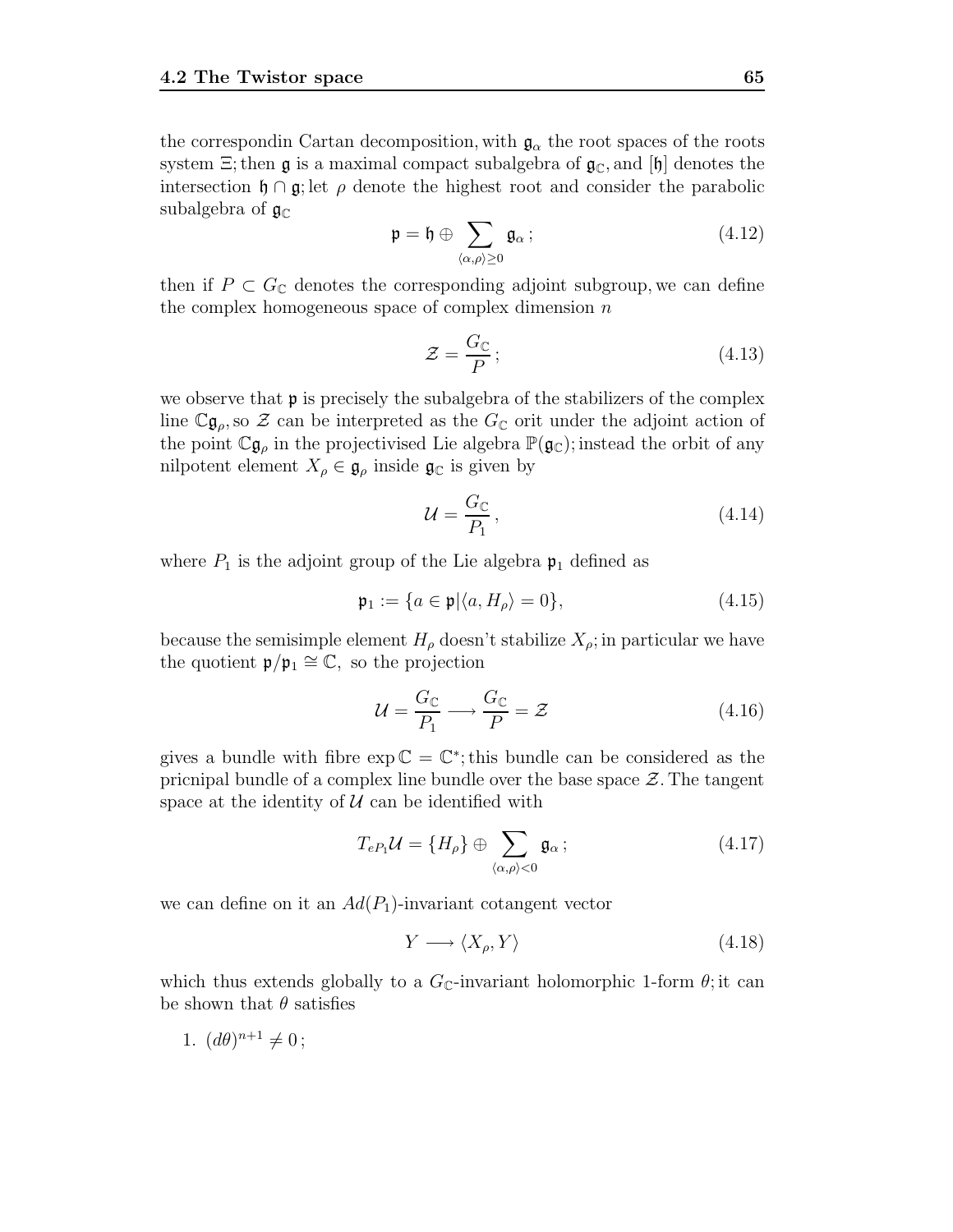- 2. the restriction of  $\theta$  to the fibre is identically 0;
- 3.  $\tau_z^* \theta = z\theta$  if  $\tau_z$  is the action of  $\mathbb{C}^*$  on  $\mathcal{U}$ .

We are going now to define a type of structures which are strictly related to the homogeneous spaces we are discussing:

**Definition 4.1.** Let C be a complex manifold of dimension  $2n+1$ ; a complex contact structure is a family  $\{(U_i, \theta_i)\}\$  where the  $U_i$  is an open covering of C and the  $\theta_i$  are 1-forms defined on each  $U_i$  such that  $(d\theta_i)^n \wedge \theta_i \neq 0$  in  $U_i$ and  $\theta_j = f_{ij}\theta_i$  with  $f_{ij}$  some smooth function defined on  $U_j \cap U_i$ ; moreover it's required that this family is the maximal enjoying these properties.

The functions  $f_{ij}^{-1}$  can be viewed as transition functions for a comples line bundle over C, which thus turns out to be naturally associated to the contact structure; its principal bundle  $\pi : B \longrightarrow C$  with fibre  $\mathbb{C}^*$  can be equipped with a global 1-form obtained gluing together the pullbacks  $\pi^*\theta_i$ . On the other hand, given a principal  $\mathbb{C}^*$  bundle B over a complex manifold C, the presence of a holomorphic 1-form satisfiying conditions  $1, 2, 3$  above descends on C to a complex contact structure. Applying these facts to our examples, we can say that  $\mathcal Z$  is a complex manifold endowed with a complex contact structure given by the holomorphic 1-form  $\theta$  defined on the principal bundle  $\mathcal{U}$ .

Now the compact subgroup  $G \subset G_{\mathbb{C}}$  acts on  $\mathcal{Z}$ , giving rise to a compact orbit through eP which can be described as

$$
M' = \frac{G}{G \cap P};\tag{4.19}
$$

the subalgebra of the stabilizer is given by

$$
\mathfrak{g} \cap \mathfrak{p} = \mathfrak{g} \cap \left( \mathfrak{h} \oplus \sum_{\langle \alpha, \rho \rangle = 0} (\mathfrak{g}_{\alpha} + \mathfrak{g}_{-\alpha}) \right) \tag{4.20}
$$

as g doesn't intersect a single root space  $\mathfrak{g}_{\alpha}$ ; the following lemma shows that actually the G orbit has the same dimension of the ambient space, so that in conclusion  $M' = \mathcal{Z}$  and this last is compact:

**Lemma 4.1.** The following equality holds:

$$
\dim_{\mathbb{R}} G_{\mathbb{C}} - \dim_{\mathbb{R}} G = \dim_{\mathbb{R}} P - \dim_{\mathbb{R}} G \cap P \tag{4.21}
$$

<u>Proof.</u> The summand on the left side equals  $\frac{1}{2}$  dim<sub>R</sub>  $G_{\mathbb{C}}$ ; on the right side we can subdivide in two parts: the Cartan subalgebra and the root spaces involved. Clearly dim<sub>R</sub>  $\mathfrak{h} = 2$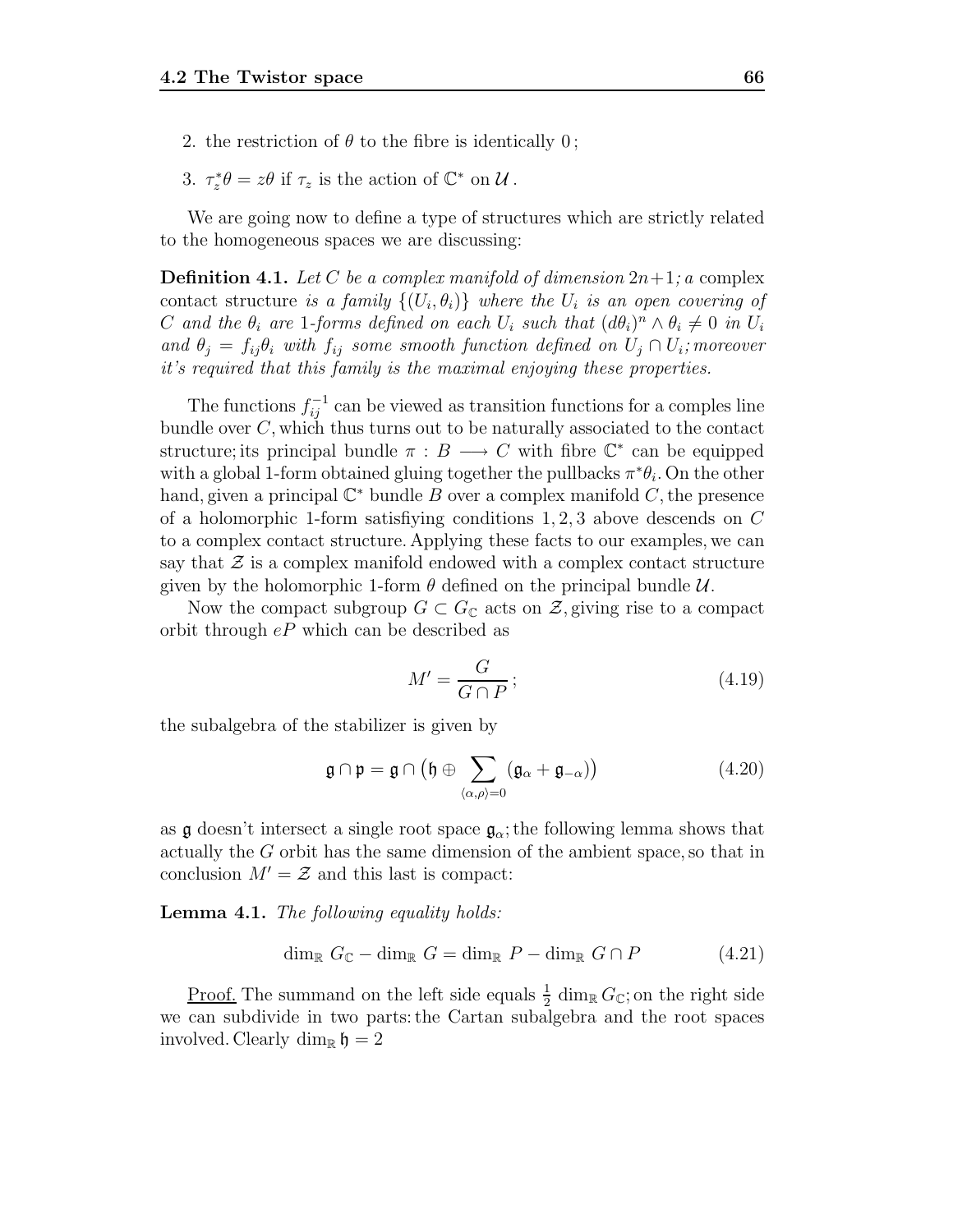$dim_{\mathbb{R}} \mathfrak{h} \cap \mathfrak{g}$ ; regarding the root spaces involved in p we can divide them in two types: those for which  $\langle \alpha, \rho \rangle > 0$  and those for which  $\langle \alpha, \rho \rangle = 0$ ; we observe that all positive roots satisfy one of these conditions (p is parabolic!). In the first case if  $\mathfrak{g}_{\alpha} \subset \mathfrak{p}$  then  $\mathfrak{g}_{-\alpha} \not\subset \mathfrak{p}$ , and

$$
\dim_{\mathbb{R}} \sum_{\langle \alpha, \rho \rangle > 0} \mathfrak{g}_{\alpha} = \frac{1}{2} \dim_{\mathbb{R}} \sum_{\langle \alpha, \rho \rangle \neq 0} \mathfrak{g}_{\alpha} ; \qquad (4.22)
$$

in the second case  $\mathfrak{g}_{\pm\alpha} \subset \mathfrak{p}$  and

$$
\dim_{\mathbb{R}} \sum_{\langle \alpha, \rho \rangle = 0} (\mathfrak{g}_{\alpha} + \mathfrak{g}_{\alpha}) = 2 \dim_{\mathbb{R}} \left( \mathfrak{g} \cap \sum_{\langle \alpha, \rho \rangle = 0} (\mathfrak{g}_{\alpha} + \mathfrak{g}_{\alpha}) \right).
$$
 (4.23)

The conclusion follows.

Hence, denoting  $\mathfrak{l} = \mathfrak{p} \cap \mathfrak{g}$  and L the corresponding subgroup, we can write in compact presentation

$$
\mathcal{Z} = \frac{G_{\mathbb{C}}}{P} \cong \frac{G}{L} \,. \tag{4.24}
$$

We note now that

$$
\mathfrak{l} = \mathfrak{c} \oplus \{iH_{\rho}\} \subset N(\mathfrak{sp}(1)),\tag{4.25}
$$

so we have again a fibration

$$
\mathcal{Z} \longrightarrow M \,,\tag{4.26}
$$

with fibre the quotient

$$
\frac{Sp(1)}{U(1)} \cong S^2 \,,\tag{4.27}
$$

whose tangent space at the identity in  $\mathcal Z$  is given by

$$
\mathfrak{g} \cap (\mathfrak{g}_{\rho} + \mathfrak{g}_{-\rho}). \tag{4.28}
$$

The following theorem, due to Wolf ([83],Th.6.1), states more precisely the relationship between contact and quaternionic structures in the homogeneous context:

**Theorem 4.2.** There is a one-to-one correspondence between compact simply connected homogeneous contact complex manifolds  $\mathcal Z$  and compact  $QK$ symmetric spaces M. This correspondence is given by a bundle  $\pi : \mathcal{Z} \longrightarrow M$ with fibres 2-spheres.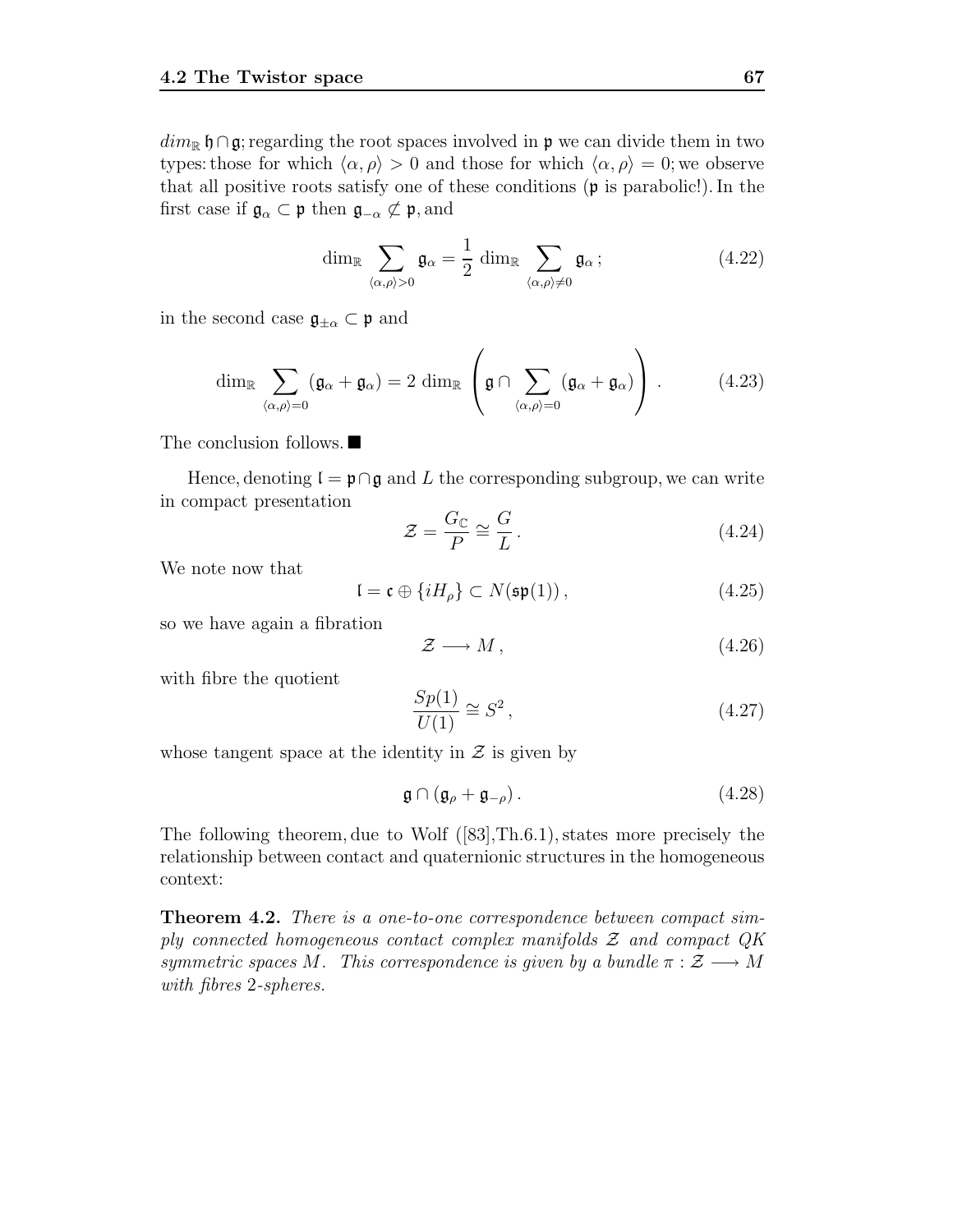The following diagram syntethizes the relationships between the various spaces involved in the previous description:

$$
G_{\mathbb{C}}/P_1 \longleftrightarrow \mathbb{C}^{\mathbb{C}} \longrightarrow \mathbb{C}
$$
\n
$$
G/L \longleftrightarrow \mathbb{C}^{\mathbb{C}}/P \longleftrightarrow \mathbb{C}^{\mathbb{C}^*} \longrightarrow \mathbb{C}^{\mathbb{C}}/P \longleftrightarrow \mathbb{C}^{\mathbb{C}} \longrightarrow \mathbb{P}(\mathfrak{g}_{\mathbb{C}})
$$
\n
$$
G/N(\mathfrak{su}(2)) \longleftrightarrow \mathbb{C}^{\mathbb{C}}/P \longleftrightarrow \mathbb{C}_{3}
$$
\n
$$
(4.29)
$$

**Example.**The main example to consider is quaternionic projective space:

$$
\mathbb{H}^{n+1}\backslash\{0\} \longrightarrow \mathbb{CP}^{2n+1} \longrightarrow \mathbb{HP}^n
$$
\n(4.30)

**Observation.** The twistor bundle  $\mathcal{Z}$  is non-trivial in general, and for compact  $\alpha$ K manifolds with  $s > 0$  it does not admit any global integrable section (see [70], [7]), or in other words any global complex structure compatible with the quaternionic structure; in the case of  $\mathbb{HP}^n$  Massey proved in [63] that no global almost complex structure exists at all. In the case of the complex Grassmannians  $\mathbb{G}_2(\mathbb{C}^n)$ , it is well known that they carry a global complex structure J; in the case J belongs to  $(S^2H)^{\perp}$  inside End $(TM)$ , so that it is not a section of Z.

### **4.3 The** Sp(1)Sp(n) **structure**

Let  $h, \hat{h}$  denote a unitary basis of H, in such a way that  $\omega_H(h, \hat{h}) = 1$ ; with respect to this basis we have

$$
\omega_H = h \wedge \hat{h} = \frac{1}{2} (h\hat{h} - \hat{h}h). \tag{4.31}
$$

We can in terms of  $h, \hat{h}$  dtermine a basis of  $S^2H$ :

$$
I_1 = i(h \vee \hat{h}) \nI_2 = h^2 + \hat{h}^2 \nI_3 = i(h^2 - \hat{h}^2)
$$
\n(4.32)

are orthogonal of norm  $\sqrt{2}$  with respect to the metric  $\omega_H \otimes \omega_H$  induced on  $S<sup>2</sup>H$ ; they satisfy the same relations of quaternions:

$$
I_k^2 = -1 \quad , \quad I_i I_j = sgn_{(ijk)} I_k \tag{4.33}
$$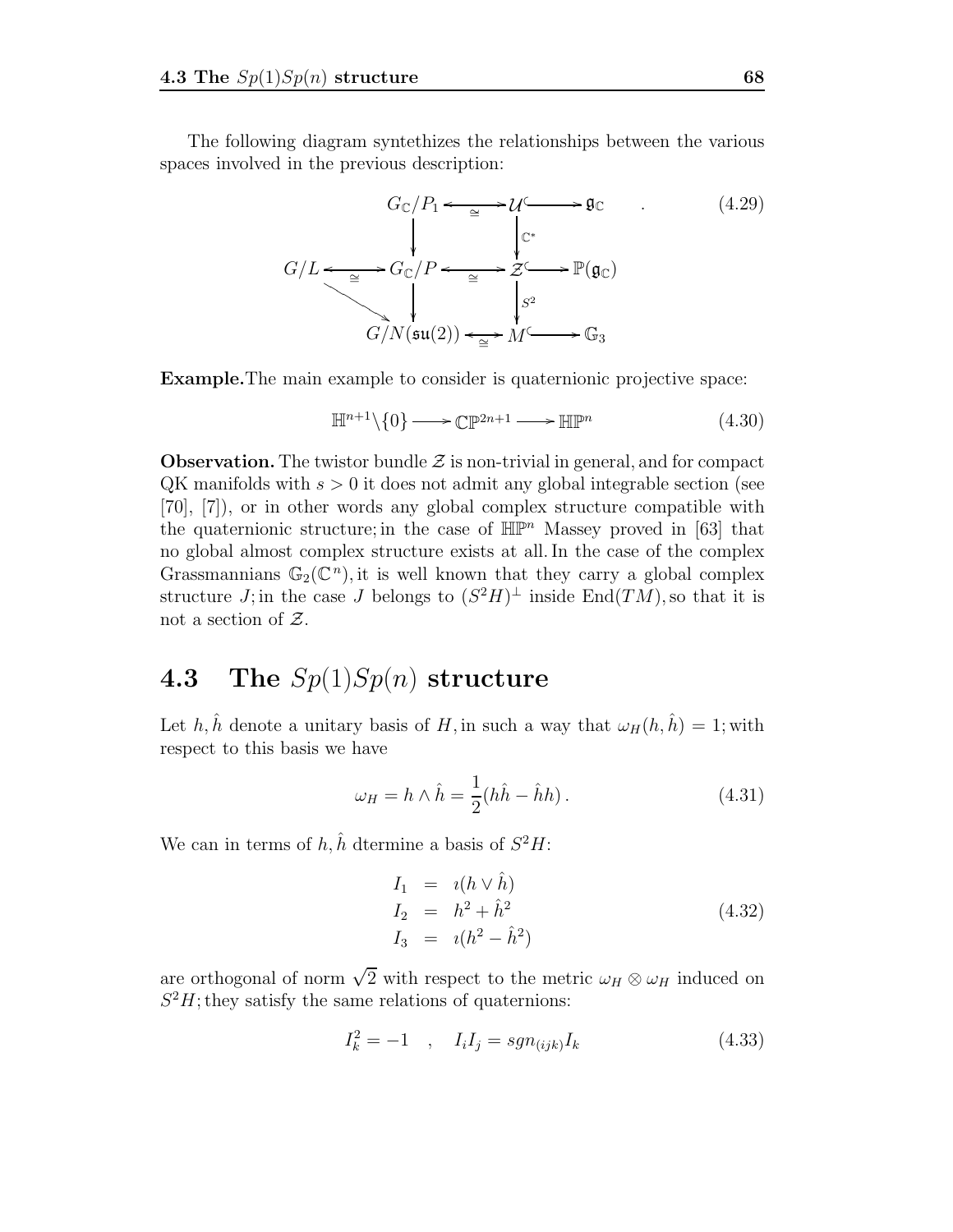with  $sgn(ijk)$  the sign of the permutation; the composition is obtained by contracting again with  $\omega_H$  just as in (4.3).

Consider now the case where the  $Sp(1)$  representation inside  $Sp(1)Sp(n)$ is such that the projection on the  $Sp(n)$  factor is nonzero: this means that the E representation is nontrivial under this  $Sp(1)$  action.

In this case it becomes significant analyzing the quaternionic action from the point of view of these new  $Sp(1)$  representations; first of all we adopt the following notation: we have the symmetrization map  $S$  acting on tensors as

$$
S(x_1 \otimes \cdots \otimes x_n) = \frac{1}{n!} \sum_{\pi^n} x_{\pi^n(1)} \otimes \cdots \otimes x_{\pi^n(n)} \tag{4.34}
$$

where  $\pi$  varies in the group of permutations on n elements; the map extends linearly. We give then the following definition: we denote as

$$
\{\cdot,\cdot\}:\ \Sigma^k\otimes\Sigma^h\longrightarrow\Sigma^{h+k}\tag{4.35}
$$

the symmetrization of the two factors, more explicitly if

$$
\alpha = \sum_{\pi^k} \alpha_{\pi^k(1)} \otimes \cdots \otimes \alpha_{\pi^k(k)} \in \Sigma^k \quad , \quad \beta = \sum_{\pi^h} \beta_{\pi^h(1)} \otimes \cdots \otimes \beta_{\pi^h(h)} \in \Sigma^h
$$
\n(4.36)

then

$$
\{\alpha \otimes \beta\} = \sum_{\pi^k, \pi^h} S\big(\alpha_{\pi^k(1)} \otimes \cdots \otimes \alpha_{\pi^k(k)} \otimes \beta_{\pi^h(1)} \otimes \cdots \otimes \beta_{\pi^h(h)}\big).
$$
 (4.37)

In particular we denote by  $\sigma$  the map  $\{\cdot,\cdot\}$  when the first index is 2:

$$
\sigma := \{\cdot, \cdot\} : \Sigma^2 \otimes \Sigma^i \longrightarrow \Sigma^{i+2} . \tag{4.38}
$$

Consider now for simplicity the case that  $E$  corresponds to an irreducible  $Sp(1)$  representation; then

$$
T_x M_{\mathbb{C}} \cong \Sigma^1 \otimes \Sigma^{i-1} \tag{4.39}
$$

and using Clebsch-Gordan relation, we obtain

$$
T_x M_{\mathbb{C}} \cong \Sigma^i + \Sigma^{i-2} \longrightarrow \Sigma^{i+2} + \Sigma^i + \Sigma^{i-2} \cong \Sigma^2 \otimes \Sigma^i ; \tag{4.40}
$$

more precisely  $T_xM_{\mathbb{C}}$  coincides with the kernel of the symmetrization

$$
\sigma : \Sigma^2 \otimes \Sigma^i \to \Sigma^{i+2} \,. \tag{4.41}
$$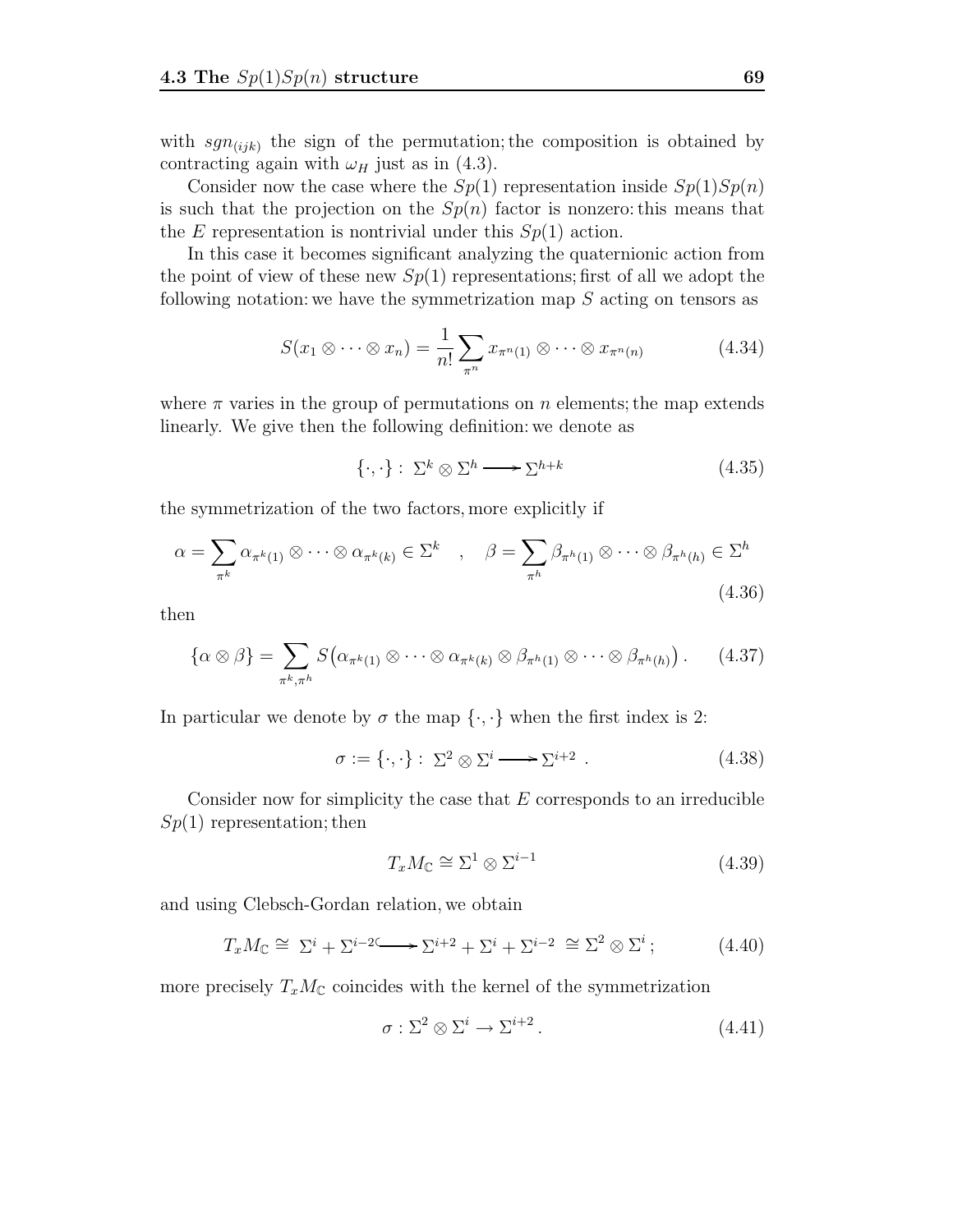**Example 4.1.** There are essentially three ways (up to conjugation) of sending  $Sp(1)$  inside  $Sp(2)$ : two correspond to the roots, but in these cases the decomposition of the standard  $Sp(2)$  representation  $\mathbb{C}^4$  is not irreducible; in fact

$$
E = \mathbb{C}^4 = \Sigma^0 + \Sigma^0 + \Sigma^1 \tag{4.42}
$$

for the long root, as comparing with the known decomposition of the adjoint representation one has

$$
\mathfrak{sp}(2) = S^2(\mathbb{C}^4) = S^2(2\Sigma^0 + \Sigma^1) = \Sigma^2 + 2\Sigma^1 + 3\Sigma^0; \tag{4.43}
$$

for the short root we have instead

$$
E = \mathbb{C}^4 = \Sigma^1 + \Sigma^1 \tag{4.44}
$$

as in fact

$$
\mathfrak{sp}(2) = S^2(\mathbb{C}^4) = S^2(2\Sigma^1) = 3\Sigma^2 + \Sigma^0.
$$
\n(4.45)

There is a third embedding, corresponding to the  $\mathfrak{sl}(2,\mathbb{C})$  triple

$$
X = \begin{pmatrix} 0 & \sqrt{3} & 0 & 0 \\ 0 & 0 & 0 & \sqrt{2} \\ 0 & 0 & 0 & 0 \\ 0 & 0 & -\sqrt{3} & 0 \end{pmatrix}, Y = \begin{pmatrix} 0 & 0 & 0 & 0 \\ \sqrt{3} & 0 & 0 & 0 \\ 0 & 0 & 0 & -\sqrt{3} \\ 0 & \sqrt{2} & 0 & 0 \end{pmatrix}, \qquad (4.46)
$$

$$
H = \begin{pmatrix} 3 & 0 & 0 & 0 \\ 0 & 1 & 0 & 0 \\ 0 & 0 & -3 & 0 \\ 0 & 0 & 0 & -1 \end{pmatrix}, \qquad (4.47)
$$

obtained using the recipe in [21], for which

$$
E = \mathbb{C}^4 = \Sigma^3. \tag{4.48}
$$

**Observation.** This last can be interpreted in the following way: recall that the decomposition of the Lie algebra  $\mathfrak{g}_2$  with respect to  $\mathfrak{so}(4) \subset \mathfrak{g}_2$  is given by

$$
\Sigma_{+}^{2} + \Sigma_{-}^{2} + \Sigma_{-}^{1} \otimes \Sigma_{+}^{3} , \qquad (4.49)
$$

where  $\Sigma_{\pm}^{k}$  denote the representations of the  $\mathfrak{sp}(1)$  corresponding to the long  $(+)$  or to the short(-) root: so considering the diagonal embedding (+) or to the short(−) root; so considering the diagonal embedding

$$
\mathfrak{sp}(1) \triangle \longrightarrow \mathfrak{so}(4) = \mathfrak{sp}(1)_+ + \mathfrak{sp}(1)_- \longrightarrow \mathfrak{sp}(1)_+ + \mathfrak{sp}(2) , \qquad (4.50)
$$

consistently with the  $Sp(1)Sp(2)$  structure of the Wolf space

$$
\frac{G_2}{SO(4)},\tag{4.51}
$$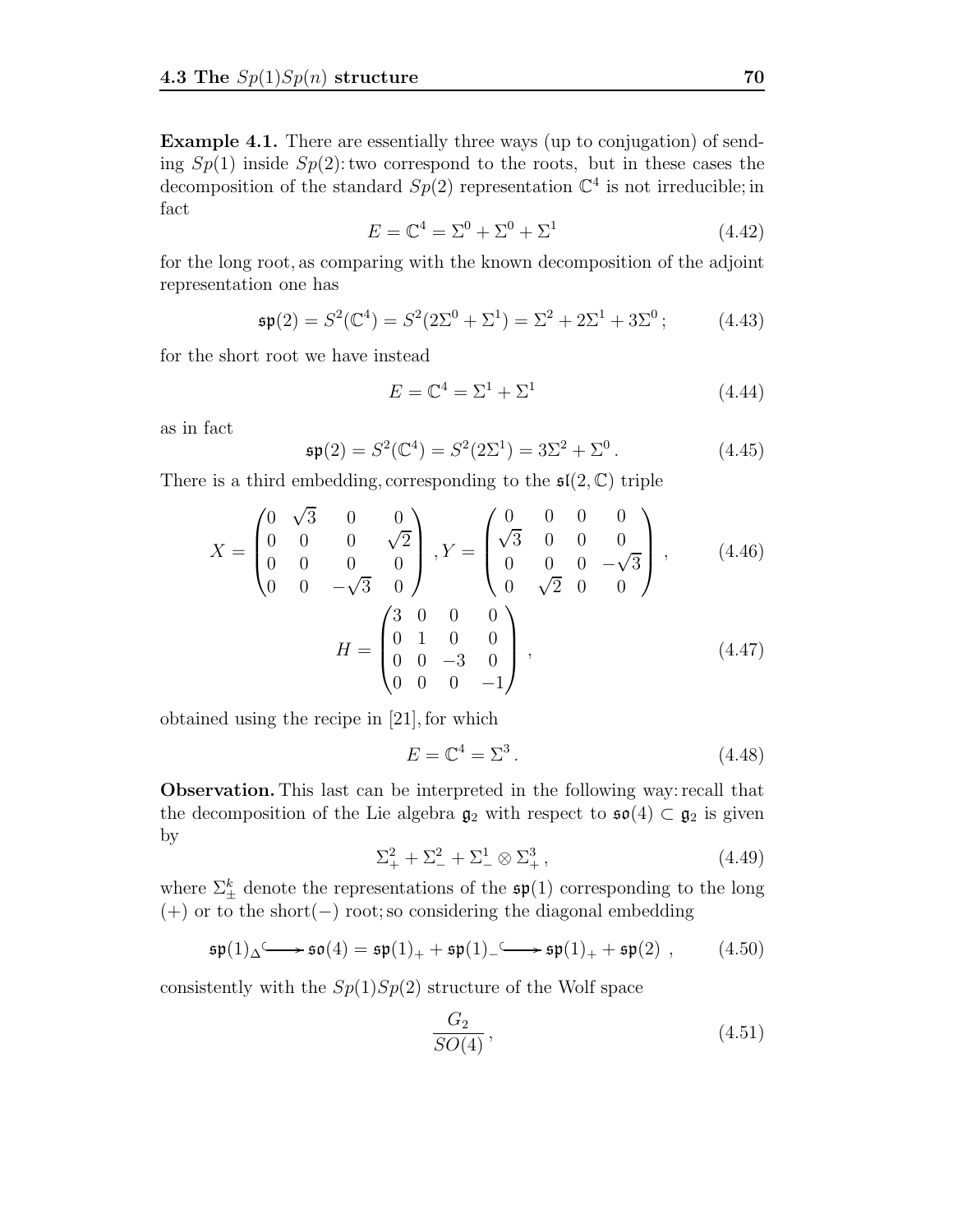we have a description of its tangent space in the EH formalism as  $H \otimes E \cong$  $\Sigma^1 \otimes \Sigma^3$ , corresponding to the representation in (4.48).

The action of  $S^2H \cong \Sigma^2$  on  $T_xM_{\mathbb{C}}$  can be therefore expressed suitably exploiting this new formulation, involving the  $\Sigma^2$  factor instead of the  $\Sigma^1 = H$ ; to understand more deeply this  $\Sigma^2$ -approach we need to define more explicitly the invariant immersion (4.40). Let us define the map as

$$
Q: \Sigma^1 \otimes \Sigma^{i-1} \xrightarrow{\omega_H \otimes} \Sigma^1 \otimes \underline{\Sigma^1} \otimes \underline{\Sigma^1} \otimes \underline{\Sigma^{i-1}} \xrightarrow{\{\cdot,\cdot\}} \Sigma^2 \otimes \Sigma^i \tag{4.52}
$$

acting in the following way: if

$$
Y = h \otimes \beta + \hat{h} \otimes \hat{\beta} \in \Sigma^1 \otimes \Sigma^{i-1}, \quad \beta, \hat{\beta} \in \Sigma^{i-1}
$$
 (4.53)

then

$$
Q(Y) = \frac{1}{2} \{hh\} \{\hat{h}\beta\} + \frac{1}{4} (h\hat{h} + \hat{h}h) \left(\{\hat{h}\hat{\beta}\} - \{h\beta\}\right) - \frac{1}{2} \{\hat{h}\hat{h}\} \{h\hat{\beta}\} \tag{4.54}
$$

obtained, after tensorizing with the invariant element  $\omega_H$ , by symmetrization of the tensorial factors respecting the simple or double underlining marks in  $(4.52).$ 

Our next aim is to express the quaternionic action in terms of this description: a first guess in this sense is that for  $Q(Y) = \sum v_i \otimes p_i$  then

$$
Q(I_1Y) = v_2 \otimes p_3 + v_3 \otimes p_2, \qquad (4.55)
$$

mimicking the adjoint representation of  $\mathfrak{su}(2)$  on itself; but this is not corrct, as at the second step

$$
Q(I_1^2Y) = -v_2 \otimes p_2 - v_3 \otimes p_3, \qquad (4.56)
$$

which is not  $-Id$ . Something more is needed to "reconstruct" the missing term  $-v_1 \otimes p_1$ .

The next proposition gives the correct answer in order to express the quaternionic action from the  $\Sigma^2$  viewpoint:

**Proposition 4.3.** Let  $Y \in T_xM = \Sigma^1 \otimes \Sigma^i$ ; if  $Q(Y) = \sum v_i \otimes p_i$  then

$$
Q(I_1Y) = v_1 \otimes \frac{1}{4}\sigma(Y) + v_2 \otimes p_3 - v_3 \otimes p_2.
$$
 (4.57)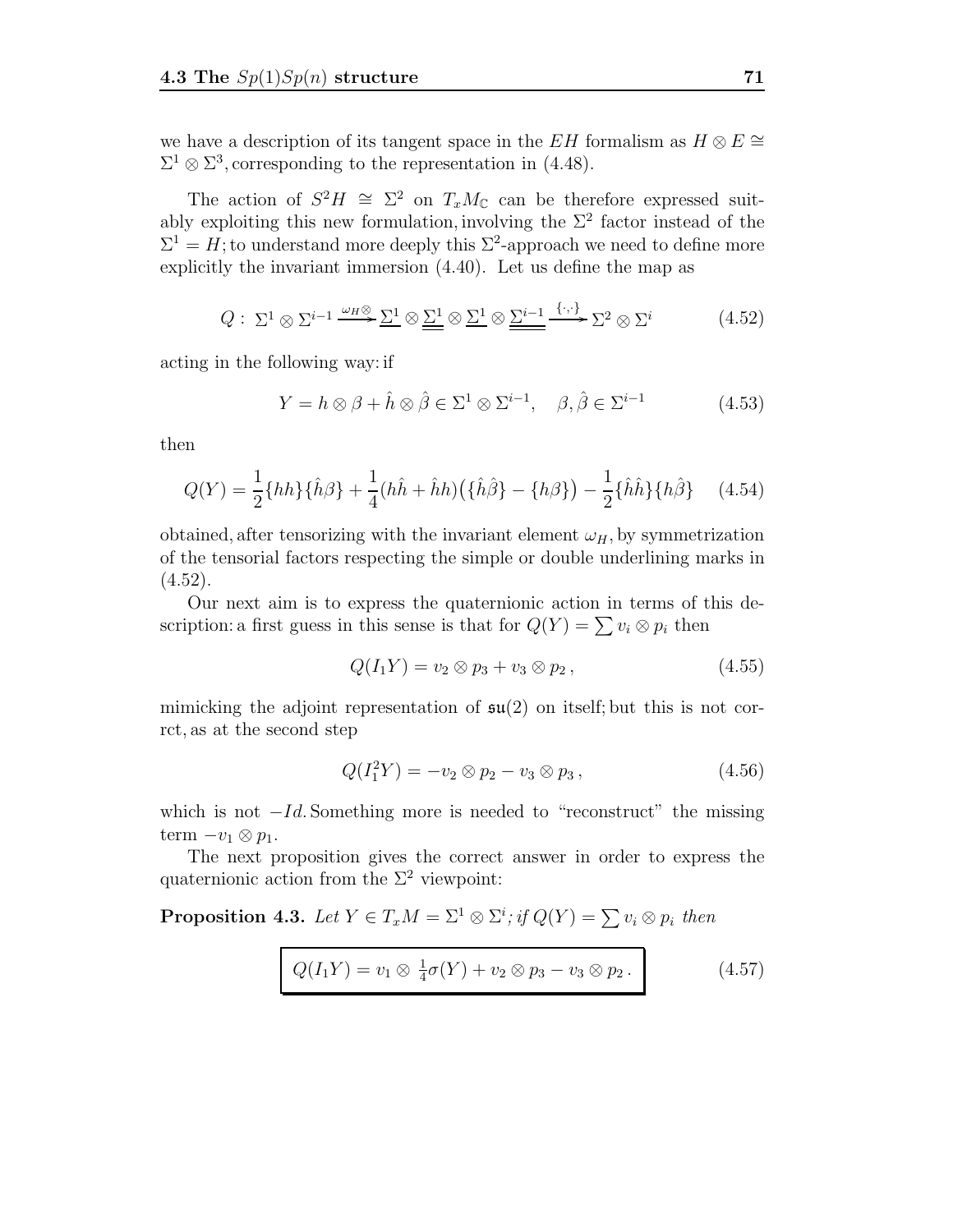<u>Proof.</u> We have the definition of  $Q(Y)$  as in (4.54): then if we identify  $v_i$ with the basis  $I_i$  defined in  $(4.32)$ , grouping the terms properly we obtain

$$
p_1 = -\frac{i}{4} \left( \{\hat{h}\hat{\beta}\} - \{h\beta\} \right) \tag{4.58}
$$

$$
p_2 = \frac{1}{4} \left( \{\hat{h}\beta\} - \{h\hat{\beta}\} \right) \tag{4.59}
$$

$$
p_3 = -\frac{i}{4} \left( {\hat{h}\beta} + {\hat{h}\hat{\beta}} \right); \qquad (4.60)
$$

the quaternionic action of  $I_1$  on Y is given, in the  $\Sigma^1$  context, by

$$
I_1 Y = -\imath h \otimes \beta + \imath \hat{h} \otimes \hat{\beta};\tag{4.61}
$$

so we obtain

$$
Q(I_1Y) = -\frac{i}{2} \{hh\} \{\hat{h}\beta\} + \frac{i}{4} (h\hat{h} + \hat{h}h) (h\beta + \hat{h}\hat{\beta}) - \frac{i}{2} \{\hat{h}\hat{h}\} \{h\beta\} \tag{4.62}
$$

and in the form  $Q(I_1Y) = \sum_{i=1}^3 v_i \otimes q_i^1$  we have

$$
q_1^1 = \frac{i}{4} \left( \{ h\beta \} + \{ \hat{h}\hat{\beta} \} \right) \tag{4.63}
$$

$$
q_2^1 = -\frac{i}{4} \left( \{\hat{h}\beta\} + \{h\hat{\beta}\} \right) \tag{4.64}
$$

$$
q_3^1 = -\frac{1}{4} \left( \{\hat{h}\beta\} - \{h\hat{\beta}\} \right); \tag{4.65}
$$

the conclusion follows by the definition of  $\sigma$  and comparing the two sets of equalities.  $\blacksquare$ 

In the same way we obtain for the other quaternionic elements

$$
I_2Y = -\hat{h}\otimes\beta + h\otimes\hat{\beta} \tag{4.66}
$$

$$
I_3Y = i\hat{h}\otimes\beta + ih\otimes\hat{\beta} \tag{4.67}
$$

so that

$$
Q(I_2Y) = \frac{1}{2}\{hh\}\{\hat{h}\hat{\beta}\} - \frac{1}{2}\{h\hat{h}\}\{\hat{h}\beta + h\hat{\beta}\} + \frac{1}{2}\{\hat{h}\hat{h}\}\{h\beta\} \tag{4.68}
$$

$$
Q(I_3Y) = \frac{i}{2}\{hh\}\{\hat{h}\hat{\beta}\} + \frac{i}{2}\{h\hat{h}\}\{\hat{h}\beta - h\hat{\beta}\} - \frac{i}{2}\{\hat{h}\hat{h}\}\{h\beta\} \tag{4.69}
$$

which imply the equalities

$$
q_j^i = \eta_{ijk} \, p_k - \delta_i^j \, \frac{1}{4} \, \sigma(Y) \,, \tag{4.70}
$$

where  $\eta_{ijk} = sgn_{ijk}$  if  $i \neq j$ , otherwise  $\eta_{iik} = 0$ ; moreover

$$
p_i = -\frac{1}{4}\sigma(I_i Y). \tag{4.71}
$$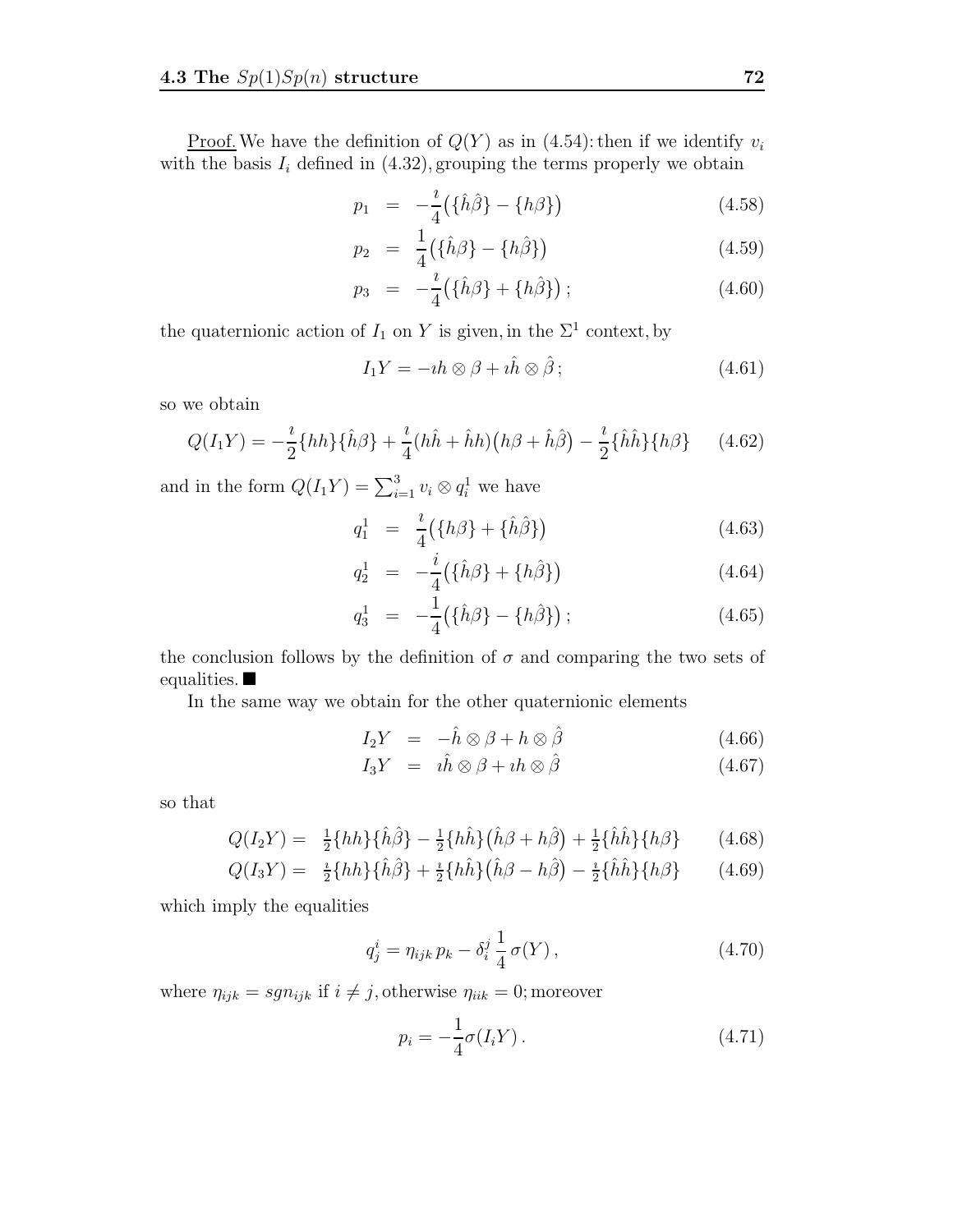We can therefore state the quaternionic relations in terms of this description: for example

$$
Q(I_1^2 Y) = Q(I_1 I_1 Y) = -v_1 \otimes \frac{1}{4} \sigma(I_1 Y) - v_2 \otimes p_2 - v_3 \otimes p_3 \tag{4.72}
$$

$$
= -v_1 \otimes p_1 - v_2 \otimes p_2 - v_3 \otimes p_3 \tag{4.73}
$$

$$
=-Q(Y) \tag{4.74}
$$

and also

$$
Q(I_1I_2Y) = -v_1 \otimes \frac{1}{4}\sigma(I_2Y) - v_2 \otimes q_3^2 - v_3 \otimes q_2^2 \tag{4.75}
$$

$$
= -v_1 \otimes p_2 + v_2 \otimes p_1 - v_3 \otimes \frac{1}{4}\sigma(Y) \tag{4.76}
$$

$$
=Q(I_3Y)\tag{4.77}
$$

as expected.

### **4.4 The quaternionic** 4**-form in** 8 **dimensions**

The local triple of almost complex structures  $I_i$  generate together with the metric a local triple of symplectic forms

$$
\omega_i \in \bigwedge^2 T_x M \,,\tag{4.78}
$$

spanning a subbundle of the bundle of 2-forms isomorphic to  $S^2H$ . The condition  $Hol^0(M) \subset Sp(1)Sp(n)$  can be expressed by the condition that the subbundle  $S^2H$  is preserved by covariant differentiation, more precisely

$$
\nabla_Y \omega_1 = \alpha_3(Y)\omega_2 + \alpha_2(Y)\omega_3
$$
  
\n
$$
\nabla_Y \omega_2 = -\alpha_3(Y)\omega_1 + \alpha_1(Y)\omega_3
$$
  
\n
$$
\nabla_Y \omega_3 = \alpha_2(Y)\omega_1 - \alpha_1(Y)\omega_2;
$$
\n(4.79)

where  $\alpha_i$  are local 1-forms and Y is any tangent vector. We can define a global 4-form using these local 2-forms:

$$
\frac{1}{2}\Omega = \omega_1 \wedge \omega_1 + \omega_2 \wedge \omega_2 + \omega_3 \wedge \omega_3 \tag{4.80}
$$

and the following conditions are equivalent:

$$
\nabla_Y S^2 H \subset S^2 H \quad \Longleftrightarrow \quad \nabla_Y \Omega = 0 \tag{4.81}
$$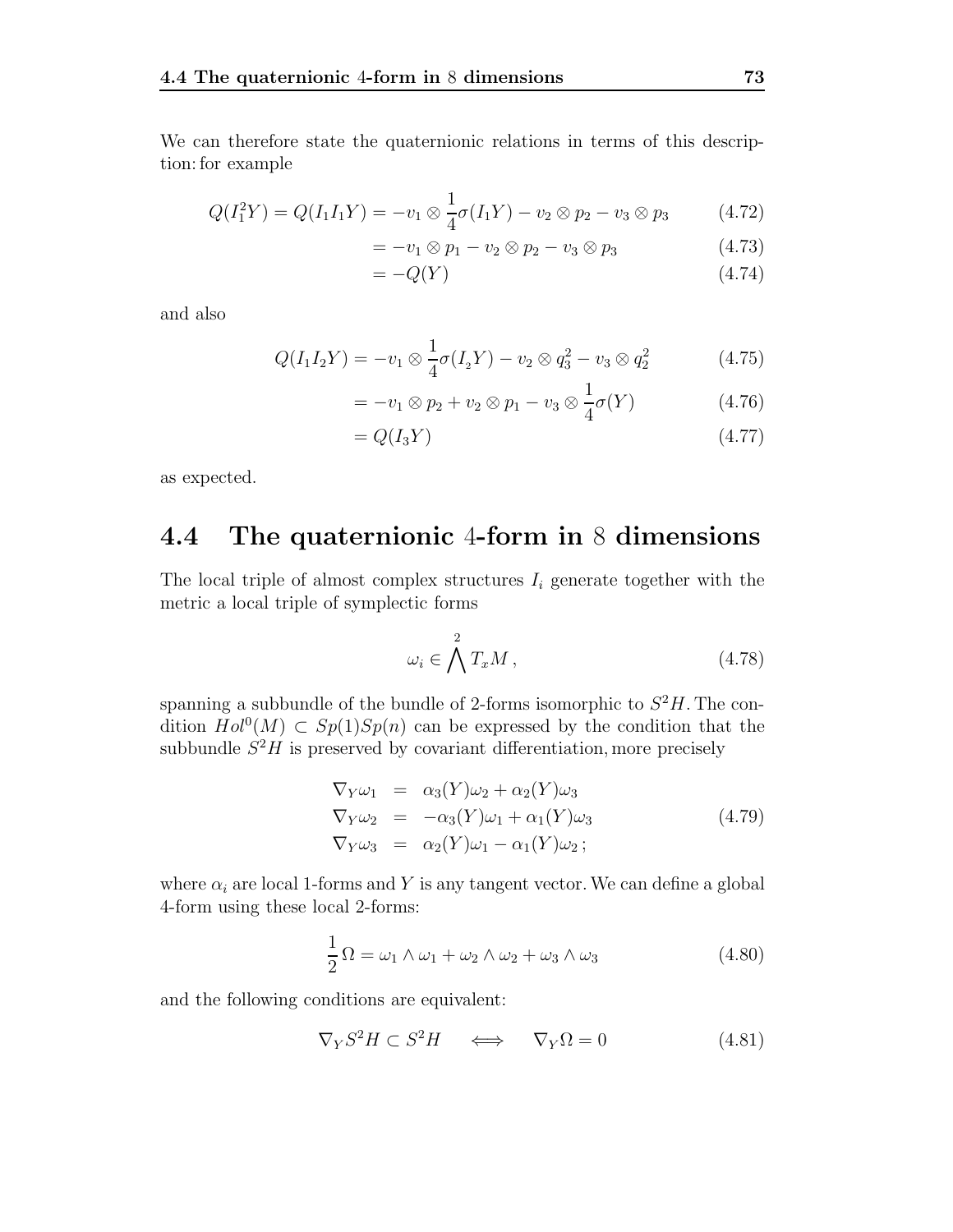for any  $Y \in T_xM$ . Swann proved in [78] that if dim  $M \geq 12$  then the condition  $\nabla_{Y}\Omega = 0$  is equivalent to

$$
d\Omega = 0 \tag{4.82}
$$

Salamon showed an example of an 8-demensional compact nilmanifold endowed with 4-form  $\Omega$  with stabilizer  $Sp(2)Sp(1)$ , which is closed but nonparallel ([74]).

We want now to give a description of the quaternionic 4-form  $\Omega$  using the point of view of the previous section:suppose for example that we have as in (4.48)

$$
T_x M_{\mathbb{C}} \cong \Sigma^1 \otimes \Sigma^3 \cong \Sigma^2 \oplus \Sigma^4 ; \tag{4.83}
$$

then the bundle  $S^2H$  can be detected finding the  $\Sigma^2$  summands in  $\bigwedge^2 T_xM$ :

$$
\bigwedge^2 TM_x \cong \bigwedge^2 \Sigma^2 \oplus \Sigma^2 \otimes \Sigma^4 \oplus \bigwedge^2 \Sigma^4 \tag{4.84}
$$

$$
\cong \sum_{v}^{2} \oplus \left(\Sigma^{6} \oplus \Sigma^{4} \oplus \Sigma^{2}\right) \oplus \left(\Sigma^{6} \oplus \Sigma^{2}\right); \tag{4.85}
$$

the elements of the three groups of summands will be called vertical, mixed and *horizontal*. We fix a basis of the vertical space to be  $e^{23}$ ,  $e^{31}$ ,  $e^{12}$ , with respect to a basis  $e^1$ ,  $e^2$ ,  $e^3$  of the  $\Sigma^2$  summand in (4.83); a basis of the  $\Sigma^4$ component of the tangent space is given by

$$
e^{8} = \frac{1}{\sqrt{3}}(2 \cdot 11 - 22 - 33)
$$
 (4.86)

$$
e^7 = (22 - 33) \tag{4.87}
$$

$$
e^4 = (12 + 21) \tag{4.88}
$$

$$
e^6 = (23 + 32) \tag{4.89}
$$

$$
e^5 = (31 + 13), \tag{4.90}
$$

where the notation "11" stands for  $e^1 \otimes e^1$ , underlining in this way the identity

$$
\Sigma^4 \cong S_0^2 \Sigma^2. \tag{4.91}
$$

We want now to identify a basis for the horizontal part; the copy of  $\Sigma^2$  contained in  $\bigwedge^2 \Sigma^3$  is also a submodule of End $(\Sigma^4)$  and its elements can be described in terms of invariant operations, as the following example shows:

$$
\beta^1(e^4) = \beta^1(12+21) = (1*1)\vee 2 + (1*2)\vee 1 = 0+3\vee 1 = (31+13) = e^5, (4.92)
$$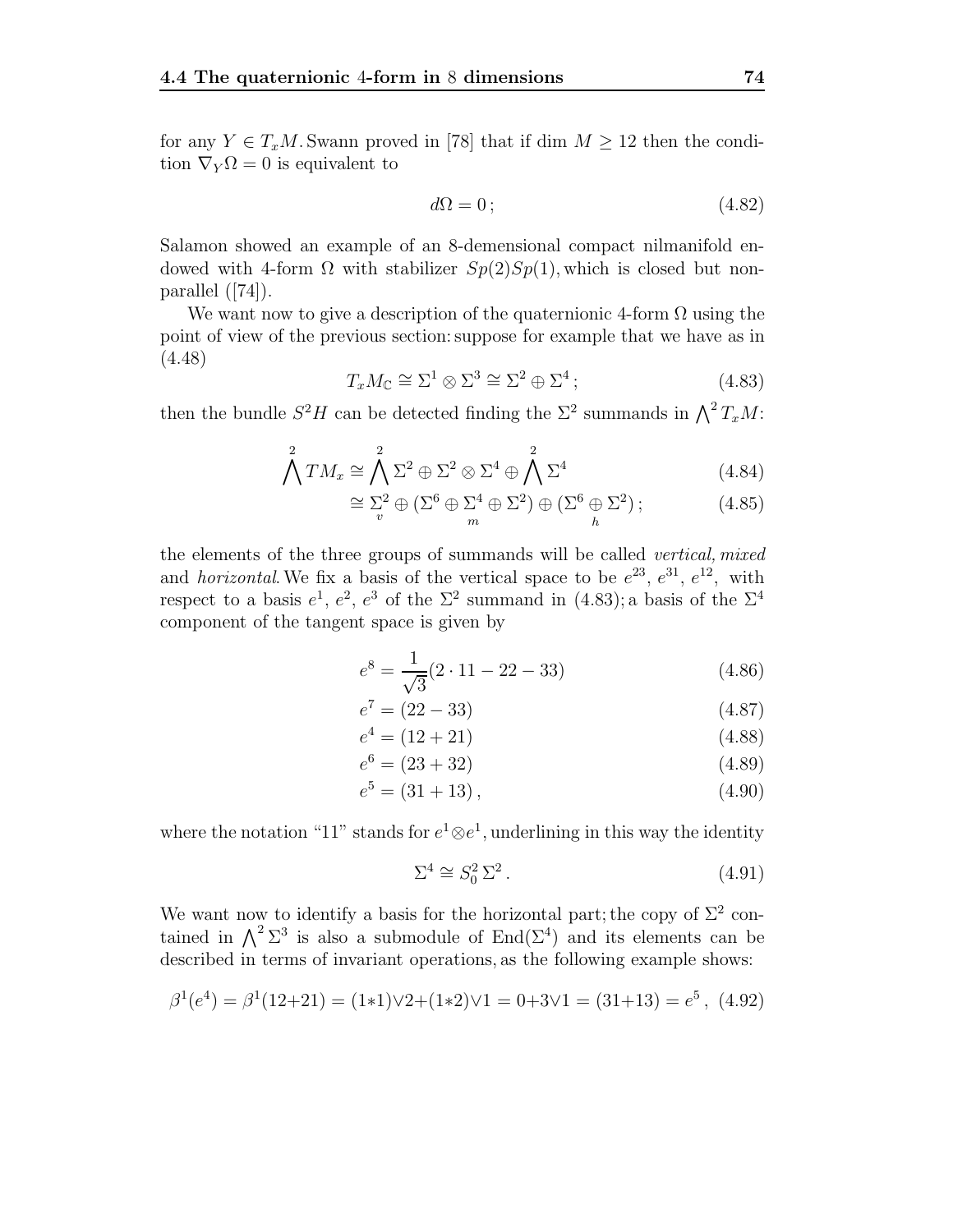where  $*$  is the isomorphism  $\bigwedge^2 \Sigma^2 \cong \Sigma^2$  and  $\vee$  is symmetrization; this description is unique up to a constant, thanks to Schur's lemma an the presence of a unique copy of  $\Sigma^2$  in End( $\Sigma^4$ ). Going on in the same way we obtain:

$$
\beta^{1}(e^{6}) = \beta^{1}(23 + 32) = (1 * 2) \lor 3 + (1 * 3) \lor 2 = 2(33 - 22) = -2e^{7};
$$
\n(4.93)

$$
\beta^1(e^5) = \beta^1(31+13) = (1*3) \lor 1 + 0 = -(21+12) = -e^4;
$$
\n(4.94)

$$
\beta^1(e^7) = \beta^1(22 - 33) = (1 \times 2) \vee 2 - (1 \times 3) \vee 3 = 2(32 + 23) = 2e^6; \text{ (4.95)}
$$

$$
\beta^1(e^8) = \beta^1(\frac{1}{\sqrt{6}}(2 \cdot 11 - 22 - 33)) = \frac{1}{\sqrt{6}}(0 - (1 \times 2) \vee 2 - (1 \times 3) \vee 3)
$$

$$
\beta^1(e^8) = \beta^1(\frac{1}{\sqrt{3}}(2 \cdot 11 - 22 - 33)) = \frac{1}{\sqrt{3}}(0 - (1 \times 2) \vee 2 - (1 \times 3) \vee 3)
$$
\n(4.96)

$$
= -(32 + 23) + (23 + 32) = 0.
$$
\n(4.97)

Analogous calculations determine the following basis of the horizontal 2 forms

$$
\beta^1 = -2e^{76} - e^{45} \tag{4.98}
$$

$$
\beta^2 = \sqrt{3}e^{85} + e^{75} + e^{46} \tag{4.99}
$$

$$
\beta^3 = e^{74} - \sqrt{3}e^{84} + e^{65}.
$$
 (4.100)

Now the elements of the basis of the quaternionic bundle  $S^2H \subset \bigwedge^2(S^2 +$  $S<sup>4</sup>$  are decomposed as

$$
\omega_i = \omega_i^h + \omega_i^m + \omega_i^v \tag{4.101}
$$

with

$$
\omega_i^h = \beta^i \tag{4.102}
$$

$$
\omega_i^m = \sum_{j=4}^{\infty} \langle e^i, e^j \rangle \tag{4.103}
$$

$$
\omega_i^v = e^{jk},\tag{4.104}
$$

where  $\langle , \rangle$  denotes the contraction of tensors. We are going now to determine the mixed term in the same spirit of what we did to find the  $\beta^i$ , in other words findig an invariant submodule in  $\Sigma^2 \otimes \Sigma^4$  isomorphic to  $\Sigma^2$ ; subsequently we will find constants  $a, b, c$  such that  $\langle \omega_i, \omega_i \rangle = -I$ , if  $\omega_i = a \omega_i^h + b \omega_i^m + c \omega_i^v$ .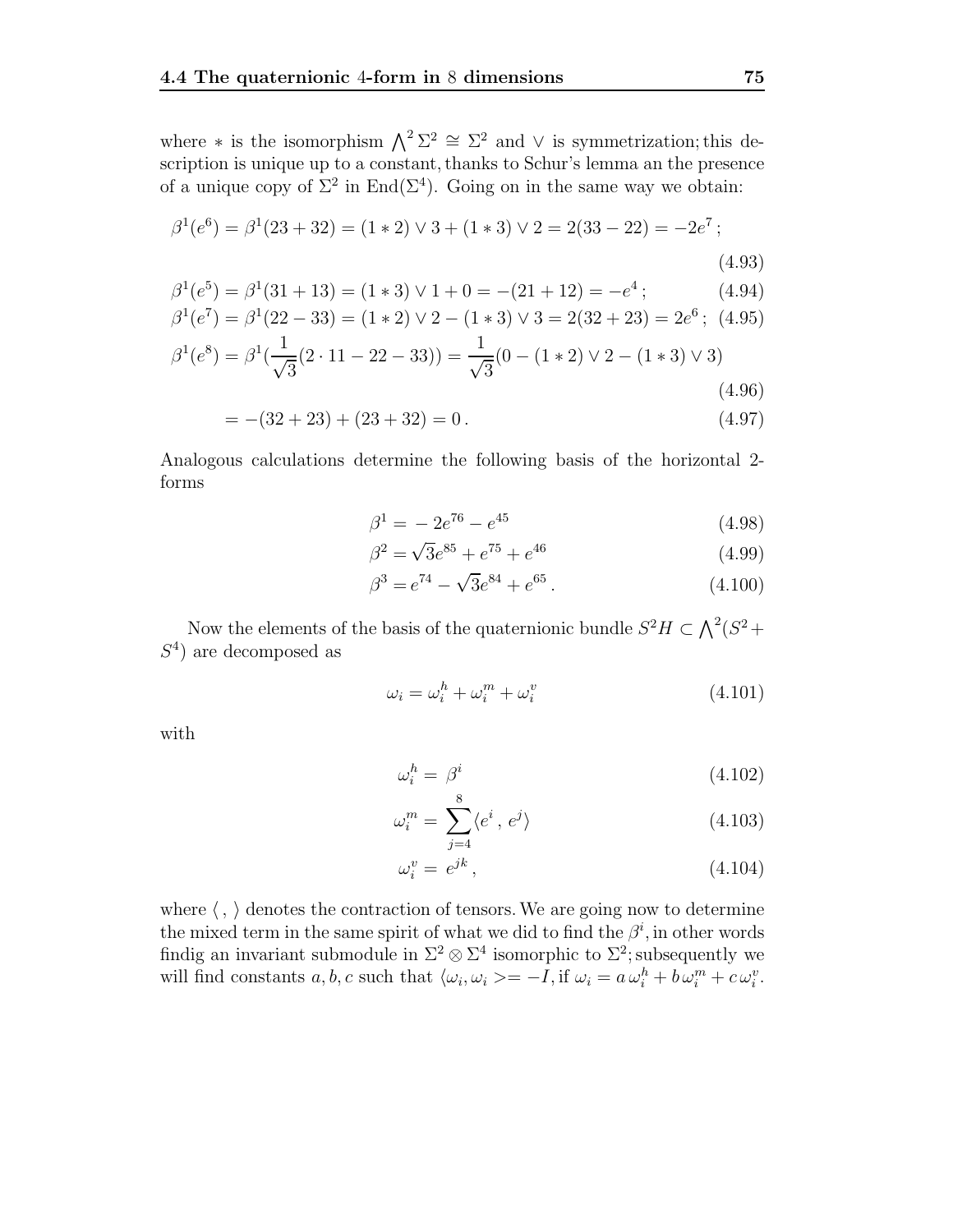**Proposition 4.4.** In this setting the quaternionic 4-form  $\Omega$  is

$$
\frac{1}{2}\Omega = \omega_1 \wedge \omega_1 + \omega_2 \wedge \omega_2 + \omega_3 \wedge \omega_3
$$
  
=  $-\sqrt{3}e^{7653} - 2e^{7623} - e^{7681} - \sqrt{3}e^{7642}$   
 $- e^{4523} - 2e^{4581} + \sqrt{3}e^{8142} + \sqrt{3}e^{8153}$   
+  $e^{3175} - e^{8275} - e^{8246} + e^{7241}$   
+  $e^{6341} + e^{6385} - e^{7483} + e^{6512}$ .

Proof. We subdivide the proof in 3 parts:

1)The 2-form  $\omega_1$ . Starting with  $\omega_1^m$  we have

$$
\omega_1^m = \langle 1, \frac{1}{\sqrt{3}} (2 \cdot 11 - 22 - 33) + (22 - 33) \tag{4.105}
$$

$$
+(12+21)+(23+32)+(31+13)\rangle \t(4.106)
$$

$$
=\frac{2}{\sqrt{3}}e^{81} + 0 + e^{42} + 0 + e^{53}
$$
 (4.107)

so that in total

$$
\omega_1 = a(-2e^{76} - e^{45}) + b\left(\frac{2}{\sqrt{3}}e^{81} + e^{42} + e^{53}\right) + c(e^{23}),\tag{4.108}
$$

for some constants  $a,b,c;{\rm now}$  we calculate  $\langle\omega^1\,,\,\omega^1\rangle.$ 

$$
\langle \omega_1, \omega_1 \rangle = \langle a(-2e^{76} - e^{45}) + b(\frac{2}{\sqrt{3}}e^{81} + e^{42} + e^{53}) + c(e^{23})
$$

$$
, a(-2e^{76} - e^{45}) + b(\frac{2}{\sqrt{3}}e^{81} + e^{42} + e^{53}) + c(e^{23}) \rangle
$$

that more explicitely becomes

$$
\frac{(-2a(76-67)-a(45-54)+}{\sqrt{3}}b(81-18)+b(42-24)+b(53-35)+c(23-32))^2
$$

and contracting we obtain

$$
-4a^2(77+66) - a^2(55+44) - \frac{4}{3}b^2(11+88) - b^2(44+22) - b^2(55+33)
$$
  

$$
-c^2(22+33) + ab(52+25) - bc(25+52) - ab(43+34) + bc(43+34)
$$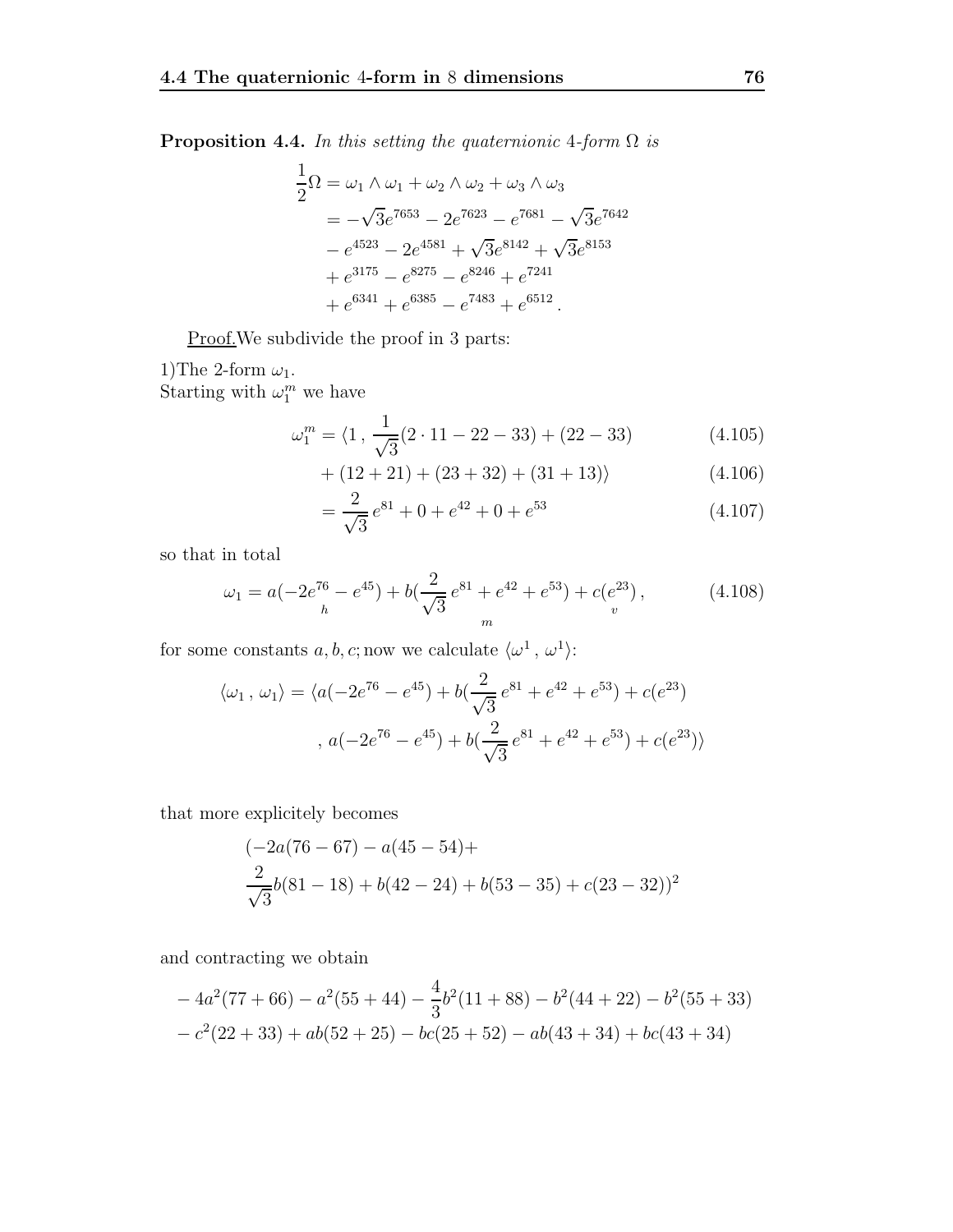where the last four summands cancel each other if  $a = c$ . Moreover if we impose the conditions

$$
4a^2 = \frac{4}{3}b^2 = a^2 + b^2
$$

the remaining terms have equal norms; in particular if we choose  $a = \frac{1}{2}$  and  $b = \frac{\sqrt{3}}{2}$  we obtain

$$
(\omega_1)^2 = -I.
$$

2)The 2-form  $\omega_2$ .

We can do the same calculation for  $\omega^2$ : first of all we have

$$
\omega_2^m = -\frac{1}{\sqrt{3}}e^{82} + e^{72} + e^{63} + e^{41}
$$

so that

$$
\omega_2 = a(\sqrt{3}e^{85} + e^{75} + e^{46}) + b(-\frac{1}{\sqrt{3}}e^{82} + e^{72} + e^{63} + e^{41}) + c(e^{31})
$$

or more explicitly

$$
\omega_2 = c(31 - 13) - \frac{b}{\sqrt{3}}(82 - 28) + b(72 - 27) + b(63 - 36)
$$
  
+b(41 - 14) + a\sqrt{3}(85 - 58) + a(75 - 57) + a(46 - 64),

so that squaring and contracting we obtain

$$
\langle \omega_2, \omega_2 \rangle = -c^2(33+11) - \frac{b^2}{3}(88+22) - b^2(77+22) - b^2(66+33)
$$
  

$$
-b^2(44+11) - 3a^2(88+55) - a^2(77+55) - a^2(44+66)
$$
  

$$
-bc(34+43) + bc(16+61) + \frac{b^2}{\sqrt{3}}(87+78) + ab(25+52)
$$
  

$$
-ab(25+52) + ba(34+43) - ab(16+61) - a^2\sqrt{3}(87+78),
$$

and if we impose the conditions seen for  $\omega_1$ , i.e.  $a = c = \frac{1}{2}$  and  $b = \frac{\sqrt{3}}{2}$  we have

$$
\langle \omega_2 \, , \, \omega_2 \rangle = -I.
$$

3)The 2-form  $\omega_3$ 

In the same manner we obtain for  $\omega_3$ 

$$
\omega_3^m = -\frac{1}{\sqrt{3}}e^{83} - e^{73} + e^{62} + e^{51}
$$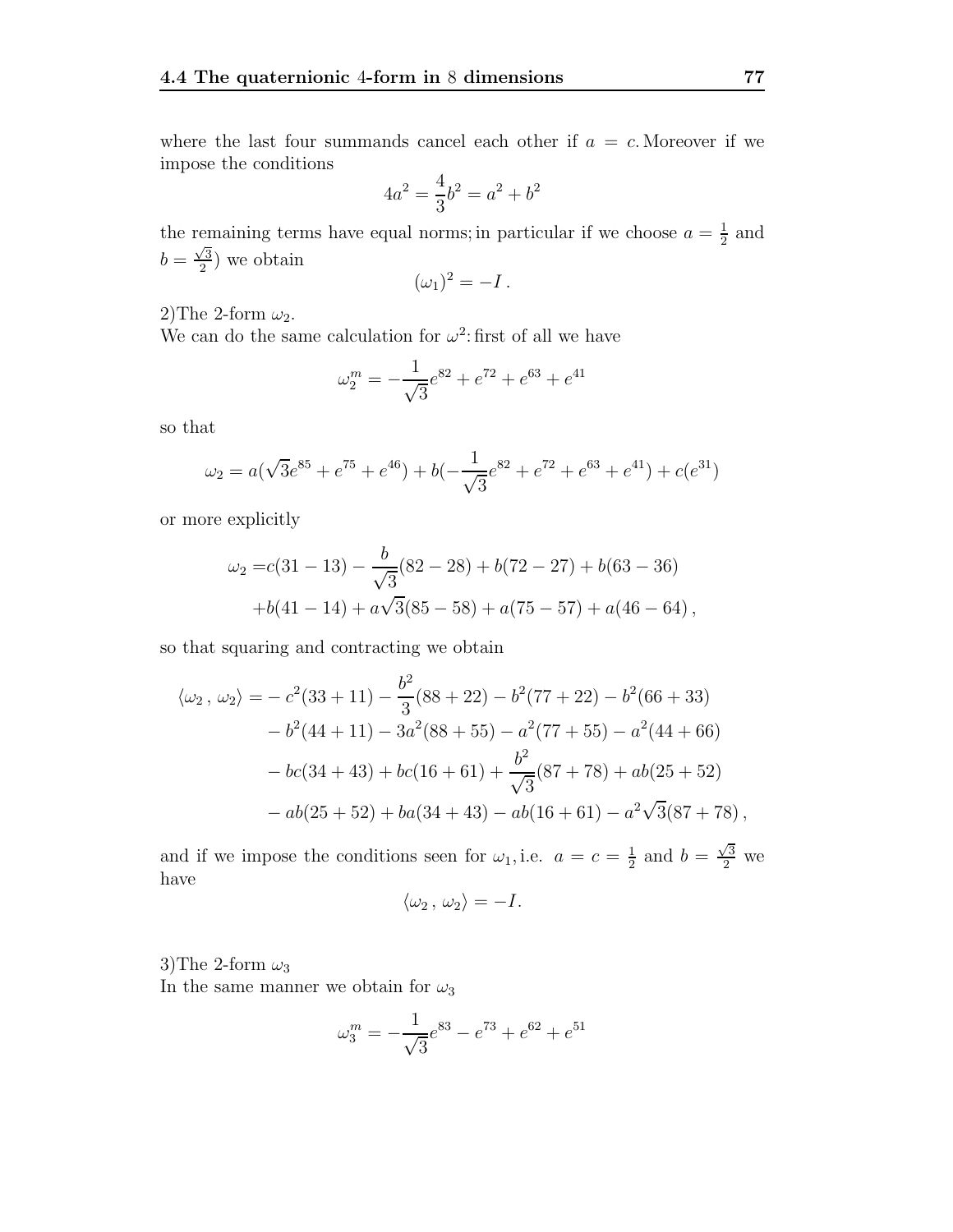so that

$$
\omega_3 = a(e^{74} - \sqrt{3}e^{84} + e^{65}) + b(-\frac{1}{\sqrt{3}}e^{83} - e^{73} + e^{62} + e^{51}) + c(e^{12})
$$
  
=  $a(74 - 47) - a\sqrt{3}(84 - 48) + a(65 - 56) - \frac{b}{\sqrt{3}}(83 - 38)$   
 $- b(73 - 37) + b(62 - 26) + b(51 - 15) + c(12 - 21);$ 

again contracting:

$$
\langle \omega_3, \omega_3 \rangle = -a^2(77 + 44) - 3a^2(88 + 44) - a^2(66 + 55) - \frac{b^2}{3}(88 + 33)
$$

$$
-b^2(77 + 33) - b^2(66 + 22) - b^2(55 + 11) - c^2(11 + 22)
$$

$$
+ a^2\sqrt{3}(78 + 87) + ab(43 + 34) - ab(43 + 34) - ab(52 + 25)
$$

$$
+ ab(61 + 16) - \frac{b^2}{\sqrt{3}}(87 + 78) - bc(61 + 16) + bc(52 + 25)
$$

and as usual for  $a = c = \frac{1}{2}$  and  $b = \frac{\sqrt{3}}{2}$  we obtain

$$
\langle \omega_3 \, , \omega_3 \rangle = -I \, .
$$

Collecting together what we have found we obtain the 4-form  $\Omega$  in terms of the chosen basis.  $\blacksquare$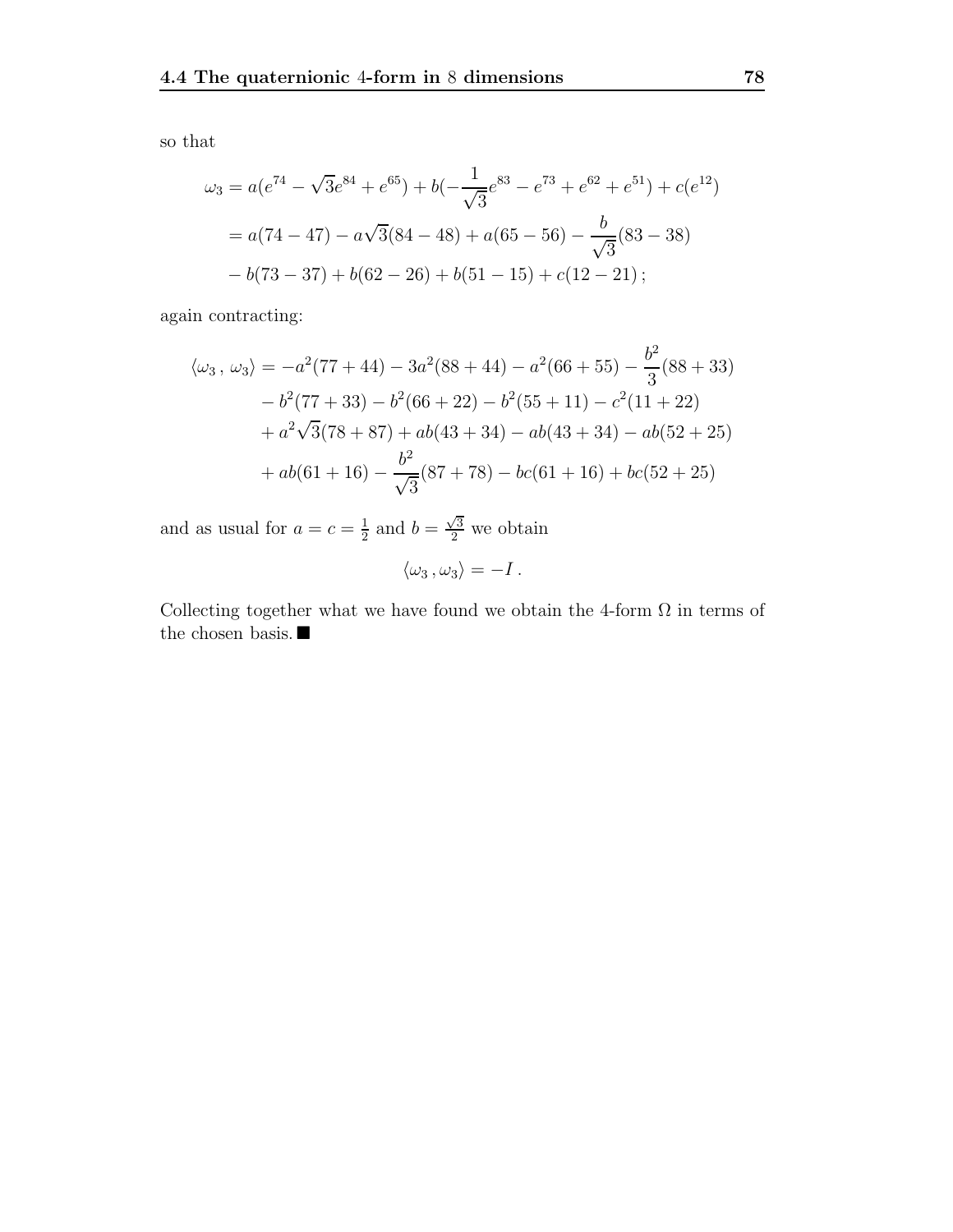# **Chapter 5**

# **Moment mappings and realizations**

In this Chapter we recall basic facts about QK moment maps, showing in the simple case of a compact simple Lie group G acting transitively on a Wolf space  $G/K$  how  $\mu$  can be used to relate QK geometry to Grassmannians. Then we discuss some well-known theory coming from Nilpotent orbits, with results due to Kronheimer about the existence of HyperKäler metrics on them; then an account of results is given from Swann's theory, which is for many aspects the most natural background for our approach. After that we present the description of an explicit trajectory for the flow of grad  $f$ in the case of  $\mathfrak{so}(4)$ , together with the proportionality of grad f and grad q along it. This is used in the last two sections in order to describe explicitly the realizations of some classical Wolf spaces in  $\mathbb{G}_3(\mathfrak{g})$ , for  $\mathfrak{g}$  the Lie algebra of a non-transitive group of isometries (in particular of cohomogeneity 1).

### **5.1 The moment mapping**

Let  $G$  be a compact group acting on a differentiable manifold  $M$  preserving some structure present on it, as for example a symplectic structure; then it is possible to define a moment map

$$
\mu: M \longrightarrow \mathfrak{g}^* \tag{5.1}
$$

which under suitable hypotheses turns out to be G-equivariant, with respect to the Adjoint action of G on  $\mathfrak g$ . The main use of moment maps is that of operating reductions, which means considering a fibre of  $\mu$ , which is  $G$ invariant, and then considering the quotient space under the G action: this new manifold  $M'$  inherits the structure of the first manifold  $M$ , offering a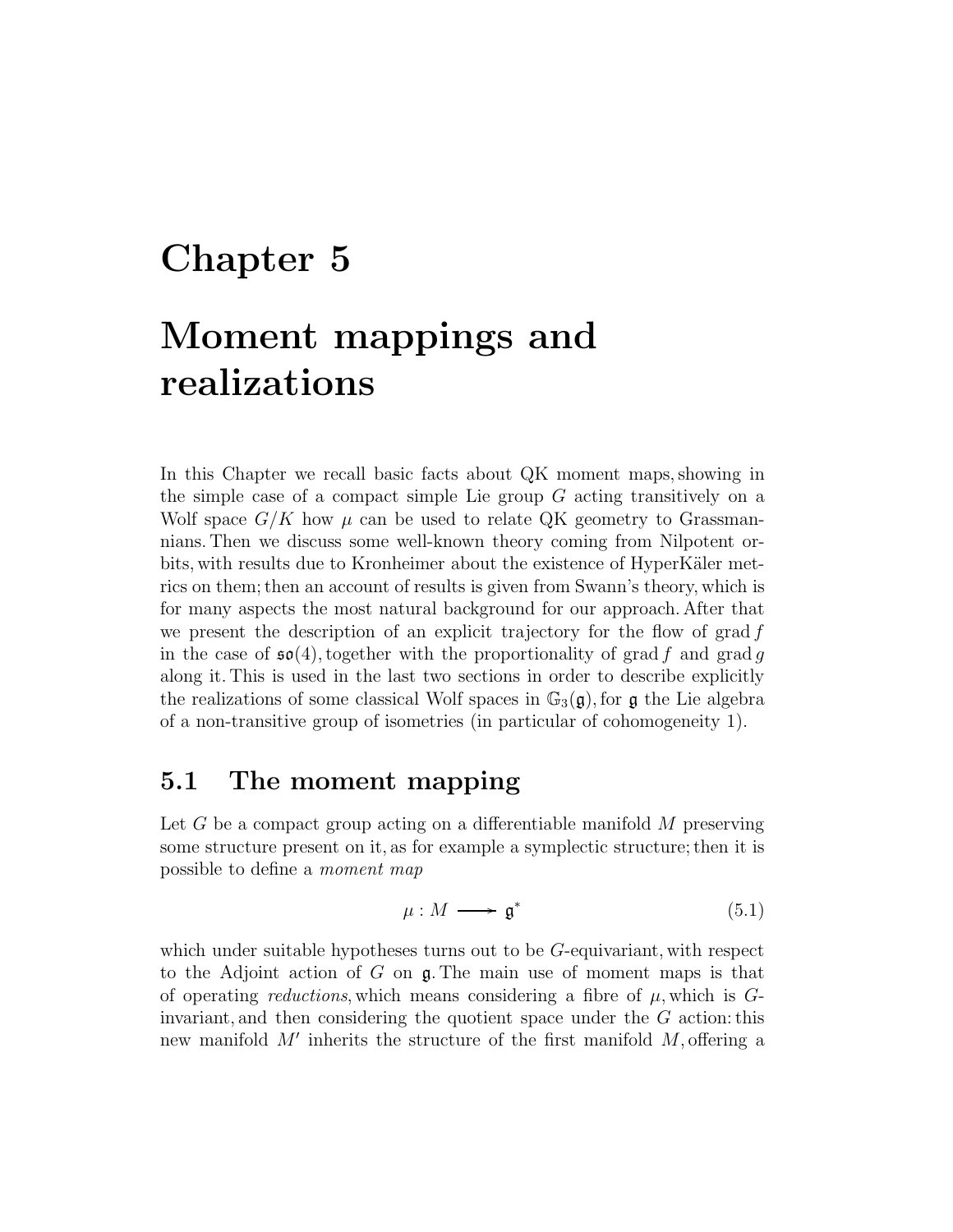systemathic way of obtaining new examples of symplectic manifolds (see  $|33|$ ).

This procedure has been generalized to other contexts: the Hyperkähler case  $(|42|)$  and the QK case  $(|29|$  and  $|30|)$  for instance; the latter is the case of our interest. The main difference in the QK case is that  $\mu$  turns out to be a section

$$
\mu \in \Gamma(\mathfrak{g} \otimes S^2 H) \tag{5.2}
$$

instead of a function; therefore only the zero-locus is well defined.

**Observation.**We point out that the moment map in the QK setting is automathically equivariant.

In [29] Galicki and Lawson proved that  $\mu$  is the only section of  $\mathfrak{g} \otimes S^2H$ satisfying

$$
\nabla \langle \mu, A \rangle = \sum (I_i \tilde{A})^{\flat} \otimes I_i,
$$
\n(5.3)

where  $A \in \mathfrak{g}$ ,  $\tilde{A}$  is the corresponding Killing vector field,  $I_i$  is the local basis of the bundle  $S^2H$  and  $\flat$  is the duality isomorphism of TM and  $T^*M$  induced by the metric. Moerover  $\mu$  satisfies

$$
\mu_A := \langle \mu, A \rangle = c \pi_{S^2 H} (\nabla (\tilde{A})^{\flat}) \tag{5.4}
$$

where  $\pi_{S^2H}$  is the projection on the quaternionic bundle, seen as a subbundle of  $\Lambda^2 T^*M$ , and c is a constant depending on the scalar curvature. As QK manifolds are Einstein, then the scalar curveture s is constant, therefore we will consider  $c = 1$  for simplicity; we observe that the 2-tensor  $\nabla A$  is skewsymmetric (see [55]).

In this context, Battaglia studied in [10], [11] the case where  $G = S<sup>1</sup>$  using Morse-theorethic methods, obtaining ([11])

**Theorem 5.1.** The complex Grassmannian  $\mathbb{G}_2(\mathbb{C}^n)$  is the only positive QK manifoldthat can be obtained as a QK quotient by a circle action.

We will make a rather different use of the QK moment map  $\mu$ : in fact we will consider Lie groups  $G$  of arbitrary dimension, but with the aim of obtaining immersions of a QK manifold in the Grassmannian  $\mathbb{G}_3(\mathfrak{g})$ ; this is possible because in local coordinates we have

$$
\mu = \sum_{i=1}^{3} \omega_i \otimes A_i \tag{5.5}
$$

where  $\omega_i$  are a local orthonormal basis for  $S^2H$  and  $A_i$  belong to g; if the  $A_i$  are linearly independent, they span a 3-dimensional subdpace  $V \subset \mathfrak{g}$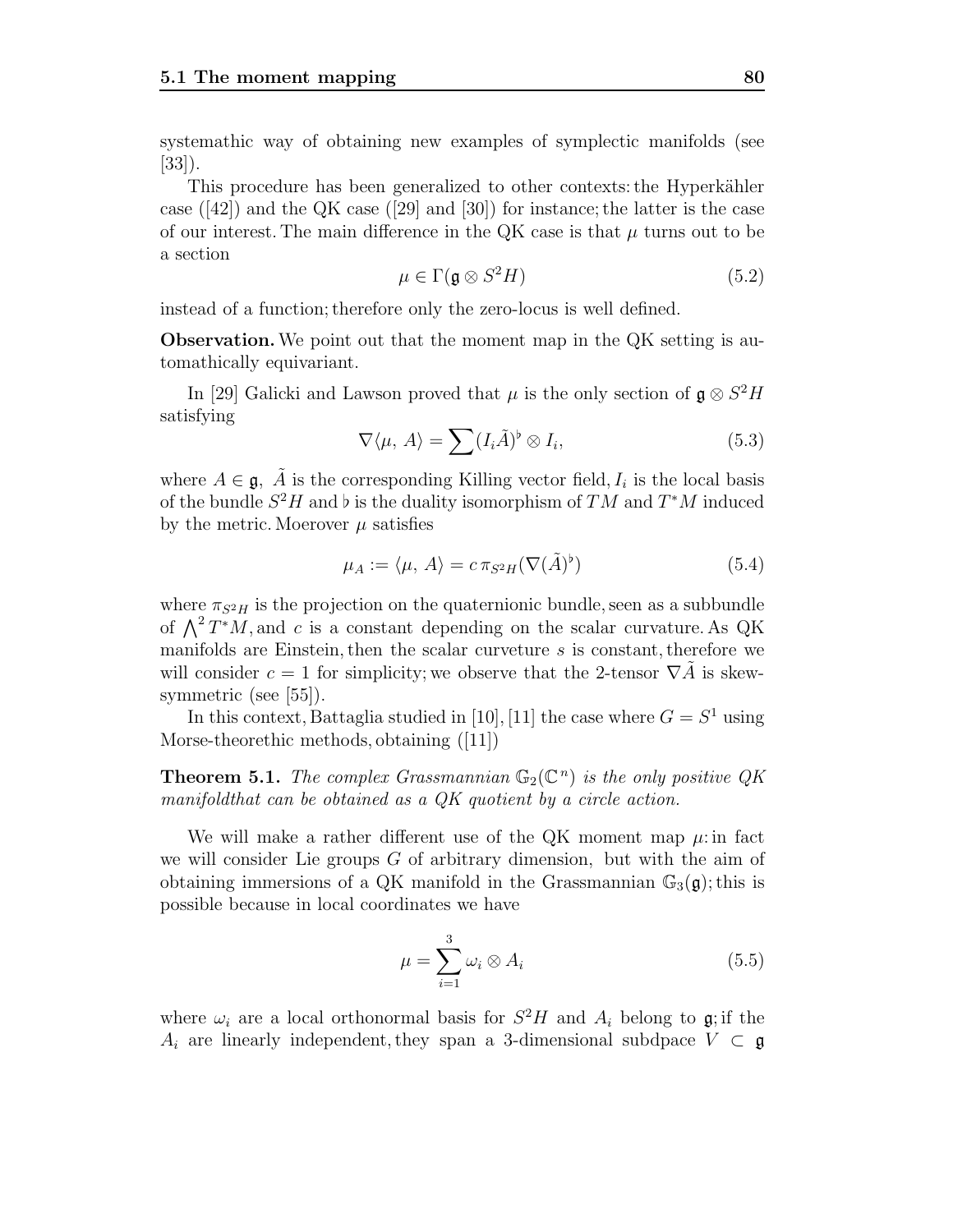which is independent from the trivialization, as the structure group for  $S^2H$ is  $SO(3)$ . This determines a map

$$
\Psi: M \longrightarrow \mathbb{G}_3(\mathfrak{g}) \tag{5.6}
$$

which is defined only at the points  $x \in M$  for which  $A_i(x)$  are independent; therefore our hope is that the zero locus of  $\mu$  is as small as possible. As we shall see in the examples discussed in Sections 5.4 and 5.5, the zero locus will be empty, so no reduction would be possible at all in the cases we discuss. In this sense we have (see [80, Proposition 3.5]).

**Proposition 5.2.** The set  $M_0$  is an open dense subset of the union  $\bigcup S$  of G orbits on M such that  $\dim S \geq 3$ .

In this section we will exemplify our viewpoint obtaining the realization of the classical Wolf spaces  $G/K$  in  $\mathbb{G}_3(\mathfrak{g})$ , using the moment map induced by the action of the transitive group  $G$ . Let us denote by  $\mathfrak g$  the lie algebra of G and let us consider the symmetric decomposition

$$
\mathfrak{g} = \mathfrak{k} \oplus \mathfrak{m} \tag{5.7}
$$

with  $\mathfrak k$  the Lie algebra of  $K = N(Sp(1))$ . The quaternionic subalgebra  $\mathfrak{sp}(1)$ corresponds to a 3 dimensional space of Killing vector fields on M which vanish at the point  $eK$ ; let us choose an orthonormal basis  $A_1, A_2, A_3$  which correspond to Killing vector fields  $I_i$ ; a well known result from the theory of symmetric spaces (see [13]) states that the covariant derivative of a Kvf  $X$ can be expressed at a point in the following way:

$$
\nabla_Y \tilde{X}|_{eK} = [X, Y]_{\mathfrak{m}},\tag{5.8}
$$

where  $Y \in \mathfrak{m}$ : from what we said before, the projection  $\pi_{S^2H}$  applied to the 2-form  $\langle [X, \cdot], \cdot \rangle \in \bigwedge^2 \mathfrak{m}$  acts as the identity. In the case of the action of the isometry group  $G$  on the Wolf space M we can ask ourselves what are the isometry group  $G$  on the Wolf space  $M$ , we can ask ourselves what are the three  $v_i$ s at a given point; in other words we are trying to solve the equation

$$
\pi_{S^2H}(\nabla \tilde{X}) = \sum_{i=1}^3 \langle v_i, X \rangle \omega_i
$$
\n(5.9)

in the  $v_i$ s for any  $X \in \mathfrak{g}$ ; now we observe that  $\omega_i = \langle [A_i, \cdot], \cdot \rangle$ , and thanks to equation (5.8), putting  $X = A_i$  the (5.9) becomes

$$
\langle [A_i, \cdot], \cdot \rangle = \sum_{i=1}^3 \langle v_i, A_i \rangle \langle [A_i, \cdot], \cdot \rangle ; \qquad (5.10)
$$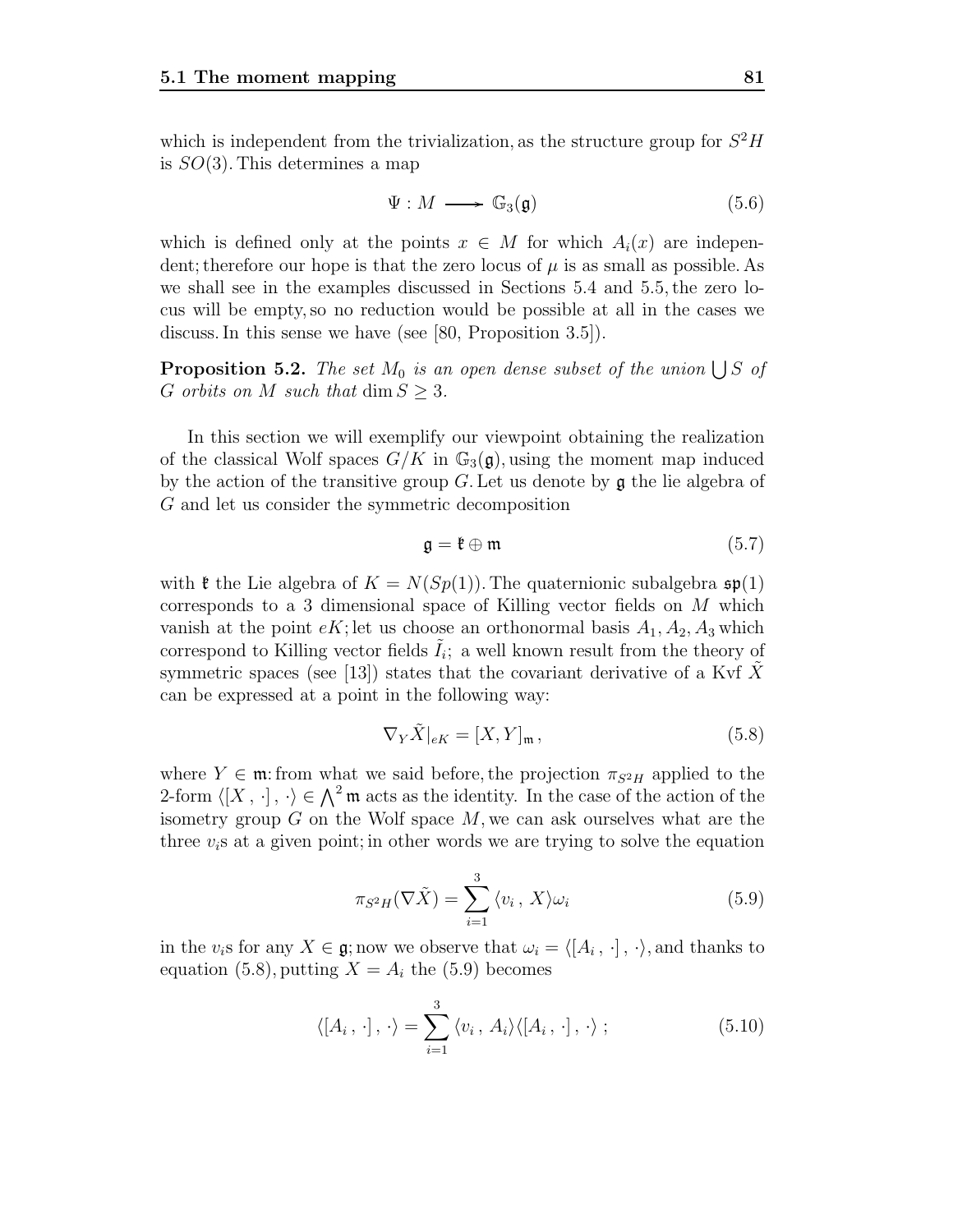on the other hand choosing  $X \in \mathfrak{m}$  the covariant derivative  $\nabla \tilde{X}$  vanishes at  $eK$ , so equation (5.9) becomes

$$
0 = \sum_{i=1}^{3} \langle v_i, X \rangle \langle [A_i, \cdot], \cdot \rangle \tag{5.11}
$$

and analogously if we choose  $X \in \mathfrak{c}$  the left hand side vanishes when we project on  $S^2H$ . In conclusion it must be

$$
v_i = A_i \quad i = 1...3. \tag{5.12}
$$

In conclusion we can deduce the following result:

**Proposition 5.3.** Let M be a Wolf space of the form  $G/K$ , with G a simple Lie group; let  $\mu$  be the corresponding moment map and  $\Psi$  the induced map with values in  $\mathbb{G}_3(\mathfrak{g})$ ; then  $\Psi$  embeds M in  $\mathbb{G}_3(\mathfrak{g})$  and  $\Psi(M)$  is precisely the critical manifold for the flow of grad f corresponding to the absolute maximum.

### **5.2 Nilpotent orbits and Swann's theory**

Let  $\mathfrak{g}_{\mathbb{C}}^*$  denote a complex simple Lie coalgebra; the orbit  $\mathcal{O}_X$  of any element <br>*X* under the coadjoint action of  $G_{\mathbb{C}}$  is naturally endowed with the Kirillov-X under the coadjoint action of  $G_{\mathbb{C}}$  is naturally endowed with the Kirillov-Kostant-Soriau complex nondegenerate holomorphic 2-form  $\omega$ , acting at the point  $X$  in the following way:

$$
\omega_X(A_Y, A_Z) = \langle X, [Y, Z] \rangle \tag{5.13}
$$

on tangent vectors  $A_Y, A_Z$  obtained by infinitesimal action of  $Y, Z \in \mathfrak{g}_C$ ; because of the duality induced by the Killing form we can refer to the Lie algebra  $\mathfrak g$  in place of the coalgebra. The presence of such *complex symplectic* structure is typical of HyperKähler manifolds, where  $\omega = \omega_J + i \omega_K$  is holomorphic with respect to the first complex structure  $I$ . It is therfore natural to ask if exists any metric on  $\mathcal O$  making it a HK manifold in such a way that the induced complex symplectic structure is just the one in (5.13). Kronheimer showed in [58] the existence of such metrics on orbits of nilpotent elements identifying them whit the moduli spaces of the solutions of a system of ODE called Nahm equations (see also [24]); the proof is based on Hitchin's work about HyperKäler metrics on moduli spaces ([41]).

Let us now describe briefly how Nahm equations arise: in the space of connections on a vector bundle  $V$  over a manifold  $M$ , those which are critical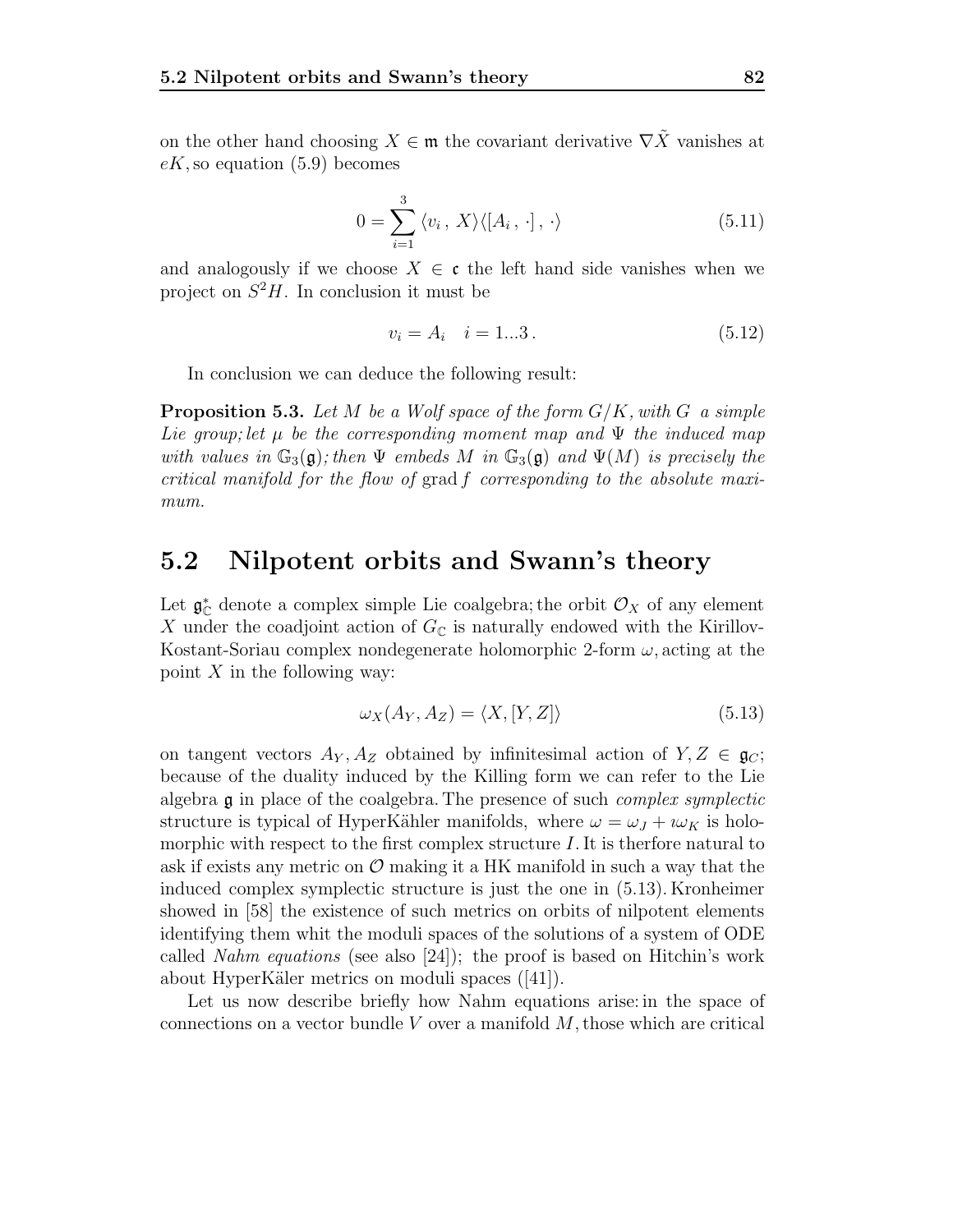points of the Yang-Mills functional

$$
YM(\nabla) = \frac{1}{2} \int_M \text{Tr}(F \wedge *F) \tag{5.14}
$$

are called instantons, and have importance in particle physics (∗ is the Hodge operator of the metric on  $M$  and  $F$  is the curvature 2-form of the connection  $\nabla$ ). Equivalently, the curvature form F of such critical points satisfies the (anti)-self-dual equations

$$
F = \pm *F. \tag{5.15}
$$

Consider now the 4-dimensional Euclidean space  $\mathbb{R}^4 = S^3 \times \mathbb{R}$ ; the Lie group  $SU(2)$  is topologically  $S^3$  and its Lie algebra  $\mathfrak{su}(2)$  can be identified with a family of left invariant vector fields globally trivializing the tangent bundle  $TS^3$ , with a basis given by  $e_1, e_2, e_3$ ; consider now the trivial principal G bundle  $P = (S^3 \times \mathbb{R}) \times G$  for some compact Lie group G; then any linear map  $L(t) : \mathfrak{su}(2) \to \mathfrak{g}$ , depending on time  $t \in \mathbb{R}$ , determines a global g-valued 1-form, that is a connection form on a trivial G-bundle over  $S^3 \times \mathbb{R}$ ,  $SU(2)$ invariant under its left multiplication. It is always possible to find a gauge transform for which the connection takes the form

$$
dt + \alpha^1 A_1 + \alpha^2 A_2 + \alpha^3 A_3, \qquad (5.16)
$$

with  $\alpha^i \in \mathfrak{su}(2)^*$  satisfying  $d\alpha_i = 2\epsilon_{ij}\alpha_1 \wedge \alpha_j$  and  $A_i \in \mathfrak{g}$ .

Consider now the Chern-Simons functional  $\phi : \mathfrak{g} \times \mathfrak{g} \times \mathfrak{g} \to \mathbb{R}$  defined as

$$
\phi(A_1, A_2, A_3) = \sum_{i=1}^{3} \langle A_i, A_i \rangle + \langle A_1, [A_2, A_3] \rangle \tag{5.17}
$$

whose gradient flow equations  $\dot{A} = -\text{grad}\phi$  are just the Nahm equations quoted above:

$$
\dot{A}_1 = -2A_1 - [A_2, A_3] \n\dot{A}_2 = -2A_2 - [A_3, A_1] \n\dot{A}_3 = -2A_3 - [A_1, A_2] ;
$$
\n(5.18)

these equations are equivalent to the anti-self-duality condition (5.15) for the connection identified by a map L defined as

$$
L(e_1) = A_i, \, i = 1, \cdots, 3; \tag{5.19}
$$

in other words each trajectory for the gradient field grad  $\phi$  in  $\mathfrak{g} \times \mathfrak{g} \times \mathfrak{g}$ represents an instanton for the trivial bundle discussed above.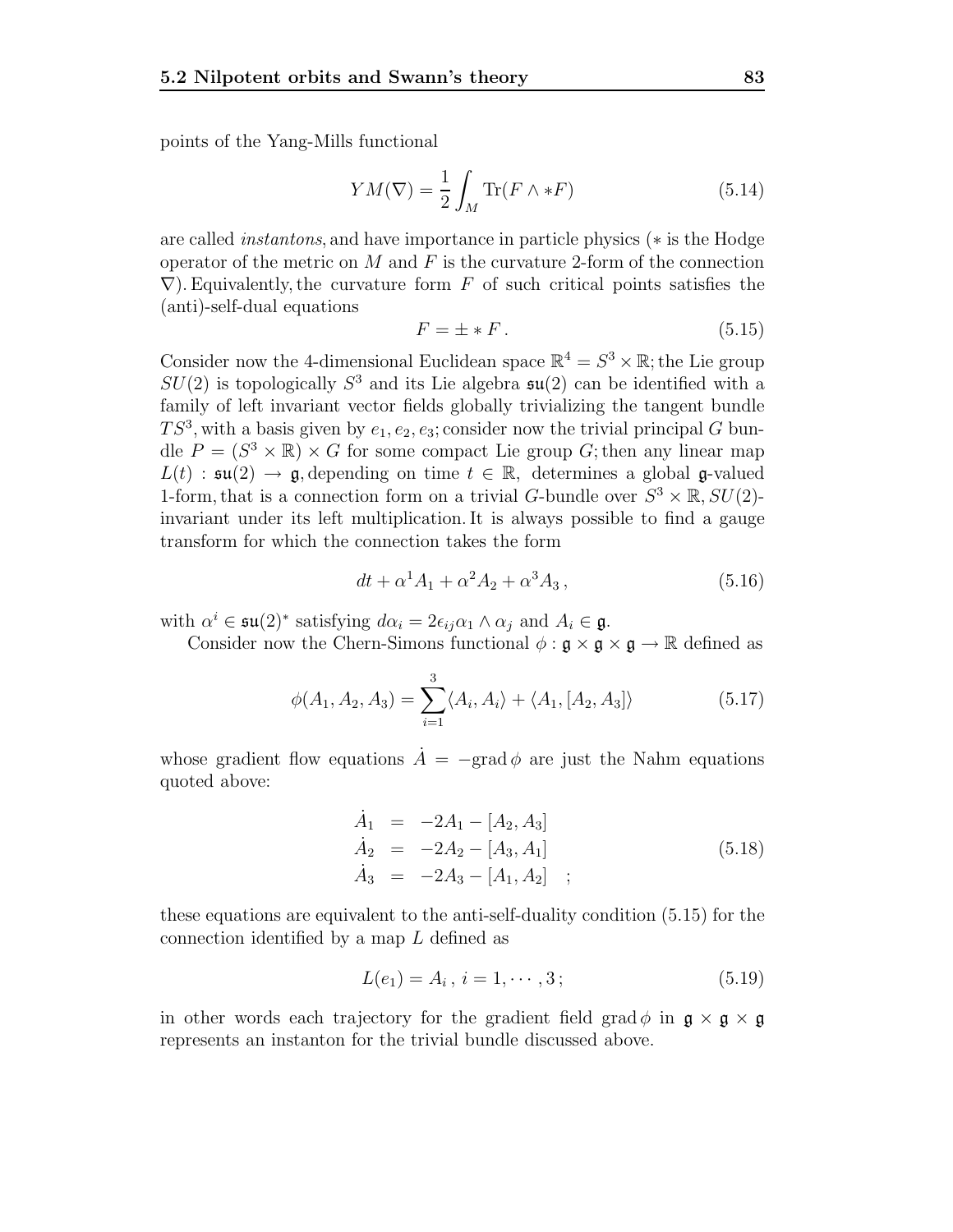Critical points for grad  $\phi$  turn out to be Lie algebra homomorphisms L :  $\mathfrak{su}(2) \to \mathfrak{g}$ : the functional  $\phi$  is strictly related to the functional f on  $\mathbb{G}_{3}(\mathfrak{g})$ ; compare in fact (5.18) with the gradient of f (3.1).

The link with the nilpotent orbits is obtained complexifying equations  $(5.18)$  and passing from  $\mathfrak{su}(2)$  subalgebras in  $\mathfrak{g}$  to  $\mathfrak{sl}(2,\mathbb{C})$  subalgebras in  $\mathfrak{g}_{\mathbb{C}}$ .

#### **Nilpotent orbits**

Nilpotent orbits in a complex semisimple Lie algebra have been completely classified (see [21]). The nilpotent variety  $\mathcal{N} \subset \mathfrak{g}_{\mathbb{C}}$  consisting of all the nilpotent elements in the algebra is an algebraic variety; the orbits  $\mathcal O$  have a partial ordering described by the relation

$$
\mathcal{O}_1 < \mathcal{O}_2 \quad \Leftrightarrow \quad \overline{\mathcal{O}}_2 \supset \mathcal{O}_1 \, ; \tag{5.20}
$$

the element 0 gives the only 0-dimensional orbit, contained in the closure of all other ones. Just above of this in the ordering we have the minimal nilpotent orbit  $\mathcal{O}_{min}$ , the one generated by a nilpotent element  $X_{\rho}$  in a highest root space  $\mathfrak{g}_{\rho}$ ; going one step more up we find the *next-to-minimal* orbits. At the other extreme of the diagram we find the *principal* orbit  $\mathcal{O}_{princ}$ , the one of maximal dimension, which is an open subset of  $N$ . Nilpotent orbits are in correspondence with three dimensional Lie subalgebras, isomorphic to  $\mathfrak{sl}(2,\mathbb{C})$ and presented in standard form as a triple  $\{Y, H, X\}$ , with X, Y nilpotent and H semisimple; Jacobson-Morozov theorem states partly this correspondence:

**Theorem 5.4.** Let  $\mathfrak{g}_{\mathbb{C}}$  be a complex semisimple Lie algebra. if X is a nonzero nilpotent element of  $\mathfrak{g}$ , then there exists a standard triple for  $\mathfrak{g}$  whose nilpositive element is X.

Actually the correspondence is bijective, as two standard triple having in common a nilpotent element X are in the same  $Ad_{G_{\Gamma}}$  orbit, and analogously if they share the same semisimple element  $H$  (see [21] and [57]). Moreover, semisimple elements have the special property of satisfying

$$
\langle H, \alpha \rangle \in \{0, 1, 2\} \tag{5.21}
$$

for any  $\alpha$  simple root; thus we can identify the triple, up to conjugacy, by just labelling every node of the Dynkyn diagram with  $0, 1$  or 2, obtaining a so called weighted Dynkin diagram (wDd).

**Observation.**In this way we obtain at most  $3^{\text{rank } \mathfrak{g}}$  possible choices, proving that nilpotent orbits are finite in number; we note that for semisimple orbits the situation is much different: fo example semisimple orbits in  $\mathfrak{sl}(2,\mathbb{C})$  are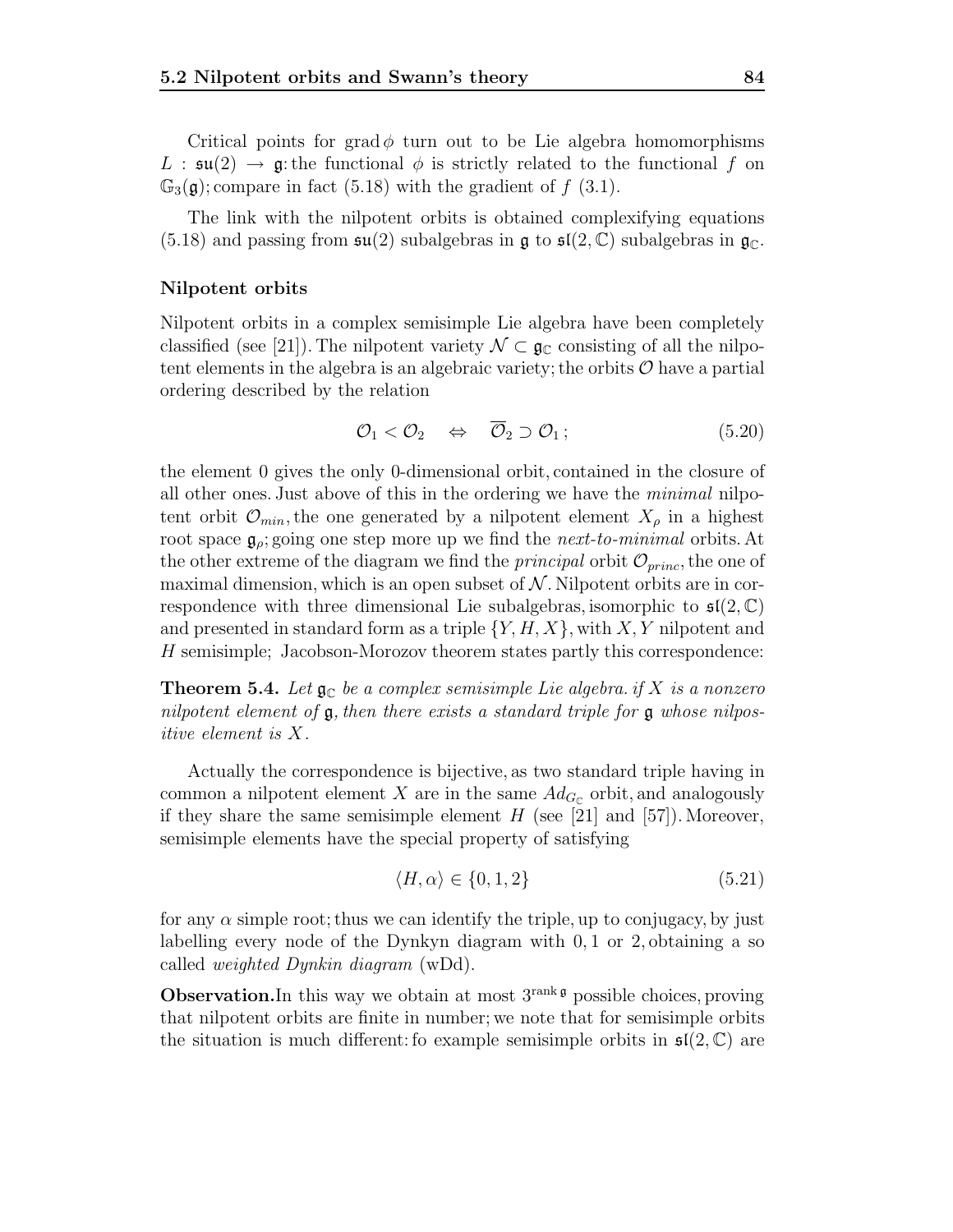

Figure 5.1: Hasse diagram for  $\mathfrak{sl}(3)$ 



Figure 5.2: Nilpotent orbits,3-dimensional Lie subalgebras and weighted Dynkin diagrams.

parametrized by  $\mathbb{C}/\mathbb{Z}_2$ . However this upper bound is rather rough, not all  $3^{\text{rank}\,\mathfrak{g}}$  are attached to any standard triples: for example in Table 5.1 is shown the Hasse diagram for  $\mathfrak{sl}(3)$ , with 3 orbits, whereas  $3^{\text{rank } \mathfrak{sl}(3)} = 3^2 = 9$ .

We have thus a correspondence between nilpotent orbits, conjugacy classes of 3-dimensional subalgebras and weighted Dinkyn diagrams (see Figure 5.2). In the case of classical Lie algebras, nilpotent orbits can be identified by a *partition*: for example for  $\mathfrak{sl}(n)$  nilpotent orbits are in bijective correspondence with the partitions of  $n$ ; in this way the minimal nilpotent orbit has associate partition:  $2, 1, \cdots, 1$  $\sum_{n-2}$ , also denoted by  $[2, 1^{n-2}]$ . For the other classical algebras,  $\mathfrak{sp}(n)$  and  $\mathfrak{so}(n)$ , which are subalgebras of  $\mathfrak{sl}(N)$  for N big enough, nilpotent orbits are in bijective correspondence with appropriate subsets of all the partitions of N.

#### Unstable manifolds in  $\mathbb{G}_3$

Wolf spaces can be identified with maximal critical submanifolds of the Grassmannian  $\mathbb{G}_3(\mathfrak{g})$  for the flow of grad f, as we have seen in Chapter 3; on the other hand their Swann bundle  $U$  appears as the minimal nilpotent orbit  $\mathcal{O}_{min}$  in the complexified algebra  $g_{\mathbb{C}};\mathcal{U}$  has a HyperKäler structure ([79]) and Kronheimer's results extend this property to any nilpotent orbit. It is therefore natural to ask if any of them fibres over a QK manifold, with fibre  $\mathbb{H}^*/\mathbb{Z}_2$ . Swann prooved that this is in fact the case: nilpotent orbits always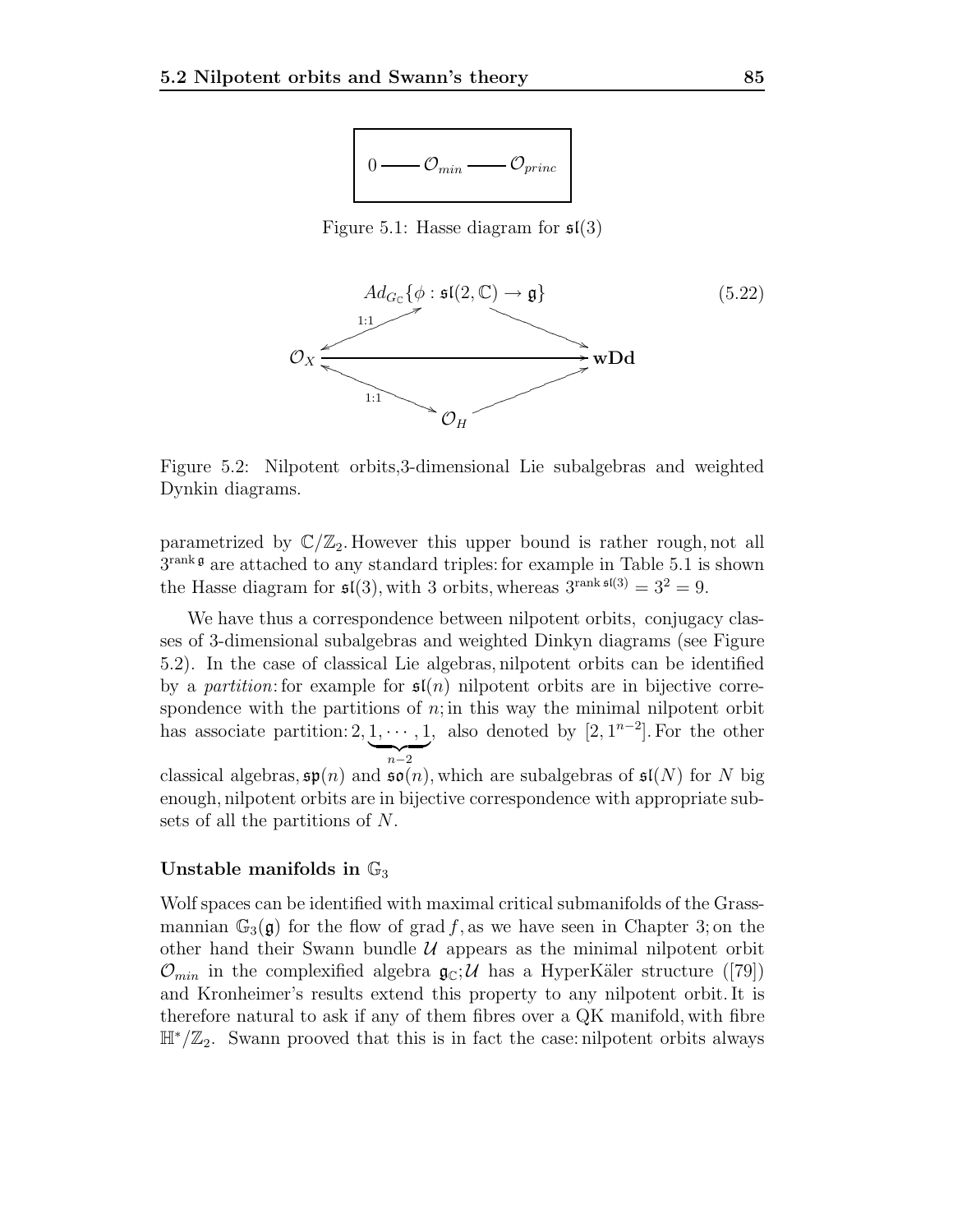admit an action of  $\mathbb{H}^*$ , so that  $\mathcal{O}/\mathbb{H}^*$  is a QK manifold.

The quotient manifold can be identified again with a submanifold of the Grassmannian  $\mathbb{G}_3(\mathfrak{g})$  using the functional f, but in general, for orbits which are not minimal, it is not merely a critical submanifold for  $\operatorname{grad} f$  (which often has the wrong dimension), but an unstable submanifold connecting two critical sets, one of which contains the copy of  $\mathfrak{su}(2)$  corresponding to any nilpotent element  $X \in \mathcal{O}$  (see the Jacobson-Morosov theorem above). Let us recall the main results in this sense: consider the Chern-Simons functional  $\phi$ , together with a map L as seen in (5.19) which defines a critical point (and hence an  $\mathfrak{su}(2)$  representation in  $\mathfrak{g}$ ); let  $\mathcal{O}_L$  be the nilpotent orbit associated to  $L(\mathfrak{su}(2))$  (the orbit of a nilpotent element in  $L(\mathfrak{su}(2))_{\mathbb{C}})$ ; then we have ([80, Theorem  $(4.1 \text{ b}), c)$ ]):

**Theorem 5.5.** Let  $L : \mathfrak{su}(2) \to \mathfrak{g}$  be a critical point for the functional  $\phi$ and let  $M^L$  denote the set of  $\phi$  trajectories  $A(t)$  such that  $\lim_{t\to\infty} A(t)=0$ and  $\lim_{t\to-\infty} A(t)$  is in the same Adjoint orbit of  $L(\mathfrak{su}(2))$ ; then  $M^L$  admits a free action of  $\mathbb{H}^*/\mathbb{Z}_2$  and the quotient  $M_L$  is a QK manifold; moreover for any standard  $\mathbb{C}^* \subset \mathbb{H}^*$ , the quotient  $M^L/\mathbb{C}^*$  is isomorphic both to  $\mathbb{P}(\mathcal{O}_L)$  and to the twistor space  $\mathcal{Z}_L$  of  $M_L$ .

The link between the Chern-Simons functional  $\phi$  and the functional f discussed in Chapter 3 is contained in the next result ([80, Theorem 5.2]:

**Theorem 5.6.** Let  $\mathcal{O}_L$  be a nilpotent orbit, and let  $M_L$  be its  $\mathbb{H}^*$  quotient; then  $M_L$  is isomorphic to the f unstable submanifold  $M'_L$  of  $\mathbb{G}_3(\mathfrak{g})$  associated to the critical set containing  $L(\mathfrak{su}(2))$ the critical set containing  $L(\mathfrak{su}(2))$ .

Let us denote by  $\mathcal{Z}'_L$  the twistor space of  $M'_L$ ; then the isomorphisms just discussed are expressed by



What QK manifolds can be obtained starting from a nilpotent orbit? The next result provides, using a moment map construction in the complex contact setting, an answer to this question:

**Theorem 5.7.** Let M be a QK manifold whose isometry group is compact; suppose that its twistor space  $\mathcal Z$  is homogeneous with respect to a subgroup C of the complexified group  $G_{\mathbb{C}}$ . Then M is locally isometric to  $M_L$ ,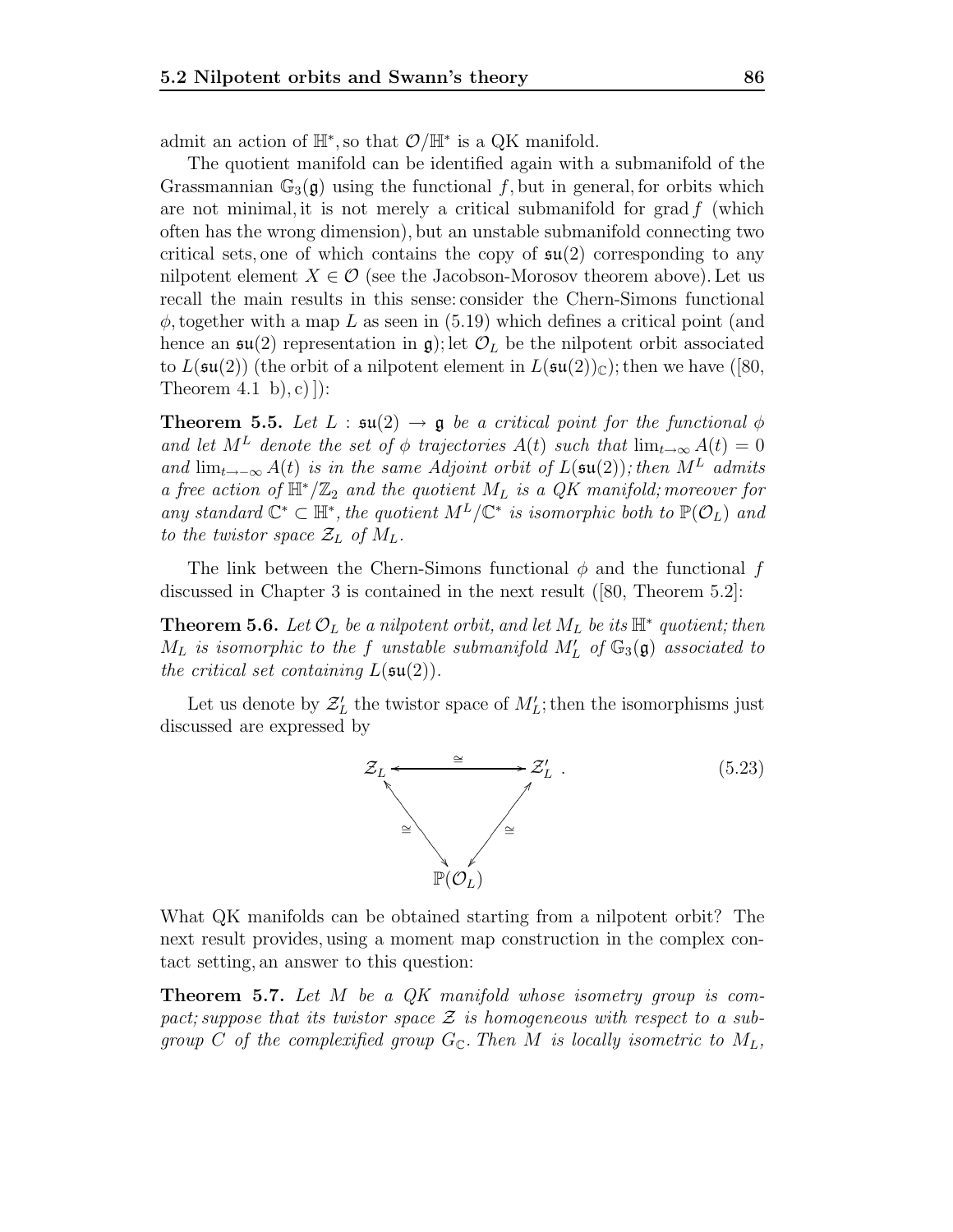where  $\mathcal{O}_L$  is the nilpotent orbit in  $\mathfrak{g}_\mathbb{C}$  obtained in Theorem 5.5; in particular M has positive scalar curvature. Conversely, every nilpotent orbit in  $\mathfrak{g}_{\mathbb{C}}$ gives rise to a QK manifold of positive scalar curvature, with twistor space homogeneous under  $G_{\mathbb{C}}$ .

**Observation.** The QK structure is reconstructed using the Inverse Twistor Construction ([59]).

Consider now the complexification  $V_{\mathbb{C}}$  of a 3-dimensional space  $V \in$  $\mathbb{G}_3$ , then the isotropic cone C is defined by equation

$$
x^2 + y^2 + z^2 = 0 \tag{5.24}
$$

with respect to an orthonormal basis  $e_1, e_2, e_3$  of V; let us denote by  $\mathcal{F} \subset \mathbb{G}_3$ the subset of 3-planes such that  $\mathcal C$  consists of nilpotent elements; then we have (see [80, Section 3])

**Proposition 5.8.** If Z has an open  $G_{\mathbb{C}}$  orbit then  $\Psi(M) \subset \mathcal{F}$ .

Here the map  $\Psi : M \to \mathbb{G}_3(\mathfrak{g})$  is that induced by the QK moment map as discussed in Section 5.1; this property will be significant in Chapter 6, where the existence of an open  $G_{\mathbb{C}}$  orbit on  $\mathcal Z$  will be considered a basic hypothesis.

### **5.3 A trajectory for** so(4)

In this section we study in more detail the example of  $g = \mathfrak{so}(4)$ . We wish to thank A.F. Swann for taking to our attention the importance of this example  $([77]).$ 

We introduce for  $\mathfrak{so}(4) = \mathfrak{su}(2)_+ \oplus \mathfrak{su}(2)_-$  the following way of representing 3 dimensional subspaces: let  $e_1, e_2, e_3$  and  $f_1, f_2, f_3$  be orthonormal bases of the subalgebras  $\mathfrak{su}(2)_+$  and  $\mathfrak{su}(2)_-$  respectively; then a subspace V not intersecting the su(2)<sup>−</sup> subalgebra can be described through an element **<sup>X</sup>** <sup>∈</sup> Hom( $\mathfrak{su}(2)_+$ ,  $\mathfrak{su}(2)_-$ ) so that a basis is given by  $e_i + \mathbf{X}e_i$ ; with this notation the space V can be identified in  $\Lambda^3$ **so**(4) by

$$
\gamma = (e_1 + \mathbf{X}e_1) \wedge (e_2 + \mathbf{X}e_2) \wedge (e_3 + \mathbf{X}e_3)
$$
  
\n
$$
= e_1 \wedge e_2 \wedge e_3 + \mathfrak{S}(e_1 \wedge \mathbf{X}e_2 \wedge \mathbf{X}e_3)
$$
  
\n
$$
+ \mathfrak{S}(\mathbf{X}e_1 \wedge e_2 \wedge e_3) + \mathbf{X}e_1 \wedge \mathbf{X}e_2 \wedge \mathbf{X}e_3,
$$
  
\n(5.25)

whose norm is given by

$$
\|\gamma\|^2 = 1 + \mathfrak{S}|\mathbf{X}e_1 \wedge \mathbf{X}e_2|^2 + \mathfrak{S}|\mathbf{X}e_1|^2 + |\mathbf{X}e_1 \wedge \mathbf{X}e_2 \wedge \mathbf{X}e_3|^2
$$
  
= det $(I + \mathbf{X}\mathbf{X}^T) = c^{\mathbf{X}\mathbf{X}^T}(-1)$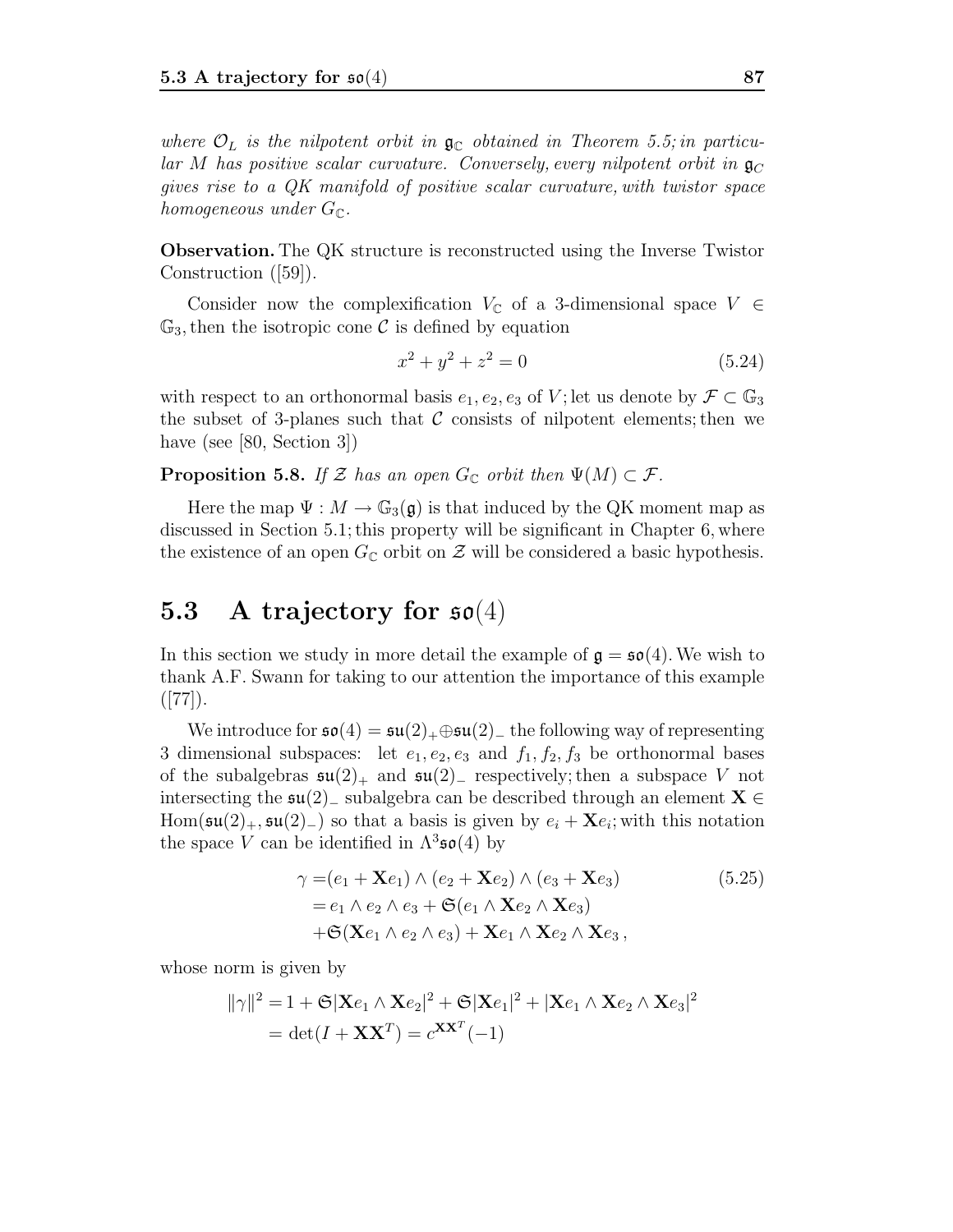(with the last expression we mean the "total Chern class" of the matrix  $\mathbf{X}\mathbf{X}^T$ in a formal sense); in this way, as f is linear on  $\Lambda^3$ **so**(4) and as it is nonzero only in the  $e_{123}$  and  $f_{123}$  directions, it can be expressed in function of **X** as

$$
f(\mathbf{X}) = f(e_{123})\langle \frac{\gamma}{\|\gamma\|}, e_{123}\rangle + f(f_{123})\langle \frac{\gamma}{\|\gamma\|}, f_{123}\rangle \tag{5.26}
$$

$$
=\frac{\sqrt{2}(1+\det(\mathbf{X}))}{(\det(I+\mathbf{X}\mathbf{X}^T))^{\frac{1}{2}}}.
$$
\n(5.27)

Now if we suppose that **X** is an invertible matrix, defining  $\check{\mathbf{X}} = \det(\mathbf{X})\mathbf{X}^{-1}$ , we can differentiate and calculate grad  $f$  using this alternative description:

$$
\frac{d}{dt} f(\mathbf{X} + tY) = \frac{d}{dt} \frac{\sqrt{2}(1 + \det(\mathbf{X} + tY))}{(\det(I + (\mathbf{X} + tY)(\mathbf{X} + tY)^T))^{\frac{1}{2}}}
$$
(5.28)

and considering the case where  $A = I + \mathbf{X}\mathbf{X}^T$  is invertible one has

$$
\frac{d}{dt}(\det(I + (\mathbf{X} + tY)(\mathbf{X} + tY)^T)) = \frac{d}{dt}\det(I + \mathbf{X}\mathbf{X}^T + t(\mathbf{X}Y^T + Y\mathbf{X}^T) + t^2(YY^T))
$$
\n
$$
= \text{Tr}(\check{A}(\mathbf{X}Y^T + Y\mathbf{X}^T)),
$$

and on the other hand

$$
\frac{d}{dt}\,\det(\mathbf{X} + tY) = \text{Tr}(\tilde{\mathbf{X}}Y) \, ; \tag{5.29}
$$

so putting everything together we obtain

$$
\operatorname{grad} f|\mathbf{x}(Y) = \frac{\sqrt{2}}{c^{\mathbf{XX}^T}(-1)} \left( \operatorname{Tr}(\check{\mathbf{X}}Y) \left( c^{\mathbf{XX}^T}(-1) \right)^{\frac{1}{2}} + \right.
$$

$$
- \left( 1 + \det \mathbf{X} \right) \frac{\operatorname{Tr}(\check{A} \left( \mathbf{X} Y^T + Y \mathbf{X}^T \right))}{2(c^{\mathbf{XX}^T}(-1))^{\frac{1}{2}}}
$$
;

moreover as  $\text{Tr}(BC) = \text{Tr}(CB)$  for any matrices B and C and as A is symmetric, we can write

$$
\operatorname{grad} f|_{\mathbf{X}} = \frac{\sqrt{2}}{c^{\mathbf{XX}^T}(-1)} \left( (c^{\mathbf{XX}^T}(-1))^{\frac{1}{2}} \check{\mathbf{X}} - \frac{1 + \det \mathbf{X}}{(c^{\mathbf{XX}^T}(-1))^{\frac{1}{2}}} \check{A} \mathbf{X}^T \right) \tag{5.30}
$$

acting on tangent vectors by the inner product defined by  $\text{Tr}(\text{grad } f \cdot Y)$ ; in particular for **X** = I we obtain the diagonal subalgebra  $\mathfrak{su}(2)_{\Delta}$ , where it's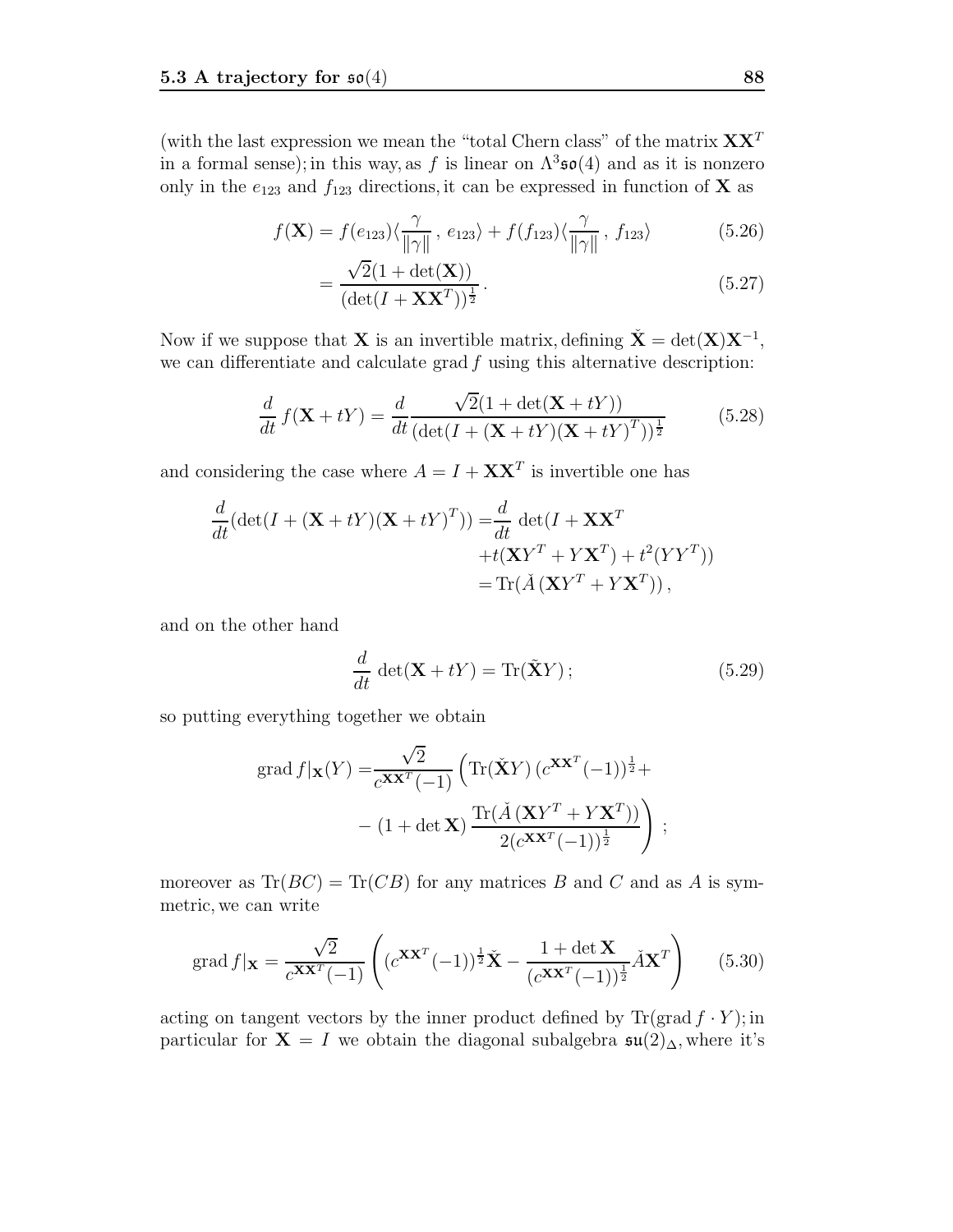immediate to check that grad  $f = 0$  as we well know. Now we can differentiate again around this point to obtain an analogous expression for the hessian. In fact using the same arguments we obtain the following expression of Hess  $f$ as a quadratic form:

Hess 
$$
f|_{\mathbf{X}=I}(Y) = \frac{c_2^Y(-1) - c_2^{\left(\frac{Y^T + Y}{2}\right)}(-1) - \text{Tr}\left(\frac{YY^T}{2}\right) + \frac{1}{2}(\text{Tr}(Y))^2}{2}
$$
; (5.31)

now it's immediate to check that the decomposition of the 9 dimensional tangent space in  $\mathfrak{su}(2)$  modules corresponds to the following type of matrices:

$$
\Sigma^0 = \text{span}\{I\} \tag{5.32}
$$

$$
\Sigma^2 = \Lambda^3 \mathbb{R}^3 \tag{5.33}
$$

$$
\Sigma^4 = S_0^2(\mathbb{R}^3). \tag{5.34}
$$

**Observation. If** we consider **X** belonging to  $SO(3)$  we see that f is constant; as the critical set M at  $X = I$  is isomorphic to  $\mathbb{RP}^3$  we can in this way identify it with  $SO(3)$ , and the tangent space is just  $\mathfrak{so}(3) = \Lambda^3 \mathbb{R}^3$ .

We start now to move in the  $\Sigma^0$  direction, along the curve

$$
\mathbf{X}(t) = t \, I \quad , \, t \ge 0 \, ; \tag{5.35}
$$

we notice that  $V(\mathbf{X}(0)) = \mathfrak{su}(2)_+, V(x(1)) = \mathfrak{su}(2)_{\Delta}$  and  $\lim_{t\to\infty} V(\mathbf{X}(t)) =$  $\mathfrak{su}(2)$ <sub>-</sub>; so we obtain

$$
f(\mathbf{X}(t)) = \frac{\sqrt{2} (1+t^3)}{(1+t^2)^{\frac{3}{2}}}
$$
\n(5.36)

and

grad 
$$
f(\mathbf{X}(t)) = \frac{\sqrt{2}(-1+t)t}{(1+t^2)^{\frac{5}{2}}} I;
$$
 (5.37)

so this is an integral curve of the flow of grad  $f$  but with the wrong parametrization. Orthonormal bases of  $V(X(t))$  and of  $V^{\perp}(X(t))$  are given by

$$
\left\{\frac{e_i + tf_i}{\sqrt{1+t^2}}\right\}_{i=1...3} \quad \text{and} \quad \left\{\frac{f_i - te_i}{\sqrt{1+t^2}}\right\}_{i=1...3};\tag{5.38}
$$

moreover  $\dot{\mathbf{X}}(t) = I$ , which represents the homomorphism snding  $e_i + tf_i$  to  $f_i$ , whose projection on  $V^{\perp}$  is given by

$$
\left\langle f_i, \frac{f_i - te_i}{\sqrt{1 + t^2}} \right\rangle \frac{f_i - te_i}{\sqrt{1 + t^2}} = \left( \frac{1}{\sqrt{1 + t^2}} \right) \frac{f_i - te_i}{\sqrt{1 + t^2}} \tag{5.39}
$$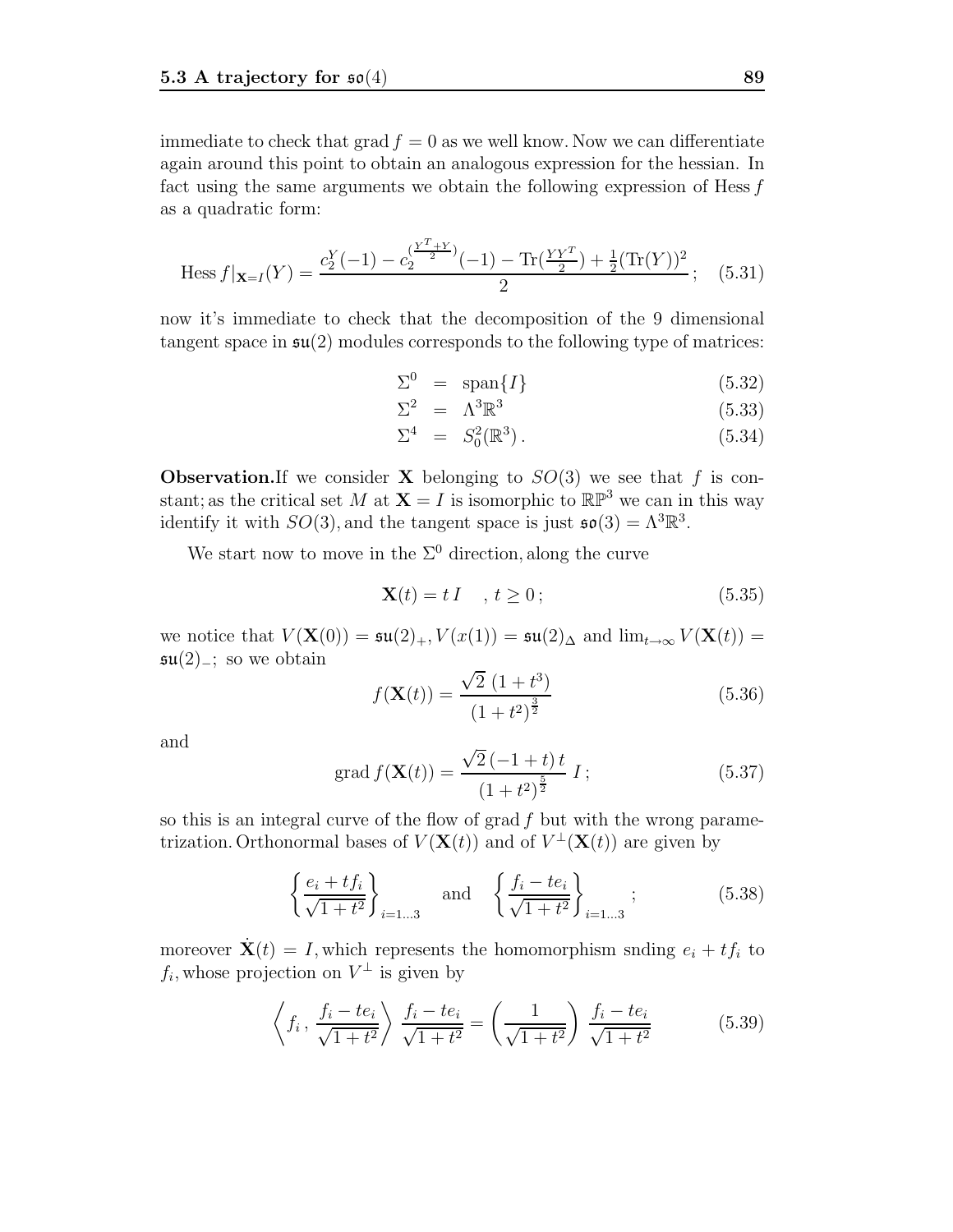

Figure 5.3: The graph of  $q(\mathbf{X}(t))$ 

so that as an element of  $V \otimes V^{\perp}$ , with respect to the given orthonormal basis,

$$
\dot{\mathbf{X}}(t) = \frac{1}{1+t^2} I; \tag{5.40}
$$

so with respect to this basis we obtain

grad 
$$
f(\mathbf{X}(t)) = \frac{\sqrt{2}(-1+t)t}{(1+t^2)^{\frac{3}{2}}} I
$$
. (5.41)

Now recall that

$$
g = 3f^2 + ||\text{grad } f||^2 \tag{5.42}
$$

we get

$$
g(\mathbf{X}(t)) = \frac{6(1+t^4)}{(1+t^2)^2}
$$
\n(5.43)

and one can check that the only critical points are just at  $t = 0$  and  $t = 1$ (see Figure 5.3); this proves that grad g cannot be 0 on the other orbits met by  $\mathbf{X}(t)$ ; but as the  $SO(4)$  action on the unstable manifold is of cohomogeneity one, this means that the behaviour of both  $f$  and  $g$  and essentially of every Ad invariant function h on the Grassmannian (in the sense of their values and gradients) on this submanifold can be completely reconstructed from just one trajectory, just because

$$
d\operatorname{Ad}_g(\operatorname{grad} h|_x) = \operatorname{grad} h|_{gx} \quad \forall g \in SO(4) .
$$

In other words  $g$  cannot have any other critical point on the whole unstable manifold  $M_{\Delta}$  of f, moreover grad g cannot be orthogonal to grad f on it, as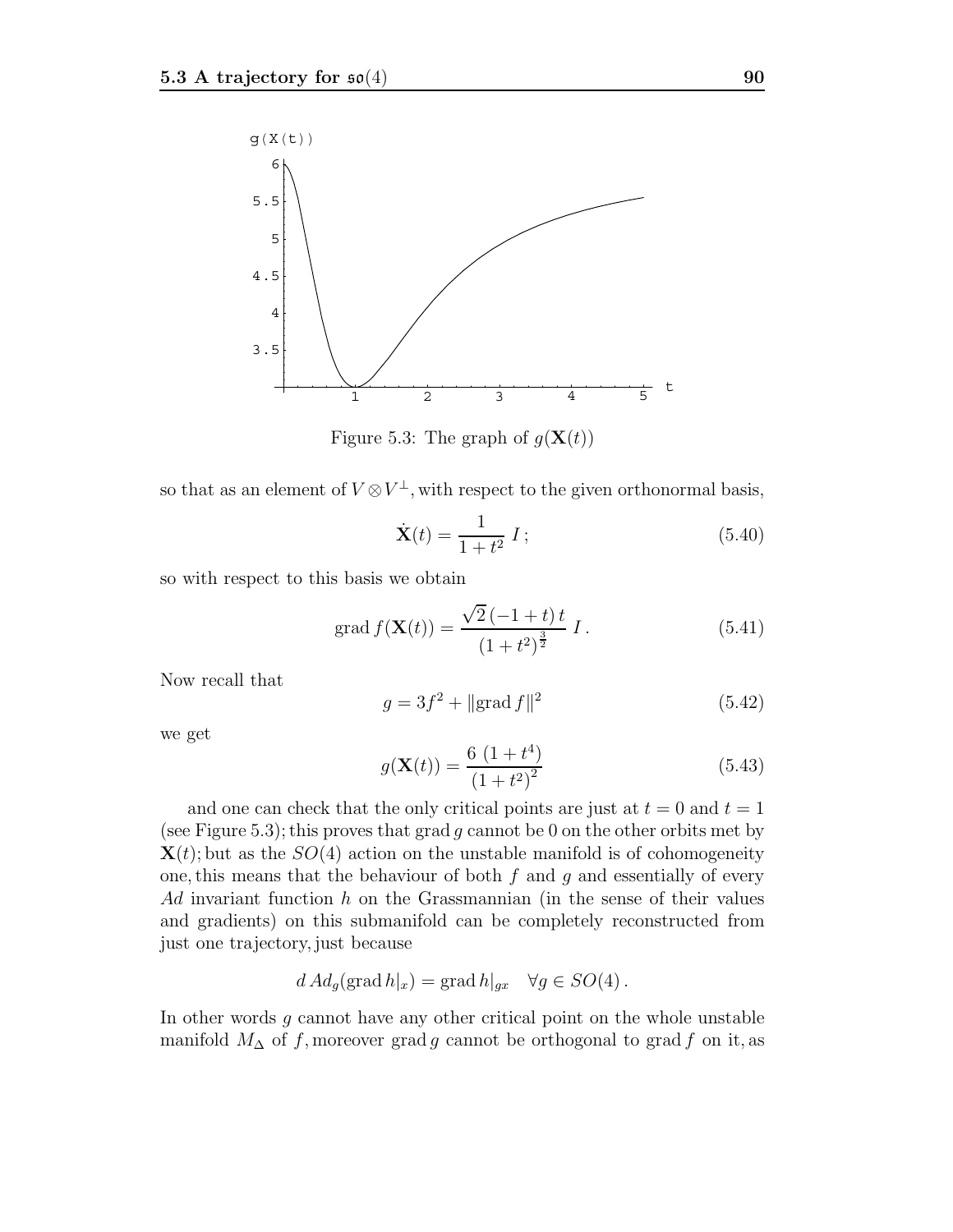the  $Ad_{SO(4)}$  action preserves the scalar product. All this mechanism holds in general for any G simple group, so if we know  $\langle \text{grad } f, \text{grad } g \rangle$  on one trajectory emanting from this kind of critical manifold, that means that it lies on the f unstable Quaternionic-Kähler submanifold  $M(\mathcal{O})$  corresponding to a next-to-minimal nilpotent orbit  $\mathcal{O}$  (see [22]), then we know it on the whole submanifold. In particular we have the following

**Proposition 5.9.** The unstable manifolds emanating from the critical set  $C_{\Delta} \subset \mathbb{G}_3(\mathfrak{so}(4))$  for the flows of grad f and grad g are the same:

$$
M_{\Delta}^f = M_{\Delta}^g. \tag{5.44}
$$

Proof. Recall the usual way of representing the gradients of f and g and compare them on the trajectory  $\mathbf{X}(t)$ : we have

$$
\left[\frac{e_i + tf_i}{\sqrt{1+t^2}}, \frac{e_j + tf_j}{\sqrt{1+t^2}}\right] = \frac{[e_i, e_j] + t^2[f_i, f_j]}{1+t^2}
$$

and recalling that

$$
[e_i, e_j] = \pm \sqrt{2}e_k
$$
 and  $[f_i, f_j] = \pm \sqrt{2}f_k$ 

(the sign depending on the parity of the permutation  $ijk$ ), we can go on calculating the  $j$ -th components of the gradients; so

$$
-\frac{\text{grad } g_j}{2} = \left[\frac{e_i + tf_i}{\sqrt{1+t^2}}, \frac{[e_i, e_j] + t^2[f_i, f_j]}{1+t^2}\right]^\perp + \left[\frac{e_k + tf_k}{\sqrt{1+t^2}}, \frac{[e_k, e_j] + t^2[f_k, f_j]}{1+t^2}\right]^\perp
$$

$$
= \left(\frac{[e_i, [e_i, e_j]] + t^3[f_i, [f_i, f_j]]}{(1+t^2)^{\frac{3}{2}}}\right)^\perp + \left(\frac{[e_k, [e_k, e_j]] + t^3[f_k, [f_k, f_j]]}{(1+t^2)^{\frac{3}{2}}}\right)^\perp
$$

$$
= -4\left(\frac{e_j + t^3f_j}{(1+t^2)^{\frac{3}{2}}}\right)^\perp = -4\left\langle\frac{e_j + t^3f_j}{(1+t^2)^{\frac{3}{2}}}, \frac{f_j - te_j}{\sqrt{1+t^2}}\right\rangle \frac{f_j - te_j}{\sqrt{1+t^2}}
$$

$$
= 4\left(\frac{t - t^3}{(1+t^2)^2}\right) \frac{f_j - te_j}{\sqrt{1+t^2}}
$$

and as we have seen

grad 
$$
f_j = \sqrt{2} \left( \frac{t^2 - t}{(1 + t^2)^{\frac{3}{2}}} \right) \frac{f_j - te_j}{\sqrt{1 + t^2}}
$$
. (5.45)

Then we have

$$
\operatorname{grad} g = 4\sqrt{2} \left( \frac{1+t}{\sqrt{1+t^2}} \right) \operatorname{grad} f \tag{5.46}
$$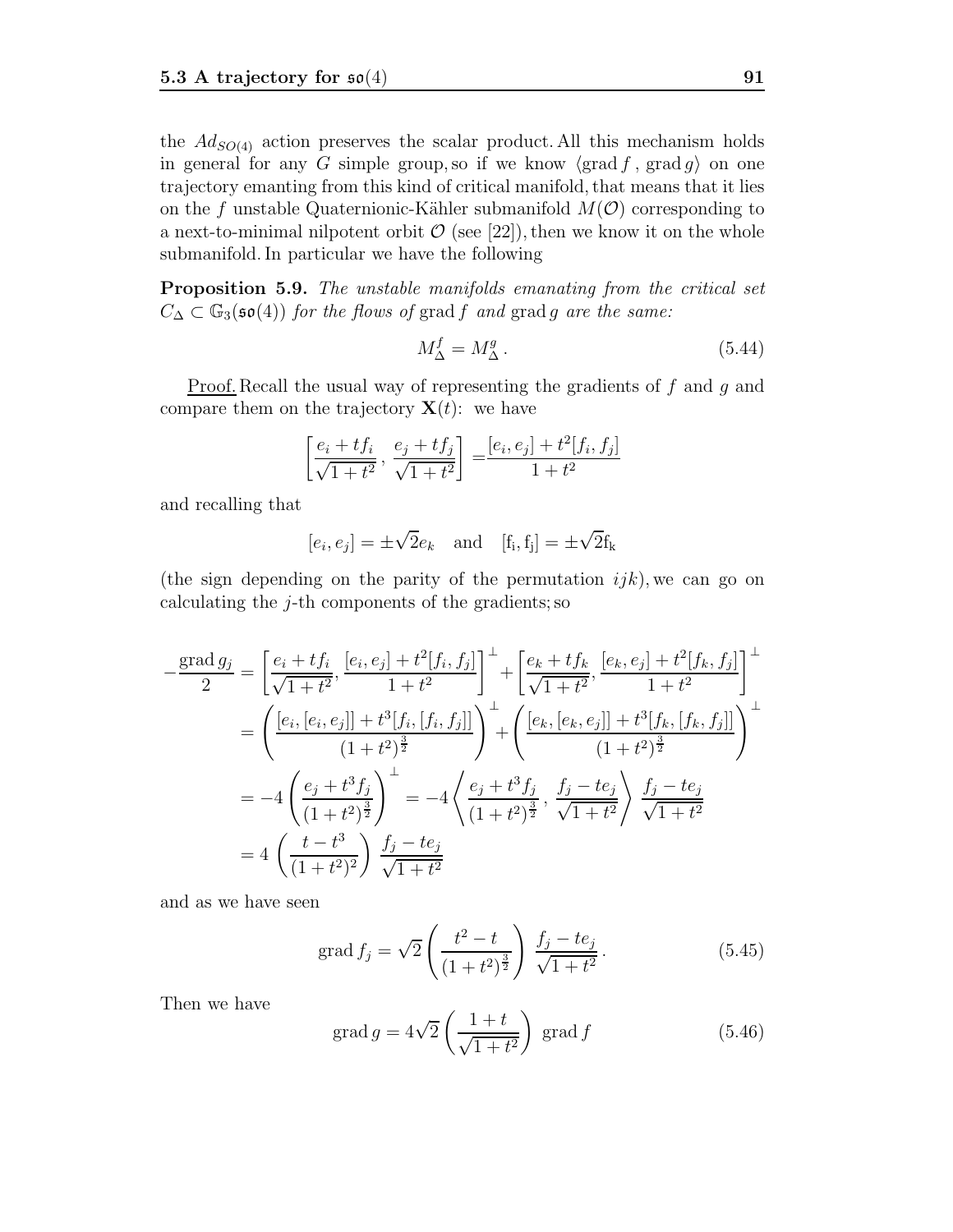| M                               | G                 | M                                    | G         |
|---------------------------------|-------------------|--------------------------------------|-----------|
| HIP <sup>n</sup>                | Sp(n)             | $\mathbb{G}_4(\mathbb{R}^n)$         | $SO(n-1)$ |
| HIP <sup>n</sup>                | $SU(n+1)$         | $\tilde{\mathbb{G}}_4(\mathbb{R}^7)$ | $G_2$     |
| HIP <sup>n</sup>                | $\prod_i Sp(k_i)$ | $G_2/SO(4)$                          | SU(3)     |
| $\mathbb{G}_2(\mathbb{C}^n)$    | $SU(n-1)$         | $F_4/Sp(3)Sp(1)$                     | Spin(9)   |
| $\mathbb{G}_2(\mathbb{C}^{2n})$ | Sp(n)             | $E_6/SU(6)Sp(1)$                     | $F_{4}$   |

Table 5.1: Cohomogeneity 1 actions of semisimple Lie Goups on compact QK manifolds

on  **and in consequence on all**  $M_{\Delta}$ **; hence the conclusion. ■** 

**Observation.** This example is fundamental for us in the sense that  $\mathfrak{so}(4)$  can be found as a subalgebra in many other Lie algebras  $\mathfrak{g}$ , so that equivariance arguments can help to generalize what is known in this case to the ambient algebras. This will be exploited in the next Sections in order to identify the image of the map  $\Psi$  in  $\mathbb{G}_3(\mathfrak{g})$ . Kobak and Swann used the abundance of copies of  $\mathfrak{so}(4)$  to find Hyperkhäler potential on cohomogeneity 2 nilpotent orbits (see [52, Theorem 4.2]).

### **5.4 Realizations in cohomogeneity** 1:  $\mathbb{HP}^n$

We reprise the theme of Section 5.1 asking what happens if we apply the same ideas when a subgroup H of G acts on M: what is  $\Psi_H(M)$  for the induced  $\Psi_H$ ? First we observe that in this case  $\mathfrak{h} \subset \mathfrak{g}$  and there is an inclusion

$$
\mathbb{G}_3(\mathfrak{h}) \longrightarrow \mathbb{G}_3(\mathfrak{g}) ; \qquad (5.47)
$$

moreover because of the equivariance of  $\Psi_H$  the H orbit through  $eK$  is sent to the intersection  $\Psi(M) \cap \mathbb{G}_3(\mathfrak{h})$ . Before starting, we display in Table 5.1 a list of all cohomogeneity 1 actions on compact QK manifolds, see [22, Theorem 7.4], for a detailed proof, and also [56] for a classification of cohomogeneity 1 and hyperpolar actions.

In this section we will make use of some properties of rank one symmetric spaces; we collect the main results, taken from [35, Chap.VII,Prop.10.2 and Theor.10.3], in the following proposition.

**Proposition 5.10.** Let M be a compact Riemannian globally symmetric space. Then M has a simply closed geodesic. If M is rank one, then all geodesics are simply closed and have the same lenght.Moreover in this case, let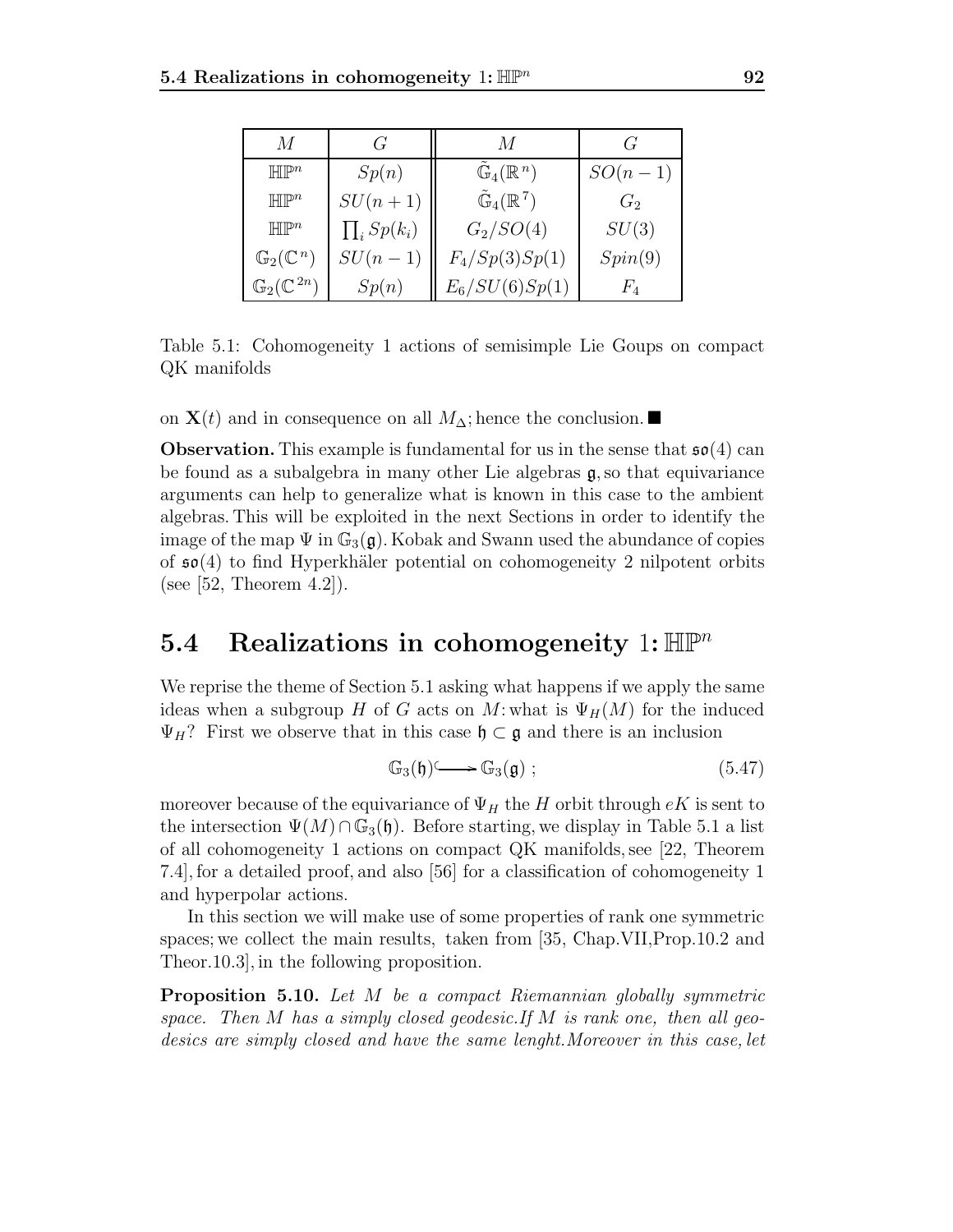2L denote the common lenght of the geodesics: if p is any point in M then  $Exp: T_pM \to M$  is a diffeomorphism of the open ball  $||X|| < L$  in  $T_pM$ onto the complement  $M - A_p$ , where  $A_p = Exp(\{||X|| = L\})$  is called the antipodal set for p. This last, with the Riemannian structure induced by that of M, is a Riemannian globally symmetric space of rank one, and a totally geodesic submanifold of M.

We pass to a fundamental example.

#### $SO(4)$  acting on  $\mathbb{HP}(1)$

The group  $SO(4) \subset Sp(2)$  is the stabilizer of a point in the standard presentation of the quaternionic projective space:

$$
\mathbb{HP}^1 = \frac{Sp(2)}{Sp(1)Sp(1)};
$$

we can fix a point (the class of e) and decompose the Lie algebra of  $Sp(2)$  as usual:

$$
\mathfrak{sp}(2)=\mathfrak{so}(4)\oplus\mathfrak{m}
$$

where  $\mathfrak{m} = [E \otimes H]$  quaternionically; this means that if we decompose  $\mathfrak{so}(4)$  as  $\mathfrak{su}(2)+\oplus \mathfrak{su}(2)_-$  then E and H represent the standard complex representations of the two summands (that extend globally to the Spin bundles). Now if we act on  $\mathbb{HP}(1)$  by the action of elements  $g \in Sp(2)$  we get analogous decompositions, so that at the point corresponding to the class of  $q$  we get

$$
\mathfrak{sp}(2) = Ad_g \mathfrak{so}(4) \oplus Ad_g \mathfrak{m}.
$$
 (5.48)

We can now decompose elements of  $\mathfrak{so}(4)$  projecting them on the summands of the new decomposition: so if  $X \in \mathfrak{so}(4)$  then

$$
X = \pi_{1,g} X + \pi_{2,g} X \tag{5.49}
$$

where  $\pi_{i,g}$  is the projection on the *i*-th summand in (5.48); we observe that the quaternionic structure at the point corresponding to  $g$  is provided by  $Ad<sub>q</sub>$ **su**(2)<sub>−</sub> by adjoint action on  $Ad<sub>q</sub>$ **m**. We have a representation of **so**(4) on the module  $T_{qSO(4)}\mathbb{HP}^1 \cong Ad_q\mathfrak{m}$  via the adjoint action, but the  $\pi_2$  component has no effect in consequence of the symmetric space structure; so the projection on  $Ad<sub>q</sub>$  so(4) is the significant part, and in particular the subspace

$$
\pi_{1,g}^{-1}\left(\mathrm{Ad}_g\mathfrak{su}(2)_-\right) \cap \mathfrak{so}(4) \tag{5.50}
$$

acts as ImH on  $Ad_g$ m; so it becomes interesting understanding (5.50) in or-<br>der to explain the interaction between the action of the fixed  $SO(4)$  and der to explain the interaction between the action of the fixed  $SO(4)$  and quaternionic bundle.We have the following proposition: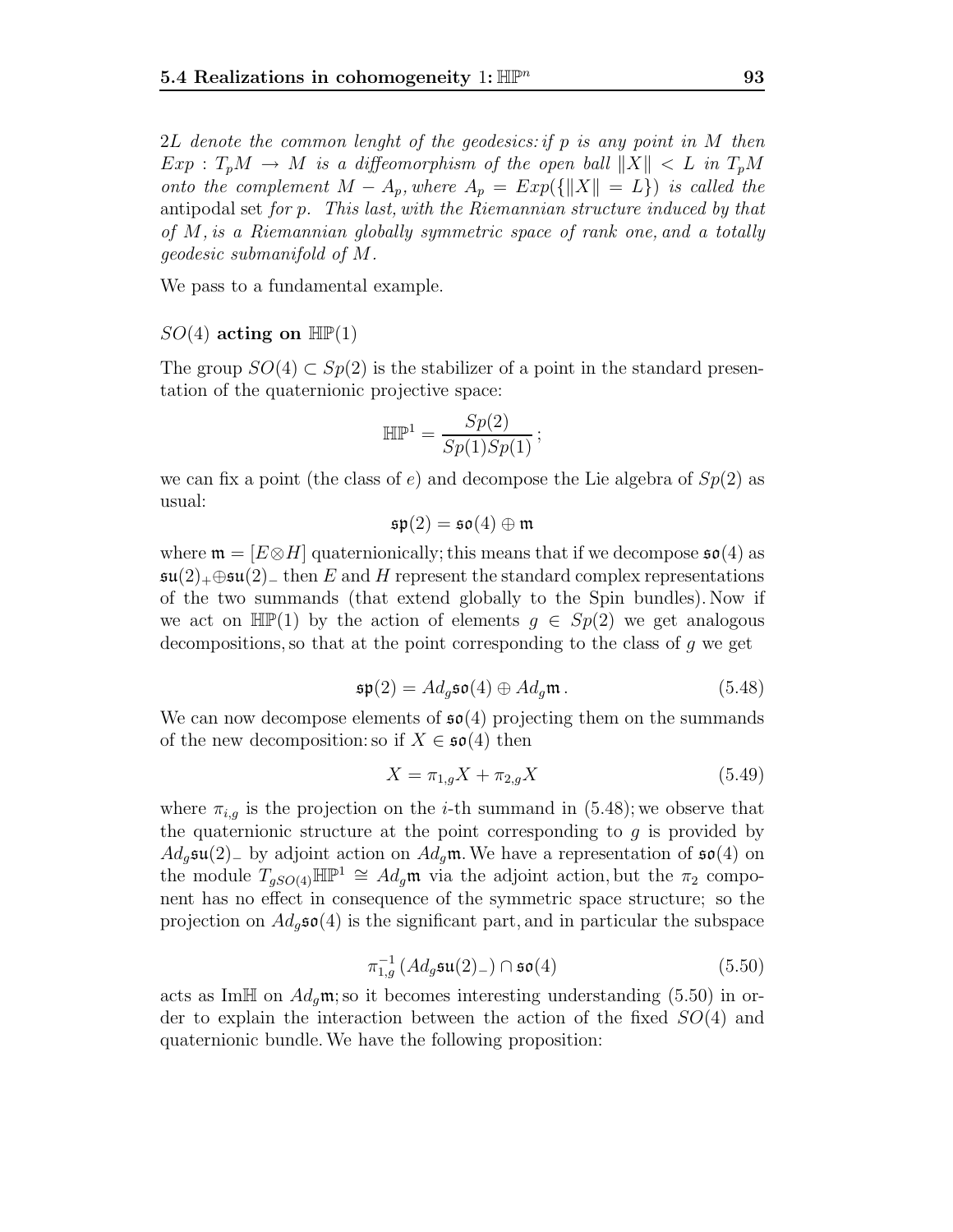**Proposition 5.11.** Let  $\Psi$  be the map induced by te moment map  $\mu$  of the action of SO(4) on  $\mathbb{HP}^1$  with values in  $\mathbb{G}_3(\mathfrak{so}(4))$ ; then  $\Psi(\mathbb{HP}^1) = M_\Delta \cup$  $\mathfrak{su}(2)_+ \cup \mathfrak{su}(2)_-,$  where  $M_{\Delta}$  is the unstable manifold associated to the critical manifold containing  $\mathfrak{su}(2)_{\Delta}$ ; in particular:

$$
\Psi(N) = \mathfrak{su}(2)
$$
\n
$$
\Psi(N) = \mathfrak{su}(2)
$$
\n
$$
\Psi(N) = \mathfrak{su}(2)
$$
\n
$$
\Psi(N) = \mathfrak{su}(2)
$$
\n
$$
\Psi(N) = \mathfrak{su}(2)
$$
\n
$$
\Psi(N) = \mathfrak{su}(2)
$$
\n
$$
\Psi(N) = \mathfrak{su}(2)
$$
\n
$$
\Psi(N) = \mathfrak{su}(2)
$$
\n
$$
\Psi(N) = \mathfrak{su}(2)
$$

$$
\Psi(S) = \mathfrak{su}(2)_+ \tag{5.52}
$$
\n
$$
\Psi(S) = \mathfrak{su}(2)_+ \tag{5.53}
$$

$$
\Psi(\gamma(\pi/4)) = \mathfrak{su}(2)_{\Delta}.
$$
\n(5.53)

Proof: We choose now the following copy of  $U(1) \subset Sp(2)$ :

$$
g(t) = \begin{pmatrix} \cos t & \sin t & 0 & 0 \\ -\sin t & \cos t & 0 & 0 \\ 0 & 0 & \cos t & \sin t \\ 0 & 0 & -\sin t & \cos t \end{pmatrix} = \exp\begin{pmatrix} 0 & t & 0 & 0 \\ -t & 0 & 0 & 0 \\ 0 & 0 & 0 & t \\ 0 & 0 & -t & 0 \end{pmatrix}, \quad (5.54)
$$

where the matrix on the right is denoted by  $t u$ . If we identify the north pole N of  $S^4 \cong \mathbb{HP}^1$  with the class of e, this subgroup (we observe that  $U(1) \not\subset SO(4)$  moves along a geodesic  $\gamma(t)$  connecting N  $(t = 0)$  with the south pole S  $(t = \pi/2)$  passing through the equator  $(t = \pi/4)$ , and then backwards to  $N(t = \pi)$ . The curve obtained is a section with respect to the action of  $SO(4)$ , in fact it is obtained by exponentiation of a straight line passing through the origin in the tangent space at the point  $N$ , which is the standard representation of  $SO(4)$  on  $\mathbb{R}^4$ ; the  $SO(4)$  equivariance of the map Exp implies that  $\gamma(t)$  is transverse to each orbit (the principal ones are copies of  $S<sup>3</sup>$  and the singular ones are N and S) and intersects all of them. Moreover the stabilizer of the  $SO(4)$  action is constant along the curve on points that are different from N and S, and coincides with  $SO(3)_{\Delta}$ , both along  $\gamma(t)$  in  $\mathbb{HP}^1$  and along  $\mathfrak{u}(1)$  for the isotropy representation. So restricting to the interval  $t \in (0, \pi/2)$ , the nonvanishing Kvf are given by  $\pi_{2,g}$ **so**(4) and some calculations shows in fact that

$$
\pi_{2,g}(\mathfrak{su}(2)_{\Delta})\equiv 0\,;
$$

on the contrary the only Kvf whose covariant derivative is nonzero at the points  $\gamma(t)$  are precisely  $\pi_{1,g}^{-1}(Ad_g \mathfrak{so}(4))$ ; in particular if  $X \in \mathfrak{so}(4)$  then

$$
\nabla_{(\cdot)}\tilde{X} = [\pi_{1,g(t)}X, \cdot ] \tag{5.55}
$$

at the given point; but the only vectors whose induced antisymmetric endomorphism is contained in the quaternionic algebra are those given by (5.50), as we already observed.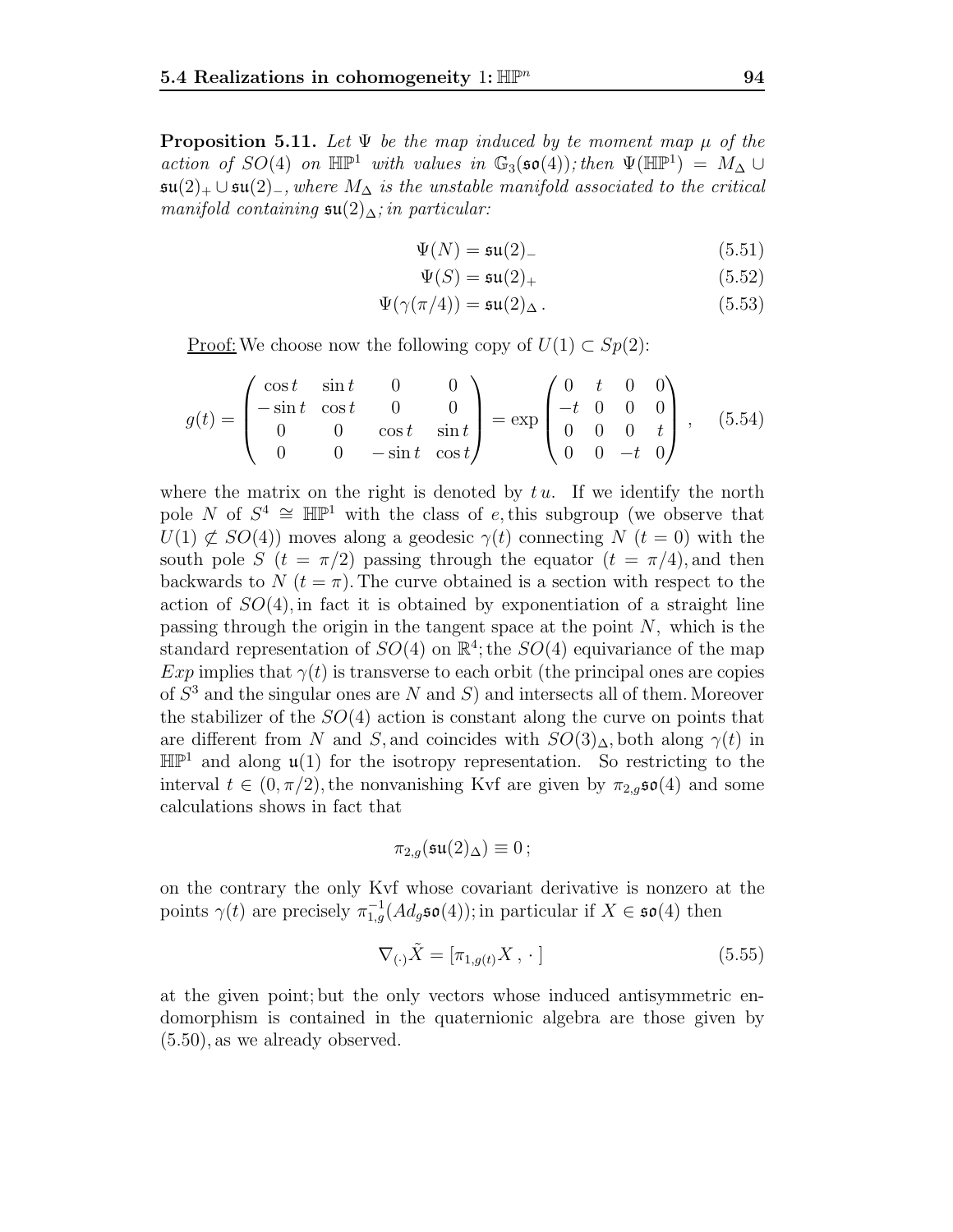Now we recall the notation used in section 5.3 to study the flow of grad  $f$ in  $\mathfrak{so}(4)$ :  $e_i$  and  $f_i$  denote orthonormal bases of  $\mathfrak{su}(2)_+$  and  $\mathfrak{su}(2)_-$  respectively; as  $\mathfrak{so}(4)$  is a subalgebra of  $\mathfrak{sp}(2)$  corresponding to the longest root, the elements of the two copies of  $\mathfrak{su}(2)$  correspond to the following matrices:

$$
e_1 = \frac{1}{\sqrt{2}} \begin{pmatrix} i & 0 & 0 & 0 \\ 0 & 0 & 0 & 0 \\ 0 & 0 & -i & 0 \\ 0 & 0 & 0 & 0 \end{pmatrix} , \quad f_1 = \frac{1}{\sqrt{2}} \begin{pmatrix} 0 & 0 & 0 & 0 \\ 0 & i & 0 & 0 \\ 0 & 0 & 0 & 0 \\ 0 & 0 & 0 & -i \end{pmatrix} , \quad (5.56)
$$

$$
e_2 = \frac{1}{\sqrt{2}} \begin{pmatrix} 0 & 0 & 1 & 0 \\ 0 & 0 & 0 & 0 \\ -1 & 0 & 0 & 0 \\ 0 & 0 & 0 & 0 \end{pmatrix} , \quad f_2 = \frac{1}{\sqrt{2}} \begin{pmatrix} 0 & 0 & 0 & 0 \\ 0 & 0 & 0 & 1 \\ 0 & 0 & 0 & 0 \\ 0 & -1 & 0 & 0 \end{pmatrix}
$$
 (5.57)

and

$$
e_3 = \frac{1}{\sqrt{2}} \begin{pmatrix} 0 & 0 & i & 0 \\ 0 & 0 & 0 & 0 \\ i & 0 & 0 & 0 \\ 0 & 0 & 0 & 0 \end{pmatrix} , \quad f_3 = \frac{1}{\sqrt{2}} \begin{pmatrix} 0 & 0 & 0 & 0 \\ 0 & 0 & 0 & i \\ 0 & 0 & 0 & 0 \\ 0 & i & 0 & 0 \end{pmatrix} ;
$$
 (5.58)

so if  $e_i(t)$  and  $f_i(t)$  denote an orthonormal basis of  $Ad_{g(t)}\mathfrak{so}(4)$ , we get via the Killing metric:

$$
\langle e_i, f_j(t) \rangle = \delta_j^i \sin^2 t \tag{5.59}
$$

$$
\langle e_i, e_j(t) \rangle = \delta_j^i \cos^2 t \tag{5.60}
$$

$$
\langle f_i, e_j(t) \rangle = \delta_j^i \sin^2 t \tag{5.61}
$$

$$
\langle f_i, f_j(t) \rangle = \delta_j^i \cos^2 t \tag{5.62}
$$

the conclusion is that at the point  $\gamma(t)$ 

$$
\pi_{g(t)\mathfrak{su}(2)_-}\left(e_i\right) = \sin^2 t \ f_i(t) \quad , \quad \pi_{g(t)\mathfrak{su}(2)_-}\left(f_i\right) = \cos^2 t \ f_i(t) \,, \tag{5.63}
$$

or in terms of Kvf

$$
\pi_{S^2H}(\nabla \tilde{e}_i) = \sin^2 t f_i(t) \quad , \quad \pi_{S^2H}(\nabla \tilde{f}_i) = \cos^2 t f_i(t) \tag{5.64}
$$

and the moment map for the action of  $SO(4)$  on  $\mathbb{HP}^1$  along  $\gamma(t)$  is given by

$$
\mu(\gamma(t)) = \sum_{i} \omega_i \otimes (\cos^2 t f_i + \sin^2 t e_i), \qquad (5.65)
$$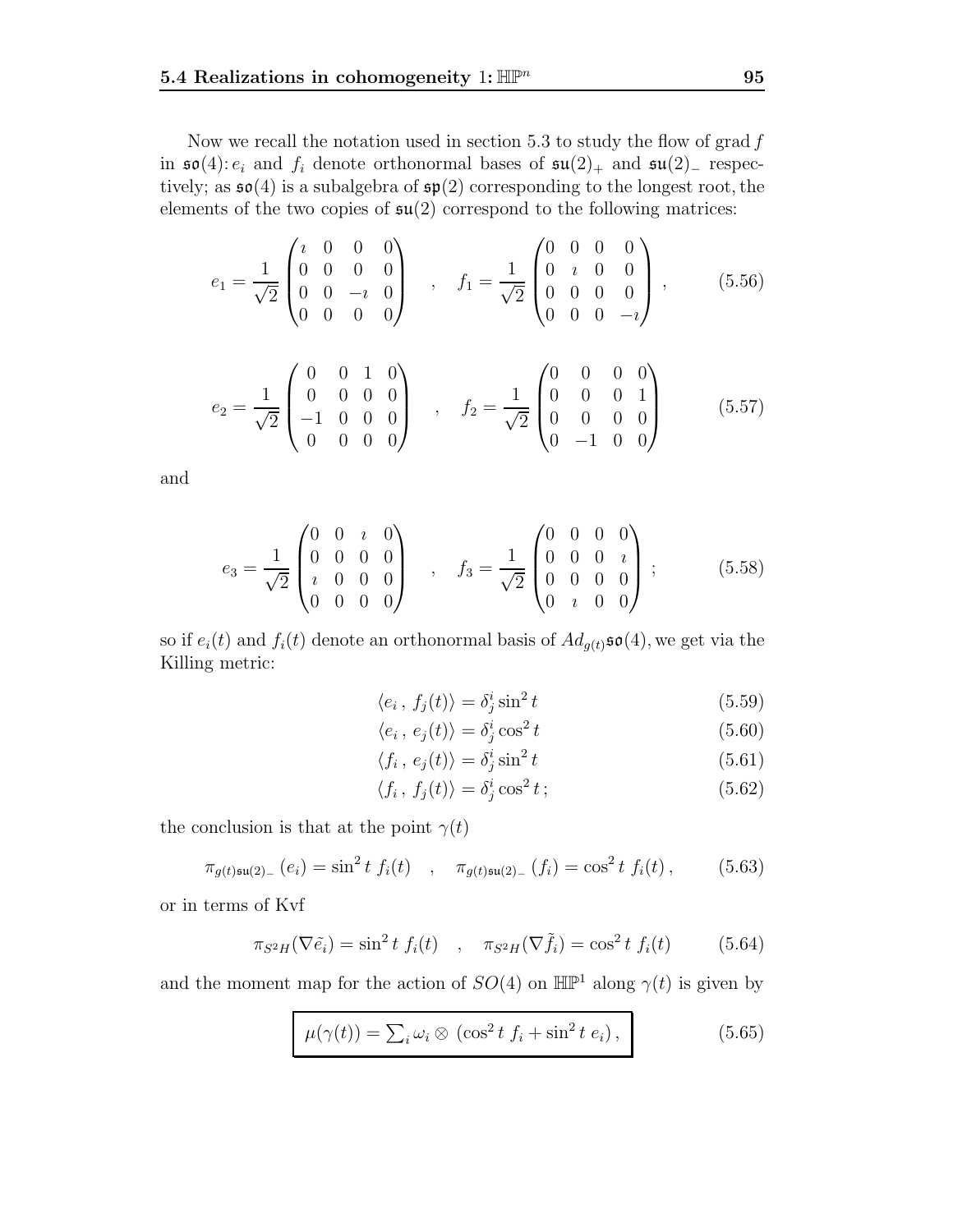up to a constant. This is the only information that we need to reconstruct the moment map on the whole  $\mathbb{HP}^1$ , as  $\gamma$  intersects all the orbits and the moment map is equivariant.

We can now interpret these facts in terms of the induced map  $\Psi$ : if we look for a moment to equation (5.65) and we go back to (5.35), we can see that the span of  $v_i(t)$  consists exactly of the 3-planes  $V(t)$  along the trajectory that generates the unstable manifold for grad f in  $\mathbb{G}_3(\mathfrak{so}(4))$ : the conclusion follows.

**Observation.** The map  $\Psi$  is not injective. The points corresponding to t and  $\pi - t$  are sent to the same 3-plane; so the principal orbits of type  $S^3$  in  $\mathbb{HP}^1$ are sent to the orbits of type  $\mathbb{RP}^3$  in  $M_\Delta$ . The map  $\Psi$  becomes injective on the orbifold  $\mathbb{HP}^1/\mathbb{Z}_2$ .

#### **Generalizing to** HP<sup>n</sup>

We go now to consider  $\mathbb{HP}^n$  under the action of  $Sp(n)Sp(1)$ , the subgroup of  $Sp(n+1)$  which stabilizes a point, obtaining the following proposition which extends 5.11:

**Proposition 5.12.** Let  $G = Sp(n)Sp(1) \subset Sp(n+1)$  be the stabilizer of a point N of  $\mathbb{HP}^n$ ; then the map  $\Psi$  induced by the action of G with values in the Grassmannian  $\mathbb{G}_3(\mathfrak{sp}(n) \oplus \mathfrak{sp}(1)_-)$  sends  $\mathbb{HP}^n$  in  $M'_\Delta \cup \mathbb{HP}(n-1) \cup \mathfrak{sp}(2)$  the man W is compatible with the standard inclusion of  $\mathbb{HP}^1$  in  $\mathbb{HP}^n$  $\mathfrak{su}(2)$ <sub>−</sub>; the map  $\Psi$  is compatible with the standard inclusion of  $\mathbb{HP}^1$  in  $\mathbb{HP}^n$ as the following commutative diagram shows:

$$
\mathbb{HP}^n \xrightarrow[2:1]{\Psi_1} \mathbb{G}_3(n,1)
$$
\n
$$
\int_{\mathbb{HP}^1} \frac{1}{\Psi_2} \mathbb{G}_3(\mathfrak{so}(4));
$$
\n
$$
(5.66)
$$

moreover we have the same equations as in Proposition 5.11, where S belongs to  $A_N$ .

Proof. At a Lie algebra level we have the following decompositions:

$$
\mathfrak{sp}(n+1) = \mathfrak{sp}(n) \oplus \mathfrak{sp}(1)_{-} \oplus \mathfrak{n} \tag{5.67}
$$

where **n** is as usual the quaternionic isotropy representation  $[E \otimes H]$ , of cohomogeneity one; then, also:

$$
\mathfrak{sp}(n+1) = \mathfrak{sp}(n-1) \oplus \mathfrak{sp}(1)_+ \oplus \mathfrak{n}' \oplus \mathfrak{sp}(1)_- \oplus \mathfrak{n} ; \qquad (5.68)
$$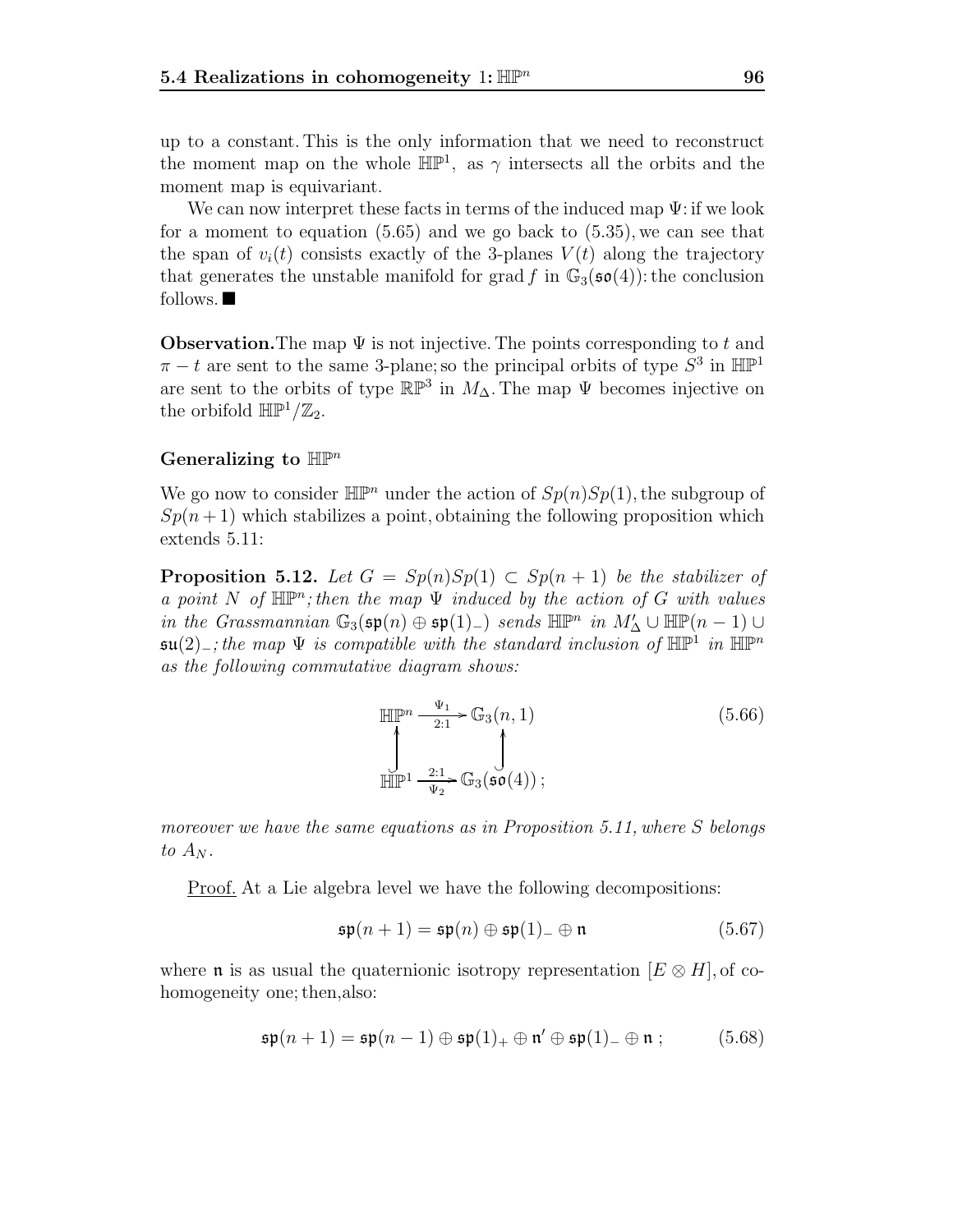we added the subscripts  $+$ ,  $-$  to distinguish the copies of  $\mathfrak{sp}(1)$ , and also to be consistent with the previous paragraph: in fact we can find a copy of  $\mathfrak{sp}(2) \subset \mathfrak{sp}(n+1)$  such that

$$
\mathfrak{sp}(2) \cap (\mathfrak{sp}(n) \oplus \mathfrak{sp}(1)_-) = \mathfrak{sp}(1)_+ \oplus \mathfrak{sp}(1)_-\tag{5.69}
$$

$$
[\mathfrak{sp}(2), \mathfrak{sp}(n-1)] = 0 \tag{5.70}
$$

$$
\langle \mathfrak{sp}(2), \mathfrak{n}' \rangle = 0, \qquad (5.71)
$$

so that we can exploit the results for  $\mathbb{HP}^1$ : in fact the Lie algebra of the principal stabilizer of the isotropy representation is precisely  $\mathfrak{sp}(n-1) \oplus$  $\mathfrak{su}(2)_{\Delta}$ , where  $\mathfrak{su}(2)_{\Delta} \subset \mathfrak{sp}(1)_+ \oplus \mathfrak{sp}(1)_-,$  and if we take the element in (5.54) we obtain a geodesic as for  $\mathbb{HP}^1$ , with antipodal point for  $t = \pi/2$ ; evolving  $\mathfrak{sp}(n+1)$  under adjoint action, we obtain the usual effect on the copy of  $\mathfrak{sp}(2)$  obviously, and moreover  $\mathfrak{sp}(n-1)$  is left fixed, because of condition (5.70); regarding  $\mathfrak{n}'$ , in view of (5.71) and as  $\mathfrak{sp}(2)$  is preserved by  $Ad_{g(t)}$ , we<br>can conclude that it remains orthogonal to the latter under this action so can conclude that it remains orthogonal to the latter under this action, so that in particular  $\langle Ad_{q(t)}\mathfrak{n}', \mathfrak{sp}(1)_-\rangle \equiv 0$ . So reasoning exactly as for  $\mathbb{HP}^1$  we see that the only Kvf along  $\gamma(t)$  with nonzero covariant derivative are those given by  $\mathfrak{sp}(n-1) \oplus \mathfrak{su}(2)_{\Delta}$ , but the projection on  $\mathfrak{sp}(1)_-$  kills the elements in  $\mathfrak{sp}(n-1)$ .

The conclusion is that the image in the Grassmannian  $\mathbb{G}_3(\mathfrak{sp}(n) \oplus \mathfrak{sp}(1))$ (from now on in this section denoted as  $\mathbb{G}_3(n,1)$  for brevity) under the  $\Psi$ induced by the moment map of this action is given by the 3 planes obtained in  $\mathfrak{so}(4) = \mathfrak{sp}(1)_+ \oplus \mathfrak{sp}(1)_-$  under the inclusion

$$
\mathfrak{so}(4)\subset \mathfrak{sp}(n)\oplus \mathfrak{sp}(1)_-\subset \mathfrak{sp}(n+1). \hspace{1cm} (5.72)
$$

Now consider the critical manifolds in  $\mathbb{G}_3(n,1)$ : as the algebra is not simple, we get 2 absolute maxima, a point corresponding to sp(1)<sup>−</sup> and a copy of  $\mathbb{HP}(n-1)$  corresponding to  $\mathfrak{sp}(n)$ ; another critical point is given by  $\mathfrak{su}(2)_{\Delta}$ , included in  $\mathfrak{so}(4)$  as in (5.72); we describe the decomposition of the tangent space of the Grassmannian at  $\mathfrak{su}(2)_{\Delta}$ , in terms of the representations of the whole stabilizer  $Sp(n-1)SO(3)_{\Delta}$ :

$$
\mathfrak{sp}(n) \oplus \mathfrak{sp}(1)_{-} = \mathfrak{sp}(n-1) \oplus \mathfrak{sp}(1)_{+} \oplus \mathfrak{n}' \oplus \mathfrak{sp}(1)_{-}
$$

$$
= [S^{2}E \otimes \mathbb{C}] + [\Sigma_{\Delta}^{2}] + [E \otimes H_{+}] + [\Sigma^{2}]
$$

with  $E, H_+$  are the standard  $\mathfrak{sp}(n-1)$  and  $\mathfrak{sp}(1)_+$  representations as usual, and the  $\Sigma^2$  is the antidiagonal representation in  $\mathfrak{so}(4)$ ; so, in terms of complex representations,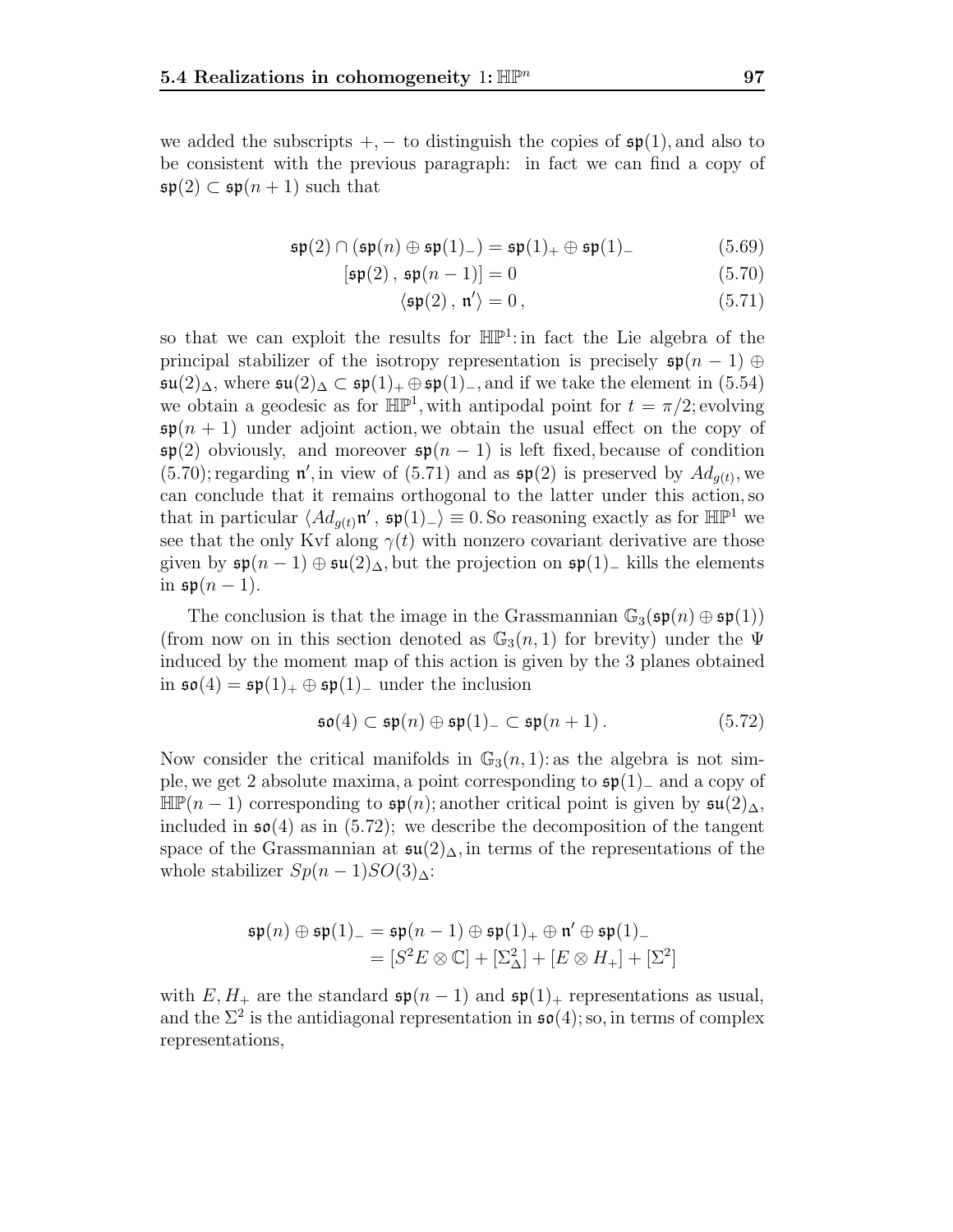$$
T_{\mathfrak{su}(2)_\Delta} \mathbb{G}_3(n,1) = \Sigma_\Delta^2 \otimes (E \otimes \Sigma^1 + S^2 E \otimes \Sigma^0 + \Sigma_\Delta^2 + \Sigma^2) \tag{5.73}
$$

$$
= E \otimes (\Sigma^3 + \Sigma^1) + S^2 E \otimes \Sigma^2 + (\Sigma^4 + \Sigma^2 + \Sigma^0) \qquad (5.74)
$$

so that the tangent space to the  $4n-1$  dimensional critical manifold  $C_{\Delta}$  is given by

$$
T_{\mathfrak{su}(2)_\Delta} C_\Delta = E \otimes \Sigma^1 + \Sigma^2 \tag{5.75}
$$

and the unstable bundle by

$$
W = \Sigma^0; \tag{5.76}
$$

this implies that  $C_{\Delta}$  is a principal orbit too, in particular the  $\mathbb{Z}_2$  quotient of  $S^{4n-1}$ , and moreover that the cohomogeneity of the unstable manifold  $M'_\Delta$  is one, as usual when the corresponding nilpotent orbit is next-to-minimal.

**Remark.** In fact if  $\mathfrak{g}_1$  and  $\mathfrak{g}_2$  are two simple Lie algebras,  $\mathcal{O}_1$  and  $\mathcal{O}_2$  the minimal nilpotent orbits of  $\mathfrak{g}_i \otimes \mathbb{C}$  (of cohomogeneity 1 with respect to the  $G$  action), then

$$
\mathrm{cohom}_{G_1G_2}\mathcal{O}_1 \times \mathcal{O}_2 = \mathrm{cohom}_{G_1}\mathcal{O}_1 + \mathrm{cohom}_{G_2}\mathcal{O}_2 = 2 \tag{5.77}
$$

and  $\mathcal{O}_1 \times \mathcal{O}_2$  is next-to-minimal in the partial order for both minimal orbits (in fact contains them).

We have in conclusion the following commutative diagram of inclusions, thanks to the compatibility of grad  $f$  with the inclusion of subalgebras:

$$
M'_{\Delta} \xrightarrow{i} \mathbb{G}_3(n, 1)
$$
  

$$
\downarrow \qquad \qquad \downarrow
$$
  

$$
M_{\Delta} \xrightarrow{i} \mathbb{G}_3(\mathfrak{so}(4))
$$

which implies the result.  $\blacksquare$ 

**Observations.** 1)The antipodal set  $A_N = Exp(S^{4n-1}(\pi/2))$  of the point N is sent  $Sp(n)Sp(1)$ -equivariantly to  $\mathbb{HP}(n-1)$ , and if we leave  $SO(4)$  acting on the tangent space we get an  $S^3 \subset S^{4n-1}$  which is sent in the same point by the exponential map; so we have the following composition of equivariant maps: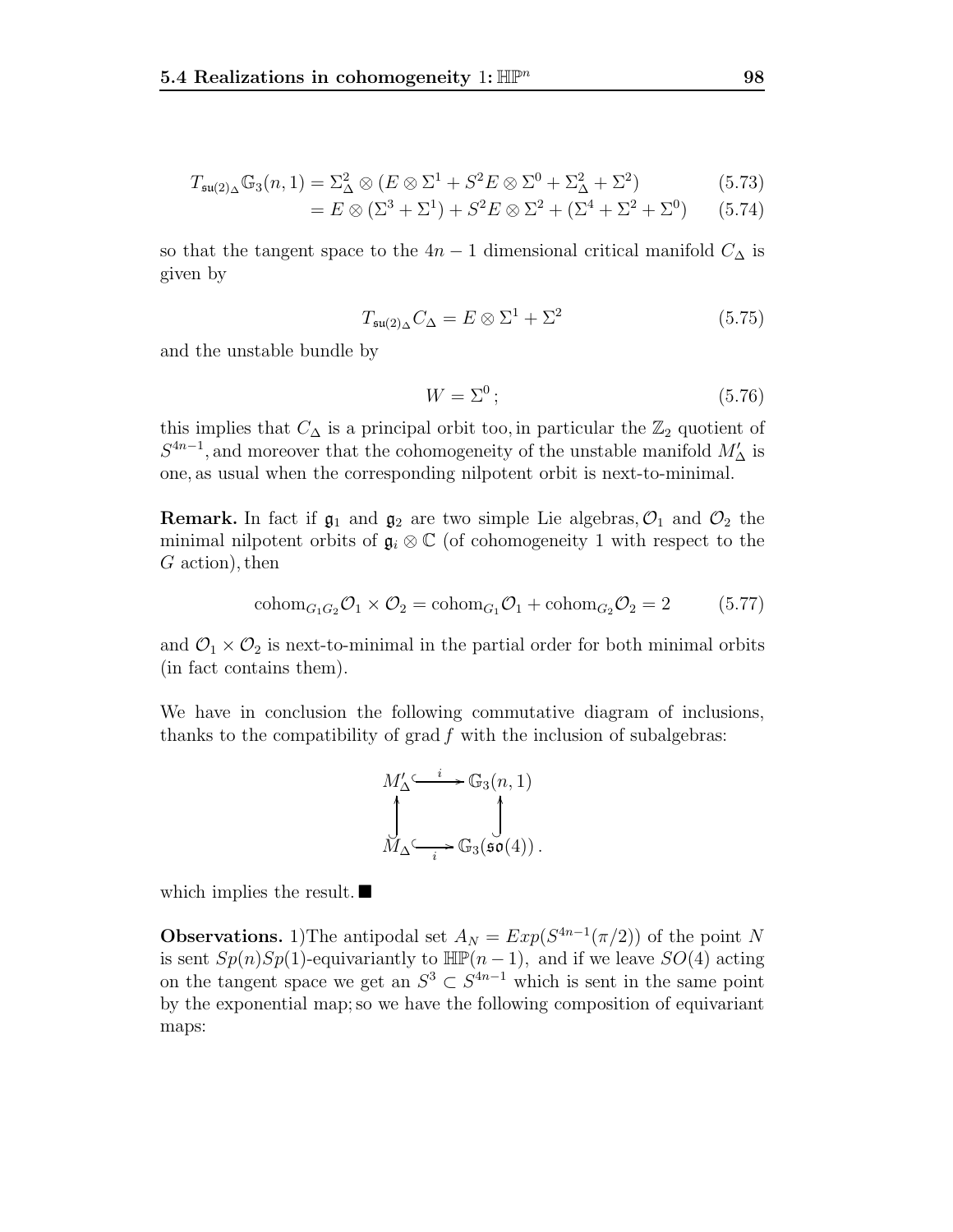$$
\Psi \circ Exp : S^{4n-1} \longrightarrow \mathbb{HP}(n-1), \tag{5.78}
$$

whose fibre contains  $S^3$ ; then we have the following sequence of fibrations:

$$
S^{4n-1} = \frac{Sp(n)Sp(1)}{Sp(n-1)SU(2)_\Delta} \xrightarrow{Exp} A_N \xrightarrow{\Psi} \frac{Sp(n)Sp(1)}{Sp(n-1)SO(4)} \tag{5.79}
$$

for dimensional reasons we conclude that the antipodal set is precisely  $\mathbb{HP}(n-$ 1), a well known fact (see [19]).

2)It is tempting to restrict to the subgroup  $Sp(n) \subset Sp(n+1)$ ; its action is still of cohomogeneity 1 on  $\mathbb{HP}^n$ , so it a good candidate for an immersion compatible with the next-to-minimal unstable manifolds. However looking more carefully we can see that in this case the moment map becomes

$$
\mu(\gamma(t)) = \frac{1}{\lambda} \sum_{i} \omega_i \otimes \sin^2 t \ e_i, \qquad (5.80)
$$

so it degenerates at the point N, moreover  $\Psi(\gamma(t))$  for  $t \neq 0$  is constantly  $\mathfrak{su}(2)_+$ , and the whole manifold is squashed onto the maximal critical  $\mathbb{HP}(n-\mathbb{Z})$ 1) in  $\mathbb{G}_3(\mathfrak{sp}(n))$ ; then there is no intersection of  $\Psi(\mathbb{HP}^n)$  with  $M_{\Delta}$ , and in consequence no hope of using the dynamics of grad  $f$  to describe the quaternionic structure. We will see in the next section that in this sense the action of  $Sp(n)$ will be more efficient on the complex Grassmannians.

3)The  $\mathbb{Z}_2$  action on  $\mathbb{HP}^n$  is the one induced by the symmetry at the point N. In this case  $M_{\Delta}$  is isomorphic to (see [80]):

$$
\frac{\mathbb{HP}^n \setminus (N \cup \mathbb{HP}(n-1))}{\mathbb{Z}_2} \,. \tag{5.81}
$$

**Remark.** In Chapter 6 the conformality of  $\Phi$  will be considered as a general hypothesis; in the examples here in discussion the conformal factor is given by the function

$$
\lambda^2(t) = \sin^4 t + \cos^4 t,\tag{5.82}
$$

shown in figure 5.4.

## **5.5 Realizations in cohomogeneity**  $1: \mathbb{G}_2(\mathbb{C}^{2n})$ and  $\tilde{\mathbb{G}}_4(\mathbb{R}^n)$

We go now to discuss analogous immersions for complex Grassmannians, which are rank two symmetric spaces; this implies that we have no hope of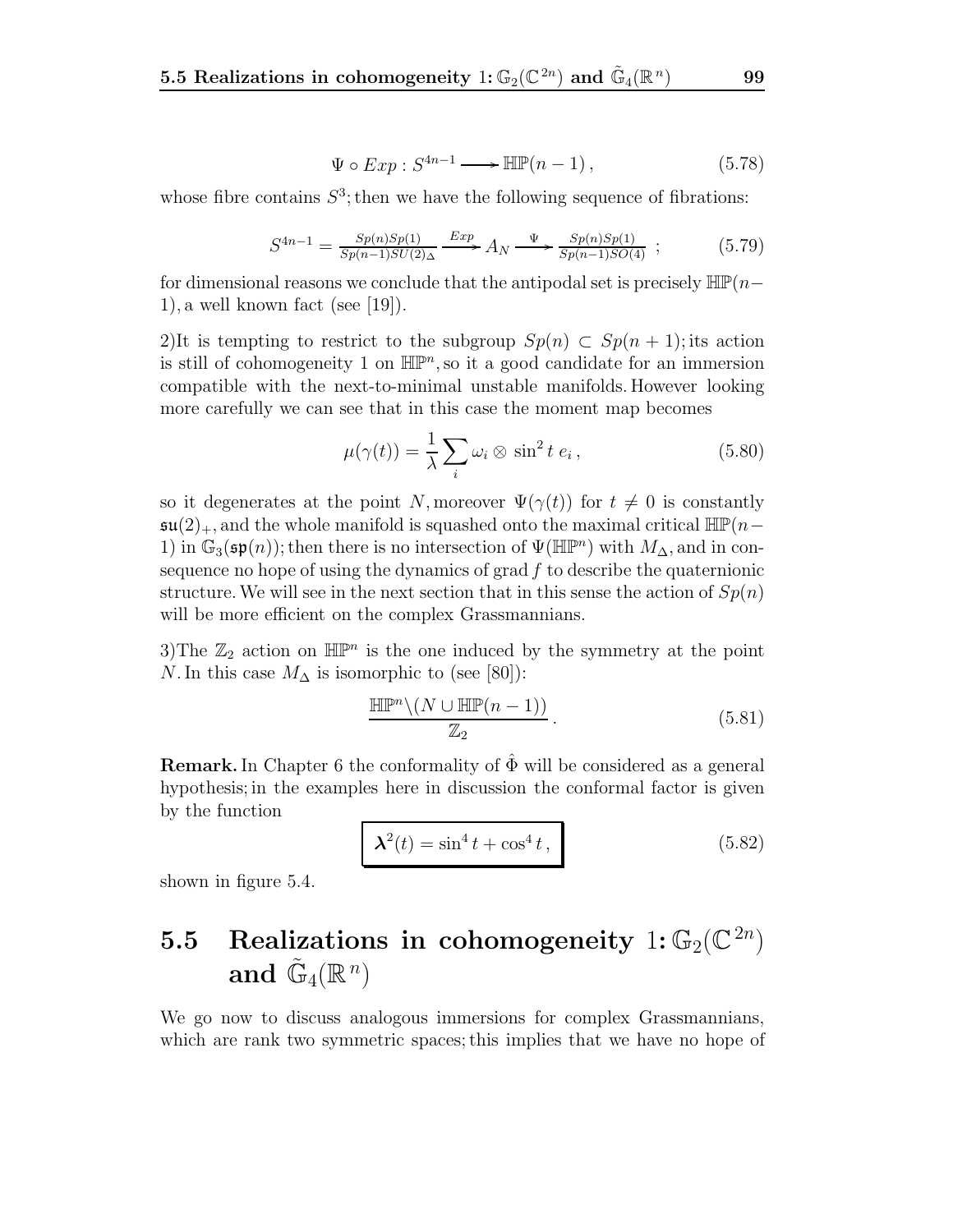

Figure 5.4: The graph of  $\lambda^2(t)$ 

getting a local immersion as unstable next-to-minimal manifolds using the stabilizer of a point as we did for  $\mathbb{HP}^n$ ; instead we have to choose amongst the actions available from Table 5.1. We can apply now what we know about sections in the case of  $Sp(2)$  acting on the 8-dimensional Grassmannian  $\mathbb{G}_2(\mathbb{C}^4)$ ; as usual we obtain:

**Proposition 5.13.** Let  $\Psi$  be the map induced by te moment map  $\mu$  of the action of  $Sp(2)$  on  $\mathbb{G}_2(\mathbb{C}^4)$  with values in  $\mathbb{G}_3(\mathfrak{sp}(2))$ ; then  $\Psi(\mathbb{G}_2(\mathbb{C}^4)) =$  $M_{\Delta} \cup \mathbb{HP}^1$ , where  $M_{\Delta}$  is the unstable manifold associated to the critical man*ifold containing*  $\mathfrak{su}(2)_{\Delta} \subset \mathfrak{so}(4) \subset \mathfrak{sp}(2)$ ; HP<sup>1</sup> is mapped to the maximal critical manifold and the other singular orbit  $Q_F$  is mapped to  $C_{\Delta}$ ; in particular equations  $(5.51)$ ,  $(5.52)$  and  $(5.53)$  hold. Moreover we have the following commutative diagram:

$$
\mathbb{G}_{2}(\mathbb{C}^{4}) \xrightarrow[2:1]{\Psi_{1}} \mathbb{G}_{3}(\mathfrak{sp}(2))
$$
\n
$$
\int_{\mathbb{H}\mathbb{P}_{\nu}^{1}} \xrightarrow[ \Psi_{2}]{2:1} \mathbb{G}_{3}(\mathfrak{so}(4)).
$$
\n
$$
(5.83)
$$

<u>Proof.</u> First of all we notice that  $\mathfrak{sp}(2)$  can be naturally embedded in  $\mathfrak{su}(4)$ , in such a way that if  $\mathfrak{so}(4) \subset \mathfrak{sp}(2)$  then  $\mathfrak{sp}(2) \cap (\mathfrak{su}(2)_+ \oplus \mathfrak{su}(2)_- \oplus$  $\mathfrak{u}(1)$  =  $\mathfrak{so}(4)$ ; we choose the basis defined in (5.56), (5.57) and (5.58) for  $\mathfrak{so}(4)$ , so if

$$
\mathbb{G}_2(\mathbb{C}^4) = \frac{SU(4)}{S(U(2) \times U(2))}
$$
(5.84)

then the orbit passing through  $N = e K$  (with  $K = S(U(2) \times U(2))$ ) is

$$
\frac{Sp(2)}{Sp(1)Sp(1)} = \mathbb{HP}^1.
$$
\n
$$
(5.85)
$$

**Remark.**The subalgebras  $\mathfrak{su}(2)_+$  and  $\mathfrak{su}(2)_-$  spanned by  $(5.56)$ ,  $(5.57)$  and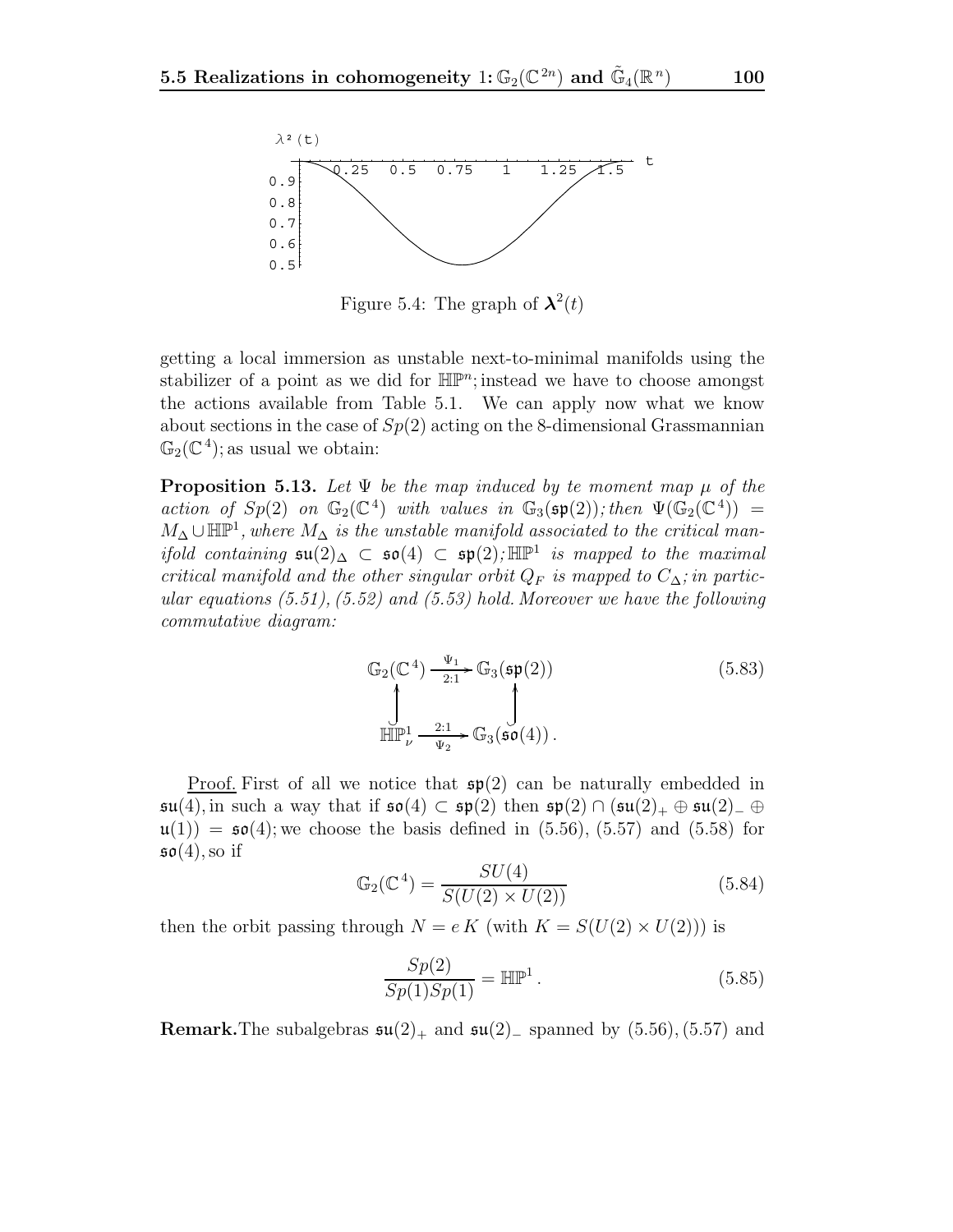$(5.58)$  are  $SU(4)$ -conjugate to copies of  $\mathfrak{su}(2)$  embedded respectively as

$$
\begin{pmatrix}\nA & 0 \\
0 & 0\n\end{pmatrix}\n\quad ,\n\begin{pmatrix}\n0 & 0 \\
0 & B\n\end{pmatrix}\n\tag{5.86}
$$

for  $A, B \in \mathfrak{su}(2)$ , via the element

$$
\begin{pmatrix}\n-1 & 0 & 0 & 0 \\
0 & 0 & -1 & 0 \\
0 & -1 & 0 & 0 \\
0 & 0 & 0 & 1\n\end{pmatrix};
$$
\n(5.87)

thus both  $\mathfrak{su}(2)_\pm$  correspond to the minimal nilpotent orbit also if we see them inside  $\mathfrak{su}(4)$ .

The slice representation  $\nu_N$  is  $\mathbb{R}^4$  with the standard  $SO(4)$  action, and is spanned by

$$
k_1 = \begin{pmatrix} 0 & 0 & 0 & 1 \\ 0 & 0 & -1 & 0 \\ 0 & 1 & 0 & 0 \\ -1 & 0 & 0 & 0 \end{pmatrix} , k_2 = \begin{pmatrix} 0 & 0 & 0 & i \\ 0 & 0 & -i & 0 \\ 0 & -i & 0 & 0 \\ i & 0 & 0 & 0 \end{pmatrix}
$$
 (5.88)

and

$$
k_3 = \begin{pmatrix} 0 & 1 & 0 & 0 \\ -1 & 0 & 0 & 0 \\ 0 & 0 & 0 & -1 \\ 0 & 0 & 1 & 0 \end{pmatrix} , k_4 = \begin{pmatrix} 0 & i & 0 & 0 \\ i & 0 & 0 & 0 \\ 0 & 0 & 0 & i \\ 0 & 0 & i & 0 \end{pmatrix};
$$
 (5.89)

we choose the geodesic  $\beta(t)$  identified by  $k_4$ , that is

$$
g(t) = \exp(t k_4) = \begin{pmatrix} \cos t & i \sin t & 0 & 0 \\ i \sin t & \cos t & 0 & 0 \\ 0 & 0 & \cos t & i \sin t \\ 0 & 0 & i \sin t & \cos t \end{pmatrix};
$$
(5.90)

clearly it is closed and orthogonal to  $\mathbb{HP}^1$  at  $\beta(0)$ , so it is a section. Following the evolution of the quaternionic structure and projecting on it the antysimmetric endomorphisms generated by  $\mathfrak{sp}(2)$  as we did before, we get an expression for the moment map  $\mu(\beta(t))$  which is identical to (5.65). Recall that the maximal critical manifold for the flow of grad f in  $\mathbb{G}_3(\mathfrak{sp}(2))$  is  $\mathbb{HP}^1$ ; moreover the next-to-minimal critical manifold  $C_{\Delta}$  corresponds to the diagonal subalgebra  $\mathfrak{su}(2)$ ∆ ⊂  $\mathfrak{so}(4)$ , and at the level of nilpotent elements to the Jordantype partition  $\{2^2\}$  (see [21] and [52]); the critical submanifold  $C_{\Delta}$  is the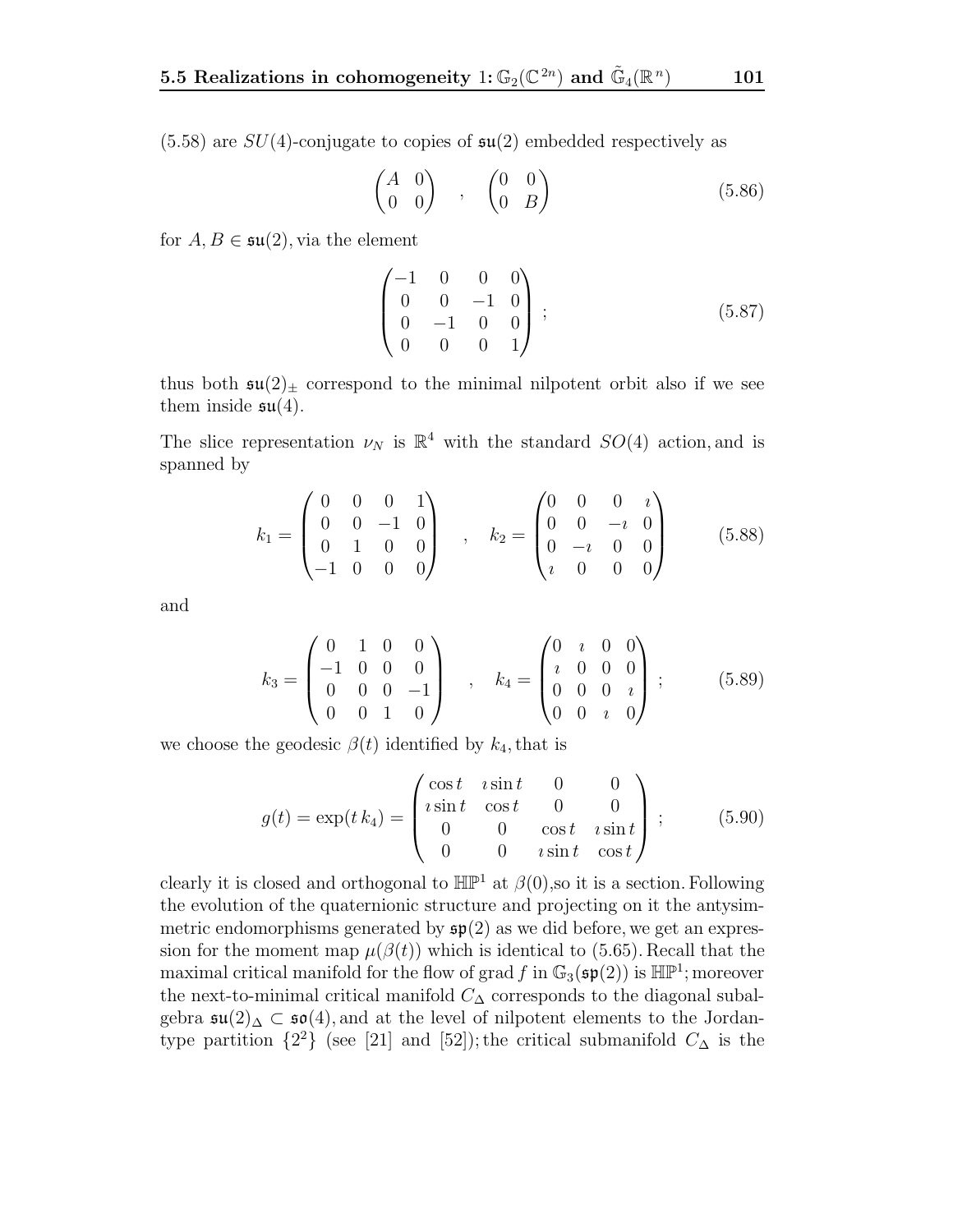6-dimensional homogeneous manifold

$$
\frac{Sp(2)}{U(2)_\Delta};\tag{5.91}
$$

this  $\mathfrak{su}(2)_{\Delta}$  is the one associated to the short root, and its centralizer is the  $\mathfrak{u}(1)$  corresponding to the matrix called u in (5.54). Now  $\mathfrak{sp}(2)$  decomposes in terms of  $SU(2) \times U(1)$  representations as:

$$
\mathfrak{sp}(2,\mathbb{C}) = S^2(\Sigma^1 \otimes (A_m + A_{-m})) \tag{5.92}
$$

$$
=\Sigma^2\otimes\left(A_{2m}+A_{-2m}+A_m\otimes A_{-m}\right)\tag{5.93}
$$

$$
+\Sigma^0 \otimes (A_m \otimes A_{-m})\tag{5.94}
$$

$$
= \Sigma^2 + \Sigma^0 + \Sigma^2 \otimes (A_{2m} + A_{-2m}), \tag{5.95}
$$

where  $A_m$  is some  $U(1)$  representation; the decomposition of the Grassmannian's tangent space at  $C_{\Delta}$  in terms of the whole isotropy group is:

$$
T_{\mathfrak{su}(2)_\Delta} \mathbb{G}_3(\mathfrak{sp}(2)) = \Sigma^2 \otimes (\Sigma^0 + \Sigma^2 \otimes (A_{2m} + A_{-2m}))
$$
(5.96)

$$
= \Sigma^2 \oplus (\Sigma^4 + \Sigma^2 + \Sigma^0) \otimes (A_{2m} + A_{-2m}) \tag{5.97}
$$

as we have seen in  $(3.102)$  in terms of  $SU(2)$  representations; the unstable bundle is

$$
W = \left[\Sigma^0 \otimes (A_{2m} + A_{-2m})\right] \cong \mathbb{R}^2 \tag{5.98}
$$

which is of cohomogeneity 1 under the  $U(1)$  action. Looking more carefully, we can notice that

$$
\mathfrak{so}(4) \oplus \nu_N \cong \mathfrak{sp}(2)_{\nu}, \qquad (5.99)
$$

so we have two copies of  $\mathfrak{sp}(2)$  in  $\mathfrak{su}(4)$ , satisfying

$$
\mathfrak{sp}(2) \cap \mathfrak{sp}(2)_{\nu} = \mathfrak{so}(4) \, ; \tag{5.100}
$$

geometrically this corresponds to the existence of another projective line, transversal to the first one and denoted by  $\mathbb{HP}^1_{\nu}$ ; it is clear from the definitions that  $\mathbb{HP}^1_{\nu} \supset \beta(t)$ ; the action of  $Sp(2)$  on it reduces to the well known action of  $SO(4)$ .

As we saw previously, the spheres of ray  $0 < r < \pi/2$  in  $\nu<sub>N</sub>$  are mapped diffeomorphically onto  $\mathbb{HP}^1_\nu \backslash \{N, S\}$ , while the sphere of ray  $\pi/2$  is sent to the single point  $S$ : so the differential of the exponential degenerates on it, and S belongs to a singular orbit. In  $\mathbb{G}_2(\mathbb{C}^4)$  the first singular orbit corresponding to the points  $\{0\}$  is  $\mathbb{HP}^1$  and  $\mathfrak{su}(2)_{\Delta}$  is the centralizer of  $k_4$  in the slice representation, and as we pointed out before the differential  $dExp$  is regular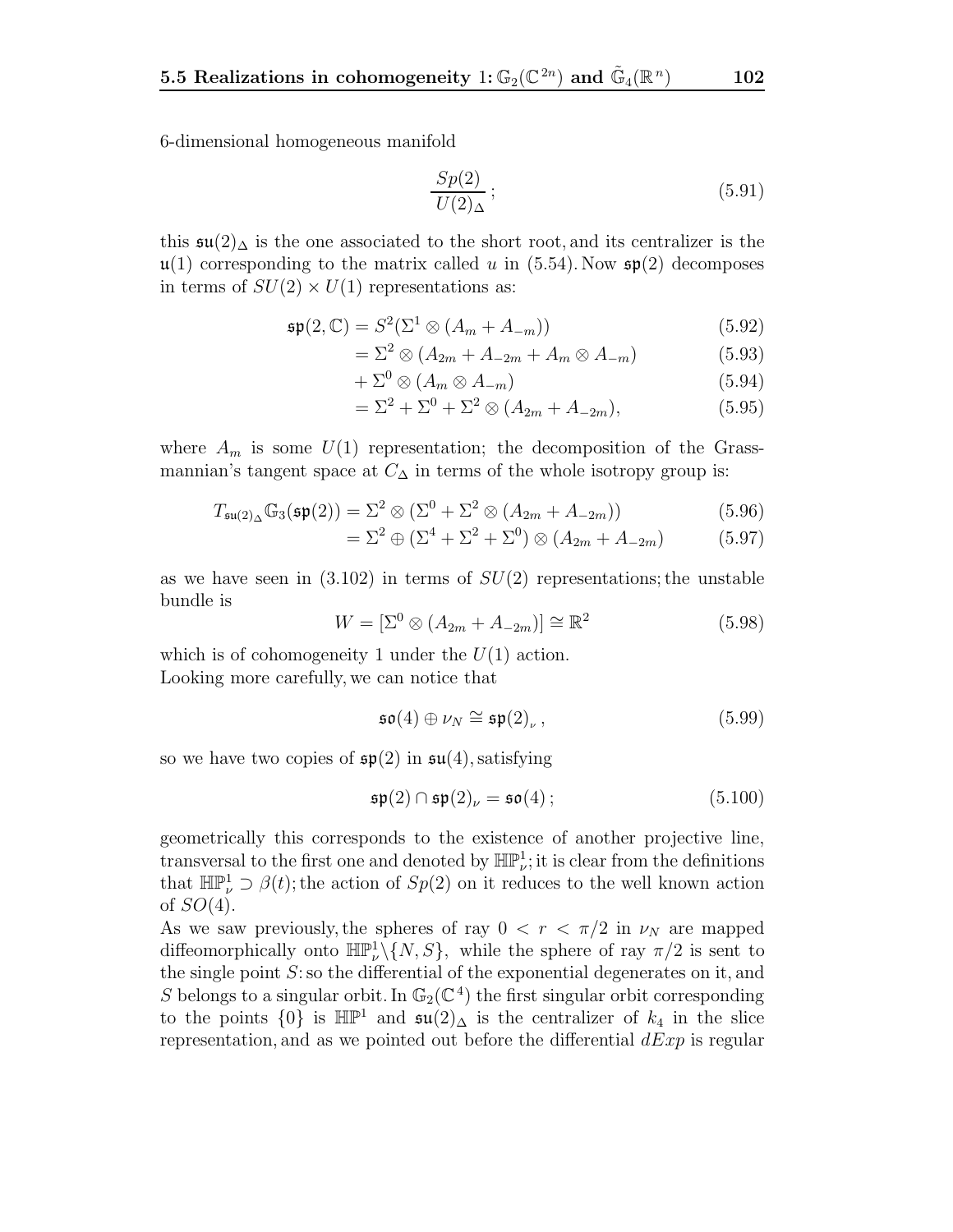for  $t < \pi/2$ ; so the Kvf corresponding to the antidiagonal representation in  $\mathfrak{so}(4)$  are preserved under it; in conclusion the 7-dimensional principal orbits have type

$$
\frac{Sp(2)}{SU(2)_\Delta};\tag{5.101}
$$

we notice that the evolution of the generator of the  $\mathfrak{u}(1)$ 

$$
k_9 = \begin{pmatrix} i & 0 & 0 & 0 \\ 0 & -i & 0 & 0 \\ 0 & 0 & i & 0 \\ 0 & 0 & 0 & -i \end{pmatrix}, \qquad (5.102)
$$

belonging to the algebra  $\mathfrak{so}(4) \oplus \mathfrak{u}(1)$  of the stabilizer on N, along  $\beta$  is given by:

$$
Ad_{g(t)}k_9 = \begin{pmatrix} i\cos 2t & \sin 2t & 0 & 0 \\ -\sin 2t & -i\cos 2t & 0 & 0 \\ 0 & 0 & i\cos 2t & \sin 2t \\ 0 & 0 & -\sin 2t & -i\cos 2t \end{pmatrix};
$$
(5.103)

this belongs to  $\mathfrak{sp}(2)$  if and only if  $t = \pi/4 + k \pi/2$ ; indeed for these values we get  $Ad_{q(\pi/4)}k_9 = u$  and the orbit takes the form

$$
Q_F = \frac{Sp(2)}{U(2)_\Delta};\tag{5.104}
$$

where F stands for focal: in fact  $u \in \mathfrak{sp}(2)$  represents a Jacobi field which vanishes at these values of the parameter; if  $\mathcal N$  denotes the normal bundle of H $\mathbb{P}^1$  and  $\mathcal{B} \subset \mathcal{N}$  is the sphere bundle of ray π/4 inside it, then  $Q_F$  is nothing else than  $Exp(\mathcal{B})$ , and u is the kernel of  $d Exp$  there. Going on with the evolution we see that

$$
Ad_{g(\pi/2)}(\mathfrak{so}(4)\oplus\mathfrak{u}(1))\cap\mathfrak{so}(4)=\mathfrak{so}(4)\,;
$$
 (5.105)

so the second singular orbit  $(5.104)$  corresponds to  $\{1\}$  in the quotient space  $[0, 1]$ , and at  $t = \pi/2$  the geodesic  $\beta$  meets again  $\mathbb{HP}^1$ , but at a different point  $(\mathfrak{su}(2)_+$  and  $\mathfrak{su}(2)_-$  are swapped); then it goes back to  $Q_F$ , and hence again to  $\mathbb{HP}^1$ , closing at  $t = \pi$ .

In fact the points  $\Psi(\beta(\pi/4+t))$  and  $\Psi(\beta(\pi/4-t))$  are on the same  $Ad_{Sp(2)}$ orbit in  $\mathbb{G}_3(\mathfrak{sp}(2))$ , more precisely

$$
\Psi(\beta(\pi/4+t)) = Ad_{\beta(\pi/2)}\Psi(\beta(\pi/4-t)); \tag{5.106}
$$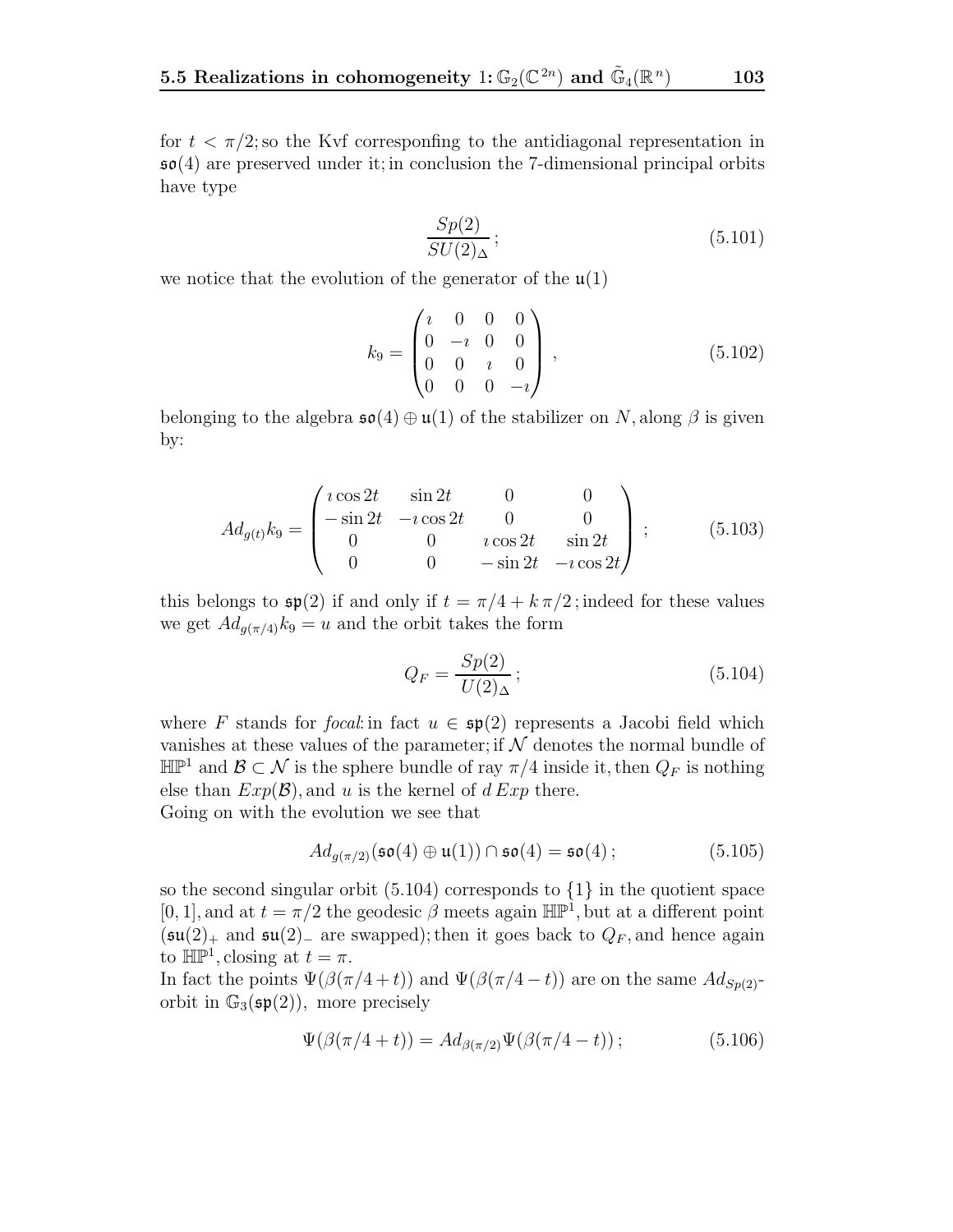the restriction of f to the trajectory  $\Psi(\beta(t))$  is given by

$$
f(\Psi(\beta(t))) = \frac{\sqrt{2} (\cos^6 t + \sin^6 t)}{(\cos^4 t + \sin^4 t)^{\frac{3}{2}}},
$$
\n(5.107)

with nonzero derivative in the interval  $(0, \pi/4)$ , hence injective: so must be  $\Psi$ when restricted to the union of orbits intersecting  $\beta$  in this interval.

**Remark.**  $\mathbb{HP}^1$  and  $\mathbb{HP}^1_\nu$  are embedded isometrically, quaternionically and (hence) totally geodesically in  $\mathbb{G}_2(\mathbb{C}^4)$ .

**Observations.**1)This time we have a  $\mathbb{Z}_2$  action corresponding to the isometry sending v in  $-v$  on the fibre of the normal bundle N of  $\mathbb{HP}^1$ ; then we have the following identification:

$$
M_{\Delta} \cong \frac{\mathbb{G}_2(\mathbb{C}^4) \backslash \mathbb{H}\mathbb{P}^1}{\mathbb{Z}_2} \,. \tag{5.108}
$$

2)In [6] geodesics that are sections (called normal) are used to study cohomogeneity 1 actions; there it is introduced the concept of the *twist* of such geodesics (which actually is independent of the chosen one), defined as:

$$
tw(\beta) := |\{\beta \cap P_0\}|, \tag{5.109}
$$

where  $P_0$  is one of the singular orbits; in the case of  $\mathbb{G}_2(\mathbb{C}^4)$  with  $Sp(2)$  action we have  $tw(\beta) = 2$ ; moreover

$$
tw(\beta) = \frac{1}{2}|\mathbf{W}|
$$
\n(5.110)

(Theorem 6.1 in the cited paper), where **W** is the generalized Weyl Group, equal to  $N(\beta)/K$ , where  $N(\beta)$  is the subgroup preserving  $\beta$  globally and K is the principal stabilizer, which preserves  $\beta$  pointwisely; in this case **W** is the dihedral group generated by reflections at the points  $\beta(0)$  and  $\beta(\pi/4)$ , so it is isomorphic to  $\mathbb{Z}_2 \times \mathbb{Z}_2$ . Instead in the case of  $\mathbb{HP}^1$  under the  $SO(4)$  action we had  $tw(\gamma) = 1$  and  $\mathbf{W} = \mathbb{Z}_2$ .

#### **Generalizing to**  $\mathbb{G}_2(\mathbb{C}^{2n})$

The inclusion  $\mathfrak{sp}(2) \subset \mathfrak{sp}(n) \subset \mathfrak{su}(2n)$  suggests how to generalize the previous results to complex Grassmannians of dimension multiple of 8: in the same spirit of what we did with projective spaces, we have a decomposition

$$
\mathfrak{su}(2n) = \mathfrak{sp}(n) \oplus \mathfrak{n} \tag{5.111}
$$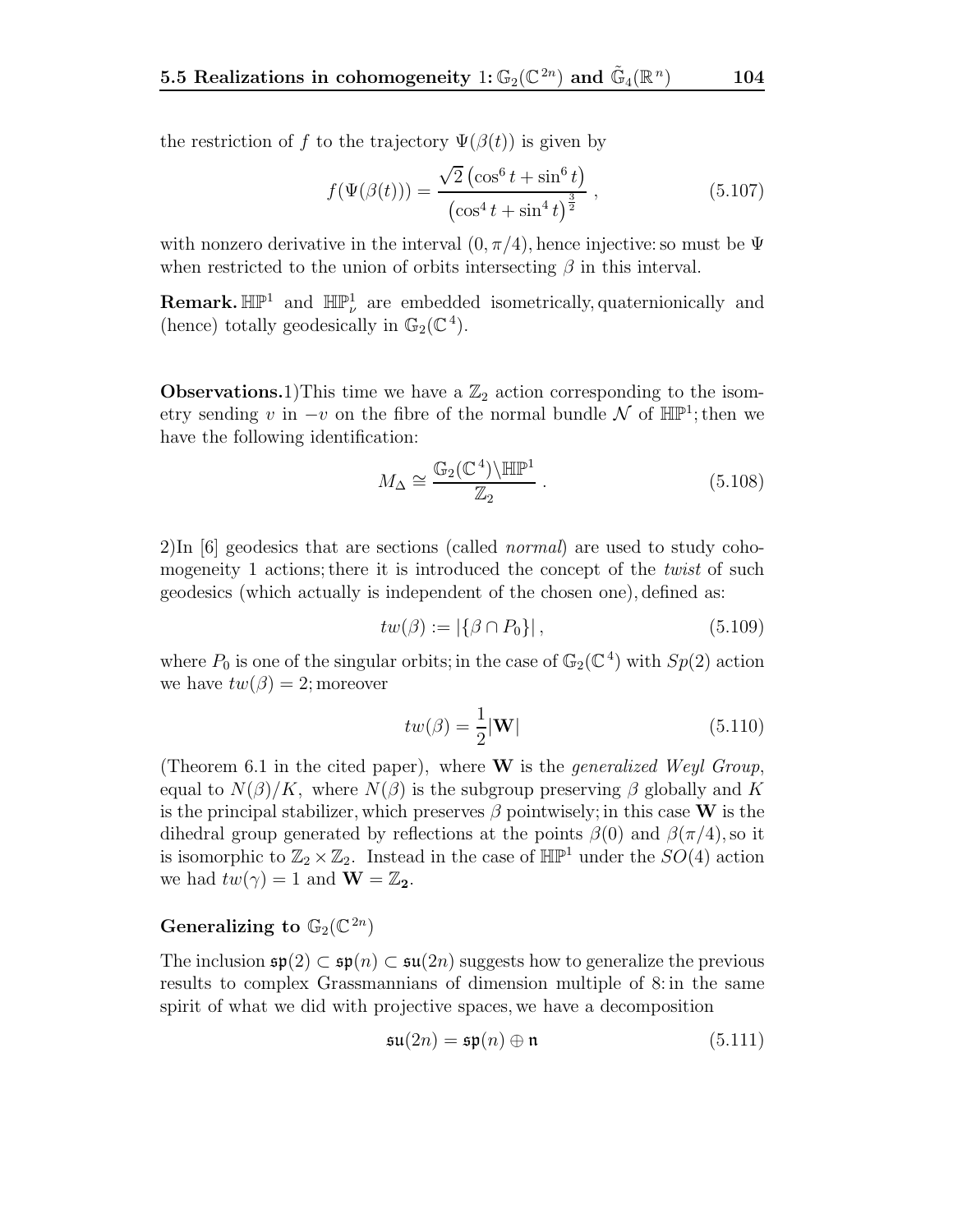and both  $\mathfrak{sp}(2)$  and  $\mathfrak{sp}(2)_{\nu}$  can be immersed in  $\mathfrak{sp}(n)$  preserving the same relations seen for  $\mathbb{G}_2(\mathbb{C}^4)$ ; in particular if we evolve along  $\exp(t k_4)$ , the decomposition

$$
\mathfrak{su}(2n) = \mathfrak{sp}(2)_{\nu} \oplus \mathfrak{n}'
$$
\n
$$
(5.112)
$$

is preserved, and as  $\mathfrak{su}(2)$ <sub>−</sub>  $\subset$   $\mathfrak{so}(4)$   $\subset$   $\mathfrak{sp}(2)$ <sub>ν</sub> then the only elements which<br>have nonzero projection on  $\mathfrak{su}(2)$  are the same as for  $\mathbb{G}_{2}(\mathbb{C}^{4})$  in other words have nonzero projection on  $\mathfrak{su}(2)_-$  are the same as for  $\mathbb{G}_2(\mathbb{C}^4)$ : in other words we obtain again the same expression for  $\mu(\beta(t))$  as in (5.65). The  $\mathfrak{sp}(n)$  orbit through  $\exp(\pi/4 \cdot k_4)$  is again  $Exp(\mathcal{B})$  in the notation used before; this is the other singular orbit, which in this case is of type

$$
Q_F = \frac{Sp(n)}{Sp(n-2) \times U(2)\Delta},\tag{5.113}
$$

so that again  $Q_F \cong C_\Delta$  up to a covering (see [22, Theorem 6.8]). Thus we can extend Proposition 5.13:

**Proposition 5.14.** We have the exactly the same results as for Propostion (5.13), with the substitution of  $\mathbb{G}_2(\mathbb{C}^4)$  with  $\mathbb{G}_2(\mathbb{C}^{2n})$ ,  $\mathfrak{sp}(2)$  with  $\mathfrak{sp}(n)$ ,  $\mathbb{HP}^1$ with  $\mathbb{HP}(n-1)$ .

#### The Real Grassmannians  $\tilde{\mathbb{G}}_4(\mathbb{R}^n)$

We see from Table 5.1 that  $SO(n-1)$  is the only group acting with cohomogeneity 1 on  $\mathbb{G}_4(\mathbb{R}^n)$ . We note the following low-dimensional isomorphisms, which relate this case with the previous ones:

$$
\mathbb{HP}^1 = \frac{Sp(2)}{Sp(1)Sp(1)} = \frac{SO(5)}{SO(4)} = S^4
$$
 (5.114)

$$
\mathbb{G}_2(\mathbb{C}^4) = \frac{SU(4)}{S(U(2) \times U(2))} = \frac{SO(6)}{SO(4) \times SO(2)} = \tilde{\mathbb{G}}_4(\mathbb{R}^6); \tag{5.115}
$$

the second one suggest to translate what discussed in the previous subsection for  $\mathbb{G}_2(\mathbb{C}^4)$  in terms of antisymmetric matrices; we obtain more in general:

**Proposition 5.15.** Let  $\Psi$  be the map induced by te moment map  $\mu$  of the action of  $SO(n-1)$  on  $\mathbb{G}_4(\mathbb{R}^n)$  with values in  $\mathbb{G}_3(\mathfrak{so}(n-1))$ ; then  $\Psi(\mathbb{G}_4(\mathbb{R}^n))$  =  $M_{\Delta} \cup \tilde{\mathbb{G}}_4(\mathbb{R}^{n-1})$ , where  $M_{\Delta}$  is the unstable manifold associated to the critical manifold containing  $\mathfrak{su}(2)_{\Delta} \subset \mathfrak{so}(4) \subset \mathfrak{so}(n-1)$ ;  $\tilde{\mathbb{G}}_4(\mathbb{R}^{n-1})$  is mapped to the maximal critical manifold; in particular equations  $(5.51)$ ,  $(5.52)$  and  $(5.53)$ hold. Moreover we have the following commutative diagram:

$$
\tilde{\mathbb{G}}_4(\mathbb{R}^n) \xrightarrow[2:1]{\Psi_1} \mathbb{G}_3(\mathfrak{so}(n-1))
$$
\n
$$
\bigcup_{\mathbb{H}\mathbb{P}^1_\nu} \bigcup_{\Psi_2}^{2:1} \mathbb{G}_3(\mathfrak{so}(4))
$$
\n
$$
(5.116)
$$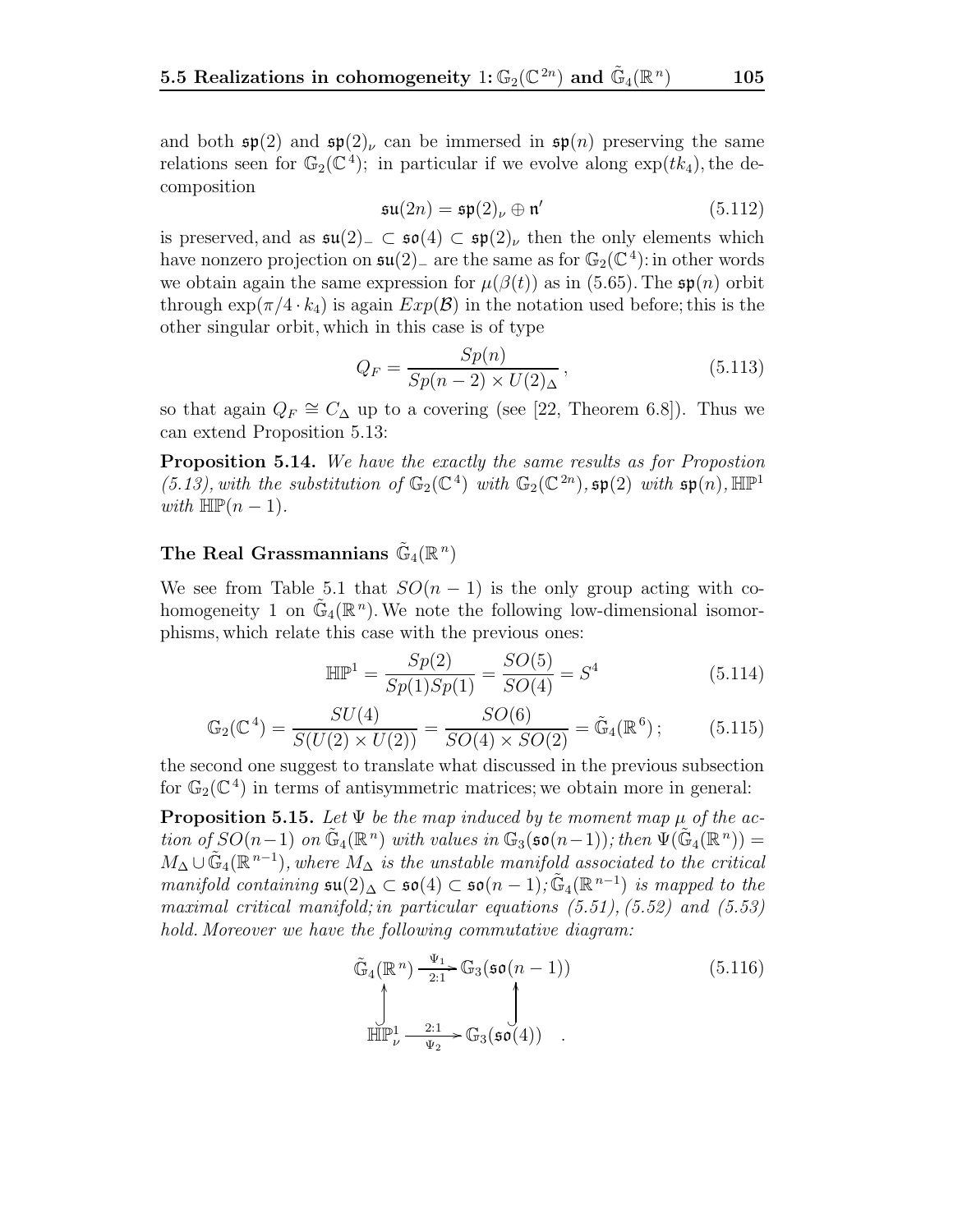Proof. The following matrix explains pictorically the inclusions of  $\mathfrak{su}(3) \subset$  $\mathfrak{so}(4)$  and  $\nu_N$  in  $\mathfrak{so}(6) \cong \mathfrak{su}(4)$ :

$$
\begin{pmatrix}\n\bullet & \bullet & \bullet & \circ & 0 & \star \\
\bullet & \bullet & \bullet & \circ & 0 & \star \\
\bullet & \bullet & \bullet & \circ & 0 & \star \\
\circ & \circ & \circ & \circ & 0 & \star \\
0 & 0 & 0 & 0 & 0 & 0 \\
\star & \star & \star & \star & 0 & 0\n\end{pmatrix}
$$
\n(5.117)

where • represent elements in  $\mathfrak{so}(3)$ ,  $\circ$  elements in  $\mathfrak{so}(4)\setminus \mathfrak{so}(3)$ , or in other words the antidiagonal elements, and finally the  $\star$  the slice representation  $\nu_N$ . As observed before,  $\mathfrak{so}(4) \oplus \nu_N = \mathfrak{sp}(2)_{\nu}$ . Now the pattern is clear also in higher dimension: in fact  $\mathfrak{so}(4)$  and  $\nu_N$  (which is always 4 dimensional) are embedded in the same way as in (5.117), just adding more columns and rows of zeroes to the ones existing in this case. To exemplify the situation, mantaining the notation used in the previous sections, we point out that:

$$
k_4 = \begin{pmatrix} 0 & 0 & 0 & 0 & \dots & 0 \\ 0 & 0 & 0 & 0 & \dots & 0 \\ 0 & 0 & 0 & 0 & \dots & 0 \\ 0 & 0 & 0 & 0 & \dots & 2 \\ \dots & \dots & \dots & \dots & \dots & \dots \\ 0 & 0 & 0 & -2 & \dots & 0 \end{pmatrix}, e_1 = \frac{1}{2} \begin{pmatrix} 0 & 1 & 0 & 0 & \dots & 0 \\ -1 & 0 & 0 & 0 & \dots & 0 \\ 0 & 0 & 0 & 1 & \dots & 0 \\ \dots & \dots & \dots & \dots & \dots & \dots \\ 0 & 0 & 0 & 0 & \dots & 0 \end{pmatrix}.
$$

We choose to evolve again along the geodsic  $\beta$  with  $\beta'(0) = k_4$ , the most natural thing to do to extend the 8 dimensional case; the form of the moment map obatined is the usual one, exactly for the same arguments used before. In  $\mathfrak{so}(n)$  exist several next-to-minimal nilpotent orbits, and correspondingly several next-to-minimal unstable manifolds, but the image of our  $\Psi$  results to be the one with related partition  $\{3, 1<sup>n</sup>\}\.$  Now the principal stabilizer is given by  $SO(3)_{\Delta} \times SO(n-5)$ , and the 4n – 17 dimensional principal orbit (for  $n \geq 6$ ) is of type

$$
\frac{SO(n-1)}{SO(n-5) \times SO(3)_\Delta};\tag{5.118}
$$

this time all elements in  $\mathfrak{so}(n-1)$  with nonzero entries at  $(4, 4+h)$  for  $h = 1...n-5$ , represent a family of Jacobi fields which intersect the stabilizing subalgebra  $\mathfrak{so}(4) \times \mathfrak{so}(n-4)$  along  $\beta$  with the same periodicity as u did in the complex Grassmannians (see (5.103) and (5.104)), at  $t = \pi/4 + k \pi/2$ ; in consequence these values correspond again to the second singular orbit, which has form

$$
Exp(\mathcal{B}) = \mathbb{G}_3(\mathbb{R}^{n-1})_F = \frac{SO(n-1)}{SO(n-4) \times SO(3)_\Delta},\tag{5.119}
$$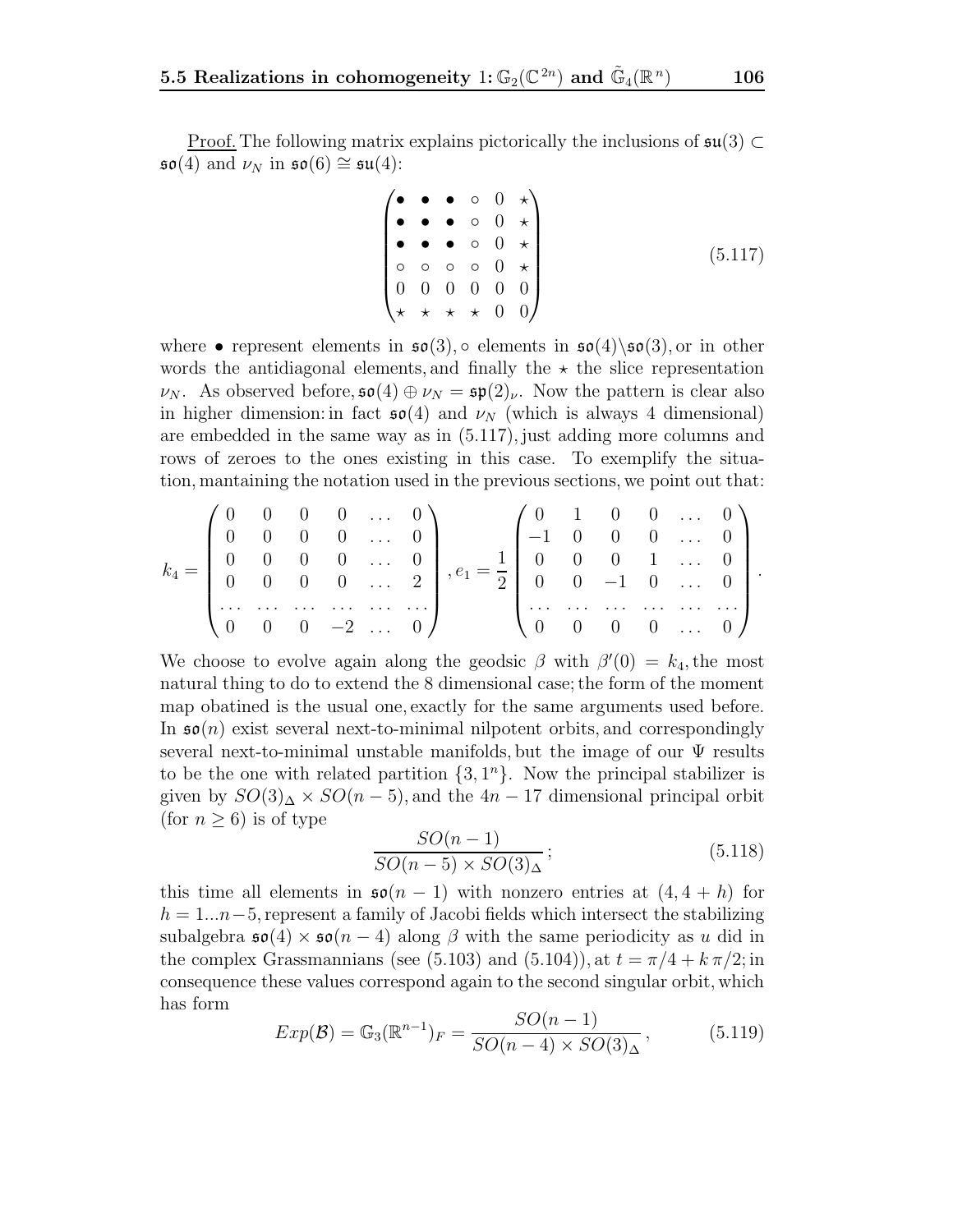which again coincides with  $C_{\Delta}$  up to a covering (see [22]); the conclusion is the usual one.

**Observations.**1)Again we have a  $\mathbb{Z}_2$  action sending v in  $-v$  in N, inducing the equivariant diffeomorphism

$$
M_{\Delta} \cong \frac{\tilde{\mathbb{G}}_4(\mathbb{R}^n) \backslash \tilde{\mathbb{G}}_4(\mathbb{R}^{n-1})}{\mathbb{Z}_2}.
$$
\n(5.120)

2)Again we have  $tw(\beta) = 2$  and  $\mathbf{W} = \mathbb{Z}_2 \times \mathbb{Z}_2$ .

#### **Brylinski and Kostant classification**

Something is missing in the previous sections. In fact Complex Grassmannians of dimension  $8n + 4$  are not treated together with the other classical Wolf Spaces; we see from Table 5.1 that  $SU(n)$  is the only group acting with cohomogeneity 1 on these spaces, and if we try to perform the same type of calculations as for other spaces on some low-dimensional example, we do not get the same type of answer: the image of  $\Psi$  seems not to be contained in the next-to-minimal unstable manifold as usual. This is not by chance: an explanation for this phenomenon comes from Brylinski-Kostant classification of shared nilpotent orbits: in fact in Table 5.2, taken from [49], but see also [15], we see that in the third column the algebra  $\mathfrak{su}(n)$  is missing (for  $n \neq 3$ ); if we had a finite covering map from an open subset of  $\mathbb{G}_2(\mathbb{C}^{2n+1})$  to a next-to -minimal unstable manifold, then this would lift to a similar map at the level of the Swann bundles, which are respectively minimal and next-to-minimal nilpotent orbits; then  $\mathfrak{su}(n)$  should appear in the table.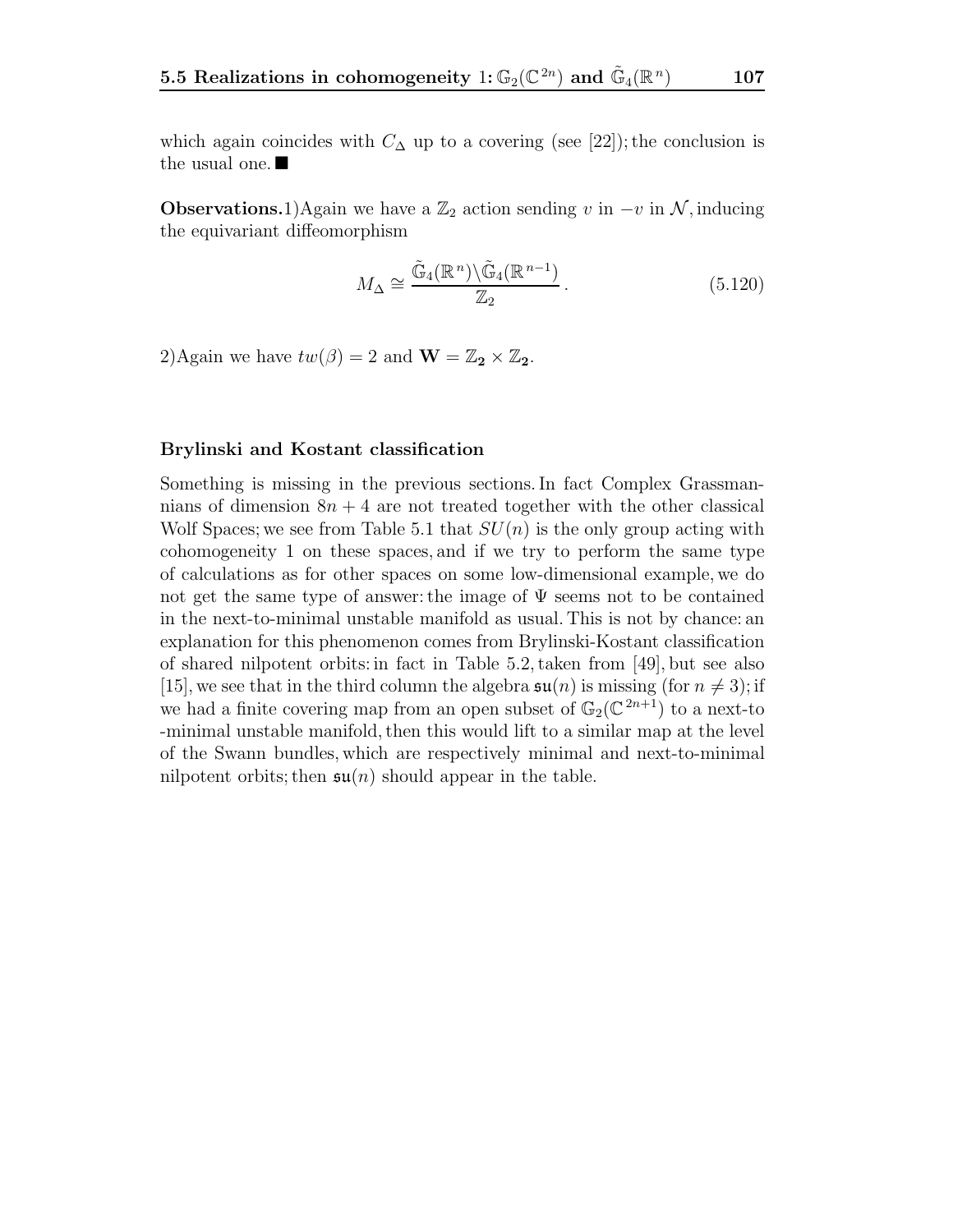| Wolf $Space(g')$                          | $\mathfrak{g}'$       | g                              | $\boldsymbol{k}$ | $\dim\, \mathcal{O}$ |
|-------------------------------------------|-----------------------|--------------------------------|------------------|----------------------|
| $\tilde{\mathbb{G}}_4(\mathbb{R}^7)$      | $\mathfrak{so}(7)$    | $\mathfrak{g}_2$               | 1                | 8                    |
| $\tilde{\mathbb{G}}_4(\mathbb{R}^{2n+2})$ | $\mathfrak{so}(2n+2)$ | $\mathfrak{so}(2n+1)$          | $\overline{2}$   | $4n-2$               |
| $\mathbb{G}_2(\mathbb{C}^{2n})$           | $\mathfrak{sl}(2n)$   | $\mathfrak{sp}(2n)$            | 2                | $4n-2$               |
| $E_6/SU(6)Sp(1)$                          | $\mathfrak{e}_6$      | $\mathfrak{f}_4$               | 2                | 22                   |
| $G_2/SO(4)$                               | $\mathfrak{g}_2$      | $\mathfrak{su}(3)$             | 3                | 6                    |
| $\tilde{\mathbb{G}}_4(\mathbb{R}^{2n+1})$ | $\mathfrak{so}(2n+1)$ | $\mathfrak{so}(2n)$            | $\overline{2}$   | $4n-4$               |
| $F_4/Sp(3)Sp(1)$                          | $\mathfrak{f}_4$      | $\mathfrak{so}(9)$             | 2                | 16                   |
| $F_4/Sp(3)Sp(1)$                          | $\mathfrak{f}_4$      | $\mathfrak{so}(8)$             | 4                | 16                   |
| $\tilde{\mathbb{G}}_4(\mathbb{R}^8)$      | $\mathfrak{so}(8)$    | $\mathfrak{g}_2$               | 6                | 10                   |
| $\mathbb{H}\mathbb{P}^{n-1}$              | $\mathfrak{sp}(n)$    | $\bigoplus_{1}^{k}$ sp $(n_i)$ | $2^{k-1}$        | 2n                   |

Table 5.2: Shared nilpotent orbits. The number  $k$  is the degree of the covering  $\mathcal{O}' \rightarrow \mathcal{O}.$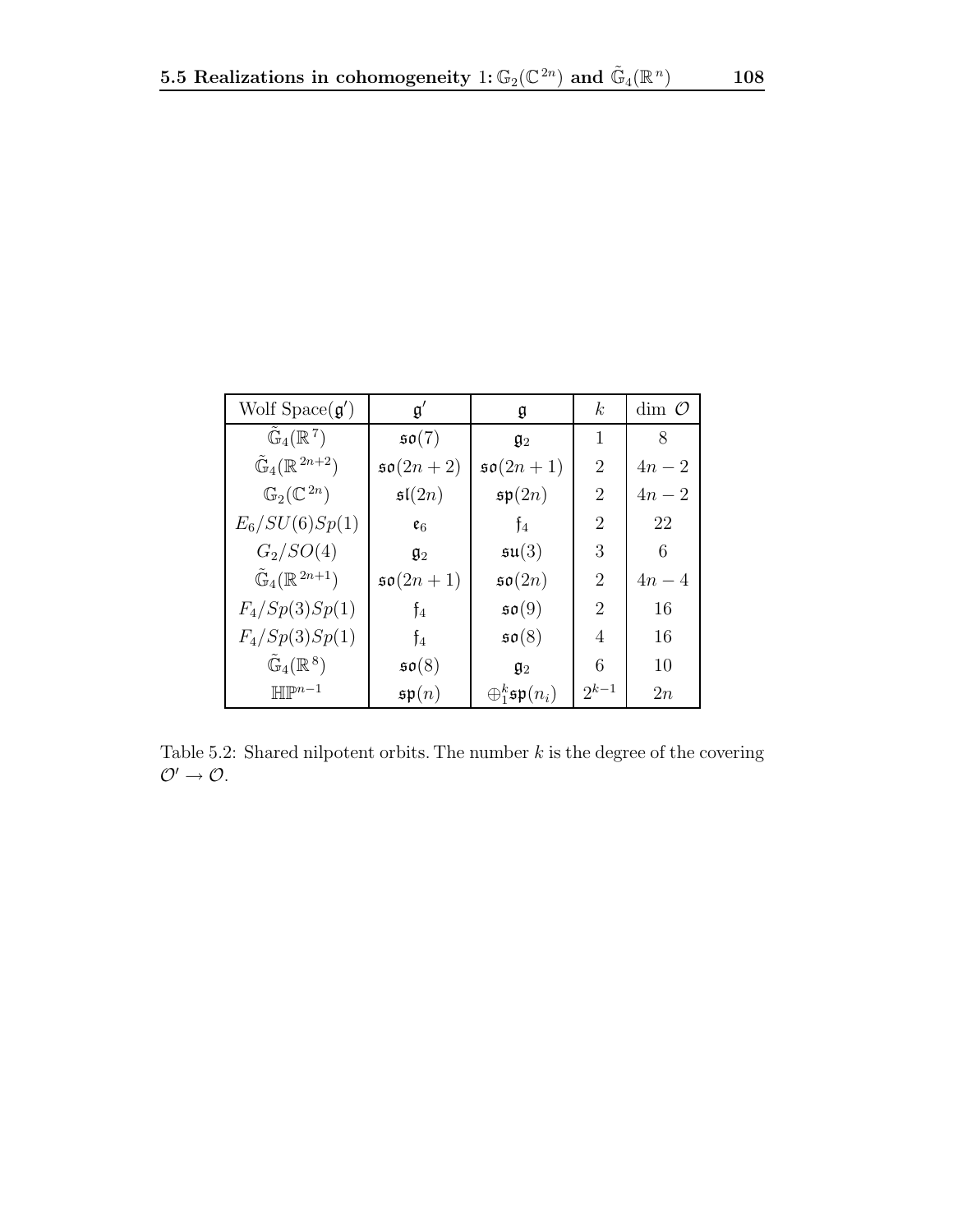# **Chapter 6**

# **Latent quaternionic geometry**

In this final Chapter we describe in detail the quaternionic structure as it appears through the "Grassmannian filter": the word "latent" expresses the idea that this strucure is in some sense already present in  $\mathbb{G}_3(\mathfrak{g})$ , but manifest itself only on the appropriate submanifolds.

## **6.1 The Coincidence Theorem**

Suppose that the moment map  $\mu$  induced by the action of a compact semisimple Lie group  $G$  on  $M$  has the form

$$
\mu(x) = \sum_{i} I_i \otimes B_i, \qquad (6.1)
$$

where  $B_i = \lambda(x)v_i$ , for  $v_i$  an orthonormal basis of  $V = \text{span}\{B_1, B_2, B_3\}$ ; in other words,  $\mu$  induces a conformal map between the  $S^2H$  bundle and the restriction of the tautological bundle **V** to  $\Psi(M)$ ; this hypothesis is not excessively restrictive: in fact it was shown by Swann that if the twistor space  $\mathcal Z$ has an open  $G^{\mathbb{C}}$  orbit, then the image of  $\mu$  is contained in the set  $\mathcal{F} \subset \mathbb{G}_3$  of thoes 3-planes V such that the null cone of the complexification  $V_{\mathbb{C}}$  consists of nilpotent elements (see Proposition 5.8); in this case

$$
\mu_{\mathbb{C}}(I_2 + iI_3) = B_2 + iB_3 \in \mathcal{N};\tag{6.2}
$$

but nilpotent elements in  $\mathfrak{g}_{\mathbb{C}}$  are isotropic with respect to the Killing form: in fact thanks to Engel's theorem their adjoint representation can be given in terms of strictly upper triangular matrices, with respect to a suitable basis, and the product of such matrices is still strictly upper triangular and hence traceless; in other words

$$
0 = \langle B_2 + iB_3, B_2 + iB_3 \rangle = ||B_1||^2 - ||B_2||^2 + 2i \langle B_2, B_3 \rangle, \tag{6.3}
$$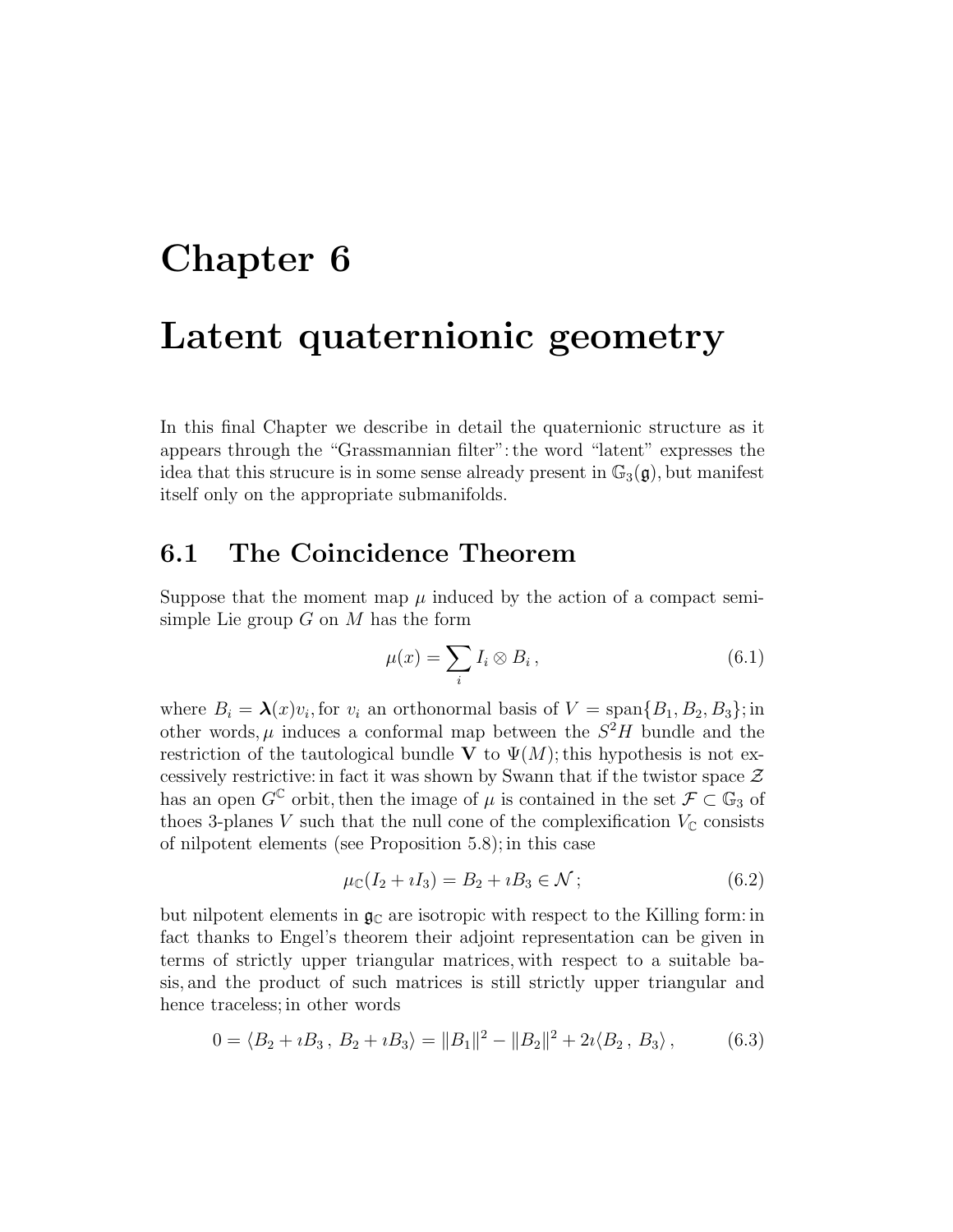which implies  $B_2 \perp B_3$  and  $||B_2|| = ||B_3||$ , conditions that are equivalent to conformality.We assume along the whole section that this condition holds for the moment map  $\mu$ .

Recall that  $\mu$  satisfies the *twistor equation* 

$$
\nabla \mu_A = s \sum_{i=1}^3 I_i \tilde{A}^\flat \otimes I_i , \qquad (6.4)
$$

where  $\tilde{A}$  is the Killing vector field generated by A in  $\mathfrak{g}, \flat$  means passing to the corresponding 1-form via the metric and  $s$  is the scalar curvature, which is constant as the metric is Einstein: for simplicity we can put  $s = 1$ . On the other hand on **V** we have defined the sections  $s_A$  and the natural connection G  $\nabla$  so that, as seen in Chapter 2, more precisely  $(2.19)$  and Proposition 2.3

$$
\mathcal{C}_{s_A} = \sum_{i=1}^{3} s_A^{\perp} \otimes v_i \otimes v_i.
$$
 (6.5)

In general, given a differentiable embedding  $\Psi : M \to N$  of manifolds, and an isomorphism  $\tilde{\Phi}$  between vector bundles  $E \to F$  on the manifold M and N respectively, the second one equipped with a connection  $\stackrel{F}{\nabla}$ , we can define the *pullback connection*  $\hat{\Psi}^* \nabla$  acting in the following way on elements  $\sigma$  of  $\Gamma(E)$ :

$$
(\Psi^*\nabla)_Y(\sigma) := \hat{\Psi}^{-1}(\nabla_{(\Psi^*Y)}(\hat{\Psi}\sigma))
$$
\n(6.6)

where  $Y \in T_xM$ . In fact

**Lemma 6.1.** The operator  $\hat{\Psi}^* \nabla$  defined on  $\Gamma(F)$  is a connection.

Proof.We check that it satisfies the definition of a connection: it is clearly linear in the Y, and as  $\Phi$  is a homomorphism, for  $\lambda(x)$  a differentiable function on  $M$ , we have

$$
(\Psi^* \nabla)_Y (\lambda \sigma) = \hat{\Psi}^{-1} (\stackrel{F}{\nabla}_{(\Psi^* Y)} (\hat{\Psi} \lambda \sigma))
$$
\n(6.7)

$$
= \hat{\Psi}^{-1}((\Psi_* Y)(\lambda)\hat{\Psi}\sigma + \lambda(\stackrel{F}{\nabla}_{(\Psi_* Y)}\sigma))
$$
(6.8)

$$
= Y(\lambda)\sigma + \lambda \hat{\Psi}^{-1} \left( \stackrel{F}{\nabla}_{(\Psi_*Y)} \sigma \right) \tag{6.9}
$$

$$
= Y(\lambda)\sigma + \lambda (\Psi^* \nabla) \sigma \cdot \blacksquare \tag{6.10}
$$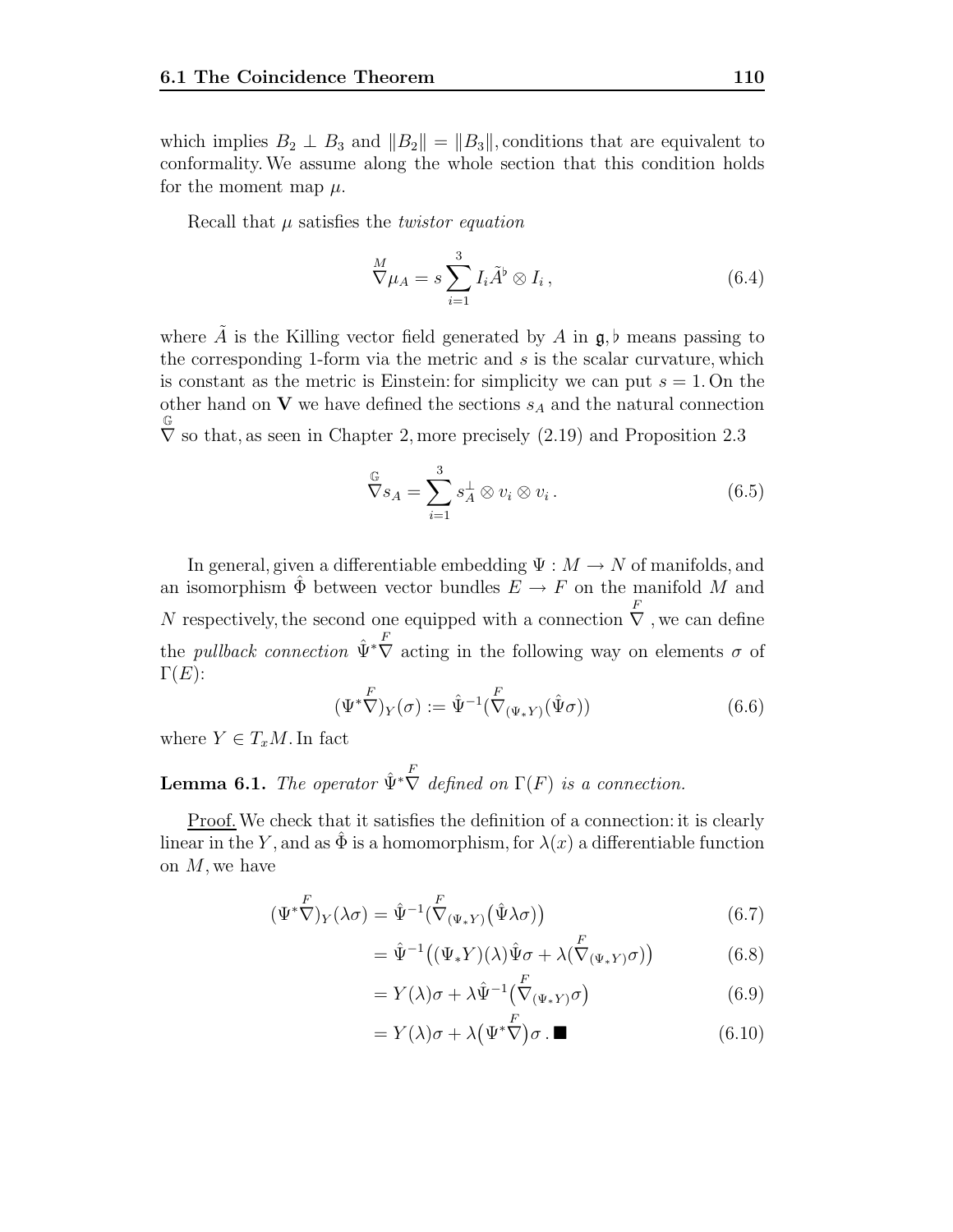We want to apply this construction in our case, with the map  $\Psi : M \to$  $\mathbb{G}_3$  induced by  $\mu$ ,  $N = \mathbb{G}_3$ ,  $E = S^2H$ ,  $F = \mathbf{V}$ , to prove the *Coincidence* Theorem, which relates, at a fixed point  $x \in M$ , the action of the quaternionic structure on 1-forms induced by  $G$  (the duals of the Killing vector fields) with special cotangent vectors on the Grassmannian  $\mathbb{G}_3$ .

Before starting, we say in advance that the map  $\Psi : M \to \mathbb{G}_3$  can be lifted to an isomorphis between the quaternionic bundle  $S<sup>2</sup>H$  and the tautological bundle **V**; this question will be discussed in more detail in Section 6.2, but we need it in the next proof in order to use the pullback connection.

**Theorem 6.2.** Let  $M$ ,  $\mathfrak{g}, \mathbb{G}_3$ ,  $\mu$  be defined as usual, with

$$
\mu = \sum_{i=1}^{3} I_i \otimes B_i \tag{6.11}
$$

where  $B_i = \lambda v_i$ ,  $\lambda$  a differentaiable G-invariant function on M and  $v_i$  and orthonormal basis of a point  $V \in \mathbb{G}_3$ ; let us choose  $A \in V^{\perp} \subset \mathfrak{g}$ ; then at the point x such that  $\Psi(x) = V$ , for  $\Psi$  induced by  $\mu$  as usual, we have

$$
\frac{1}{\lambda} I_i \tilde{A}^\flat = \Psi^*(A \otimes v_i), \qquad (6.12)
$$

where  $A \otimes v_i \in T_x^* \mathbb{G}_3$ . Moreover we have  $||\mu||^2 = 3\lambda^2$ .

<u>Proof.</u> Let  $\ddot{\Phi}$  denote the conformal lift of the map  $\mu$  so that

$$
\hat{\Phi}(I_i) = B_i \tag{6.13}
$$

then

$$
\hat{\Phi}(\mu_A) = \hat{\Phi}\left(\sum_{i=1}^3 I_i \langle B_i, A \rangle\right) = \hat{\Phi}\left(\lambda \sum_{i=1}^3 I_i \langle v_i, A \rangle\right) \tag{6.14}
$$

$$
= \lambda \sum_{i=1}^{3} \hat{\Phi}(I_i) \langle v_i, A \rangle = \lambda^2 \sum_{i=1}^{3} v_i \langle v_i, A \rangle \tag{6.15}
$$

$$
=\lambda^2 s_A\,;\tag{6.16}
$$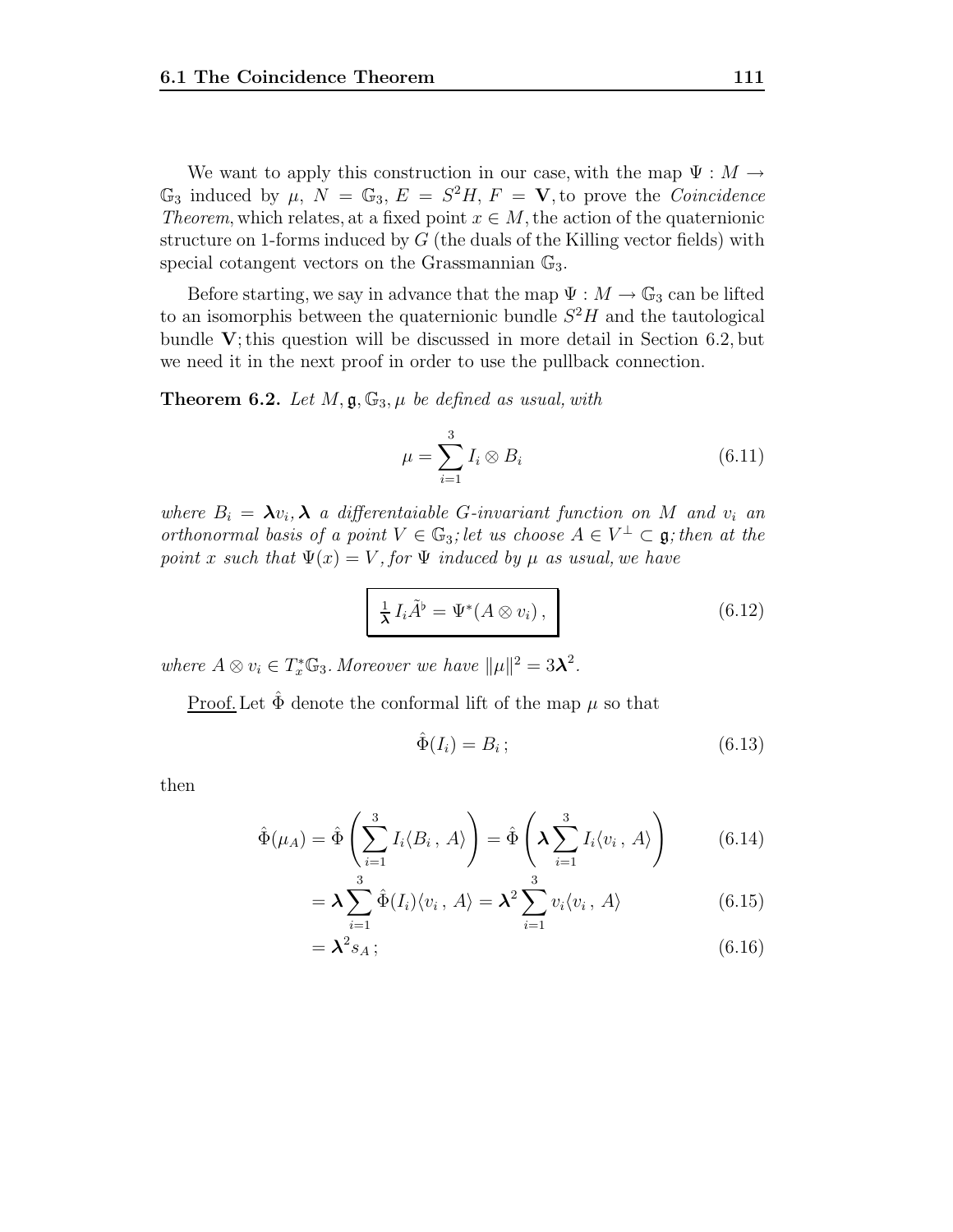then applying the  $\hat{\Phi}^* \overline{\nabla}$  connection of  $S^2 H$  to  $\mu_A$  we obtain

$$
(\hat{\Phi}^*\nabla)\mu_A = \hat{\Phi}^{-1}\left(\nabla(\hat{\Phi}(\mu_A))\right) = \hat{\Phi}^{-1}\left(\nabla(\mathbf{\lambda}^2 s_A)\right) \tag{6.17}
$$

$$
=\frac{d(\lambda^2)}{\lambda^2}\mu_A+\lambda^2\hat{\Phi}^{-1}\begin{pmatrix} \mathbb{G} \\ \nabla s_A \end{pmatrix}
$$
(6.18)

$$
= \frac{d(\boldsymbol{\lambda}^2)}{\boldsymbol{\lambda}^2} \mu_A + \boldsymbol{\lambda}^2 \hat{\Phi}^{-1} \left( \sum_{i=1}^3 s_A^{\perp} \otimes v_i \otimes v_i \right) \tag{6.19}
$$

$$
=\frac{d(\boldsymbol{\lambda}^2)}{\boldsymbol{\lambda}^2}\mu_A+\boldsymbol{\lambda}\sum_{i=1}^3\Psi^*(s_A^\perp\otimes v_i)\otimes I_i\,;\tag{6.20}
$$

on the other hand the difference of two connections on the same vector bundle is a tensor, so given any section  $\sigma \in S^2H$  which vanishes at a point  $x \in M$ 

$$
\left(\stackrel{M}{\nabla} - \Psi^*\stackrel{\mathbb{G}}{\nabla}\right)\sigma(x) = 0\,;\tag{6.21}
$$

but this is precisely the case for the section  $\mu_A$  at the point x such that  $\hat{\Phi}(S^2H_x) = V$ , because  $A \in V^{\perp}$  by hypothesis; in other words

$$
\overset{M}{\nabla}\mu_{A\,|x} = (\Psi^*\overset{\mathbb{G}}{\nabla})\mu_{A\,|x} ; \tag{6.22}
$$

thanks to the calculations in  $(6.17)$  and using the twistor equation  $(6.4)$ , we can deduce

$$
\sum_{i=1}^{3} I_i \tilde{A}^{\flat} \otimes I_i = \lambda \sum_{i=1}^{3} \Psi^*(s_A^{\perp} \otimes v_i) \otimes I_i ; \qquad (6.23)
$$

the result follows considering that  $s_A^{\perp} = A$  at V.

The Coincidence Theorem leads to various ways of relating elements in  $T_xM, T_V\mathbb{G}_3$  and the quaternionic elements  $I_i$ . In fact

**Corollary 6.1.** Let  $Y \in T_xM$  such that

$$
\Psi_* Y = \sum v_i \otimes P_i ; \qquad (6.24)
$$

for  $P_i \in V^{\perp}$  with  $V = \Psi(x)$ ; let us consider a tangent vector of the form  $X = (1/\lambda) \sum_i I_i \tilde{P}_i$  in  $T_xM$ ; then

$$
X^{\flat} = \Psi^*((\Psi_* Y)^{\flat}). \tag{6.25}
$$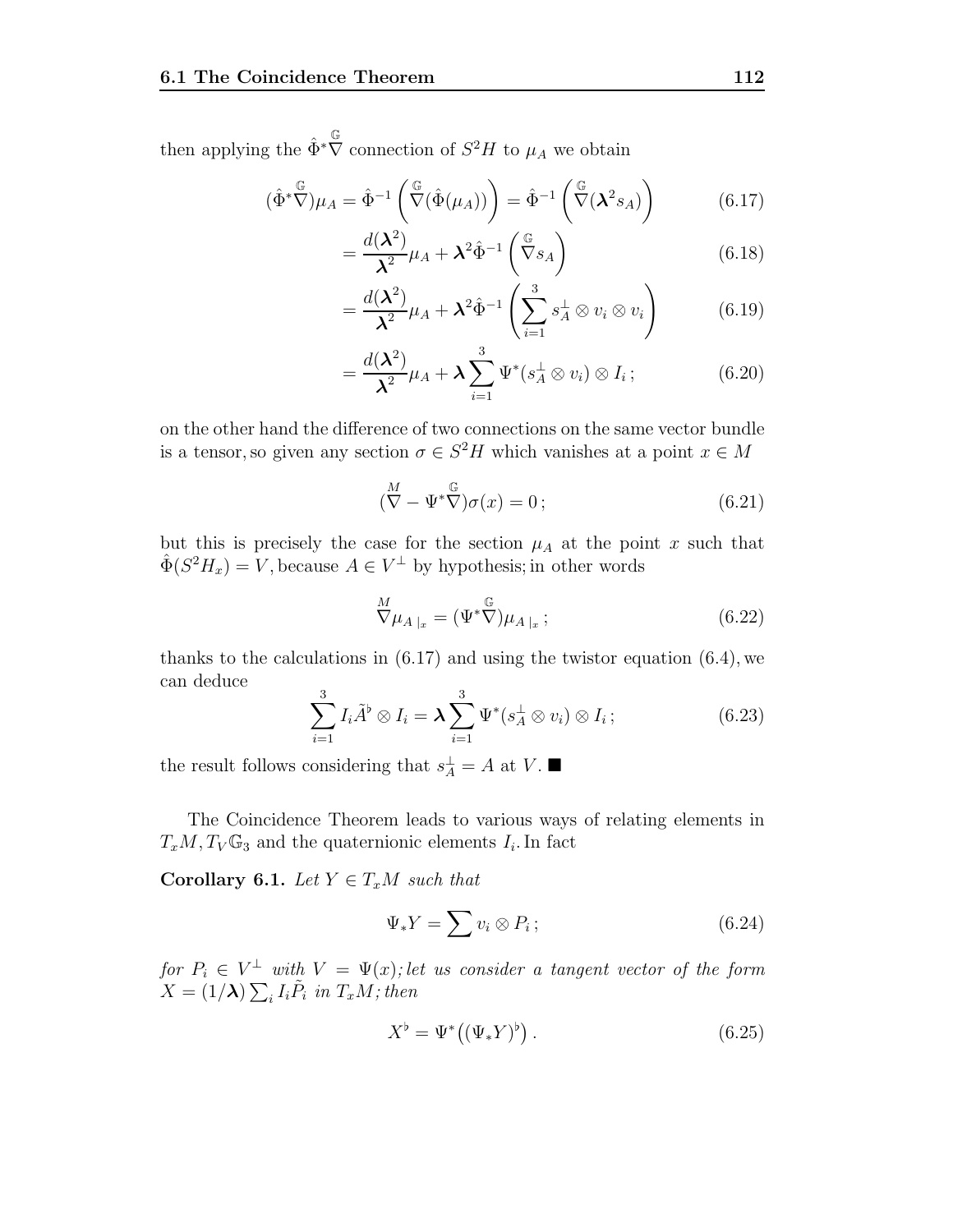Proof. Using the definitions and (6.12) we obtain

$$
(\Psi_* Y)^{\flat} (\Psi_* Z) = \langle \sum_i v_i \otimes P_i, \Psi_* Z \rangle_{\mathbb{G}_3} \tag{6.26}
$$

$$
=\frac{1}{\lambda}\langle\sum I_{i}\tilde{P}_{i},\,Z\rangle_{M}\tag{6.27}
$$

$$
=X^{\flat},\tag{6.28}
$$

for any  $Z \in T_xM$ , hence the conclusion.

**Observation.** We are using the  $\flat$  homomorphism in two different meanings, depending on what metric we are considering: in one case that on  $T_V \mathbb{G}_3$ and in the other in  $T_xM$ .

Another consequence of the Coincidence Theorem 6.2 is

**Corollary 6.2.** Under the hypotheses of Theorem 6.2 we have

$$
\Psi_* I_1 X = \frac{1}{\lambda} \sum_j \langle X, \tilde{A}_j \rangle_M v_1 \otimes A_j
$$
\n
$$
- \frac{1}{\lambda} \sum_j \langle X, I_3 \tilde{A}_j \rangle_M v_2 \otimes A_j
$$
\n
$$
+ \frac{1}{\lambda} \sum_j \langle X, I_2 \tilde{A}_j \rangle_M v_3 \otimes A_j.
$$
\n(6.29)

with  $\langle,\rangle_M$  the metric on M; analogous statements are valid for  $I_2$ ,  $I_3$ .

Proof. We have

$$
\Psi_* X = \sum_{i,j} \langle \Psi_* X, \, v_i \otimes A_j \rangle_{\mathbb{G}_3} \, v_i \otimes A_j \tag{6.30}
$$

$$
=\frac{1}{\lambda}\sum_{i,j}\langle X,\,I_i\tilde{A}_j\rangle_M\,v_i\otimes A_j\qquad \qquad (6.31)
$$

and applying one of the quaternionic endomorphisms we obtain immediately  $(6.29)$ .

**Observation.** We notice that the first summand in  $(6.29)$  does not depend on  $I_1$ .

The equivariance of the moment map  $\mu$  implies that Kvf on M are sent to Kvf on  $\mathbb{G}_3$ : in other words if  $\tilde{A}$  is induced by  $A \in \mathfrak{g}$  on M, then

$$
\Psi_* \tilde{A} = \sum_{i=1}^3 v_i \otimes [A, v_i]^\perp.
$$
 (6.32)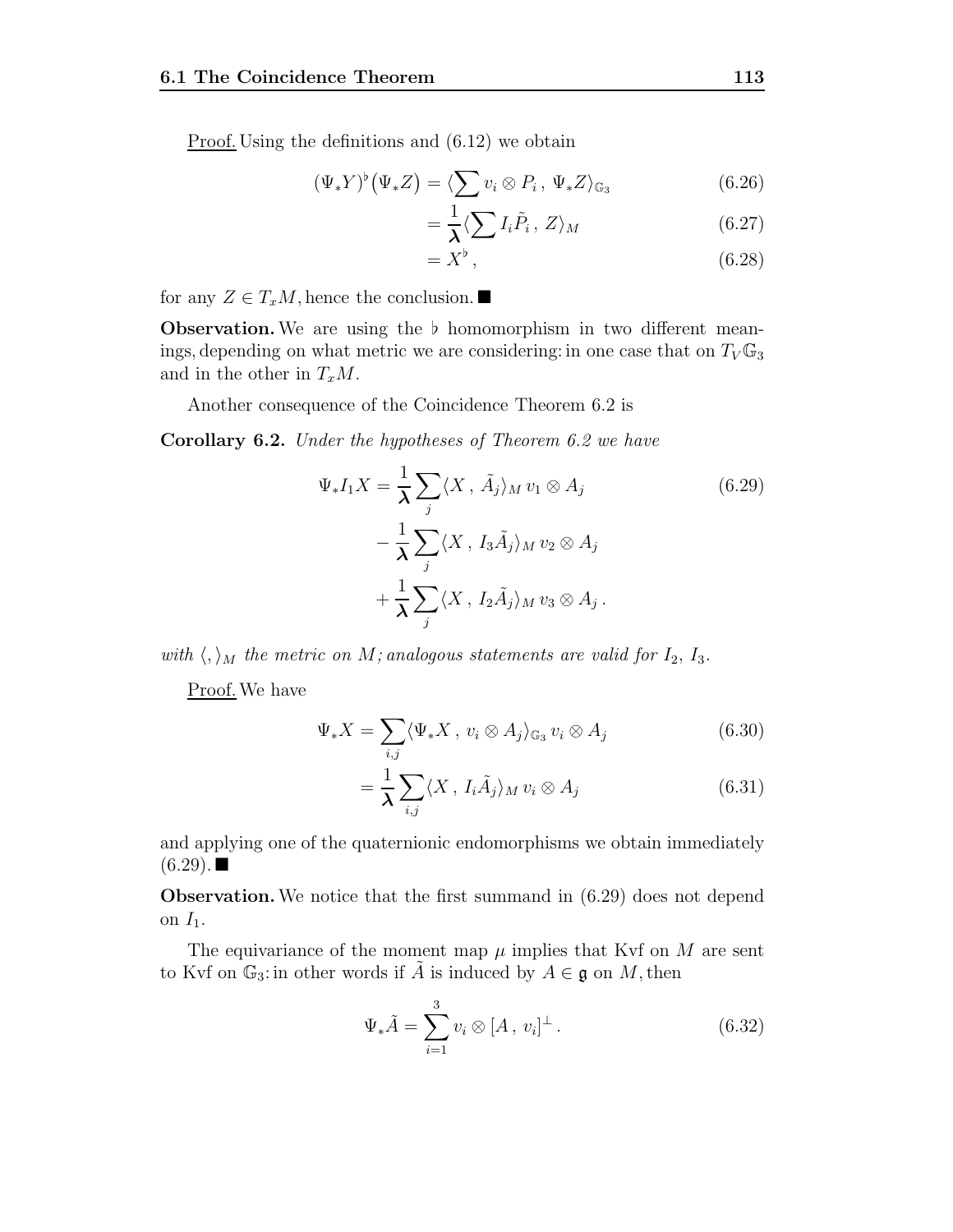Let now  $\alpha = \sum_{i=1}^3 v_i \otimes p_i \in T_x^* \mathbb{G}_3$  and let  $A_r$  be an orthonormal basis of  $V^{\perp}$ ; then

$$
\sum_{r=1}^{d-3} \langle \Psi^* \alpha, \tilde{A}_r \rangle A_r = \sum_{r=1}^{d-3} \langle \alpha, \Psi_* \tilde{A}_r \rangle A_r = \sum_{i,r} \langle p_i, [v_i, A_r]^{\perp} \rangle A_r \tag{6.33}
$$

$$
= \sum_{i,r} \langle p_i, [v_i, A_r] \rangle A_r = \sum_{i,r} \langle [p_i, v_i], A_r \rangle A_r \qquad (6.34)
$$

$$
= \sum_{i} [p_i, v_i]^{\perp} \,. \tag{6.35}
$$

We can therefore define a mapping

$$
\rho: T_x^* M \longrightarrow V^\perp \tag{6.36}
$$

by  $\rho(\sigma) = \sum_r \langle \sigma, \tilde{A}_r \rangle A_r$ ; so if  $\alpha \in T_x \mathbb{G}_3$ , then  $\Psi^* \alpha \in T_xM$ , and the composition  $\gamma = \rho \circ \Psi^*$  is a map

$$
\tilde{\gamma}: T_x^* \mathbb{G}_3 \longrightarrow V^{\perp} . \tag{6.37}
$$

defined by  $\gamma(\alpha) = \sum_i [v_i, p_i]^{\perp}$ , obtained from the projection map  $\gamma$  defined in Chapter 3, definition 3.1, by

$$
\tilde{\boldsymbol{\gamma}} = \boldsymbol{\pi}^{\perp} \circ \boldsymbol{\gamma} ; \tag{6.38}
$$

recall that  $\gamma(\alpha) = 0$  if  $\langle \alpha, \tilde{A} \rangle = 0$  for al  $A \in \mathfrak{g}$ , or in other words  $\gamma$  detects if  $\alpha$ is ortogonal to the *G*-orbit; in consequence if  $\alpha$  is orthogonal, then  $\tilde{\gamma}(\alpha) = 0$ .

**Proposition 6.3.** Let  $Y \in T_xM$  so that

$$
\Psi_* Y = v_1 \otimes p_1 + v_2 \otimes p_2 + v_3 \otimes p_3 ; \qquad (6.39)
$$

then we have

$$
\Psi_* I_1 Y = \frac{1}{\lambda} v_1 \otimes \rho(Y^{\flat}) - v_2 \otimes p_3 + v_3 \otimes p_2.
$$
 (6.40)

<u>Proof.</u> Consider any  $A \in V^{\perp}$ , then

$$
\langle p_1, A \rangle_{\mathbb{G}} = \langle \Psi_* Y, A \otimes v_1 \rangle_{\mathbb{G}} = \frac{1}{\lambda} \langle I_1 \tilde{A}^{\flat}, Y \rangle \tag{6.41}
$$

$$
=\frac{1}{\lambda}\langle I_1\tilde{A}, Y\rangle_M=-\frac{1}{\lambda}\langle \tilde{A}, I_1Y\rangle_M
$$
\n(6.42)

$$
=-\frac{1}{\lambda}\langle I_1Y^{\flat},\,\tilde{A}\rangle\,,\tag{6.43}
$$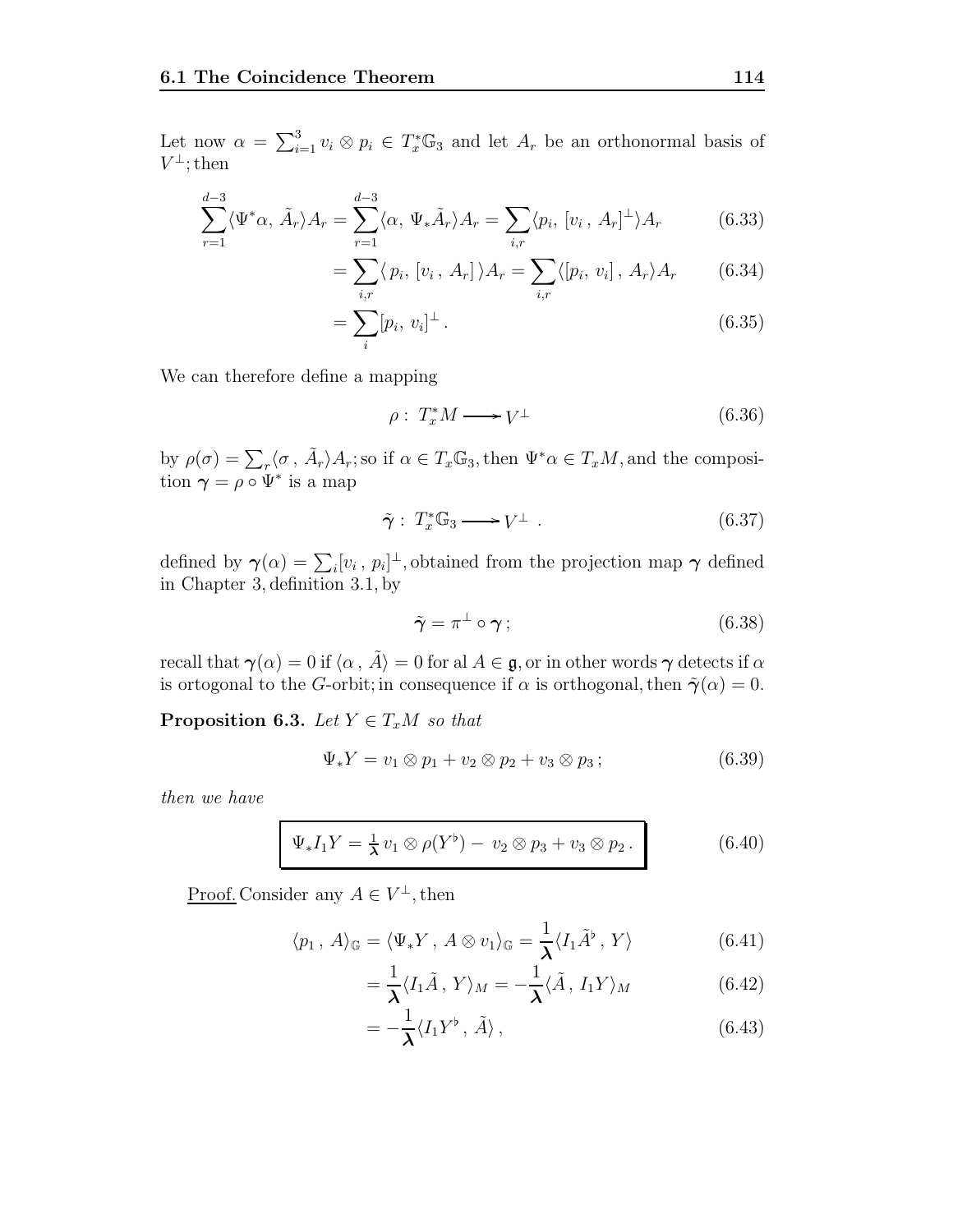where  $\langle , \rangle_{M,\mathbb{G}}$  denote the respective metrics, while  $\langle , \rangle$  without subscript is merely the contraction of a cotangent and tangent vector; then considering (6.41) and (6.36)

$$
p_1 = \sum_r \langle p_1, A_r \rangle_{\mathbb{G}} = -\frac{1}{\lambda} \sum_r \langle I_1 Y^{\flat}, \tilde{A}_r \rangle \tag{6.44}
$$

$$
=-\frac{1}{\lambda}\rho(I_1Y^{\flat})\tag{6.45}
$$

and analogously

$$
p_i = -\frac{1}{\lambda} \rho(I_i Y^{\flat}), \quad i = 2, 3 \, ; \tag{6.46}
$$

in consequence

$$
\Psi_* I_1 Y = \frac{1}{\lambda} v_1 \otimes \rho(Y^{\flat}) - \frac{1}{\lambda} v_2 \otimes \rho(I_3 Y^{\flat}) + \frac{1}{\lambda} v_3 \otimes \rho(I_2 Y^{\flat}) \tag{6.47}
$$

$$
= \frac{1}{\lambda} v_1 \otimes \rho(Y^{\flat}) - v_2 \otimes p_3 + v_3 \otimes p_2 \, . \blacksquare \tag{6.48}
$$

Clearly analogous assertions are valid for  $I_2$  and  $I_3$ .

**Remarks.** i) Proposition 6.3 predicts that if Y is perpendicular to the Gorbit on M, then

$$
\rho(Y^{\flat}) = 0, \qquad (6.49)
$$

thanks to the definition of  $\rho$ . We can therefore expect this situation when we go to analyze the action of the quaternionic structure on the unstable manifolds of  $\mathbb{G}_3$ ; this was be shown in a purely algebraic way on the tangent space of  $\mathbb{G}_3$  at the f-critical submanifolds in Section 4.3;

ii) a striking feature of (6.40) is that in the expression obtained the first summand is independent from  $I_1$ ; the operators  $\rho$ ,  $\gamma$  appear to be the essential ingredient to reconstruct the quaternionic action; the other summands  $-v_2 \otimes p_3 + v_3 \otimes p_2$  are obtained by just mimicking the adjoint representation of  $\mathfrak{su}(2)$ , as already observed in Section 4.3; this is not sufficient however to obtain

$$
I_i^2 = -Id. \tag{6.50}
$$

iii) the nature of the operator  $\gamma$  is strictly related to the Lie algebra g; this is relevant to the general philosophy of the thesis: in fact  $\gamma$  is one of the key links between the Grassmannians, Lie algebras and the quaternionic structures;

iv) compare 6.40 with 4.57.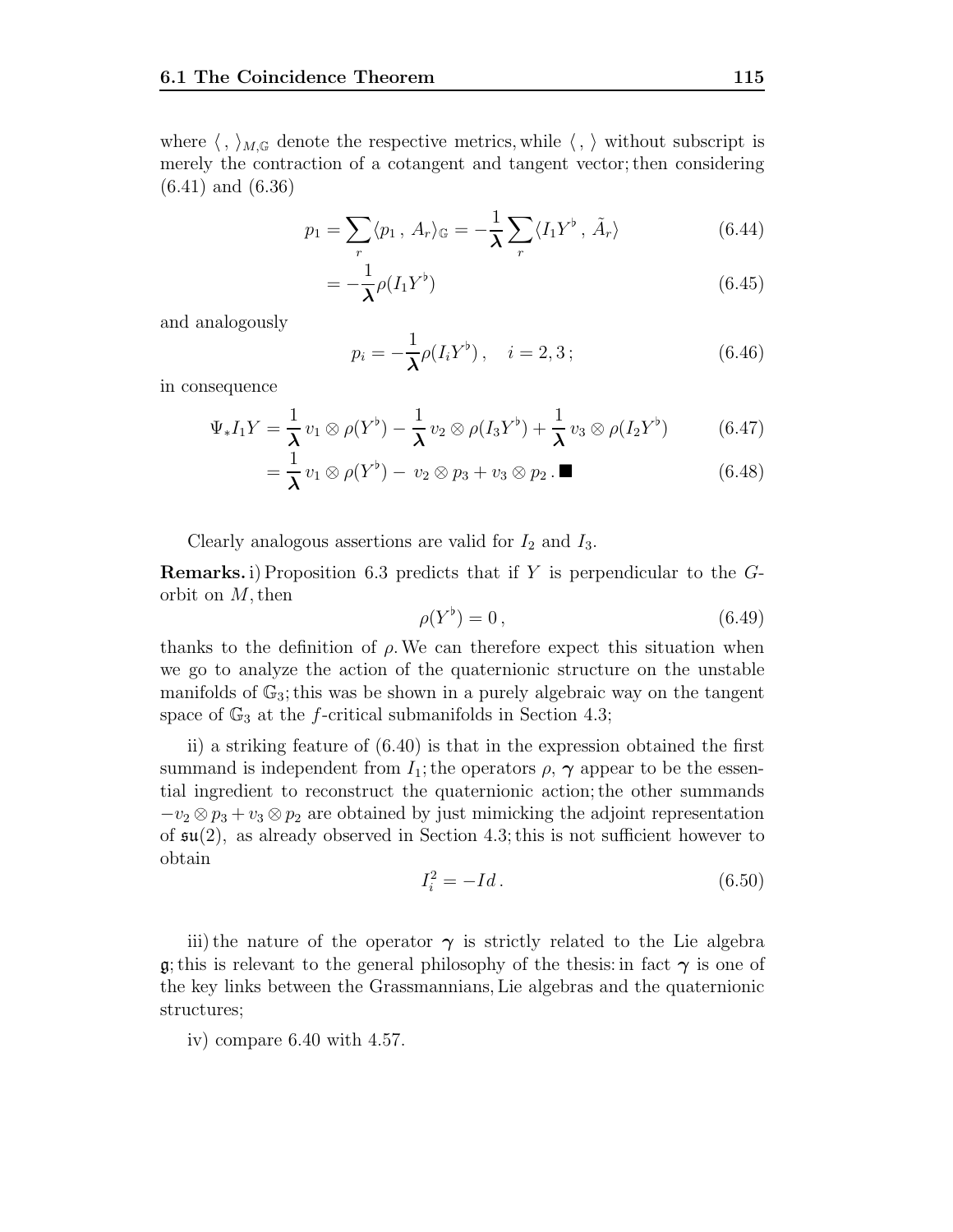### **6.2 The two Twistor equations**

Let us consider as usual a group of isometries G preserving the quaternionic structure; in this case a Klling vector field X satisfies the condition

$$
L_X\Omega = 0 \tag{6.51}
$$

as discussed in Section 5.1 we define  $\mu_A$  a section of  $S^2H$ , with  $\mu$  the moment map for the  $G$  action, which satisfies the equation

$$
d\mu_A = i(\tilde{A})\,\Omega\,,\tag{6.52}
$$

where  $A$  is the Killing vector field generate by  $A$ . Another way of describing the sections coming from the moment map is expressed by

$$
\mu_A = \pi_{S^2 H} (\nabla \tilde{A}) \tag{6.53}
$$

up to a costant; this was exploited in Sections 5.4 and 5.5 to obtain examples of realizations of QK manifolds in  $\mathbb{G}_3(\mathfrak{g})$ .

This latter point of view can be related to the following differential operators (the symbol denoting the spaces of sections is omitted): the Dirac operator

$$
\delta: S^2 H \xrightarrow{\nabla} E \otimes H \otimes S^2 H \xrightarrow{\nabla} (E \otimes \underline{H}) \otimes (H \otimes \underline{H}^*) \longrightarrow T^* \qquad (6.54)
$$

where the underlined terms are contracted and  $T^* = E \otimes H$  as discussed in Section 4.1; the *QK twistor operator*, defined as follows:

$$
\mathcal{D}: S^2 H \xrightarrow{\nabla} E \otimes H \otimes S^2 H \xrightarrow{sym} E \otimes S^3 H , \qquad (6.55)
$$

where we symmetrize after covariant differentiation. In [71] Lemma 6.5] Salamon proved that sections of  $S^2H$  belonging to ker  $\mathcal D$  are in bijection with Killing vector fields preserving the QK structure; this means that if  $\sigma$  is in ker D then  $\delta(\sigma)$  is dual to a Killing vector field A, and on the other hand  $\sigma = \mu_A$ , or in other words

$$
\mathcal{D}\,\mu_A=0\tag{6.56}
$$

and all elements in ker  $\mathcal D$  are of this form.

Recall now what discussed for Grassmannians in Chapter 2: there we introduced another differential operator D on the tautological bundle **V** over  $\mathbb{G}_3(\mathfrak{g})$  (see Section 2.3); elements in its kernel were proved to be precisely the sections  $s_A$  obtained by projection from the trivial bundle with fibre  $\mathfrak{g}$ . We want to relate the kernels of D and D theough the map  $\Psi$  insuced by  $\mu$ : first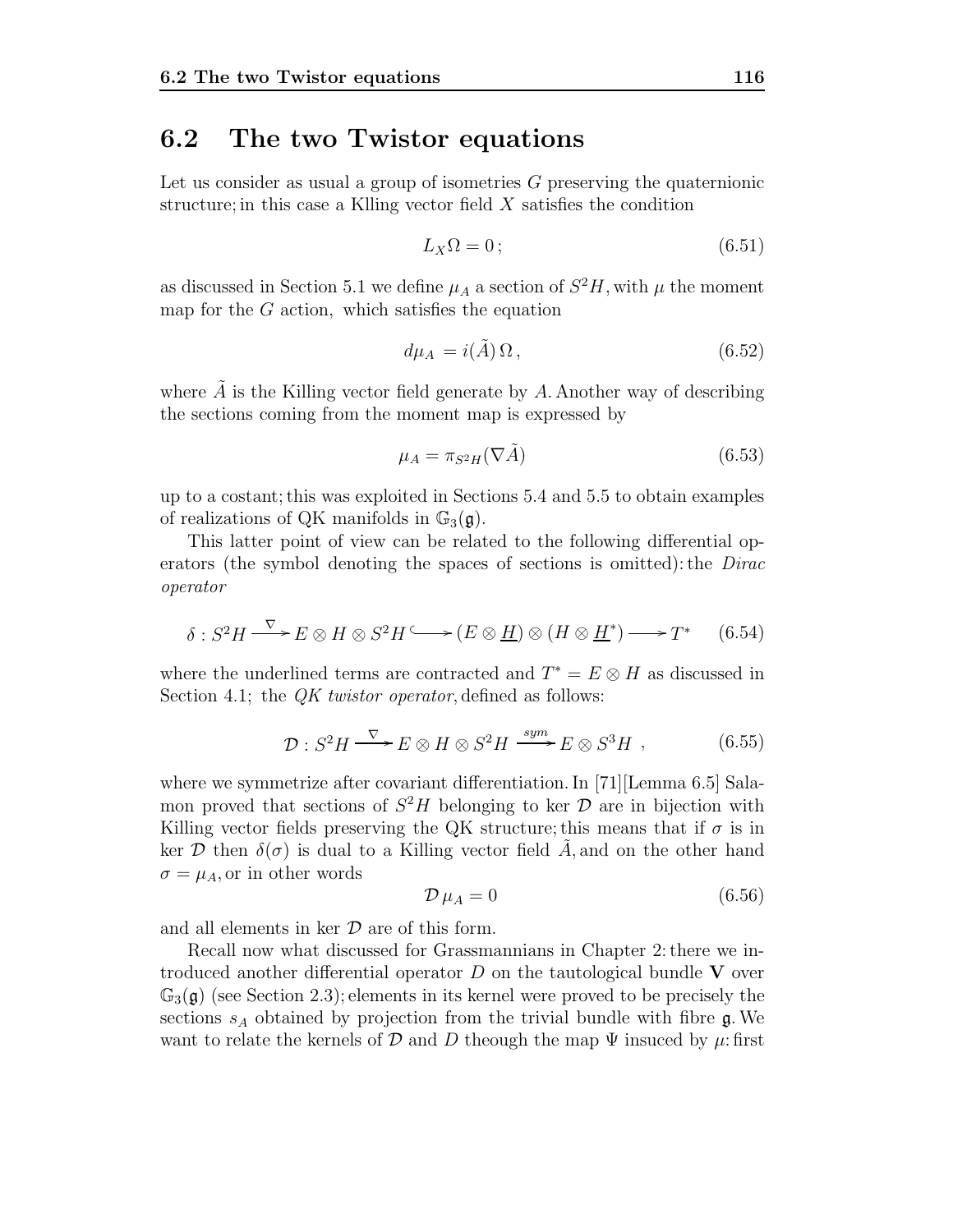of all let us restrict to a subset  $M_0 \subset M$  such that  $\Psi$  is well defined, in the sense that  $\mu$  identifies a 3-dimensional subspace in  $\mathfrak{g}$ ; in local coordinates

$$
\mu = \sum_{i=1}^{3} \omega_i \otimes B_i \tag{6.57}
$$

and this is equvalent to say that the  $B_i$  are linearly independent; one can ask if this restriction leads to a too small (and so not so interesting) subset, but this is not the case as seen in Proposition 5.2 (or see [80, Proposition 3.5]).

We can construct through the map  $\Psi$  a pullback bundle on  $M_0$  as diagram

$$
\Psi^*(\mathbf{V}) \xrightarrow{\hat{\Psi}} \mathbf{V}
$$
\n
$$
p_V^* \downarrow \qquad \qquad \downarrow p_V
$$
\n
$$
M_0 \xrightarrow{\Psi} \mathbb{G}_3(\mathfrak{g})
$$
\n(6.58)

shows, where  $\hat{\Psi}$  is the lifting of  $\Psi$ ; the pullback of a bundle is unique up to isomorphism of bundles (see [82, Cap.I, Prop. 2.15]), so any vector bundle  $W \longrightarrow M_0$  such that exists a map of bundles

$$
\hat{\Phi}: W \longrightarrow \mathbf{V} \tag{6.59}
$$

which is injective on the fibres and makes commutative diagram  $(6.58)$  is isomorphic to  $\Psi^*(V)$ . We want to construct such a map for the bundle  $S^2H$ , using th moment map  $\mu$ .

**Lemma 6.4.** We have the following isomorphism of bndles on  $M_0$ :

$$
S^2 H \cong \Psi^*(\mathbf{V}),\tag{6.60}
$$

and the digram

$$
S^2 H \xrightarrow{\hat{\Phi}} \mathbf{V}
$$
  
\n
$$
p_V^* \downarrow \qquad \qquad p_V
$$
  
\n
$$
M_0 \xrightarrow{\mathbf{V}} \mathbb{G}_3(\mathfrak{g})
$$
\n(6.61)

commutes, with  $\hat{\Phi} = \hat{\Psi}$  modulo isomorphism of bundles.

Proof. The morphism of bundles

$$
\hat{\Phi}: S^2 H \longrightarrow \mathbf{V} \tag{6.62}
$$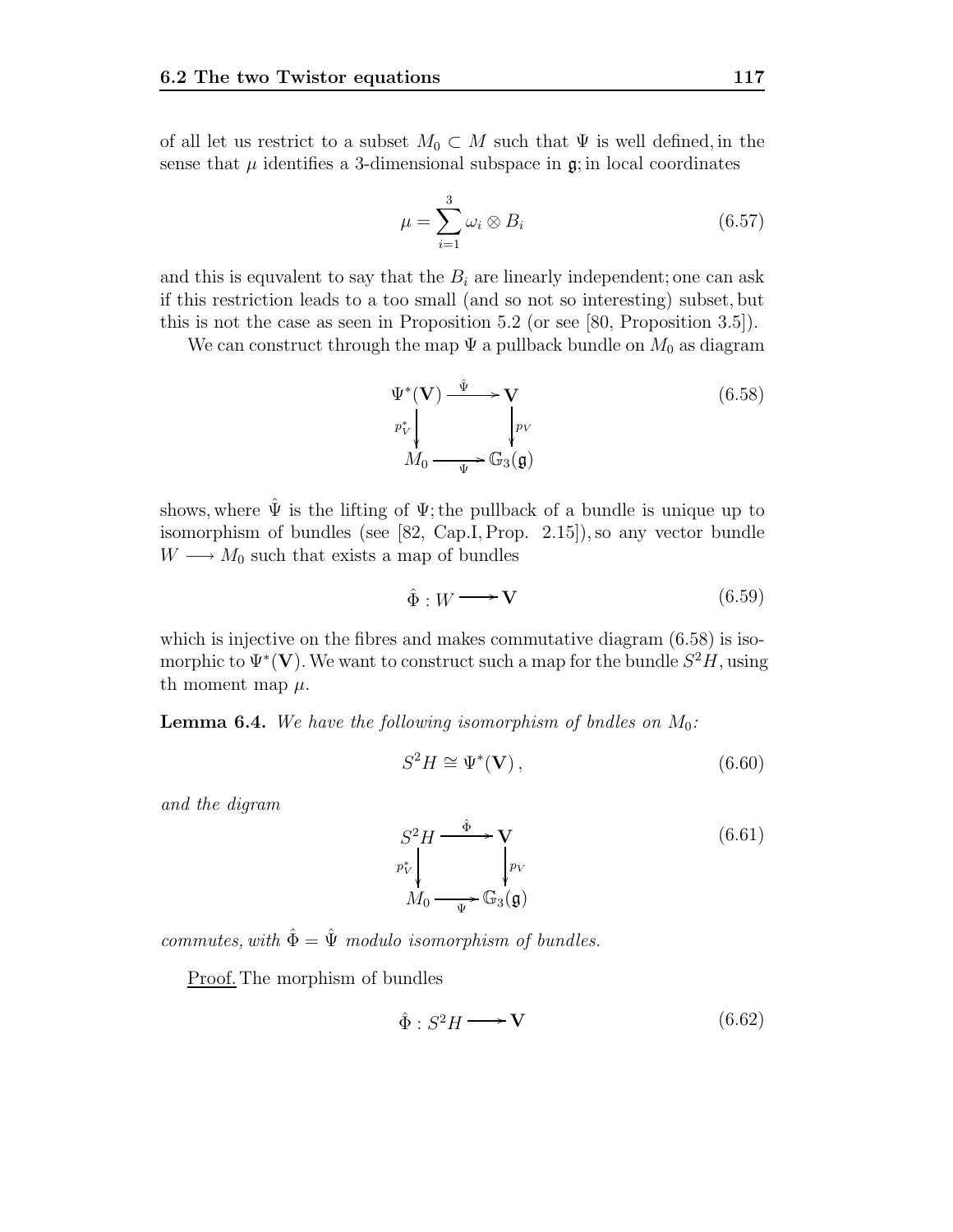is obtained sending

$$
(x,\omega_i(x)) \longrightarrow (\text{span}\{B_1(x), B_2(x), B_3(x)\}, B_i(x))
$$
 (6.63)

(see (6.57)) and extending linearly on the fibres; this is essentially the contraction of a vector  $v \in S^2H_x$  with the  $S^2H$  component of  $\mu(x)$  using the metric, so it doesn't depend on the trivialization (the structure group preserves the metric) and is injective on the fibres by the definition of  $M_0$ .

We want to point out that  $\hat{\Phi}$  is not an isometry of Riemannian bundles in general; nevertheless we can retain the hypotheses considered in Section 6.1 when discussing Theorem 6.2: we can therefore assume that  $\hat{\Psi}$  is a conformal map of Riemannian bundles, considering  $S^2H$  and **V** equipped with the natural metrics coming respectively from  $M$  and from  $\mathbb{G}_3$ . In other words the  $B_i$  in (6.57) are orthogonal and  $||B_1|| = ||B_2|| = ||B_3||$ .

In this case we can exploit the freedom composing  $\Phi$  with a bundle automorphism of  $S^2H$ ; we can for instance operate a dilation

$$
\xi(x, w) = (x, \frac{w}{\|B_i\|}),\tag{6.64}
$$

which is independent of the trivialization; in this way

$$
\hat{\Xi}(\omega_i) := \hat{\Phi} \circ \xi(\omega_i) = \frac{B_i}{\|B_i\|},\tag{6.65}
$$

and so an orthonormal basis is sent to another orthonormal basis: this is therefore an isometry of the two bundles compatible with the map  $\Psi$  induced by  $\mu$ .

We can now state the main result of this section.

**Proposition 6.5.** There exists a lift  $\hat{\Psi}$  of the map  $\Psi$  such that

$$
\hat{\Psi}(\mu_A) = s_A \,,\tag{6.66}
$$

determining a map

$$
\ker \mathcal{D} \longrightarrow \ker D. \tag{6.67}
$$

Proof. We are looking for a lift  $\hat{\Psi}$  such that the diagram

$$
S^{2}H \xrightarrow{\hat{\Psi}} \mathbf{V}
$$
  
\n
$$
M_{0} \xrightarrow{\mathbf{V}} S_{A}
$$
  
\n
$$
M_{0} \xrightarrow{\mathbf{V}} \mathbb{G}_{3}(\mathfrak{g}).
$$
\n(6.68)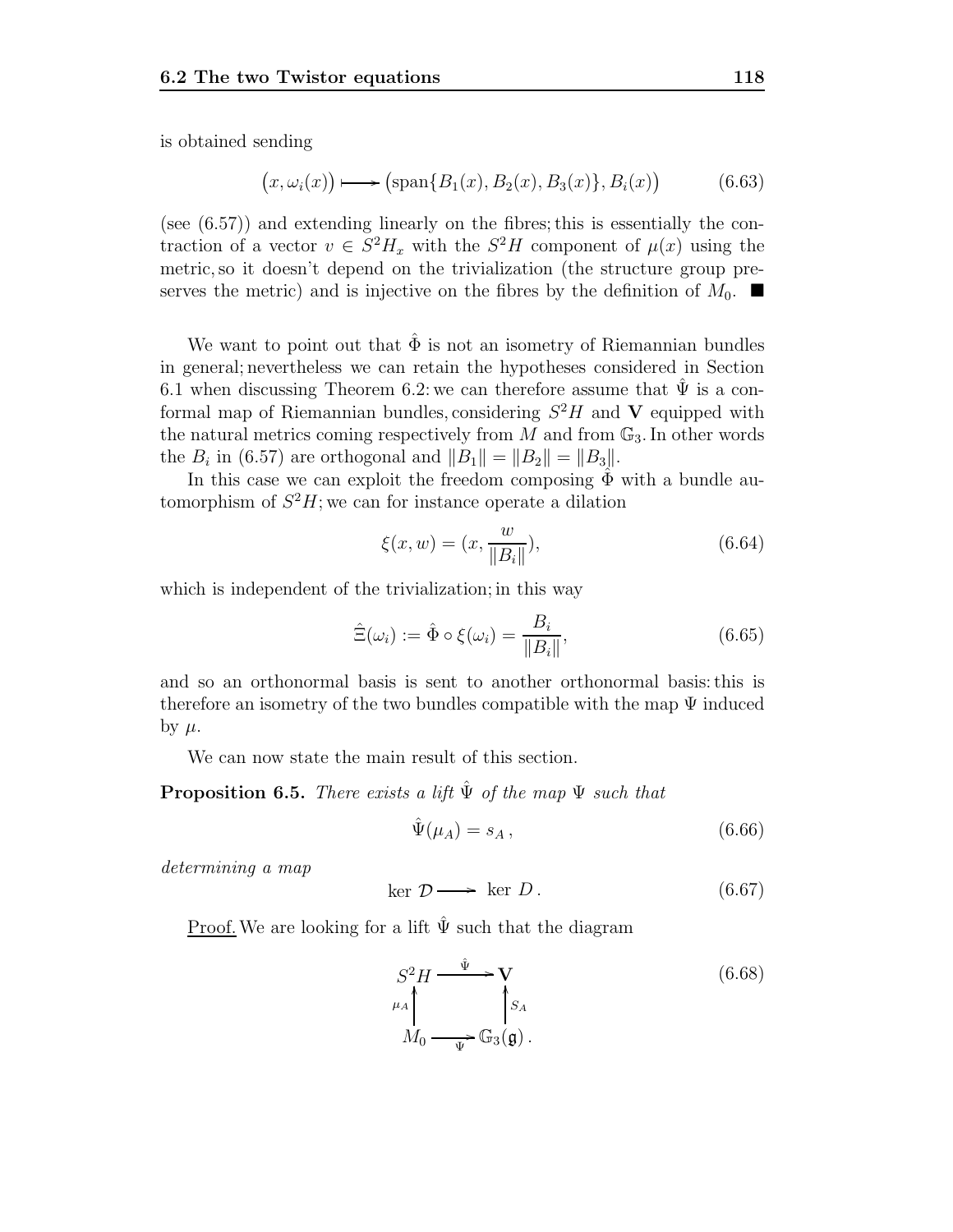commutes; recall the usual local description (6.57) of  $\mu$ , and let us define  $\hat{\Psi}$ so that

$$
\hat{\Psi}(\omega_i) = \frac{B_i}{\|B_i\|^2},\tag{6.69}
$$

obtaind by composing  $\hat{\Phi}$  with the dilation  $\xi^2$  (see 6.64); this is again a lift of  $\Psi$ ; consider as usual  $\mu_A \in \Gamma(S^2H)$  satisfiying the twistor equation; then

$$
\hat{\Psi}(\mu_A) = \hat{\Psi}\left(\sum_i \omega_i \langle B_i, A \rangle\right) \tag{6.70}
$$

$$
=\sum_{i}\frac{B_i}{\|B_i\|^2}\langle B_i, A\rangle\tag{6.71}
$$

$$
=\pi_V A = s_A. \tag{6.72}
$$

The section  $s_A$  is obtained invariantly by projection, therefore it is independent from the chosen basis, so no ambiguity comes in case that  $\Psi$  is not injective: if  $\Psi(x) = \Psi(x') = V$  then

$$
\hat{\Psi}(\mu_A(x)) = \hat{\Psi}(\mu_A(x')) = s_A \cdot \blacksquare \tag{6.73}
$$

The situation can be summarized in diagram (6.74):



**Observations.** i) We can interpret  $\mu$  as a collection of  $d = \dim \mathfrak{g}$  sections of  $S^2H$ : if  $A_i$  are an orthonormal basis for **g** the moment map  $\mu$  is completely determined by the  $\mu_{A_i}$ . Locally we get

$$
B_i = \sum_j a_i^j A_j \tag{6.75}
$$

so that

.

$$
\mu_{A_i} = \sum_j a_i^j \,\omega_j \,;\tag{6.76}
$$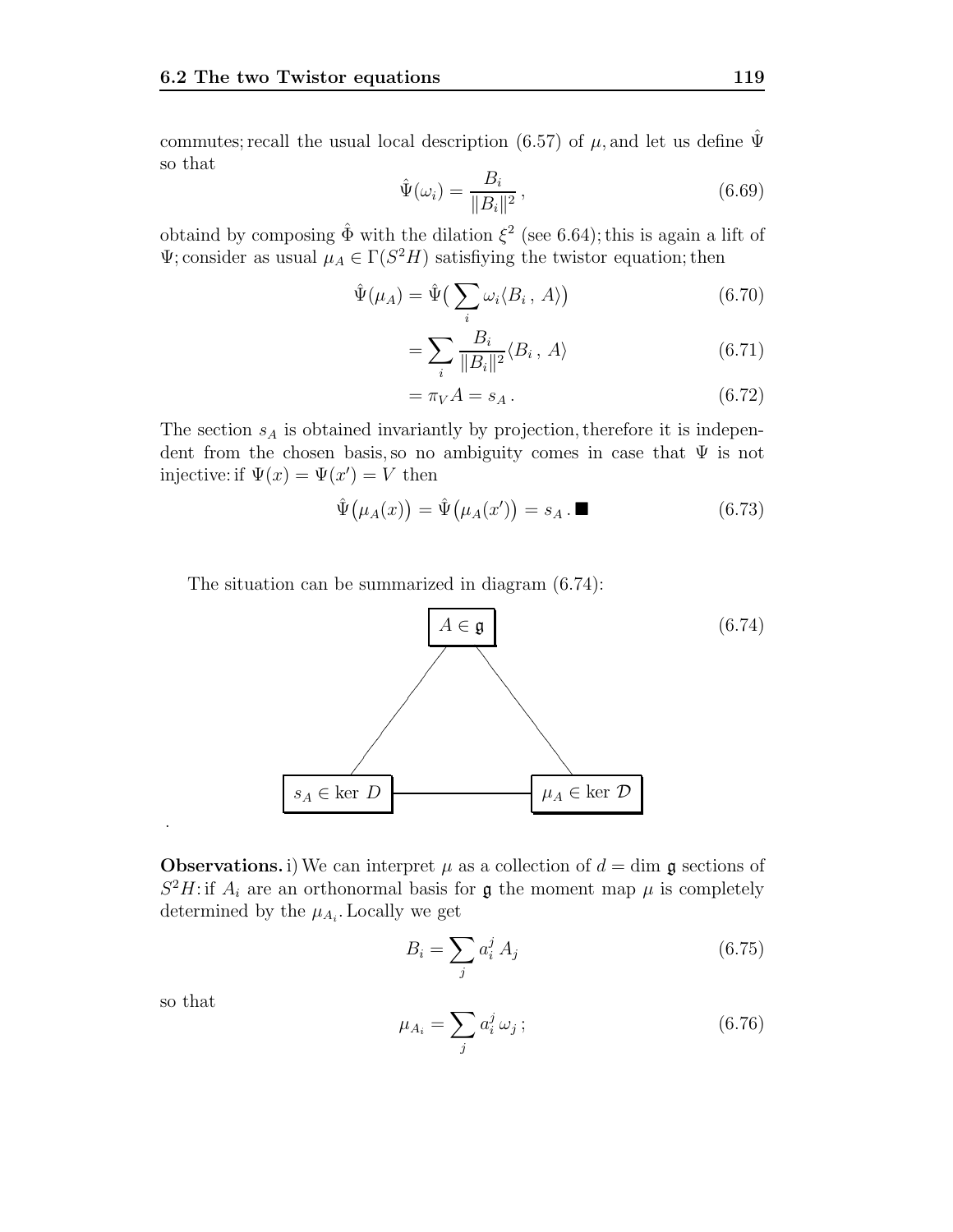So for instance, if locally a section  $\sigma \in \Gamma(S^2H)$  is given by

$$
\sigma = \sum_{i} c^i \omega_i \tag{6.77}
$$

then

$$
\hat{\Phi}(\sigma) = \sum_{i} c^{i} B_{i};\tag{6.78}
$$

with respect to the basis  $A_i$  of g the local description of the morphism  $\Phi$  is encoded in the  $(3 \times (d-3))$  matrix of the coefficients  $a_j^i$  seen in  $(6.75)$ ;

ii) this construction is similar to that used to prove the so called "classification Theorem" for vector bundles (see for example [82, Chap III, Prop. 4.2]); in fact  $\mu$  can be interpreted as a collection of  $N = \dim(\mathfrak{g})$  sections of the bundle  $S^2H$ ; nevertheless here the sections used to construct the map to the appropriate Grassmannian are chosen in order to satisfy the twistor equation (6.56), coming from the quaternionic structure, and not with the criterion of ensuring their maximal rank point by point; this lack is cured restricting to the subset  $M_0$ ;

iii) consider an element  $A \in \mathfrak{g}$  and the associated section  $s_A \in \Gamma(\mathbf{V});$  at the point  $V \in \mathbb{G}_3(\mathfrak{g})$  we have

$$
A = \pi_V A + \pi_V \mathbf{1} A \tag{6.79}
$$

to which we can associate pointwise the section  $\mu_{s_A}$ ; actually  $\mu_{s_A} = \mu_A$  point by point, because the summand  $\pi_{V^{\perp}}$  does not affect  $\mu_A$ :

$$
\sum \omega_i \langle A, B_i \rangle = \sum \omega_i \langle \pi_V A + \pi_{V^\perp} A, B_i \rangle \tag{6.80}
$$

$$
= \sum \omega_i \langle \pi_V A, B_i \rangle. \tag{6.81}
$$

#### **6.3 The interpretation of the functional g**

As discussed in Section 5.3, in the case of Lie algebras g such that

$$
\mathfrak{g} \supset \mathfrak{so}(4) \tag{6.82}
$$

the next-to-minimal unstable manifold for grad  $f$  is always of cohomogeneity 1 and the relation

$$
\operatorname{grad} f = \mathbf{a} \operatorname{grad} g \tag{6.83}
$$

holds on it, with **a** a function described in Proposition 5.9. Consider now the realizations constructed in Sections 5.4 and 5.5, which are essentially based on the inclusion

$$
\mathbb{HP}^1 \subset M \tag{6.84}
$$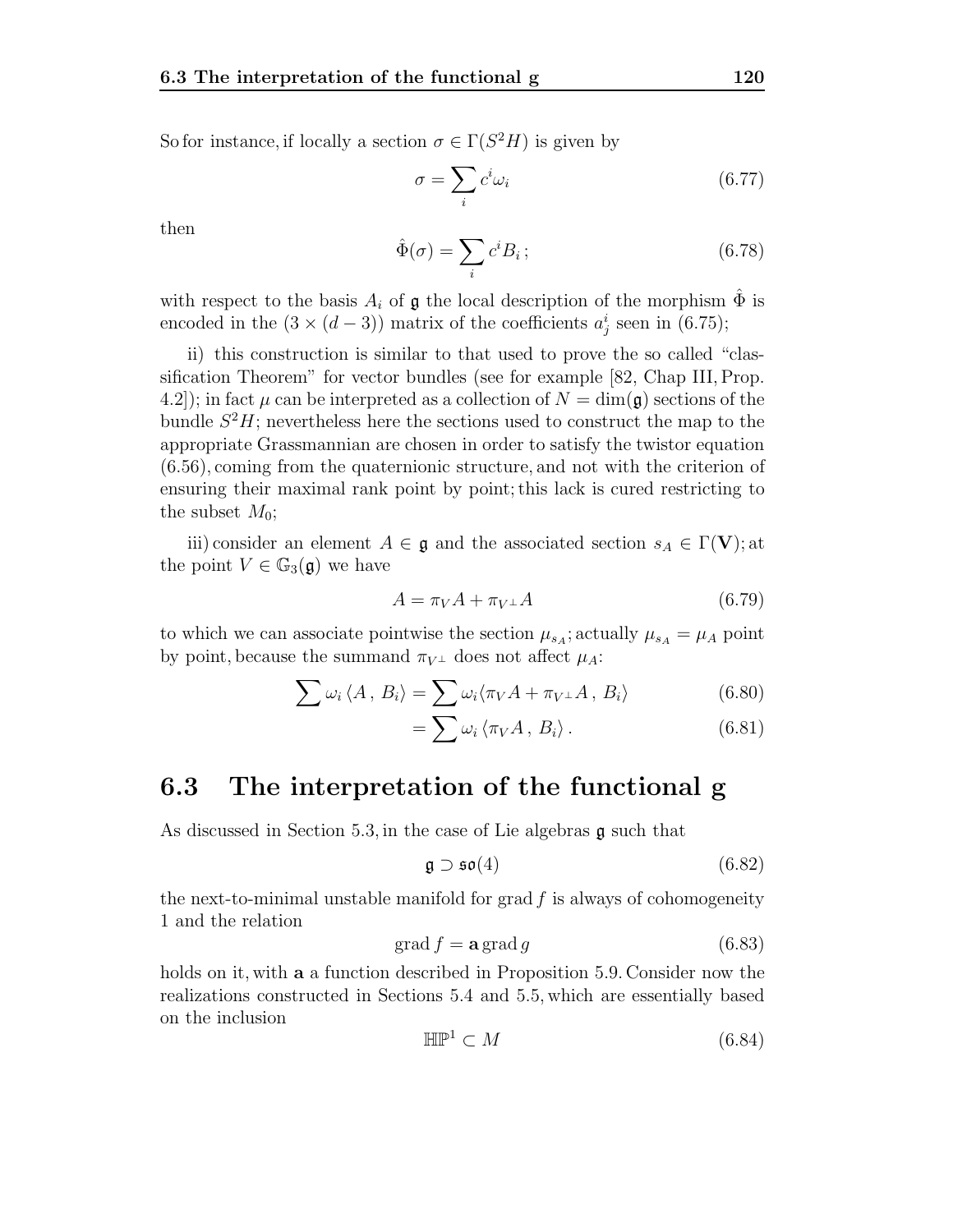for the various Wolf spaces  $M$ ; this inclusion is stricly related to (6.82).

Recall that if  $\mathfrak{so}(4) = \text{span}\{e_i, f_i, i = 1 \cdots 3\}$ , then the moment map is expressed by

$$
\mu = \sum \omega_i \otimes (\sin^2 t e_i + \cos^2 t f_i), \qquad (6.85)
$$

(see (5.65) ;therefore the conformality factor coming from the general hypotheses of Section 6.1 is given in these cases by

$$
\mathbf{\lambda}^2(t) = \sin^4 t + \cos^4 t \tag{6.86}
$$

along the trajectory

$$
V(t) = \text{span}\{\sin^2 t e_i + \cos^2 t f_i, \, i = 1 \cdots 3\},\tag{6.87}
$$

which is another way of describing the trajectory (5.35) discussed in Section 5.3.We have

**Lemma 6.6.** Consider the unstable next-to-minimal submanifolds in  $\mathbb{G}_3(\mathfrak{g})$ , for  $\mathfrak{g} = \mathfrak{so}(n)$ ,  $\mathfrak{sp}(n)$  or  $\mathfrak{sp}(n) \mathfrak{sp}(1)$ ; there the equality

$$
\mathbf{a} = -\frac{2\sqrt{2}}{\lambda}.
$$
 (6.88)

holds.

<u>Proof.</u> Let us calculate explicitly the objects of our interest along  $V(t)$ , adopting the notation  $\sin^2 t = u$  and  $\cos^2 t = w$ :

$$
(\text{grad } f)_i = \frac{1}{\lambda^3} \langle [u e_j + w f_j, u e_k + w f_k], \qquad (6.89)
$$

$$
- w e_i + u f_i \rangle \tag{6.90}
$$

$$
=\frac{\sqrt{2}}{\lambda^{3}}w u\left(w-u\right),\tag{6.91}
$$

and

$$
(\text{grad } g)_i = -\frac{2}{\lambda^4} \big( \big[ u \, e_j + w \, f_j, \big[ u \, e_j + w \, f_j, \, u \, e_i + w \, f_i \big] \big]^{\perp} \tag{6.92}
$$

$$
+\left[u e_k + w f_k, \left[u e_k + w f_k, u e_i + w f_i\right]\right]^{\perp} \tag{6.93}
$$

$$
=-\frac{4}{\lambda^4} w u (w^2 - u^2); \qquad (6.94)
$$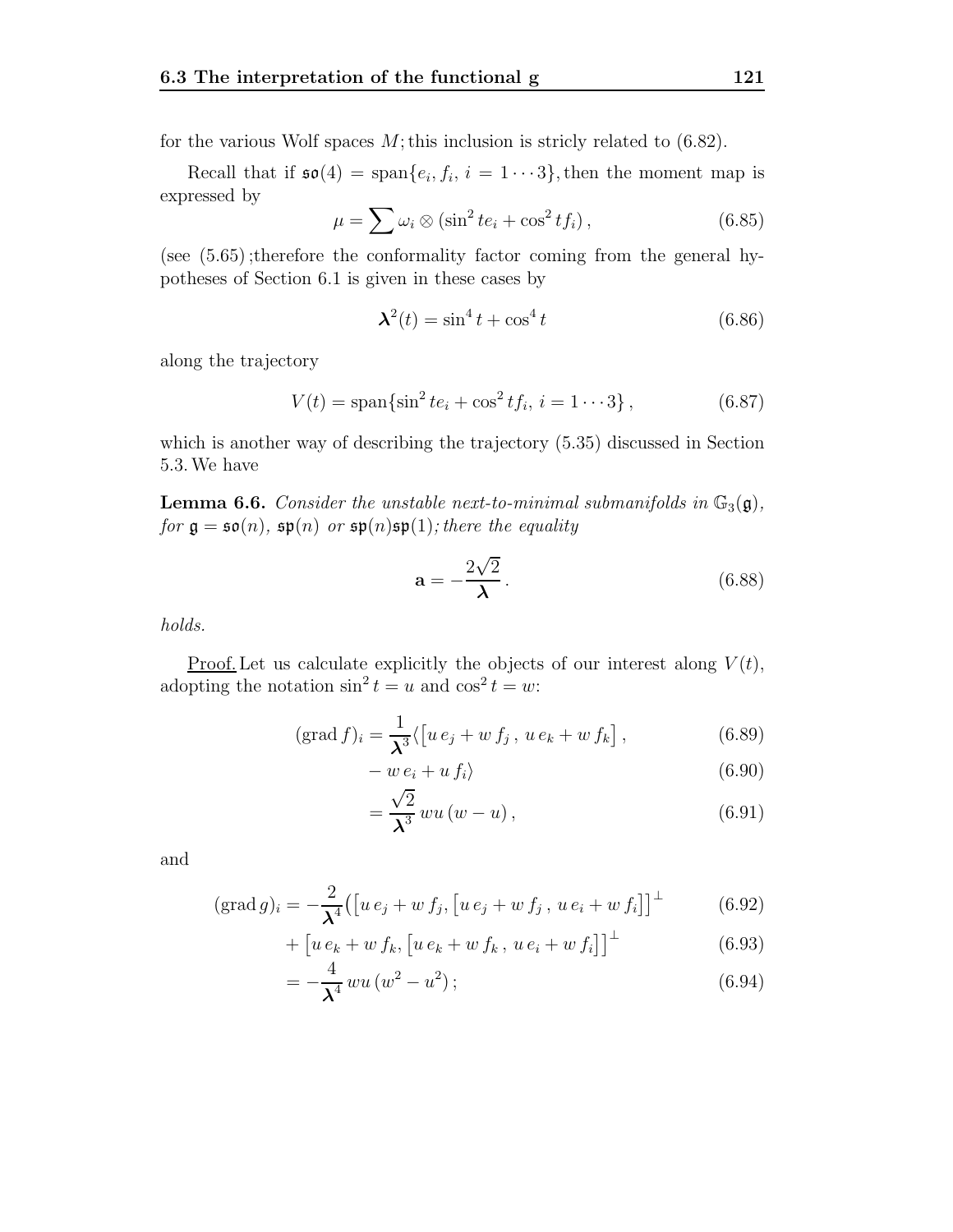so we have

$$
\mathbf{a} = -\frac{4 w u (w^2 - u^2)}{\lambda^4} \frac{\lambda^3}{w u (w - u) \sqrt{2}} \tag{6.95}
$$

$$
= -\frac{2\sqrt{2}(w+u)}{\lambda} = -\frac{2\sqrt{2}}{\lambda}.\blacksquare
$$
 (6.96)

We are interested in discussing the interplay between the functions  $a, \lambda$ and the quaternionic structure on a QK manifold  $M$ . Let us denote by  $I_i$  a basis spanning Im H with the usual relations

$$
I_i I_j = (-1)^{\epsilon} I_k, \qquad (6.97)
$$

with  $\epsilon$  depending on the permutation *ijk*.

A conjecture about the description of the  $I_i$  in the Grassmannian language leads to define

$$
\hat{I}_i(A) := v_i \times A + c v_i \otimes \gamma(A)^\perp, \tag{6.98}
$$

where  $\times$  means the  $\mathbb{R}^3$  exterior product on the V component of A and c is some function; this definition is modelled on the basis of (6.40), but it does not take care of the effect due to  $\Psi_*$  when passing between the tangent spaces.

Nevertheless it is instructive to determine the action of such endomorphisms on grad  $f$ : in fact asking that

$$
\hat{I}^2 = -Id, \qquad (6.99)
$$

under the hypothesis that  $\text{grad } q = \mathbf{a} \text{ grad } f$ , for instance we have

$$
\hat{I}_i(\text{grad } f) = -\tilde{v}_i ; \qquad (6.100)
$$

moreover

$$
\tilde{I}_i^2(\text{grad } f) = -\text{grad } f \tag{6.101}
$$

or more explicitly

$$
\hat{I}_i(\hat{I}_i(\text{grad } f)) = v_i \otimes c \gamma \big(I_i(\text{grad } f)\big)^{\perp} - v_j \otimes w_j - v_k \otimes w_k \qquad (6.102)
$$

 $= -\text{grad } f ;$  (6.103)

in particular this should imply that

$$
-c\,\boldsymbol{\gamma}(\widetilde{v}_i)^{\perp} = -w_i\,;\tag{6.104}
$$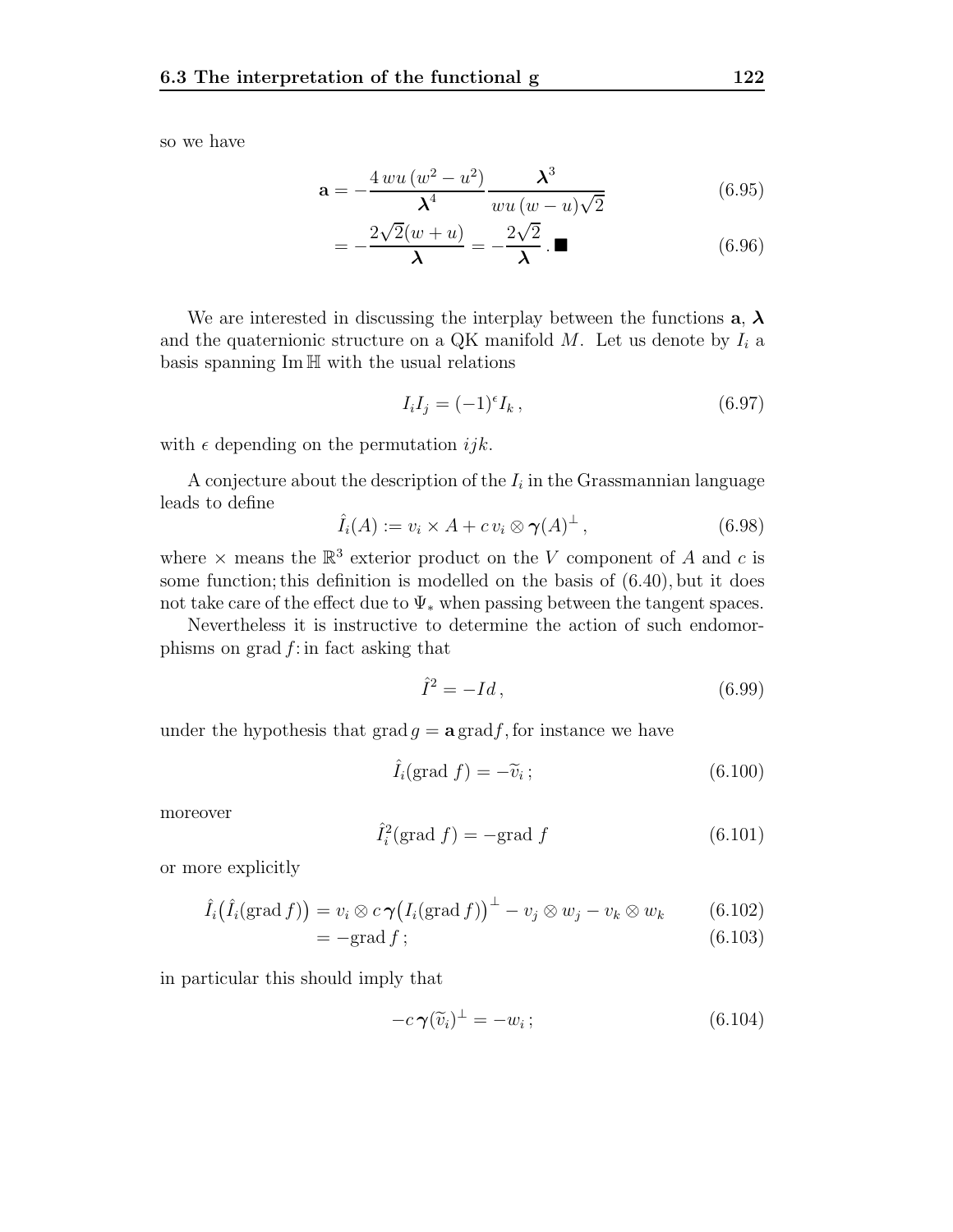expliciting the action of  $\gamma$  we obtain

$$
\boldsymbol{\gamma}(\widetilde{v}_i)^{\perp} = \boldsymbol{\gamma} \big( v_j \otimes [v_i, v_j]^{\perp} + v_k \otimes [v_i, v_k]^{\perp} \big)^{\perp} \tag{6.105}
$$

$$
= \left( ([v_j, [v_i, v_j]] - \langle [v_i, v_j], v_k \rangle [v_j, v_k] \right) \tag{6.106}
$$

$$
+\left([v_k,[v_i,v_k]] - \langle[v_i,v_k],v_j\rangle[v_k,v_j]\right)^{\perp} \tag{6.107}
$$

$$
= -C(v_i)^{\perp} - 2f(V) w_i \tag{6.108}
$$

$$
=\frac{(\text{grad }g)_i}{2} - 2f(V)(\text{grad }f)_i,\tag{6.109}
$$

where  $C(\cdot)$  is the generalized Casimir operator described in 3.39, and  $(\text{grad } g)_i$ are the  $V^{\perp}$  factors of the *i*-th component of the gradients. Hence, from (6.104) and (6.109) we have

$$
c\left(\operatorname{grad} g - 4f(V)\operatorname{grad} f\right) = 2\operatorname{grad} f,\tag{6.110}
$$

so that the function  $c$  should satisfy

$$
c = \frac{2}{(a - 4f)}.
$$
\n(6.111)

In this way we obtain  $(6.101)$ : the  $\gamma$  component recovers at the second step what is lost by the action of  $\times$  at the first step.

**Observation.** With this choice of c the quaternionic relations hold for  $\tilde{I}_i$ , so they behave like a quaternionic structure, at least on

$$
\text{span}\{\tilde{v}_1, \, \tilde{v}_2, \, \tilde{v}_3, \, \text{grad}\,f\} \subset T_V \mathbb{G}_3\tag{6.112}
$$

which so should turn out to be to be the quaternionic span of grad  $f$  at  $V$ .

Proportionality of grad f and grad g is also helpful in determining what happens to vectors X in  $T_xM$  when they pass through  $\Psi_*$ : recall that

$$
\operatorname{grad} f = \sum_{i} v_i \otimes w_i \tag{6.113}
$$

with  $w_i$  defined in (6.40); then using the Coincidence Theorem 6.2 (or more precisely Corollary 6.1) we can define

$$
Z := \left(\Psi^*(\text{grad } f)^{\flat}\right)_{\sharp} = \frac{1}{\lambda} \sum I_i \tilde{w}_i, \qquad (6.114)
$$

where  $\flat$  in  $\text{Hom}(T_xM, T_x^*M)$  and in  $\text{Hom}(T_V\mathbb{G}_3, T_V^*\mathbb{G}_3)$  denotes the duality isomorphism defined by the respective metrics, and  $\sharp = \flat^{-1}$ ; we observe that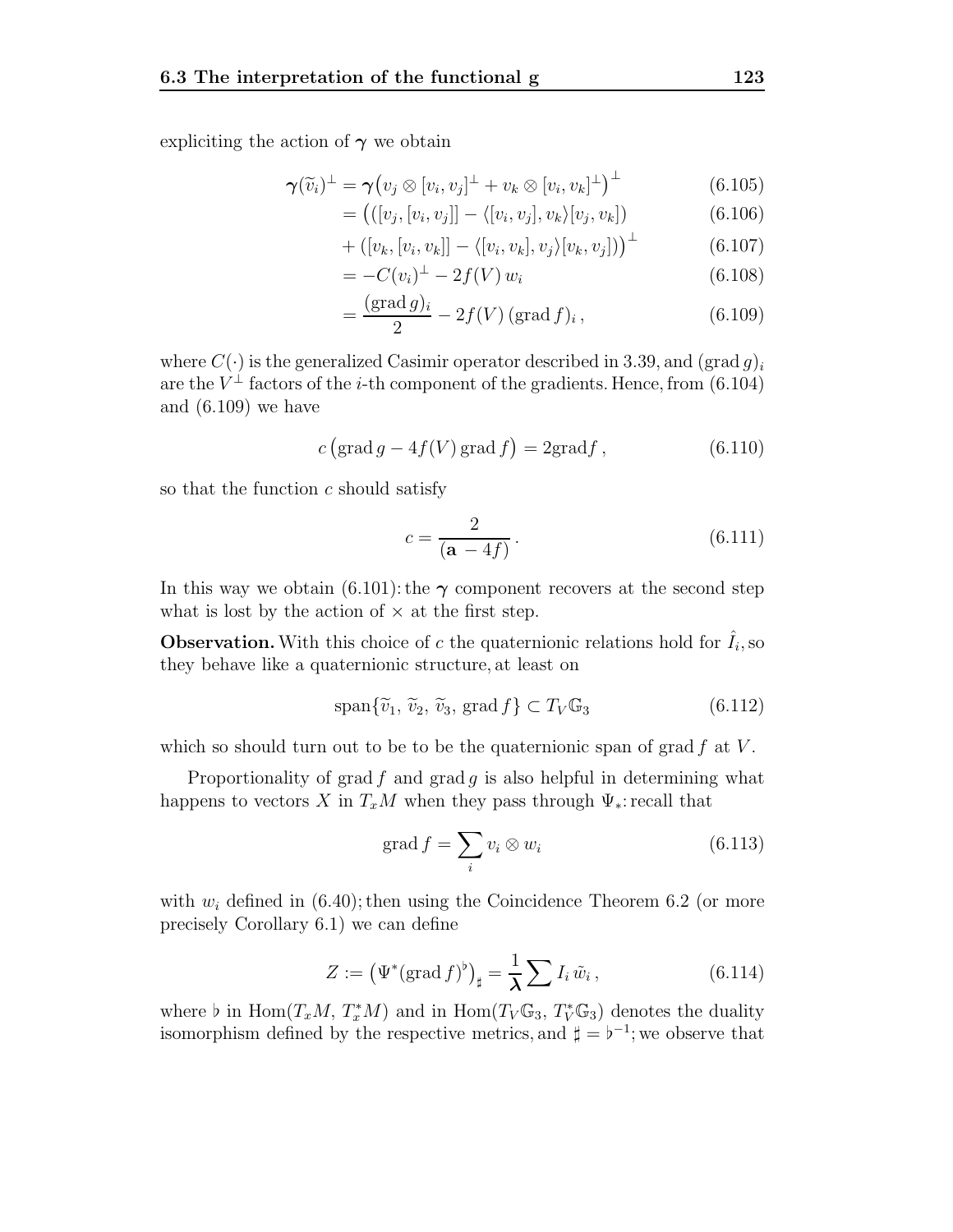as the two dualities depend on the metrics, the diagram

$$
T_x^* M \xleftarrow{\Psi^*} T_V^* \mathbb{G}_3
$$
  
\n
$$
\downarrow^{\sharp}
$$
  
\n
$$
T_x M \xrightarrow{\Psi^*} T_V \mathbb{G}_3
$$
  
\n(6.115)

is not commutative in general. Therefore no relationship exists a priori between a tangent vector  $X$  in  $T_xM$  and

$$
\natural(X) := (\Psi^*(\Psi_* X)^\flat)_\sharp \quad \in T_xM \, ; \tag{6.116}
$$

nevertheless, in case of proportionality between  $\operatorname{grad} f$  and  $\operatorname{grad} g$  we have

**Proposition 6.7.** Let us consider

$$
Z = \frac{1}{\lambda} \sum_{i} I_i \widetilde{w}_i ; \qquad (6.117)
$$

as seen in  $(6.114)$ ; if grad  $f = \mathbf{a}$  grad g at V then

$$
\sum_{i} I_{i} \natural (\widetilde{w}_{i}) = \kappa Z \tag{6.118}
$$

for an appropriate invariant function  $\kappa(V)$ .

Proof. Writing explicitly

$$
\sum_{i} I_{i} \vert \left( \tilde{w}_{i} \right) = \sum_{i,j} I_{i} \left( \Psi^{*} \left( v_{j} \otimes [w_{i}, v_{j}]^{\perp} \right)^{\flat} \right)_{\sharp} \tag{6.119}
$$

and then using Theorem 6.2 (or Corollary 6.1)

$$
\frac{1}{\lambda} \sum_{i,j} I_i I_j [\widetilde{w_i, v_j}]^{\perp} = \frac{1}{\lambda} \Big( - \sum_{i=j} [\widetilde{w_i, v_j}]^{\perp} + I_1 \Big( [\widetilde{w_2, v_3}]^{\perp} - [\widetilde{w_3, v_2}]^{\perp} \Big) \n+ I_2 \Big( [\widetilde{w_3, v_1}]^{\perp} - [\widetilde{w_1, v_3}]^{\perp} \Big) + I_3 \Big( [\widetilde{w_1, v_2}]^{\perp} - [\widetilde{w_2, v_1}]^{\perp} \Big) \Big) \n= \frac{1}{\lambda} \Big( -\mathfrak{S} [[v_2, \widetilde{v_3}]^{\perp}, v_1]^{\perp} + I_1 \Big( [[v_3, \widetilde{v_1}]^{\perp}, v_3]^{\perp} - [[v_1, \widetilde{v_2}]^{\perp}, v_2]^{\perp} \Big) \n+ I_2 \Big( [[v_1, \widetilde{v_2}]^{\perp}, v_1]^{\perp} - [[v_2, \widetilde{v_3}]^{\perp}, v_3]^{\perp} \Big) \n+ I_3 \Big( [[v_2, \widetilde{v_3}]^{\perp}, v_2]^{\perp} - [[v_3, \widetilde{v_1}]^{\perp}, v_1]^{\perp} \Big) \Big),
$$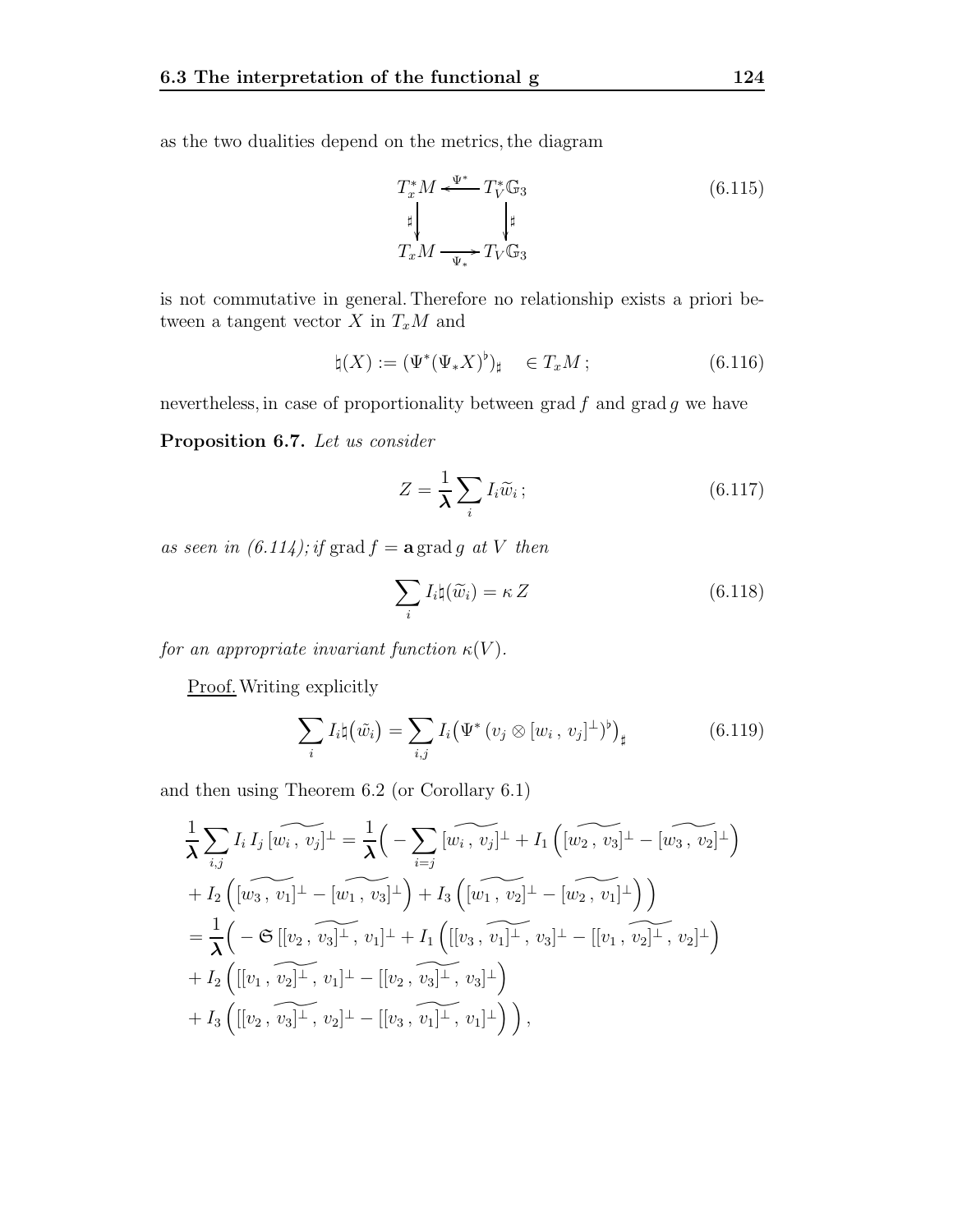and writing more explicitly the projection on  $V^{\perp}$  and using the Jacobi identity we obtain for the first summand

$$
\mathfrak{S}[[v_2, \widetilde{v_3}]^{\perp}, v_1]^{\perp} = \mathfrak{S}[[v_2, \widetilde{v_3}], v_1]^{\perp} = 0 \qquad (6.120)
$$

(recall that  $\mathfrak S$  means summing over cyclic indices); for the remaining part of the expression we obtain

$$
\frac{1}{\lambda}\left(I_1\left(\left[[v_3,\overbrace{v_1}],v_3\right]^\perp - [[v_1,\overbrace{v_2}],v_2]^\perp - 2f\widetilde{w}_1\right) \right.\n+ I_2\left(\left[[v_2,\overbrace{v_1}],v_1\right]^\perp - [[v_2,\overbrace{v_3}],v_3]^\perp - 2f\widetilde{w}_2\right)\n+ I_3\left(\left[[v_2,\overbrace{v_3}],v_2\right]^\perp - [[v_3,\overbrace{v_1}],v_1]^\perp - 2f\widetilde{w}_3\right)\right)\n= \frac{1}{\lambda}\sum I_i(-\widetilde{C(v_i)}^\perp - 2f\widetilde{w}_i) = \frac{\mathbf{a} - 4f}{2\lambda}\sum I_i\widetilde{w}_i,
$$

hence the conclusion.

## **6.4 The case of** su(3)

The case of  $\mathfrak{su}(3)$  is different in more than a sense from examples discussed in Sections 5.4 and 5.5: first of all, it is related the inclusion  $\mathfrak{su}(3) \subset \mathfrak{g}_2$ , where  $\mathfrak{g}_2$  is the Lie algebra of the exceptional Lie group  $G_2$ ; the lack of a matricial description, at least to our knowledge, of this latter does not allow to perform the same type of calculations and to obtain an explicit expression for  $\mu$ . Moreover we have that  $\mathfrak{so}(4) \not\subset \mathfrak{su}(3)$ , therefore it would not be possible in this case to use the trajectory studied in Section 5.3, even if as we shall see ina moment a trajectory is known also in this case.

The unstable manifold in  $\mathbb{G}_3(\mathfrak{su}(3))$  has been studied in detail in [50], nevertheless we want to give here an alternative description of the rich geometry present in this example.

It is known that the unstable manifold  $M$  for grad  $f$  departing from the critical set

$$
\frac{SSU(3)}{\mathbb{Z}_3} = \frac{SU(3)}{SO(3) \times \mathbb{Z}_3} \tag{6.121}
$$

is locally isomorphic to the exceptional Wolf space

$$
\frac{G_2}{SO(4)};
$$
\n<sup>(6.122)</sup>

more precisely (see [50]) there exists a  $3:1$  covering

$$
\Psi: \frac{G_2}{SO(4)} \setminus \mathbb{CP}^2 \longrightarrow M \tag{6.123}
$$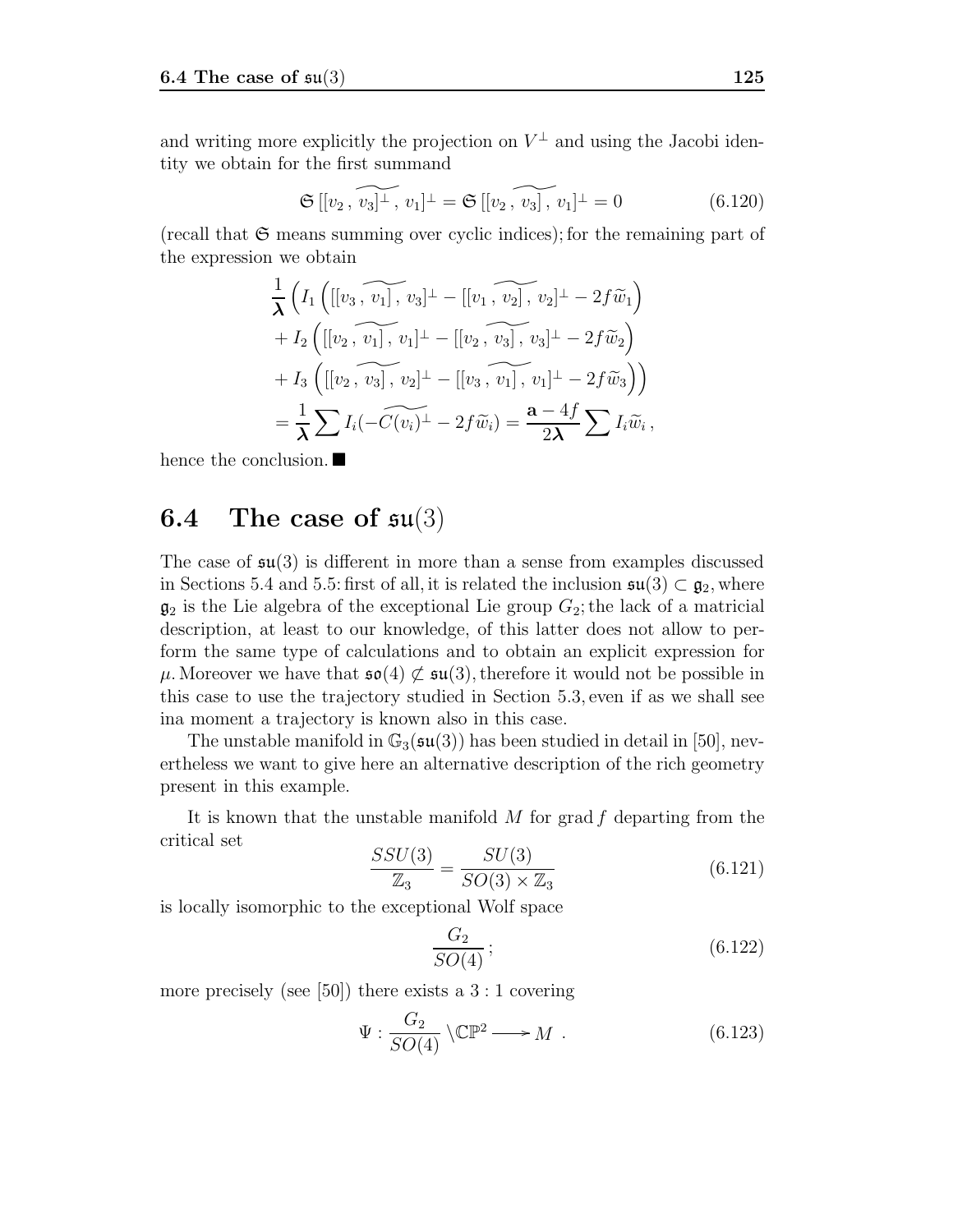An explicit trajectory for the grad  $f$  flow has been already described in [50], an expression is given by

$$
\Gamma(x,y) = \langle \begin{pmatrix} 0 & x^3 & 0 \\ -x^3 & 0 & y^3 \\ 0 & -y^3 & 0 \end{pmatrix}, -\begin{pmatrix} 0 & ix^3 & 0 \\ ix^3 & 0 & iy^3 \\ 0 & iy^3 & 0 \end{pmatrix}, \tag{6.124}
$$

$$
\sqrt{(x^2+y^2)} \begin{pmatrix} ix^2 & 0 & 0\\ 0 & i(y^2-x^2) & 0\\ 0 & 0 & -iy^2 \end{pmatrix}
$$
 (6.125)

with the condition that  $2(x^6 + y^6) = 1$ ; the flow goes from the critical manifold  $C_r = SSU(3)/\mathbb{Z}_3$  to the maximal critical manifold, the classical Wolf space  $\mathbb{CP}^2$ ; the intersection points of the trajectory  $\Gamma(x, y)$  with these two orbits, wich turn out to be the singular orbits of the cohomogeneity one action of  $SU(3)$  restricted to M, corrspond to the conditions  $x = y = 2^{-1/3}$  and  $y = 0, x = 2^{-1/6}$ ; the intersection points are the 3-dimensional subalgebras spanned by

$$
w_1 = \begin{pmatrix} 0 & 1 & 0 \\ -1 & 0 & 1 \\ 0 & -1 & 0 \end{pmatrix}, \ w_2 = -\begin{pmatrix} 0 & i & 0 \\ i & 0 & i \\ 0 & i & 0 \end{pmatrix}, \ w_3 = \begin{pmatrix} i & 0 & 0 \\ 0 & 0 & 0 \\ 0 & 0 & -i \end{pmatrix} \quad (6.126)
$$

in  $C_r$  and by

$$
h_1 = \begin{pmatrix} 0 & 1 & 0 \\ -1 & 0 & 0 \\ 0 & 0 & 0 \end{pmatrix}, h_2 = -\begin{pmatrix} 0 & i & 0 \\ i & 0 & 0 \\ 0 & 0 & 0 \end{pmatrix}, h_3 = \begin{pmatrix} i & 0 & 0 \\ 0 & -i & 0 \\ 0 & 0 & 0 \end{pmatrix}; \quad (6.127)
$$

in  $\mathbb{CP}^2$ . In this last case the subalgebra is conjugate to the standard real  $\mathfrak{so}(3)$ via the element

$$
A_{\Gamma} = \frac{1}{\sqrt{2}} \begin{pmatrix} 1 & 0 & 0 \\ 0 & 0 & 1 \\ 0 & -1 & 0 \end{pmatrix} \begin{pmatrix} -1 & 0 & i \\ 0 & -i & 0 \\ -1 & 0 & -i \end{pmatrix} ; \tag{6.128}
$$

the two subalgebras (6.126) and (6.127) will be denoted by  $W_r$  and  $W_h$  respectively in the sequel.

We point out that Nagatomo desribed in [65] the same  $\mathbb{CP}^2$  as the singualr set of an ASD bundle over  $G_2/SO(4)$ .

The correspondence between points in a principal orbit, which is of type

$$
\frac{SU(3)}{U(1)}\tag{6.129}
$$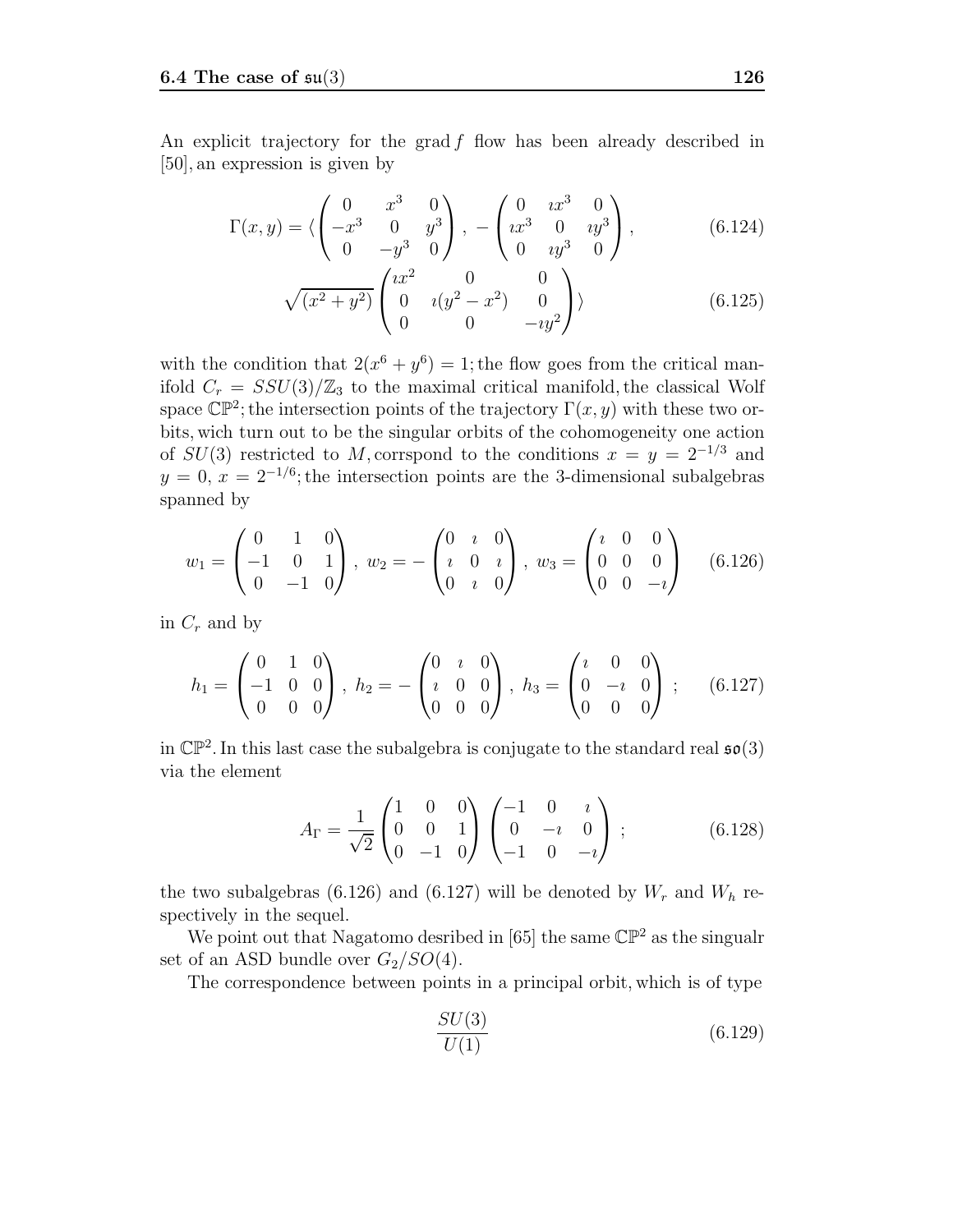with  $U(1)$  corresponding to

$$
\begin{pmatrix} i & 0 & 0 \\ 0 & 0 & 0 \\ 0 & 0 & -i \end{pmatrix} \in \mathfrak{u}(1), \tag{6.130}
$$

and the limit points along  $\Gamma(x, y)$  in the singular orbits gives rise to a double fibration of the same type described for the consimilarity action on  $SU(3)$  in  $(1.59):$ 



the only real difference here in the presence of a  $\mathbb{CP}^2$  substituting  $S^5$ . If we consider the Hopf fibration

$$
S^{1 \longrightarrow S^{5}} \longrightarrow \int_{\pi_{H}}^{\pi_{H}} \mathbb{CP}^{2}
$$
 (6.132)

we can ask if the equations

$$
\begin{cases} \tilde{\pi}_1 \circ \tilde{\pi}_2^{-1}(x) = \pi_1 \circ (\pi_H \circ \pi_2)^{-1}(x) \\ \tilde{\pi}_2 \circ \tilde{\pi}_1^{-1}(x) = \pi_H \circ \pi_2 \circ \pi_1^{-1}(x) \end{cases} \tag{6.133}
$$

hold; recall that  $\pi_1$ ,  $\pi_2$  are the projections analogous to  $\tilde{\pi}_1$ ,  $\tilde{\pi}_2$  in (1.59). This depends on the intersection  $U(1) = N(SU(2)) \cap SO(3)$  of the singular stabilizers. Ispecting the subalgebras (6.126) and (6.127), we see that this is not the case; in conclusion if the  $\mathbb{CP}^2$  in (6.131) and (6.132), then the  $S^5$  in (6.132) is not the  $S^5$  in (1.59). We want however to give an interpretation of the double fibration  $(6.131)$  induced by Γ.

We recall here some facts about Lagrangian and Special Lagrangian subspaces; a reference for this material is [34, Section III].

Let  $\mathbb{R}^6 = \mathbb{C}^3$  be the standard  $SU(3)$  representation endowed with the standard symplectic 2-form

$$
\omega = e^{12} + e^{34} + e^{56},\tag{6.134}
$$

almost complex structure

$$
Je_1 = e_2, \quad Je_3 = e_4, \quad Je_5 = e_6 \tag{6.135}
$$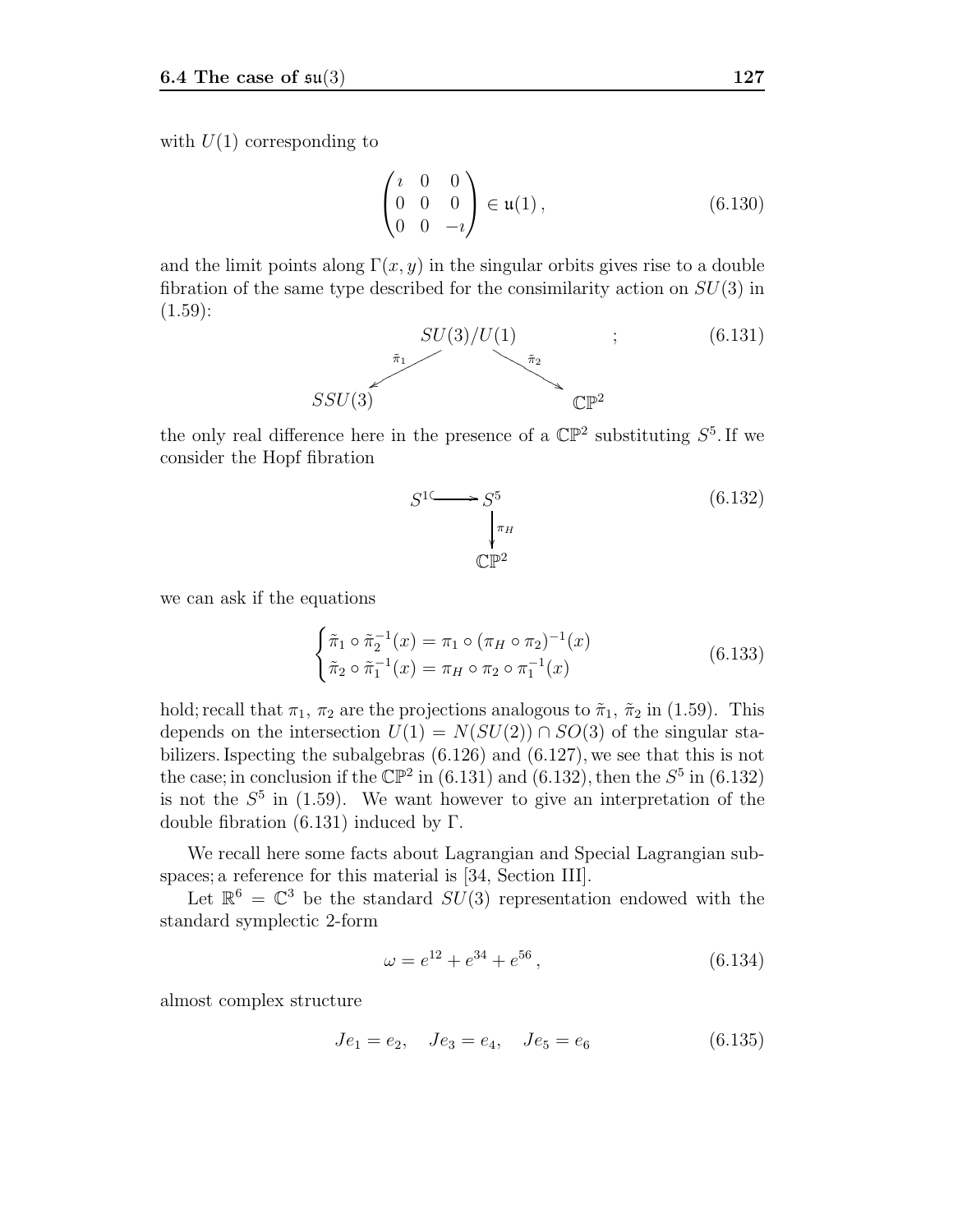and (3, 0)-form  $\psi = \psi^+ + i \psi^-$ :

$$
\psi^+ = e^{135} - e^{146} - e^{236} - e^{245} \tag{6.136}
$$

$$
\psi^- = -e^{246} + e^{136} + e^{235} + e^{145}; \qquad (6.137)
$$

recall that a subspace  $V \subset \mathbb{R}^{2n}$  such that  $V = V^{\perp}$  with respect to  $\omega$  is called a *Lagrangian subspace*; this condition implies dim  $V = n$ ; if in addition  $\psi^+|_V = \text{vol}_V$  or equivalently  $\psi^-|_V = 0$ , then it is called a *Special Lagrangian* subspace (SL from now on); other equivalent conditions carachterizing SL subspaces are given by

$$
\omega \wedge \kappa = 0 \quad , \quad \psi^- \wedge \kappa = 0 \,, \tag{6.138}
$$

where  $\kappa$  is the *n*-form dual to V under the metric (in the sense that if  $V =$ span $\{v_1, \dots, v_k\}$  then  $\kappa = v^1 \wedge \dots \wedge v^k$ ). The following lemma holds:

**Lemma 6.8.** The sets of Lagrangian and SL subspaces in  $\mathbb{R}^{2n}$  are parametrized respectively by the symmetric spaces

$$
\frac{U(n)}{O(n)} \quad and \quad \frac{SU(n)}{SO(n)}.
$$
\n(6.139)

Recall some isomorphisms of representations, introducing together some notation:

$$
\Lambda^2 := \bigwedge^2 \mathbb{R}^3 \cong \mathfrak{so}(3) \tag{6.140}
$$

$$
\bigwedge^2 \mathbb{R}^6 \cong \mathfrak{so}(6) \tag{6.141}
$$

and also

$$
\Lambda_0^{1,1} := \llbracket \bigwedge\nolimits_0^{1,1} \mathbb{C}^6 \rrbracket \cong \mathfrak{su}(3) \subset \mathfrak{so}(6) \tag{6.142}
$$

$$
\Lambda^{2,0} := \llbracket \bigwedge^{2,0} \mathbb{C}^6 \rrbracket \,, \tag{6.143}
$$

where  $\mathbb{C}^6 = \mathbb{R}^6_{\mathbb{C}}$ , so that

$$
\bigwedge\nolimits^{2} \mathbb{R}^{6} = \Lambda^{1,1} \oplus \Lambda^{2,0} = \omega \oplus \Lambda^{1,1}_{0} \oplus \Lambda^{2,0};
$$
\n(6.144)

we denote by  $\pi^{1,1}$  the projection on the first two summands and by  $\pi_0^{1,1}$  that on the second summand, and noting that

$$
J^{\wedge 2} = \begin{cases} +1 & \text{on } \Lambda^{1,1} \\ -1 & \text{on } \Lambda^{2,0} \end{cases}
$$
 (6.145)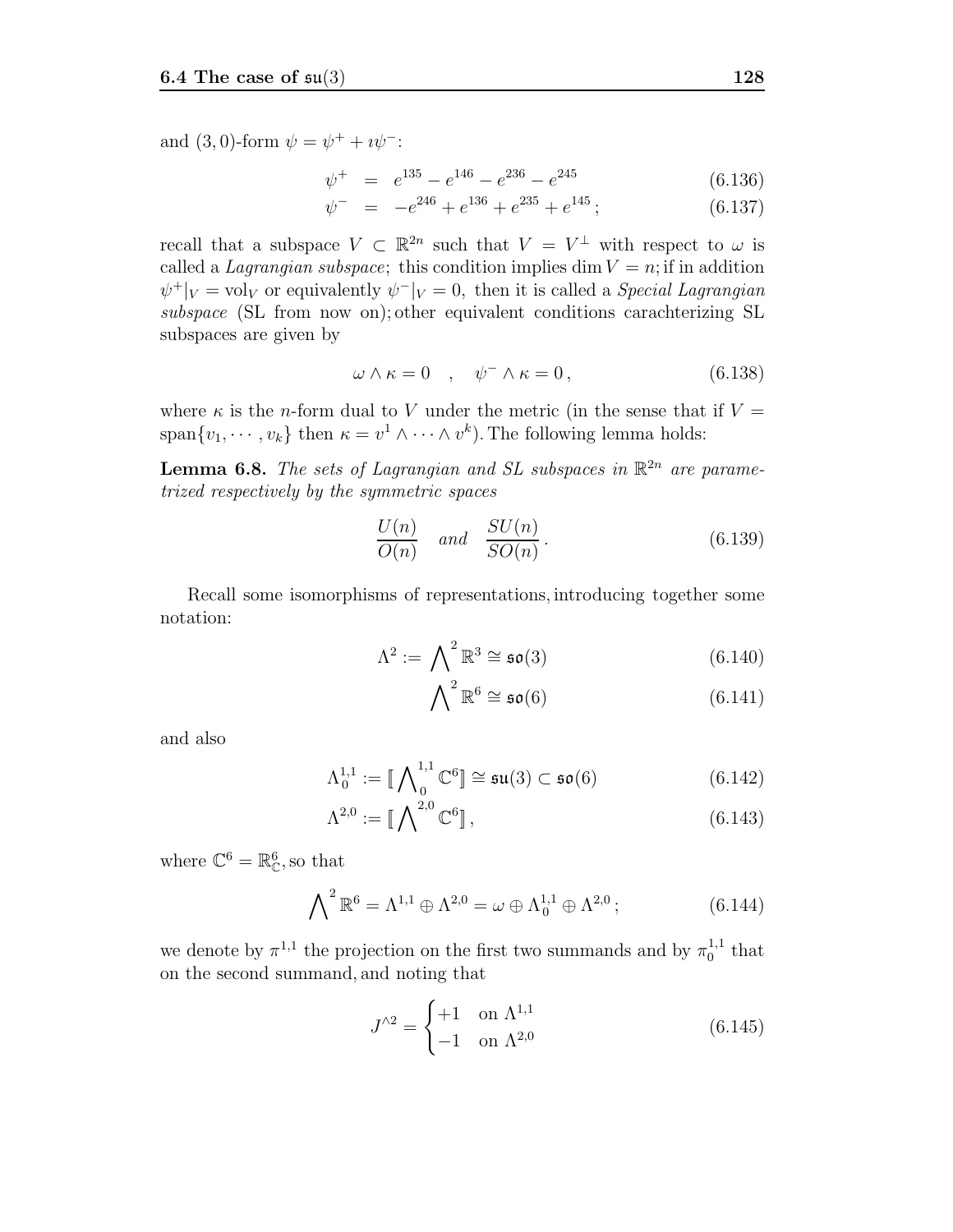we obtain the expression

$$
\pi^{1,1} = Id + J^{\wedge 2} \,. \tag{6.146}
$$

Consider now the well-known decomposition

$$
\bigwedge^2 \mathbb{R}^4 = \bigwedge^2_+ \mathbb{R}^4 \oplus \bigwedge^2_- \mathbb{R}^4 = \Lambda^2_+ \oplus \Lambda^2_- \tag{6.147}
$$

corresponding to the  $\pm 1$  eigenvalue of the  $*$  operator, where the two summands are called *self-dual* and *anti-self-dual* forms; recalling that

$$
\Lambda_{-}^{2} = \Lambda_{0}^{1,1} \tag{6.148}
$$

we can identify the projection on the second summand  $\pi_{-}$  with  $\pi_0^{1,1}$ ; recall that  $\mathbb F$  coincides with the *twistor bundle* of  $\mathbb{CP}^2$ :

$$
S^2 \longrightarrow S^2(\Lambda^2_-) =: \mathbb{F}
$$
\n
$$
\downarrow_{p_0}^{p_0}
$$
\n
$$
\mathbb{CP}^2
$$
\n(6.149)

where  $S<sup>2</sup>$  is the unitary sphere bundle contained in the 3-dimensional antiself dual bundle over  $\mathbb{CP}^2$  and  $p_0$  is the projection on a complex line  $L_0$ ; the fibre of this twistor projection consists of the complex planes containing  $L_0$ , parametrized by the complex lines in the plane  $L_0^{\perp}$ : this can be seen more clearly by describing the total space  $\mathbb F$  of the bundle as a homogeneous space under  $SU(3)$ : this turns out to be the flag manifold  $SU(3)/T^2$ , describing the complete flags in  $\mathbb{C}^3$ ; a projection under a  $U(1)$  action relates F to our generic orbit  $SU(3)/U(1)$ :

$$
\frac{SU(3)}{U(1)} \xrightarrow{\pi_F} \mathbb{F} \,. \tag{6.150}
$$

The choice of a unit element  $\sigma$  of  $\Lambda^2$  identifies an additional decomposition of the  $L_0^{\perp}$ , as one can deduce from the following proposition (see [1]):

**Proposition 6.9.** The twistor bundle  $\mathbb{F}$  of  $\mathbb{CP}^2$  can be identified with  $\mathbb{P}(T^{(1,0)}\mathbb{C}\mathbb{P}^2)$ .

Proof. Let  $\sigma$  be an anti-self-dual 2-form belonging to a fibre over a point  $L_0$ ; this can be interpreted as an almost-complex structure  $J_{\sigma}$  via the metric; consider the self-dual form obtained by restriction of the standard symplectic 2-form

$$
\omega' := \omega|_{\mathbb{R}^4};\tag{6.151}
$$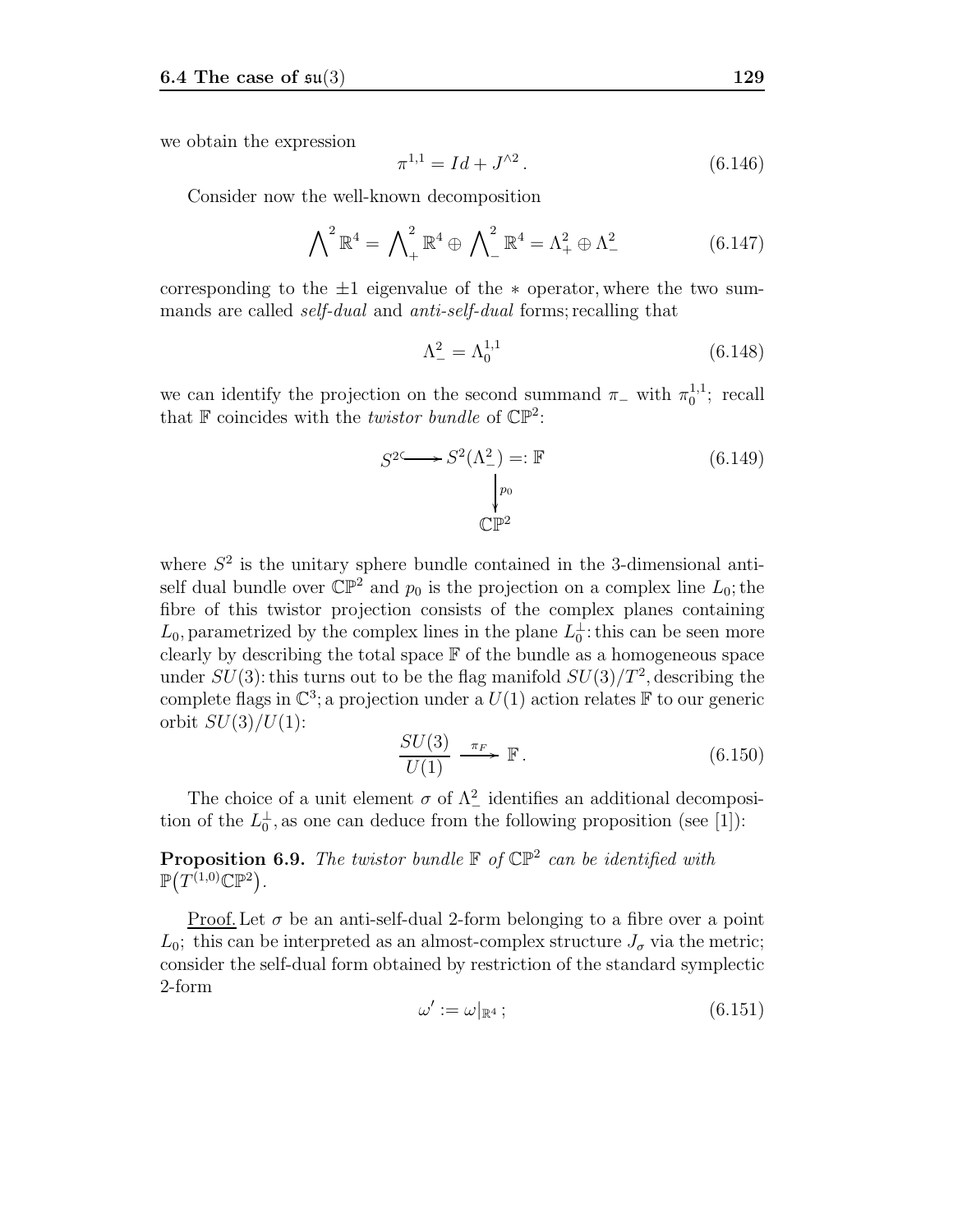then, normalizing the metric so that  $|\sigma| = |\omega'| = 1$ , the form

$$
\frac{\omega' + \sigma}{2} \tag{6.152}
$$

is always a J-invariant decomposable 2-form (see [76]), so of type

$$
\frac{\omega' + \sigma}{2} = \eta \wedge J\eta \tag{6.153}
$$

for some 1-form  $\eta$ ; it therfore identifies a complex line  $L_1 \subset \mathbb{R}^4$  defined as the 2-dimensional subspace  $\mathbb{R}^4$  dual to  $\eta \wedge J\eta$ ; this 2-plane is invariant at the same time for the standard J and also for  $J_{\sigma}$ . At present we have two complex lines  $L_0$  and  $L_1$  contained in  $\mathbb{C}^3$  so that we obtain a decomposition

$$
\mathbb{C}^3 = L_0 + L_1 + L_2 \tag{6.154}
$$

where also  $L_2$  is complex. This decomposition identifies a complete flag in  $\mathbb{C}^3$ 

$$
0 \subset L_0 \subset L_0 + L_1 \subset L_0 + L_1 + L_2 = \mathbb{C}^3, \qquad (6.155)
$$

therefore a point in the flag manifold  $\mathbb{F}$ ; the tangent space  $T_{L_0}\mathbb{CP}^2$  is isomorphic to  $\text{Hom}(L_0, L_0^{\perp}) \cong \overline{L_0} \otimes L_0^{\perp}$ , so identifying  $\overline{L_1}$  is equivalent to identifying

$$
\mathbb{C}(\overline{L_0} \otimes L_1) \subset \overline{L_0} \otimes L_0^{\perp} , \qquad (6.156)
$$

hence a point in  $\mathbb{P}(T_{L_0}^{(1,0)}\mathbb{C}\mathbb{P}^2)$ .

Let us analyze more in detail the situatuion: there are three possible projections from a point of  $\mathbb{F}$  to  $\mathbb{CP}^2$ , depending on what complex line we choose in (6.154):



at the level of the Lie algebra  $\mathfrak{su}(3)$  we have

$$
\mathfrak{su}(3) = \mathfrak{t} \oplus A_0 \oplus A_1 \oplus A_2 \tag{6.158}
$$

where  $A_i$  are the irreducible  $T^2$  representations which can be identified with  $\[\overline{L_i}L_k\]$  for  $j, k \in \{0, 1, 2\}$ ; these can be oriented in 2 ways each, obtaining in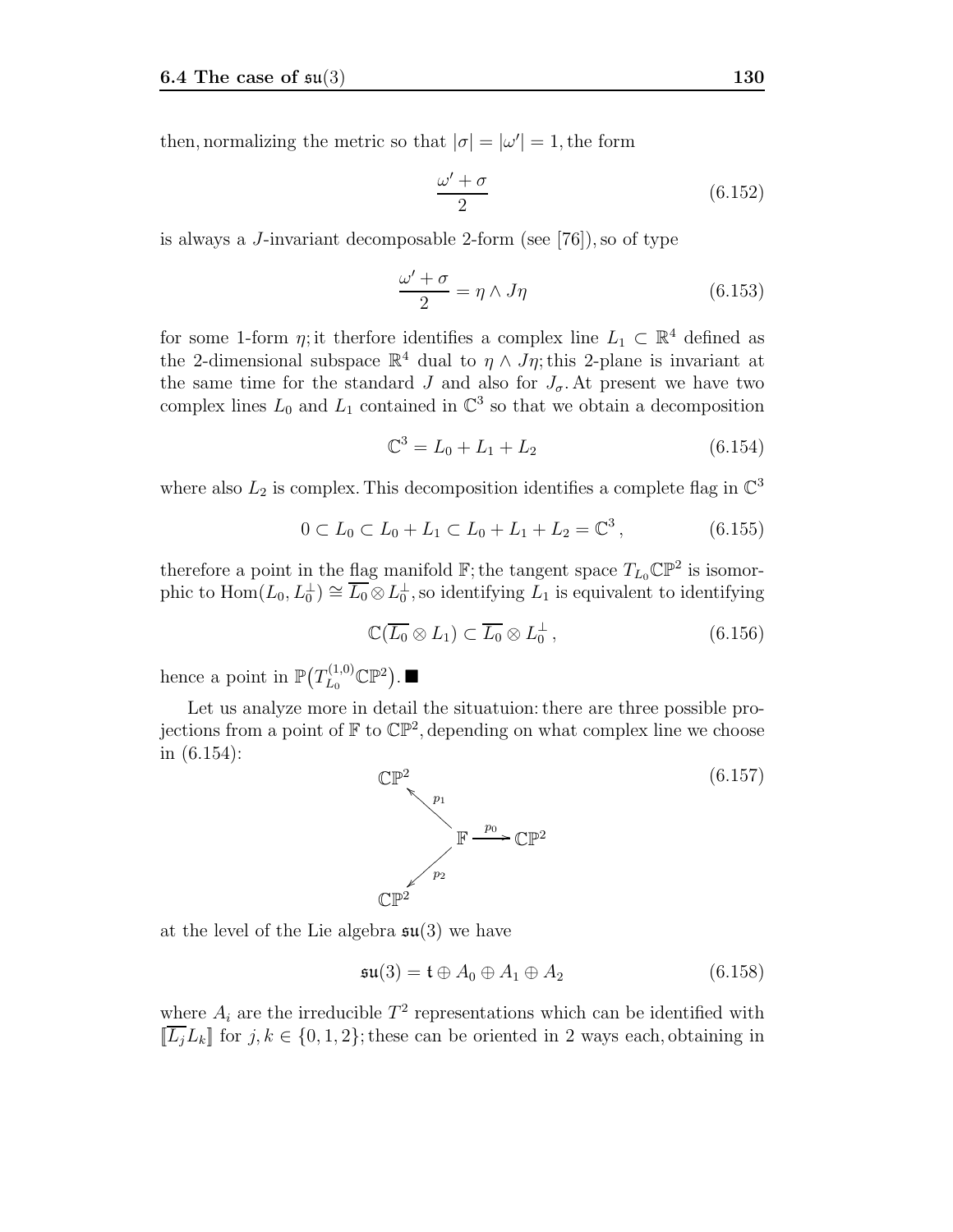total  $2^3 = 8$  orientations for F, each of which determines a different almostcomplex structure compatible with the Killing metric; only 6 of these are integrable: in fact the complexification of the tangent space  $T_x\mathbb{F}$  corresponds to the 6 standard roots spaces  $\mathfrak{g}_{\pm\alpha}, \mathfrak{g}_{\pm\beta}, \mathfrak{g}_{\pm(\alpha+\beta)}$  for  $\alpha, \beta$  positive simple roots, and the 2 choices corresponding to the holomorphic tangent bundle

$$
T_x^{(1,0)} \mathbb{F} = \pm \{ \alpha, \beta, -(\alpha + \beta) \}
$$
 (6.159)

are not closed under brackets, a condition equivalent to integrability. The natural almost complex structure induced by the twistor fibration is such that  $p_0$  is not a holomorphic nor an antiholomorphic projection. A question arises at this point: is the following diagram commutative



if we choose one of the  $p_i$  in (6.157)? The following theorem containes the answer:

**Theorem 6.10.** Exists an  $SU(3)$ -equivariant isomorphism between the spaces

$$
\frac{G_2}{SO(4)} \setminus \mathbb{CP}^2 \stackrel{\cong}{\longrightarrow} SU(3) \setminus S^5; \tag{6.161}
$$

moreover the Wolf space  $G_2/SO(4)$  can be obtained from  $SU(3)$  by substitution of  $S^5$  with  $\mathbb{CP}^2$  via the projection map

$$
p_1 \circ \pi_F : \frac{SU(3)}{U(1)} \longrightarrow \mathbb{CP}^2 \tag{6.162}
$$

where  $p_1$  is defined in (6.157) and  $\pi_F$  in (6.160).

We postpone the proof for the moment; we want first a more explicit way of associating to a SL subspace a corresponding subalgebra  $\mathfrak{so}(3) \subset$  $\mathfrak{su}(3)$ ; from now on we will freely pass from V to  $V^*$  using the metric, so that for instance  $V^* \otimes V \cong V \otimes V$ .

**Proposition 6.11.** Let  $V \subset \mathbb{R}^6$  be a SL subspace with respect to the standard symplectic structure; then the composition of  $SU(3)$  equivariant mappings

$$
V \xrightarrow{\ast} \bigwedge^2 V^* \xrightarrow{\pi_0^{1,1}} \mathfrak{su}(3) \tag{6.163}
$$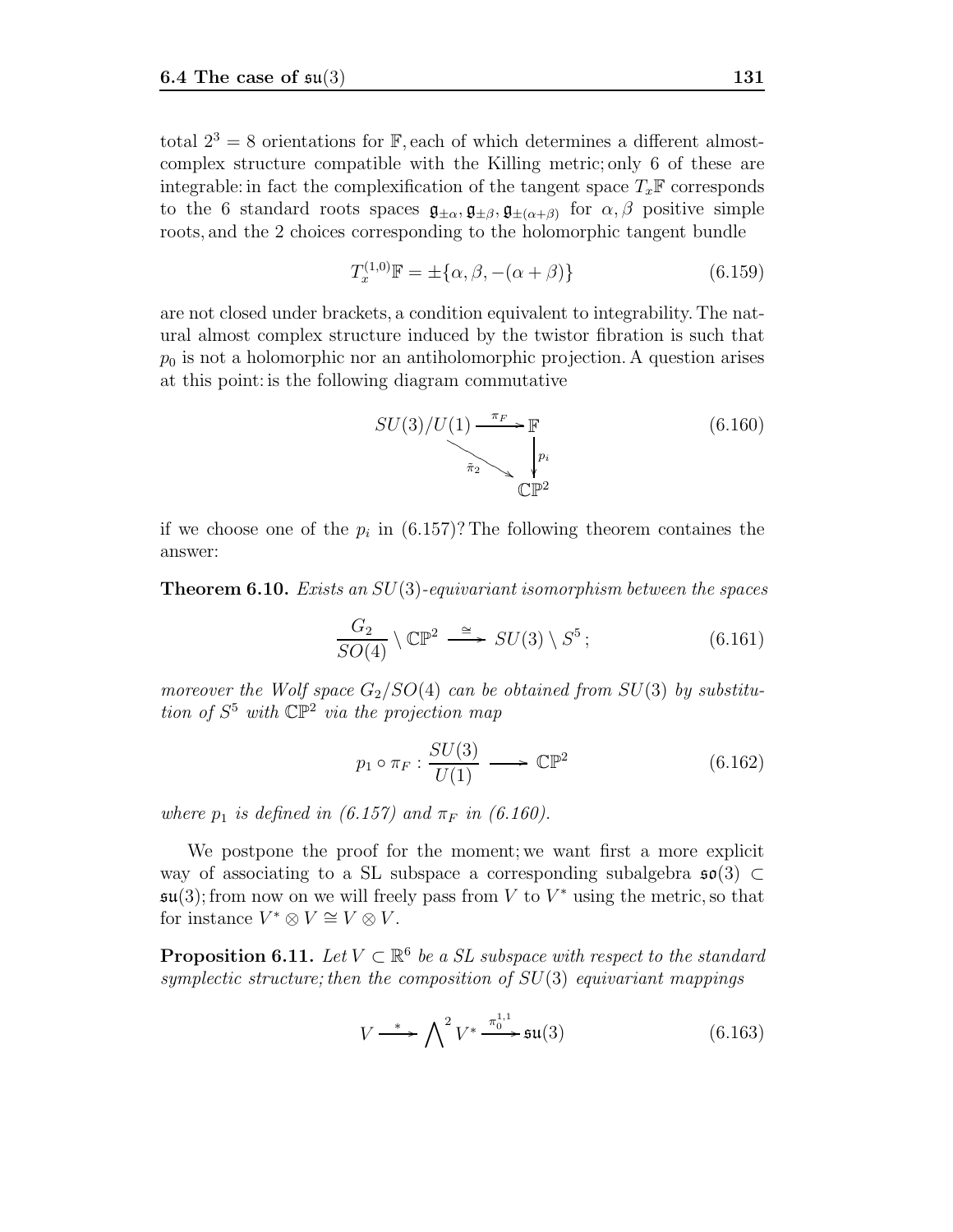induces an SU(3) equivariant map

$$
\Phi: \frac{SU(3)}{SO(3)} \xrightarrow{3:1} \mathbb{G}_3(\mathfrak{su}(3)) \tag{6.164}
$$

so that the image of  $\Phi$  is the critical submanifold  $C_r$ .

Proof. The space of SL subspaces of  $\mathbb{R}^n$  is parametrized by the symmetric space

$$
\frac{SU(3)}{SO(3)},\tag{6.165}
$$

as seen in Lemma 6.8, therefore we will prove the assertion for a specific V and the  $SU(3)$ -equivariance of the map  $*$  and of  $\pi_0^{1,1}$  will imply the resut for any SL subspace V; it is sufficient therefore that  $\pi_0^{1,1}(V)$  is a subalgebra isomorphic to  $\mathfrak{so}(3)$  which stabilizes V itself. We choose

$$
V = \text{span}\{e_1, e_3, e_5\} \tag{6.166}
$$

and therefore

$$
\bigwedge^2 V^* = \text{span}(e^{13}, e^{35}, e^{51})
$$
 (6.167)

so that

$$
\pi^{1,1}(e^{13}) = e^{13} + e^{24} \tag{6.168}
$$

$$
\pi^{1,1}(e^{35}) = e^{35} + e^{46} \tag{6.169}
$$

$$
\pi^{1,1}(e^{51}) = e^{51} + e^{62} \tag{6.170}
$$

which generate a subspace  $W \subset \mathfrak{u}(3)$  that is already orthogonal to  $\omega$ , so that  $\pi^{1,1}(V) = \pi_0^{1,1}(V)$  and  $W \subset \mathfrak{su}(3)$ ; moreover it is closed under contraction so isomorphic to  $\mathfrak{so}(3)$  because Schur's Lemma guarantees that the traction, so isomorphic to  $\mathfrak{so}(3)$  because Schur's Lemma guarantees that the contraction and the brackets are the same thing up to a constant: in fact  $\mathfrak{su}(3)$  is irreducible seen as adjoint representation, and the space  $\bigwedge^2 \mathfrak{su}(3)$ contains exactly 1 copy of  $\mathfrak{su}(3)$  itself. The subspace W can be seen as a space of skew-symmetric endomorphisms of  $\mathbb{R}^6$  which clearly preserves V; also we note that

$$
\Phi(\zeta V) = \Phi(\zeta^2 V) = W \tag{6.171}
$$

with  $\zeta \in Z$ , the center of  $SU(3)$ , follows from equivariance of  $\Psi$ , but can be checked directly.

Therefore we can identify the restriction to  $C_r$  of the tautological bundle **V** of  $\mathbb{G}_3(\mathfrak{su}(3))$  with the bundle of SL subspaces whose fibre is stabilized by the isotropy subgroup  $SO(3)$ , thanks to the isomorphism of the standard and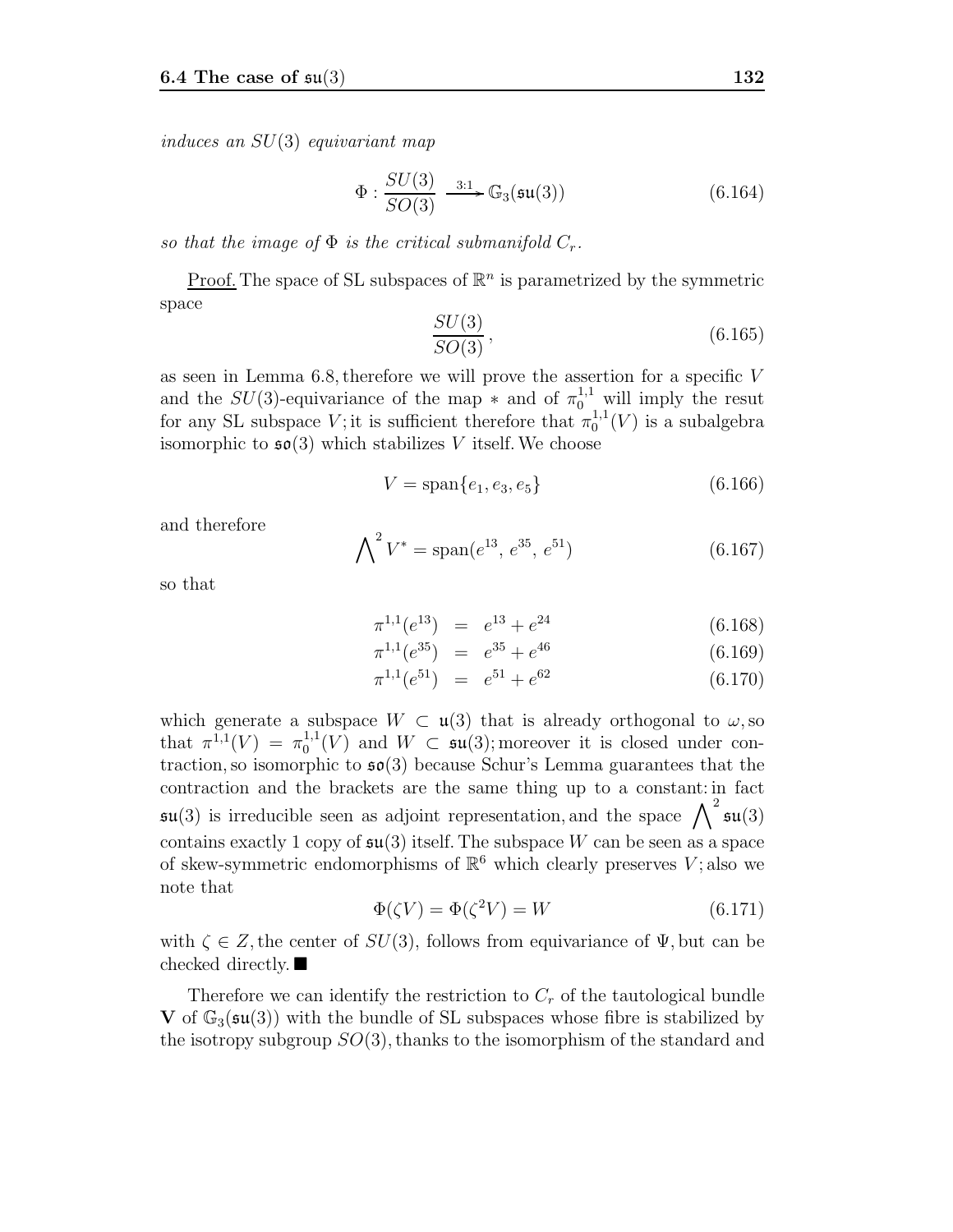the Adjoint representation V and  $\mathfrak{so}(3)$ ; let us choose for example an element  $v \in V$ , and extend it to an ON basis  $v = v_1, v_2, v_3$  is an ON basis for V; this corresponds to choosing an element both in  $\mathfrak{so}(3)$  and in the SL subspace stabilized by  $\mathfrak{so}(3)$ , and more precisely:

**Lemma 6.12.** Let  $v_1 \in V$  as before: then  $\sigma := \pi^{1,1}(*v_1)$  generates the stabilizer  $U(1)$  of  $v_1$ .

Proof. In fact

$$
\sigma = v^{23} + (Jv^2) \wedge (Jv^3) \tag{6.172}
$$

which stabilizes  $v_1$  acting by contraction.

**Observation.**In this case the decomposable form discussed in Proposition 6.9 is given by

$$
\frac{\omega' + \sigma}{2} = \frac{1}{2} \left( v^2 \wedge Jv^2 + v^3 \wedge Jv^3 + v^{23} + (Jv^2) \wedge (Jv^3) \right) \tag{6.173}
$$

$$
= \frac{1}{2}(v^2 - Jv^3) \wedge (Jv^2 + v^3). \tag{6.174}
$$

We identify therefore with this choice the homogeneous space

$$
\frac{SU(3)}{U(1)},\tag{6.175}
$$

corresponding to the principal orbit along the flow line identified by  $v_1$ ; we observe that elements in  $\mathfrak{so}(3)$  have always  $\det(A) = 0$  (as matrices), so they are not conjugate to the singular elements, which are of type

$$
\begin{pmatrix} i & 0 & 0 \\ 0 & i & 0 \\ 0 & 0 & -2i \end{pmatrix} ; \tag{6.176}
$$

hence these elements individuate a unique maximal torus  $T^2 \supset U(1)$  and a point of the flag manifold F; the 2-form  $\sigma$  also stabilizes  $Jv_1$ , for the same reason seen in Lemma 6.12, hence all the complex line they span  $L_0 :=$  $span(v_1,Jv_1)$  so that we get a decomposition

$$
\mathbb{C}^3 = L_0 \oplus \mathbb{C}^2 = \mathbb{C} \oplus \mathbb{R}^4. \tag{6.177}
$$

In the specific case of  $W_r$  (see (6.126)) it stabilizes the subspace

$$
V_r = \text{span}\{e_1 - e_5, e_2 + e_6, e_3\};\tag{6.178}
$$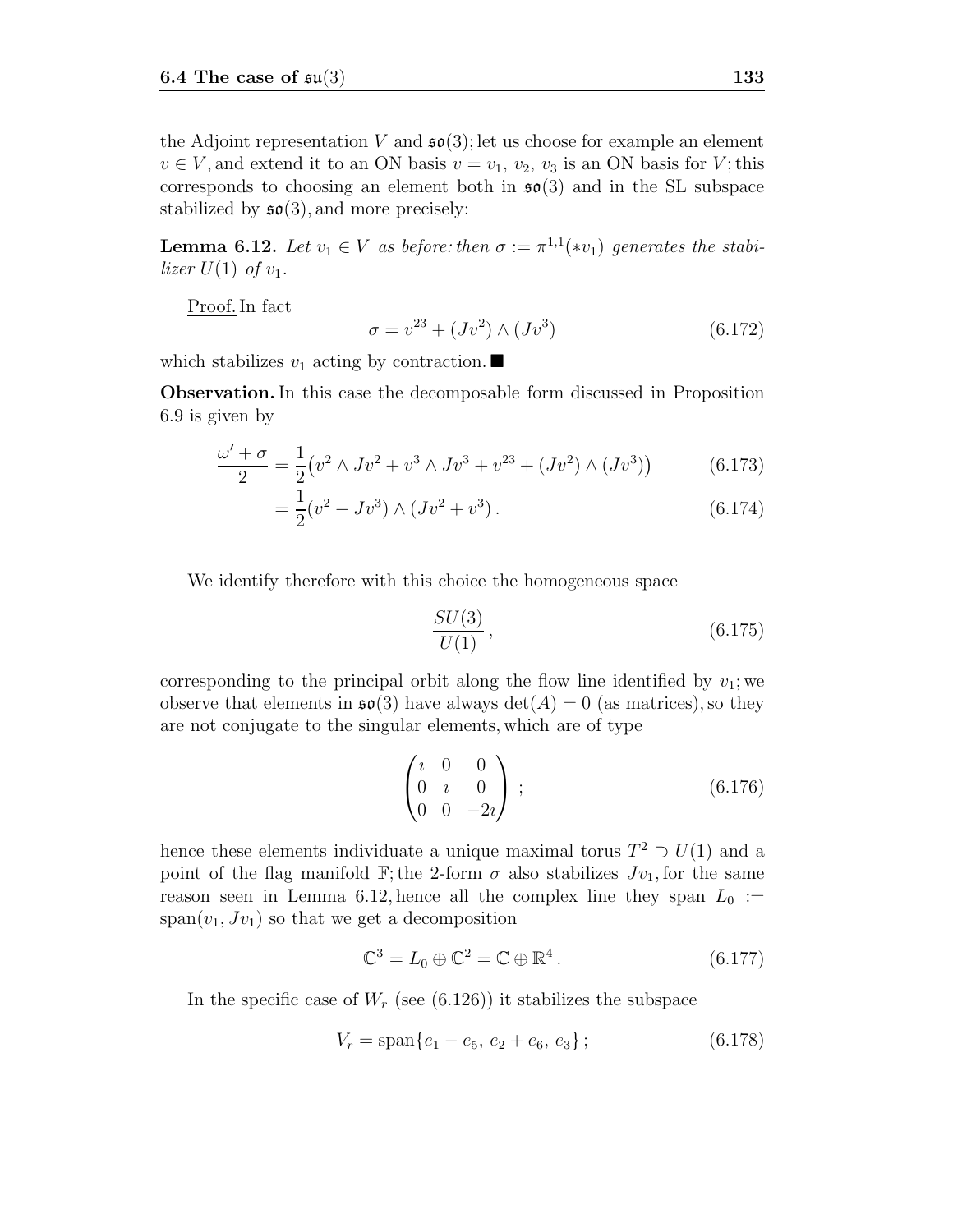moreover we can interpret the basis  $w_1, w_2, w_3$  as skew-symmetric endomorphisms of  $\mathbb{C}^3 = \mathbb{R}^6$  represented by the 2-forms:

$$
w_1 = -e^{13} + e^{53} - e^{24} + e^{64} \tag{6.179}
$$

$$
w_2 = -e^{14} + e^{23} - e^{36} + e^{45} \tag{6.180}
$$

$$
w_3 = e^{12} - e^{56} \tag{6.181}
$$

using the approach discussed in Proposition 6.11 we have in fact:

**Lemma 6.13.** Let  $V_r$  and  $W_r$  as before; then

$$
\pi_0^{1,1}(V_r) = W_r \,. \tag{6.182}
$$

Proof. We have

$$
\bigwedge^2 V_r^* = \text{span}\{e^{12} + e^{16} - e^{52} - e^{56}, e^{23} + e^{63}, e^{31} - e^{35}\};\tag{6.183}
$$

we do the projection:

$$
\pi^{1,1}(e^{12} + e^{16} - e^{52} - e^{56}) = e^{12} - e^{56} = w_3 \tag{6.184}
$$

$$
\pi^{1,1}(e^{23} + e^{63}) = -e^{14} + e^{23} - e^{36} + e^{45} = w_2 \quad (6.185)
$$

$$
\pi^{1,1}(e^{31} - e^{35}) = -e^{13} + e^{53} - e^{24} + e^{64} = w_1 \quad (6.186)
$$

hence the result.

We can finally prove Theorem 6.10:

<u>Proof.</u> The assertion regarding the local  $SU(3)$ -invariant isomorphism between  $G_2/SO(4)$  and  $SU(3)$  follows by just observing that both

$$
\frac{G_2}{SO(4)} \setminus \mathbb{CP}^2 \quad \text{and} \quad SU(3) \setminus S^5 \tag{6.187}
$$

are tubular neighbourhoods of the singular orbit  $SSU(3)$  obtained by exponentiation of the same homogeneous vector bundle given by the standard 3-dimensional representation of  $SO(3)$ . For the second assertion we have to prove that diagram  $(6.160)$  is commutative if we choose  $p_1$  in diagram  $(6.157)$ ; consider  $w_3 \in V_r$ : this corresponds to

$$
v_1 = e_3 \t\t(6.188)
$$

$$
v_2 = e_1 - e_5 \tag{6.189}
$$

$$
v_3 = e_2 + e_6 \tag{6.190}
$$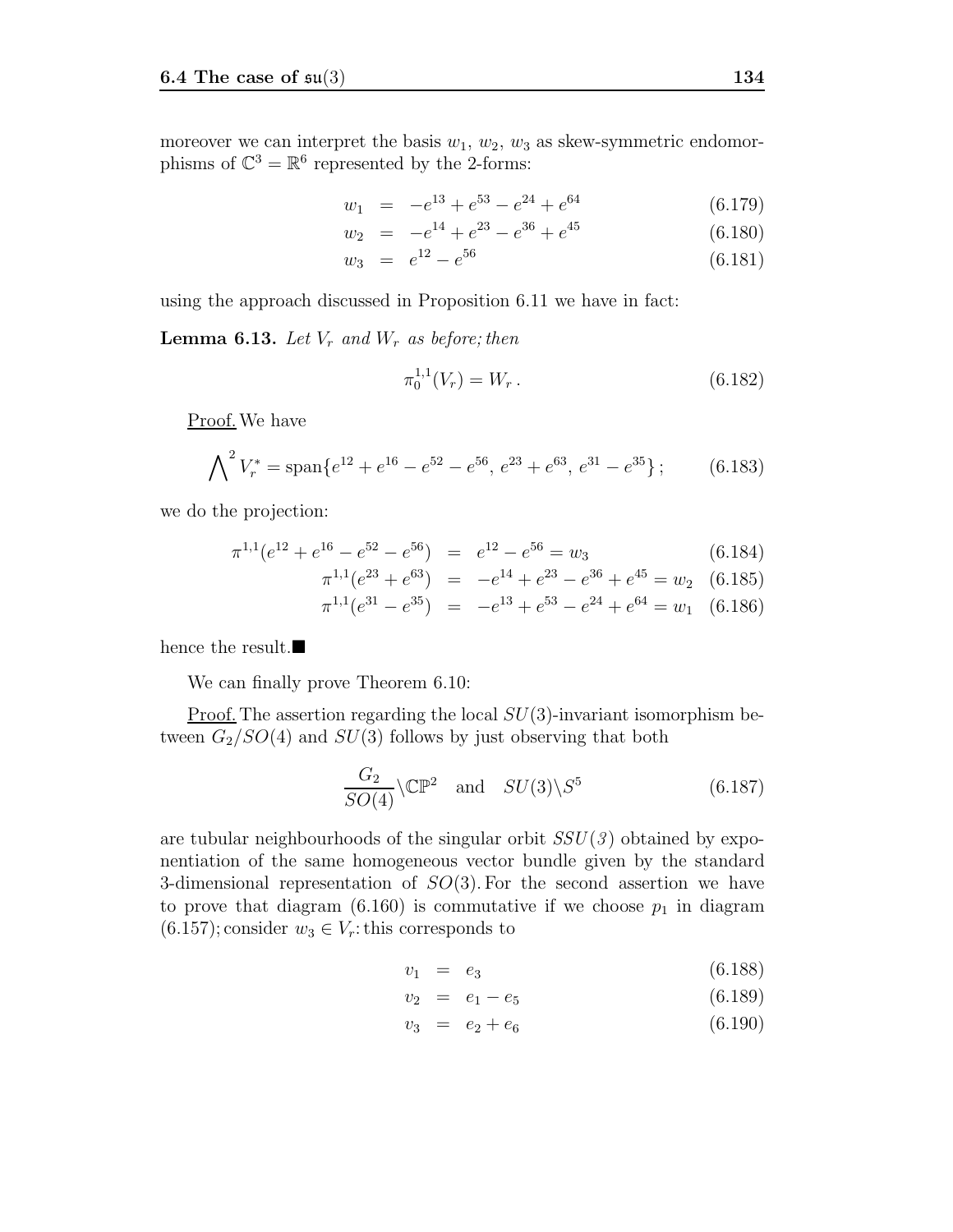referring to (6.178), therefore

$$
e^3 \wedge Je^3 = e^{34}, \tag{6.191}
$$

hence  $L_0 = \text{span}\{e_3, e_4\}$ ; moreover

$$
((e1 - e5) - J(e2 + e6)) \wedge J((e1 - e5) - J(e2 + e6))
$$
\n(6.192)

$$
(e1 - e5 + e1 + e5)) \wedge (e2 - e6) + e2 + e6))
$$
\n(6.193)

$$
=4e^{12} \t\t(6.194)
$$

so that  $L_1 = \text{span}\{e_1, e_2\}$  and finally

$$
L_2 = \text{span}\{e_5, e_6\};\tag{6.195}
$$

comparing this last with (6.126) and recalling that both the projections  $\tilde{\pi}_2$ and  $p_1 \circ \pi_F$  are  $SU(3)$  equivariant, if they coincide at a point then they have to coincide globally, hence the assertion follows.

**Observation.** Let us denote by  $\tau$  the element orthogonal to  $\sigma$  in t:

$$
\tau := -2e^{34} + e^{12} + e^{56}.
$$
\n(6.196)

In this case, (6.158) becomes

$$
\mathfrak{su}(3) = \mathfrak{t} \oplus A_1 \oplus A_2 \oplus A_2 \oplus \tag{6.197}
$$

$$
= \text{span}\{\sigma, \tau\} + \left[\overline{L_0}L_2\right] + \left[\overline{L_0}L_1\right] + \left[\overline{L_1}L_2\right] \tag{6.198}
$$

$$
= \text{span}\{\sigma, \tau\} + \text{span}\{e^{35} - e^{64}, e^{36} + e^{45}\}\tag{6.199}
$$

$$
+\operatorname{span}\{e^{13} - e^{42}, e^{14} - e^{23}\}\tag{6.200}
$$

$$
+\operatorname{span}\{e^{15} + e^{62}, e^{16} + e^{25}\}.
$$
\n(6.201)

The Coincidence Theorem allows to identify the quaternionic span of grad f on the unstable manifolds; we want in this case to identify the element of the Lie algebra which generate the Kvf spanning the imaginary part  $\text{Im }\mathbb{H}$ .  $\operatorname{grad} f$  of this span in this specific example, in terms of the decomposition previously discussed: we observe that the matrix  $(6.125)$  belongs to t, while the two elements  $w_1, w_2$  span a 2-dimensional space  $B_1$  lying in  $A_1 \oplus A_2$ ; the first two components of  $\Gamma(x, y)$  instead span a subspace  $C_1(x, y)$  which along the geodesic varies from  $B_1$  to  $A_2$ .

**Lemma 6.14.** The quaternionic span Im  $\mathbb{H} \cdot \text{grad } f$  at the point  $\Gamma(x, y)$  is given by the Killing fields generated by

$$
\operatorname{span}\{\tau\} \oplus C_1. \tag{6.202}
$$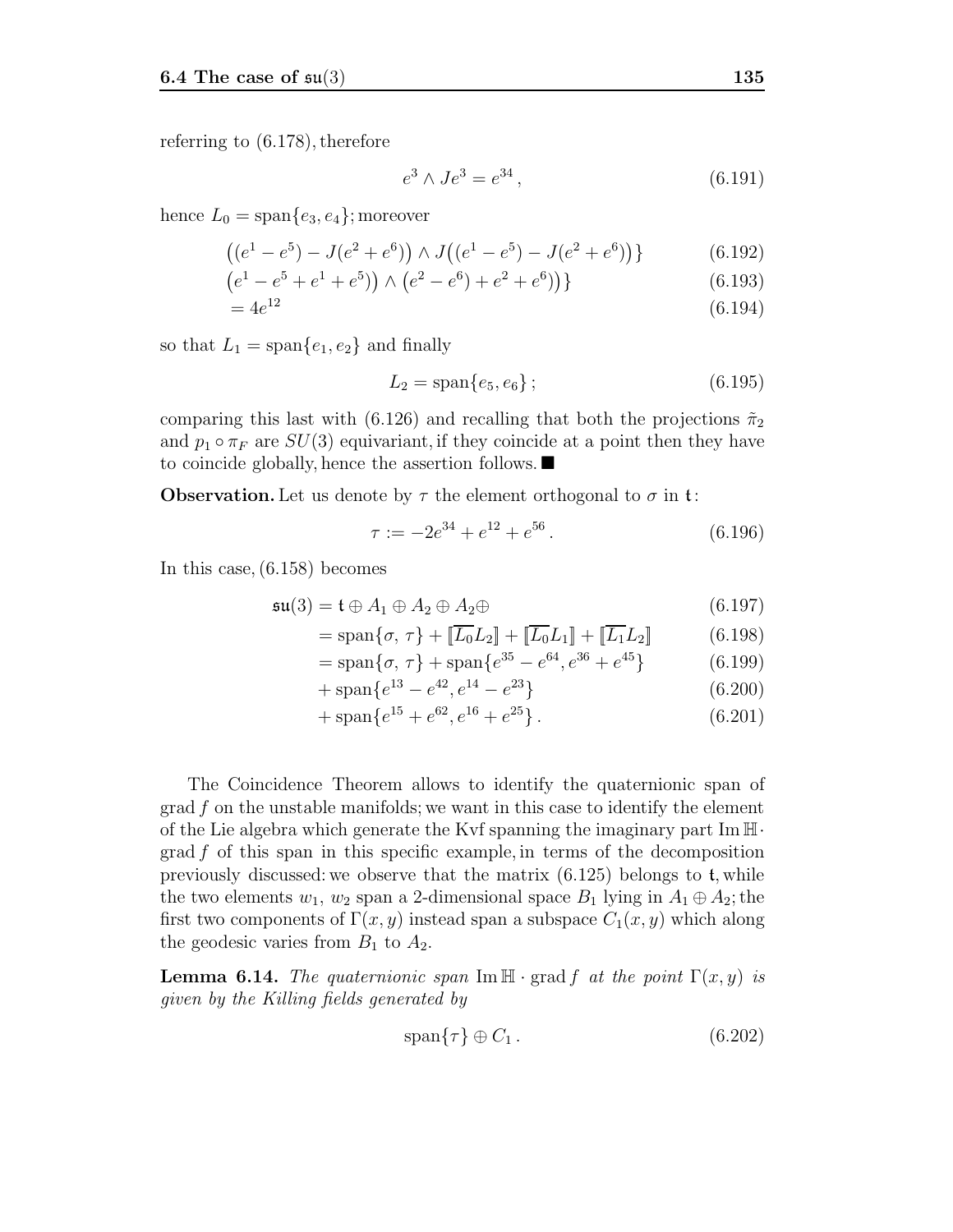Proof. The proof follows from the definitions just given and by observing that  $\sigma$  is the stabilizer of the generic orbits along Γ, the Killing field generated by (6.125) equals that of the orthogonal projection on  $\tau$ .

An immediate consequence is

**Corollary 6.3.** In the previous notation, we have

$$
\tilde{A}_0 \subset (\mathbb{H} \cdot \text{grad } f)^\perp \tag{6.203}
$$

at any point of  $M \text{ }\subset \mathbb{G}_3(\mathfrak{su}(3))$ , where  $\tilde{A}_0$  denotes the Killing vector fileds *generated by A*<sub>0</sub>.

#### **The quaternionic** 4**-form**

Recall what discussed in Section 4.4: there a quaternionic 4-form is described in purely algebraic terms (Proposition 4.4); recall that the critical submanifold  $SSU(3) \subset \mathbb{G}_3(\mathfrak{su}(3))$  corresponds to the subalgebras  $\mathfrak{so}(3)$  which give a decomposition

$$
\mathfrak{su}(3) = \mathfrak{so}(3) \oplus [\Sigma^4]
$$
 (6.204)

so that the tangent space  $T_V \mathbb{G}_3(\mathfrak{su}(3))$  for  $V = \mathfrak{so}(3)$  can be described as

$$
T_V \mathbb{G}_3(\mathfrak{su}(3))_{\mathbb{C}} = \Sigma^2 \otimes \Sigma^4 ; \qquad (6.205)
$$

comparing this with 4.83 we can conclude that  $\Omega$  corresponds to the quaternionic 4-form on  $G_2/SO(4)$  to the tangent space restricted to  $SSU(3)$ .

### **6.5 Still open questions**

There are questions which have been left open, in the hope of finding more complete answers in the future.

i) First of all undersanding more precisely diagram 6.115, which expresses the interplay between  $\mu_*, \mu^*$ , the the metric induced by the ambient Grassmannian  $\mathbb{G}_3(\mathfrak{g})$  and the QK metric.

ii) It would be also significant in this sense understanding more in deep the rôle played by the conformal factor  $\lambda$  and the proportionality factor **a**, which are clearly related in many cases (see Lemma 6.6).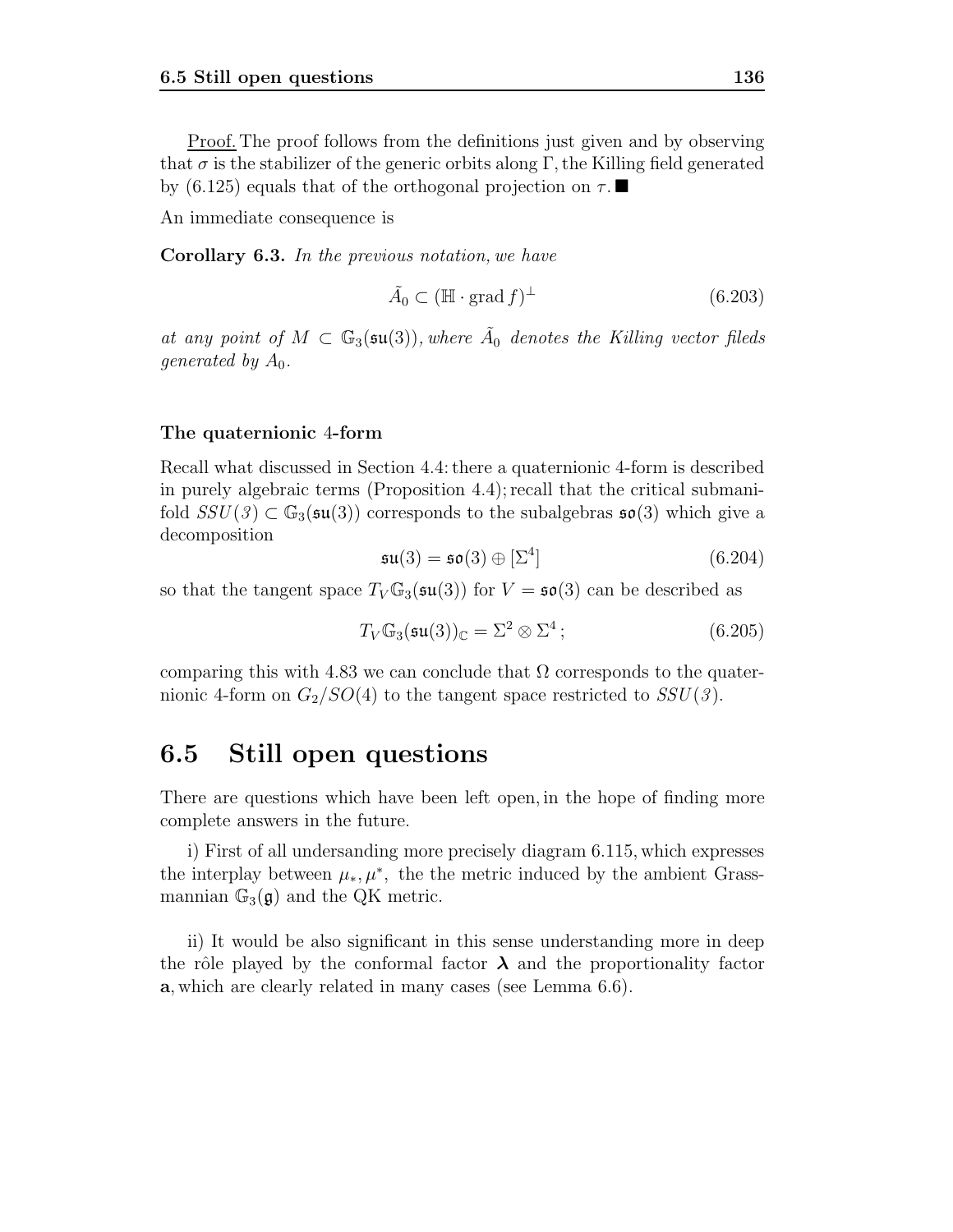iii) Another question is determining completely the quaternionic 4-form  $\Omega$  described in 4.4 in this Grassmannian description, as the part we have described corresponds to the restriction to the submanifold  $SSU(3)$  (in fact  $d\Omega \neq 0$ ). More in general:  $\mathbb{G}_3(\mathfrak{g})$  has always  $b_4 = 1$  for  $\mathfrak{g}$  simple; what is the relationship between the invariant 4-form generating the cohomology and the quaternionic 4-form on the unstable submanifolds?

iv) Finally it would be interesting classifying completely the "generalized subalgebras" V satisfying grad  $g_V = 0$ .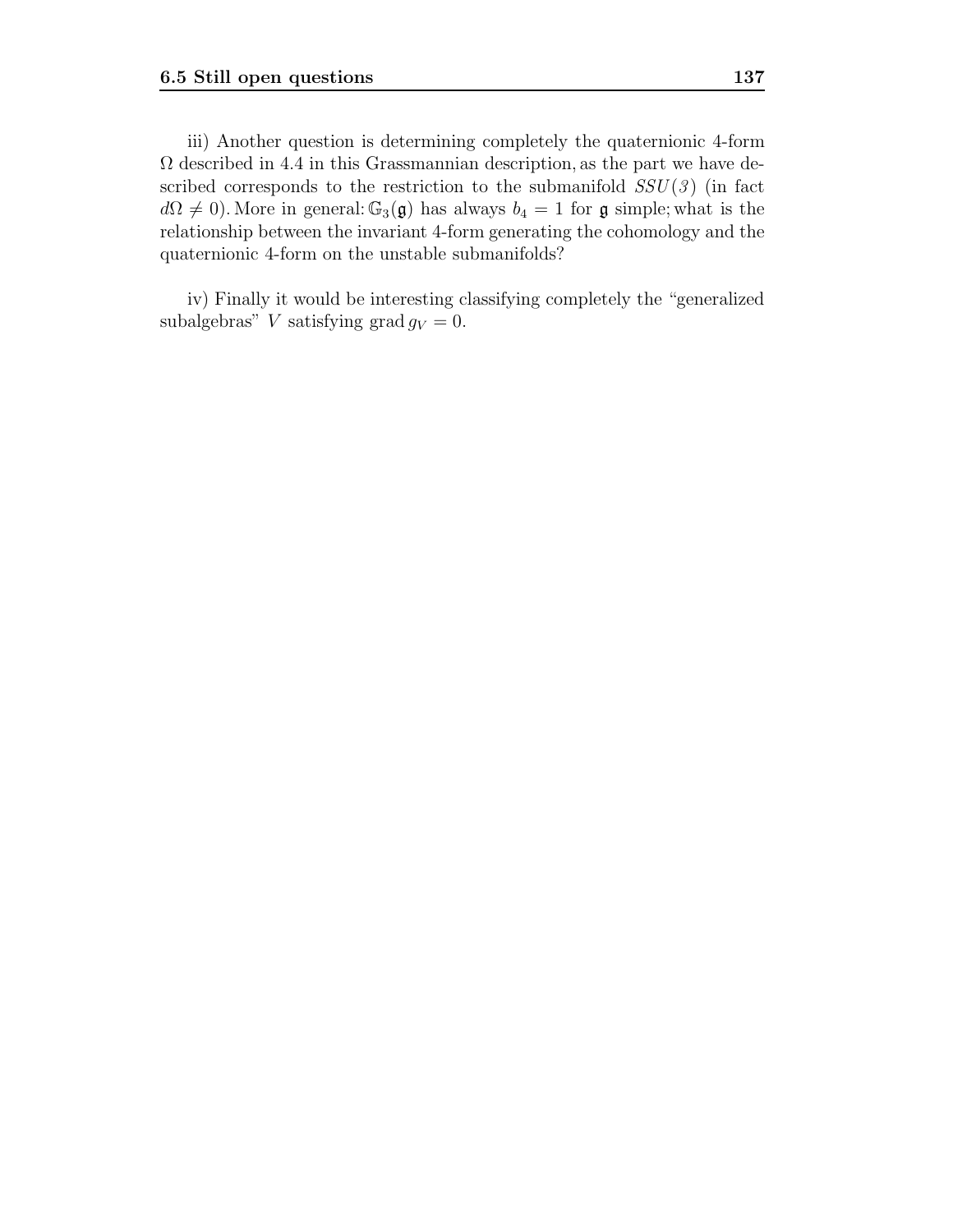## **Bibliography**

- [1] M.F. Atiyah, N.J. Hitchin, I.M. Singer: Self-duality in 4-dimensional Riemannian geometry, Proc. R. Soc. Lond., A. **362** (1978), 425-461
- [2] D.V. Alekseevsky: Compact quaternion spaces, Functional Anal. Appl., **2**(1968), 106-114
- [3] D.V. Alekseevsky: Quaternion Riemannian spaces with transitive reductive or solvable group of motions, Functional Anal. Appl., **4**(1970), 321- 322
- [4] D.V. Alekseevsky: Classification of quaternionic spaces with a transitive solvable group of motions, Math. USSR-Izv., **9**(1975), 297-339.
- [5] D.V. Alekseevsky: Riemannian manifolds of cohomogeneity one, Colloq. Malh. Soc. J. Bolyai **56** (1989),9-22.
- [6] A.V. Alekseevsky, D.V Alekseevsky: Riemannian G-Manifold with One-Dimensional Orbit Space, Ann. Global Anal. Geom., **11** (1993), 197-211
- [7] D.V. Alekseevsky, S. Marchiafava, M.Pontecorvo: Compatible almost complex structures on Quaternion Kähler manifolds, Ann. Global. Anal. Geom., textbf16 (1998), 419-444
- [8] V.I. Arnold:Mathematical methods in classical mechanics, Springer-Verlag, Berlin 1978.
- [9] F. Battaglia: Applicazioni momento in geometria differenziale, PhD Thesis, Firenze, 1993.
- [10] F. Battaglia: Circle actions and Morse theory on quaternion-Käler manifolds, J. London Math. Soc. (2) **59**(1999), 345-358.
- [11] F. Battaglia:  $S^1$  quotiens of quaternion-Käler manifolds, Proc. Amer. Math. Soc. (7) **124**(1996).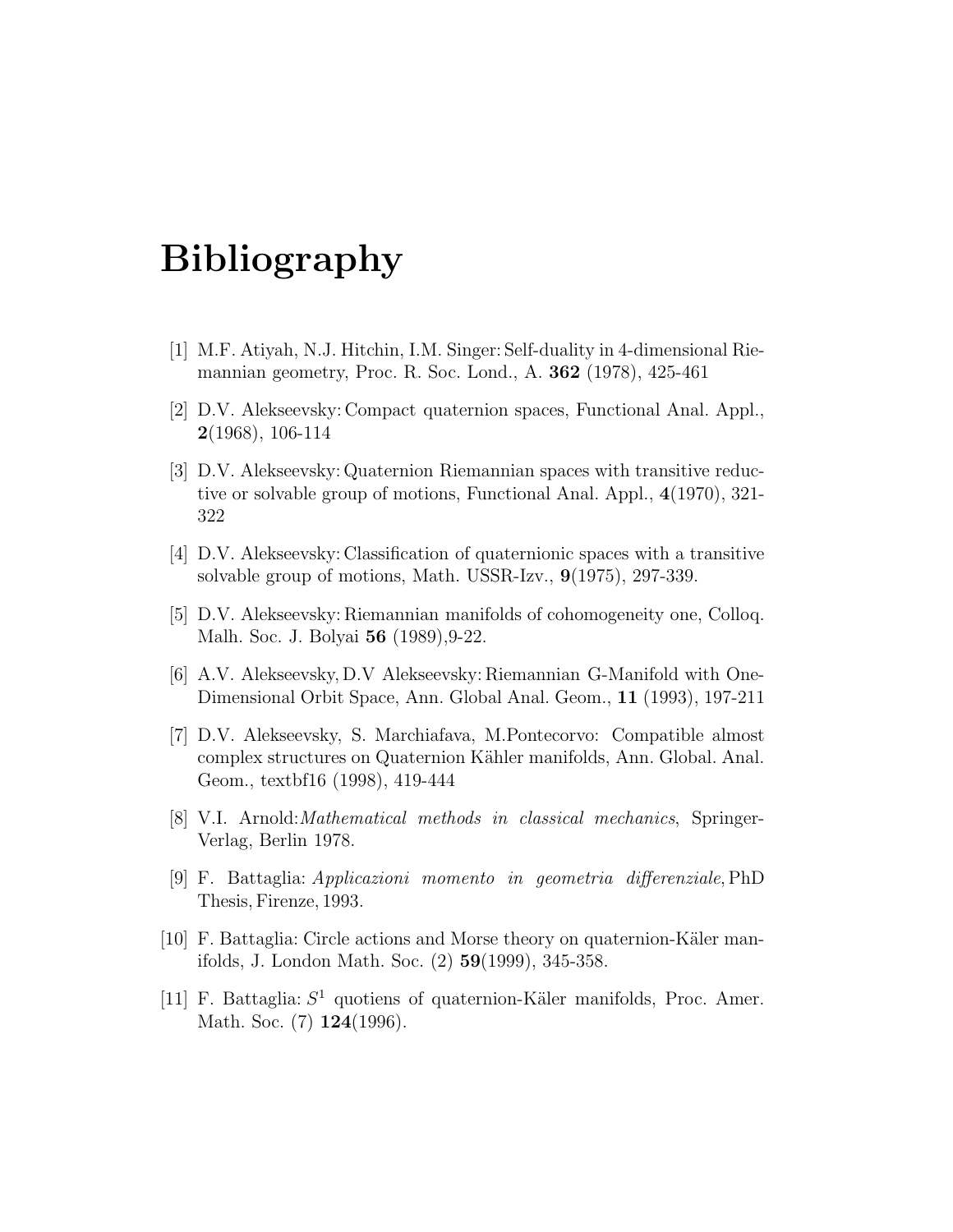- [12] J. Berndt, S. Console, C. Olmos: Submanifolds and holonomy, Chapman & Hall/CRC, 2003.
- [13] A. Besse: Einstein Manifolds, Springer-Verlag, 1987.
- [14] G. E. Bredon: Introduction to compact transformation groups, Number **46** in Pure and Applied Mathematics, Academic Press, 1972.
- [15] R. Brylinski, B. Kostant: Nilpotent orbits, normality and Hamiltonian group actions, Bull. Lond. Math. Soc., **26**(1992), 269-275.
- [16] T. Bröcker, T. tom Dieck: Representations of Compact Lie Groups, Springer, 1985.
- [17] F.E. Burstall, J.H. Rawnsley: Twistor Theory for Riemannian Symmetric Spaces, Lecture Notes in Mathematics **1424**, Springer-Verlag, 1990.
- [18] B.Y. Chen, T.Nagano: Totally geodesic submanifolds of symmetric spaces I, Duke Math. J., **44**(1977), 745-755.
- [19] B.Y. Chen, T.Nagano: Totally geodesic submanifolds of symmetric spaces II, Duke Math. J., **45**(1978), 405-425.
- [20] L. Conlon: The topology of certain spaces of paths on a compact symmetric space, Trans. Amer. Math. Soc., **112** (1964), 228-248.
- [21] D.H. Collingwood, M.W.McGovern: Nilpotent orbits in semisimple Lie algebras, Van Nostrand Reinhold, New York, 1993
- [22] A. Dancer, A.F.Swann: Quaternionic Käler manifolds of cohomogeneity one, Int. J. Math. **10** (1999), no. 5, 541-570.
- [23] A. Dancer, A.F.Swann: HyperKäler metrics of cohomogeneity one, J. Geom. Phys., **21** (1997), 218-230.
- [24] S.K. Donaldson: Nahm's equations and the classification of monopoles, Commun. Math. Phys. **96** (1984), 387-407.
- [25] J.J. Duistermaat, J.A. Kolk: Lie Groups, Springer, 2000
- [26] E.B. Dynkin: Semisimple subalgebras of the semisimple Lie algebras, Amer.Math. Soc. Transl. Ser. 2, **6** (1952), 111-244
- [27] H.D Fegan: The Laplacian with a Character as a potential and the Clebsch-Gordan numbers, Quart. J. Math. Oxford (2), **34** (1983), 37-48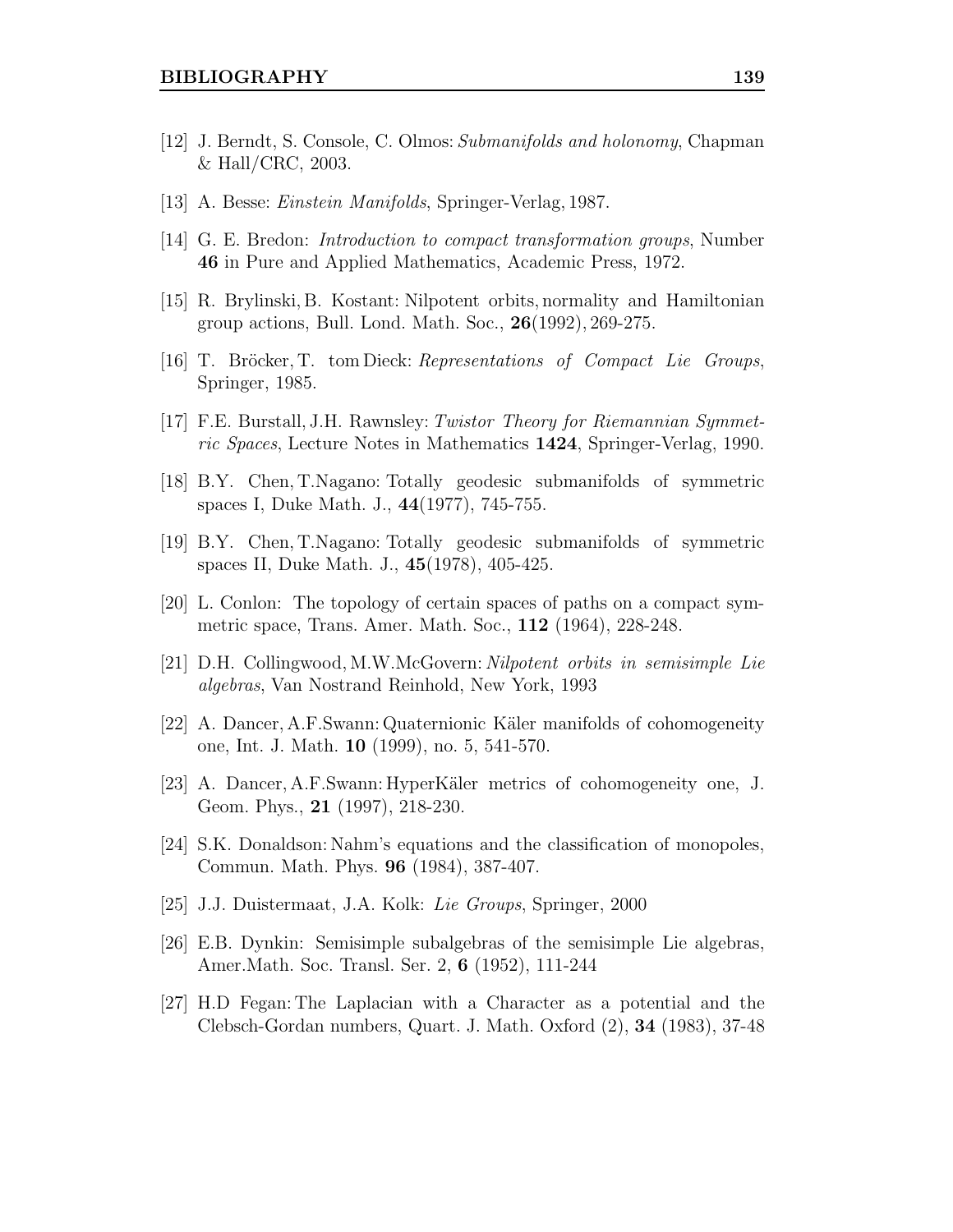- [28] W. Fulton, J.Harris: Representation Theory. A first course, Springer, 1991
- [29] K. Galicki, B.Lawson: Quaternionic reduction and quaternionic orbifolds, Mat. Ann., **282**(1988), 1-21.
- [30] K. Galicki: A generalization of the momentum mapping construction for quaternionic K¨aler manifolds, Commun. Math. Phys., **108**(1987), 117- 138
- [31] A. Gray: A note on manifolds whose holonomy group is a subgroup of Sp(n)Sp(1), Michigan Math. J., **16** (1965), 125-128.
- [32] W. Greub, S. Halperine, R. Vanstone: Connections, Curvature and Cohomology, vol. II and III, Academic Press, 1976.
- [33] V. Guillemin, S. Sternberg: Symplectic techniques in physics, Cambridge University Press, Cambridge 1990.
- [34] R. Harvey, H.B. Lawson: Calibrated Geometries, Acta Math, **148** (1982), 47-157
- [35] S. Helgason: Differential Geometry, Lie Groups and Symmetric Spaces, AMS Graduate Studies in Mathematics Vol.34, 2001
- [36] E. Heintze, R. Palais, C.-L. Terng, G. Thorbergsson: Hyperpolar actions on symmetric spaces, Geometry, topology and physics for Raoul Bott, (S.-T. Yau, ed.), International Press, Cambridge, (1995)
- [37] E. Heintze, R. Palais, C.-L. Terng, G. Thorbergsson: Hyperpolar actions and k-flat homogeneous spaces, J. Reine Angew. Math.**454** (1994), 163- 197
- [38] R. Hermann: Variational completeness for compact symmetric spaces, Proc. Amer. Math. Soc. **11** (1960), 544-546.
- [39] H. Herrera, R. Herrera: Classification of positive quaternion-Kähler 12manifolds, C. R. Acad. Sci. Paris, Ser. I **334** (2002), 43-46
- [40] H. Herrera, R. Herrera:  $\hat{A}$ -genus on non-spin manifolds with  $S^1$  actions and the classification of positive quaternion-Kähler 12-manifolds, J. Diff. Geom., **61** (2002), 341-364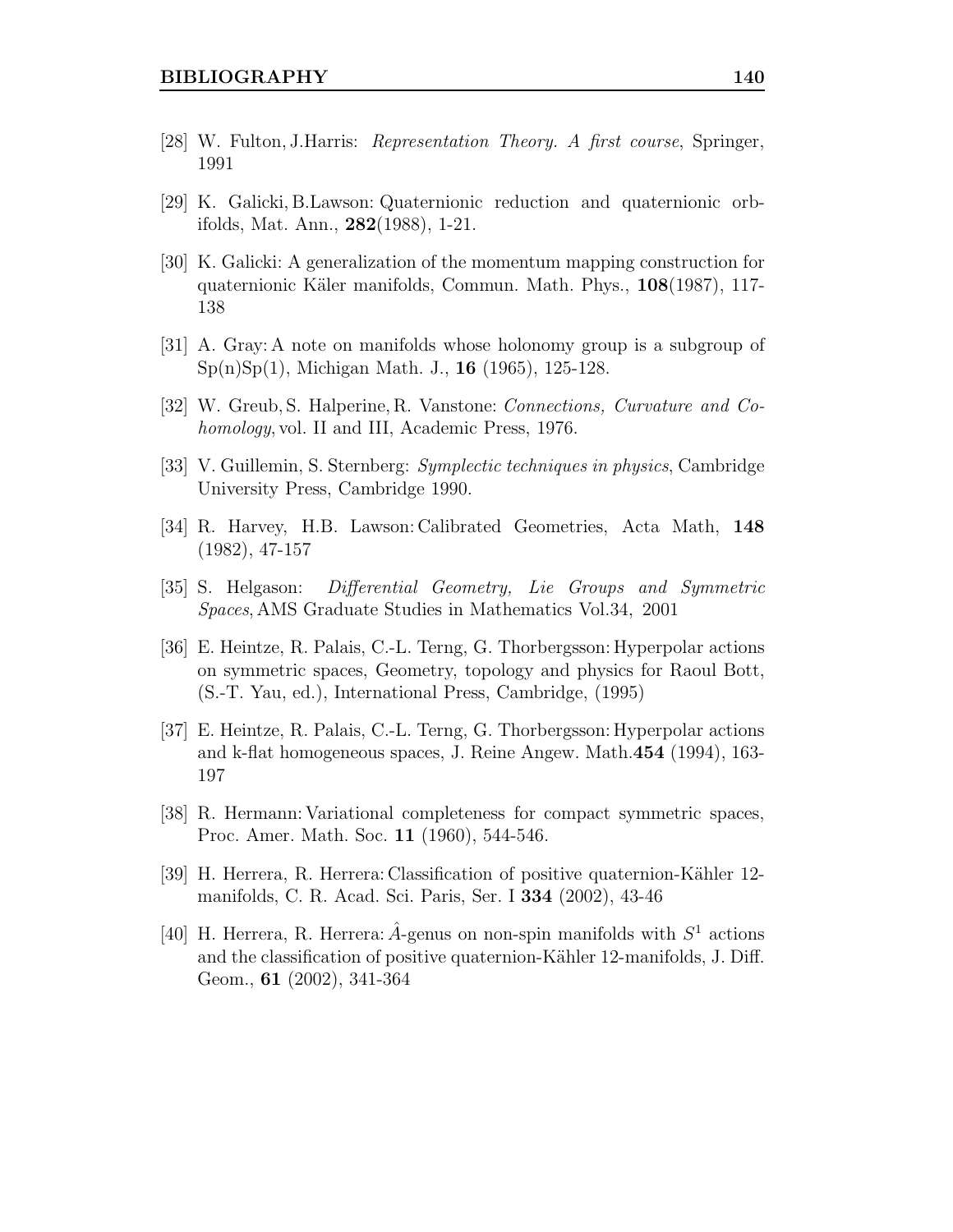- [41] N.J. Hitchin: Metrics on moduli spaces, in the "Lefschetz Centennial Conference Part I: Proceedings on Algebraic Geometry, Mexico City, 1984", (Ed. by D. Sundararaman), Contemporary Math. **58**, AMS, Providence, R.I., 157-178.
- [42] N.J. Hitchin, A. Karlhede, U. Lindström, M. Roček: Hyperkähler metrics and supersimmetry, Commun. Math. Phys. **108** (1987), 535-589.
- [43] R.A. Horn, C.R. Johnson:Matrix Algebra, Cambridge Univ Press, 1985
- [44] S. Ishihara: Quaternion K¨aahlerian Manifolds, J. Diff. Geometry, **9** (1974), 483-500.
- [45] D. Joyce: The hypercomplex quotient and the quaternionic quotient, Math. Ann. **290** (1991), 323-340.
- [46] D. Joyce: Compact hypercomplex and quaternionic manifolds, J. Diff. Geometry, **35** (1992), 743-761.
- [47] G. Ketsetzis, S.M. Salamon: Complex structures on the Iwasawa manifold, Adv. Geom., **4** (2002), 165-179
- [48] F.C. Kirwan: Cohomology of Quotiens in Symplectic and Algebraic Geometry, Princeton University Press, 1984
- [49] P.Z. Kobak: Twistors, nilpotent orbits and harmonic maps, in "Harmonic maps and integrable systems" (A. P. Fordy and J. C. Wood, eds.), Aspects of Mathemtics, vol. **E 23**, Vieweg, Braunschweig, Wiesbaden, 1994, 295-319.
- [50] P.Z. Kobak, A.F.Swann: Quaternionic geometry of a nilpotent variety, Math. Ann., **297**(1993), 747-764.
- [51] P.Z. Kobak, A. F. Swann, Classical nilpotent orbits as hyperKhler quotients, International J. Math. **7** (1996), 193-2l0
- [52] P.Z. Kobak, A.F.Swann: Hyperk¨ahler potentials in cohomogeneity two, J. Reine Angew. Math. **531** (2001), 121-139.
- [53] P.Z. Kobak, A.F.Swann: Hyperk¨ahler potentials via finite-dimensional quotiens, Geom. Dedicata **88** (2001), 1-19.
- [54] P.Z. Kobak, A.F. Swann: The HyperKähler Geometry Associated to Wolf Spaces, Bollettino U. M. I. **(8) 4-B** (2001), 587-595.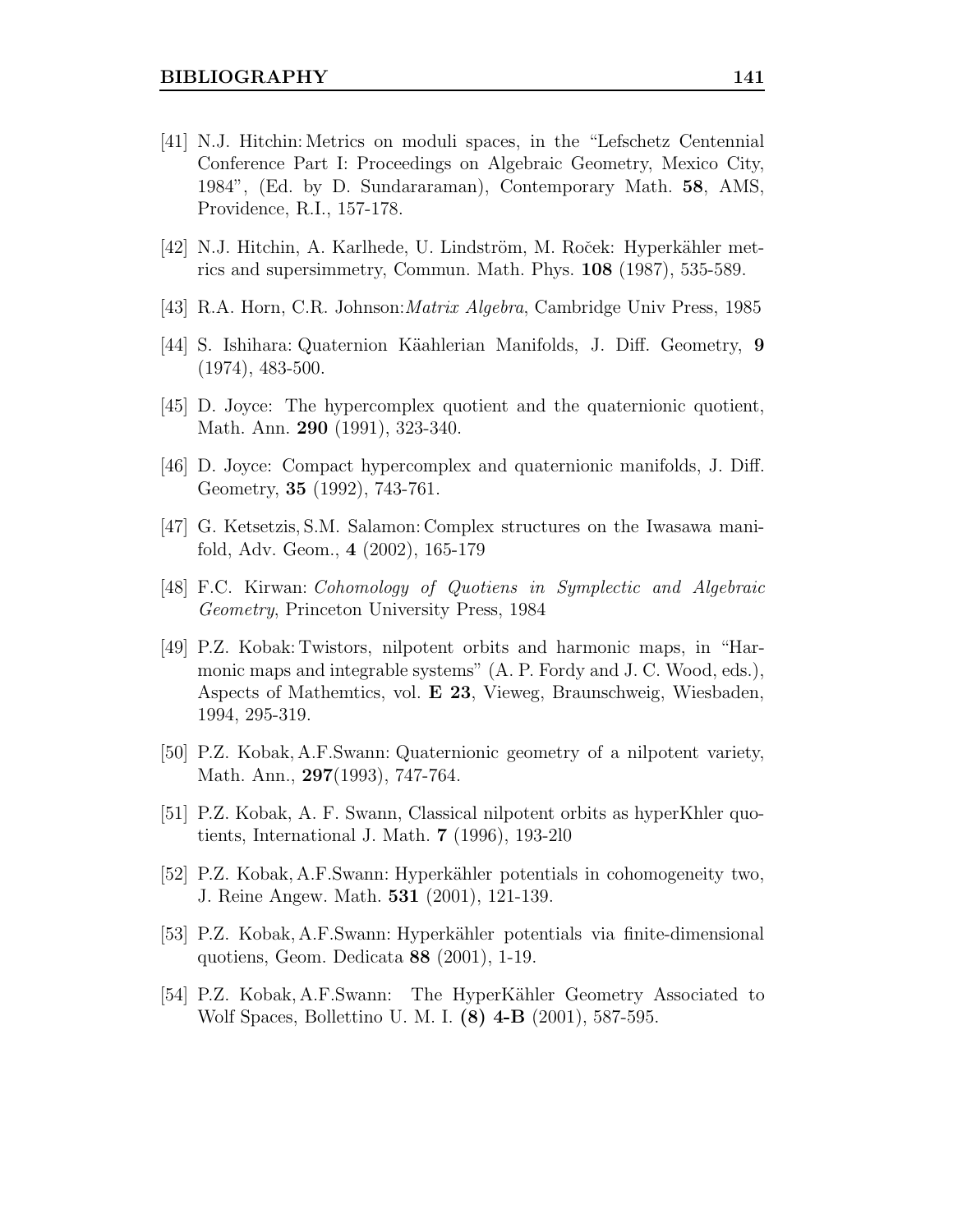- [55] S. Kobayashi, K. Nomizu: Foundations of Differential Geometry, vol. I and II, Interscience Publishers, 1963, 1969.
- [56] A.A. Kollross: A classification of hyperpolar and cohomogeneity one actions, Trans. Am. Math. Soc., **354** (2001) 571-612.
- [57] B. Kostant: The principal three-dimensional subgroup and the Betti numbers of a complex simple Lie group, Amer. J. Math. **81** (1959), 973-1032.
- [58] P.B. Kronheimer: Instantons and the geometry of the nilpotent variety, J. Diff. Geometry, **32**(1990), 473-490.
- [59] C.R. LeBrun: Quaternionic-K¨ahler manifolds and conformal geometry, Mat. Ann., **284**(1989), 353-376.
- [60] C.R. LeBrun, S. Salamon: Strong rigidity of positive quaternion-K¨ahler manifolds, Invent. Math. **118** (1994), 109-132.
- [61] M. Mamone Capria, S.M. Salamon: Yang-Mills fields on quaternionic spaces, Nonlinearity, **1** (1988), 517-530.
- [62] S. Marchiafava, G. Romani: Sui fibrati con struttura quaternioniale generalizzata, Ann. Mat. Pura Appl. **107** (1976), 131-157.
- [63] W.S. Massey: Non-existence of almost-complex structures on quaternionic projective spaces, Pacific J. Math., **12** (1962), 1379-1384.
- [64] Y. Nagatomo: Private communication.
- [65] Y. Nagatomo: Instanton moduli on the quaternion K¨ahler manifold of type G<sup>2</sup> and singular set, Math. Z., **243** (2003), 243-261
- [66] Y. Nagatomo: Vanishing theorem for cohomology groups of  $c_2$ -self-dual bundles on quaternionic K¨ahler Manifolds, Differential Geom. Appl. **5** (1995), 79-95
- [67] Y. Nagatomo: Representation theory and ADHM-construction on quaternion symmetric spaces, Trans. Amer. Math. Soc. **353** (2001), 4333-4355
- [68] R.S. Palais, C.-L. Terng: A general theory of canonical forms , Trans. Amer. Math. Soc., **300** (1987), 771-789.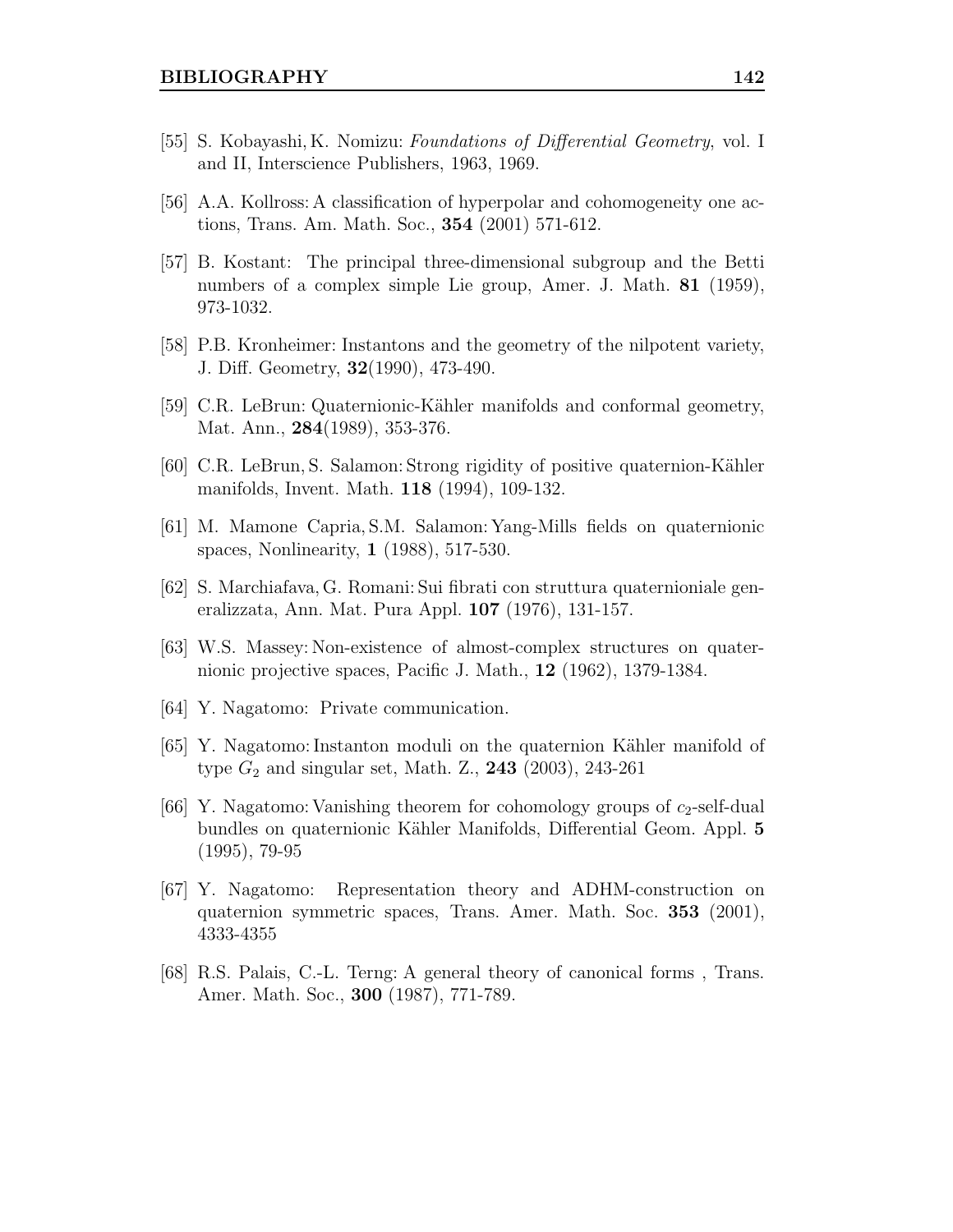- [69] Y.S. Poon, S.M. Salamon: Eight-dimensional quaternionic-Kähler manifolds with positive scalar curvature, J. Diff. Geometry, **33**(1991), 363- 378.
- [70] M. Pontecorvo: Complex structures on quaternionic manifolds, Diff. Geom. Appl., **4** (1994), 163-177
- [71] S.M. Salamon: Quaternionic K¨ahler manifolds, Invent. Math., **67**(1982), 143-171.
- [72] S.M. Salamon: Differential geometry of quaternionic manifolds, Ann. scient. Ec. Norm. Sup. **19** (1986), 31-55.
- [73] S.M. Salamon: Riemannian Geometry and Holonomy Groups, Pitman Research Notes in Mathematics 201, Longman Scientific, 1989.
- [74] S.M. Salamon: Almost parallel structures, in: Global differential geometry: the mathematical legacy of Alfred Gray (Bilbao 2000), Contemp. Math. **288**, Amer. Math. Soc., Providence R.I. 2001, 162-181.
- [75] S.M. Salamon: Quaternionic structures and twistor spaces, Global Riemannian Geometry, ed. T.J. Willmore and N. Hitchin (Chichester: Ellis Horwood), 1984.
- [76] I.M. Singer, J.A. Thorpe: The curvature of 4-dimensional Einstein spaces, "Global Analysis. Papers in honor of K. Kodaira (Ed. D.C. Spencer, S. Iyanaga), Princeton University Press, 355-365
- [77] A.F. Swann: Private communication.
- [78] A.F. Swann: Aspects symplectiques de la géométrie quaternionique, C. R. Acad. Sci. Paris, **308**(1989), 225-228.
- [79] A.F. Swann: HyperKäler and quaternionic Käler geometry, Math. Ann., **289**(1991), 421-450.
- [80] A.F. Swann: Homogeneous twistor spaces and nilpotent orbits, Math. Ann., **313**(1999), 161-188.
- [81] F.W. Warner:Foundations of Differentible Manifolds and Lie Groups, Springer-Verlag, 1983
- [82] R.O. Wells: Differential Analysis on Complex Manifolds, Springer-Verlag, 1980